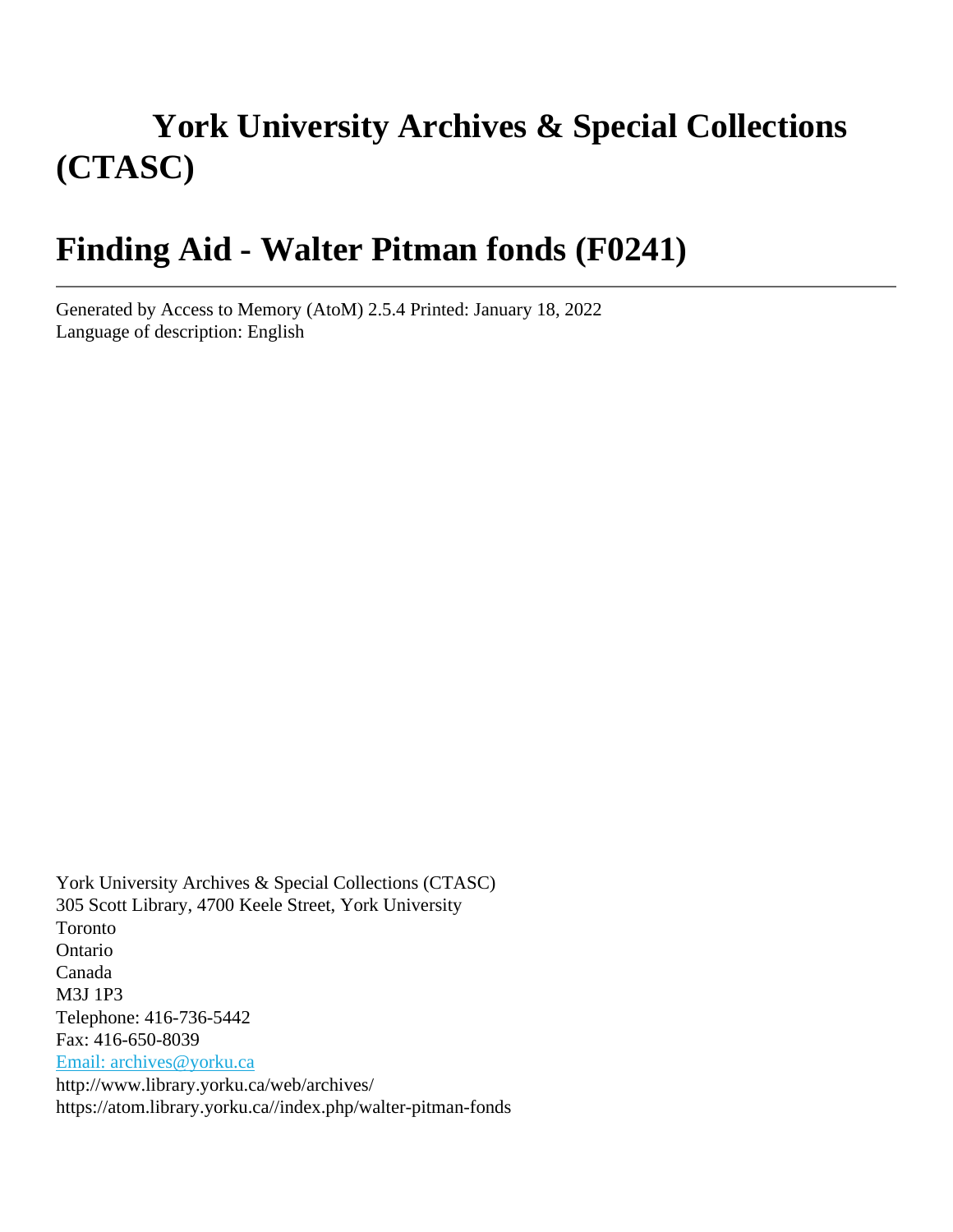### **Table of contents**

|                                                                                                        | 25 |
|--------------------------------------------------------------------------------------------------------|----|
|                                                                                                        | 26 |
|                                                                                                        | 26 |
|                                                                                                        | 26 |
| 2002-056/001(01), Louis Applebaum : A Passion for Culture : Chapter One: Early Years ([ca.             |    |
|                                                                                                        | 26 |
| 2002-056/001(02), Louis Applebaum : A Passion for Culture : Chapter Two: Emerging Composer ([ca.       |    |
|                                                                                                        | 27 |
| 2002-056/001(03), Louis Applebaum : A Passion for Culture : Chapter Three: Church 1980-82 ([ca.        |    |
|                                                                                                        | 27 |
| 2002-056/001(04), Louis Applebaum : A Passion for Culture : Chapter Four: Seductive Screen ([ca.       |    |
|                                                                                                        | 28 |
| 2002-056/001(05), Louis Applebaum : A Passion for Culture : Chapter Four: Holiday Plans of Tortola and |    |
|                                                                                                        | 28 |
| 2002-056/001(06), Louis Applebaum : A Passion for Culture : Chapter Five: Arts and Excellence ([ca.    |    |
|                                                                                                        | 28 |
| 2002-056/001(07), Louis Applebaum : A Passion for Culture : Canadian League of Composers               |    |
|                                                                                                        | 29 |
| 2002-056/001(08), Louis Applebaum : A Passion for Culture : Chapter Six and Seven: Stratford (1955,    |    |
|                                                                                                        | 29 |
| 2002-056/001(09), Louis Applebaum : A Passion for Culture : Chapter Six and Seven: Stratford (1955,    |    |
|                                                                                                        | 30 |
| 2002-056/001(10), Louis Applebaum : A Passion for Culture : Chapter Seven: Stratford Stuff             |    |
|                                                                                                        |    |
| 2002-056/001(11), Louis Applebaum : A Passion for Culture : Chapter Eight: P.A. Panel Agendas  30      |    |
| 2002-056/001(12), Louis Applebaum : A Passion for Culture : Chapter Nine: Summit 2000  31              |    |
| 2002-056/001(13), Louis Applebaum : A Passion for Culture : Ontario Community Arts Conference          |    |
|                                                                                                        | 31 |
| 2002-056/001(14), Louis Applebaum : A Passion for Culture : Chapter Ten and Eleven: National Arts      |    |
|                                                                                                        | 31 |
| 2002-056/001(15), Louis Applebaum : A Passion for Culture : Chapter Twelve: Group Four ([ca.           |    |
|                                                                                                        | 32 |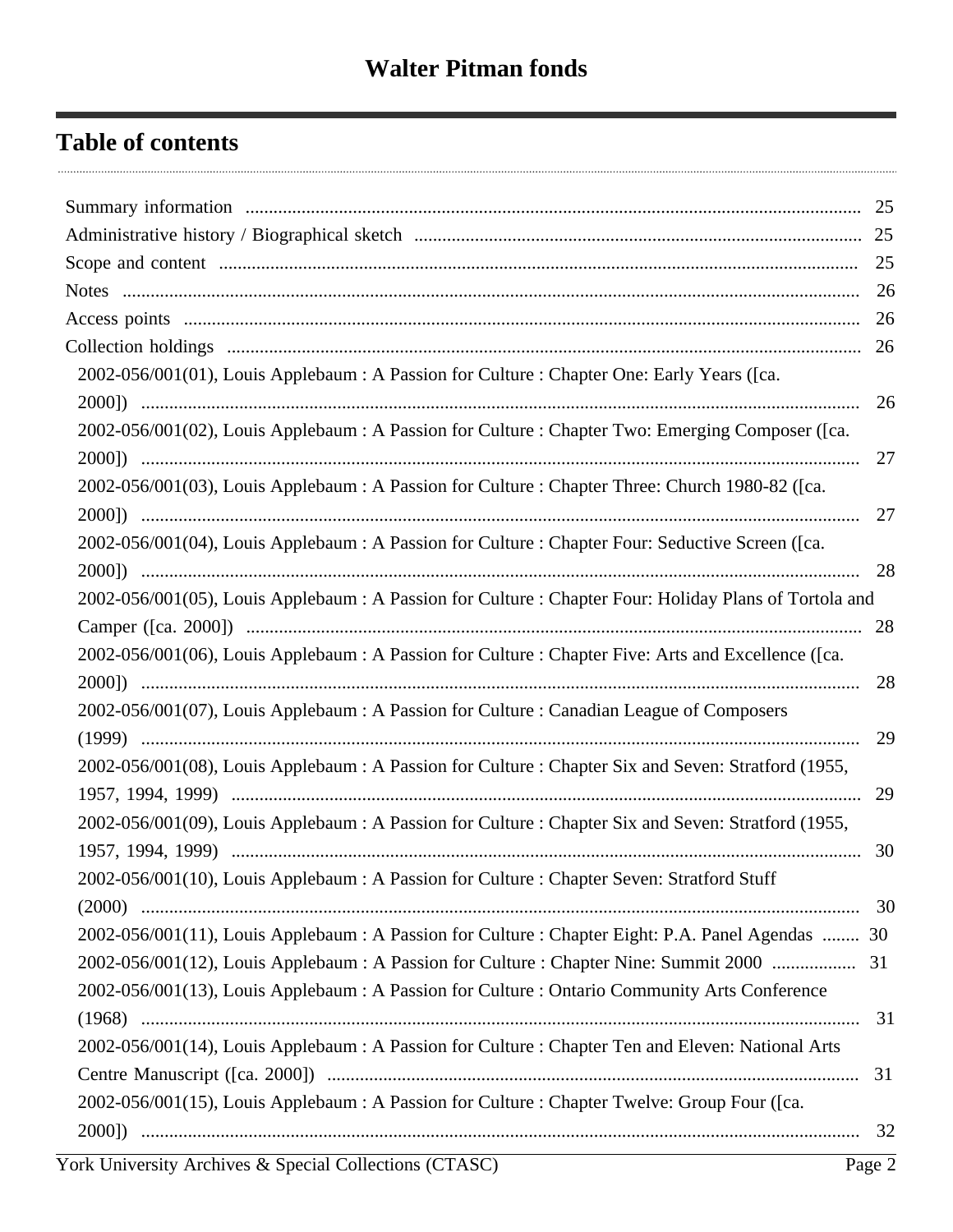| 33<br>33<br>33<br>34<br>2002-056/001(24), Louis Applebaum : A Passion for Culture : Chapter Eighteen ([ca. 2000])  35<br>2002-056/001(25), Louis Applebaum : A Passion for Culture : Chapter Nineteen: Manuscript - Chapter 10<br>36<br>2002-056/001(26), Louis Applebaum : A Passion for Culture : Chapter Twenty ([ca. 2000])  36<br>36<br>37<br>37<br>2002-056/001(30), Louis Applebaum : A Passion for Culture : R.T.H. Stratford Board ([ca. 2000])  38<br>-39<br>39<br>40<br>2002-056/002(06), Louis Applebaum : A Passion for Culture : Interviews (1998-2001)  40<br>40<br>2002-056/002(08), Louis Applebaum : A Passion for Culture : A Passion for Culture: Table of Contents and | 2002-056/001(16), Louis Applebaum : A Passion for Culture : Chapter Thirteen ([ca. 2000])  32         |  |
|---------------------------------------------------------------------------------------------------------------------------------------------------------------------------------------------------------------------------------------------------------------------------------------------------------------------------------------------------------------------------------------------------------------------------------------------------------------------------------------------------------------------------------------------------------------------------------------------------------------------------------------------------------------------------------------------|-------------------------------------------------------------------------------------------------------|--|
|                                                                                                                                                                                                                                                                                                                                                                                                                                                                                                                                                                                                                                                                                             | 2002-056/001(17), Louis Applebaum : A Passion for Culture : Chapter Fourteen and Fifteen: Material of |  |
|                                                                                                                                                                                                                                                                                                                                                                                                                                                                                                                                                                                                                                                                                             |                                                                                                       |  |
|                                                                                                                                                                                                                                                                                                                                                                                                                                                                                                                                                                                                                                                                                             | 2002-056/001(18), Louis Applebaum : A Passion for Culture : Chapter Fourteen and Fifteen: Material of |  |
|                                                                                                                                                                                                                                                                                                                                                                                                                                                                                                                                                                                                                                                                                             |                                                                                                       |  |
|                                                                                                                                                                                                                                                                                                                                                                                                                                                                                                                                                                                                                                                                                             | 2002-056/001(19), Louis Applebaum : A Passion for Culture : Chapter Fourteen: Sisman, Schafer         |  |
|                                                                                                                                                                                                                                                                                                                                                                                                                                                                                                                                                                                                                                                                                             |                                                                                                       |  |
|                                                                                                                                                                                                                                                                                                                                                                                                                                                                                                                                                                                                                                                                                             | 2002-056/001(20), Louis Applebaum : A Passion for Culture : References for Chapter Fifteen: O. A. C   |  |
|                                                                                                                                                                                                                                                                                                                                                                                                                                                                                                                                                                                                                                                                                             |                                                                                                       |  |
|                                                                                                                                                                                                                                                                                                                                                                                                                                                                                                                                                                                                                                                                                             | 2002-056/001(21), Louis Applebaum : A Passion for Culture : Materials for Chapter Fifteen: F.C.P.R.C. |  |
|                                                                                                                                                                                                                                                                                                                                                                                                                                                                                                                                                                                                                                                                                             |                                                                                                       |  |
|                                                                                                                                                                                                                                                                                                                                                                                                                                                                                                                                                                                                                                                                                             | 2002-056/001(22), Louis Applebaum : A Passion for Culture : Chapter Sixteen and Seventeen: F.C.P.R.C. |  |
|                                                                                                                                                                                                                                                                                                                                                                                                                                                                                                                                                                                                                                                                                             |                                                                                                       |  |
|                                                                                                                                                                                                                                                                                                                                                                                                                                                                                                                                                                                                                                                                                             | 2002-056/001(23), Louis Applebaum : A Passion for Culture : Chapter Eighteen: S.O.C.A.N. (Society of  |  |
|                                                                                                                                                                                                                                                                                                                                                                                                                                                                                                                                                                                                                                                                                             |                                                                                                       |  |
|                                                                                                                                                                                                                                                                                                                                                                                                                                                                                                                                                                                                                                                                                             |                                                                                                       |  |
|                                                                                                                                                                                                                                                                                                                                                                                                                                                                                                                                                                                                                                                                                             |                                                                                                       |  |
|                                                                                                                                                                                                                                                                                                                                                                                                                                                                                                                                                                                                                                                                                             |                                                                                                       |  |
|                                                                                                                                                                                                                                                                                                                                                                                                                                                                                                                                                                                                                                                                                             |                                                                                                       |  |
|                                                                                                                                                                                                                                                                                                                                                                                                                                                                                                                                                                                                                                                                                             | 2002-056/001(27), Louis Applebaum : A Passion for Culture : Honours: Louis Applebaum ([ca.            |  |
|                                                                                                                                                                                                                                                                                                                                                                                                                                                                                                                                                                                                                                                                                             |                                                                                                       |  |
|                                                                                                                                                                                                                                                                                                                                                                                                                                                                                                                                                                                                                                                                                             |                                                                                                       |  |
|                                                                                                                                                                                                                                                                                                                                                                                                                                                                                                                                                                                                                                                                                             | 2002-056/001(29), Louis Applebaum : A Passion for Culture : Personal Life and Funeral                 |  |
|                                                                                                                                                                                                                                                                                                                                                                                                                                                                                                                                                                                                                                                                                             |                                                                                                       |  |
|                                                                                                                                                                                                                                                                                                                                                                                                                                                                                                                                                                                                                                                                                             |                                                                                                       |  |
|                                                                                                                                                                                                                                                                                                                                                                                                                                                                                                                                                                                                                                                                                             | 2002-056/002(01), Louis Applebaum : A Passion for Culture : Materials for Chapter Fifteen: F.C.P.R.C. |  |
|                                                                                                                                                                                                                                                                                                                                                                                                                                                                                                                                                                                                                                                                                             |                                                                                                       |  |
|                                                                                                                                                                                                                                                                                                                                                                                                                                                                                                                                                                                                                                                                                             | 2002-056/002(02), Louis Applebaum : A Passion for Culture : Materials for Chapter Fifteen: F.C.P.R.C. |  |
|                                                                                                                                                                                                                                                                                                                                                                                                                                                                                                                                                                                                                                                                                             |                                                                                                       |  |
|                                                                                                                                                                                                                                                                                                                                                                                                                                                                                                                                                                                                                                                                                             | 2002-056/002(03), Louis Applebaum : A Passion for Culture : General: Applebaum Intro ([ca.            |  |
|                                                                                                                                                                                                                                                                                                                                                                                                                                                                                                                                                                                                                                                                                             |                                                                                                       |  |
|                                                                                                                                                                                                                                                                                                                                                                                                                                                                                                                                                                                                                                                                                             | 2002-056/002(04), Louis Applebaum : A Passion for Culture : Music ([ca. 2000])                        |  |
|                                                                                                                                                                                                                                                                                                                                                                                                                                                                                                                                                                                                                                                                                             | 2002-056/002(05), Louis Applebaum : A Passion for Culture : Interviews (1998-2001)                    |  |
|                                                                                                                                                                                                                                                                                                                                                                                                                                                                                                                                                                                                                                                                                             |                                                                                                       |  |
|                                                                                                                                                                                                                                                                                                                                                                                                                                                                                                                                                                                                                                                                                             | 2002-056/002(07), Louis Applebaum : A Passion for Culture : General Biographical Material,            |  |
|                                                                                                                                                                                                                                                                                                                                                                                                                                                                                                                                                                                                                                                                                             |                                                                                                       |  |
|                                                                                                                                                                                                                                                                                                                                                                                                                                                                                                                                                                                                                                                                                             |                                                                                                       |  |
|                                                                                                                                                                                                                                                                                                                                                                                                                                                                                                                                                                                                                                                                                             |                                                                                                       |  |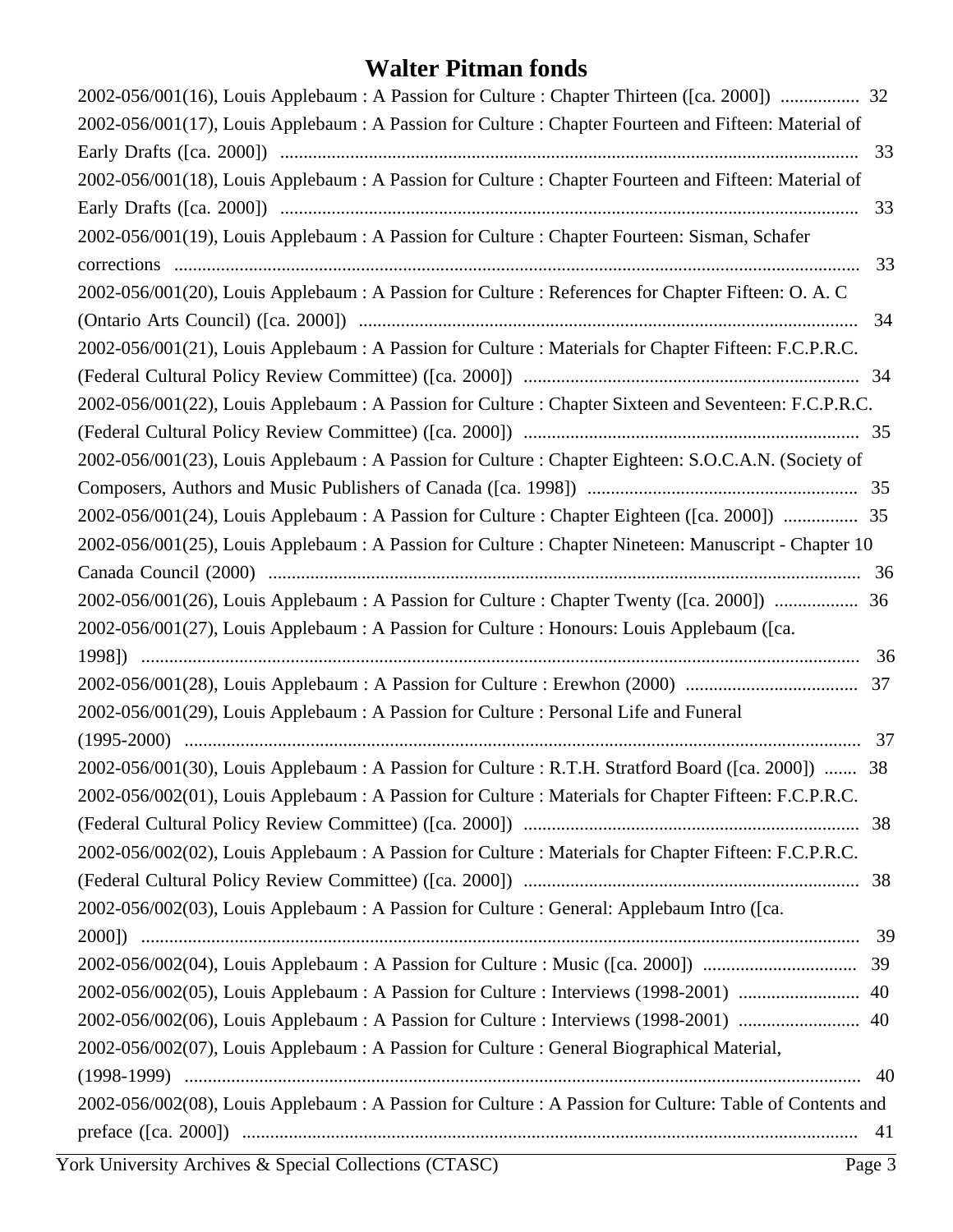| 2002-056/002(09), Louis Applebaum : A Passion for Culture : Chapter 1: The Crucial Years, draft ([ca.     |
|-----------------------------------------------------------------------------------------------------------|
| 41                                                                                                        |
| 2002-056/002(10), Louis Applebaum : A Passion for Culture : Chapter 2: Moulding a Musician, draft ([ca.   |
| 42                                                                                                        |
| 2002-056/002(11), Louis Applebaum : A Passion for Culture : Chapter 3: The Seductive Screen, draft ([ca.  |
| 42                                                                                                        |
| 2002-056/002(12), Louis Applebaum : A Passion for Culture : Chapter 4: Transition, draft ([ca.            |
| 42                                                                                                        |
| 2002-056/002(13), Louis Applebaum : A Passion for Culture : Chapter 5: The Return, draft ([ca.            |
| 43                                                                                                        |
| 2002-056/002(14), Louis Applebaum : A Passion for Culture : Chapter 4 Draft revised August 2000<br>43     |
| 2002-056/002(15), Louis Applebaum : A Passion for Culture : Chapter 5 Draft revised August 2000           |
| 43                                                                                                        |
| 2002-056/002(16), Louis Applebaum : A Passion for Culture : Chapter 5 Draft revised Sept 2000             |
| 44                                                                                                        |
| 2002-056/002(17), Louis Applebaum : A Passion for Culture : Chapter 6: The Stratford Miracle, draft ([ca. |
| 44                                                                                                        |
| 2002-056/002(18), Louis Applebaum : A Passion for Culture : Chapter 7: Return to Stratford, draft ([ca.   |
| 45                                                                                                        |
| 2002-056/002(19), Louis Applebaum : A Passion for Culture : Chapter 5: The Return, revised 11 Dec 2000    |
| 45                                                                                                        |
| 2002-056/002(20), Louis Applebaum : A Passion for Culture : Chapter 8: On the Road, draft ([ca.           |
| 45                                                                                                        |
| 2002-056/002(21), Louis Applebaum : A Passion for Culture : Chapter 6: The Stratford Miracle, draft.      |
|                                                                                                           |
| 2002-056/002(22), Louis Applebaum : A Passion for Culture : Chapter 9: CBC Television Backons, draft      |
|                                                                                                           |
| 2002-056/002(23), Louis Applebaum : A Passion for Culture : Chapter 12: The Private Sector Experiment,    |
|                                                                                                           |
| 2002-056/002(24), Louis Applebaum : A Passion for Culture : Chapter 19: I want to be remembered as a      |
|                                                                                                           |
| 2002-056/002(25), Louis Applebaum : A Passion for Culture : Chapter 20: The Sage, draft ([ca.             |
| 47                                                                                                        |
| 2002-056/002(26), Louis Applebaum : A Passion for Culture : Lou: The Life and Times of Louis              |
|                                                                                                           |
| 2002-056/002(27), Louis Applebaum: A Passion for Culture: Correspondence and Chapter 13, draft ([ca.      |
|                                                                                                           |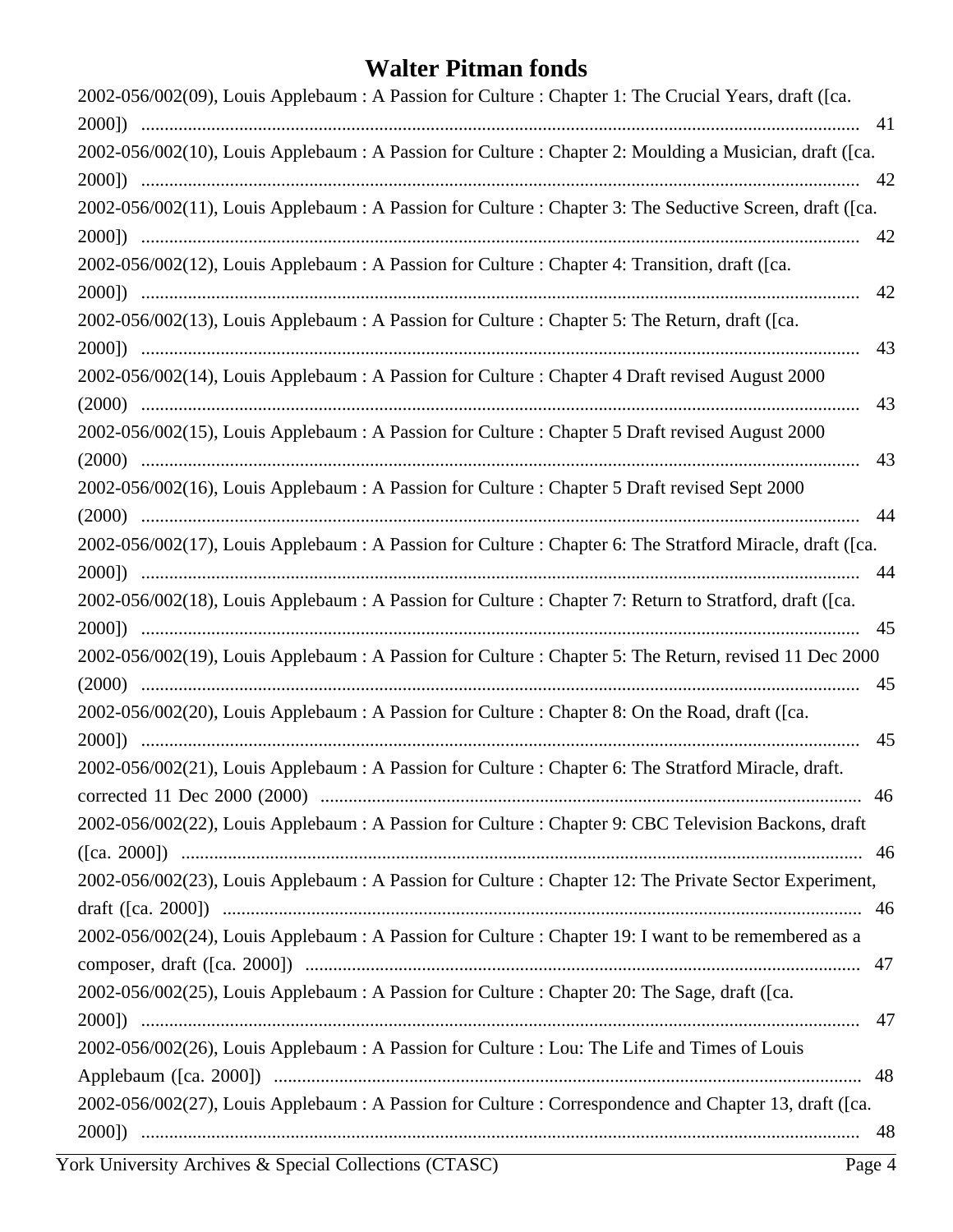| 2002-056/002(28), Louis Applebaum : A Passion for Culture : Chapter 1 to 9 : draft ([ca. 2000])  48       |    |
|-----------------------------------------------------------------------------------------------------------|----|
| 2002-056/002(29), Louis Applebaum : A Passion for Culture : Chapter 18: Aftermath and Renewal, draft      |    |
|                                                                                                           |    |
| 2002-056/002(30), Louis Applebaum : A Passion for Culture : Chapter 10: The Nation's Capital, draft ([ca. |    |
|                                                                                                           | 49 |
| 2002-056/002(31), Louis Applebaum : A Passion for Culture : Chapter 11: A Performing Arts Centre for      |    |
|                                                                                                           | 49 |
| 2002-056/002(32), Louis Applebaum : A Passion for Culture : Chapter 13: The Composer's Champion,          |    |
|                                                                                                           |    |
| 2002-056/002(33), Louis Applebaum : A Passion for Culture : Chapter 14: A Troubled Council, draft ([ca.   |    |
|                                                                                                           | 50 |
| 2002-056/002(34), Louis Applebaum : A Passion for Culture : Chapter 15: Cultural Czar, draft ([ca.        |    |
|                                                                                                           |    |
| 2002-056/002(35), Louis Applebaum : A Passion for Culture : Chapter 1 to 7: Draft ([ca. 2000])  51        |    |
| 2002-056/002(36), Louis Applebaum : A Passion for Culture : Complete Draft ([ca. 2000])  51               |    |
| 2002-056/002(37), Louis Applebaum : A Passion for Culture : Complete Draft ([ca. 2000])  52               |    |
| 2002-056/003(01), Louis Applebaum : A Passion for Culture : Complete Draft ([ca. 2000])  52               |    |
| 2002-056/003(02), Louis Applebaum : A Passion for Culture : Complete Draft ([ca. 2000])  53               |    |
| 2002-056/003(03), Louis Applebaum : A Passion for Culture : Complete Draft ([ca. 2000])  53               |    |
|                                                                                                           |    |
|                                                                                                           |    |
|                                                                                                           |    |
|                                                                                                           |    |
|                                                                                                           |    |
| 2004-028/001(06), Political Files: The New Party: A Second Survey of Editorial Opinion (1961)  55         |    |
|                                                                                                           | 55 |
| 2004-028/001(08), Political Files: Scrap Book No.1, Parliamentary Letters by Walter Pitman, M.P.          |    |
|                                                                                                           | 56 |
| 2004-028/001(09), Political Files: Scrap Book No.2, Paliamentary Letters by Walter Pitman, M.P.           |    |
|                                                                                                           | 56 |
|                                                                                                           |    |
|                                                                                                           |    |
|                                                                                                           |    |
|                                                                                                           |    |
|                                                                                                           |    |
|                                                                                                           |    |
|                                                                                                           |    |
| 2004-028/002(01), Political Files: Remarks (pseudonym - George Collier Pitman) (1962)  59                 |    |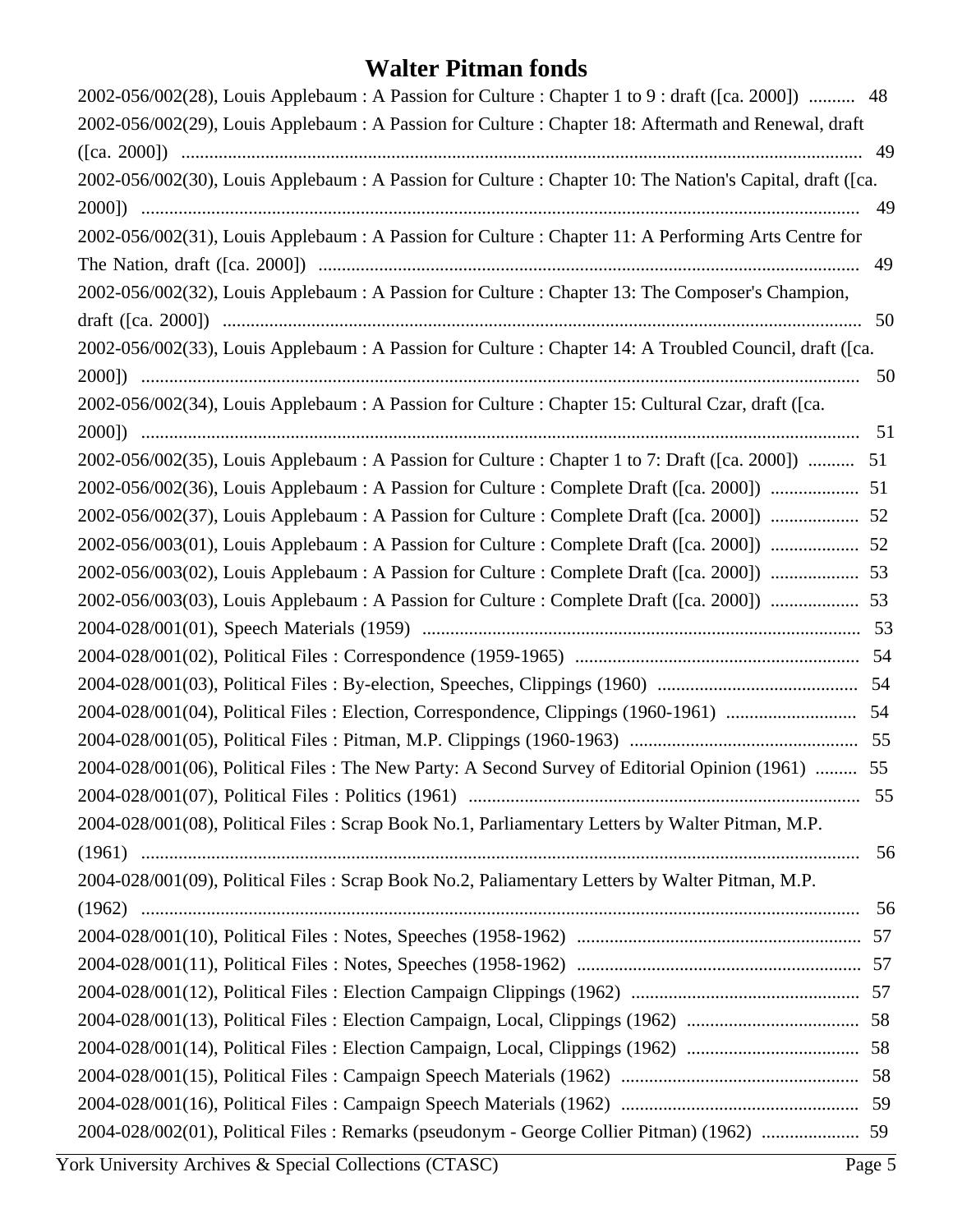| 2004-028/002(03), Political Files: Pitman Manuscript on 1962 Election (Not Published) (1962)  60        |    |
|---------------------------------------------------------------------------------------------------------|----|
|                                                                                                         |    |
|                                                                                                         |    |
|                                                                                                         |    |
|                                                                                                         |    |
|                                                                                                         |    |
|                                                                                                         |    |
|                                                                                                         |    |
| 2004-028/002(11), Political Files: New Democratic Party of Ontario, Second Provincial Convention, 10-12 |    |
|                                                                                                         |    |
|                                                                                                         | 64 |
|                                                                                                         |    |
|                                                                                                         |    |
|                                                                                                         |    |
|                                                                                                         |    |
|                                                                                                         |    |
|                                                                                                         |    |
| 2004-028/003(05), Political Files: Speeches, Baptist, Commencement, Parliament (1967-1969)  66          |    |
| 2004-028/003(06), Political Files: Speeches, Baptist, Commencement, Parliament (1967-1969)  67          |    |
|                                                                                                         |    |
| 2004-028/003(08), Political Files: NDP Leadershp Campaign, Clippings, Transcript of Interview           |    |
|                                                                                                         | 67 |
|                                                                                                         | 68 |
|                                                                                                         |    |
|                                                                                                         |    |
|                                                                                                         |    |
|                                                                                                         |    |
|                                                                                                         |    |
|                                                                                                         |    |
|                                                                                                         |    |
|                                                                                                         |    |
|                                                                                                         |    |
|                                                                                                         |    |
| 2004-028/004(07), Political Files: CCF And NDP, Pamphlets and Publications (1948-1963)  72              |    |
| 2004-028/004(08), Political Files: CCF And NDP, Pamphles and Publications (1948-1963)                   |    |
| 2004-028/004(09), Writing Files: Newspaper Articles : The Peterborough Examiner, Correspondence         |    |
|                                                                                                         | 73 |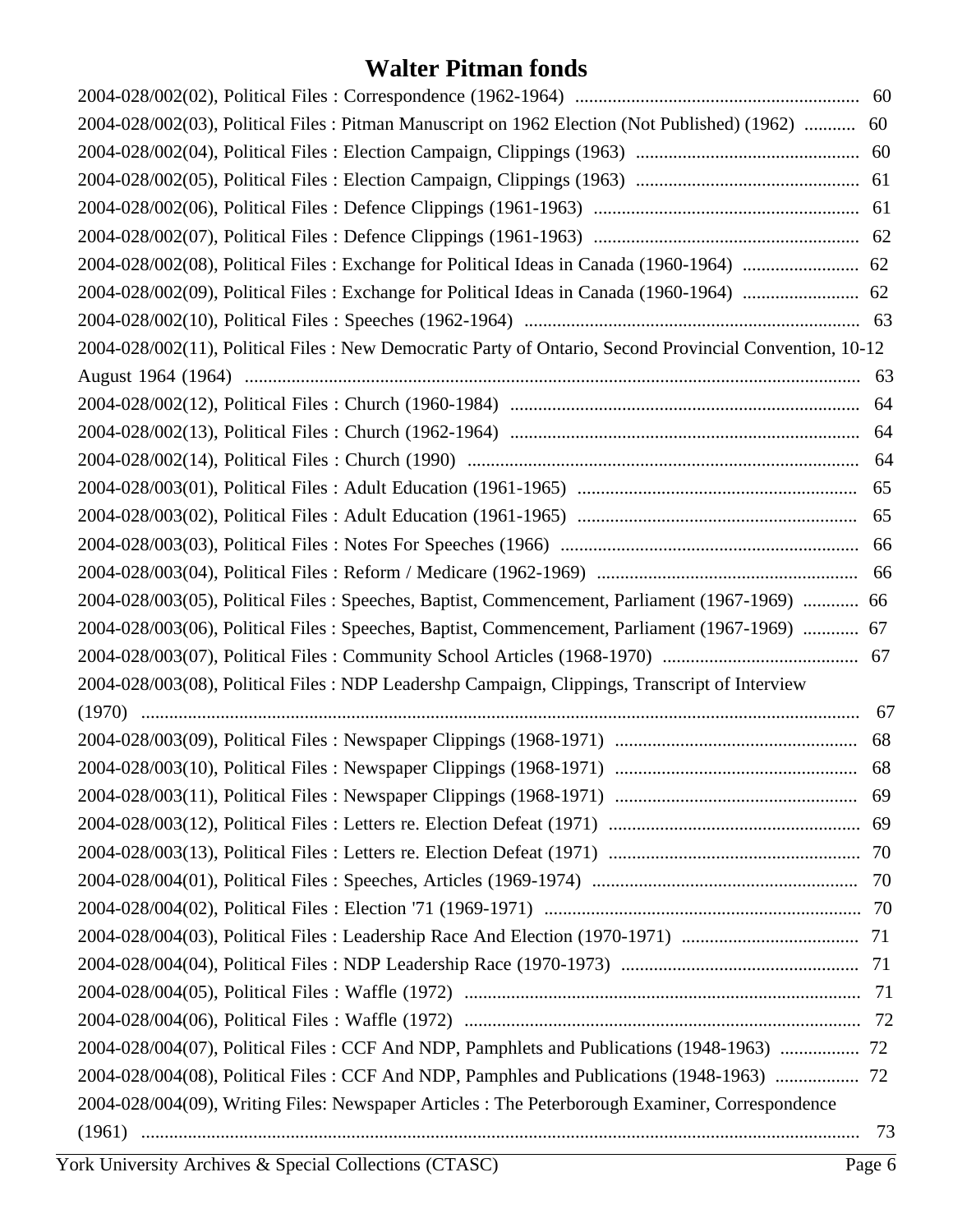| 2004-028/004(19), Writing Files: Newspaper Articles : Star Articles - September (1972)  76         |  |
|----------------------------------------------------------------------------------------------------|--|
|                                                                                                    |  |
| 2004-028/004(21), Writing Files: Newspaper Articles : Star Articles - Novemeber (1972)  77         |  |
| 2004-028/004(22), Writing Files: Newspaper Articles : Star Articles - December (1972)  77          |  |
|                                                                                                    |  |
|                                                                                                    |  |
|                                                                                                    |  |
|                                                                                                    |  |
|                                                                                                    |  |
|                                                                                                    |  |
|                                                                                                    |  |
|                                                                                                    |  |
|                                                                                                    |  |
|                                                                                                    |  |
| 2004-028/004(34), Writing Files: Newspaper Articles : Star Articles - December (1973)  81          |  |
|                                                                                                    |  |
|                                                                                                    |  |
|                                                                                                    |  |
|                                                                                                    |  |
| 2004-028/004(39), Writing Files: Newspaper Articles : Perterbrough Examiner Article, 27 April 1974 |  |
|                                                                                                    |  |
|                                                                                                    |  |
|                                                                                                    |  |
|                                                                                                    |  |
|                                                                                                    |  |
| 2004-028/005(01), Education Files: Welfare Recipients, Articles, Clippings Etc. (1968-[197-])  84  |  |
|                                                                                                    |  |
|                                                                                                    |  |
|                                                                                                    |  |
|                                                                                                    |  |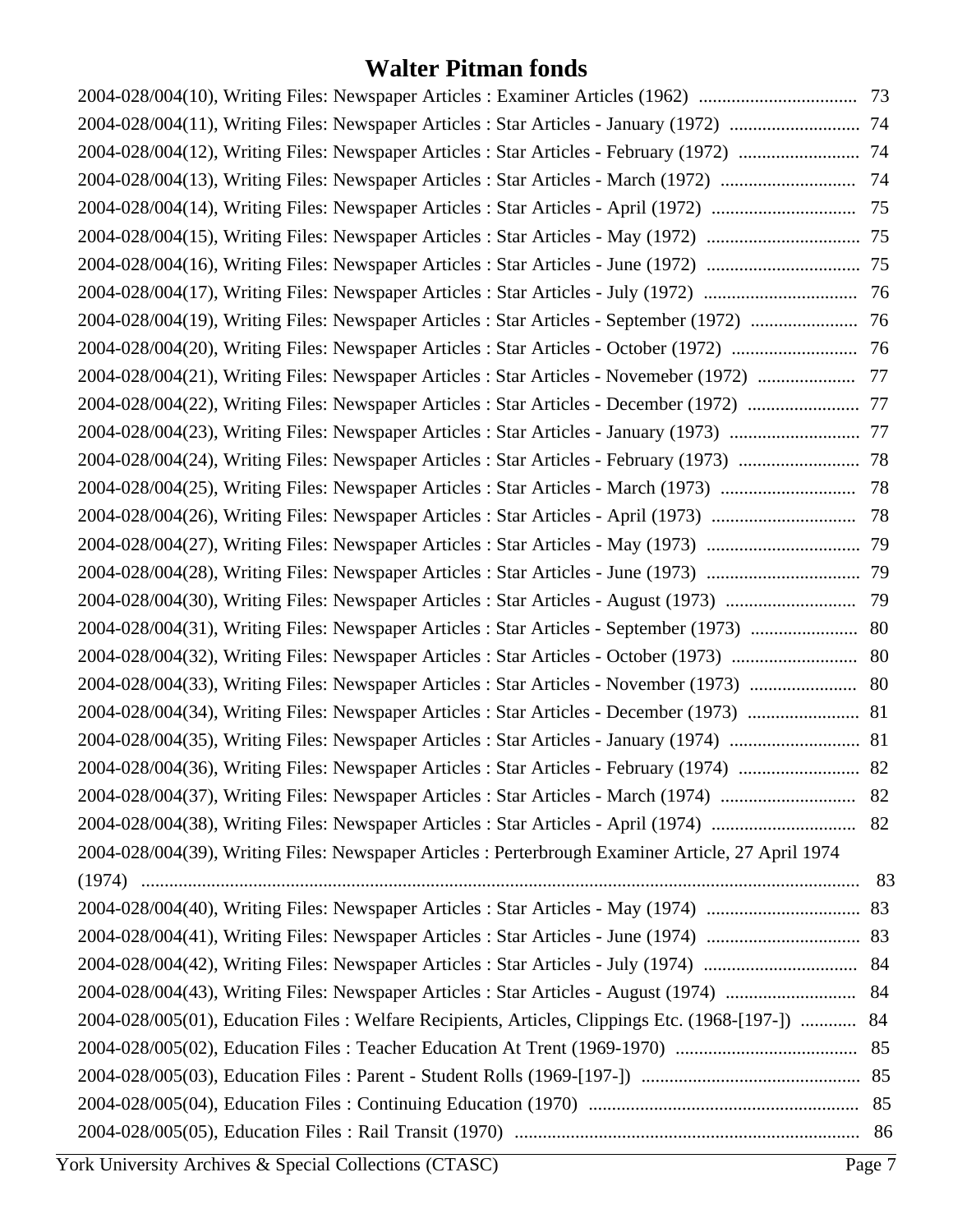|                                                                                                    | 89 |
|----------------------------------------------------------------------------------------------------|----|
| 2004-028/006(05), Education Files : Notes For Speeches (Con. Ed., Psychiatric Nurse, Education For |    |
|                                                                                                    | 90 |
| 2004-028/006(06), Education Files: Notes For Speeches (Con. Ed., Psychiatric Nurse, Education For  |    |
|                                                                                                    | 90 |
|                                                                                                    |    |
|                                                                                                    |    |
|                                                                                                    |    |
|                                                                                                    |    |
|                                                                                                    |    |
|                                                                                                    |    |
|                                                                                                    |    |
|                                                                                                    |    |
|                                                                                                    |    |
|                                                                                                    |    |
|                                                                                                    |    |
|                                                                                                    |    |
|                                                                                                    |    |
|                                                                                                    | 95 |
|                                                                                                    | 95 |
| 2004-028/007(10), Education Files: Activities: OISE, TV Ontario, Poverty, U.S. Domination          |    |
|                                                                                                    | 96 |
|                                                                                                    |    |
|                                                                                                    |    |
|                                                                                                    |    |
|                                                                                                    |    |
| 2004-028/008(04), Education Files: Book Selections on Teacher Education (1973-1974)  98            |    |
|                                                                                                    |    |
|                                                                                                    |    |
|                                                                                                    |    |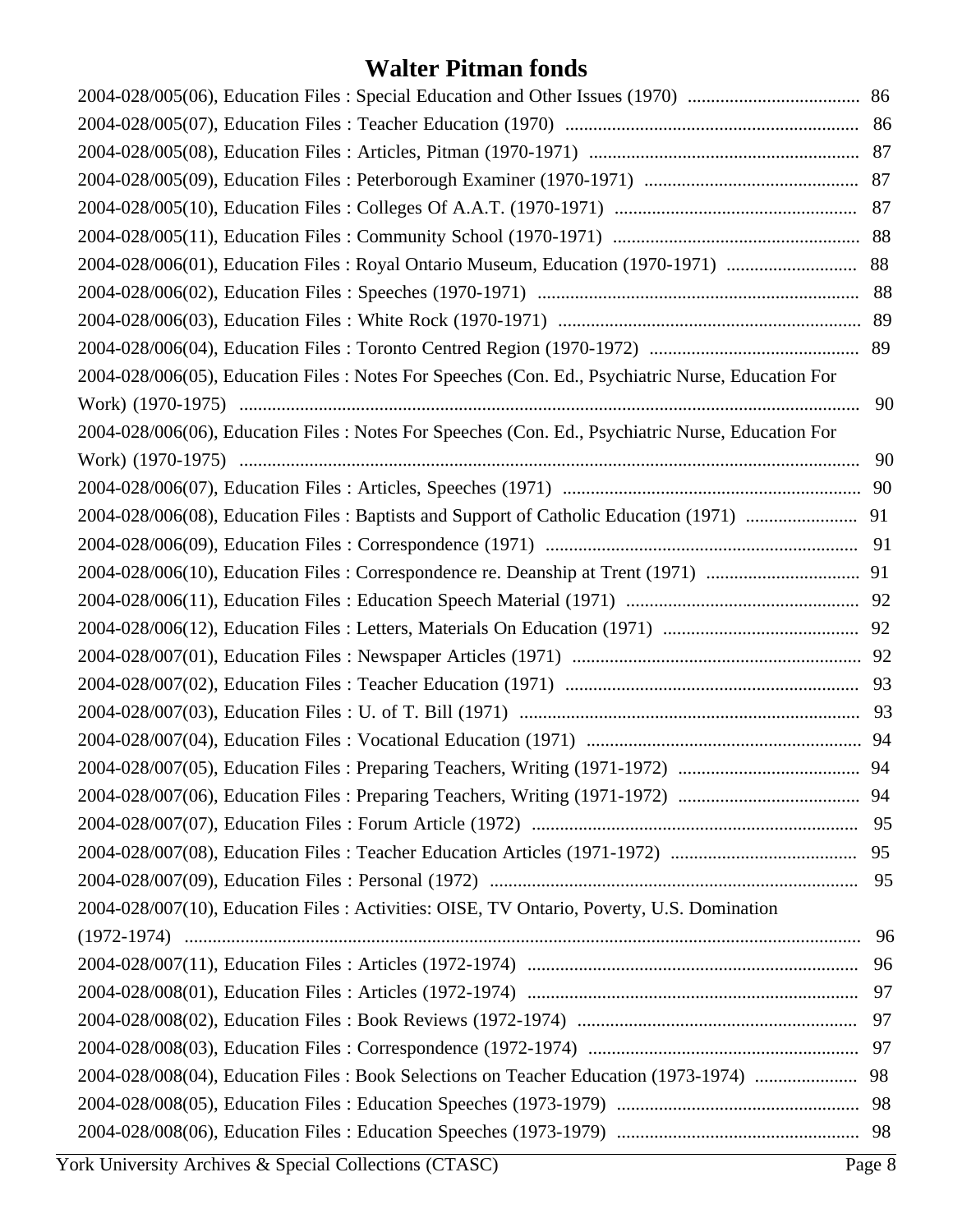| 2004-028/008(08), Education Files : Symposium on Higher Education, Ryerson, Etc. (1974-1975)  99 |            |
|--------------------------------------------------------------------------------------------------|------------|
|                                                                                                  |            |
|                                                                                                  | 100        |
|                                                                                                  |            |
|                                                                                                  |            |
|                                                                                                  |            |
| 2004-028/008(14), Education Files: Scenarios for Long-Term Alternative Futures for OECA          |            |
|                                                                                                  | 101        |
|                                                                                                  | 102        |
| 2004-028/008(16), Education Files : IONA College Appropriate Education For Ontario (1979)  102   |            |
| 2004-028/008(17), Education Files: Canadian Association of University Con. Ed. Conference        |            |
|                                                                                                  | 102        |
|                                                                                                  | 103        |
| 2004-028/009(01), Education Files: Ryerson, Clippings, Correspondence (1970-1986)                | 103        |
| 2004-028/009(02), Education Files: Ryerson, Clippings, Correspondence (1970-1986)                | 104        |
|                                                                                                  | 104        |
|                                                                                                  |            |
|                                                                                                  |            |
|                                                                                                  |            |
| 2004-028/009(07), Education Files: Ryerson, Speeches, Publications (1975-1980)                   | 106        |
| 2004-028/009(08), Education Files: Ryerson, Speeches, Publications (1975-1980)                   | 106        |
|                                                                                                  | 106        |
|                                                                                                  | 107        |
|                                                                                                  |            |
|                                                                                                  | 108        |
| 2004-028/010(05), Education Files : O.C.A. Educational Mosaic, Official Program, Opening         | 108        |
|                                                                                                  | 108        |
|                                                                                                  | 109        |
|                                                                                                  | 109        |
|                                                                                                  | 110        |
| 2004-028/010(10), Education Files: Ryerson Years, Ombudsman at U. of T. (1977)                   | 110        |
|                                                                                                  | 110        |
|                                                                                                  | <b>111</b> |
|                                                                                                  | 111        |
| 2004-028/011(04), Education Files: Task Force On Human Relations, Clippings (1977-1978)          | 111        |
|                                                                                                  | 112        |
|                                                                                                  | 112        |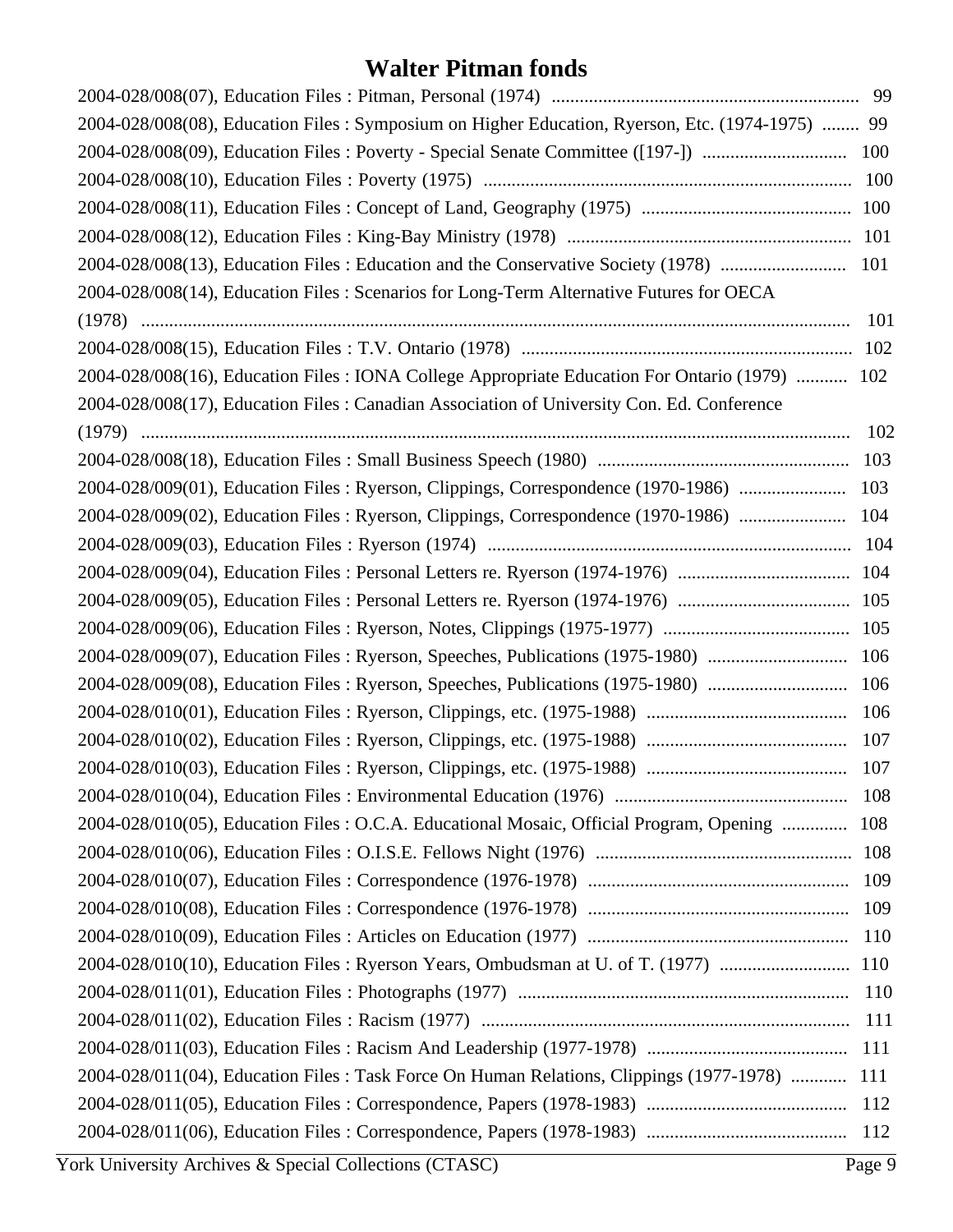| 2004-028/011(08), Education Files: Advisor To Colleges And Universities (1980)  113                    |  |
|--------------------------------------------------------------------------------------------------------|--|
| 2004-028/011(09), Education Files: Ontario Arts Council, Photographs (1980)  113                       |  |
| 2004-028/011(10), Education Files : Miscellaneous Education Speeches (1980)  114                       |  |
| 2004-028/011(11), Education Files: Review Of Secondary School Education (1980)  114                    |  |
| 2004-028/011(12), Education Files : Ontario Arts Council, Challenge Of Change ([198-])  114            |  |
| 2004-028/012(01), Education Files: Ontario Arts Council, Community Arts (1981-1982)  115               |  |
| 2004-028/012(02), Education Files: A Cultural Policy for Scarborough: Remarks to the Arts in Action    |  |
| 115                                                                                                    |  |
| 2004-028/012(03), Education Files : High Tech High Touch: Symphony Orchestra in The Year 2000          |  |
| 115                                                                                                    |  |
| 2004-028/012(04), Education Files: Philanthropy and Volunteer Activity (1983-1986)  116                |  |
|                                                                                                        |  |
| 2004-028/012(06), Education Files: Canadian Centre For Adult Education. C.B.C. (1984-1985)  116        |  |
| 2004-028/012(07), Education Files : Public Funding Of The Arts, Resource Material (1986)  117          |  |
| 2004-028/012(08), Education Files: The Arts, Post-Secondary Institutions, Learning And Living          |  |
| 117                                                                                                    |  |
| 118                                                                                                    |  |
| 118                                                                                                    |  |
| 118                                                                                                    |  |
|                                                                                                        |  |
| 2004-028/013(02), Education Files : Free Trade Notes, Resource Materials (1987)  119                   |  |
|                                                                                                        |  |
| 2004-028/013(04), Education Files : Education Issues, Speech Materials (1987-1988)  120                |  |
| 2004-028/013(05), Education Files : Education Issues, Speech Materials (1987-1988)  120                |  |
| 121                                                                                                    |  |
| 121                                                                                                    |  |
| 122                                                                                                    |  |
| 2004-028/013(09), Education Files: Community School, Key Note Address at Carleton University for       |  |
| 122                                                                                                    |  |
| 122                                                                                                    |  |
| 123                                                                                                    |  |
|                                                                                                        |  |
|                                                                                                        |  |
| 2004-028/013(14), Education Files: Images of the Educated Person Conference (1987-1988)  124           |  |
| 2004-028/013(15), Education Files: Role Of The Principal, Principal Certification Course, Peterborough |  |
| 124                                                                                                    |  |
| 2004-028/014(01), Education Files: Seminar on Free Trade (25-26 Mar. 1988)<br>124                      |  |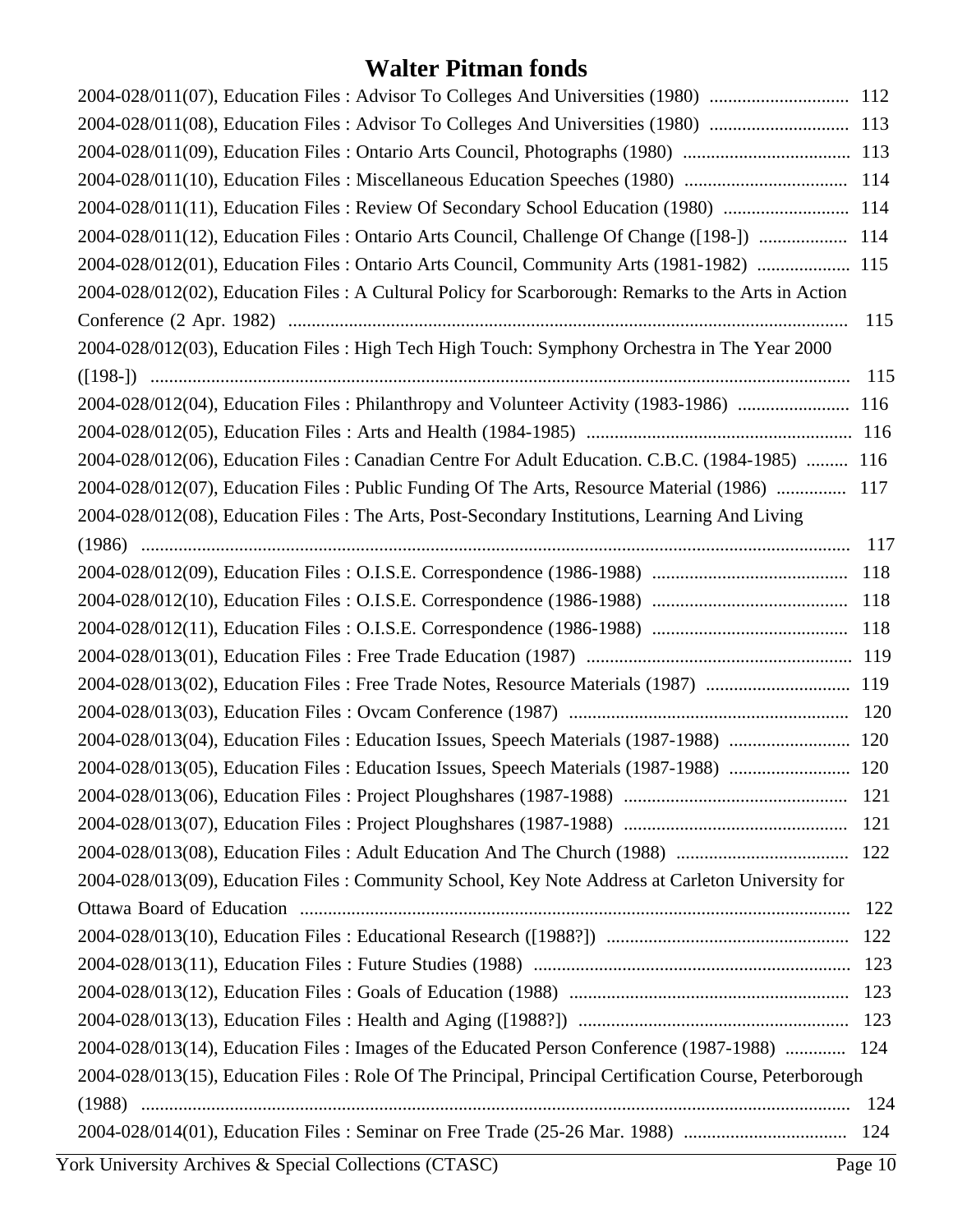| 2004-028/014(07), Education Files : Canadian Conference of the Arts (24-26 May 1990)  127            |         |
|------------------------------------------------------------------------------------------------------|---------|
| 2004-028/014(08), Education Files : Canadian Conference of the Arts (24-26 May 1990)  127            |         |
|                                                                                                      |         |
|                                                                                                      |         |
| 2004-028/014(11), Education Files : Environmental Education Materials (1990)  128                    |         |
|                                                                                                      |         |
|                                                                                                      |         |
|                                                                                                      |         |
|                                                                                                      |         |
|                                                                                                      |         |
| 2004-028/015(04), Education Files : Arts Work And Correspondence (1990-1991)  130                    |         |
|                                                                                                      |         |
|                                                                                                      |         |
|                                                                                                      |         |
|                                                                                                      |         |
|                                                                                                      |         |
|                                                                                                      |         |
| 2004-028/015(11), Education Files : Arts Education, Speeches, Materials (1986-1992)  133             |         |
| 2004-028/015(12), Education Files : Arts Education, Speeches, Materials (1986-1992)  133             |         |
|                                                                                                      |         |
|                                                                                                      |         |
| 2004-028/016(01), Education Files: Writing, Speeches (1969, 1978, 1989-1995)  134                    |         |
| 2004-028/016(02), Education Files: Writing, Speeches (1969, 1978, 1989-1995)  135                    |         |
| 2004-028/016(03), Education Files: Writing, Speeches (1969, 1978, 1989-1995)  135                    |         |
|                                                                                                      |         |
|                                                                                                      |         |
|                                                                                                      |         |
|                                                                                                      |         |
| 2004-028/017(01), Education Files : Task Force on Advanced Training; No Dead Ends; O.C.A. Letter and |         |
|                                                                                                      |         |
|                                                                                                      |         |
|                                                                                                      |         |
|                                                                                                      |         |
| York University Archives & Special Collections (CTASC)                                               | Page 11 |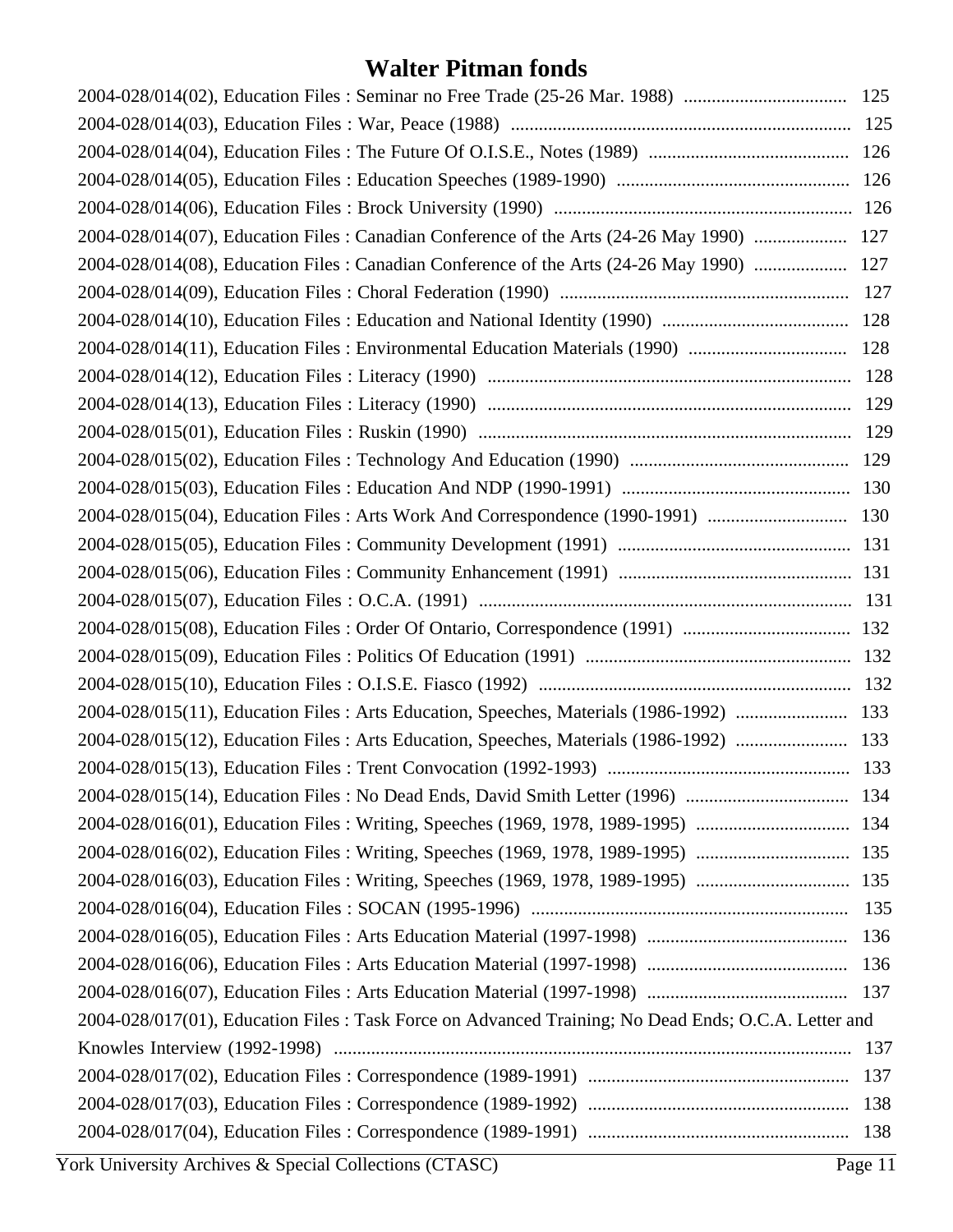| 2004-028/017(07), Education Files : OAEI Lists, Board, Programs, Participants (1996-1999)  139        |       |
|-------------------------------------------------------------------------------------------------------|-------|
|                                                                                                       |       |
|                                                                                                       |       |
| 2004-028/018(02), Education Files : Alternative Futures, Lecture Five, Quality Of Life (1995)  141    |       |
| 2004-028/018(03), Education Files : Alternative Futures, Lectures Three & Four (1995)  141            |       |
|                                                                                                       |       |
| 2004-028/018(05), Education Files : Alternative Futures, Lecture Two, Economy And                     |       |
|                                                                                                       | 142   |
|                                                                                                       |       |
|                                                                                                       |       |
| 2004-028/018(08), Education Files : Alternative Futures, Temple Emanu-El (1997-1998)  143             |       |
| 2004-028/018(09), Education Files : Alternative Futures, El Emanu-El Materials (1997-1998)  143       |       |
|                                                                                                       |       |
|                                                                                                       |       |
| 2004-028/018(12), Education Files : Ontario Arts Education Institute, Minutes (1998-1999)  144        |       |
| 2004-028/018(13), Education Files: OAEI, Teacher Development in the Arts (1998-1999)                  | 144   |
|                                                                                                       |       |
|                                                                                                       |       |
|                                                                                                       | 145   |
|                                                                                                       | 146   |
|                                                                                                       |       |
|                                                                                                       |       |
| 2004-028/019(07), Elderhostel, Settling The West: Riel, NW Rebellion, Railway And Nation              |       |
|                                                                                                       | - 147 |
|                                                                                                       |       |
|                                                                                                       |       |
| 2004-028/019(10), Elderhostel, All You Want To Know And Intend To Ask; Political Spectrum  148        |       |
| 2004-028/019(11), Elderhostel, The Economics And Politics Of The 1950s, 1960s, 1970s  148             |       |
|                                                                                                       |       |
| 2004-028/019(13), Elderhostel, Politics of Sea to Sea (B.C., The Different Province ([ca. 1998])  149 |       |
| 2004-028/019(14), Elderhostel, Becoming a Nation / Canada and The World, Notes ([ca. 1998])  149      |       |
| 2004-028/019(15), Elderhostel, Introducing Canada, Themes, Questions ([ca. 1998])                     | 149   |
| 2004-028/019(16), Elderhostel, Defying Geography: Land Of Rock, Forest, WaterPeople (1998)            | 150   |
| 2004-028/019(17), Elderhostel, Canada: Building a Nation for a Better World (1999)                    | 150   |
|                                                                                                       | 150   |
|                                                                                                       | 151   |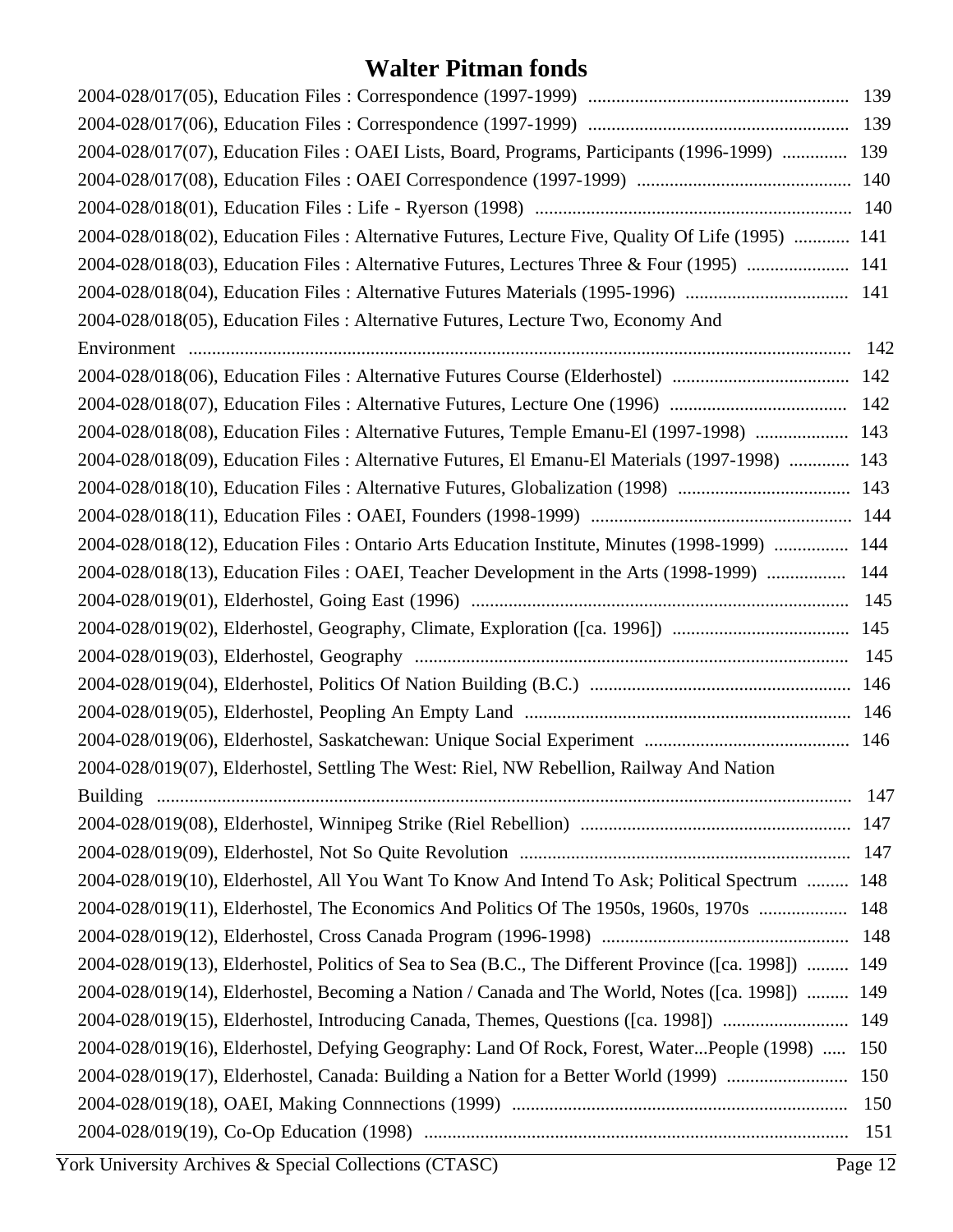| 2004-028/019(22), Learning the Arts in an Age of Uncertainty, Correspondence, Clippings (1999)  152 |     |
|-----------------------------------------------------------------------------------------------------|-----|
|                                                                                                     |     |
|                                                                                                     |     |
|                                                                                                     |     |
|                                                                                                     |     |
|                                                                                                     |     |
|                                                                                                     |     |
|                                                                                                     |     |
|                                                                                                     |     |
|                                                                                                     |     |
|                                                                                                     |     |
|                                                                                                     |     |
|                                                                                                     |     |
|                                                                                                     |     |
|                                                                                                     |     |
|                                                                                                     | 158 |
|                                                                                                     | 158 |
|                                                                                                     | 158 |
|                                                                                                     | 159 |
|                                                                                                     |     |
|                                                                                                     |     |
|                                                                                                     | 160 |
|                                                                                                     |     |
|                                                                                                     |     |
|                                                                                                     |     |
|                                                                                                     |     |
|                                                                                                     |     |
|                                                                                                     |     |
|                                                                                                     |     |
|                                                                                                     |     |
|                                                                                                     |     |
|                                                                                                     |     |
| 2004-028/023(06), Routes to Learning Canada, Board Of Directors, Meeting (21-22 Sept. 2002)  164    |     |
|                                                                                                     |     |
| 2004-028/023(08), Canada at the Crossroads: Canadian Action Party Biennial Convention (2003)  165   |     |
|                                                                                                     |     |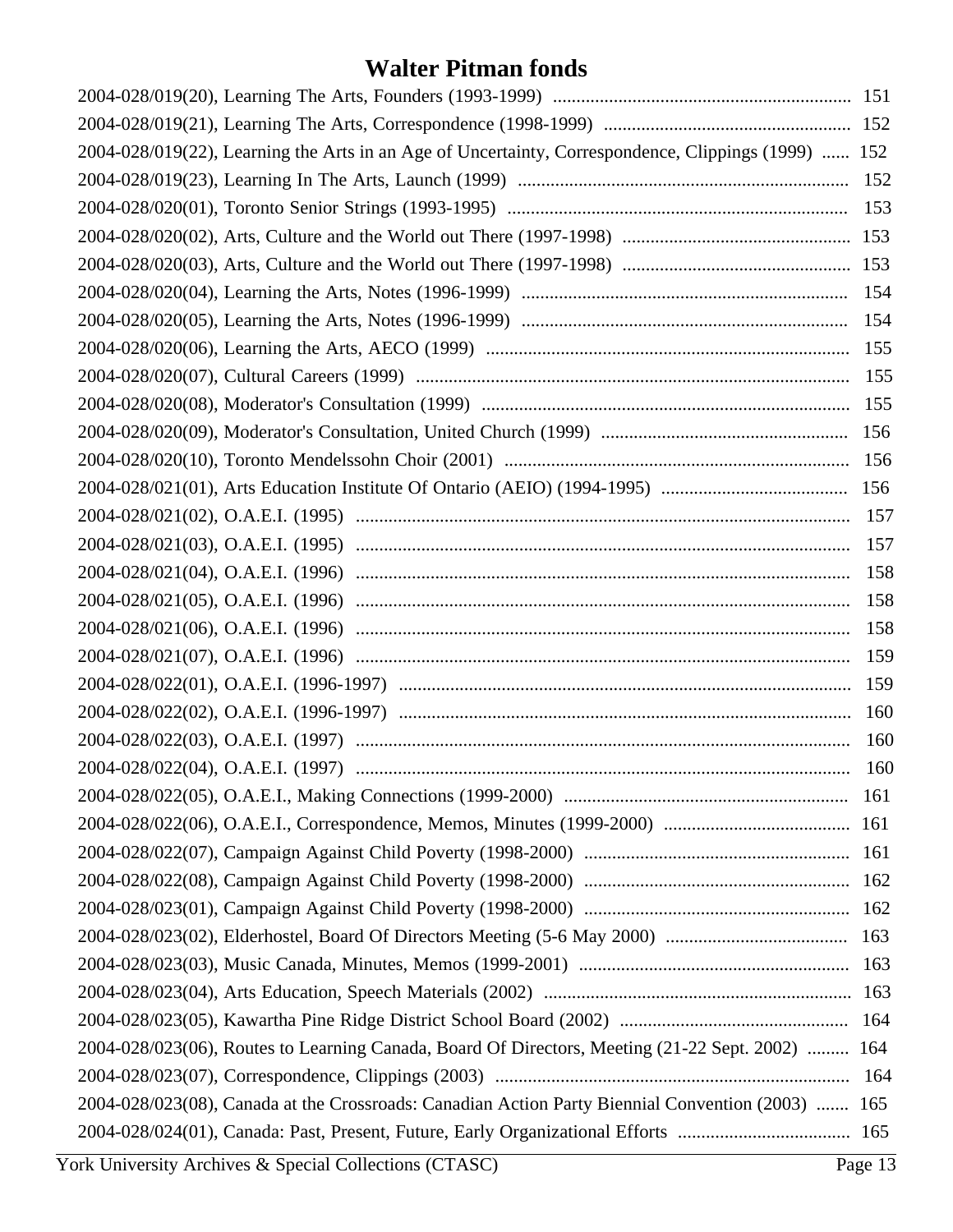| 2004-028/024(05), Friends Of Canadian Broadcasting Steering Committee (2003)  167                    |     |
|------------------------------------------------------------------------------------------------------|-----|
|                                                                                                      |     |
|                                                                                                      |     |
|                                                                                                      |     |
| 2004-028/024(09), Project Ploughshares: NATO, Nuclear Policy, National Missel Defence, Alternative   |     |
|                                                                                                      |     |
|                                                                                                      |     |
|                                                                                                      |     |
|                                                                                                      |     |
|                                                                                                      |     |
|                                                                                                      |     |
|                                                                                                      |     |
|                                                                                                      |     |
|                                                                                                      |     |
|                                                                                                      |     |
|                                                                                                      |     |
|                                                                                                      |     |
|                                                                                                      |     |
|                                                                                                      |     |
|                                                                                                      |     |
|                                                                                                      |     |
|                                                                                                      |     |
|                                                                                                      | 175 |
|                                                                                                      |     |
|                                                                                                      |     |
|                                                                                                      |     |
| 2004-028/027(01), Convocation Address, Faculty Of Education and Continuing Education, Salle Wilfrid- |     |
|                                                                                                      |     |
| 2004-028/027(02), Duality and Lifestyle: Planning to Go in Both Directions at Once ([198-])  177     |     |
| 2004-028/027(03), Employment Opportunities in the '80's (House of Commons) (Dec. 1980)  177          |     |
|                                                                                                      |     |
|                                                                                                      |     |
| 2004-028/027(06), Lindsay Canadian Club: The Arts - Who Needs Them? ([198-])  178                    |     |
|                                                                                                      |     |
|                                                                                                      |     |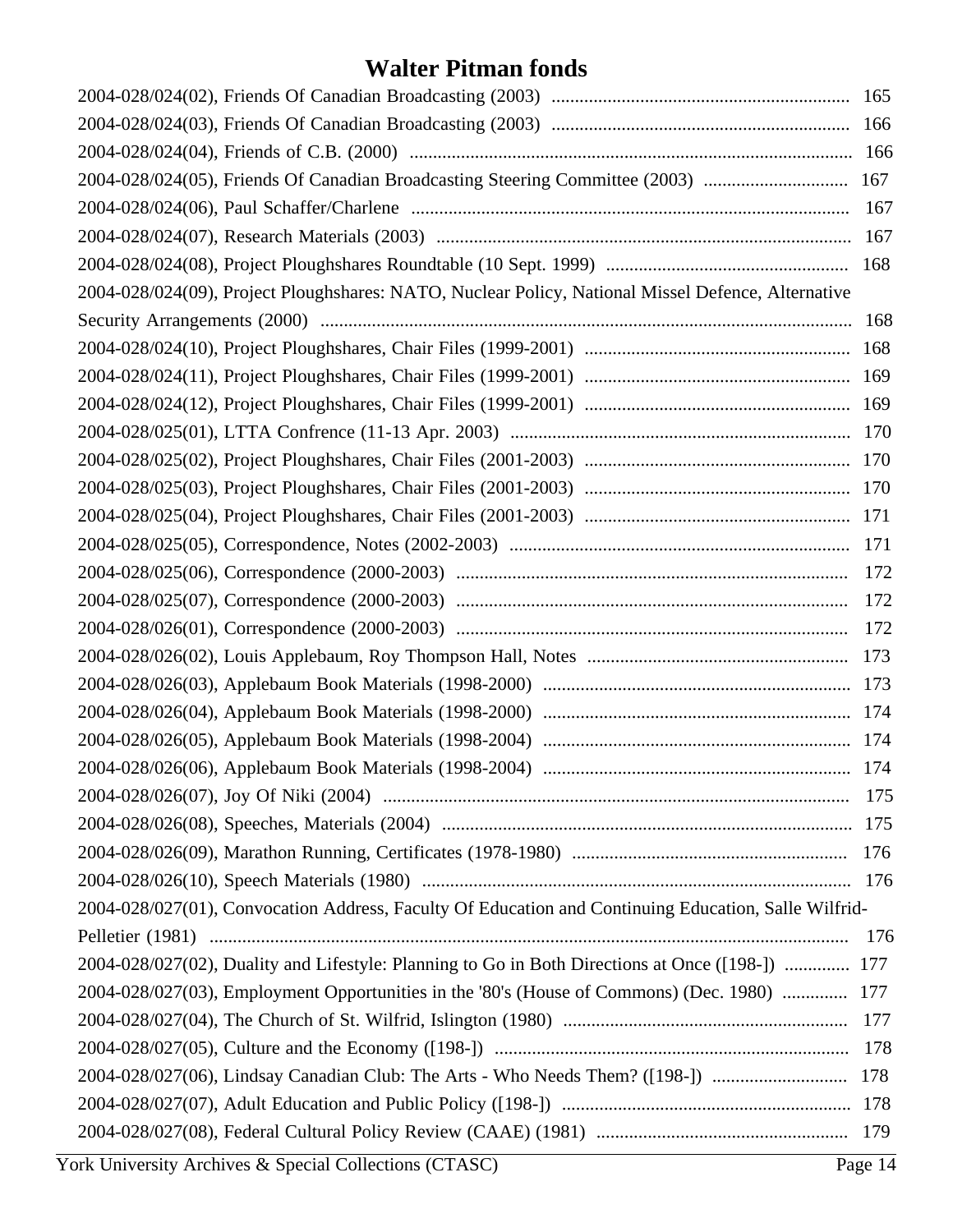| 2004-028/027(09), Remarks to Strategic Planning Task Force of Min. of Education and Coll. and      |     |
|----------------------------------------------------------------------------------------------------|-----|
|                                                                                                    |     |
|                                                                                                    |     |
|                                                                                                    |     |
|                                                                                                    |     |
|                                                                                                    |     |
|                                                                                                    |     |
| 2004-028/027(15), Report to OCA on UNESCO World COnference on Cultural Policy (Aug.                |     |
|                                                                                                    |     |
|                                                                                                    |     |
|                                                                                                    |     |
| 2004-028/027(18), A Canadian Cultural Future - Getting There From Here (Aug. 1982)  182            |     |
|                                                                                                    |     |
|                                                                                                    |     |
|                                                                                                    |     |
| 2004-028/027(22), World Cultural Policies and a Cultural Policy for Scarborough (Apr. 1982)  184   |     |
|                                                                                                    |     |
|                                                                                                    |     |
|                                                                                                    |     |
|                                                                                                    |     |
|                                                                                                    |     |
|                                                                                                    |     |
|                                                                                                    |     |
|                                                                                                    |     |
| 2004-028/028(06), 25th Anniversary Edition Performing Arts in Canada: Let All the People Celebrate |     |
|                                                                                                    | 187 |
|                                                                                                    | 187 |
| 2004-028/028(08), The Arts and Tourism: New Challenges and New Opportunities (28 Nov.              |     |
|                                                                                                    | 188 |
| 2004-028/028(09), Blacksmith Shops, Hoola Hoops & Schools - Phenomena of Oblivion, Community       |     |
|                                                                                                    | 188 |
|                                                                                                    | 188 |
| 2004-028/028(11), High Tech - High Touch: The Symphony Orchestra in the Year 2000 (1983)           | 189 |
|                                                                                                    | 189 |
|                                                                                                    | 189 |
|                                                                                                    | 190 |
|                                                                                                    |     |
|                                                                                                    |     |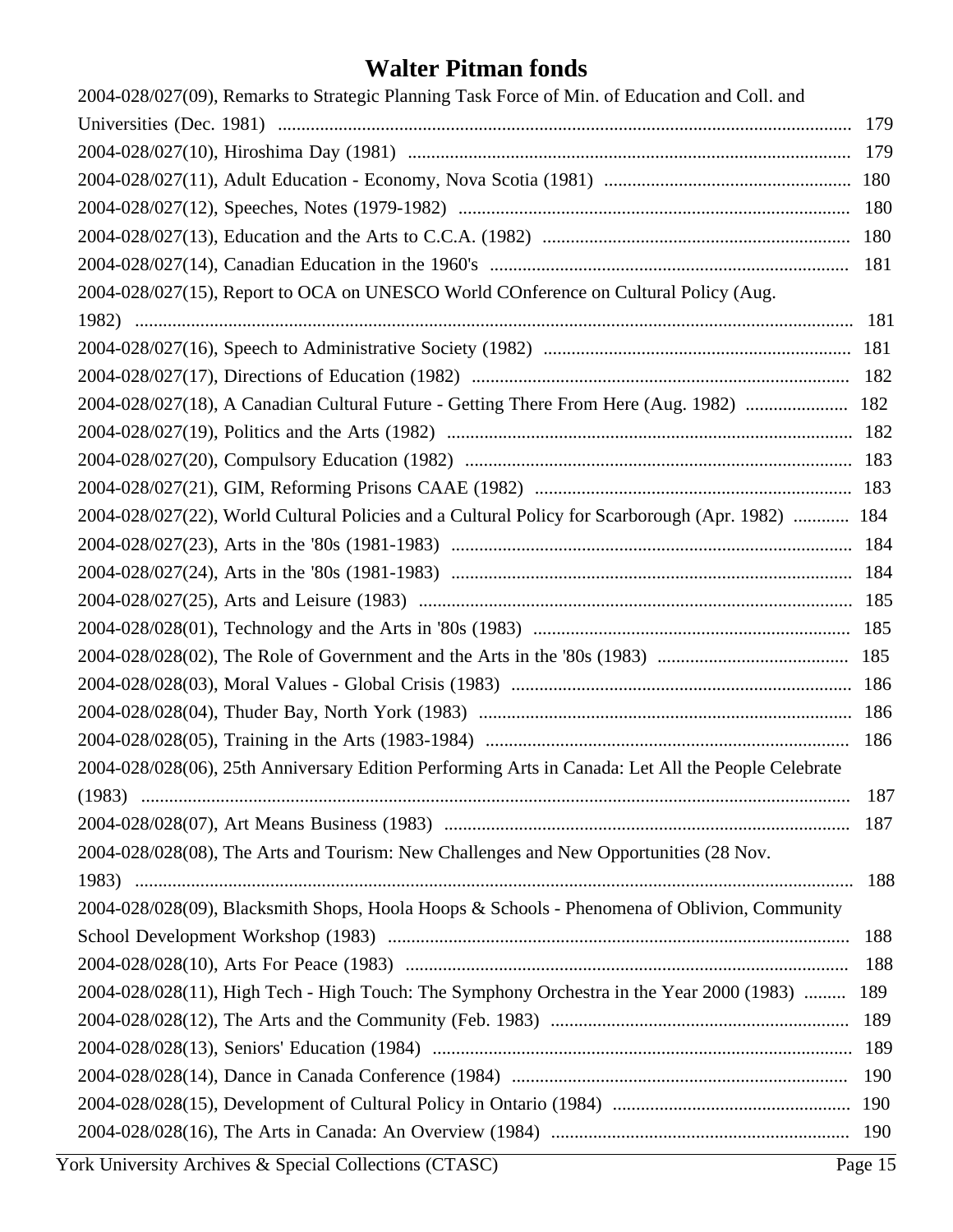| 2004-028/028(20), Adult Education - The Cultural Context, 50th Anniversary CAAE (Jan. 1985)  192      |            |
|-------------------------------------------------------------------------------------------------------|------------|
|                                                                                                       |            |
|                                                                                                       |            |
|                                                                                                       |            |
| 2004-028/028(24), The Artist as Lobbyist, Toronto Theatre Alliance AGM (June 1985)  193               |            |
|                                                                                                       |            |
|                                                                                                       |            |
|                                                                                                       |            |
|                                                                                                       |            |
| 2004-028/029(04), Free Trade: A Cultural Perspective, McMaster University, MBA Conference (10-12 Jan. |            |
|                                                                                                       |            |
|                                                                                                       |            |
| 2004-028/029(06), A Different Drummer, Barry Duncan, Forum (May-June 1986)  196                       |            |
| 2004-028/029(07), The Dynamic Of Public Funding, University Of Toronto, Scarborough Campus (27 Mar.   |            |
|                                                                                                       |            |
|                                                                                                       |            |
|                                                                                                       |            |
| 2004-028/029(09), Publlic Funding for the Arts a Positive Factor in Canada, Globe And Mail (6 May     |            |
|                                                                                                       |            |
|                                                                                                       |            |
|                                                                                                       |            |
| 2004-028/029(12), Ontario Physiotherapy Association, Peterborough (27 Feb. 1986)  198                 |            |
| 2004-028/029(13), Arts as Communications, Faculty of Library, U. of T (18 Oct. 1986)  198             |            |
|                                                                                                       |            |
|                                                                                                       |            |
| 2004-028/029(16), North York Symposium, Expanding Career Opportunities (1989)  199                    |            |
|                                                                                                       |            |
|                                                                                                       |            |
| 2004-028/029(19), OISE - Levin, Drama Ed. Speech, Ethics And Technology, Robertson Davies etc.        |            |
|                                                                                                       | <b>200</b> |
|                                                                                                       | 201        |
|                                                                                                       |            |
|                                                                                                       |            |
|                                                                                                       |            |
|                                                                                                       |            |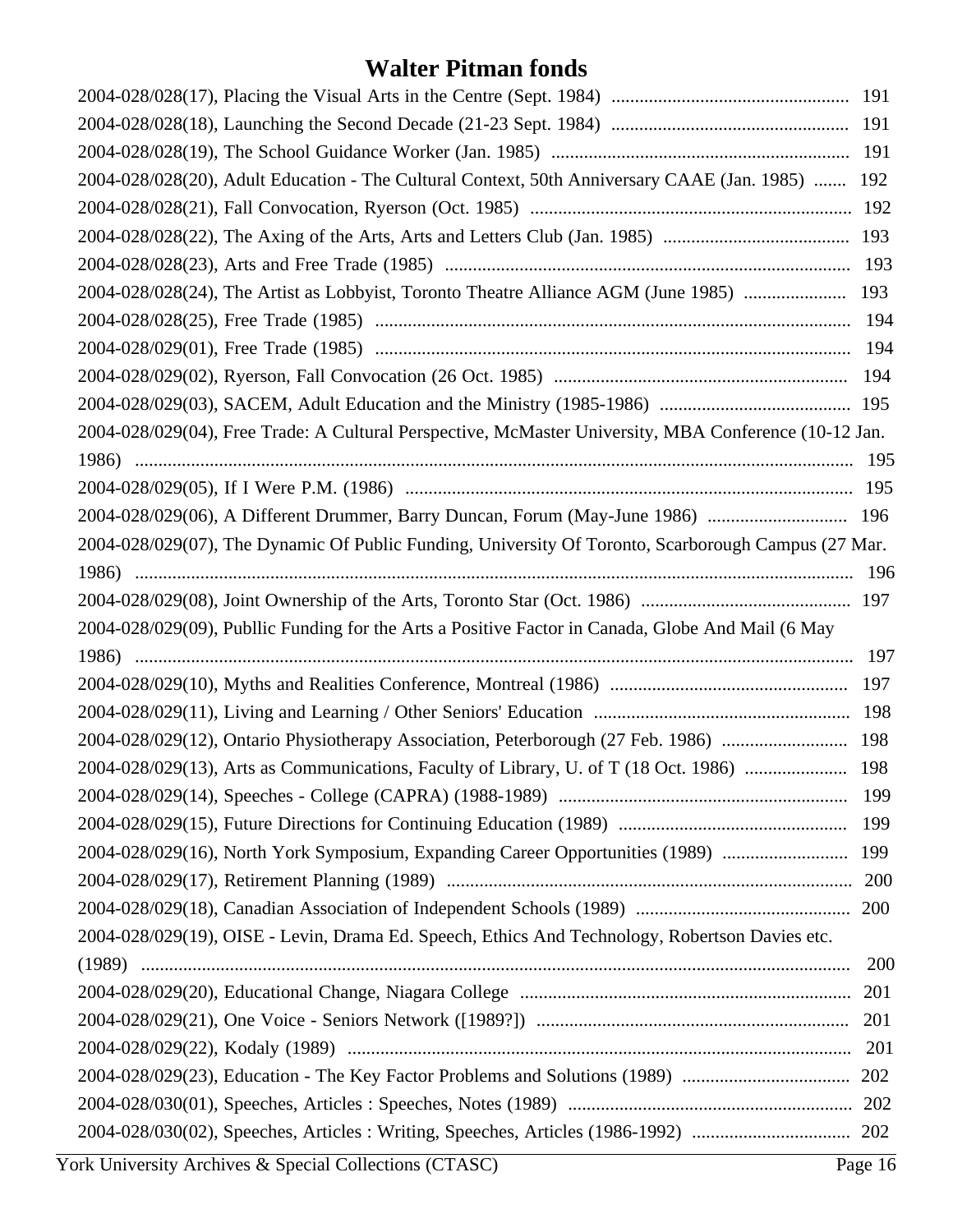| 2004-028/030(04), Speeches, Articles: Writing, Speeches, Articles (1986-1992)                            | 203 |
|----------------------------------------------------------------------------------------------------------|-----|
|                                                                                                          | 204 |
|                                                                                                          | 204 |
| 2004-028/030(07), Speeches, Articles : Ontario Music Educators Association                               | 205 |
| 2004-028/030(08), Speeches, Articles: Sir Sandford Fleming, Alumni at Founders Club (1992)  205          |     |
|                                                                                                          | 205 |
|                                                                                                          | 206 |
|                                                                                                          | 206 |
|                                                                                                          | 206 |
|                                                                                                          |     |
|                                                                                                          | 207 |
| 2004-028/031(05), Speeches, Articles: Presentation to the Standing Committee on Government Agencies      |     |
|                                                                                                          | 207 |
| 2004-028/031(06), Speeches, Articles: Toronto Star and Globe and Mail Articles (1994-1995)  208          |     |
|                                                                                                          | 208 |
|                                                                                                          |     |
|                                                                                                          |     |
| 2004-028/032(01), Speeches, Articles : From the Periphery to the Centre: The Future of Arts Education in |     |
| Canada                                                                                                   | 209 |
|                                                                                                          |     |
| 2004-028/032(03), Speeches, Articles : Learning the Arts, Chapter B, The Integrated Curriculum  210      |     |
| 2004-028/032(04), Speeches, Articles : OSSTF, Professional Development Day (1997)  210                   |     |
|                                                                                                          |     |
| 2004-028/032(06), Breakthrough: A Canada for the Twenty-First Century, Overview (2003)  211              |     |
|                                                                                                          |     |
| 2004-028/032(08), Breakthrough, II. A Country Despite Incredible Odds, Correspondence, Drafts            |     |
|                                                                                                          | 212 |
| 2004-028/032(09), Breakthrough, II. A Country Despite Incredible Odds, Drafts (2003)                     | 212 |
| 2004-028/032(10), Breakthrough, III. Creativity Is Canada's Most Precious Resource, Drafts               |     |
|                                                                                                          | 212 |
|                                                                                                          |     |
|                                                                                                          |     |
|                                                                                                          |     |
|                                                                                                          |     |
|                                                                                                          |     |
|                                                                                                          |     |
|                                                                                                          |     |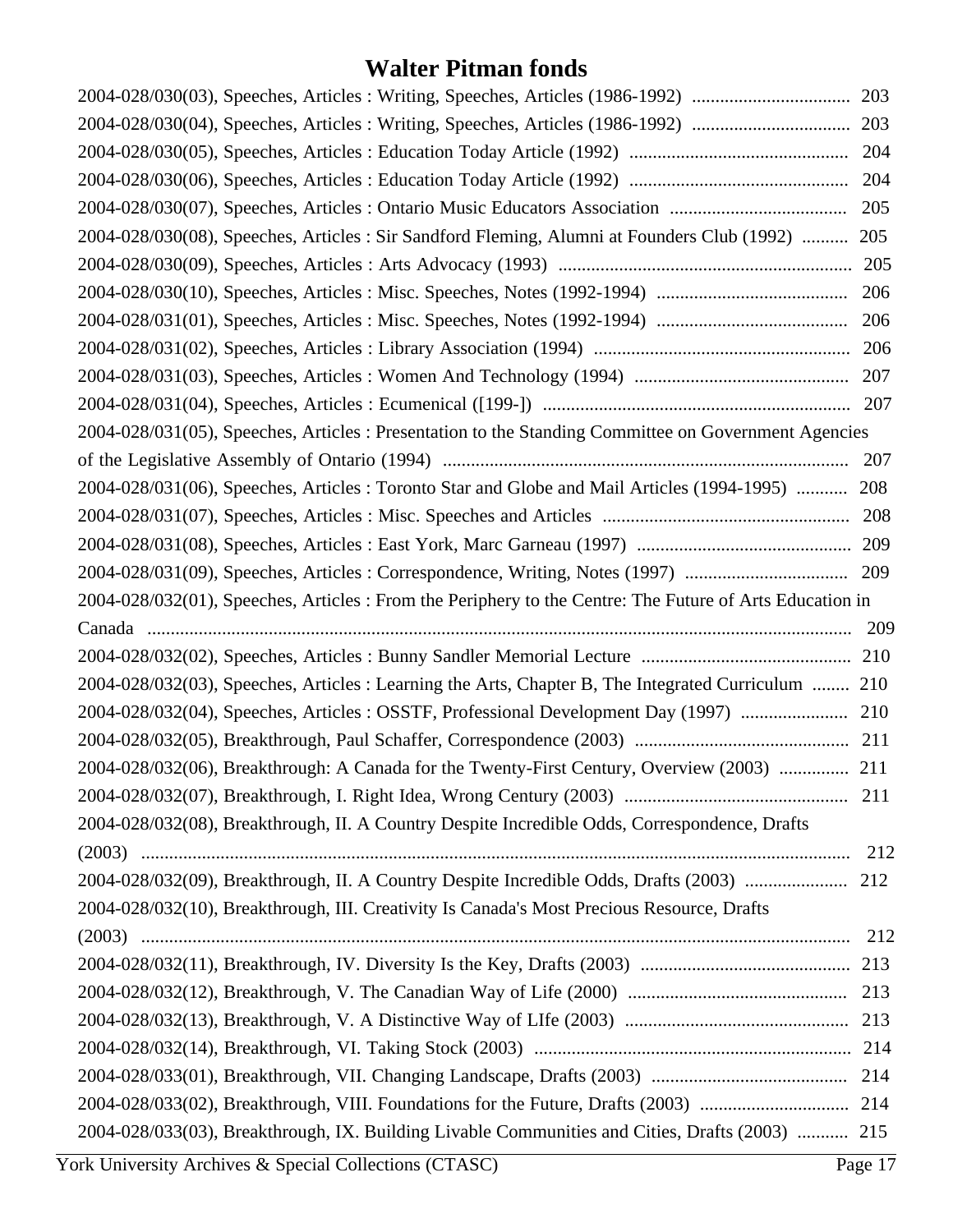| 2004-028/033(04), Breakthrough, X. Strong Culture - Strong Economy, Drafts (2003)  215                  |     |
|---------------------------------------------------------------------------------------------------------|-----|
| 2004-028/033(05), Breakthrough, X. Strong Culture - Strong Economy, Drafts (2003)  216                  |     |
|                                                                                                         |     |
| 2004-028/033(07), Breakthrough, XII. Canada as a Microcosm of the Global Macrocosm  216                 |     |
| 2004-028/033(08), Breakthrough, XIII. Aid, Trade, Diplomacy And Defence, Drafts (2003)  217             |     |
| 2004-028/033(09), Breakthrough, XIII. Aid, Trade, Diplomacy And Defence (2003)  217                     |     |
| 2004-028/033(10), Breakthrough, XIV. Canada Comes of Age, Notes, Drafts (2003)  217                     |     |
| 2004-028/033(11), Breakthrough, XIV. Canada Comes of Age, Notes, Drafts (2003)  218                     |     |
|                                                                                                         |     |
|                                                                                                         |     |
|                                                                                                         |     |
|                                                                                                         |     |
|                                                                                                         |     |
|                                                                                                         |     |
|                                                                                                         |     |
|                                                                                                         |     |
|                                                                                                         |     |
|                                                                                                         |     |
|                                                                                                         |     |
|                                                                                                         |     |
|                                                                                                         |     |
|                                                                                                         |     |
|                                                                                                         |     |
|                                                                                                         |     |
|                                                                                                         |     |
|                                                                                                         |     |
|                                                                                                         | 225 |
|                                                                                                         |     |
|                                                                                                         |     |
|                                                                                                         |     |
|                                                                                                         |     |
|                                                                                                         |     |
| 2008-041/001(01), Early political years : The new party: a preliminary survey of editorial opinion (May |     |
|                                                                                                         | 227 |
| 2008-041/001(02), Early political years : First session 1968 : Twenty-eighth Parliament [of Ontario]    |     |
|                                                                                                         | 228 |
| 2008-041/001(03), Early political years : Teachers College - University amalgamation                    |     |
|                                                                                                         | 228 |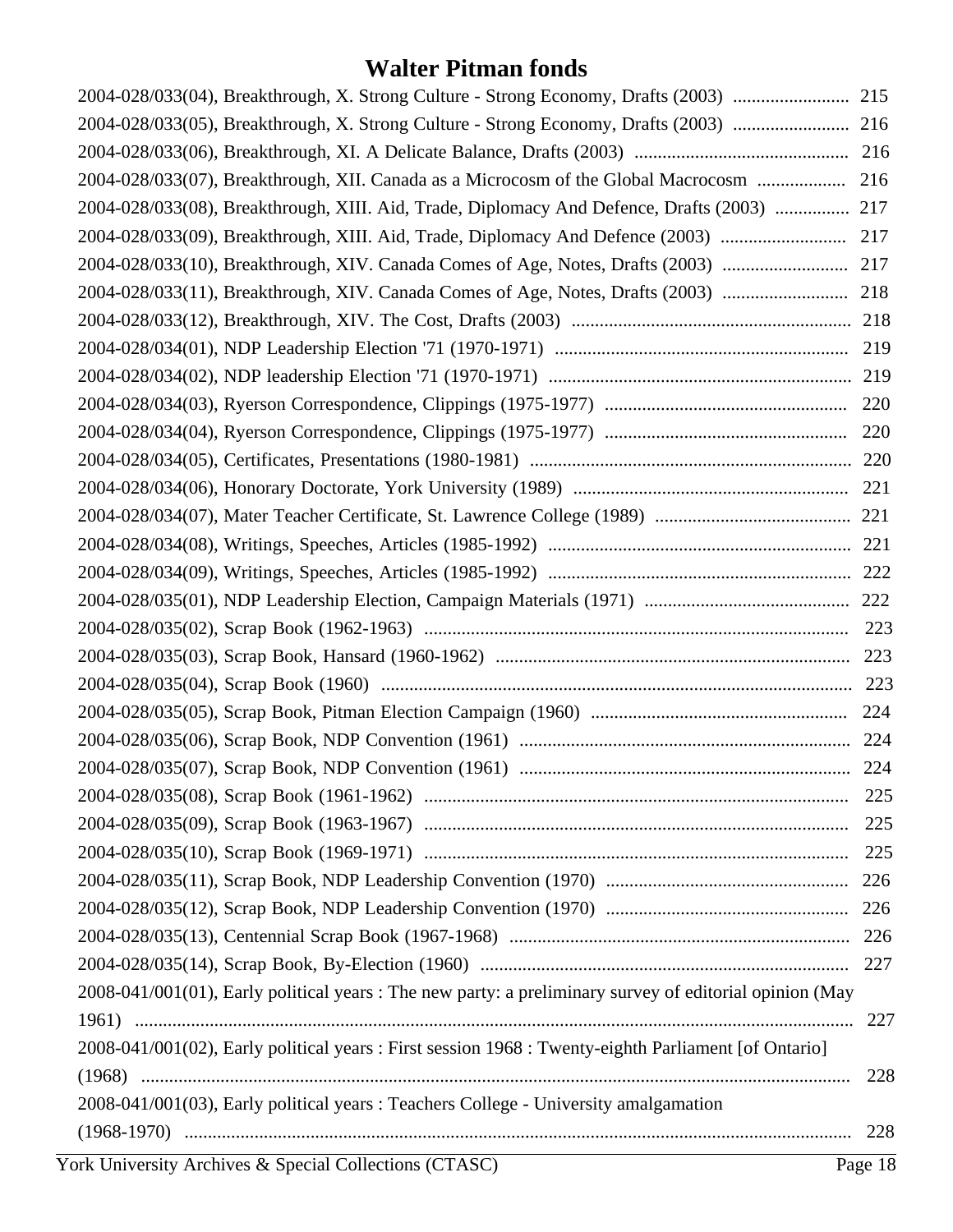| 2008-041/001(06), Early political years: Clippings: OEA and legislature (1967-1968)  229<br>2008-041/003(02), Applebaum book : Federal Cultural Review Committee : research notes ([ca. | 2008-041/001(04), Early political years: Tourism and archaeological sites (1968-1969)  228 |     |
|-----------------------------------------------------------------------------------------------------------------------------------------------------------------------------------------|--------------------------------------------------------------------------------------------|-----|
|                                                                                                                                                                                         |                                                                                            |     |
|                                                                                                                                                                                         |                                                                                            |     |
|                                                                                                                                                                                         |                                                                                            |     |
|                                                                                                                                                                                         |                                                                                            |     |
|                                                                                                                                                                                         |                                                                                            |     |
|                                                                                                                                                                                         |                                                                                            |     |
|                                                                                                                                                                                         |                                                                                            |     |
|                                                                                                                                                                                         |                                                                                            |     |
|                                                                                                                                                                                         |                                                                                            |     |
|                                                                                                                                                                                         |                                                                                            |     |
|                                                                                                                                                                                         |                                                                                            |     |
|                                                                                                                                                                                         |                                                                                            |     |
|                                                                                                                                                                                         |                                                                                            |     |
|                                                                                                                                                                                         |                                                                                            |     |
|                                                                                                                                                                                         |                                                                                            |     |
|                                                                                                                                                                                         |                                                                                            |     |
|                                                                                                                                                                                         |                                                                                            |     |
|                                                                                                                                                                                         |                                                                                            |     |
|                                                                                                                                                                                         |                                                                                            |     |
|                                                                                                                                                                                         |                                                                                            |     |
|                                                                                                                                                                                         |                                                                                            |     |
|                                                                                                                                                                                         |                                                                                            |     |
|                                                                                                                                                                                         |                                                                                            |     |
|                                                                                                                                                                                         |                                                                                            | 236 |
|                                                                                                                                                                                         |                                                                                            |     |
|                                                                                                                                                                                         |                                                                                            | 237 |
|                                                                                                                                                                                         |                                                                                            |     |
|                                                                                                                                                                                         |                                                                                            |     |
|                                                                                                                                                                                         |                                                                                            | 238 |
|                                                                                                                                                                                         |                                                                                            |     |
|                                                                                                                                                                                         |                                                                                            |     |
|                                                                                                                                                                                         |                                                                                            |     |
|                                                                                                                                                                                         |                                                                                            |     |
|                                                                                                                                                                                         |                                                                                            |     |
|                                                                                                                                                                                         |                                                                                            |     |
|                                                                                                                                                                                         |                                                                                            |     |
|                                                                                                                                                                                         |                                                                                            |     |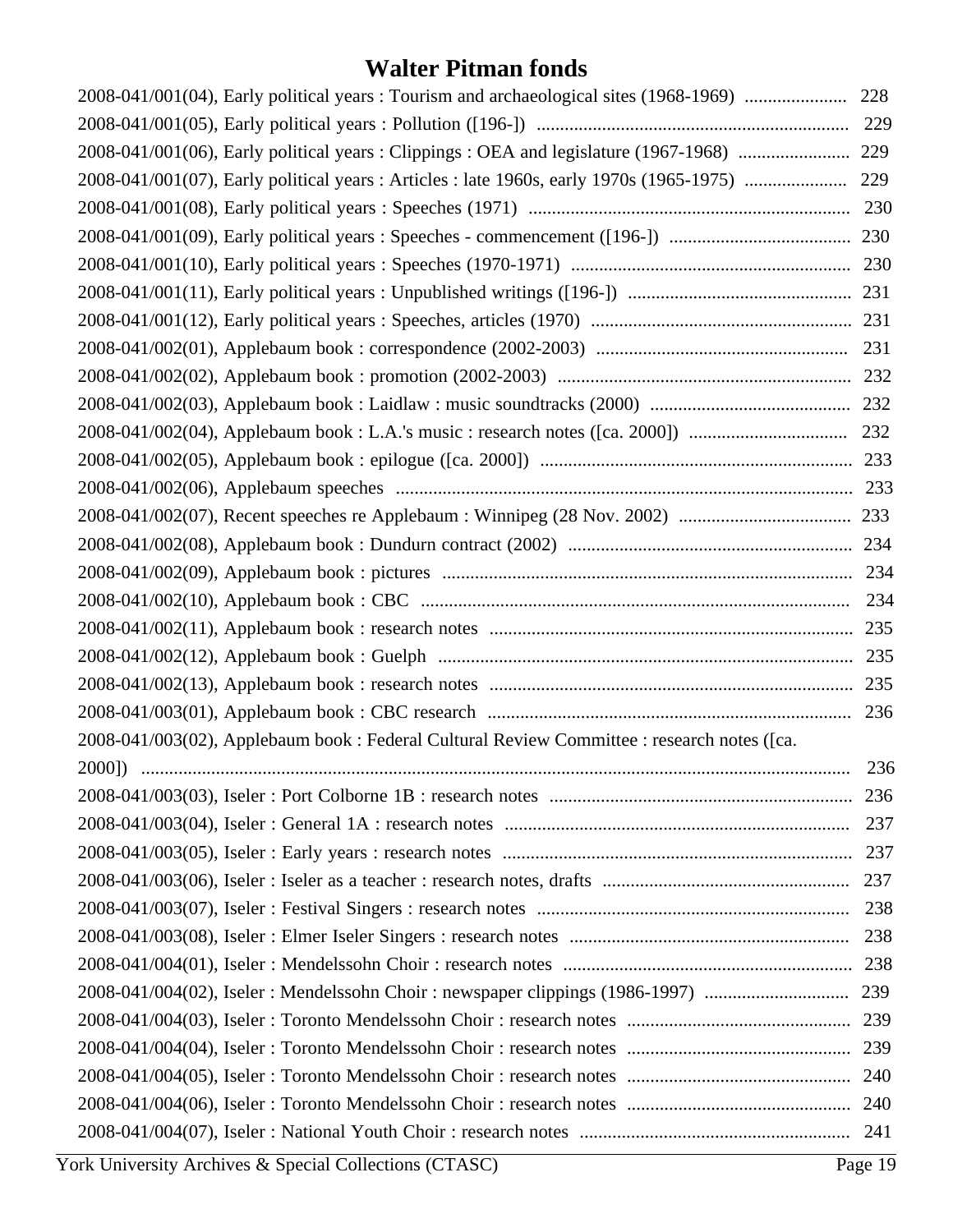|                                                                                                        | 243 |
|--------------------------------------------------------------------------------------------------------|-----|
|                                                                                                        | 243 |
|                                                                                                        | 243 |
|                                                                                                        |     |
|                                                                                                        | 244 |
|                                                                                                        |     |
|                                                                                                        | 245 |
|                                                                                                        |     |
|                                                                                                        | 246 |
|                                                                                                        |     |
|                                                                                                        |     |
|                                                                                                        |     |
|                                                                                                        |     |
|                                                                                                        |     |
|                                                                                                        |     |
|                                                                                                        |     |
|                                                                                                        |     |
| 2009-049/001(02), Freedman-Morrison - The Music Makers : Donors- C.M.C., Laidlaw, Dundurn Press :      |     |
|                                                                                                        |     |
| 2009-049/001(03), Freedman-Morrison - The Music Makers : Gail Dixon Musical Analysis : [re.            |     |
|                                                                                                        | 250 |
| 2009-049/001(04), Freedman-Morrison - The Music Makers : Mary Morrison [biographical notes]            |     |
|                                                                                                        | 250 |
| 2009-049/001(05), Freedman-Morrison - The Music Makers : Harry Freedman basic materials - H.F.         |     |
|                                                                                                        |     |
| 2009-049/001(06), Freedman-Morrison - The Music Makers : Thematic materials - H.F. themes : research   |     |
|                                                                                                        |     |
| 2009-049/001(07), Freedman-Morrison - The Music Makers : Interviews - H.F. [Freedman] and others ([ca. |     |
|                                                                                                        |     |
| 2009-049/001(08), Freedman-Morrison - The Music Makers : Research notes - CBC Archives - Freedman      |     |
|                                                                                                        |     |
| 2009-049/001(09), Freedman-Morrison - The Music Makers : Lyric Arts Trio - Compositions [60s-90s] :    |     |
|                                                                                                        |     |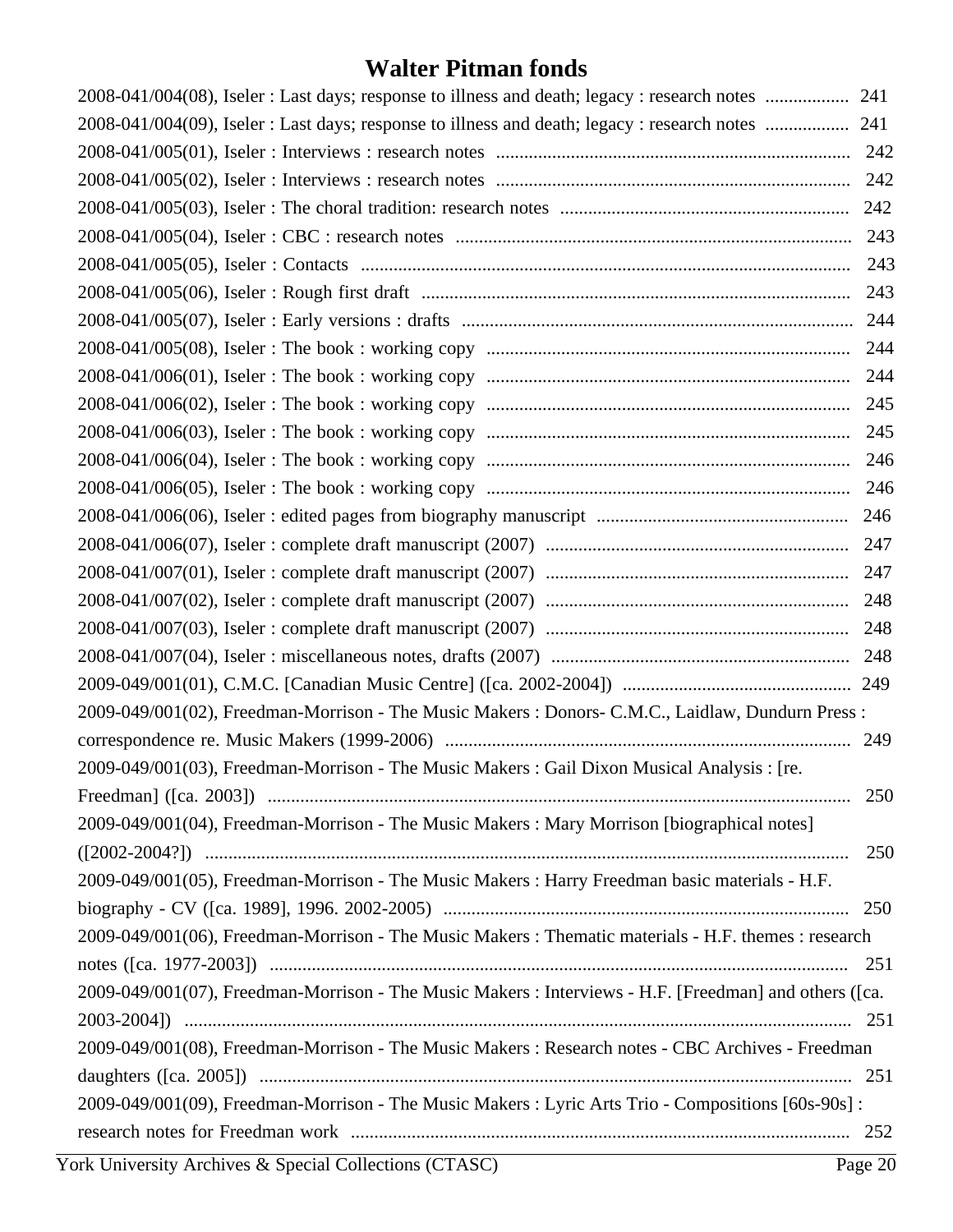| 2009-049/001(10), Freedman-Morrison - The Music Makers : David Jaegar : Freedman research and drafts |
|------------------------------------------------------------------------------------------------------|
|                                                                                                      |
| 2009-049/001(11), Freedman-Morrison - The Music Makers : [Freedman] : research notes ([ca.           |
|                                                                                                      |
| 2009-049/001(12), Freedman-Morrison - The Music Makers : [Freedman] : research notes and clippings   |
| 253                                                                                                  |
| 2009-049/001(13), Freedman-Morrison - The Music Makers : C.M.C. Archives 1970s : Freedman research   |
| 253                                                                                                  |
| 2009-049/001(14), Freedman-Morrison - The Music Makers : [Freedman] : research clippings             |
| 254                                                                                                  |
| 2009-049/001(15), Freedman-Morrison - The Music Makers : [Freedman] : research clippings             |
| 254                                                                                                  |
| 2009-049/001(16), Freedman-Morrison - The Music Makers : Notes - National Archives [of Canada]       |
| 254                                                                                                  |
| 2009-049/002(01), Freedman-Morrison - The Music Makers : National Archives [of Canada] : research    |
| 255                                                                                                  |
| 2009-049/002(02), Freedman-Morrison - The Music Makers : National Archives [of Canada] : research    |
| 255                                                                                                  |
| 2009-049/002(03), Freedman-Morrison - The Music Makers : National Archives [of Canada] : research    |
| 256                                                                                                  |
| 2009-049/002(04), Freedman-Morrison - The Music Makers : Early scribblings [mostly                   |
| 256                                                                                                  |
| 2009-049/002(05), Freedman-Morrison - The Music Makers : Early written materials - Freedman :        |
| 256                                                                                                  |
| 2009-049/002(06), Freedman-Morrison - The Music Makers : Early written materials - Freedman :        |
|                                                                                                      |
| 2009-049/002(07), Freedman-Morrison - The Music Makers : Harry and Mary : Making music in Canada's   |
|                                                                                                      |
| 2009-049/003(01), Freedman-Morrison - The Music Makers : Harry and Mary : Making music in Canada's   |
|                                                                                                      |
| 2009-049/003(02), Freedman-Morrison - The Music Makers : Harry and Mary : Making music in Canada's   |
|                                                                                                      |
| 2009-049/003(03), Freedman-Morrison - The Music Makers : Harry and Mary : Making music in Canada's   |
|                                                                                                      |
| 2009-049/003(04), Freedman-Morrison - The Music Makers : Harry and Mary : Making music in Canada's   |
|                                                                                                      |
| 2009-049/003(05), Freedman-Morrison - The Music Makers : Harry and Mary : Making music in Canada's   |
|                                                                                                      |
|                                                                                                      |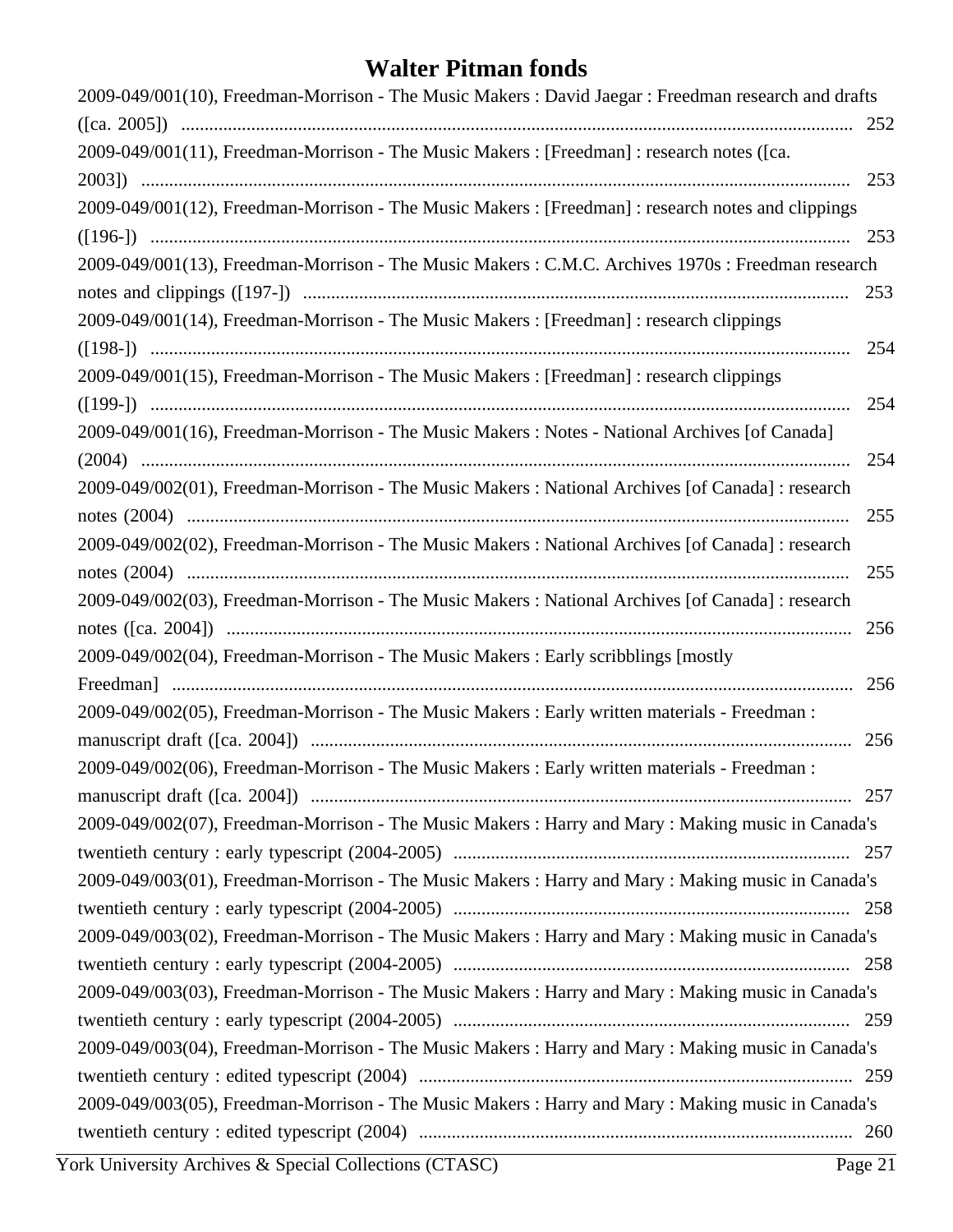| 2009-049/003(06), Freedman-Morrison - The Music Makers : Harry and Mary : Making music in Canada's       |     |
|----------------------------------------------------------------------------------------------------------|-----|
|                                                                                                          |     |
| 2009-049/004(01), Freedman-Morrison - The Music Makers : Music makers : draft with markup ([ca.          |     |
|                                                                                                          | 261 |
| 2009-049/004(02), Freedman-Morrison - The Music Makers : Music makers : draft with markup ([ca.          |     |
|                                                                                                          | 261 |
| 2009-049/004(03), Freedman-Morrison - The Music Makers : The Recorder, Vol. XLVIII No. 2 Winter          |     |
|                                                                                                          | 261 |
|                                                                                                          | 262 |
|                                                                                                          |     |
|                                                                                                          |     |
|                                                                                                          |     |
|                                                                                                          |     |
|                                                                                                          |     |
|                                                                                                          |     |
|                                                                                                          |     |
|                                                                                                          |     |
|                                                                                                          |     |
|                                                                                                          |     |
| 2009-049/005(08), T.H.B. Symons - The cultural perspective : draft with comments ([ca. 2009])  266       |     |
| 2009-049/005(09), T.H.B. Symons - The cultural perspective : draft with editor's comments ([ca.          |     |
|                                                                                                          | 266 |
| 2009-049/005(10), Monographs in Education XVI [courtesy of T.H.B. Symons] (1986, 2009)  267              |     |
| 2009-049/005(11), Lou: the life and times of Louis Applebaum : edited typescript with comments by Paul   |     |
|                                                                                                          |     |
| 2009-049/005(12), Lou: the life and times of Louis Applebaum : edited typescript with comments by Paul   |     |
|                                                                                                          |     |
| 2009-049/006(01), Lou: the life and times of Louis Applebaum : edited typescript with comments by Paul   |     |
|                                                                                                          |     |
| 2009-049/006(02), Lou: the life and times of Louis Applebaum : edited typescript with comments by Paul   |     |
|                                                                                                          |     |
| 2009-049/006(03), A proposal for the musical development of Capital region by Louis Applebaum            |     |
|                                                                                                          | 269 |
| 2009-049/006(04), A plan for a school of music at the University of Ottawa by Louis Applebaum : original |     |
|                                                                                                          |     |
| 2009-049/006(05), History of the [music] Department at the University of Ottawa ([ca. 1999])  270        |     |
| 2009-049/006(06), Ontario Community Orchestras: A report for the Province of Ontario Council for the     |     |
|                                                                                                          |     |
|                                                                                                          |     |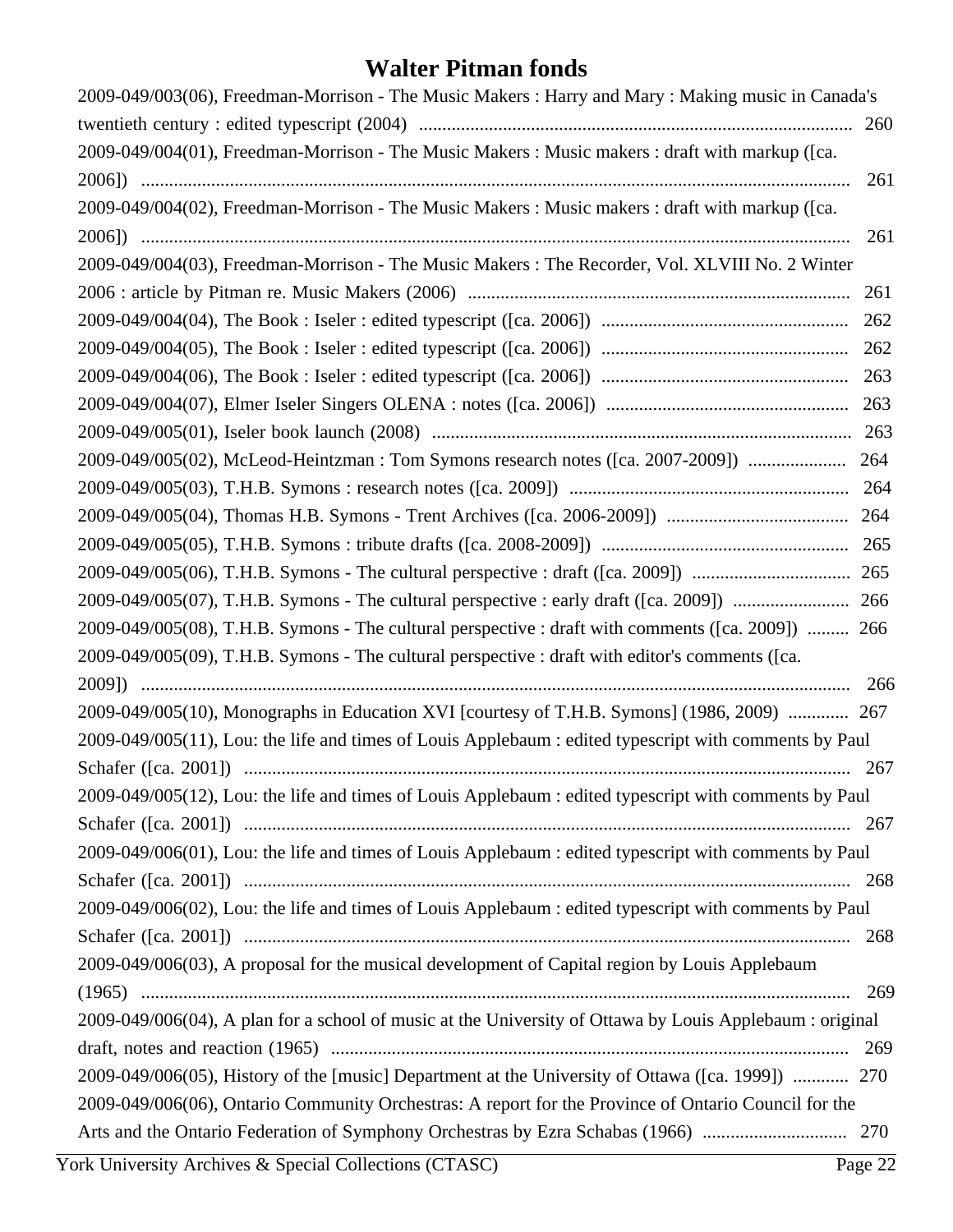| 2009-049/006(07), Toronto's Orchestral Resources: A study prepared for the Province of Ontario Council |     |
|--------------------------------------------------------------------------------------------------------|-----|
|                                                                                                        |     |
|                                                                                                        |     |
| 2009-049/006(09), History of BMI Canada Ltd. and PROCAN: Their role in Canadian music and the          |     |
|                                                                                                        |     |
| 2011-031/001(01), The Federal program of the New Democratic Party, adopted at its founding convention, |     |
|                                                                                                        |     |
|                                                                                                        |     |
|                                                                                                        |     |
| 2011-031/001(04), Employment : York County Board of Education, Trent University (1964)  273            |     |
|                                                                                                        |     |
|                                                                                                        |     |
|                                                                                                        |     |
| 2011-031/001(08), Ontario Arts Council : letter to James W. Ramsay, Deputy Minister (8 Mar.            |     |
|                                                                                                        |     |
|                                                                                                        |     |
|                                                                                                        |     |
|                                                                                                        |     |
|                                                                                                        |     |
|                                                                                                        |     |
|                                                                                                        |     |
|                                                                                                        |     |
| 2011-031/001(16), Names : contacts re biography for Freedman reference, Feldbrill? ([200-])  277       |     |
|                                                                                                        |     |
|                                                                                                        |     |
|                                                                                                        |     |
| 2011-031/002(02), University of Toronto Press re Applebaum biography (2001-2002)  278                  |     |
|                                                                                                        |     |
| 2011-031/002(04), L. Applebaum : Ontario Music Conference : material for small group discussion,       |     |
|                                                                                                        |     |
|                                                                                                        |     |
|                                                                                                        |     |
|                                                                                                        |     |
|                                                                                                        |     |
|                                                                                                        |     |
|                                                                                                        |     |
|                                                                                                        | 281 |
|                                                                                                        |     |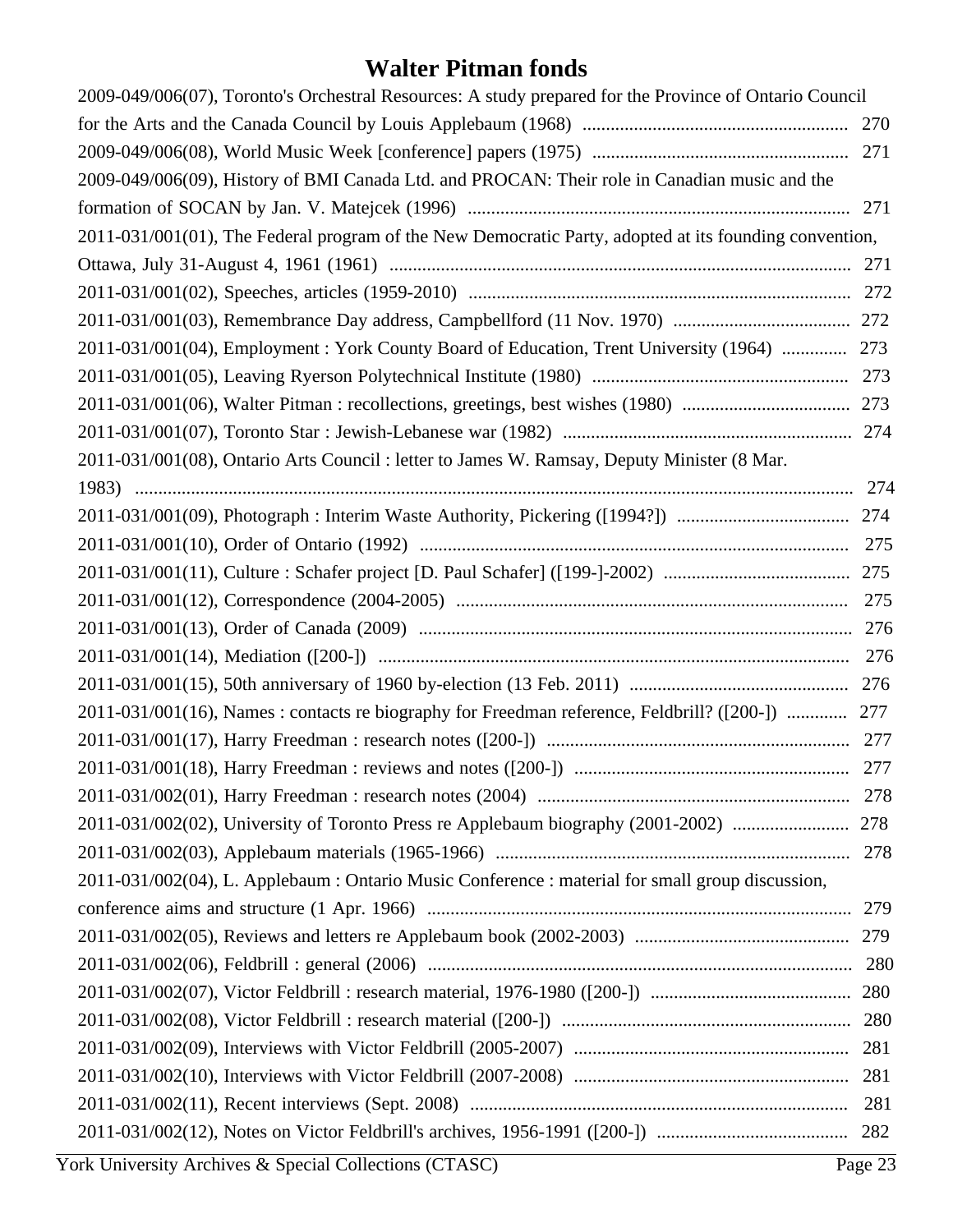| 2011-031/004(09), Feldbrill : last chapter preparation, letters from Feldbrill students (2007)  289 |     |
|-----------------------------------------------------------------------------------------------------|-----|
|                                                                                                     |     |
|                                                                                                     |     |
|                                                                                                     |     |
|                                                                                                     | 291 |
|                                                                                                     | 291 |
|                                                                                                     | 292 |
|                                                                                                     | 292 |
|                                                                                                     | 292 |
|                                                                                                     | 293 |
|                                                                                                     |     |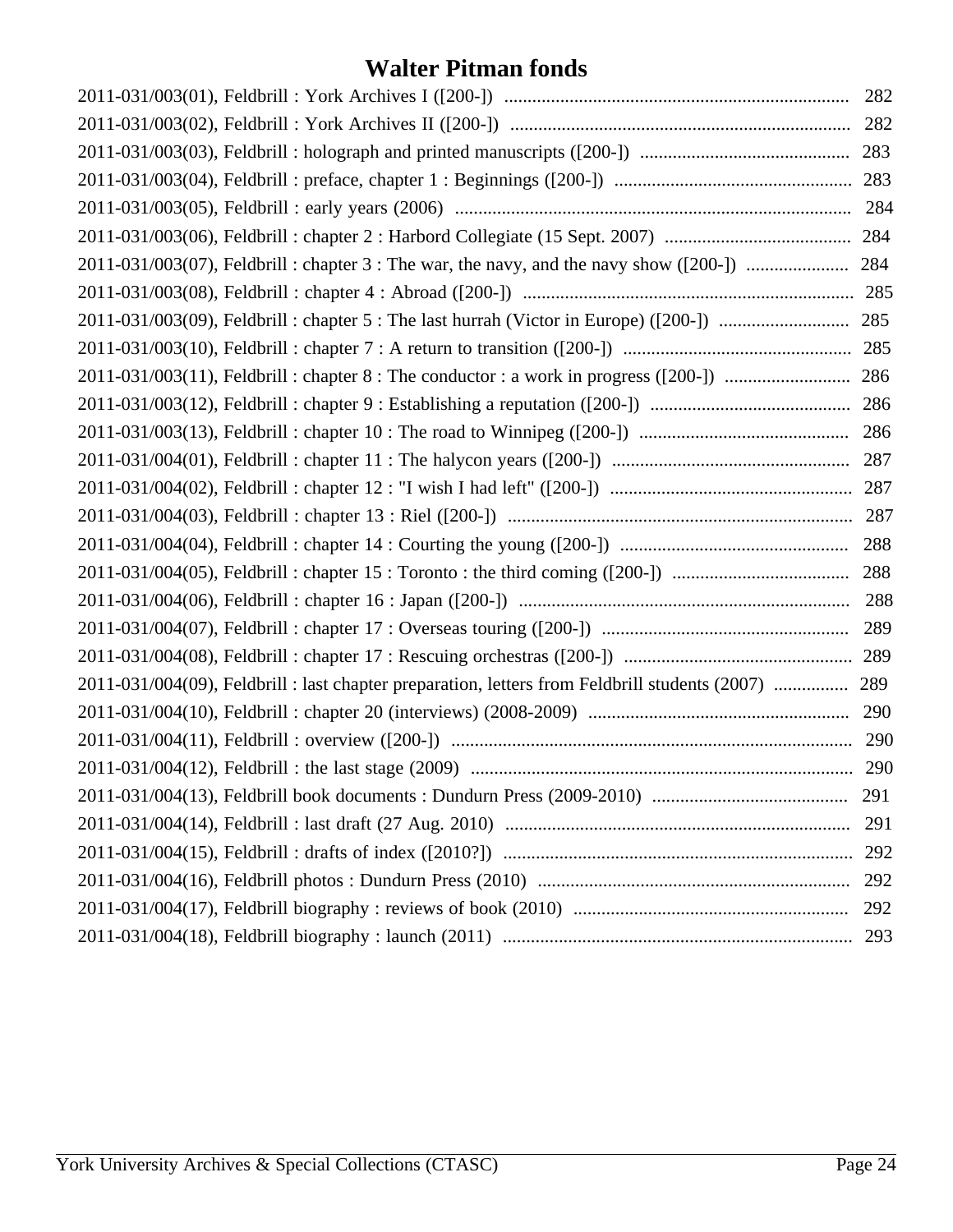| <b>Repository:</b>           | York University Archives & Special Collections (CTASC) |
|------------------------------|--------------------------------------------------------|
| <b>Title:</b>                | Walter Pitman fonds                                    |
| ID:                          | F <sub>0241</sub>                                      |
| Date:                        | 1948-2011 (date of creation)                           |
| Language:                    | English                                                |
| <b>Physical description:</b> | 7.3 m of textual records<br>ca. 50 photographs         |

### <span id="page-24-0"></span>**Summary information**

### <span id="page-24-1"></span>**Administrative history / Biographical sketch**

#### **Note**

Walter Pitman, teacher, journalist, administrator, author, and social activist, was born on 18 May 1929 in Toronto, Ontario and educated at the University of Toronto where he completed his B.A. and M.A. in 1952 and 1954, respectively. He has been a member of the House of Commons (1960-1962) and the Ontario Legislature (1967-1971); Dean of Arts and Science (1972-1975), Trent University; President of Ryerson Polytechnic University (1975-1980); Director of the Ontario Institute of Studies in Education (1987-1991); Director of the Ontario Arts Council (1980-1986) as well as a reporter for The Toronto Star (1971-1974). He is active in the voluntary sector and has been Board Chair on diverse Canadian associations including Energy Probe and Project Ploughshares. He is an Officer of the Order of Canada (1992) and Member of the Order of Ontario and has received honorary degrees from McGill, York, Trent and Brock universities as well as numerous awards for his work pertaining to the arts in Canada. He has written several books examining Canadian arts and culture including "Louis Applebaum : a passion for culture" (2002), "Elmer Iseler : choral visionary" (2008), and "Victor Feldbrill : Canadian conductor extraordinaire" (2010).

#### <span id="page-24-2"></span>**Scope and content**

Fonds consists of material that documents Pitman's career as a politician, educator, writer and social activist. It includes personal and professional correspondence, notes and speech materials, newspaper clippings and other material related to his years spent as a Member of Provincial Parliament and as a Member of Parliament as well as his unsuccessful leadership campaign for the federal New Democratic Party in 1971. It also includes his Toronto Star writing files, numerous files pertaining to his education activities both at the provincial and federal levels with a special emphasis on arts education, records that document his tenure as President of Ryerson Polytechnic University, his activities as chairman of Project Ploughshares, his work with the Arts Education Institute of Ontario, as well as an extensive collection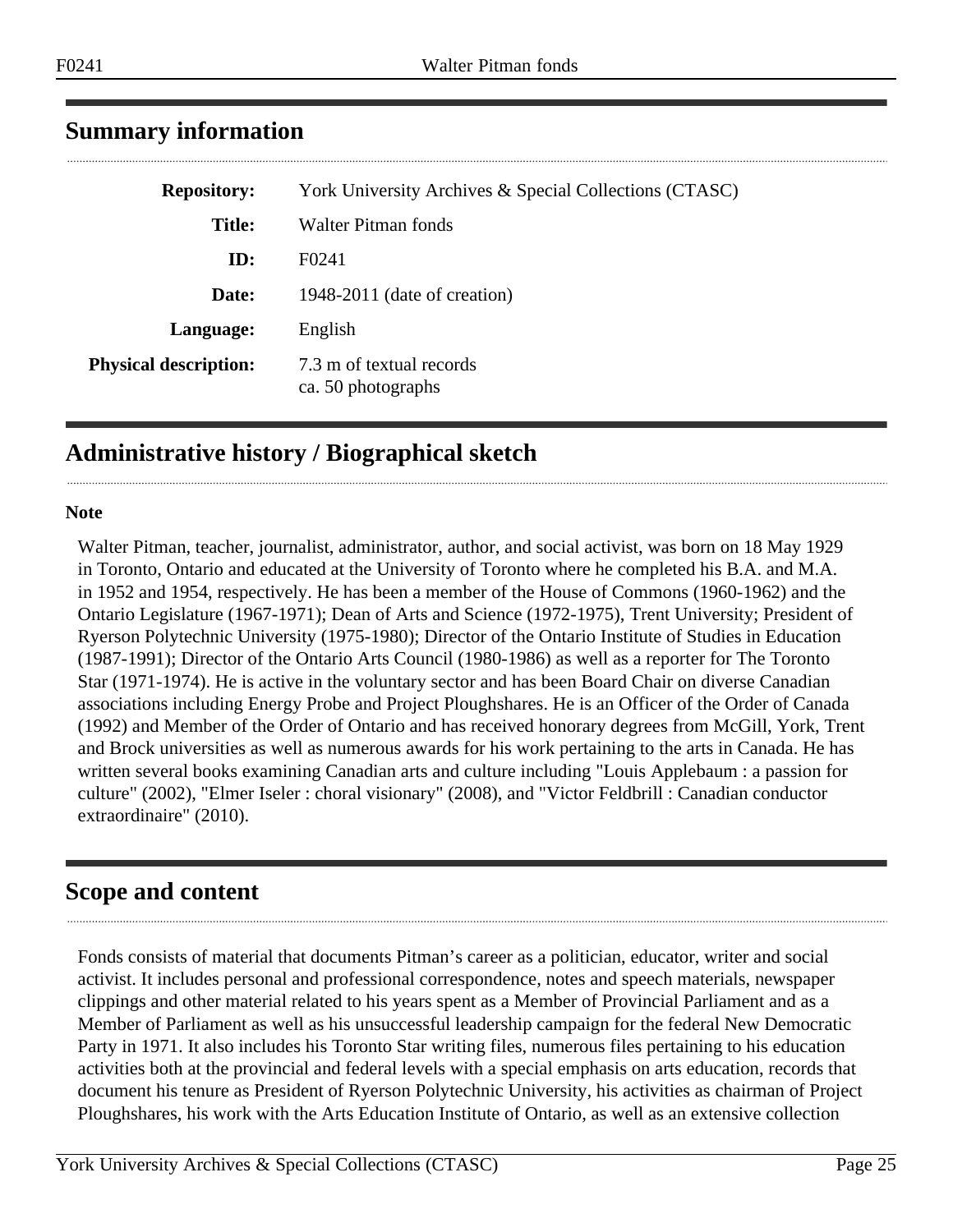F0241 Walter Pitman fonds

of notes, drafts and final copies of speeches delivered by Pitman to a variety of organizations including Elderhostel. The fonds includes correspondence, notes, interview notes, drafts and research material related to his books on Louis Applebaum, Elmer Iseler, the lives of Harry Freedman and Mary Morrison, and Victor Feldbrill, as well as notes and drafts of his as yet unpublished book, "Breakthrough: A Canada For The Twenty-First Century."

### <span id="page-25-0"></span>**Notes**

#### **Title notes**

#### **Immediate source of acquisition**

Donated by Walter Pitman in 2002, 2004, 2008, 2009, and 2011.

#### **Restrictions on access**

No restrictions on access.

#### **Accruals**

The fonds comprises the following accessions: 2002-056, 2004-028, 2008-041, 2009-049, 2011-031. Further accruals may be expected.

#### **Other notes**

- **Publication status**: Published
- Level of detail: Full
- **Status description**: Final

#### <span id="page-25-1"></span>**Access points**

- Iseler, Elmer, 1927- (subject)
- Applebaum, Louis (subject)
- Textual record (documentary form)
- Graphic material (documentary form)

### <span id="page-25-2"></span>**Collection holdings**

#### <span id="page-25-3"></span>**File: 2002-056/001(01) - Louis Applebaum : A Passion for Culture : Chapter One: Early Years**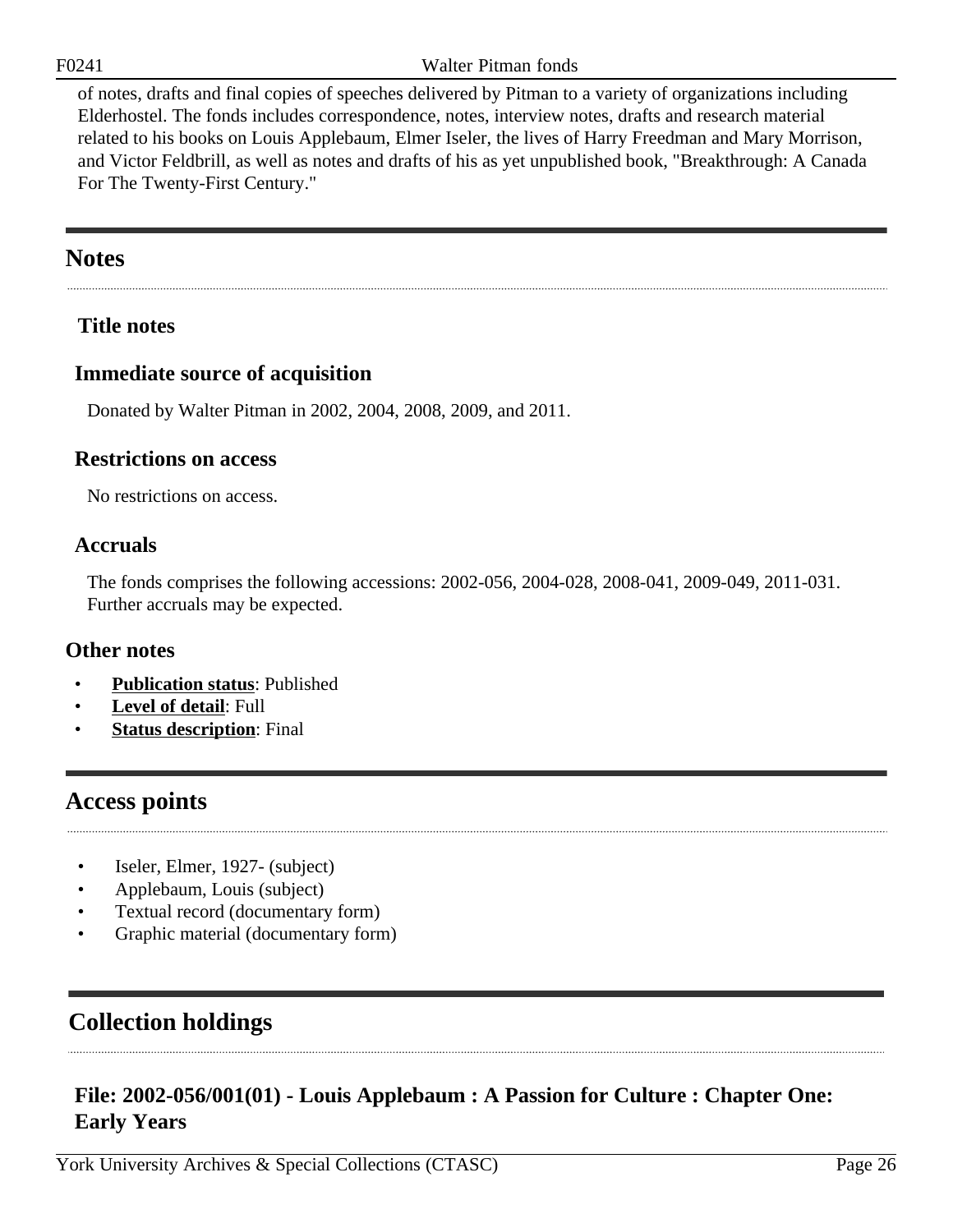Title: Louis Applebaum : A Passion for Culture : Chapter One: Early Years

ID: 2002-056/001(01)

Date: [ca. 2000] (date of creation)

Physical description: 1 folder of textual records

Publication status:

Published

#### Access points:

• Textual record (documentary form)

#### <span id="page-26-0"></span>**File: 2002-056/001(02) - Louis Applebaum : A Passion for Culture : Chapter Two: Emerging Composer**

Title: Louis Applebaum : A Passion for Culture : Chapter Two: Emerging Composer

 $ID: 2002-056/001(02)$ 

Date: [ca. 2000] (date of creation)

Physical description: 1 folder of textual records

Publication status:

Published

Access points:

• Textual record (documentary form)

### <span id="page-26-1"></span>**File: 2002-056/001(03) - Louis Applebaum : A Passion for Culture : Chapter Three: Church 1980-82**

Title: Louis Applebaum : A Passion for Culture : Chapter Three: Church 1980-82

ID: 2002-056/001(03)

Date: [ca. 2000] (date of creation)

Physical description: 1 folder of textual records

Publication status:

Published

Access points: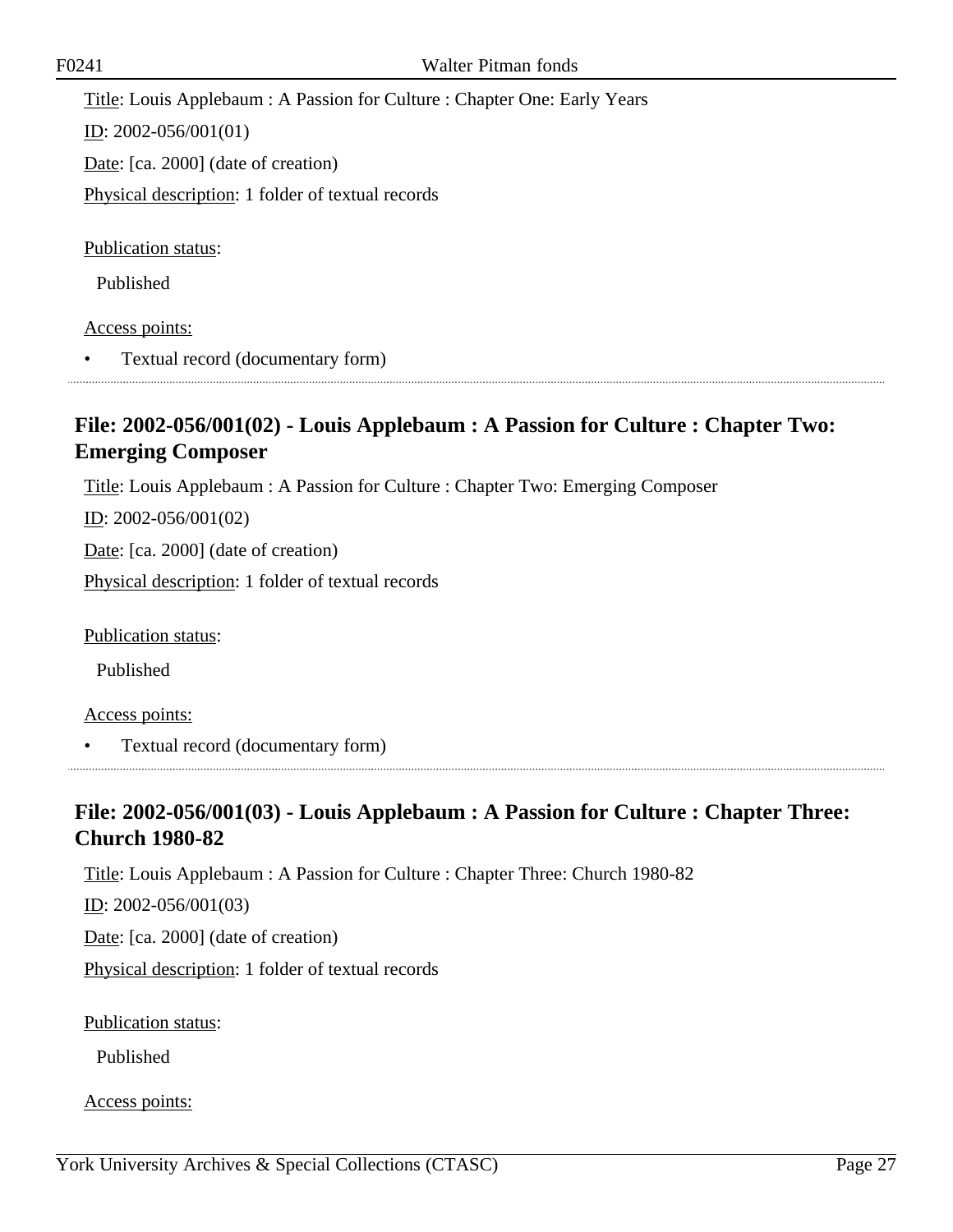• Textual record (documentary form)

#### <span id="page-27-0"></span>**File: 2002-056/001(04) - Louis Applebaum : A Passion for Culture : Chapter Four: Seductive Screen**

Title: Louis Applebaum : A Passion for Culture : Chapter Four: Seductive Screen

ID: 2002-056/001(04)

Date: [ca. 2000] (date of creation)

Physical description: 1 folder of textual records

Publication status:

Published

Access points:

• Textual record (documentary form)

#### <span id="page-27-1"></span>**File: 2002-056/001(05) - Louis Applebaum : A Passion for Culture : Chapter Four: Holiday Plans of Tortola and Camper**

Title: Louis Applebaum : A Passion for Culture : Chapter Four: Holiday Plans of Tortola and Camper

ID: 2002-056/001(05)

Date: [ca. 2000] (date of creation)

Physical description: 1 folder of textual records

Publication status:

Published

Access points:

• Textual record (documentary form)

#### <span id="page-27-2"></span>**File: 2002-056/001(06) - Louis Applebaum : A Passion for Culture : Chapter Five: Arts and Excellence**

Title: Louis Applebaum : A Passion for Culture : Chapter Five: Arts and Excellence

ID: 2002-056/001(06)

Date: [ca. 2000] (date of creation)

Physical description: 1 folder of textual records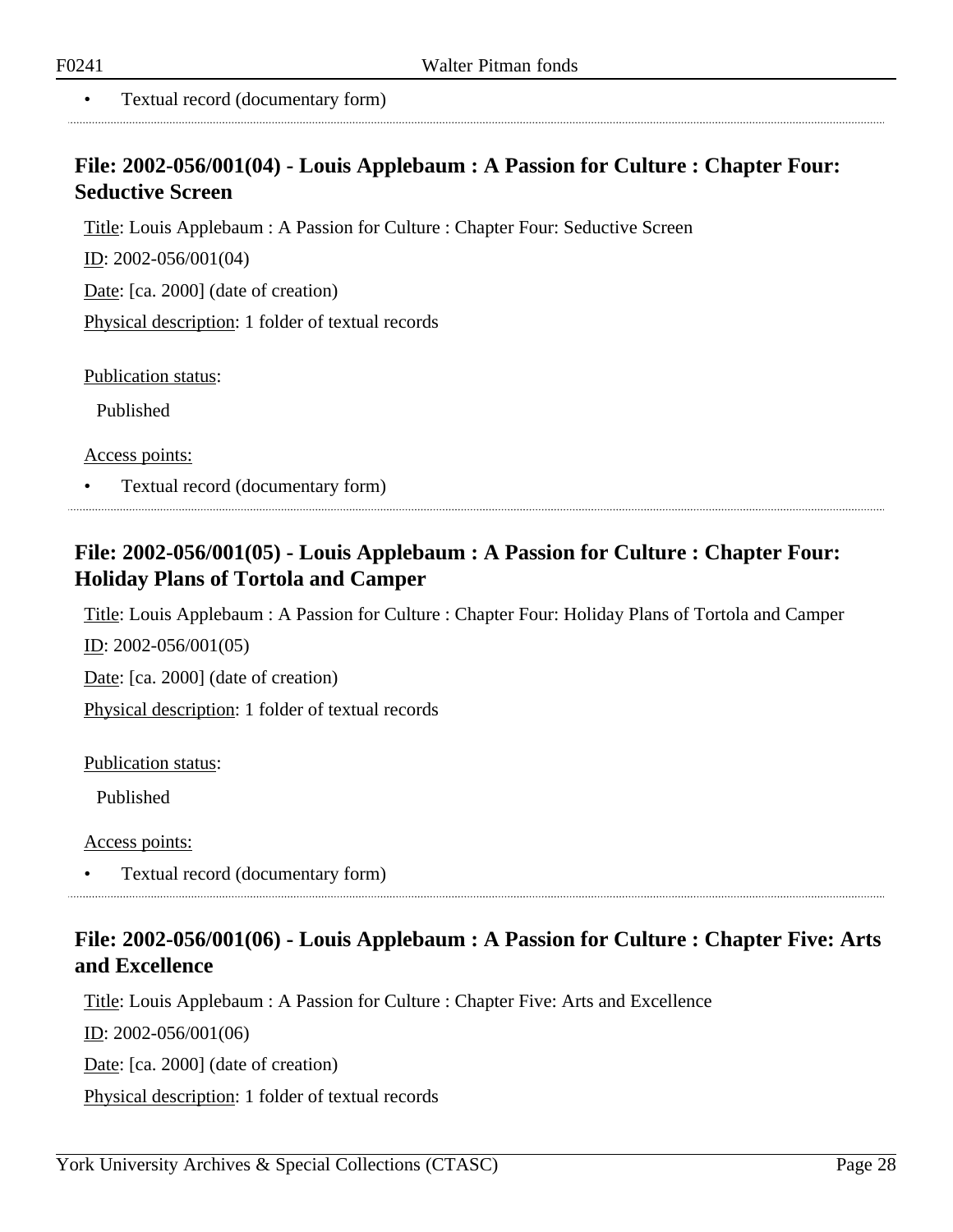#### Publication status:

Published

#### Access points:

• Textual record (documentary form)

### <span id="page-28-0"></span>**File: 2002-056/001(07) - Louis Applebaum : A Passion for Culture : Canadian League of Composers**

Title: Louis Applebaum : A Passion for Culture : Canadian League of Composers

ID: 2002-056/001(07)

Date: 1999 (date of creation)

Physical description: 1 folder of textual records

Publication status:

Published

Access points:

• Textual record (documentary form)

#### <span id="page-28-1"></span>**File: 2002-056/001(08) - Louis Applebaum : A Passion for Culture : Chapter Six and Seven: Stratford**

Title: Louis Applebaum : A Passion for Culture : Chapter Six and Seven: Stratford

ID: 2002-056/001(08)

Date: 1955, 1957, 1994, 1999 (date of creation)

Physical description: 1 folder of textual records

Note [generalNote]:

1 of 2

Publication status:

Published

Access points:

• Textual record (documentary form)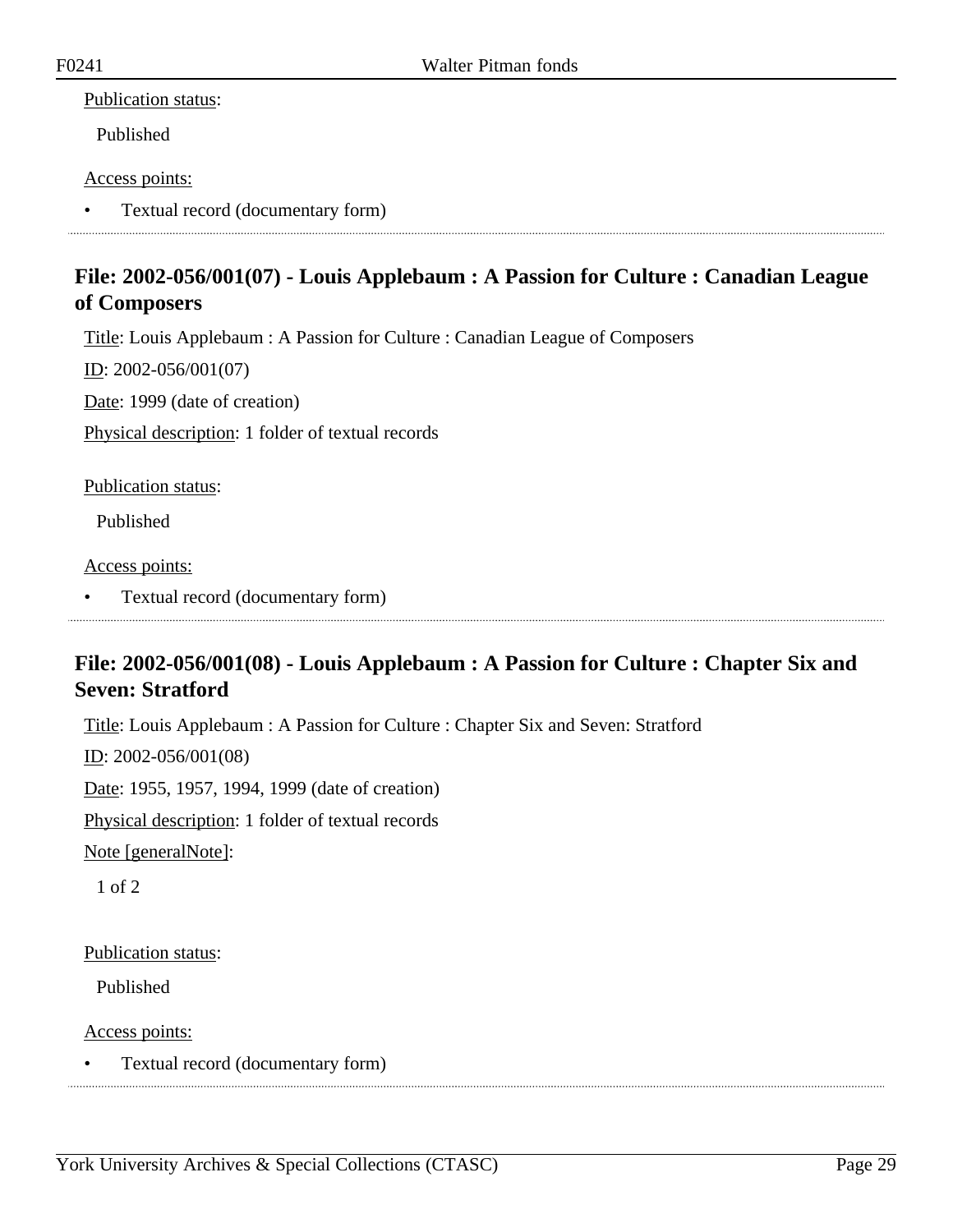### <span id="page-29-0"></span>**File: 2002-056/001(09) - Louis Applebaum : A Passion for Culture : Chapter Six and Seven: Stratford**

Title: Louis Applebaum : A Passion for Culture : Chapter Six and Seven: Stratford

ID: 2002-056/001(09)

Date: 1955, 1957, 1994, 1999 (date of creation)

Physical description: 1 folder of textual records

Note [generalNote]:

2 of 2

Publication status:

Published

Access points:

• Textual record (documentary form)

### <span id="page-29-1"></span>**File: 2002-056/001(10) - Louis Applebaum : A Passion for Culture : Chapter Seven: Stratford Stuff**

Title: Louis Applebaum : A Passion for Culture : Chapter Seven: Stratford Stuff

ID: 2002-056/001(10)

Date: 2000 (date of creation)

Physical description: 1 folder of textual records

Publication status:

Published

Access points:

• Textual record (documentary form)

### <span id="page-29-2"></span>**File: 2002-056/001(11) - Louis Applebaum : A Passion for Culture : Chapter Eight: P.A. Panel Agendas**

Title: Louis Applebaum : A Passion for Culture : Chapter Eight: P.A. Panel Agendas

 $ID: 2002-056/001(11)$ 

Physical description: 1 folder of textual records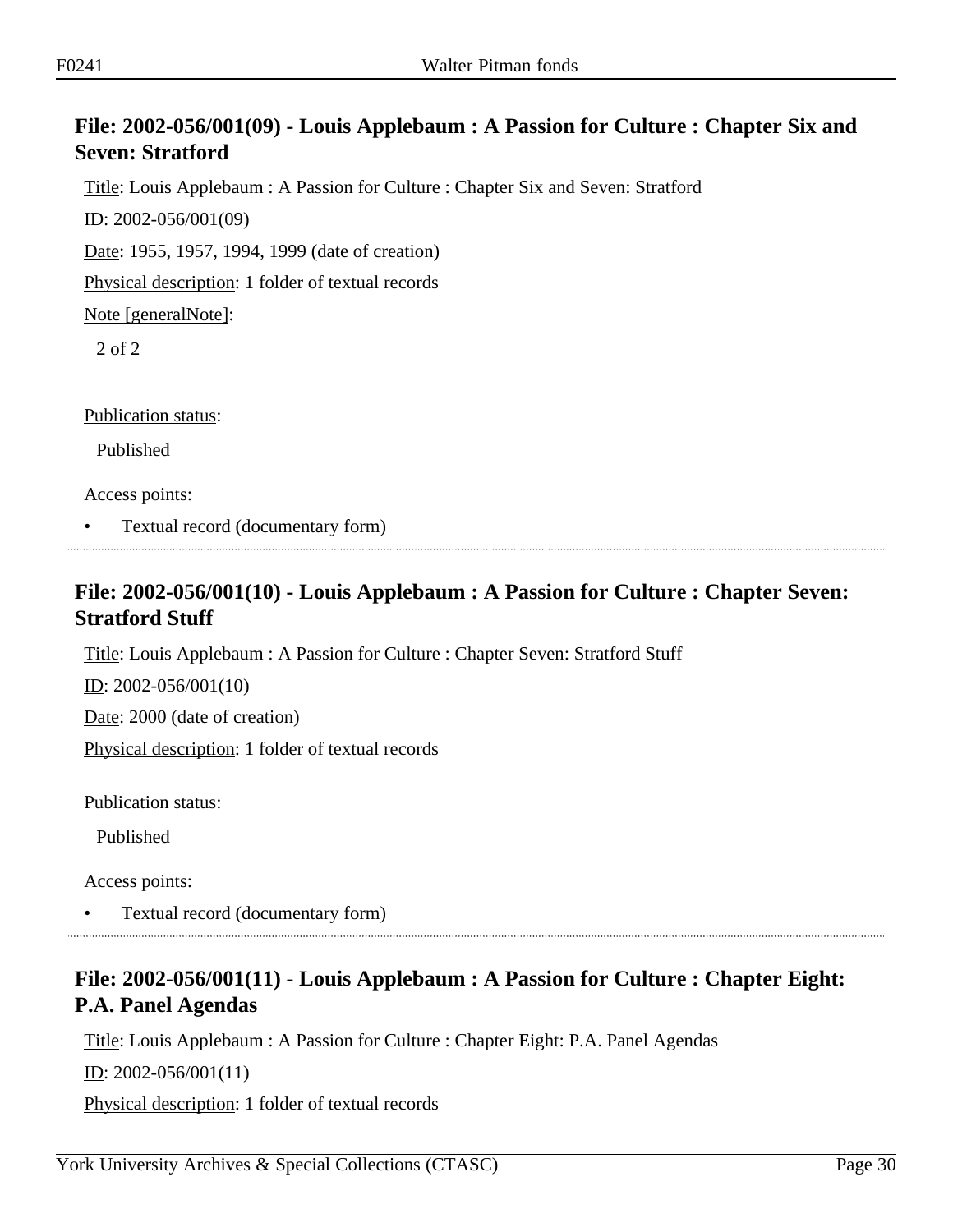#### Publication status:

Published

#### Access points:

• Textual record (documentary form)

#### <span id="page-30-0"></span>**File: 2002-056/001(12) - Louis Applebaum : A Passion for Culture : Chapter Nine: Summit 2000**

Title: Louis Applebaum : A Passion for Culture : Chapter Nine: Summit 2000

ID: 2002-056/001(12)

Physical description: 1 folder of textual records

Publication status:

Published

Access points:

• Textual record (documentary form)

### <span id="page-30-1"></span>**File: 2002-056/001(13) - Louis Applebaum : A Passion for Culture : Ontario Community Arts Conference**

Title: Louis Applebaum : A Passion for Culture : Ontario Community Arts Conference

<u>ID</u>: 2002-056/001(13)

Date: 1968 (date of creation)

Physical description: 1 folder of textual records

Publication status:

Published

Access points:

• Textual record (documentary form)

### <span id="page-30-2"></span>**File: 2002-056/001(14) - Louis Applebaum : A Passion for Culture : Chapter Ten and Eleven: National Arts Centre Manuscript**

Title: Louis Applebaum : A Passion for Culture : Chapter Ten and Eleven: National Arts Centre Manuscript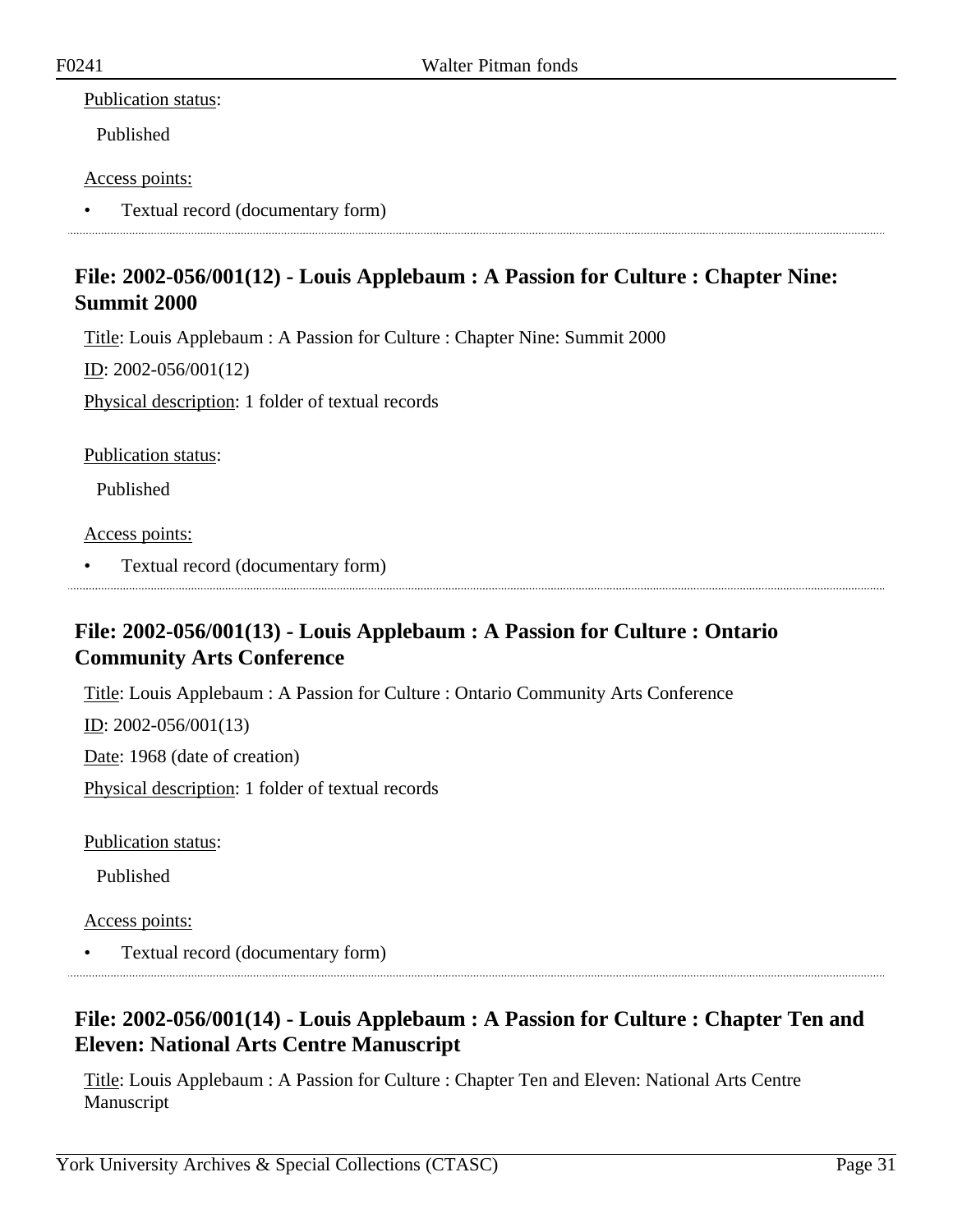| ID: $2002 - 056/001(14)$                          |
|---------------------------------------------------|
| Date: [ca. 2000] (date of creation)               |
| Physical description: 1 folder of textual records |
|                                                   |
| <b>Publication status:</b>                        |
| Published                                         |

#### Access points:

• Textual record (documentary form)

#### <span id="page-31-0"></span>**File: 2002-056/001(15) - Louis Applebaum : A Passion for Culture : Chapter Twelve: Group Four**

Title: Louis Applebaum : A Passion for Culture : Chapter Twelve: Group Four

ID: 2002-056/001(15)

Date: [ca. 2000] (date of creation)

Physical description: 1 folder of textual records

Publication status:

Published

#### Access points:

• Textual record (documentary form)

#### <span id="page-31-1"></span>**File: 2002-056/001(16) - Louis Applebaum : A Passion for Culture : Chapter Thirteen**

Title: Louis Applebaum : A Passion for Culture : Chapter Thirteen

ID: 2002-056/001(16)

Date: [ca. 2000] (date of creation)

Physical description: 1 folder of textual records

#### Publication status:

Published

Access points:

• Textual record (documentary form)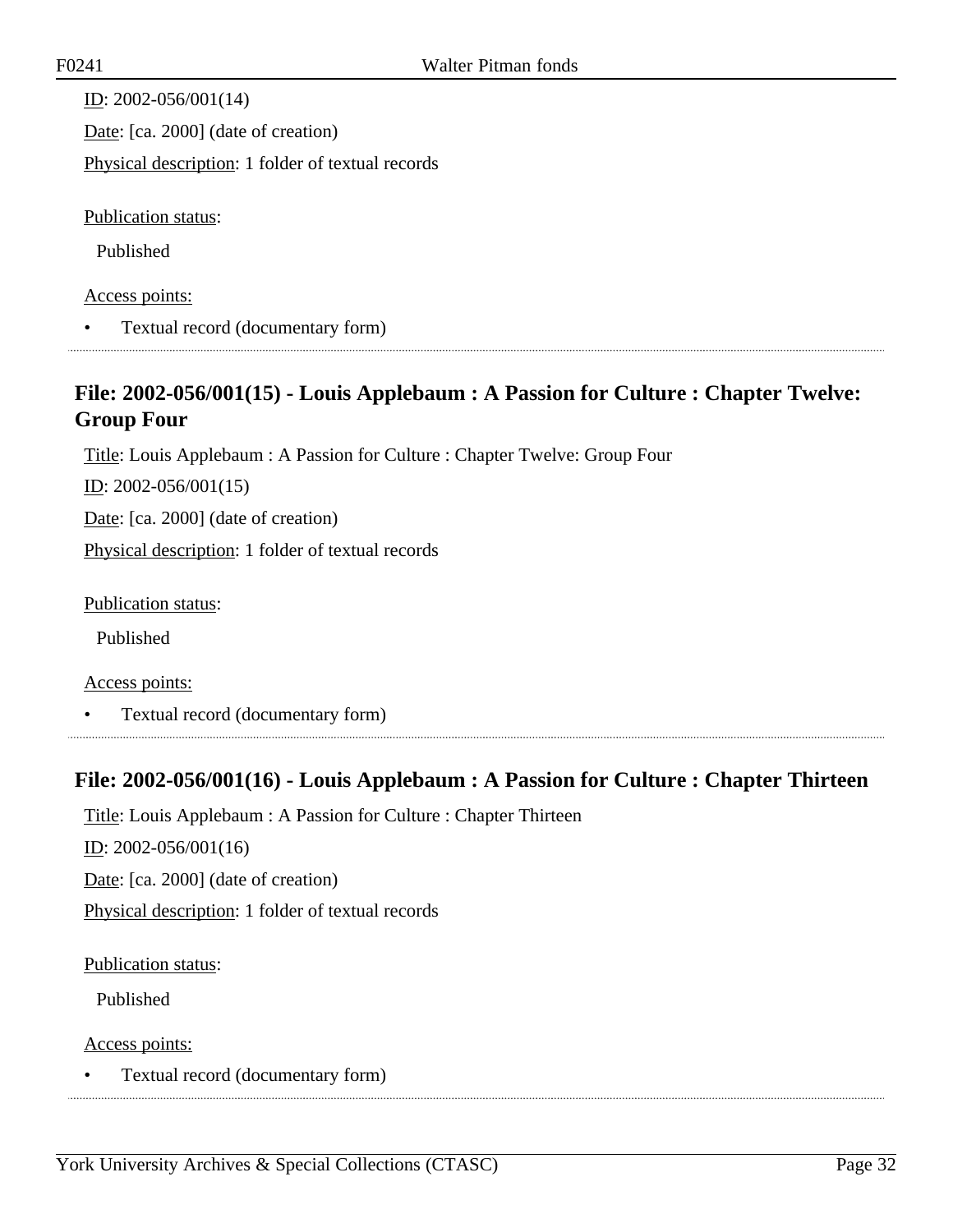#### <span id="page-32-0"></span>**File: 2002-056/001(17) - Louis Applebaum : A Passion for Culture : Chapter Fourteen and Fifteen: Material of Early Drafts**

Title: Louis Applebaum : A Passion for Culture : Chapter Fourteen and Fifteen: Material of Early Drafts ID: 2002-056/001(17)

Date: [ca. 2000] (date of creation)

Physical description: 1 folder of textual records

Note [generalNote]:

1 of 2

Publication status:

Published

Access points:

• Textual record (documentary form)

### <span id="page-32-1"></span>**File: 2002-056/001(18) - Louis Applebaum : A Passion for Culture : Chapter Fourteen and Fifteen: Material of Early Drafts**

Title: Louis Applebaum : A Passion for Culture : Chapter Fourteen and Fifteen: Material of Early Drafts ID: 2002-056/001(18)

Date: [ca. 2000] (date of creation)

Physical description: 1 folder of textual records

Note [generalNote]:

2 of 2

Publication status:

Published

Access points:

• Textual record (documentary form)

### <span id="page-32-2"></span>**File: 2002-056/001(19) - Louis Applebaum : A Passion for Culture : Chapter Fourteen: Sisman, Schafer corrections**

Title: Louis Applebaum : A Passion for Culture : Chapter Fourteen: Sisman, Schafer corrections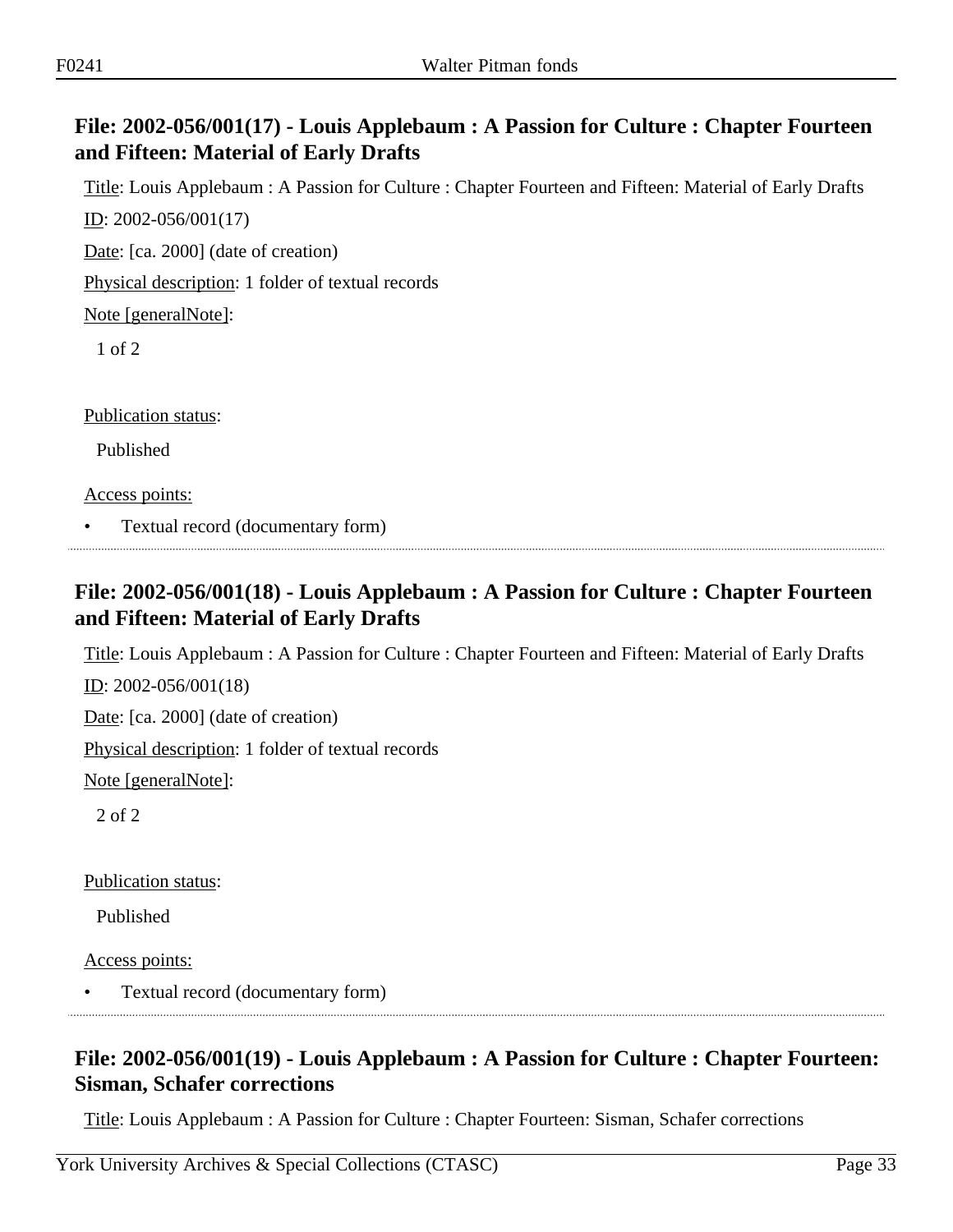ID: 2002-056/001(19)

Physical description: 1 folder of textual records

Publication status:

Published

Access points:

• Textual record (documentary form)

### <span id="page-33-0"></span>**File: 2002-056/001(20) - Louis Applebaum : A Passion for Culture : References for Chapter Fifteen: O. A. C (Ontario Arts Council)**

Title: Louis Applebaum : A Passion for Culture : References for Chapter Fifteen: O. A. C (Ontario Arts Council)

ID: 2002-056/001(20)

Date: [ca. 2000] (date of creation)

Physical description: 1 folder of textual records

Publication status:

Published

Access points:

• Textual record (documentary form)

### <span id="page-33-1"></span>**File: 2002-056/001(21) - Louis Applebaum : A Passion for Culture : Materials for Chapter Fifteen: F.C.P.R.C. (Federal Cultural Policy Review Committee)**

Title: Louis Applebaum : A Passion for Culture : Materials for Chapter Fifteen: F.C.P.R.C. (Federal Cultural Policy Review Committee)

ID: 2002-056/001(21)

Date: [ca. 2000] (date of creation)

Physical description: 1 folder of textual records

Publication status:

Published

Access points:

• Textual record (documentary form)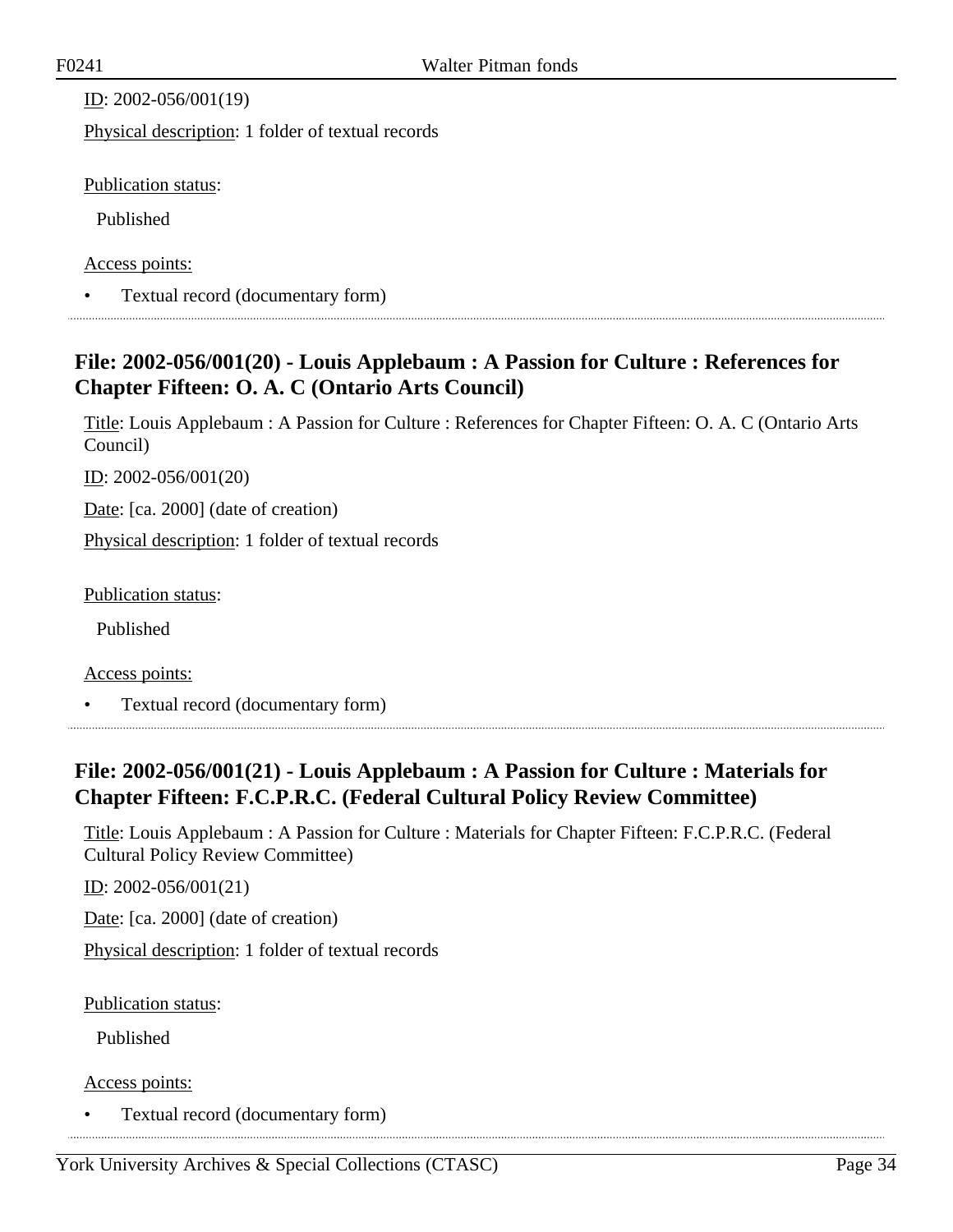### <span id="page-34-0"></span>**File: 2002-056/001(22) - Louis Applebaum : A Passion for Culture : Chapter Sixteen and Seventeen: F.C.P.R.C. (Federal Cultural Policy Review Committee)**

Title: Louis Applebaum : A Passion for Culture : Chapter Sixteen and Seventeen: F.C.P.R.C. (Federal Cultural Policy Review Committee)

ID: 2002-056/001(22)

Date: [ca. 2000] (date of creation)

Physical description: 1 folder of textual records

Publication status:

Published

Access points:

• Textual record (documentary form)

### <span id="page-34-1"></span>**File: 2002-056/001(23) - Louis Applebaum : A Passion for Culture : Chapter Eighteen: S.O.C.A.N. (Society of Composers, Authors and Music Publishers of Canada**

Title: Louis Applebaum : A Passion for Culture : Chapter Eighteen: S.O.C.A.N. (Society of Composers, Authors and Music Publishers of Canada

ID: 2002-056/001(23)

Date: [ca. 1998] (date of creation)

Physical description: 1 folder of textual records

Publication status:

Published

Access points:

• Textual record (documentary form)

#### <span id="page-34-2"></span>**File: 2002-056/001(24) - Louis Applebaum : A Passion for Culture : Chapter Eighteen**

Title: Louis Applebaum : A Passion for Culture : Chapter Eighteen

ID: 2002-056/001(24)

Date: [ca. 2000] (date of creation)

Physical description: 1 folder of textual records

Publication status: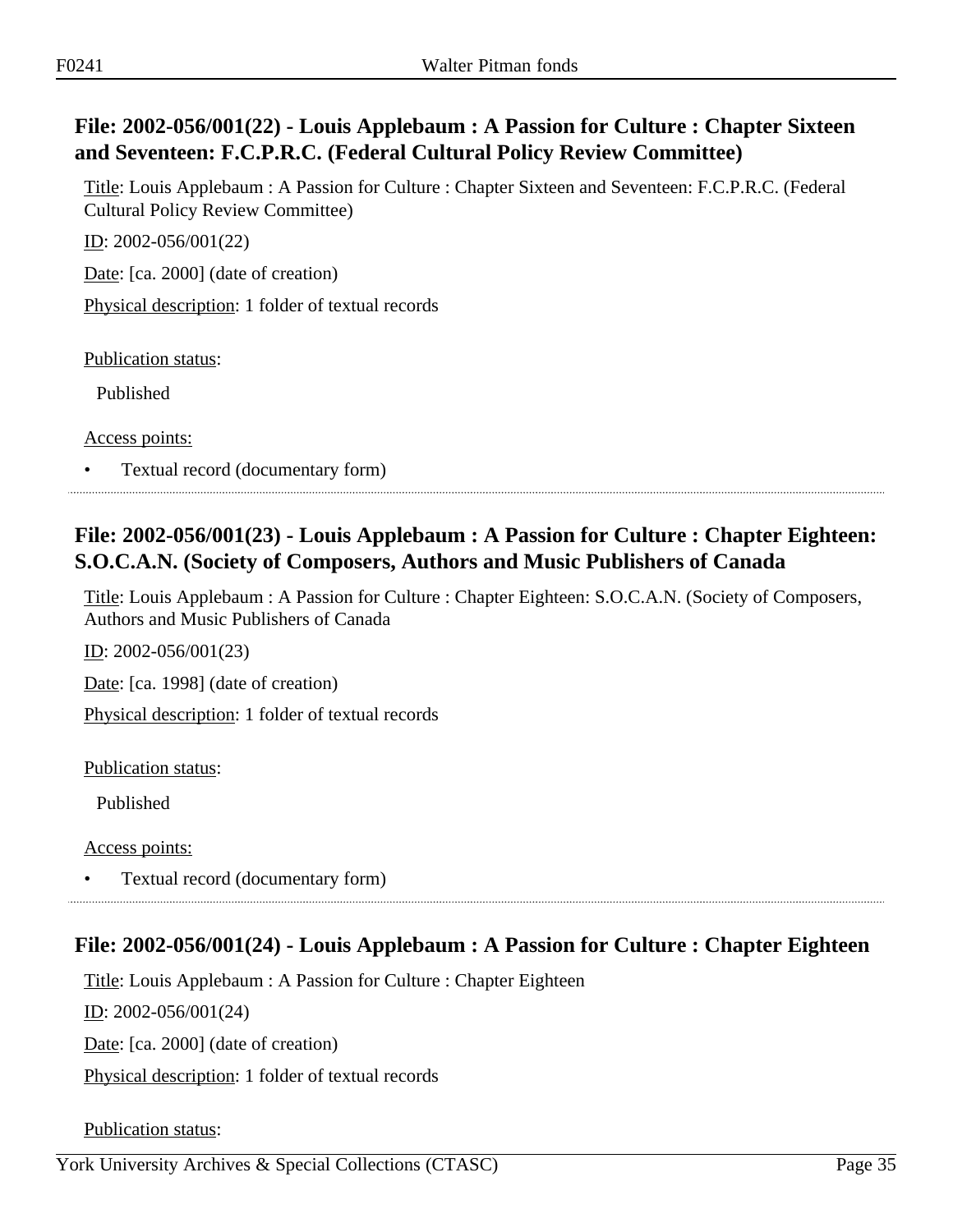#### Published

#### Access points:

• Textual record (documentary form)

#### <span id="page-35-0"></span>**File: 2002-056/001(25) - Louis Applebaum : A Passion for Culture : Chapter Nineteen: Manuscript - Chapter 10 Canada Council**

Title: Louis Applebaum : A Passion for Culture : Chapter Nineteen: Manuscript - Chapter 10 Canada Council

ID: 2002-056/001(25)

Date: 2000 (date of creation)

Physical description: 1 folder of textual records

Publication status:

Published

Access points:

• Textual record (documentary form)

#### <span id="page-35-1"></span>**File: 2002-056/001(26) - Louis Applebaum : A Passion for Culture : Chapter Twenty**

Title: Louis Applebaum : A Passion for Culture : Chapter Twenty

ID: 2002-056/001(26)

Date: [ca. 2000] (date of creation)

Physical description: 1 folder of textual records

Publication status:

Published

Access points:

• Textual record (documentary form)

#### <span id="page-35-2"></span>**File: 2002-056/001(27) - Louis Applebaum : A Passion for Culture : Honours: Louis Applebaum**

Title: Louis Applebaum : A Passion for Culture : Honours: Louis Applebaum ID: 2002-056/001(27)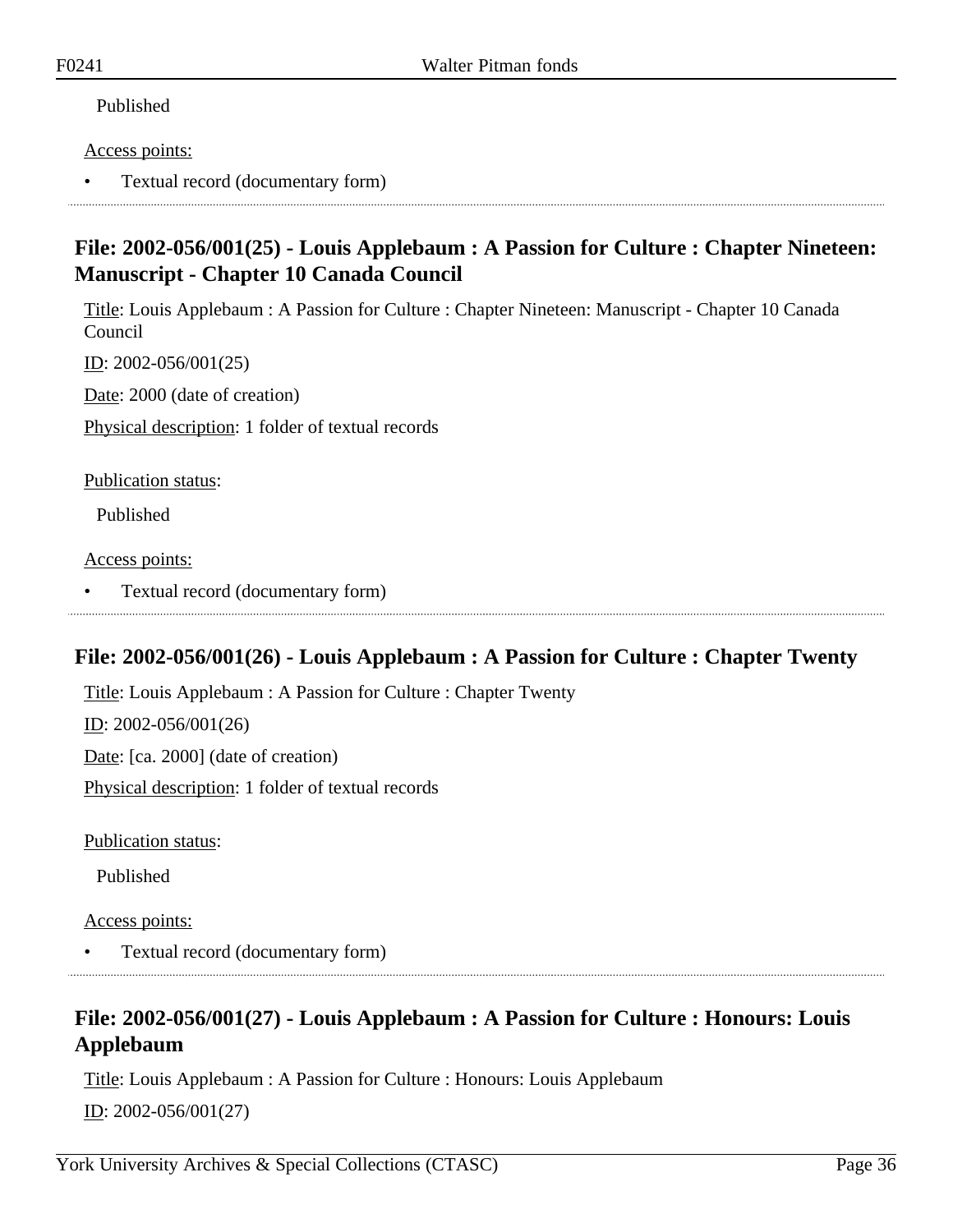Date: [ca. 1998] (date of creation)

Physical description: 1 folder of textual records

Publication status:

Published

Access points:

• Textual record (documentary form)

## **File: 2002-056/001(28) - Louis Applebaum : A Passion for Culture : Erewhon**

Title: Louis Applebaum : A Passion for Culture : Erewhon ID: 2002-056/001(28) Date: 2000 (date of creation) Physical description: 1 folder of textual records

Publication status:

Published

Access points:

• Textual record (documentary form)

# **File: 2002-056/001(29) - Louis Applebaum : A Passion for Culture : Personal Life and Funeral**

Title: Louis Applebaum : A Passion for Culture : Personal Life and Funeral

 $ID: 2002-056/001(29)$ 

Date: 1995-2000 (date of creation)

Physical description: 1 folder of textual records

Publication status:

Published

Access points:

• Textual record (documentary form)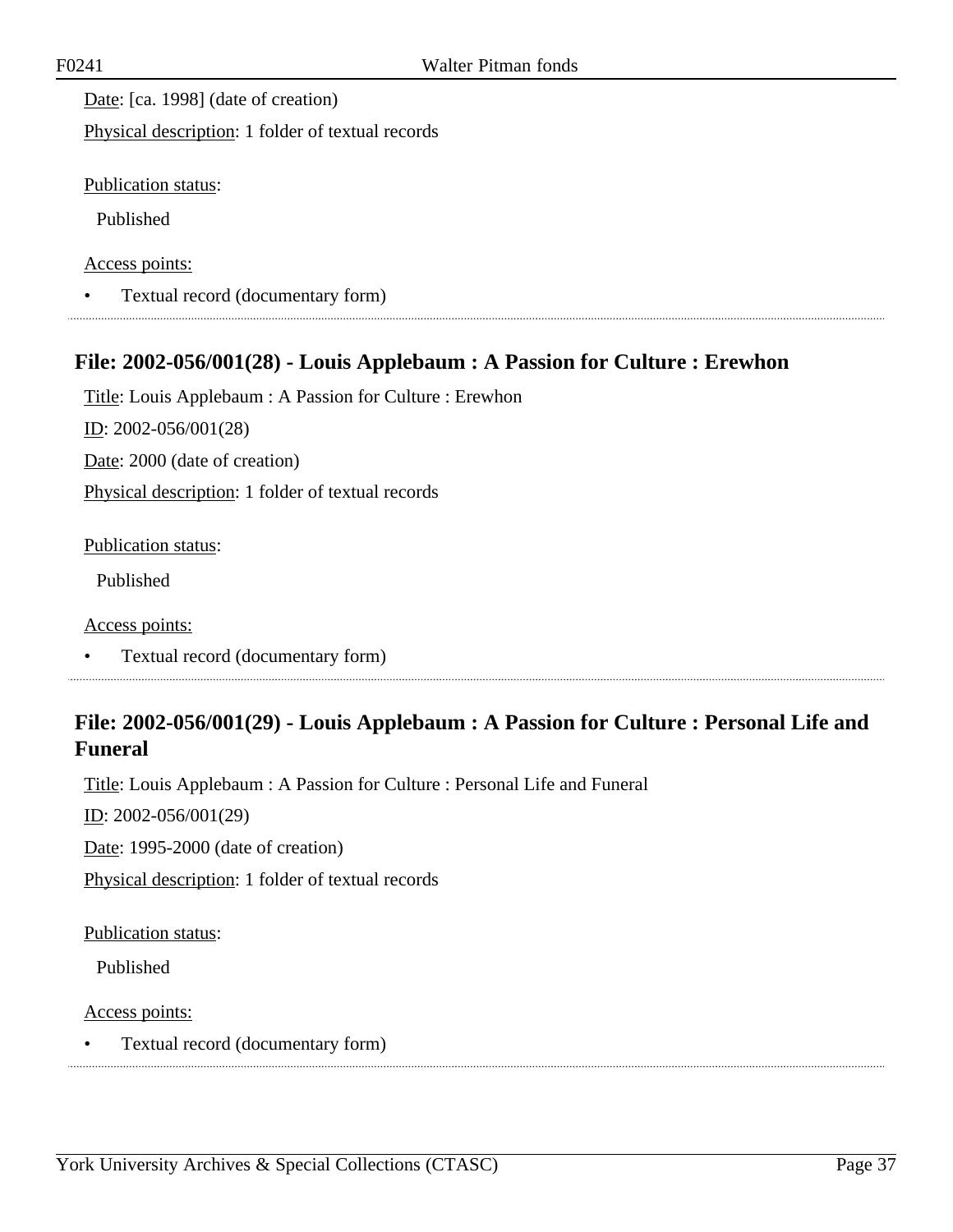# **File: 2002-056/001(30) - Louis Applebaum : A Passion for Culture : R.T.H. Stratford Board**

Title: Louis Applebaum : A Passion for Culture : R.T.H. Stratford Board

ID: 2002-056/001(30)

Date: [ca. 2000] (date of creation)

Physical description: 1 folder of textual records

Publication status:

Published

Access points:

• Textual record (documentary form)

## **File: 2002-056/002(01) - Louis Applebaum : A Passion for Culture : Materials for Chapter Fifteen: F.C.P.R.C. (Federal Cultural Policy Review Committee)**

Title: Louis Applebaum : A Passion for Culture : Materials for Chapter Fifteen: F.C.P.R.C. (Federal Cultural Policy Review Committee)

ID: 2002-056/002(01)

Date: [ca. 2000] (date of creation)

Physical description: 1 folder of textual records

Note [generalNote]:

1 of 2

Publication status:

Published

Access points:

• Textual record (documentary form)

# **File: 2002-056/002(02) - Louis Applebaum : A Passion for Culture : Materials for Chapter Fifteen: F.C.P.R.C. (Federal Cultural Policy Review Committee)**

Title: Louis Applebaum : A Passion for Culture : Materials for Chapter Fifteen: F.C.P.R.C. (Federal Cultural Policy Review Committee)

ID: 2002-056/002(02)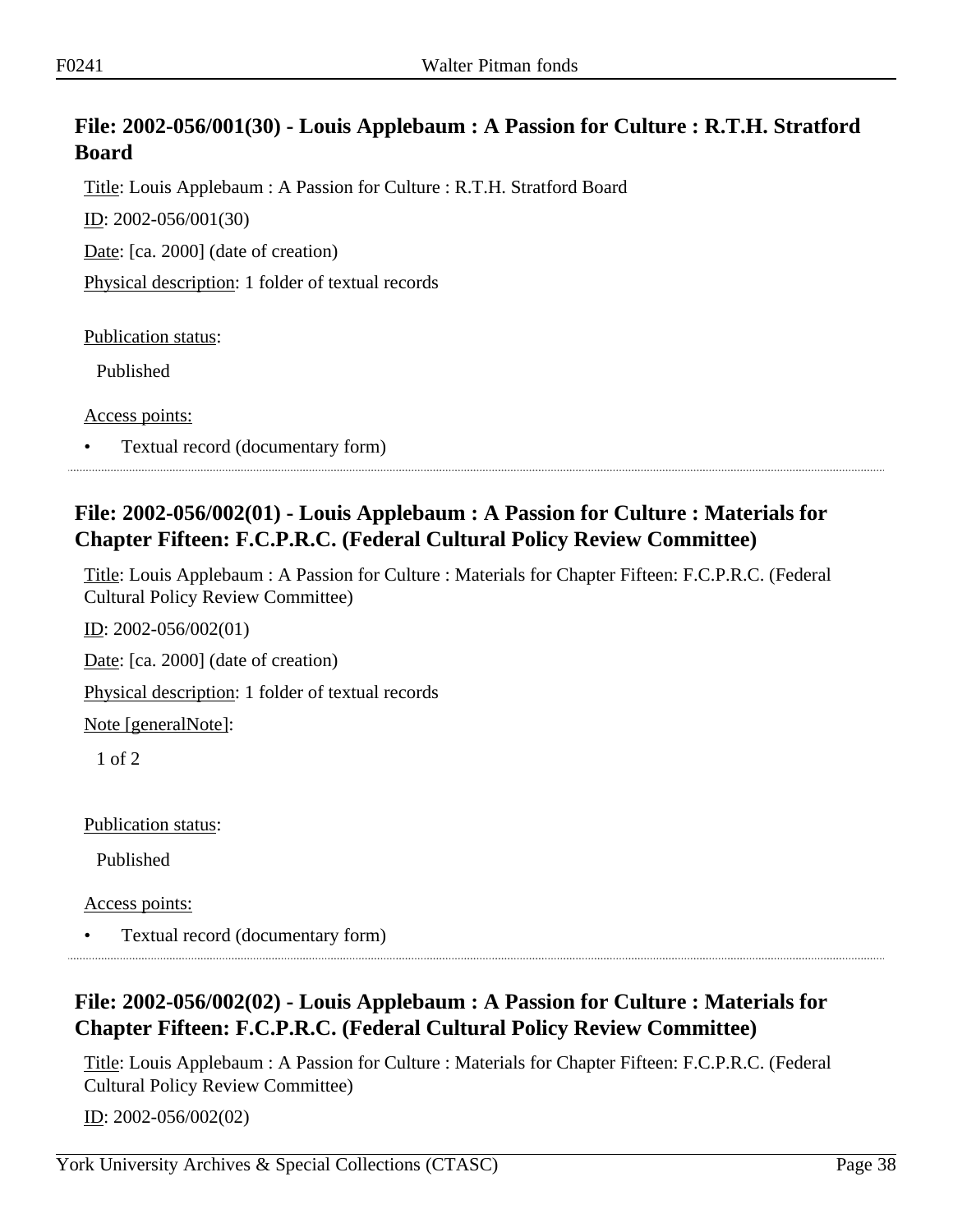Date: [ca. 2000] (date of creation) Physical description: 1 folder of textual records

Note [generalNote]:

2 of 2

Publication status:

Published

Access points:

• Textual record (documentary form) 

# **File: 2002-056/002(03) - Louis Applebaum : A Passion for Culture : General: Applebaum Intro**

Title: Louis Applebaum : A Passion for Culture : General: Applebaum Intro

ID: 2002-056/002(03)

Date: [ca. 2000] (date of creation)

Physical description: 1 folder of textual records

Publication status:

Published

Access points:

• Textual record (documentary form)

# **File: 2002-056/002(04) - Louis Applebaum : A Passion for Culture : Music**

Title: Louis Applebaum : A Passion for Culture : Music ID: 2002-056/002(04) Date: [ca. 2000] (date of creation) Physical description: 1 folder of textual records

Publication status:

Published

Access points:

• Textual record (documentary form)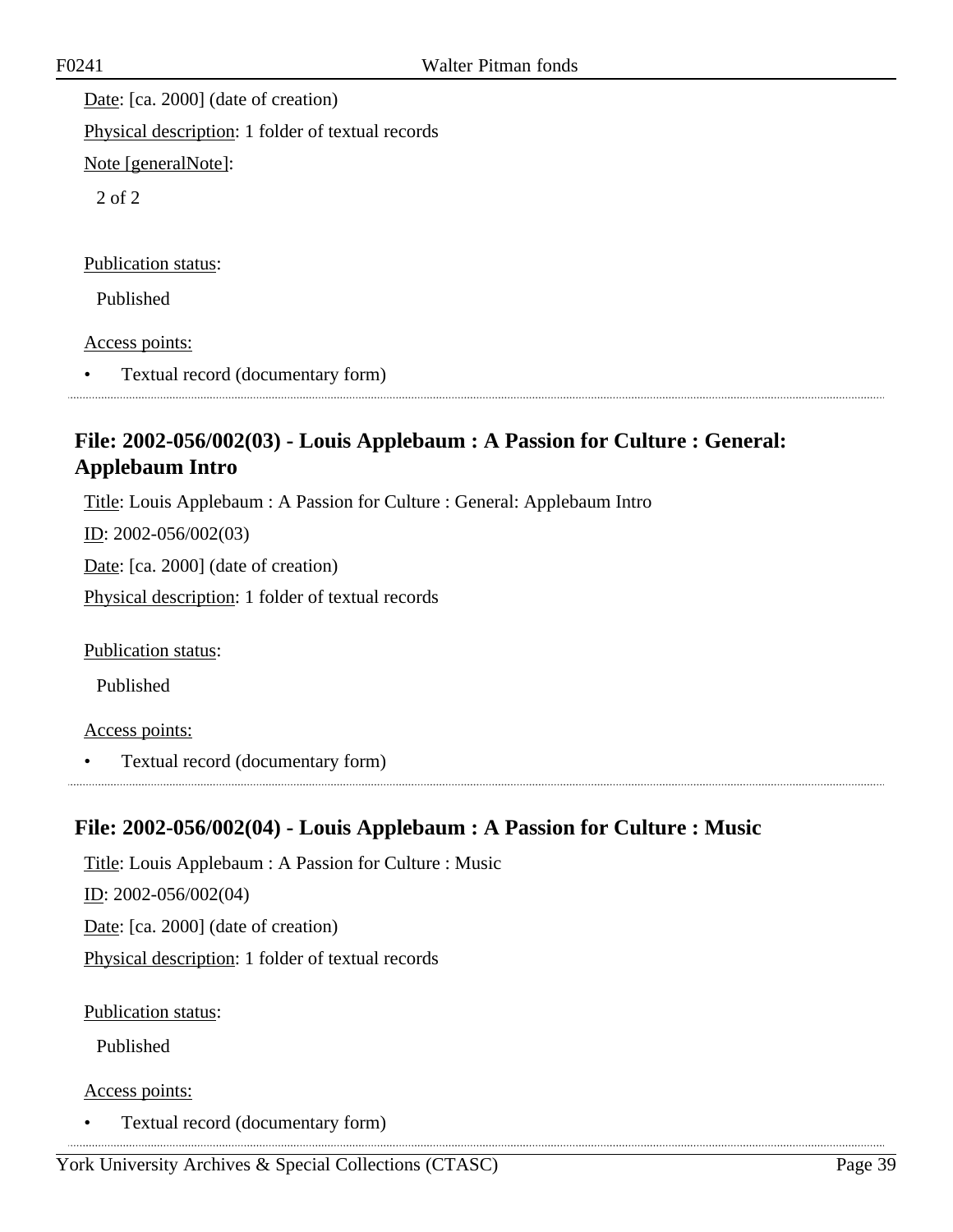# **File: 2002-056/002(05) - Louis Applebaum : A Passion for Culture : Interviews**

Title: Louis Applebaum : A Passion for Culture : Interviews ID: 2002-056/002(05) Date: 1998-2001 (date of creation) Physical description: 1 folder of textual records Note [generalNote]: 1 of 2

Publication status:

Published

Access points:

• Textual record (documentary form)

## **File: 2002-056/002(06) - Louis Applebaum : A Passion for Culture : Interviews**

Title: Louis Applebaum : A Passion for Culture : Interviews ID: 2002-056/002(06)

Date: 1998-2001 (date of creation)

Physical description: 1 folder of textual records

Note [generalNote]:

2 of 2

Publication status:

Published

Access points:

• Textual record (documentary form)

# **File: 2002-056/002(07) - Louis Applebaum : A Passion for Culture : General Biographical Material,**

Title: Louis Applebaum : A Passion for Culture : General Biographical Material, ID: 2002-056/002(07)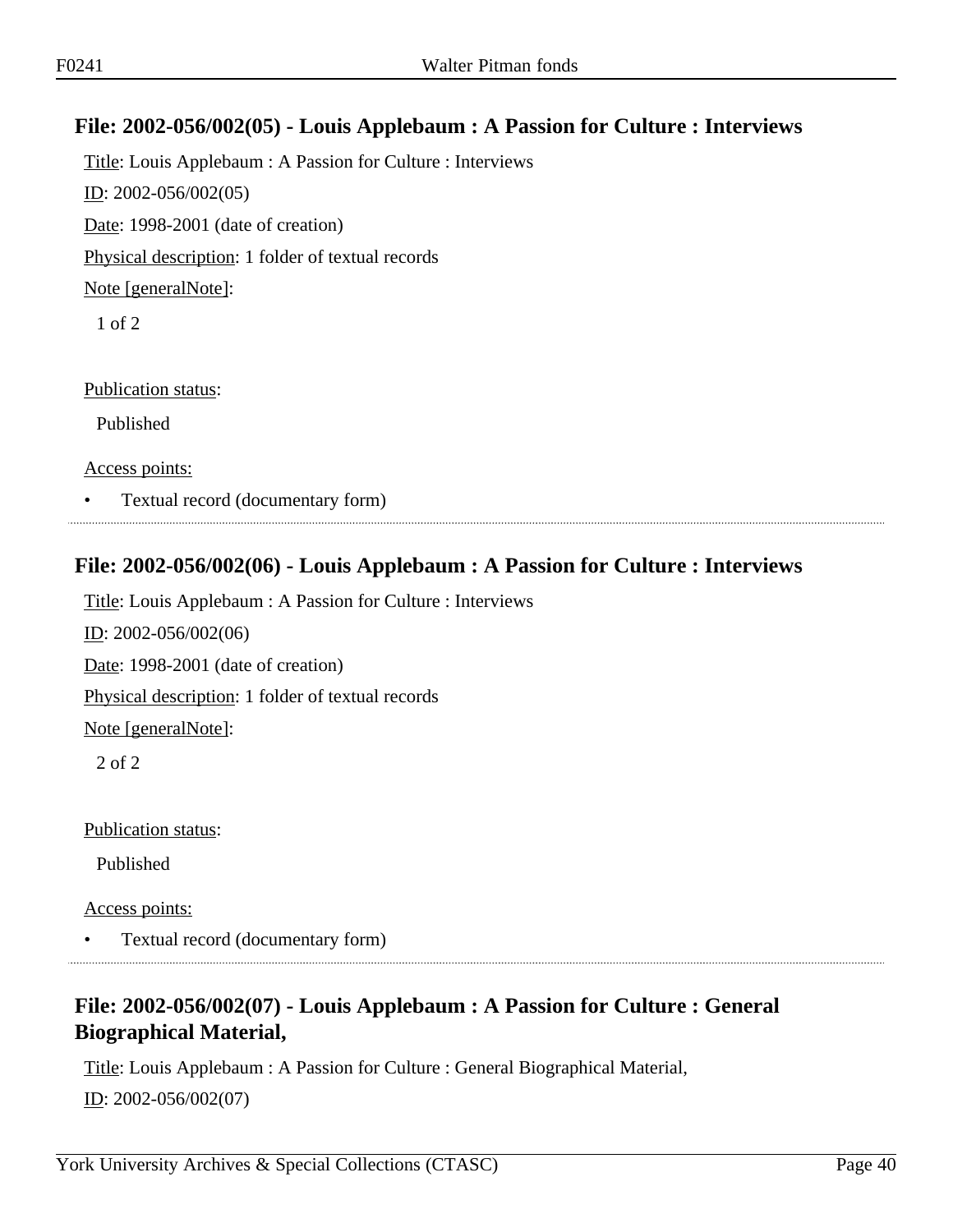Date: 1998-1999 (date of creation)

Physical description: 1 folder of textual records

Publication status:

Published

Access points:

• Textual record (documentary form)

# **File: 2002-056/002(08) - Louis Applebaum : A Passion for Culture : A Passion for Culture: Table of Contents and preface**

Title: Louis Applebaum : A Passion for Culture : A Passion for Culture: Table of Contents and preface ID: 2002-056/002(08)

Date: [ca. 2000] (date of creation)

Physical description: 1 folder of textual records

Publication status:

Published

Access points:

• Textual record (documentary form)

# **File: 2002-056/002(09) - Louis Applebaum : A Passion for Culture : Chapter 1: The Crucial Years, draft**

Title: Louis Applebaum : A Passion for Culture : Chapter 1: The Crucial Years, draft

ID: 2002-056/002(09)

Date: [ca. 2000] (date of creation)

Physical description: 1 folder of textual records

Publication status:

Published

Access points:

• Textual record (documentary form)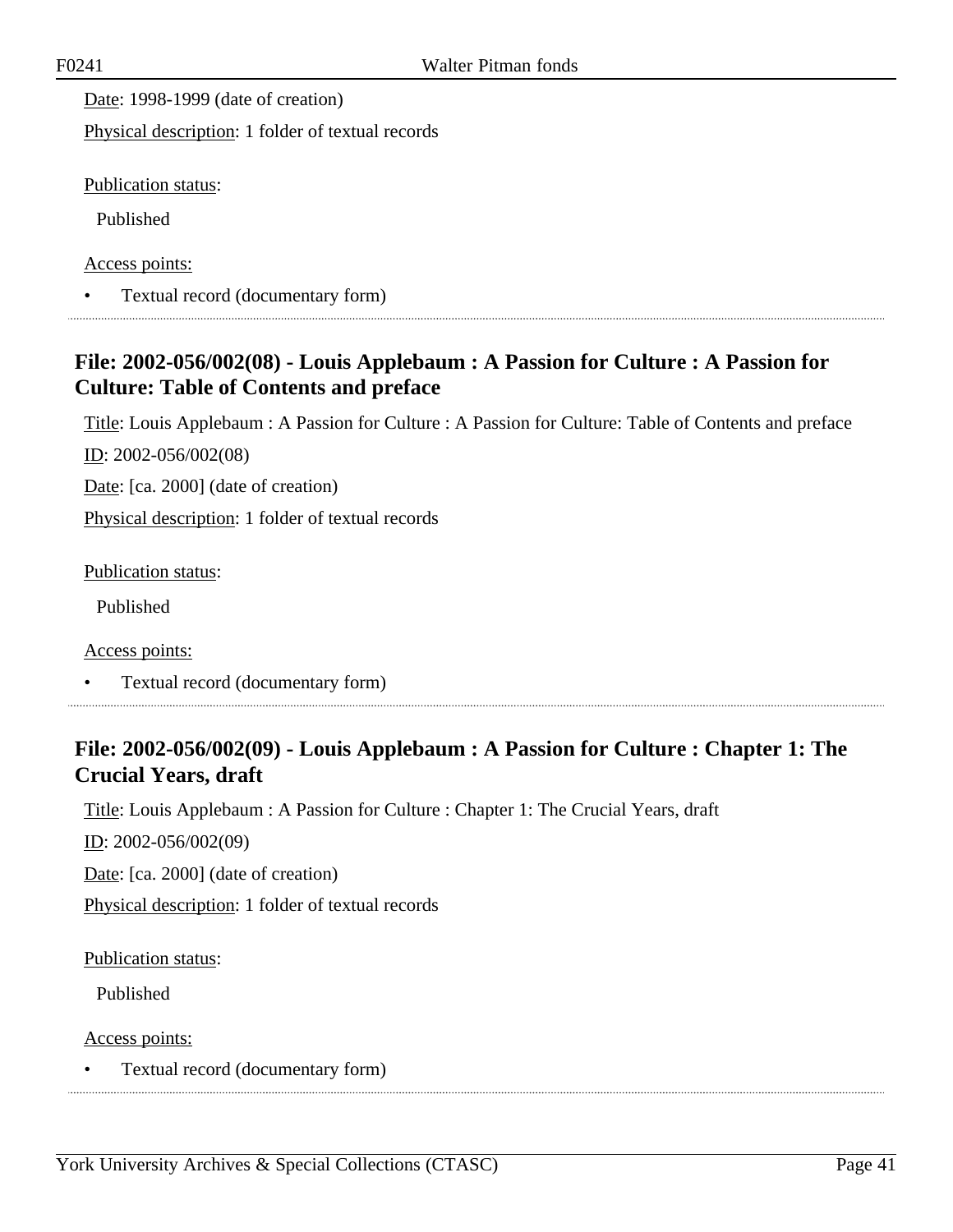# **File: 2002-056/002(10) - Louis Applebaum : A Passion for Culture : Chapter 2: Moulding a Musician, draft**

Title: Louis Applebaum : A Passion for Culture : Chapter 2: Moulding a Musician, draft ID: 2002-056/002(10)

Date: [ca. 2000] (date of creation)

Physical description: 1 folder of textual records

Publication status:

Published

Access points:

• Textual record (documentary form)

## **File: 2002-056/002(11) - Louis Applebaum : A Passion for Culture : Chapter 3: The Seductive Screen, draft**

Title: Louis Applebaum : A Passion for Culture : Chapter 3: The Seductive Screen, draft

ID: 2002-056/002(11)

Date: [ca. 2000] (date of creation)

Physical description: 1 folder of textual records

Publication status:

Published

Access points:

• Textual record (documentary form)

# **File: 2002-056/002(12) - Louis Applebaum : A Passion for Culture : Chapter 4: Transition, draft**

Title: Louis Applebaum : A Passion for Culture : Chapter 4: Transition, draft

ID: 2002-056/002(12)

Date: [ca. 2000] (date of creation)

Physical description: 1 folder of textual records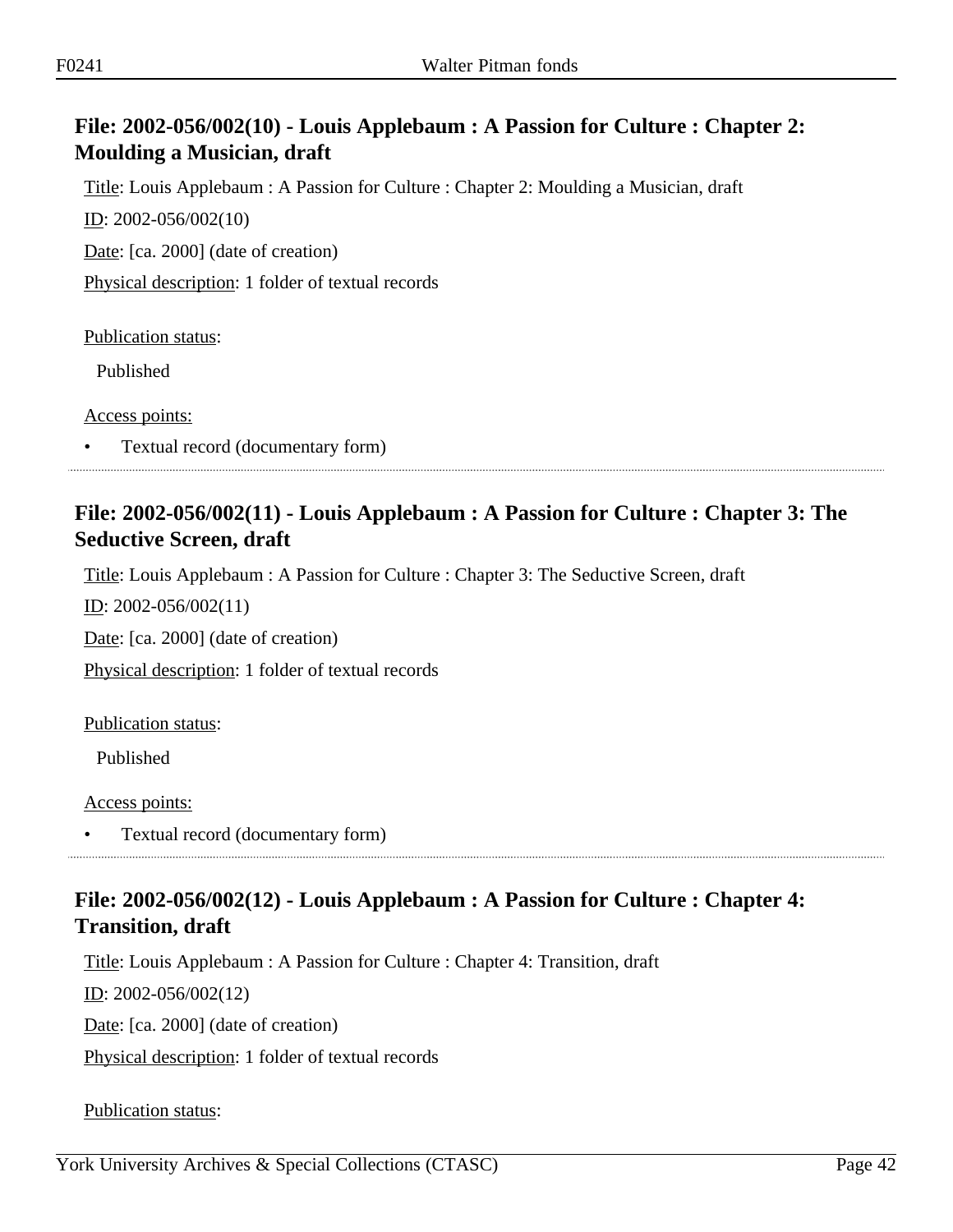#### Access points:

• Textual record (documentary form)

# **File: 2002-056/002(13) - Louis Applebaum : A Passion for Culture : Chapter 5: The Return, draft**

Title: Louis Applebaum : A Passion for Culture : Chapter 5: The Return, draft

 $ID: 2002-056/002(13)$ 

Date: [ca. 2000] (date of creation)

Physical description: 1 folder of textual records

Publication status:

Published

Access points:

• Textual record (documentary form)

# **File: 2002-056/002(14) - Louis Applebaum : A Passion for Culture : Chapter 4 Draft revised August 2000**

Title: Louis Applebaum : A Passion for Culture : Chapter 4 Draft revised August 2000

ID: 2002-056/002(14)

Date: 2000 (date of creation)

Physical description: 1 folder of textual records

Publication status:

Published

Access points:

• Textual record (documentary form)

## **File: 2002-056/002(15) - Louis Applebaum : A Passion for Culture : Chapter 5 Draft revised August 2000**

Title: Louis Applebaum : A Passion for Culture : Chapter 5 Draft revised August 2000  $ID: 2002-056/002(15)$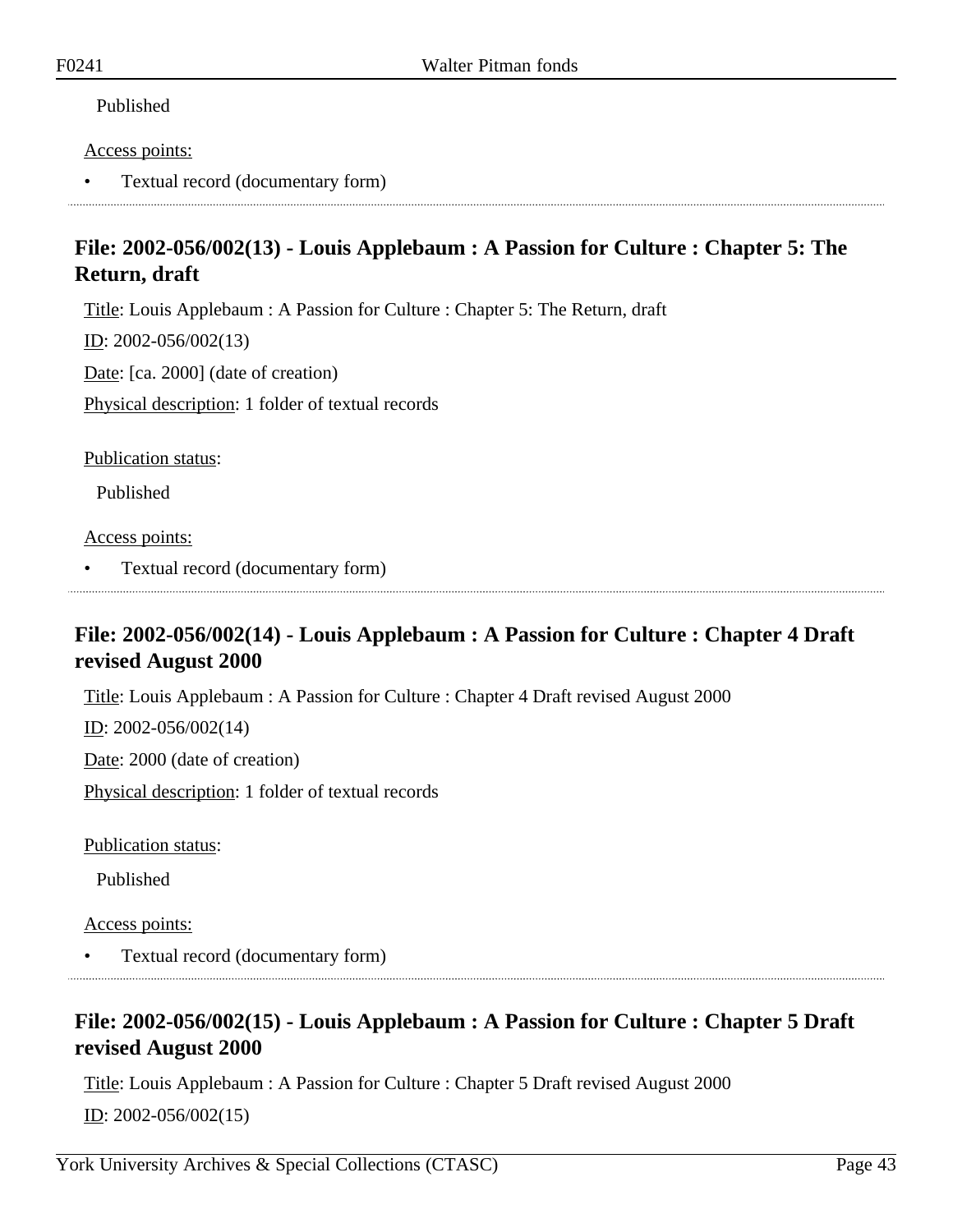Date: 2000 (date of creation)

Physical description: 1 folder of textual records

Publication status:

Published

Access points:

• Textual record (documentary form)

# **File: 2002-056/002(16) - Louis Applebaum : A Passion for Culture : Chapter 5 Draft revised Sept 2000**

Title: Louis Applebaum : A Passion for Culture : Chapter 5 Draft revised Sept 2000

ID: 2002-056/002(16)

Date: 2000 (date of creation)

Physical description: 1 folder of textual records

Publication status:

Published

Access points:

• Textual record (documentary form)

# **File: 2002-056/002(17) - Louis Applebaum : A Passion for Culture : Chapter 6: The Stratford Miracle, draft**

Title: Louis Applebaum : A Passion for Culture : Chapter 6: The Stratford Miracle, draft

ID: 2002-056/002(17)

Date: [ca. 2000] (date of creation)

Physical description: 1 folder of textual records

Publication status:

Published

Access points:

• Textual record (documentary form)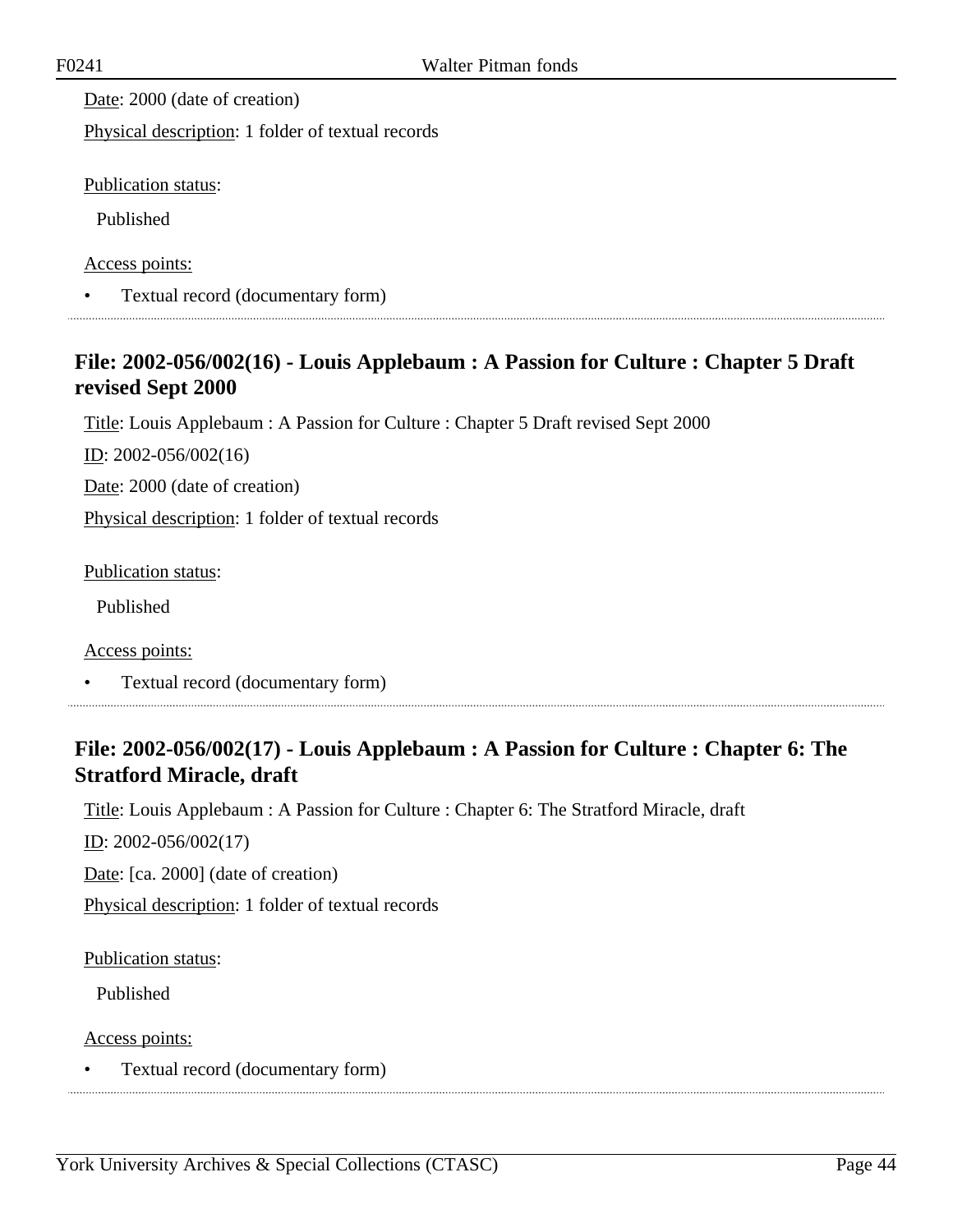# **File: 2002-056/002(18) - Louis Applebaum : A Passion for Culture : Chapter 7: Return to Stratford, draft**

Title: Louis Applebaum : A Passion for Culture : Chapter 7: Return to Stratford, draft

ID: 2002-056/002(18)

Date: [ca. 2000] (date of creation)

Physical description: 1 folder of textual records

Publication status:

Published

Access points:

• Textual record (documentary form)

## **File: 2002-056/002(19) - Louis Applebaum : A Passion for Culture : Chapter 5: The Return, revised 11 Dec 2000**

Title: Louis Applebaum : A Passion for Culture : Chapter 5: The Return, revised 11 Dec 2000

ID: 2002-056/002(19)

Date: 2000 (date of creation)

Physical description: 1 folder of textual records

Publication status:

Published

Access points:

• Textual record (documentary form)

# **File: 2002-056/002(20) - Louis Applebaum : A Passion for Culture : Chapter 8: On the Road, draft**

Title: Louis Applebaum : A Passion for Culture : Chapter 8: On the Road, draft

ID: 2002-056/002(20)

Date: [ca. 2000] (date of creation)

Physical description: 1 folder of textual records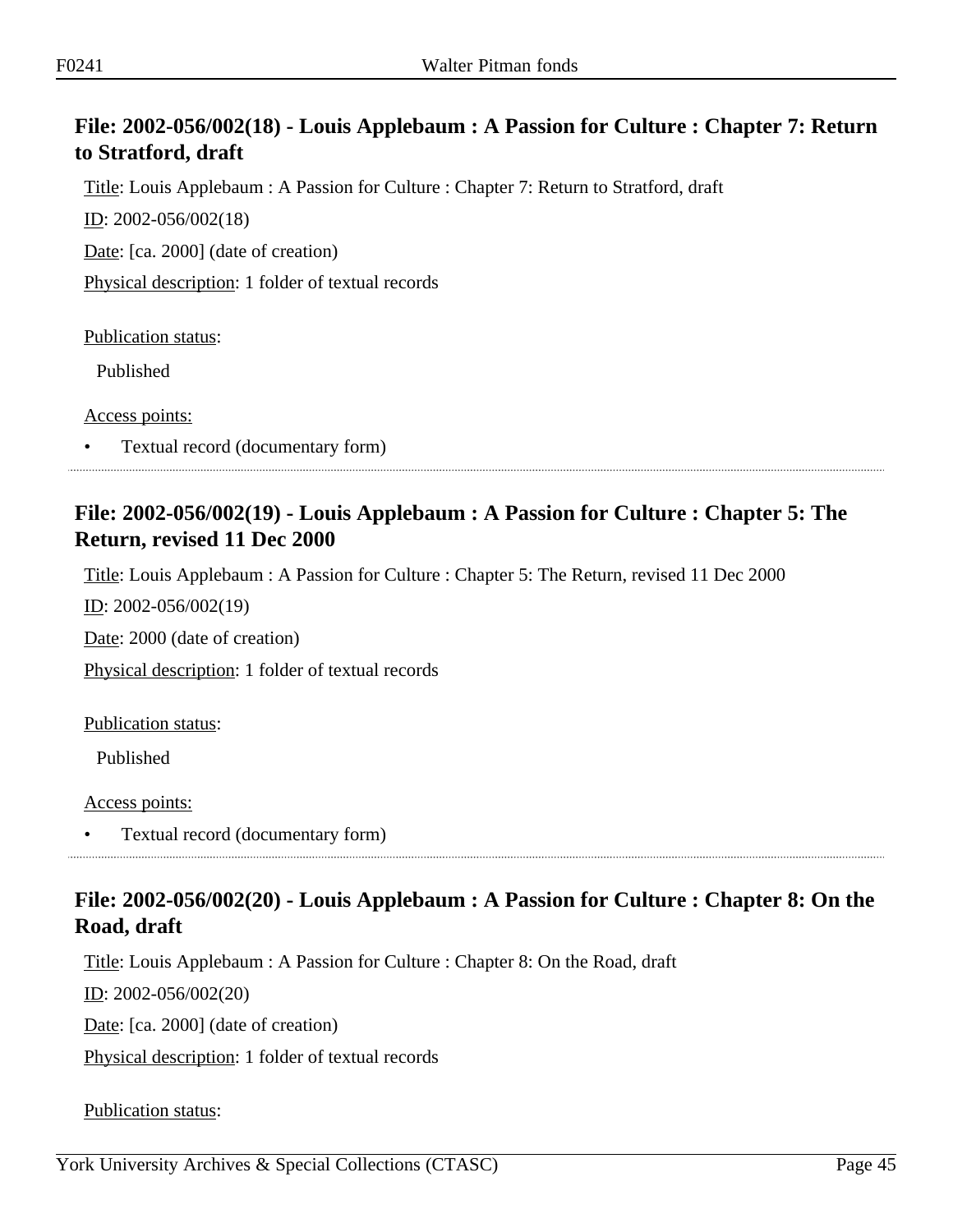#### Access points:

• Textual record (documentary form)

## **File: 2002-056/002(21) - Louis Applebaum : A Passion for Culture : Chapter 6: The Stratford Miracle, draft. corrected 11 Dec 2000**

Title: Louis Applebaum : A Passion for Culture : Chapter 6: The Stratford Miracle, draft. corrected 11 Dec 2000

ID: 2002-056/002(21)

Date: 2000 (date of creation)

Physical description: 1 folder of textual records

Publication status:

Published

Access points:

• Textual record (documentary form)

# **File: 2002-056/002(22) - Louis Applebaum : A Passion for Culture : Chapter 9: CBC Television Backons, draft**

Title: Louis Applebaum : A Passion for Culture : Chapter 9: CBC Television Backons, draft

 $ID: 2002-056/002(22)$ 

Date: [ca. 2000] (date of creation)

Physical description: 1 folder of textual records

Publication status:

Published

Access points:

• Textual record (documentary form)

# **File: 2002-056/002(23) - Louis Applebaum : A Passion for Culture : Chapter 12: The Private Sector Experiment, draft**

Title: Louis Applebaum : A Passion for Culture : Chapter 12: The Private Sector Experiment, draft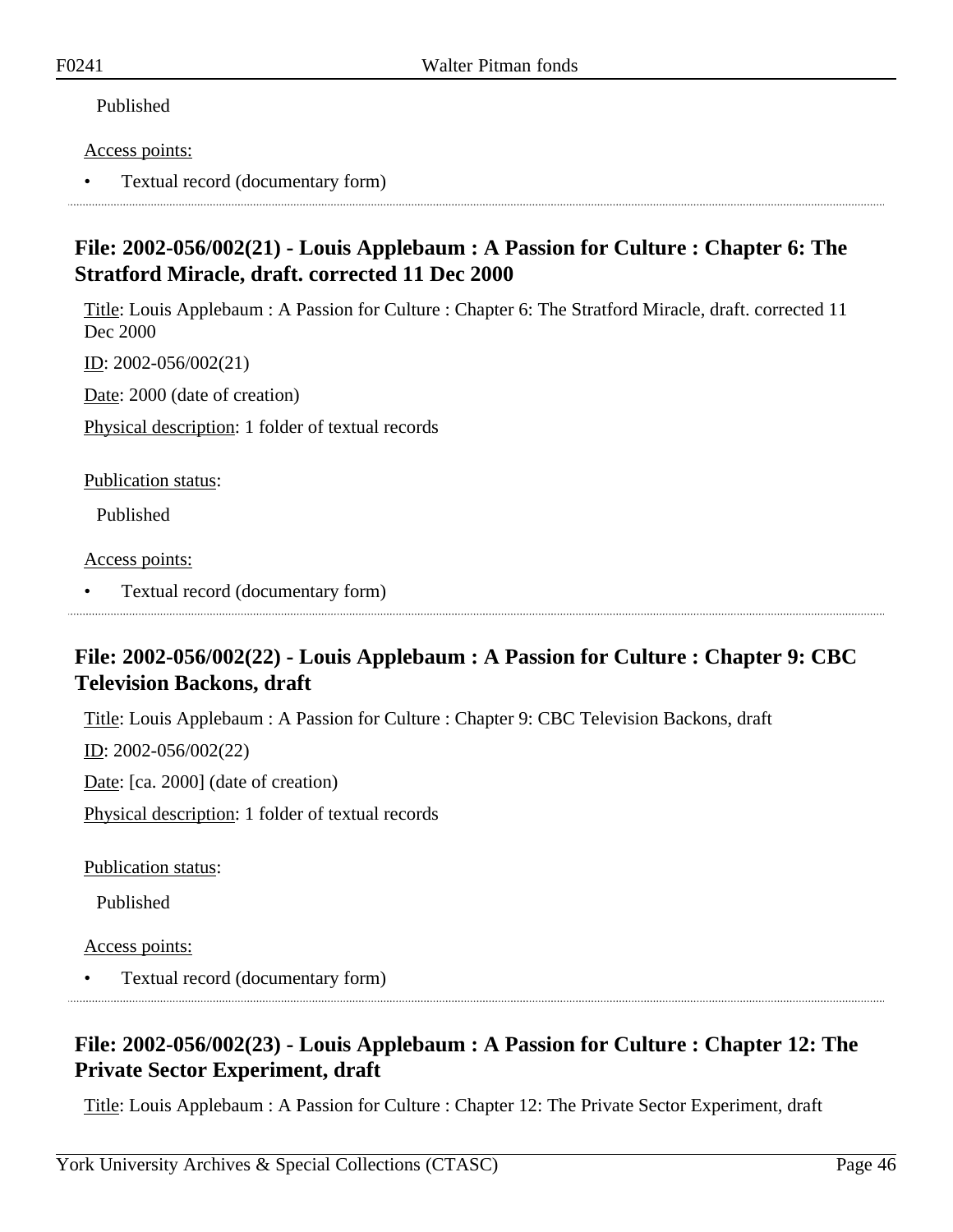| ID: $2002 - 056/002(23)$                          |
|---------------------------------------------------|
| Date: [ca. 2000] (date of creation)               |
| Physical description: 1 folder of textual records |
|                                                   |
| Publication status:                               |
| Published                                         |
|                                                   |

Access points:

• Textual record (documentary form)

# **File: 2002-056/002(24) - Louis Applebaum : A Passion for Culture : Chapter 19: I want to be remembered as a composer, draft**

Title: Louis Applebaum : A Passion for Culture : Chapter 19: I want to be remembered as a composer, draft

 $ID: 2002-056/002(24)$ 

Date: [ca. 2000] (date of creation)

Physical description: 1 folder of textual records

Publication status:

Published

Access points:

• Textual record (documentary form)

# **File: 2002-056/002(25) - Louis Applebaum : A Passion for Culture : Chapter 20: The Sage, draft**

Title: Louis Applebaum : A Passion for Culture : Chapter 20: The Sage, draft

ID: 2002-056/002(25)

Date: [ca. 2000] (date of creation)

Physical description: 1 folder of textual records

Publication status:

Published

### Access points:

• Textual record (documentary form)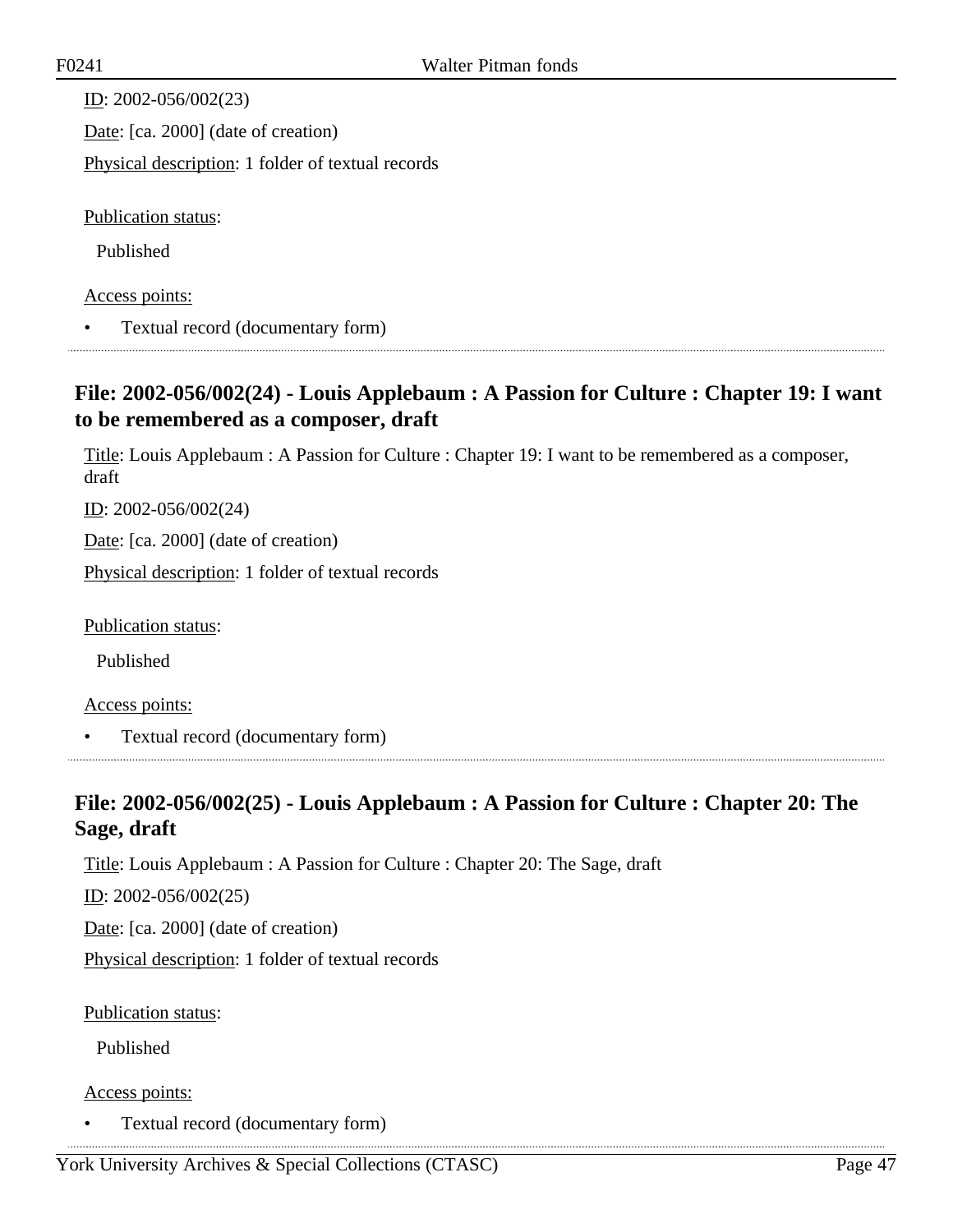# **File: 2002-056/002(26) - Louis Applebaum : A Passion for Culture : Lou: The Life and Times of Louis Applebaum**

Title: Louis Applebaum : A Passion for Culture : Lou: The Life and Times of Louis Applebaum

ID: 2002-056/002(26)

Date: [ca. 2000] (date of creation)

Physical description: 1 folder of textual records

Publication status:

Published

Access points:

• Textual record (documentary form)

## **File: 2002-056/002(27) - Louis Applebaum : A Passion for Culture : Correspondence and Chapter 13, draft**

Title: Louis Applebaum : A Passion for Culture : Correspondence and Chapter 13, draft

ID: 2002-056/002(27)

Date: [ca. 2000] (date of creation)

Physical description: 1 folder of textual records

Publication status:

Published

Access points:

• Textual record (documentary form)

# **File: 2002-056/002(28) - Louis Applebaum : A Passion for Culture : Chapter 1 to 9 : draft**

Title: Louis Applebaum : A Passion for Culture : Chapter 1 to 9 : draft

ID: 2002-056/002(28)

Date: [ca. 2000] (date of creation)

Physical description: 1 folder of textual records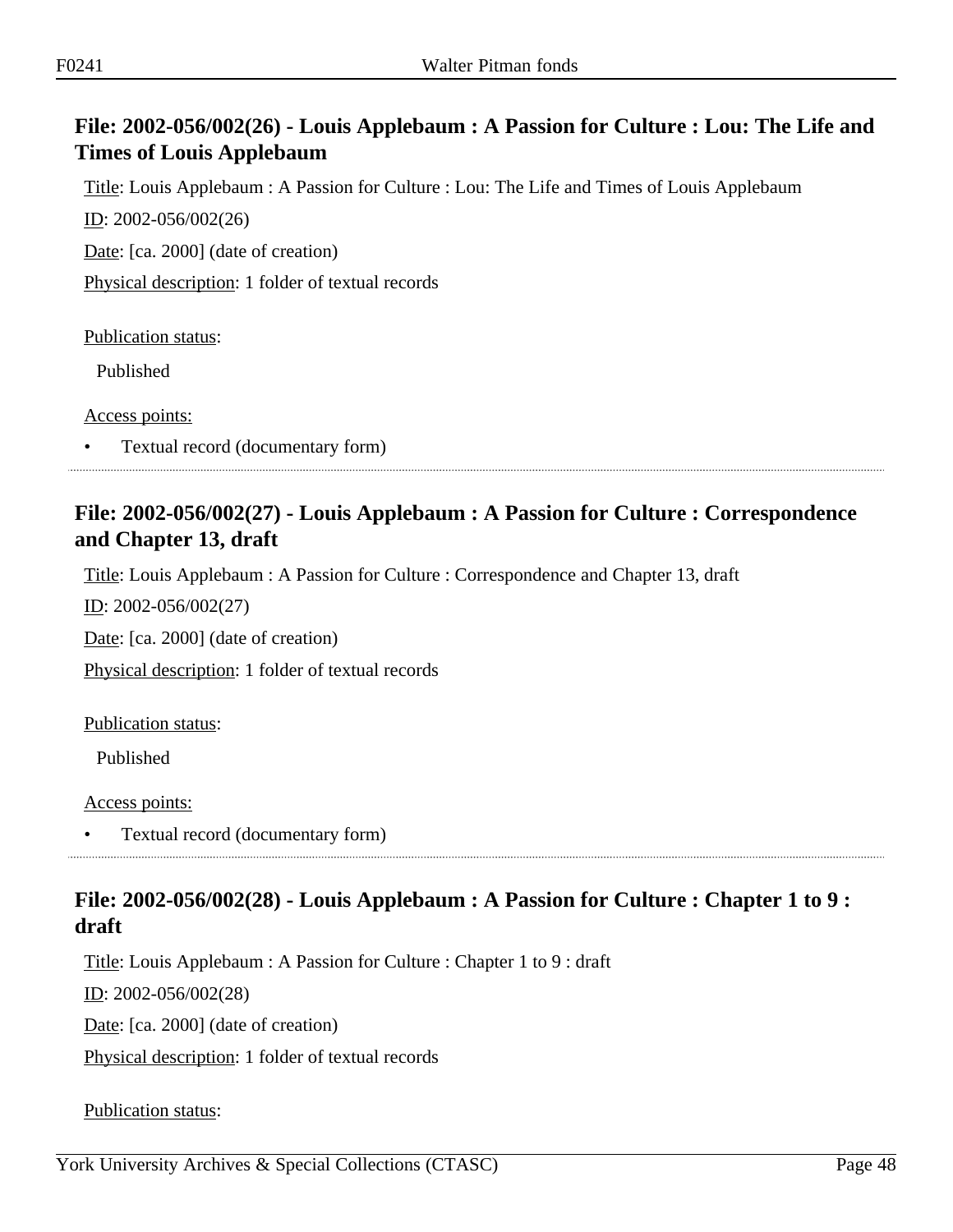#### Access points:

• Textual record (documentary form)

# **File: 2002-056/002(29) - Louis Applebaum : A Passion for Culture : Chapter 18: Aftermath and Renewal, draft**

Title: Louis Applebaum : A Passion for Culture : Chapter 18: Aftermath and Renewal, draft

ID: 2002-056/002(29)

Date: [ca. 2000] (date of creation)

Physical description: 1 folder of textual records

Publication status:

Published

Access points:

• Textual record (documentary form)

# **File: 2002-056/002(30) - Louis Applebaum : A Passion for Culture : Chapter 10: The Nation's Capital, draft**

Title: Louis Applebaum : A Passion for Culture : Chapter 10: The Nation's Capital, draft

ID: 2002-056/002(30)

Date: [ca. 2000] (date of creation)

Physical description: 1 folder of textual records

Publication status:

Published

Access points:

• Textual record (documentary form)

# **File: 2002-056/002(31) - Louis Applebaum : A Passion for Culture : Chapter 11: A Performing Arts Centre for The Nation, draft**

Title: Louis Applebaum : A Passion for Culture : Chapter 11: A Performing Arts Centre for The Nation, draft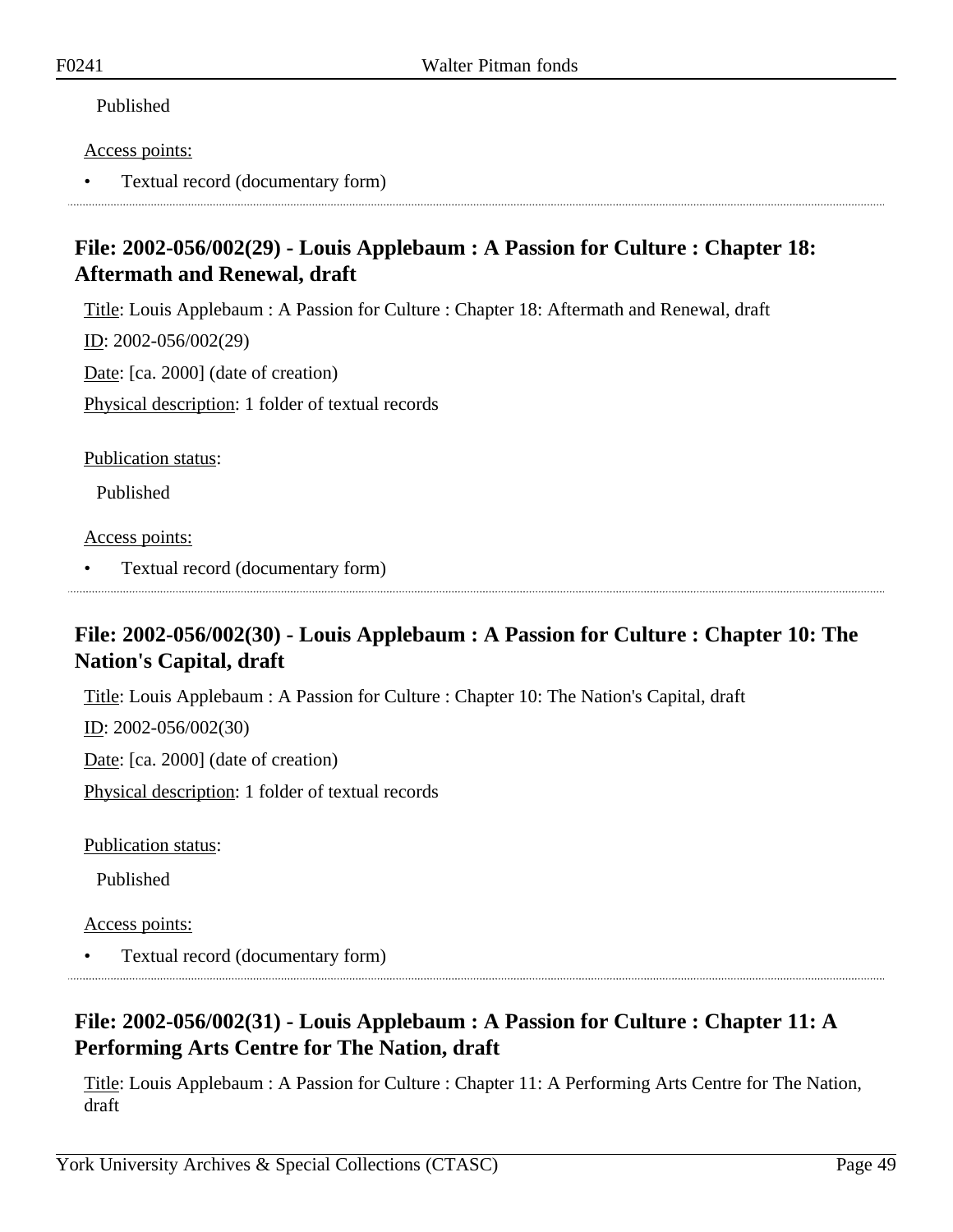| ID: $2002 - 056/002(31)$                          |
|---------------------------------------------------|
| Date: [ca. 2000] (date of creation)               |
| Physical description: 1 folder of textual records |
|                                                   |
| <b>Publication status:</b>                        |
| Published                                         |
| Access points:                                    |

• Textual record (documentary form)

## **File: 2002-056/002(32) - Louis Applebaum : A Passion for Culture : Chapter 13: The Composer's Champion, draft**

Title: Louis Applebaum : A Passion for Culture : Chapter 13: The Composer's Champion, draft

ID: 2002-056/002(32)

Date: [ca. 2000] (date of creation)

Physical description: 1 folder of textual records

Publication status:

Published

Access points:

• Textual record (documentary form)

# **File: 2002-056/002(33) - Louis Applebaum : A Passion for Culture : Chapter 14: A Troubled Council, draft**

Title: Louis Applebaum : A Passion for Culture : Chapter 14: A Troubled Council, draft

ID: 2002-056/002(33)

Date: [ca. 2000] (date of creation)

Physical description: 1 folder of textual records

Publication status:

Published

Access points:

• Textual record (documentary form)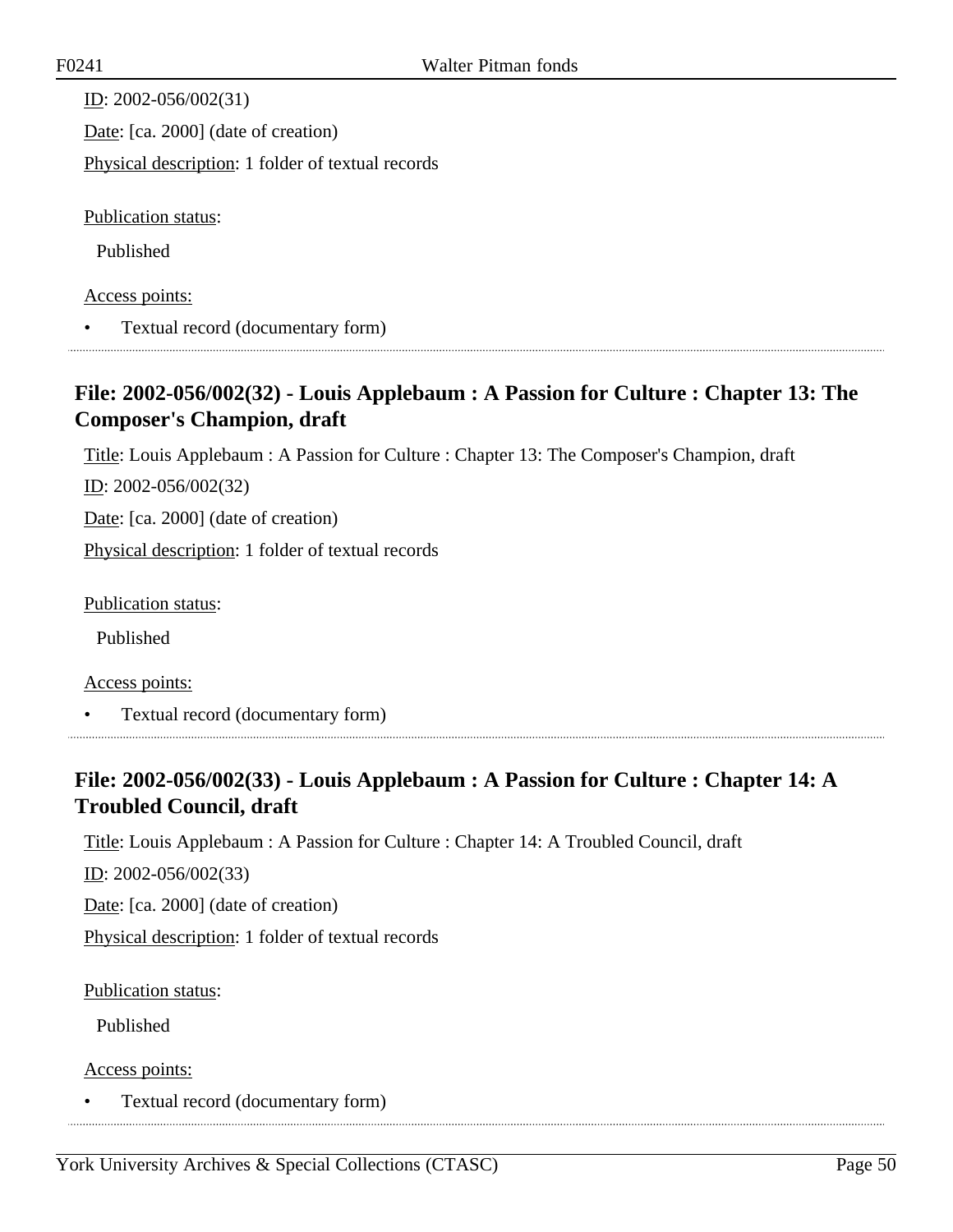# **File: 2002-056/002(34) - Louis Applebaum : A Passion for Culture : Chapter 15: Cultural Czar, draft**

Title: Louis Applebaum : A Passion for Culture : Chapter 15: Cultural Czar, draft

ID: 2002-056/002(34)

Date: [ca. 2000] (date of creation)

Physical description: 1 folder of textual records

Publication status:

Published

Access points:

• Textual record (documentary form)

## **File: 2002-056/002(35) - Louis Applebaum : A Passion for Culture : Chapter 1 to 7: Draft**

Title: Louis Applebaum : A Passion for Culture : Chapter 1 to 7: Draft

ID: 2002-056/002(35)

Date: [ca. 2000] (date of creation)

Physical description: 1 folder of textual records

Publication status:

Published

Access points:

• Textual record (documentary form)

# **File: 2002-056/002(36) - Louis Applebaum : A Passion for Culture : Complete Draft**

Title: Louis Applebaum : A Passion for Culture : Complete Draft ID: 2002-056/002(36) Date: [ca. 2000] (date of creation) Physical description: 1 folder of textual records Note [generalNote]: 1 of 5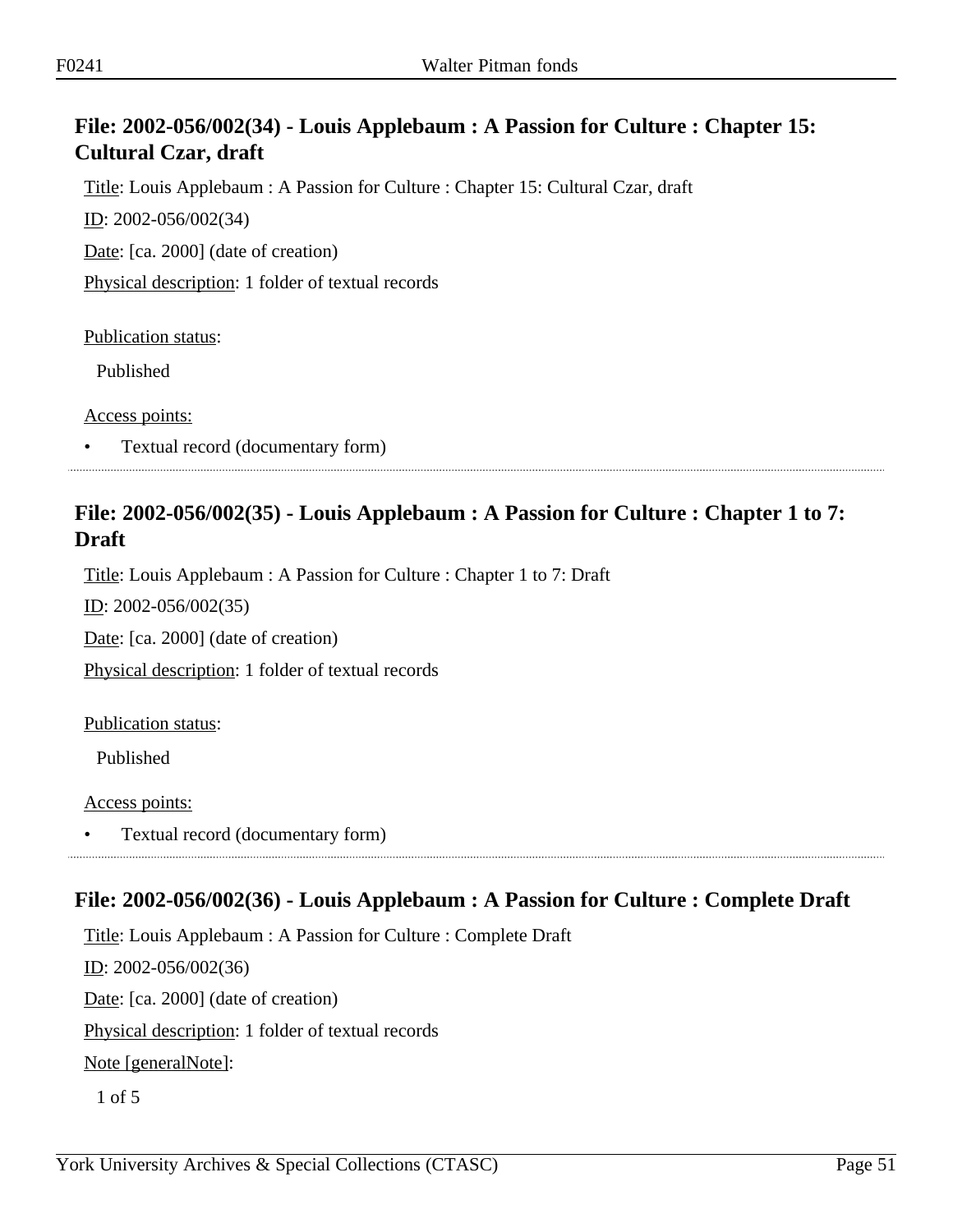### Publication status:

Published

### Access points:

• Textual record (documentary form)

# **File: 2002-056/002(37) - Louis Applebaum : A Passion for Culture : Complete Draft**

Title: Louis Applebaum : A Passion for Culture : Complete Draft

ID: 2002-056/002(37)

Date: [ca. 2000] (date of creation)

Physical description: 1 folder of textual records

Note [generalNote]:

2 of 5

Publication status:

Published

Access points:

• Textual record (documentary form)

# **File: 2002-056/003(01) - Louis Applebaum : A Passion for Culture : Complete Draft**

Title: Louis Applebaum : A Passion for Culture : Complete Draft ID: 2002-056/003(01) Date: [ca. 2000] (date of creation) Physical description: 1 folder of textual records Note [generalNote]: 3 of 5

Publication status:

Published

Access points:

• Textual record (documentary form)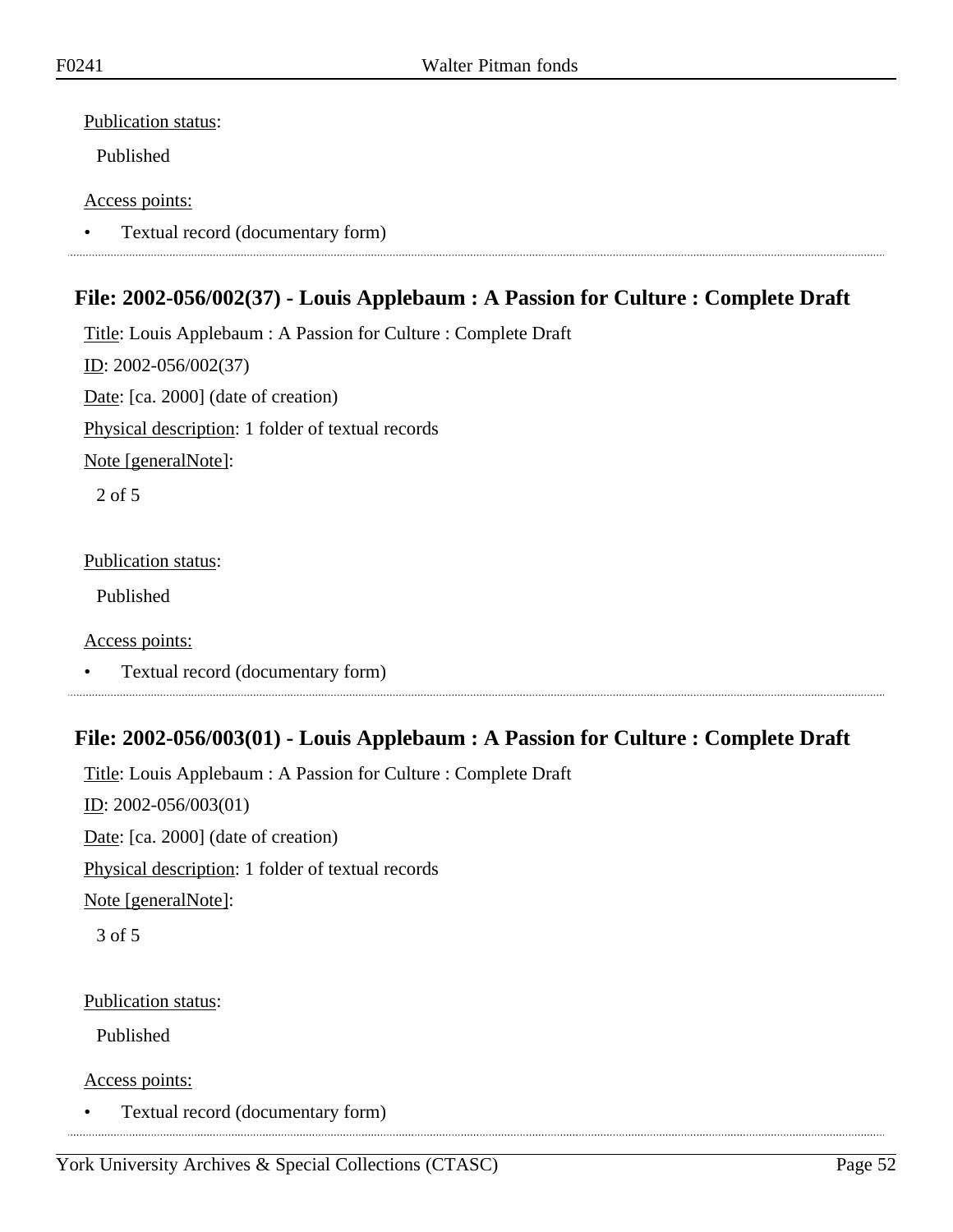# **File: 2002-056/003(02) - Louis Applebaum : A Passion for Culture : Complete Draft**

Title: Louis Applebaum : A Passion for Culture : Complete Draft ID: 2002-056/003(02) Date: [ca. 2000] (date of creation) Physical description: 1 folder of textual records Note [generalNote]: 4 of 5

Publication status:

Published

Access points:

• Textual record (documentary form)

## **File: 2002-056/003(03) - Louis Applebaum : A Passion for Culture : Complete Draft**

Title: Louis Applebaum : A Passion for Culture : Complete Draft ID: 2002-056/003(03) Date: [ca. 2000] (date of creation) Physical description: 1 folder of textual records Note [generalNote]: 5 of 5 Publication status:

Published

Access points:

• Textual record (documentary form)

## **File: 2004-028/001(01) - Speech Materials**

Title: Speech Materials ID: 2004-028/001(01) Date: 1959 (date of creation)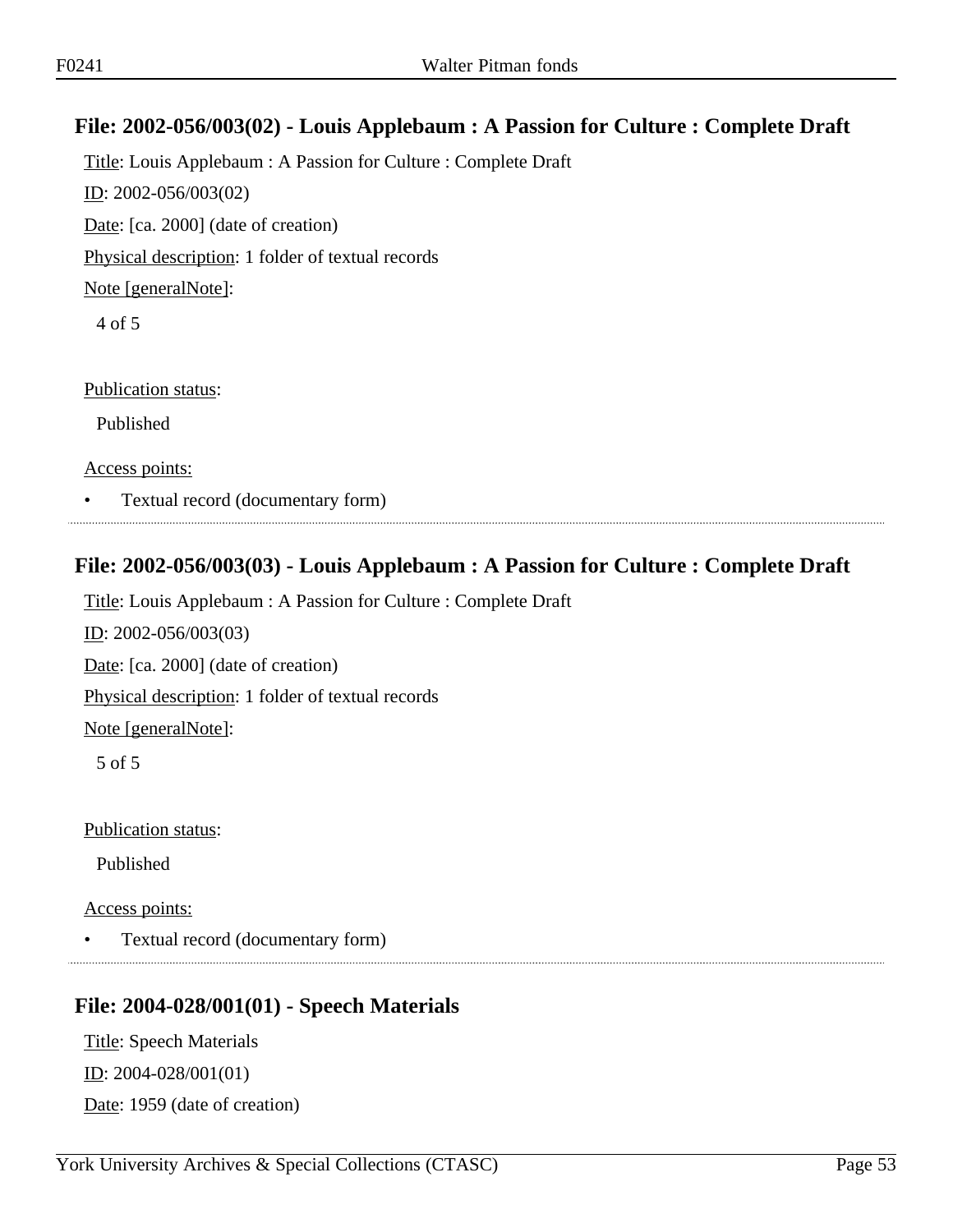Physical description: 1 folder of textual records

Publication status:

Published

Access points:

• Textual record (documentary form) 

## **File: 2004-028/001(02) - Political Files : Correspondence**

Title: Political Files : Correspondence ID: 2004-028/001(02) Date: 1959-1965 (date of creation) Physical description: 1 folder of textual records

### Publication status:

Published

#### Access points:

• Textual record (documentary form)

## **File: 2004-028/001(03) - Political Files : By-election, Speeches, Clippings**

Title: Political Files : By-election, Speeches, Clippings ID: 2004-028/001(03) Date: 1960 (date of creation) Physical description: 1 folder of textual records

Publication status:

Published

Access points:

• Textual record (documentary form)

## **File: 2004-028/001(04) - Political Files : Election, Correspondence, Clippings**

Title: Political Files : Election, Correspondence, Clippings ID: 2004-028/001(04)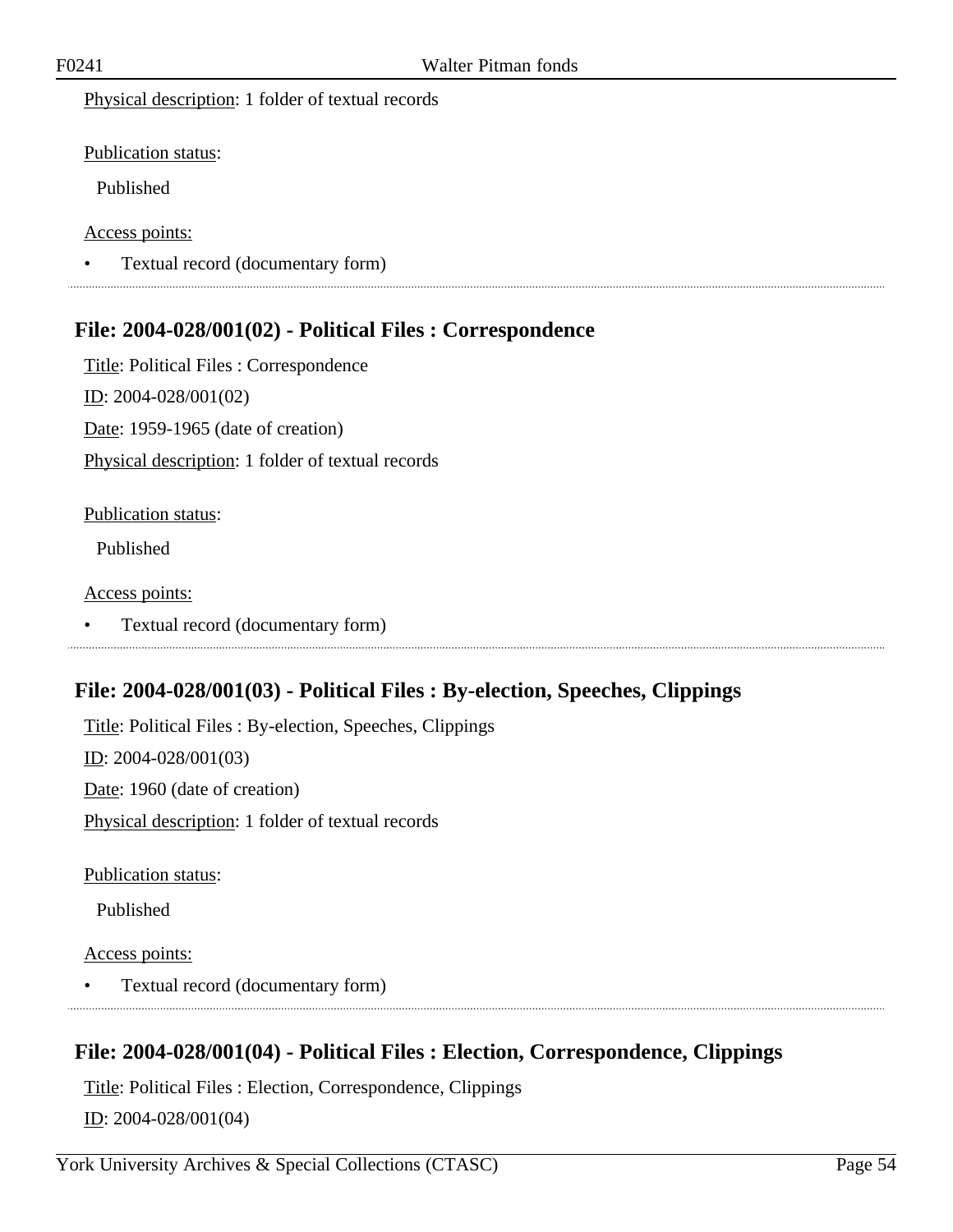Date: 1960-1961 (date of creation)

Physical description: 1 folder of textual records

Publication status:

Published

Access points:

• Textual record (documentary form)

## **File: 2004-028/001(05) - Political Files : Pitman, M.P. Clippings**

Title: Political Files : Pitman, M.P. Clippings ID: 2004-028/001(05) Date: 1960-1963 (date of creation) Physical description: 1 folder of textual records

Publication status:

Published

Access points:

• Textual record (documentary form)

# **File: 2004-028/001(06) - Political Files : The New Party: A Second Survey of Editorial Opinion**

Title: Political Files : The New Party: A Second Survey of Editorial Opinion

ID: 2004-028/001(06)

Date: 1961 (date of creation)

Physical description: 1 folder of textual records

Publication status:

Published

#### Access points:

• Textual record (documentary form)

# **File: 2004-028/001(07) - Political Files : Politics**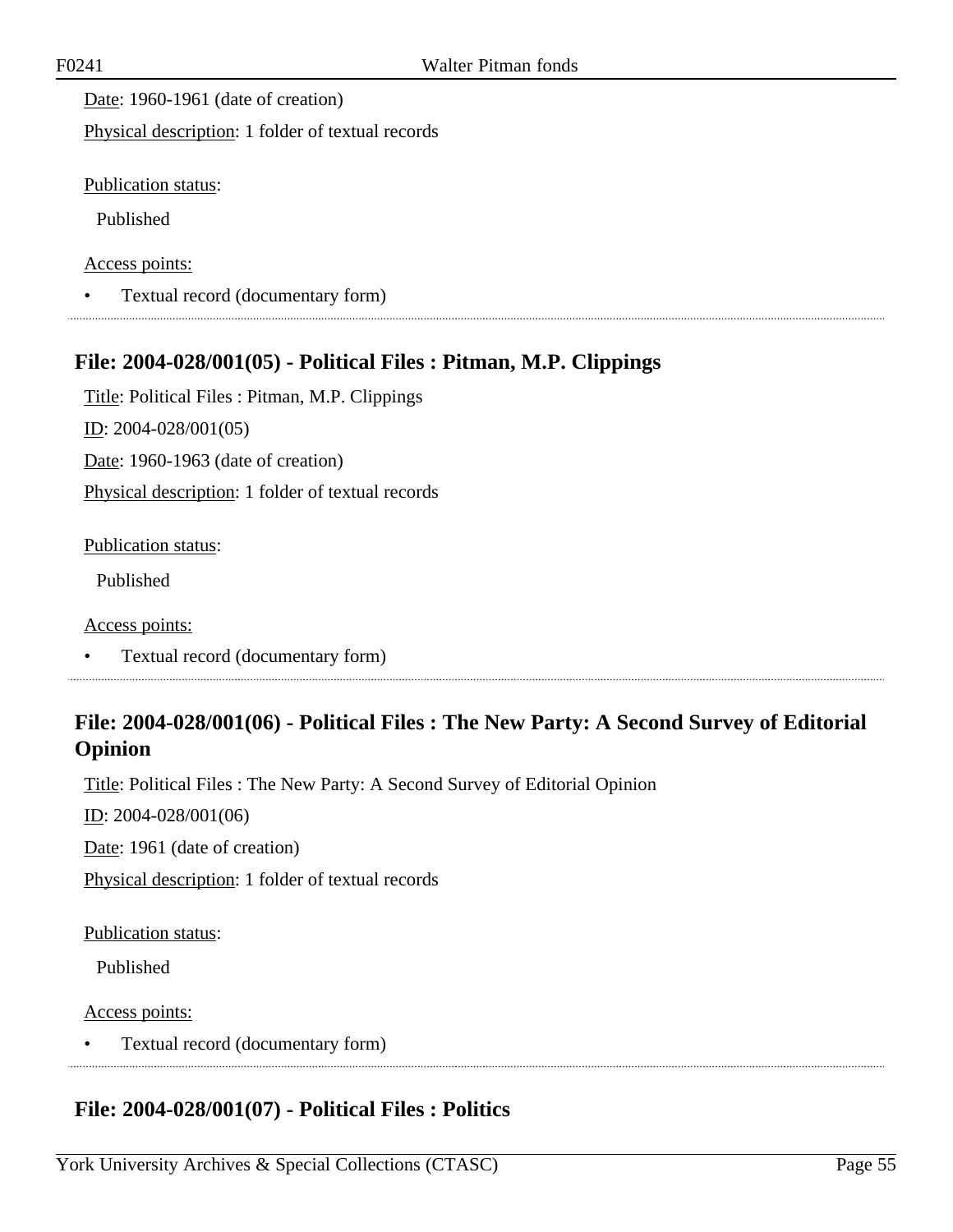Title: Political Files : Politics ID: 2004-028/001(07) Date: 1961 (date of creation) Physical description: 1 folder of textual records

Publication status:

Published

Access points:

• Textual record (documentary form)

## **File: 2004-028/001(08) - Political Files : Scrap Book No.1, Parliamentary Letters by Walter Pitman, M.P.**

Title: Political Files : Scrap Book No.1, Parliamentary Letters by Walter Pitman, M.P.

 $ID: 2004-028/001(08)$ 

Date: 1961 (date of creation)

Physical description: 1 folder of textual records

Publication status:

Published

Access points:

• Textual record (documentary form)

# **File: 2004-028/001(09) - Political Files : Scrap Book No.2, Paliamentary Letters by Walter Pitman, M.P.**

Title: Political Files : Scrap Book No.2, Paliamentary Letters by Walter Pitman, M.P.

ID: 2004-028/001(09)

Date: 1962 (date of creation)

Physical description: 1 folder of textual records

Publication status:

Published

Access points: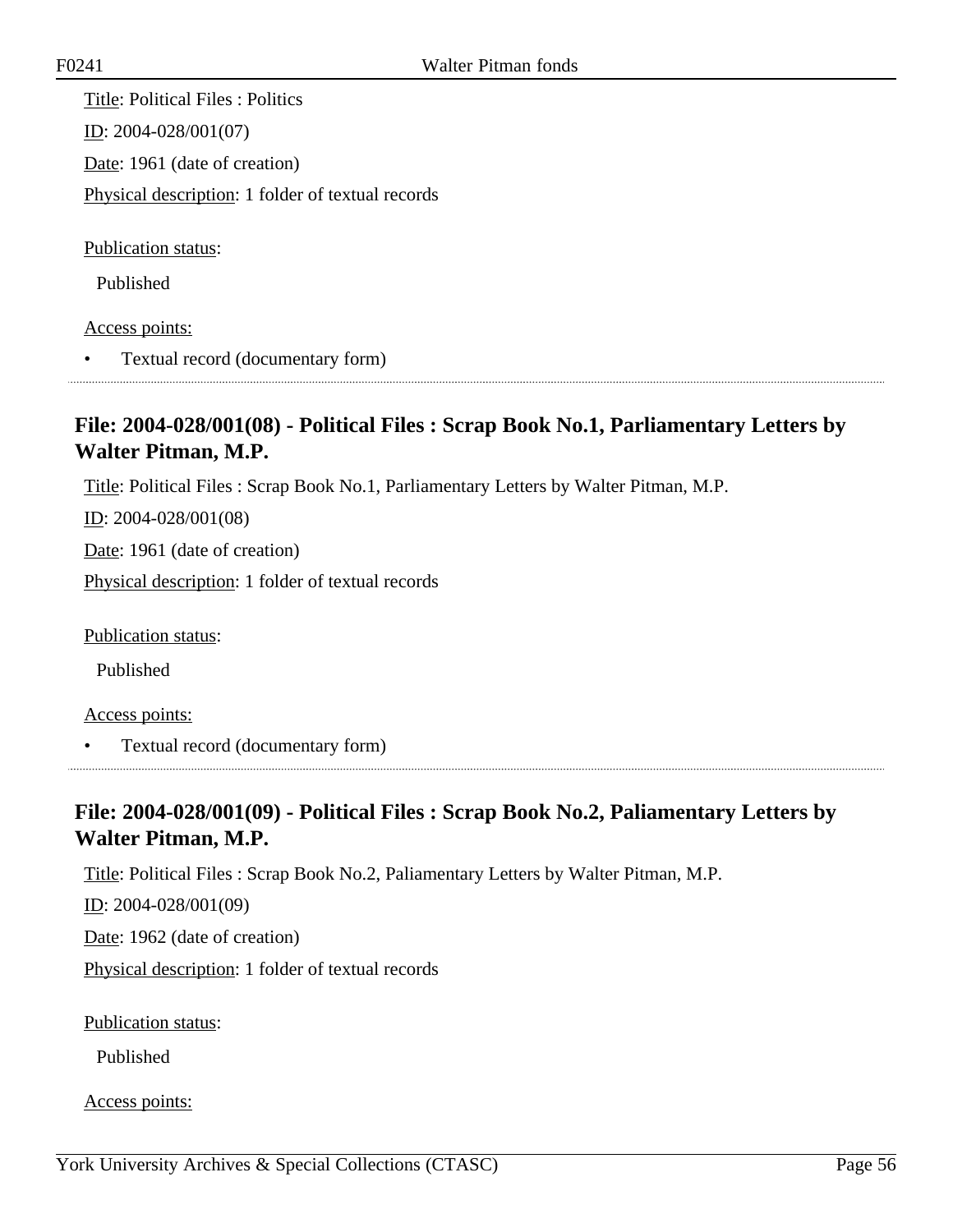..................

• Textual record (documentary form)

### **File: 2004-028/001(10) - Political Files : Notes, Speeches**

Title: Political Files : Notes, Speeches ID: 2004-028/001(10) Date: 1958-1962 (date of creation) Physical description: 1 folder of textual records

Publication status:

Published

Access points:

• Textual record (documentary form)

### **File: 2004-028/001(11) - Political Files : Notes, Speeches**

Title: Political Files : Notes, Speeches ID: 2004-028/001(11) Date: 1958-1962 (date of creation) Physical description: 1 folder of textual records

Publication status:

Published

Access points:

• Textual record (documentary form)

## **File: 2004-028/001(12) - Political Files : Election Campaign Clippings**

Title: Political Files : Election Campaign Clippings ID: 2004-028/001(12) Date: 1962 (date of creation)

Physical description: 1 folder of textual records

Publication status:

Published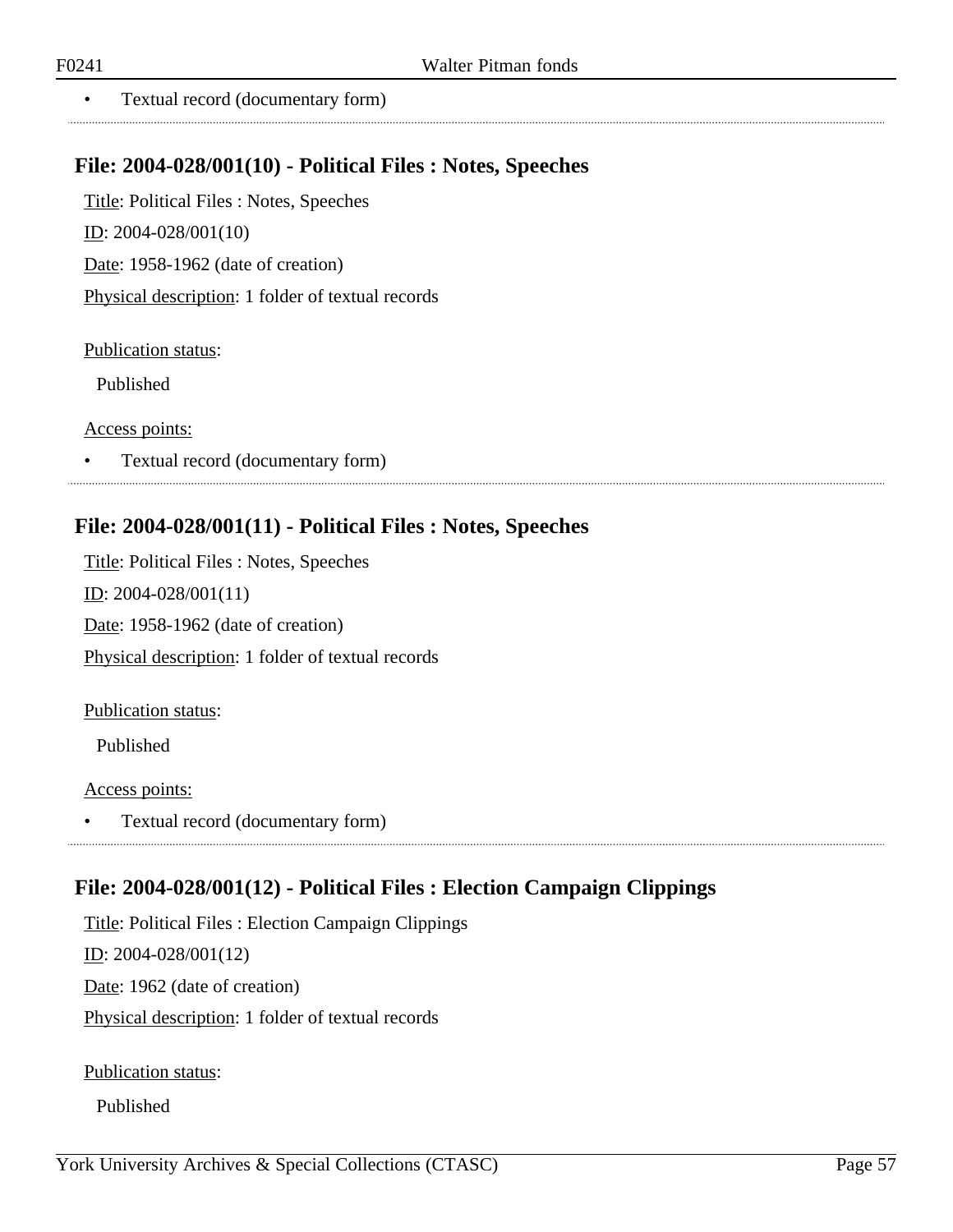#### Access points:

• Textual record (documentary form)

### **File: 2004-028/001(13) - Political Files : Election Campaign, Local, Clippings**

Title: Political Files : Election Campaign, Local, Clippings

ID: 2004-028/001(13)

Date: 1962 (date of creation)

Physical description: 1 folder of textual records

Note [generalNote]:

1 of 2

Publication status:

Published

Access points:

• Textual record (documentary form)

### **File: 2004-028/001(14) - Political Files : Election Campaign, Local, Clippings**

Title: Political Files : Election Campaign, Local, Clippings ID: 2004-028/001(14) Date: 1962 (date of creation) Physical description: 1 folder of textual records Note [generalNote]: 2 of 2

Publication status:

Published

Access points:

• Textual record (documentary form)

## **File: 2004-028/001(15) - Political Files : Campaign Speech Materials**

Title: Political Files : Campaign Speech Materials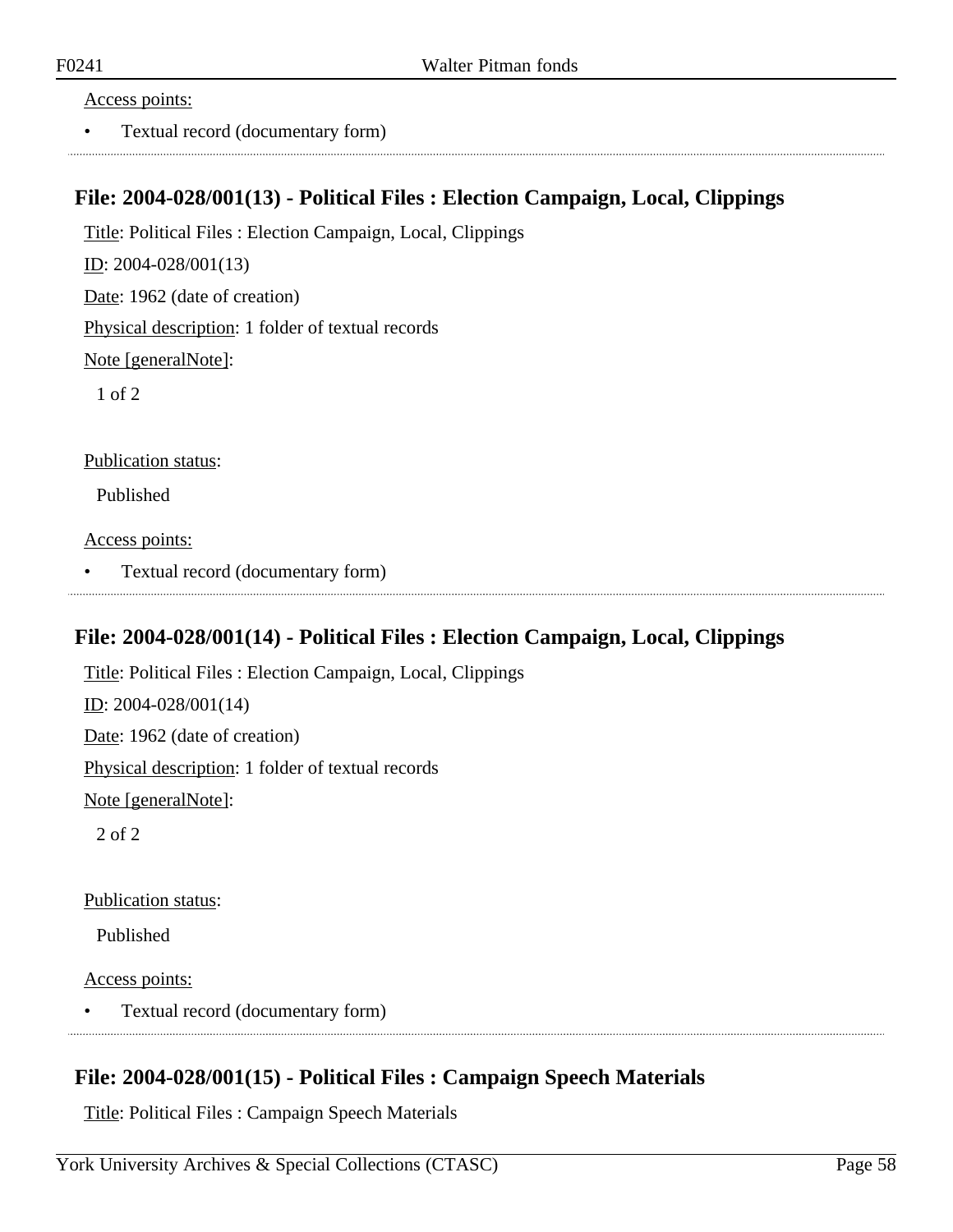ID: 2004-028/001(15) Date: 1962 (date of creation) Physical description: 1 folder of textual records Note [generalNote]: 1 of 2

#### Publication status:

Published

#### Access points:

• Textual record (documentary form)

## **File: 2004-028/001(16) - Political Files : Campaign Speech Materials**

Title: Political Files : Campaign Speech Materials

ID: 2004-028/001(16)

Date: 1962 (date of creation)

Physical description: 1 folder of textual records

Note [generalNote]:

2 of 2

### Publication status:

Published

Access points:

• Textual record (documentary form)

## **File: 2004-028/002(01) - Political Files : Remarks (pseudonym - George Collier Pitman)**

Title: Political Files : Remarks (pseudonym - George Collier Pitman)

ID: 2004-028/002(01)

Date: 1962 (date of creation)

Physical description: 1 folder of textual records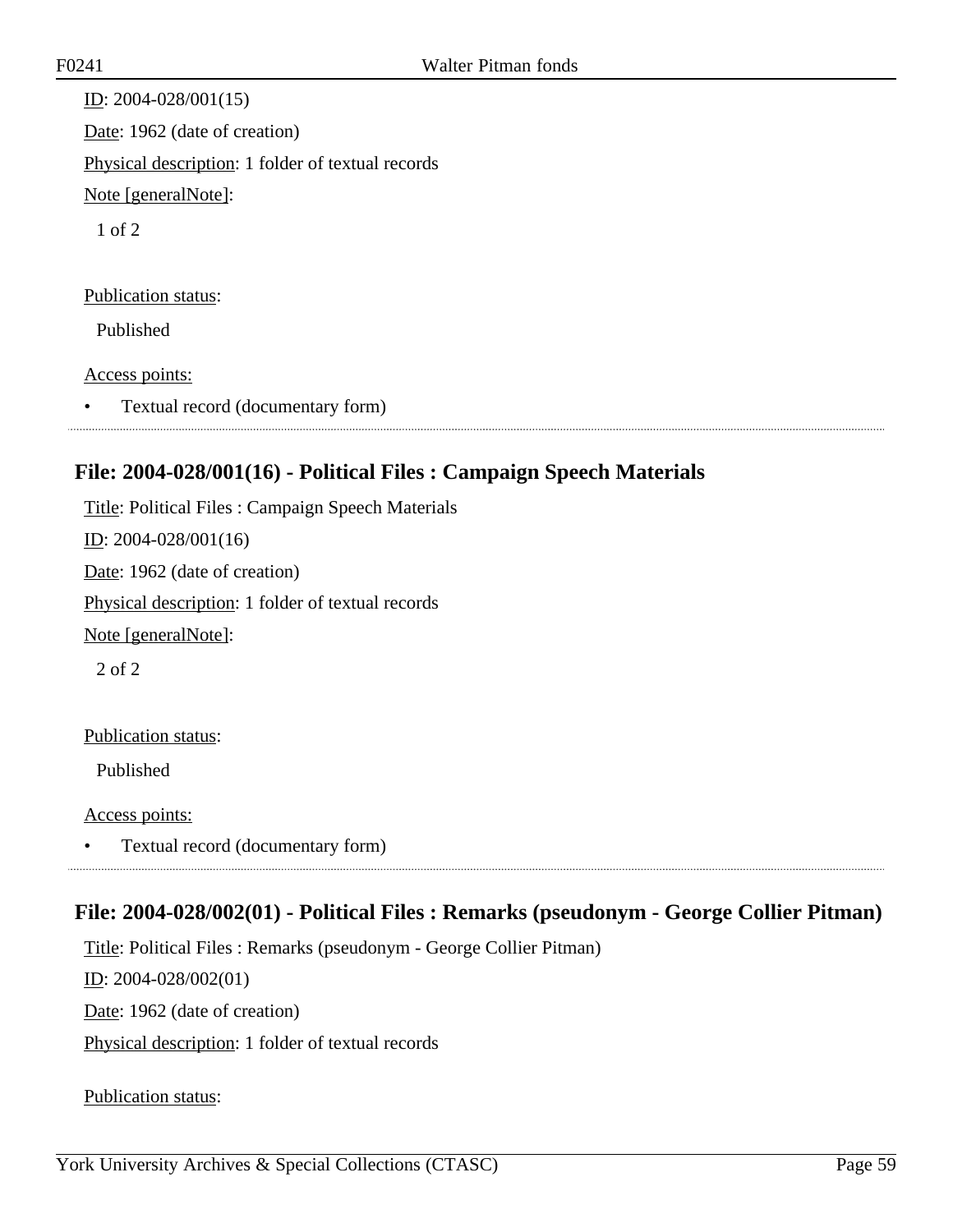#### Access points:

• Textual record (documentary form)

## **File: 2004-028/002(02) - Political Files : Correspondence**

Title: Political Files : Correspondence ID: 2004-028/002(02) Date: 1962-1964 (date of creation) Physical description: 1 folder of textual records

Publication status:

Published

#### Access points:

• Textual record (documentary form)

**File: 2004-028/002(03) - Political Files : Pitman Manuscript on 1962 Election (Not Published)**

Title: Political Files : Pitman Manuscript on 1962 Election (Not Published)

ID: 2004-028/002(03)

Date: 1962 (date of creation)

Physical description: 1 folder of textual records

Publication status:

Published

Access points:

• Textual record (documentary form)

## **File: 2004-028/002(04) - Political Files : Election Campaign, Clippings**

Title: Political Files : Election Campaign, Clippings

ID: 2004-028/002(04)

Date: 1963 (date of creation)

Physical description: 1 folder of textual records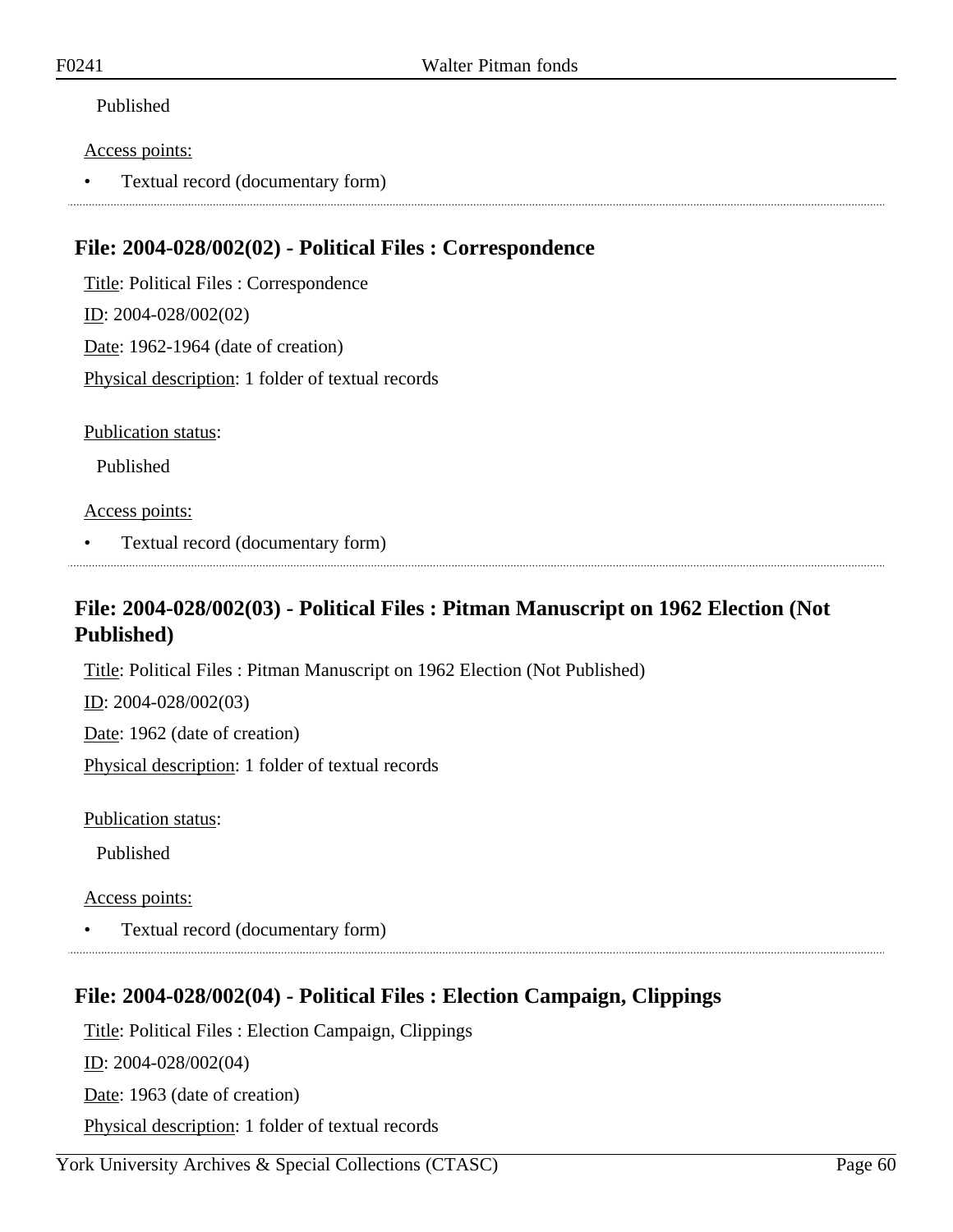1 of 2

Publication status:

Published

Access points:

• Textual record (documentary form)

# **File: 2004-028/002(05) - Political Files : Election Campaign, Clippings**

Title: Political Files : Election Campaign, Clippings ID: 2004-028/002(05) Date: 1963 (date of creation) Physical description: 1 folder of textual records Note [generalNote]: 2 of 2 Publication status:

Published

Access points:

• Textual record (documentary form)

## **File: 2004-028/002(06) - Political Files : Defence Clippings**

Title: Political Files : Defence Clippings ID: 2004-028/002(06) Date: 1961-1963 (date of creation) Physical description: 1 folder of textual records Note [generalNote]: 1 of 2

Publication status:

Published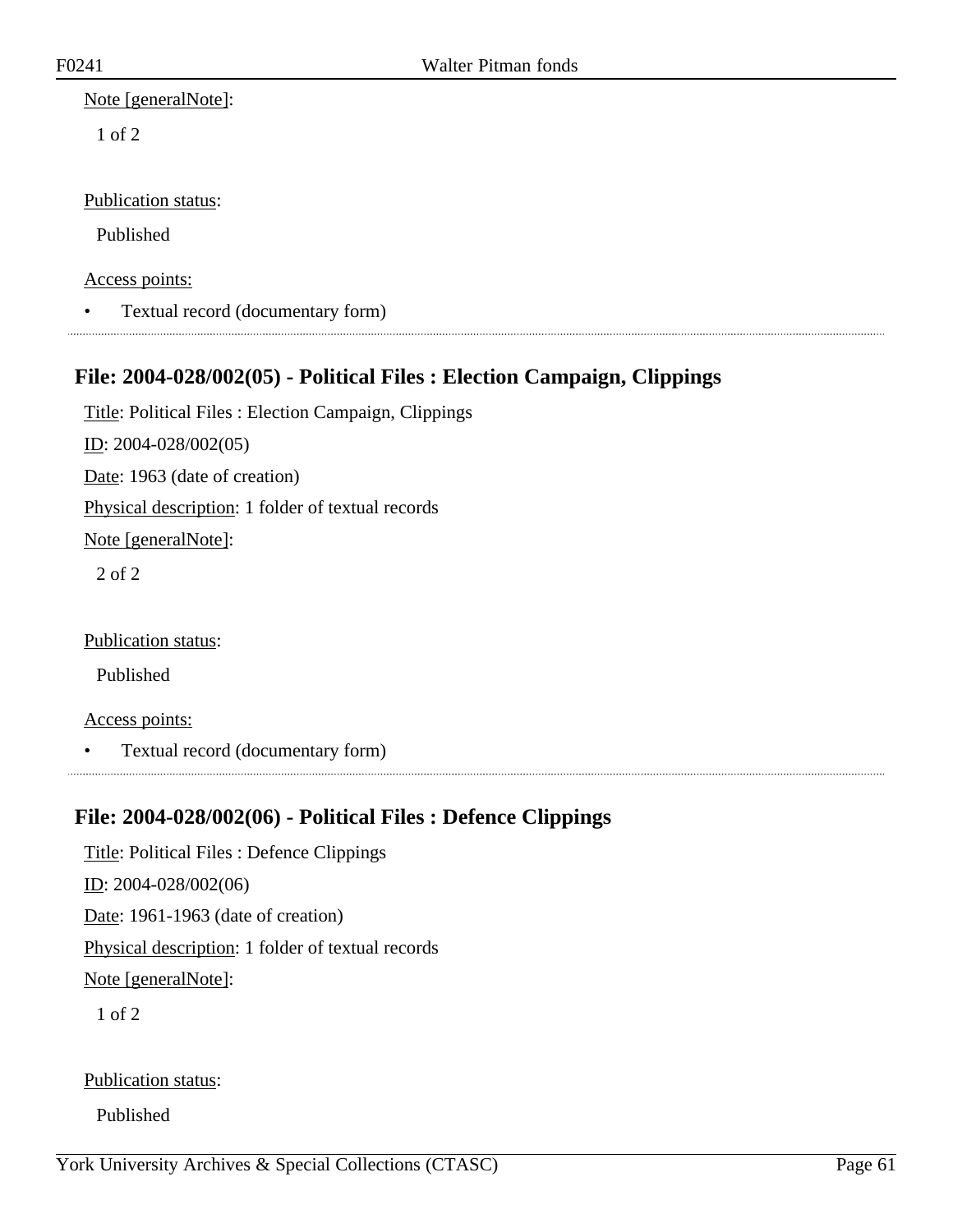#### Access points:

• Textual record (documentary form)

### **File: 2004-028/002(07) - Political Files : Defence Clippings**

Title: Political Files : Defence Clippings ID: 2004-028/002(07) Date: 1961-1963 (date of creation) Physical description: 1 folder of textual records Note [generalNote]: 2 of 2

Publication status:

Published

Access points:

• Textual record (documentary form)

### **File: 2004-028/002(08) - Political Files : Exchange for Political Ideas in Canada**

Title: Political Files : Exchange for Political Ideas in Canada ID: 2004-028/002(08) Date: 1960-1964 (date of creation) Physical description: 1 folder of textual records Note [generalNote]: 1 of 2

Publication status:

Published

Access points:

• Textual record (documentary form)

## **File: 2004-028/002(09) - Political Files : Exchange for Political Ideas in Canada**

Title: Political Files : Exchange for Political Ideas in Canada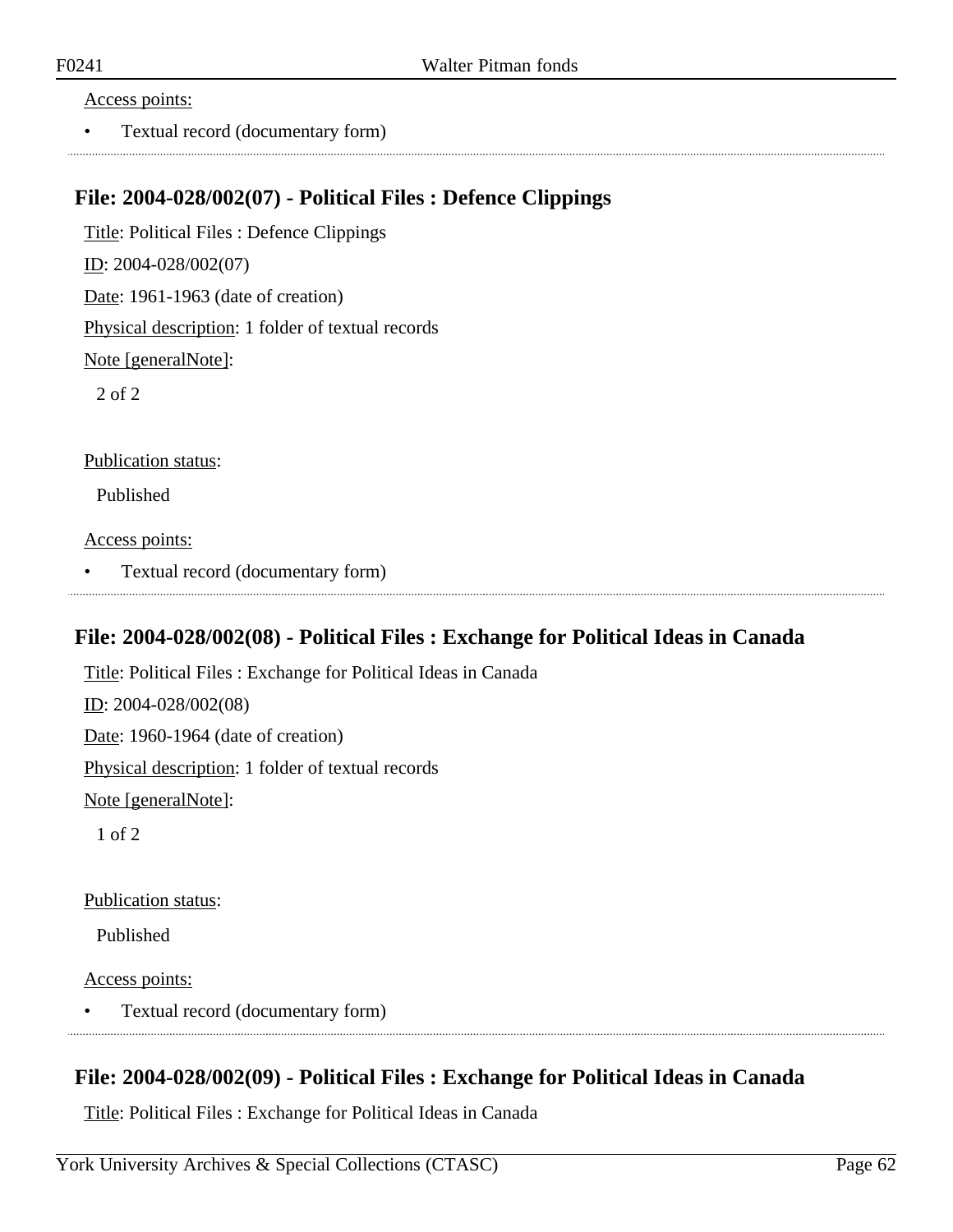ID: 2004-028/002(09) Date: 1960-1964 (date of creation) Physical description: 1 folder of textual records Note [generalNote]: 2 of 2

### Publication status:

Published

### Access points:

• Textual record (documentary form)

## **File: 2004-028/002(10) - Political Files : Speeches**

Title: Political Files : Speeches ID: 2004-028/002(10) Date: 1962-1964 (date of creation) Physical description: 1 folder of textual records

Publication status:

Published

### Access points:

• Textual record (documentary form)

# **File: 2004-028/002(11) - Political Files : New Democratic Party of Ontario, Second Provincial Convention, 10-12 August 1964**

Title: Political Files : New Democratic Party of Ontario, Second Provincial Convention, 10-12 August 1964

ID: 2004-028/002(11)

Date: 1964 (date of creation)

Physical description: 1 folder of textual records

### Publication status:

Published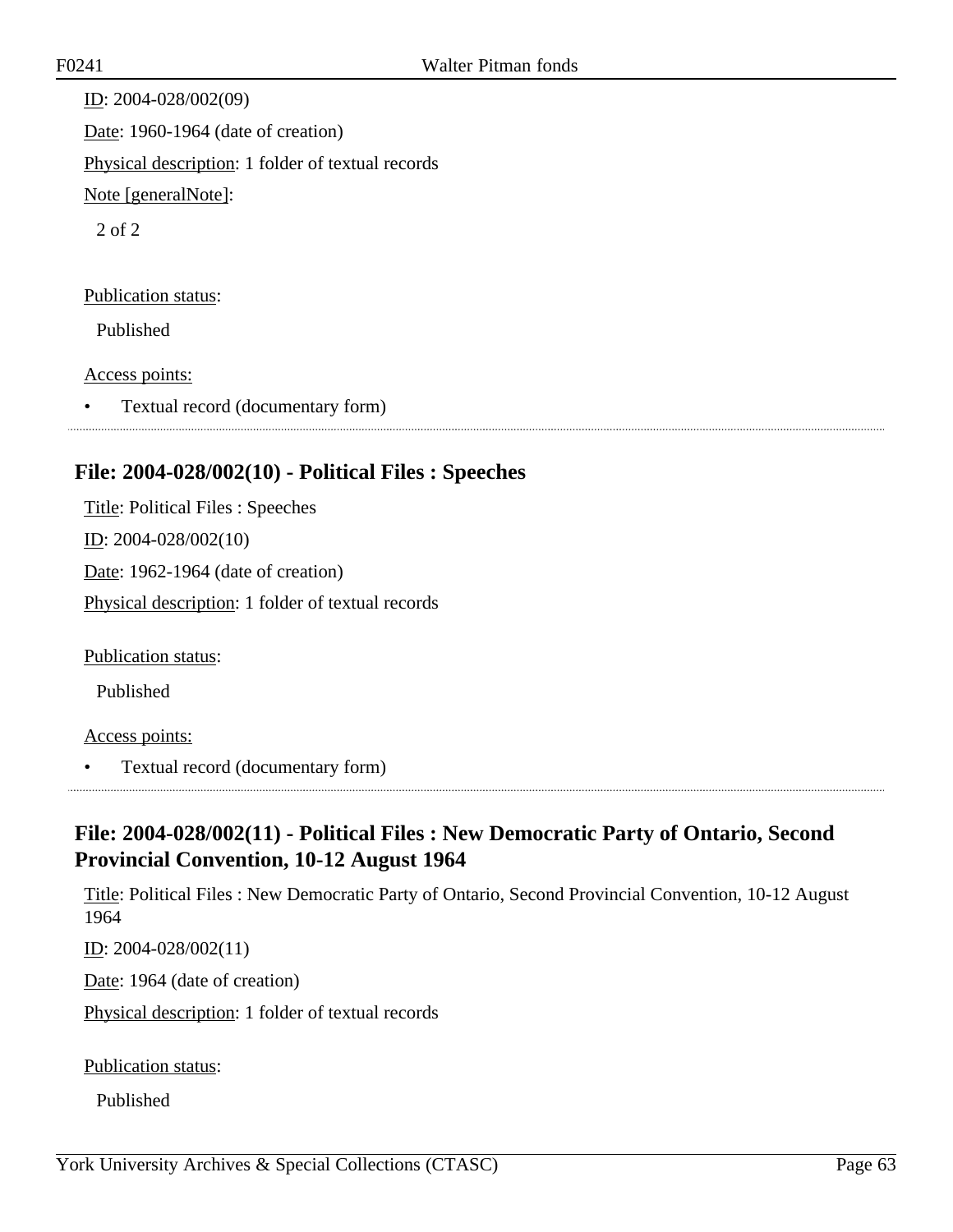#### Access points:

• Textual record (documentary form)

## **File: 2004-028/002(12) - Political Files : Church**

Title: Political Files : Church ID: 2004-028/002(12) Date: 1960-1984 (date of creation) Physical description: 1 folder of textual records

Publication status:

Published

Access points:

• Textual record (documentary form)

## **File: 2004-028/002(13) - Political Files : Church**

Title: Political Files : Church ID: 2004-028/002(13) Date: 1962-1964 (date of creation) Physical description: 1 folder of textual records

#### Publication status:

Published

#### Access points:

• Textual record (documentary form) 

## **File: 2004-028/002(14) - Political Files : Church**

Title: Political Files : Church ID: 2004-028/002(14) Date: 1990 (date of creation) Physical description: 1 folder of textual records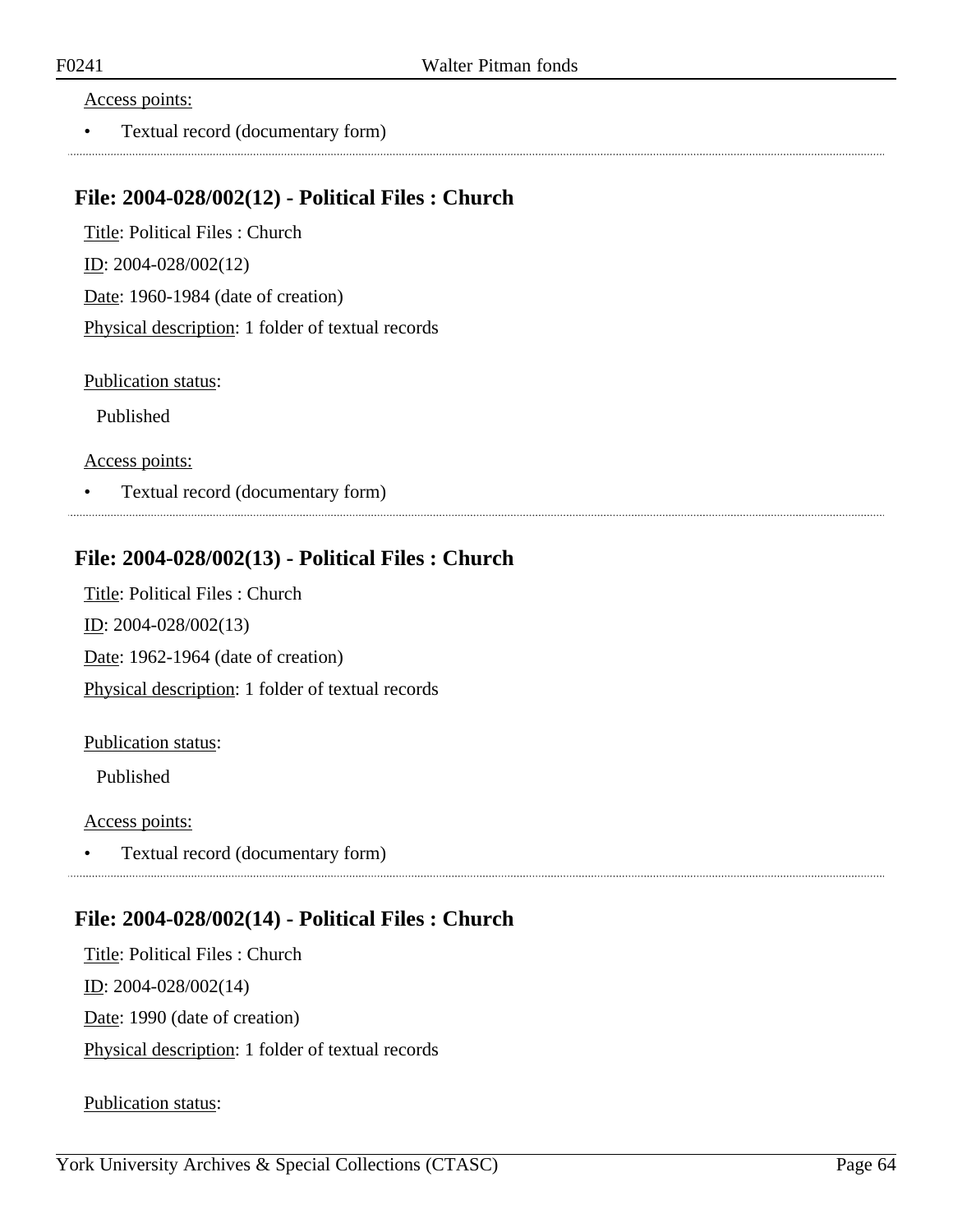#### Access points:

• Textual record (documentary form)

## **File: 2004-028/003(01) - Political Files : Adult Education**

Title: Political Files : Adult Education ID: 2004-028/003(01) Date: 1961-1965 (date of creation) Physical description: 1 folder of textual records Note [generalNote]:

1 of 2

#### Publication status:

Published

Access points:

• Textual record (documentary form)

# **File: 2004-028/003(02) - Political Files : Adult Education**

Title: Political Files : Adult Education ID: 2004-028/003(02) Date: 1961-1965 (date of creation) Physical description: 1 folder of textual records Note [generalNote]: 2 of 2

### Publication status:

Published

Access points:

• Textual record (documentary form)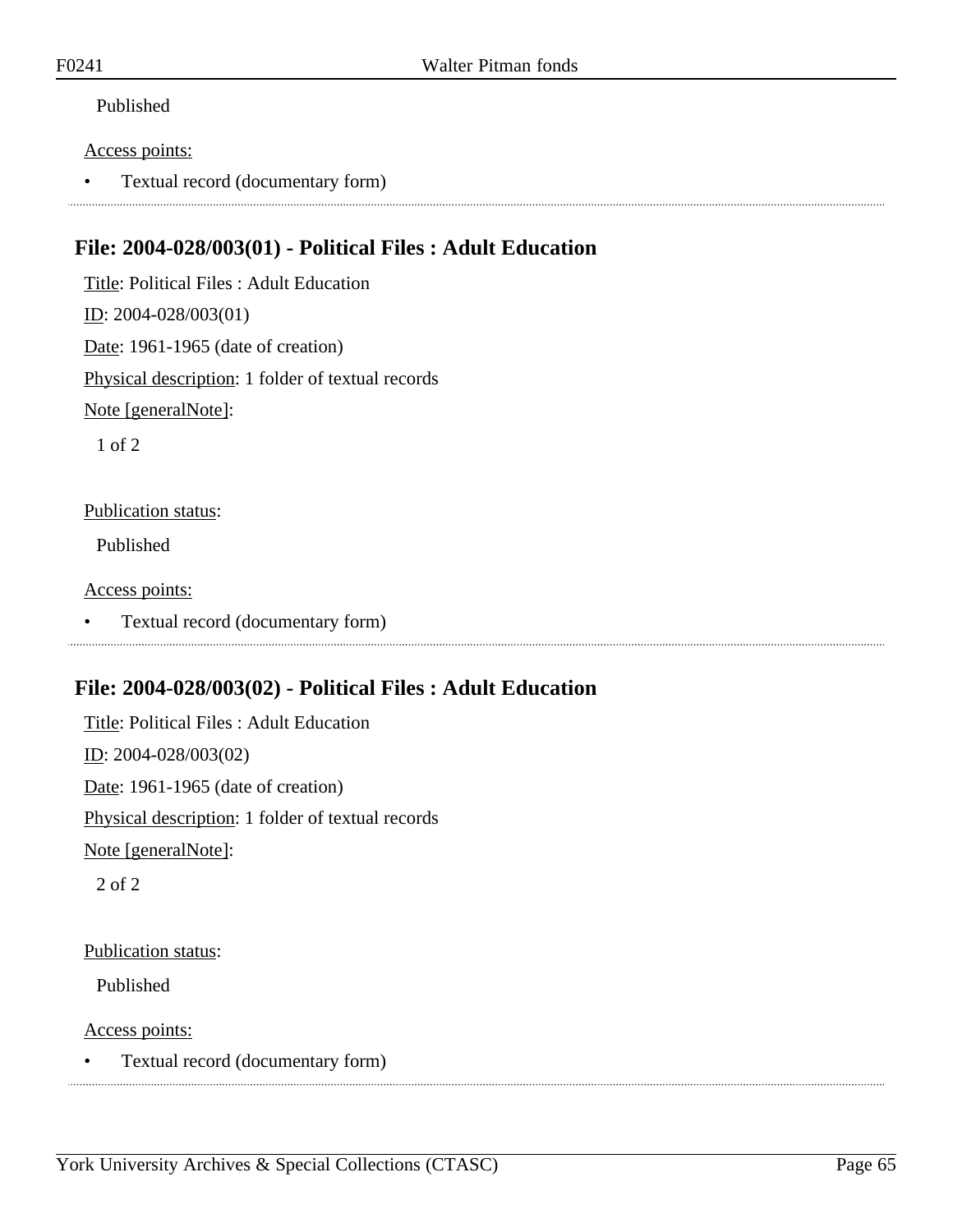## **File: 2004-028/003(03) - Political Files : Notes For Speeches**

Title: Political Files : Notes For Speeches ID: 2004-028/003(03) Date: 1966 (date of creation) Physical description: 1 folder of textual records

#### Publication status:

Published

#### Access points:

• Textual record (documentary form)

## **File: 2004-028/003(04) - Political Files : Reform / Medicare**

Title: Political Files : Reform / Medicare ID: 2004-028/003(04) Date: 1962-1969 (date of creation) Physical description: 1 folder of textual records

Publication status:

Published

### Access points:

• Textual record (documentary form)

## **File: 2004-028/003(05) - Political Files : Speeches, Baptist, Commencement, Parliament**

Title: Political Files : Speeches, Baptist, Commencement, Parliament ID: 2004-028/003(05) Date: 1967-1969 (date of creation) Physical description: 1 folder of textual records Note [generalNote]: 1 of 2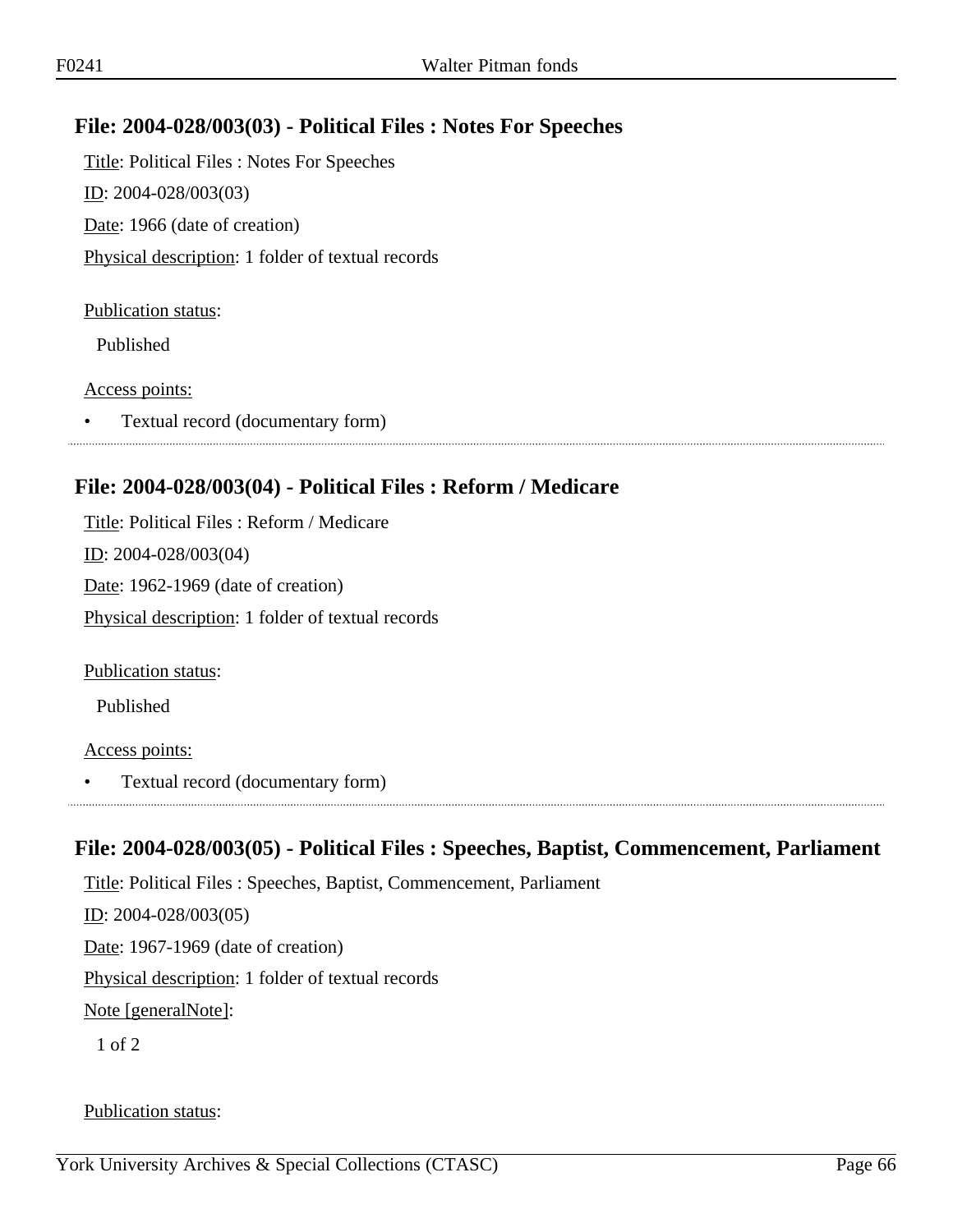#### Access points:

• Textual record (documentary form)

## **File: 2004-028/003(06) - Political Files : Speeches, Baptist, Commencement, Parliament**

Title: Political Files : Speeches, Baptist, Commencement, Parliament

ID: 2004-028/003(06)

Date: 1967-1969 (date of creation)

Physical description: 1 folder of textual records

Note [generalNote]:

2 of 2

#### Publication status:

Published

Access points:

• Textual record (documentary form)

## **File: 2004-028/003(07) - Political Files : Community School Articles**

Title: Political Files : Community School Articles ID: 2004-028/003(07) Date: 1968-1970 (date of creation)

Physical description: 1 folder of textual records

Publication status:

Published

Access points:

• Textual record (documentary form)

# **File: 2004-028/003(08) - Political Files : NDP Leadershp Campaign, Clippings, Transcript of Interview**

Title: Political Files : NDP Leadershp Campaign, Clippings, Transcript of Interview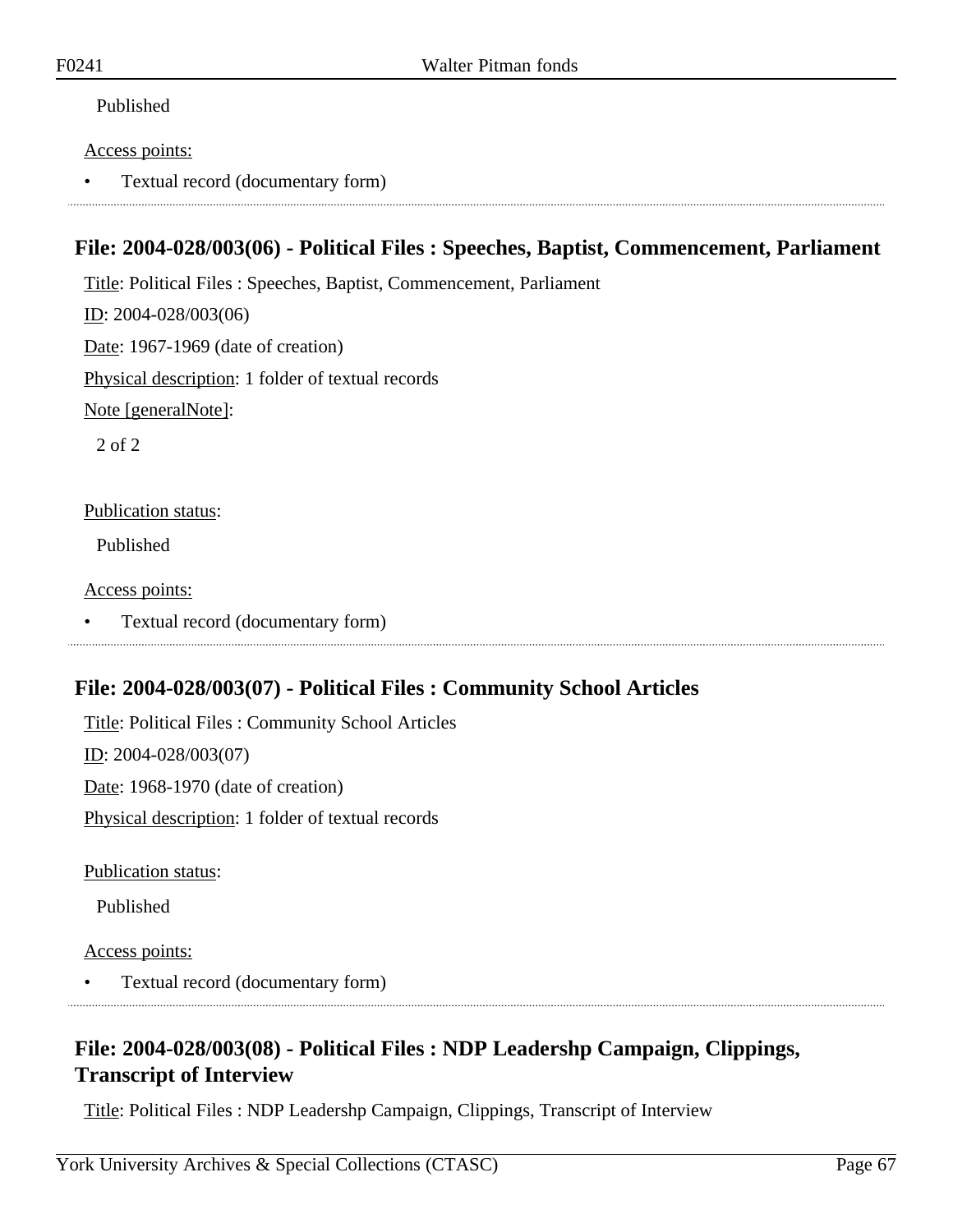| ID: $2004 - 028/003(08)$                          |
|---------------------------------------------------|
| Date: 1970 (date of creation)                     |
| Physical description: 1 folder of textual records |
|                                                   |
| <b>Publication status:</b>                        |

### Access points:

• Textual record (documentary form)

## **File: 2004-028/003(09) - Political Files : Newspaper Clippings**

Title: Political Files : Newspaper Clippings ID: 2004-028/003(09) Date: 1968-1971 (date of creation) Physical description: 1 folder of textual records Note [generalNote]: 1 of 3

### Publication status:

Published

#### Access points:

• Textual record (documentary form)

## **File: 2004-028/003(10) - Political Files : Newspaper Clippings**

Title: Political Files : Newspaper Clippings ID: 2004-028/003(10) Date: 1968-1971 (date of creation) Physical description: 1 folder of textual records Note [generalNote]: 2 of 3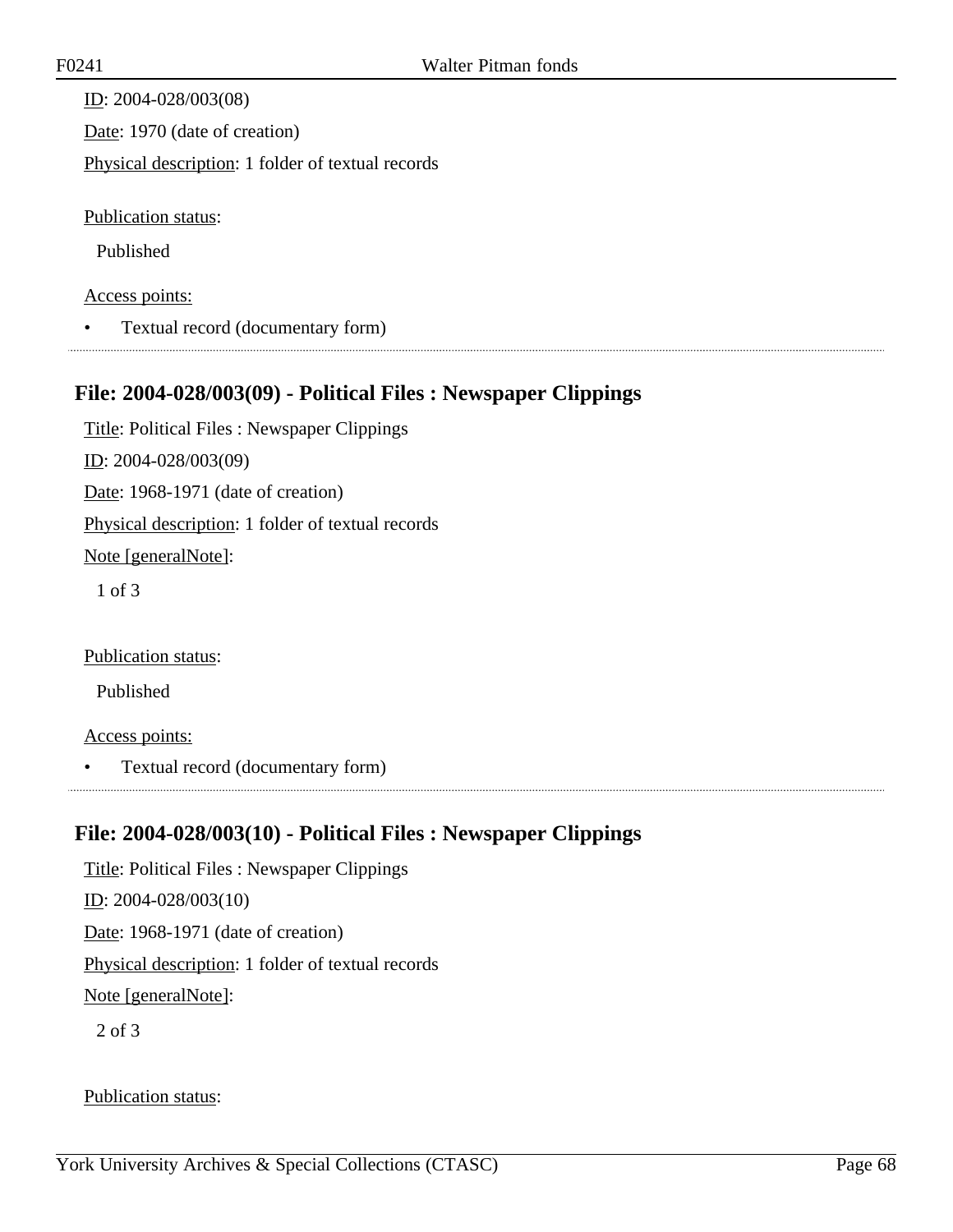#### Access points:

• Textual record (documentary form)

## **File: 2004-028/003(11) - Political Files : Newspaper Clippings**

Title: Political Files : Newspaper Clippings ID: 2004-028/003(11) Date: 1968-1971 (date of creation) Physical description: 1 folder of textual records Note [generalNote]:

3 of 3

#### Publication status:

Published

Access points:

• Textual record (documentary form)

## **File: 2004-028/003(12) - Political Files : Letters re. Election Defeat**

Title: Political Files : Letters re. Election Defeat ID: 2004-028/003(12) Date: 1971 (date of creation) Physical description: 1 folder of textual records Note [generalNote]: 1 of 2

#### Publication status:

Published

Access points:

• Textual record (documentary form)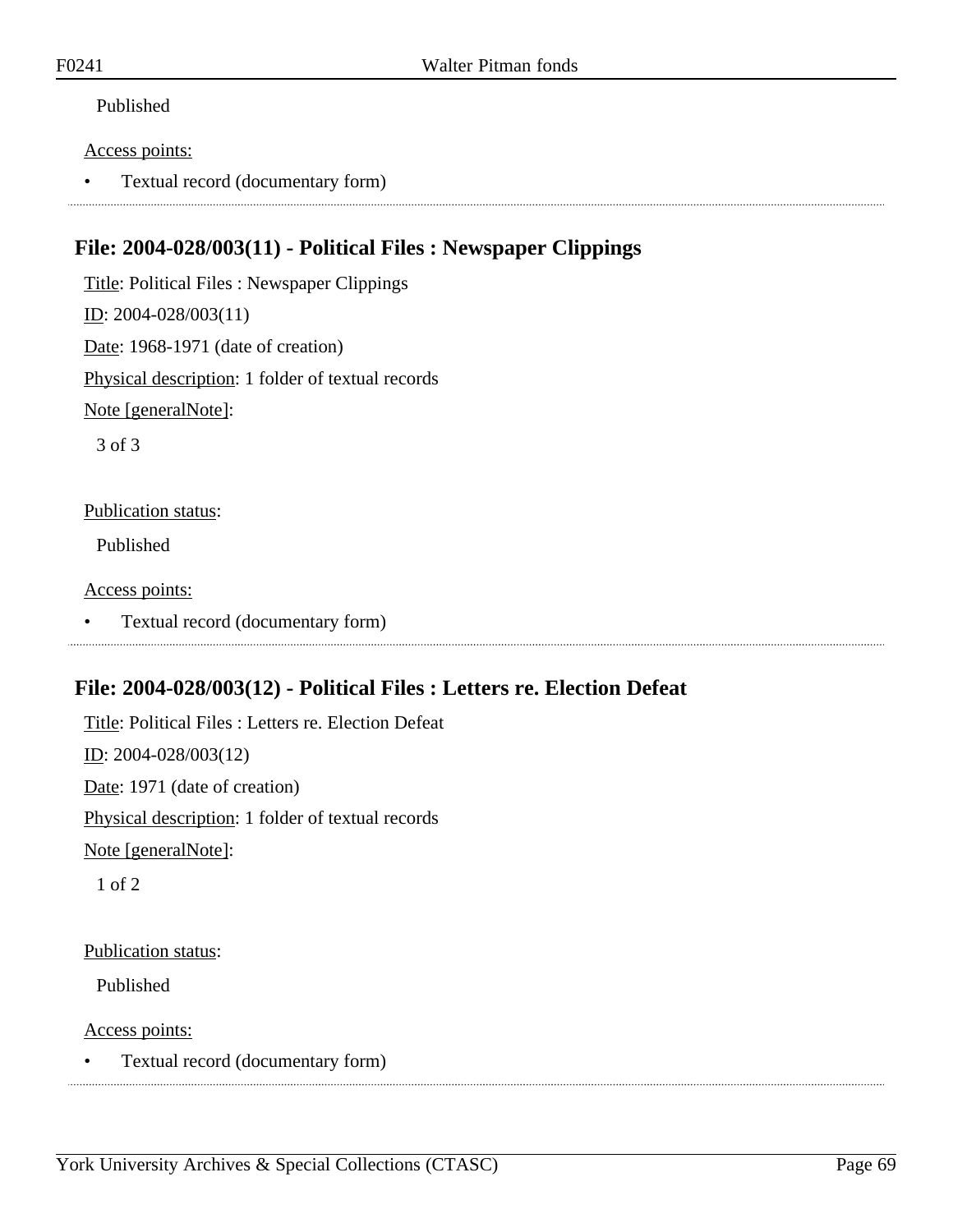# **File: 2004-028/003(13) - Political Files : Letters re. Election Defeat**

Title: Political Files : Letters re. Election Defeat ID: 2004-028/003(13) Date: 1971 (date of creation) Physical description: 1 folder of textual records Note [generalNote]: 2 of 2

Publication status:

Published

Access points:

• Textual record (documentary form)

### **File: 2004-028/004(01) - Political Files : Speeches, Articles**

Title: Political Files : Speeches, Articles ID: 2004-028/004(01) Date: 1969-1974 (date of creation) Physical description: 1 folder of textual records

#### Publication status:

Published

#### Access points:

• Textual record (documentary form)

## **File: 2004-028/004(02) - Political Files : Election '71**

Title: Political Files : Election '71 ID: 2004-028/004(02) Date: 1969-1971 (date of creation) Physical description: 1 folder of textual records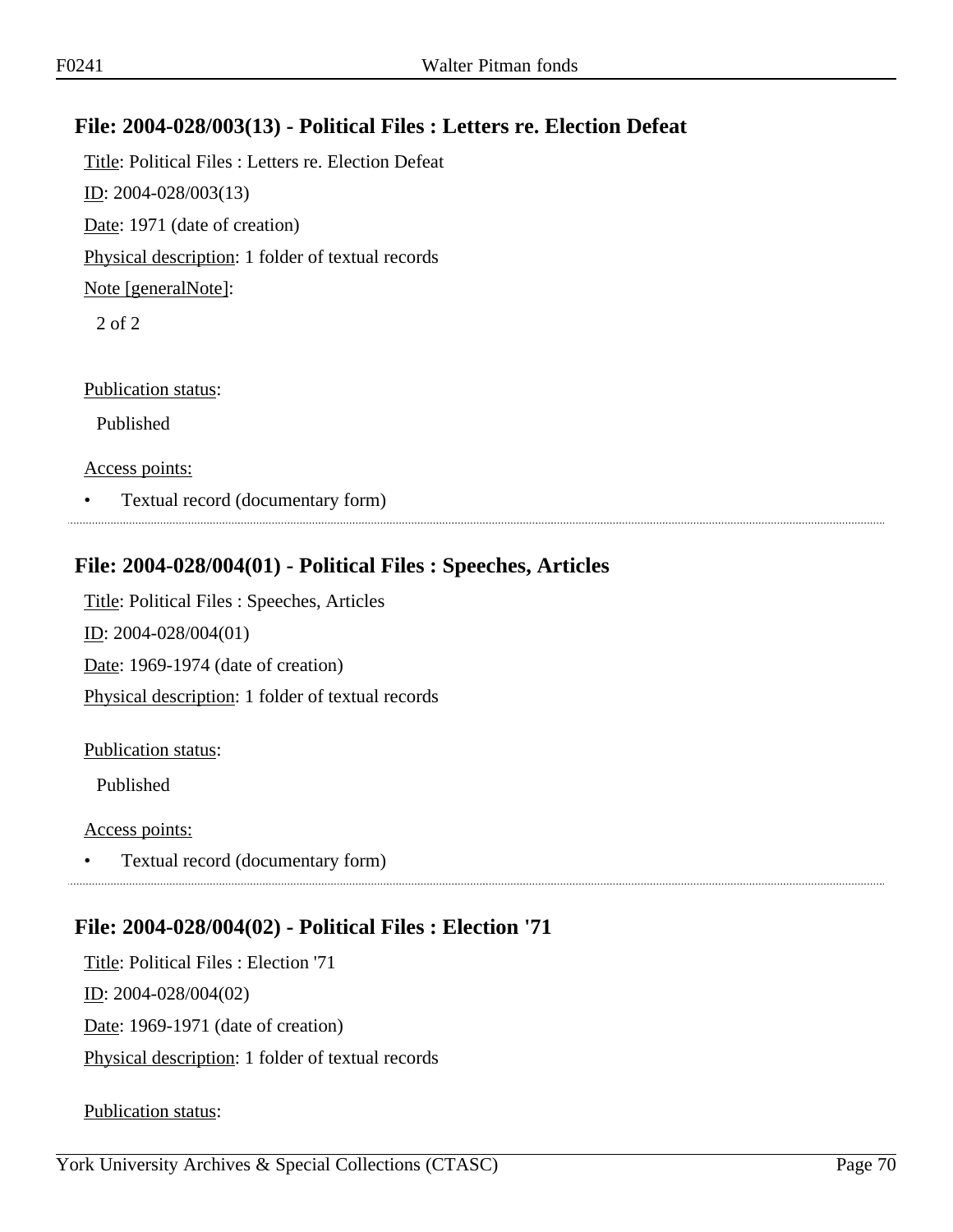#### Access points:

• Textual record (documentary form)

## **File: 2004-028/004(03) - Political Files : Leadership Race And Election**

Title: Political Files : Leadership Race And Election ID: 2004-028/004(03) Date: 1970-1971 (date of creation) Physical description: 1 folder of textual records

Publication status:

Published

### Access points:

• Textual record (documentary form)

## **File: 2004-028/004(04) - Political Files : NDP Leadership Race**

Title: Political Files : NDP Leadership Race ID: 2004-028/004(04) Date: 1970-1973 (date of creation) Physical description: 1 folder of textual records

Publication status:

Published

Access points:

• Textual record (documentary form)

# **File: 2004-028/004(05) - Political Files : Waffle**

Title: Political Files : Waffle ID: 2004-028/004(05) Date: 1972 (date of creation) Physical description: 1 folder of textual records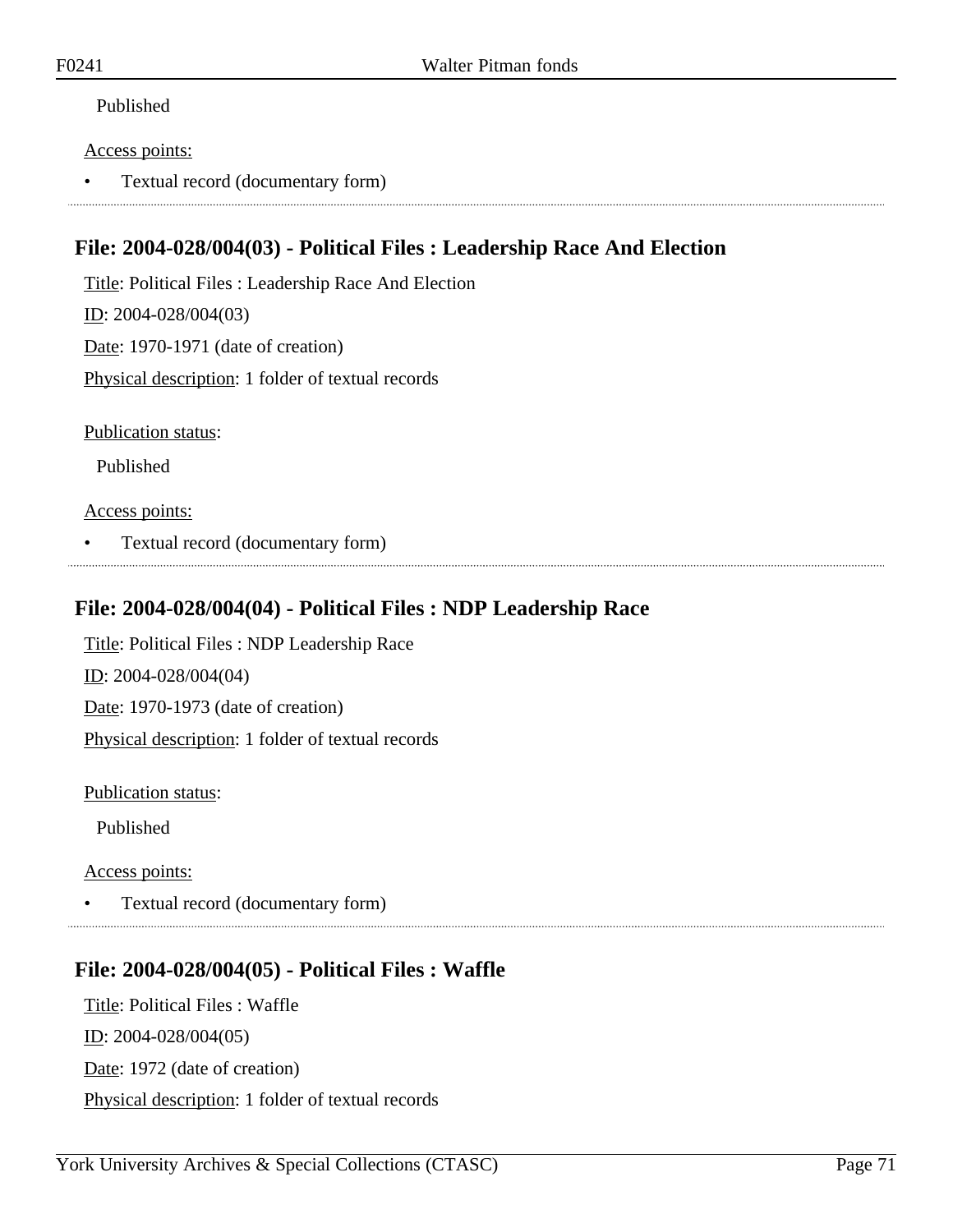#### Publication status:

Published

#### Access points:

• Textual record (documentary form)

## **File: 2004-028/004(06) - Political Files : Waffle**

Title: Political Files : Waffle ID: 2004-028/004(06) Date: 1972 (date of creation) Physical description: 1 folder of textual records

Publication status:

Published

Access points:

• Textual record (documentary form)

## **File: 2004-028/004(07) - Political Files : CCF And NDP, Pamphlets and Publications**

Title: Political Files : CCF And NDP, Pamphlets and Publications ID: 2004-028/004(07) Date: 1948-1963 (date of creation) Physical description: 1 folder of textual records Note [generalNote]: 1 of 2

Publication status:

Published

Access points:

• Textual record (documentary form)

## **File: 2004-028/004(08) - Political Files : CCF And NDP, Pamphles and Publications**

Title: Political Files : CCF And NDP, Pamphles and Publications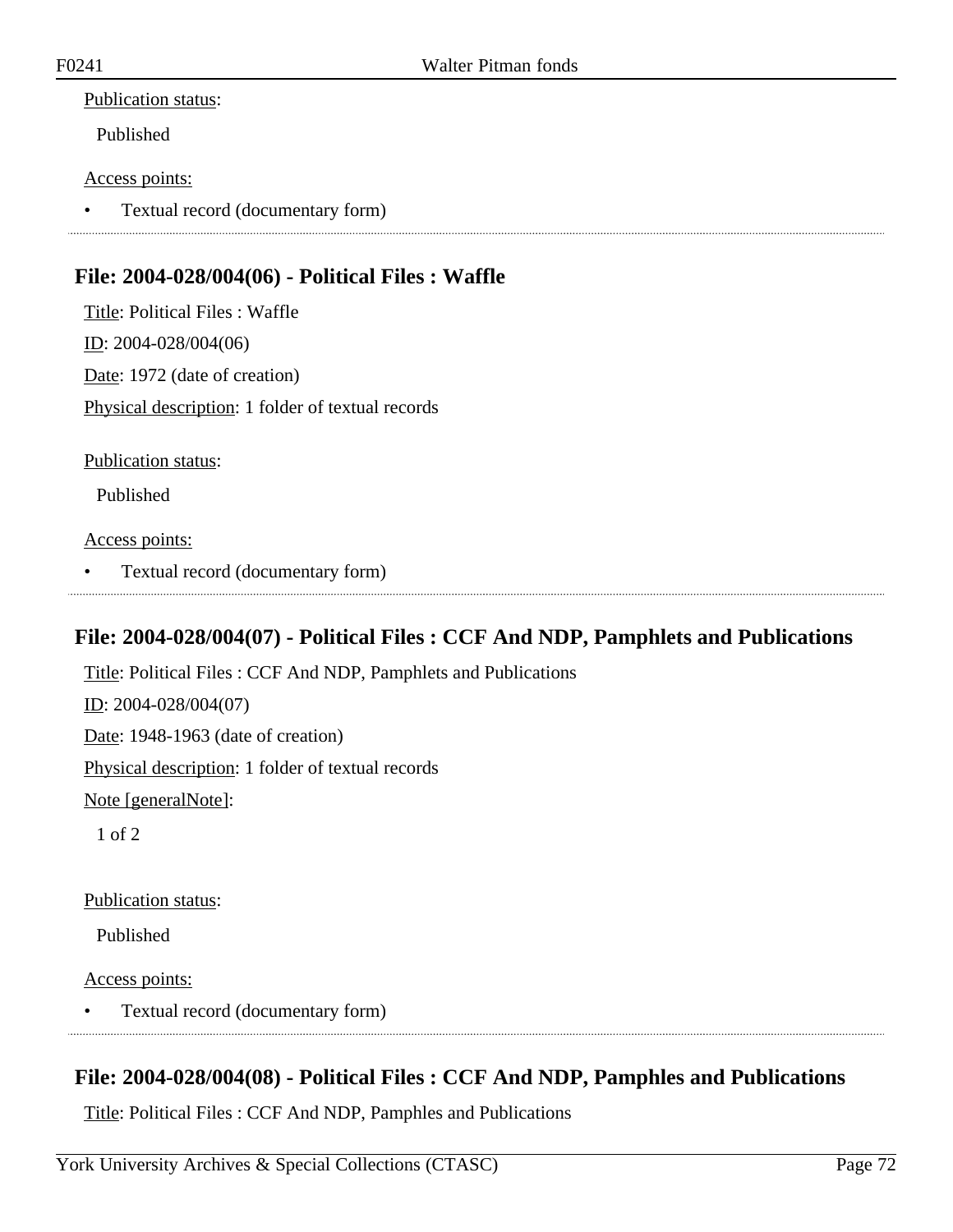ID: 2004-028/004(08) Date: 1948-1963 (date of creation) Physical description: 1 folder of textual records Note [generalNote]: 2 of 2 Publication status: Published

Access points:

• Textual record (documentary form)

# **File: 2004-028/004(09) - Writing Files: Newspaper Articles : The Peterborough Examiner, Correspondence**

Title: Writing Files: Newspaper Articles : The Peterborough Examiner, Correspondence

ID: 2004-028/004(09)

Date: 1961 (date of creation)

Physical description: 1 folder of textual records

Publication status:

Published

#### Access points:

• Textual record (documentary form)

# **File: 2004-028/004(10) - Writing Files: Newspaper Articles : Examiner Articles**

Title: Writing Files: Newspaper Articles : Examiner Articles ID: 2004-028/004(10) Date: 1962 (date of creation) Physical description: 1 folder of textual records

Publication status:

Published

Access points: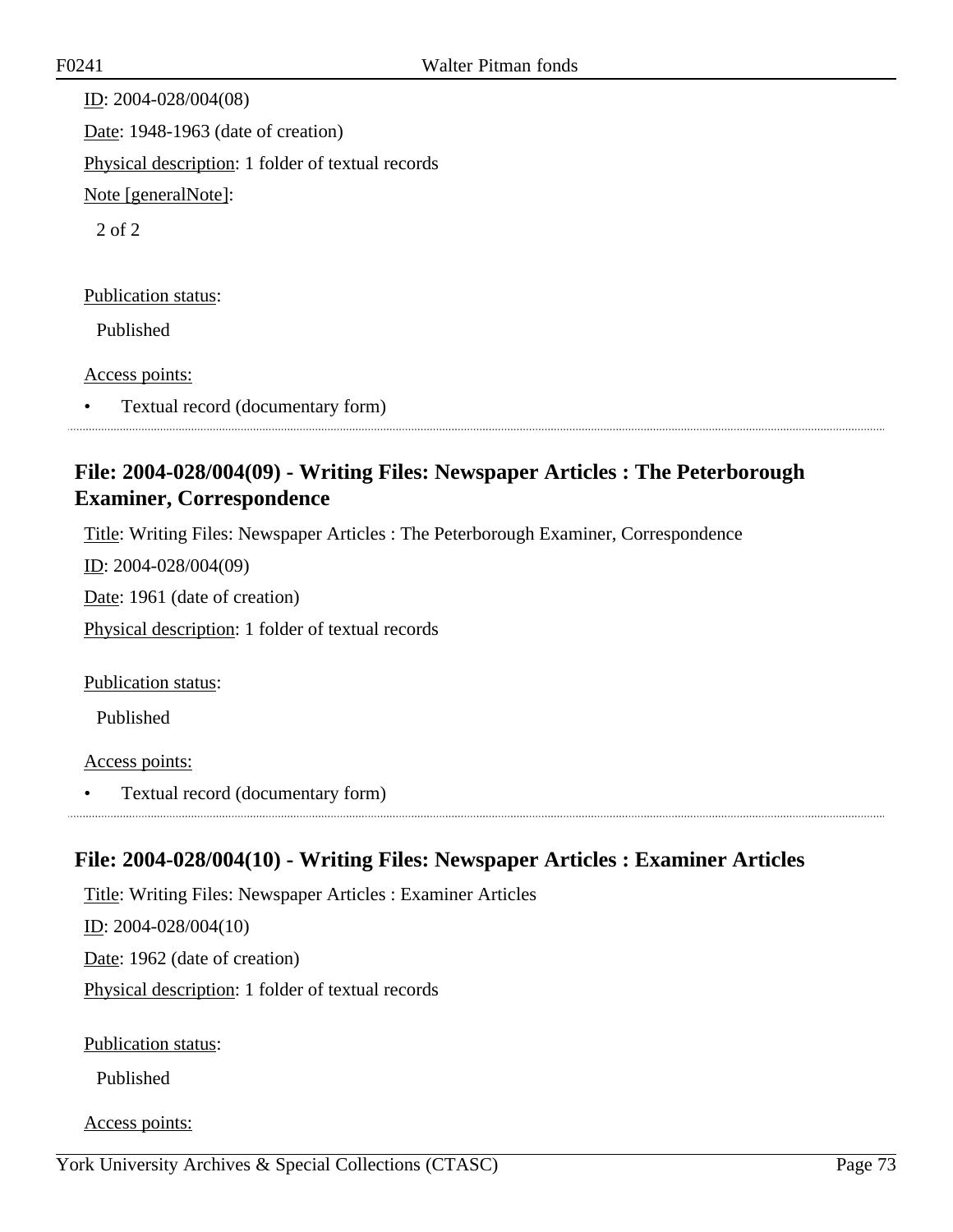..................

• Textual record (documentary form)

#### **File: 2004-028/004(11) - Writing Files: Newspaper Articles : Star Articles - January**

Title: Writing Files: Newspaper Articles : Star Articles - January

ID: 2004-028/004(11)

Date: 1972 (date of creation)

Physical description: 1 folder of textual records

Publication status:

Published

Access points:

• Textual record (documentary form)

#### **File: 2004-028/004(12) - Writing Files: Newspaper Articles : Star Articles - February**

Title: Writing Files: Newspaper Articles : Star Articles - February ID: 2004-028/004(12) Date: 1972 (date of creation) Physical description: 1 folder of textual records

Publication status:

Published

Access points:

• Textual record (documentary form)

### **File: 2004-028/004(13) - Writing Files: Newspaper Articles : Star Articles - March**

Title: Writing Files: Newspaper Articles : Star Articles - March

ID: 2004-028/004(13)

Date: 1972 (date of creation)

Physical description: 1 folder of textual records

Publication status:

Published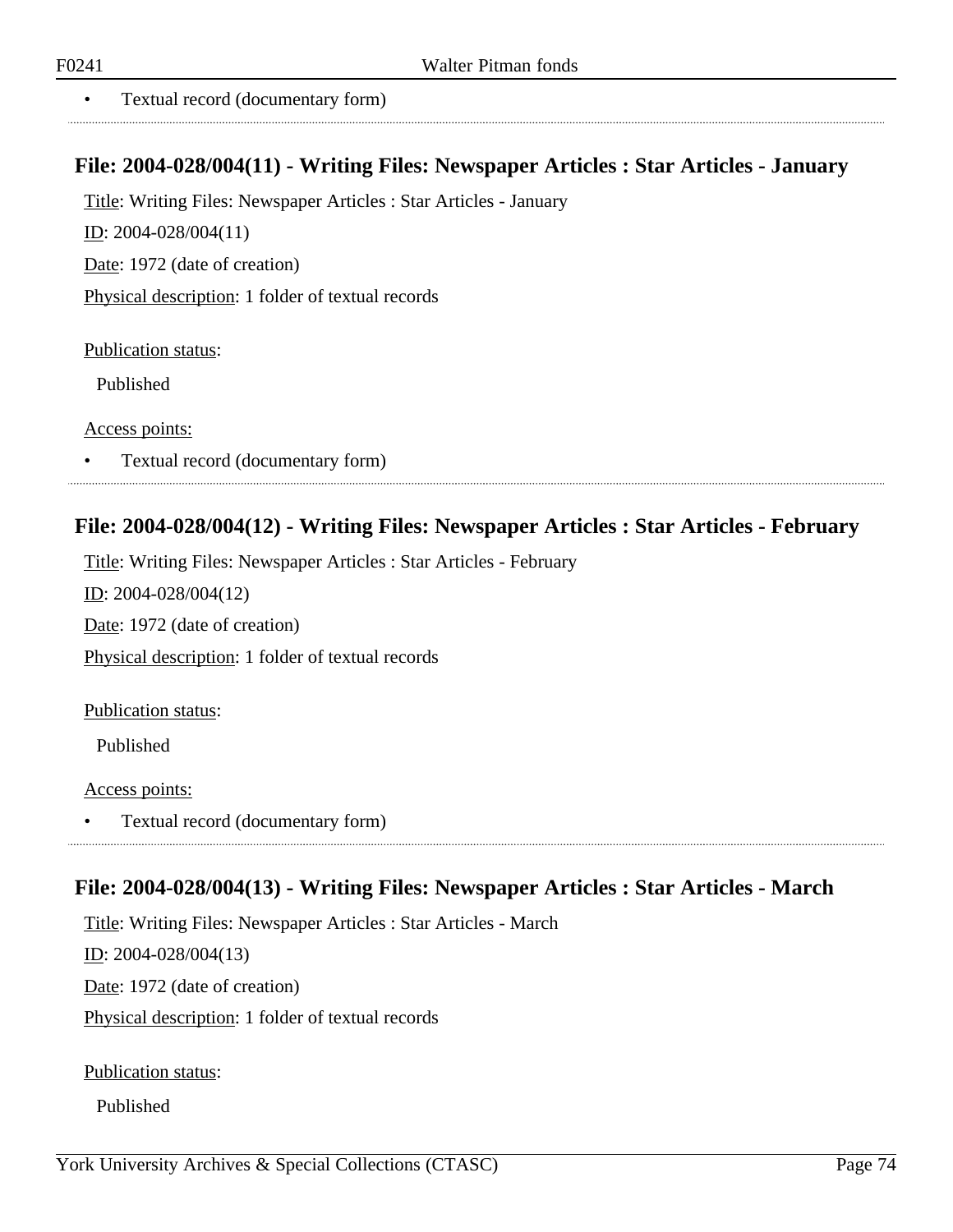#### Access points:

• Textual record (documentary form)

#### **File: 2004-028/004(14) - Writing Files: Newspaper Articles : Star Articles - April**

Title: Writing Files: Newspaper Articles : Star Articles - April ID: 2004-028/004(14) Date: 1972 (date of creation) Physical description: 1 folder of textual records

Publication status:

Published

Access points:

• Textual record (documentary form)

### **File: 2004-028/004(15) - Writing Files: Newspaper Articles : Star Articles - May**

Title: Writing Files: Newspaper Articles : Star Articles - May ID: 2004-028/004(15) Date: 1972 (date of creation) Physical description: 1 folder of textual records

Publication status:

Published

Access points:

• Textual record (documentary form) 

### **File: 2004-028/004(16) - Writing Files: Newspaper Articles : Star Articles - June**

Title: Writing Files: Newspaper Articles : Star Articles - June

ID: 2004-028/004(16)

Date: 1972 (date of creation)

Physical description: 1 folder of textual records

Publication status: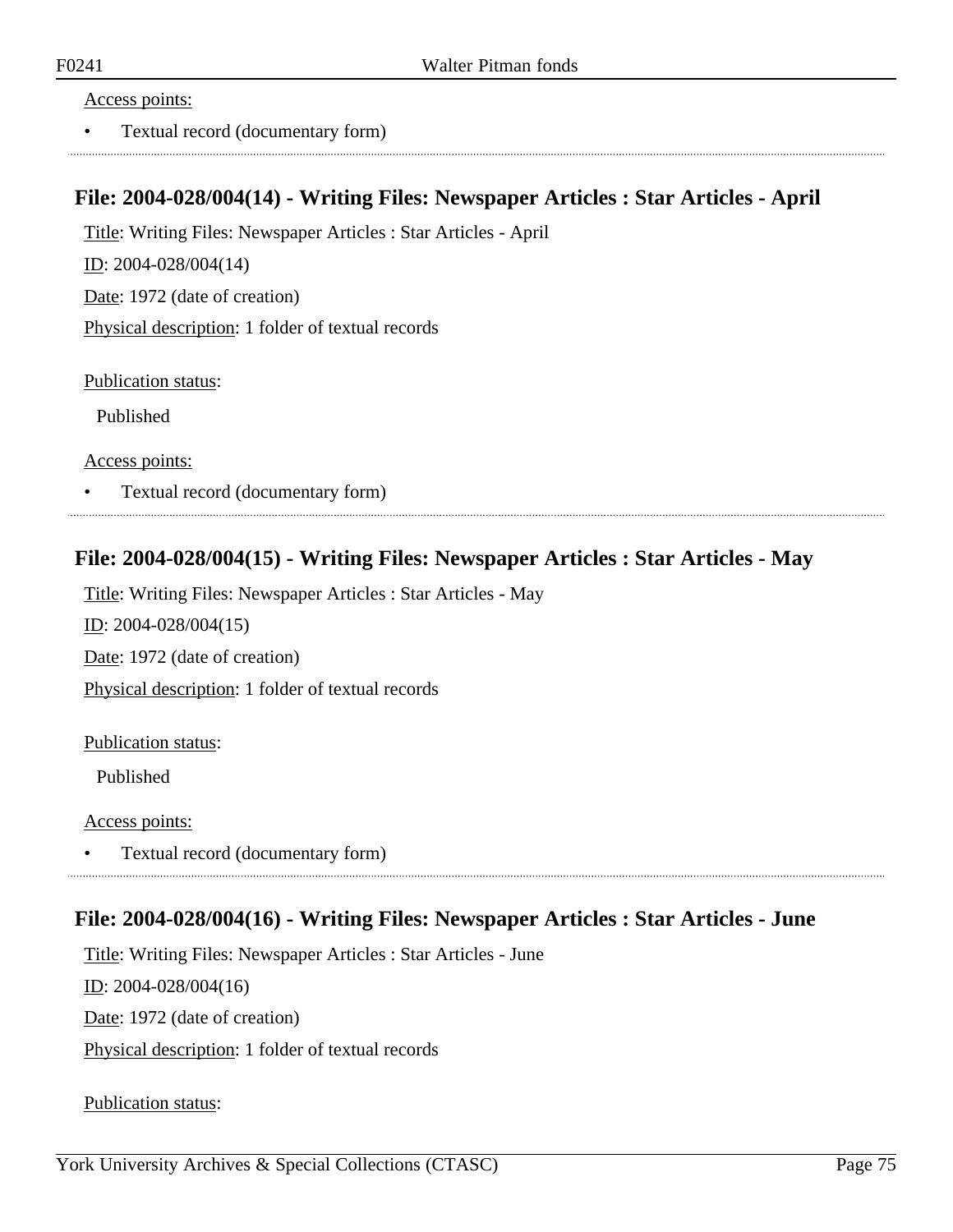#### Published

#### Access points:

• Textual record (documentary form)

### **File: 2004-028/004(17) - Writing Files: Newspaper Articles : Star Articles - July**

Title: Writing Files: Newspaper Articles : Star Articles - July ID: 2004-028/004(17) Date: 1972 (date of creation) Physical description: 1 folder of textual records

Publication status:

Published

Access points:

• Textual record (documentary form)

#### **File: 2004-028/004(19) - Writing Files: Newspaper Articles : Star Articles - September**

Title: Writing Files: Newspaper Articles : Star Articles - September

ID: 2004-028/004(19) Date: 1972 (date of creation)

Physical description: 1 folder of textual records

Publication status:

Published

Access points:

• Textual record (documentary form)

# **File: 2004-028/004(20) - Writing Files: Newspaper Articles : Star Articles - October**

Title: Writing Files: Newspaper Articles : Star Articles - October ID: 2004-028/004(20) Date: 1972 (date of creation) Physical description: 1 folder of textual records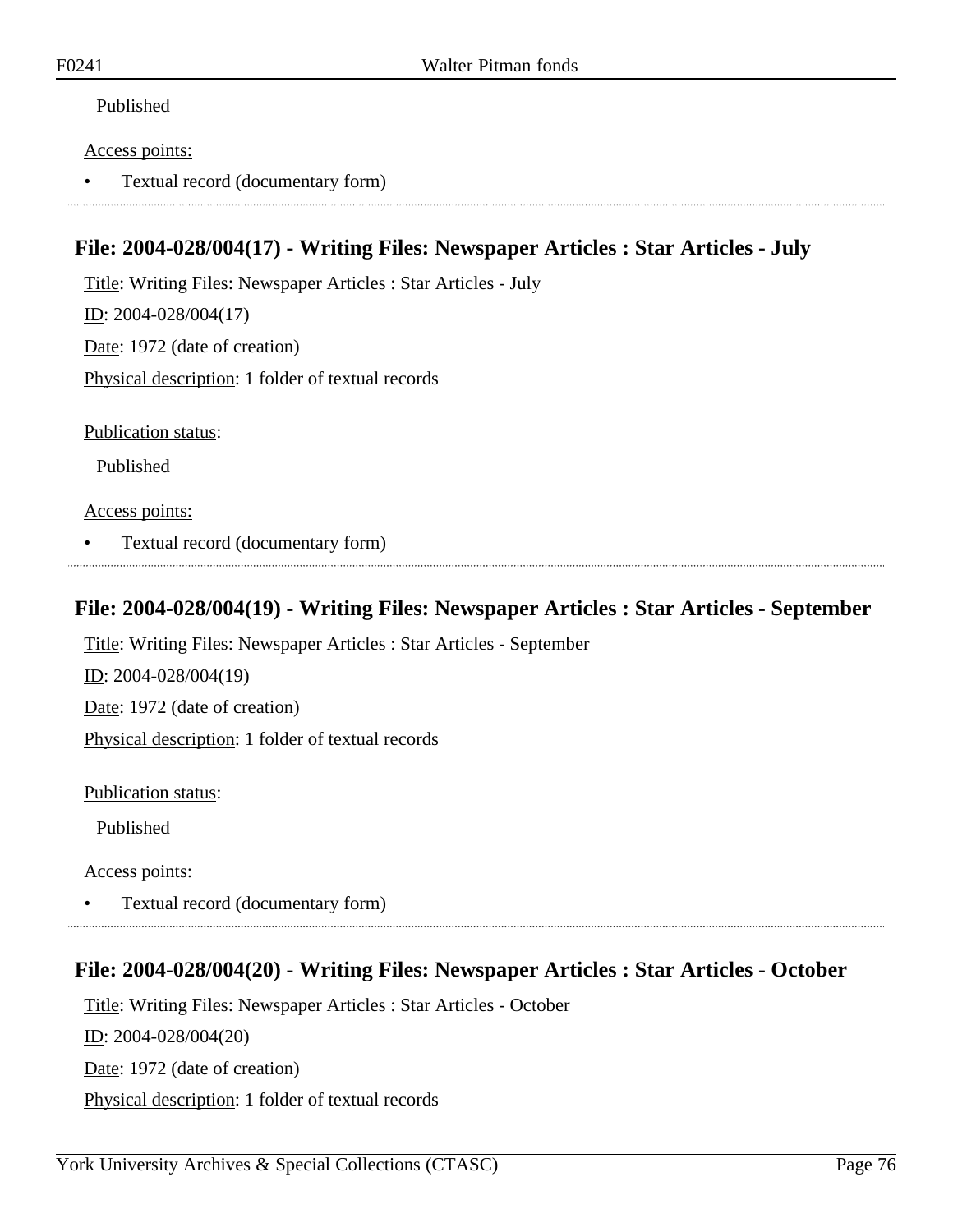#### Publication status:

Published

#### Access points:

• Textual record (documentary form)

# **File: 2004-028/004(21) - Writing Files: Newspaper Articles : Star Articles - Novemeber**

Title: Writing Files: Newspaper Articles : Star Articles - Novemeber ID: 2004-028/004(21) Date: 1972 (date of creation) Physical description: 1 folder of textual records

Publication status:

Published

Access points:

• Textual record (documentary form)

### **File: 2004-028/004(22) - Writing Files: Newspaper Articles : Star Articles - December**

Title: Writing Files: Newspaper Articles : Star Articles - December ID: 2004-028/004(22) Date: 1972 (date of creation) Physical description: 1 folder of textual records

Publication status:

Published

Access points:

• Textual record (documentary form)

### **File: 2004-028/004(23) - Writing Files: Newspaper Articles : Star Articles - January**

Title: Writing Files: Newspaper Articles : Star Articles - January

ID: 2004-028/004(23)

Date: 1973 (date of creation)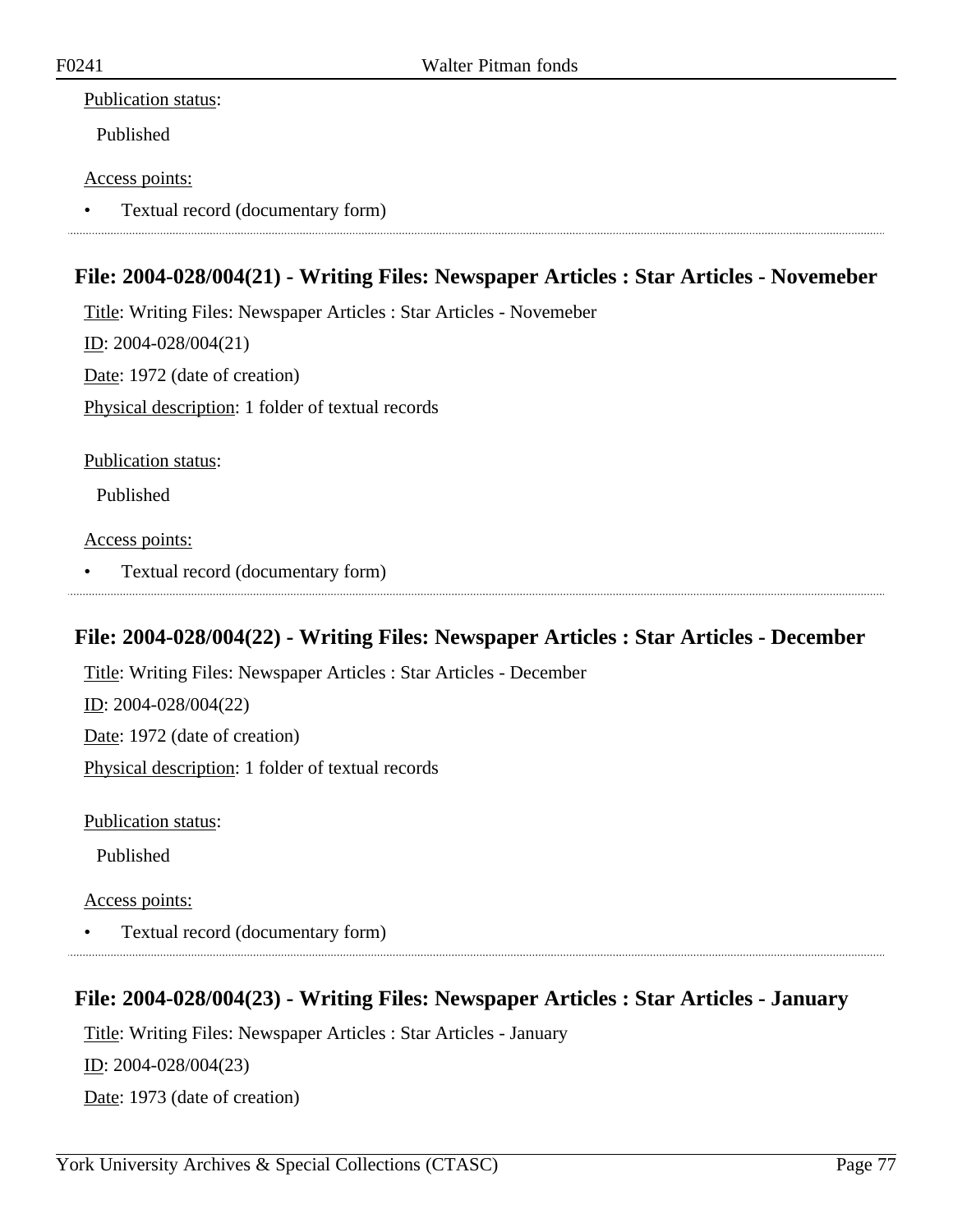Physical description: 1 folder of textual records

Publication status:

Published

Access points:

• Textual record (documentary form) 

### **File: 2004-028/004(24) - Writing Files: Newspaper Articles : Star Articles - February**

Title: Writing Files: Newspaper Articles : Star Articles - February  $ID: 2004-028/004(24)$ Date: 1973 (date of creation) Physical description: 1 folder of textual records

#### Publication status:

Published

#### Access points:

• Textual record (documentary form)

### **File: 2004-028/004(25) - Writing Files: Newspaper Articles : Star Articles - March**

Title: Writing Files: Newspaper Articles : Star Articles - March ID: 2004-028/004(25) Date: 1973 (date of creation) Physical description: 1 folder of textual records

Publication status:

Published

Access points:

• Textual record (documentary form)

### **File: 2004-028/004(26) - Writing Files: Newspaper Articles : Star Articles - April**

Title: Writing Files: Newspaper Articles : Star Articles - April ID: 2004-028/004(26)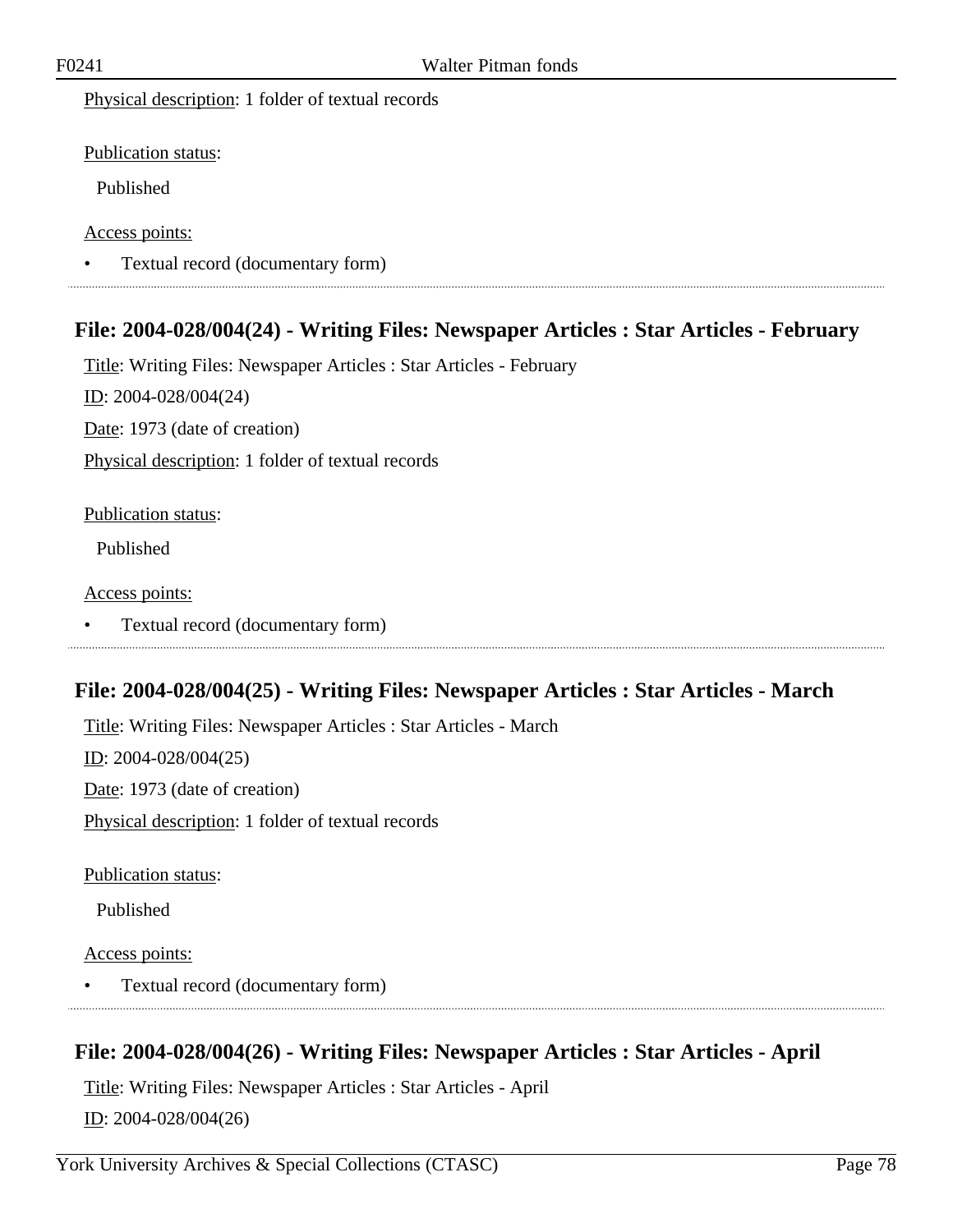Date: 1973 (date of creation)

Physical description: 1 folder of textual records

Publication status:

Published

Access points:

• Textual record (documentary form)

# **File: 2004-028/004(27) - Writing Files: Newspaper Articles : Star Articles - May**

Title: Writing Files: Newspaper Articles : Star Articles - May ID: 2004-028/004(27)

Date: 1973 (date of creation)

Physical description: 1 folder of textual records

Publication status:

Published

Access points:

• Textual record (documentary form)

### **File: 2004-028/004(28) - Writing Files: Newspaper Articles : Star Articles - June**

Title: Writing Files: Newspaper Articles : Star Articles - June ID: 2004-028/004(28) Date: 1973 (date of creation) Physical description: 1 folder of textual records

Publication status:

Published

Access points:

• Textual record (documentary form) 

### **File: 2004-028/004(30) - Writing Files: Newspaper Articles : Star Articles - August**

Title: Writing Files: Newspaper Articles : Star Articles - August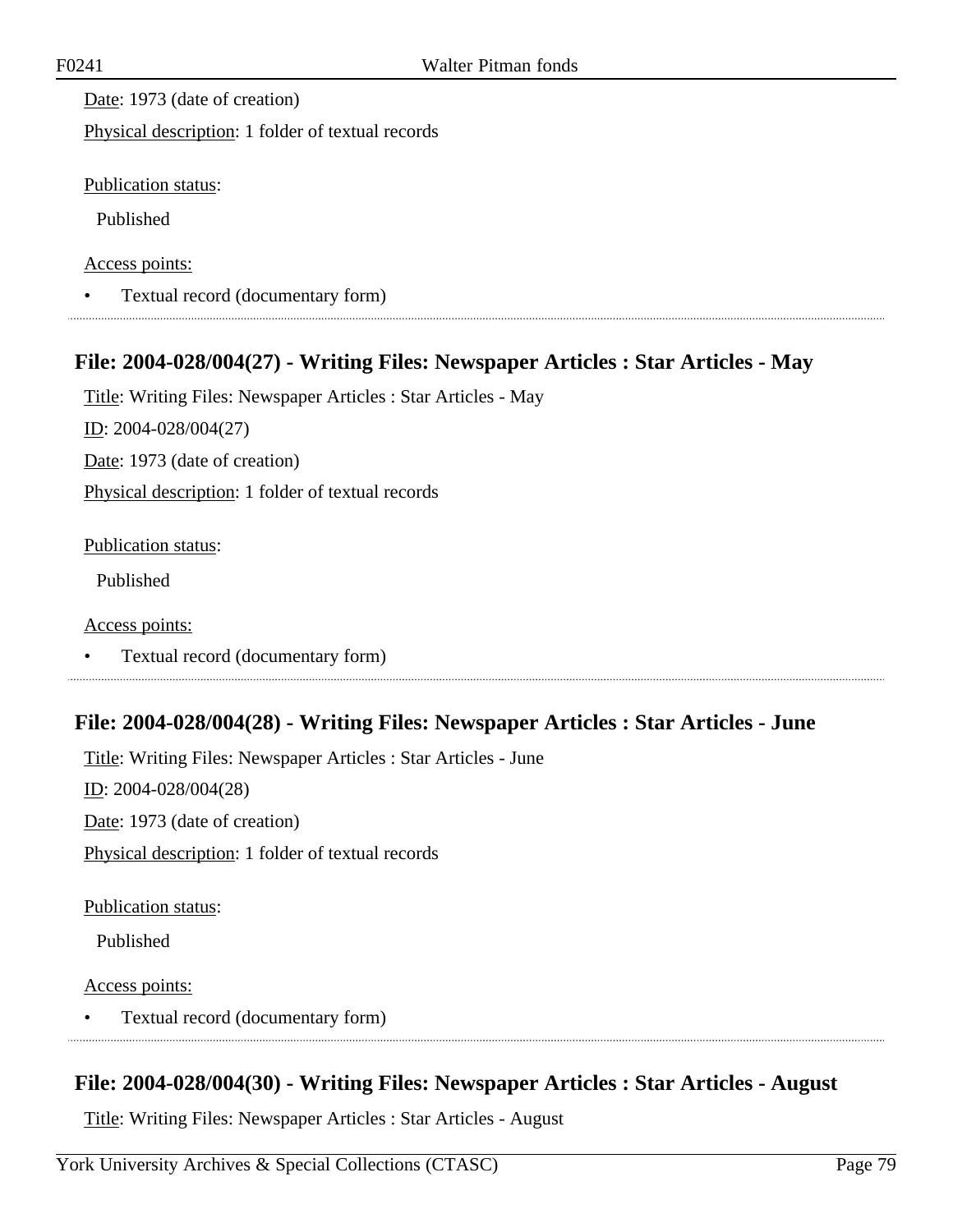| ID: $2004 - 028/004(30)$                          |
|---------------------------------------------------|
| Date: 1973 (date of creation)                     |
| Physical description: 1 folder of textual records |
|                                                   |
| <b>Publication status:</b>                        |
| Published                                         |

#### Access points:

• Textual record (documentary form)

#### **File: 2004-028/004(31) - Writing Files: Newspaper Articles : Star Articles - September**

Title: Writing Files: Newspaper Articles : Star Articles - September ID: 2004-028/004(31) Date: 1973 (date of creation) Physical description: 1 folder of textual records

Publication status:

Published

Access points:

• Textual record (documentary form)

### **File: 2004-028/004(32) - Writing Files: Newspaper Articles : Star Articles - October**

Title: Writing Files: Newspaper Articles : Star Articles - October ID: 2004-028/004(32) Date: 1973 (date of creation) Physical description: 1 folder of textual records

#### Publication status:

Published

#### Access points:

• Textual record (documentary form)

### **File: 2004-028/004(33) - Writing Files: Newspaper Articles : Star Articles - November**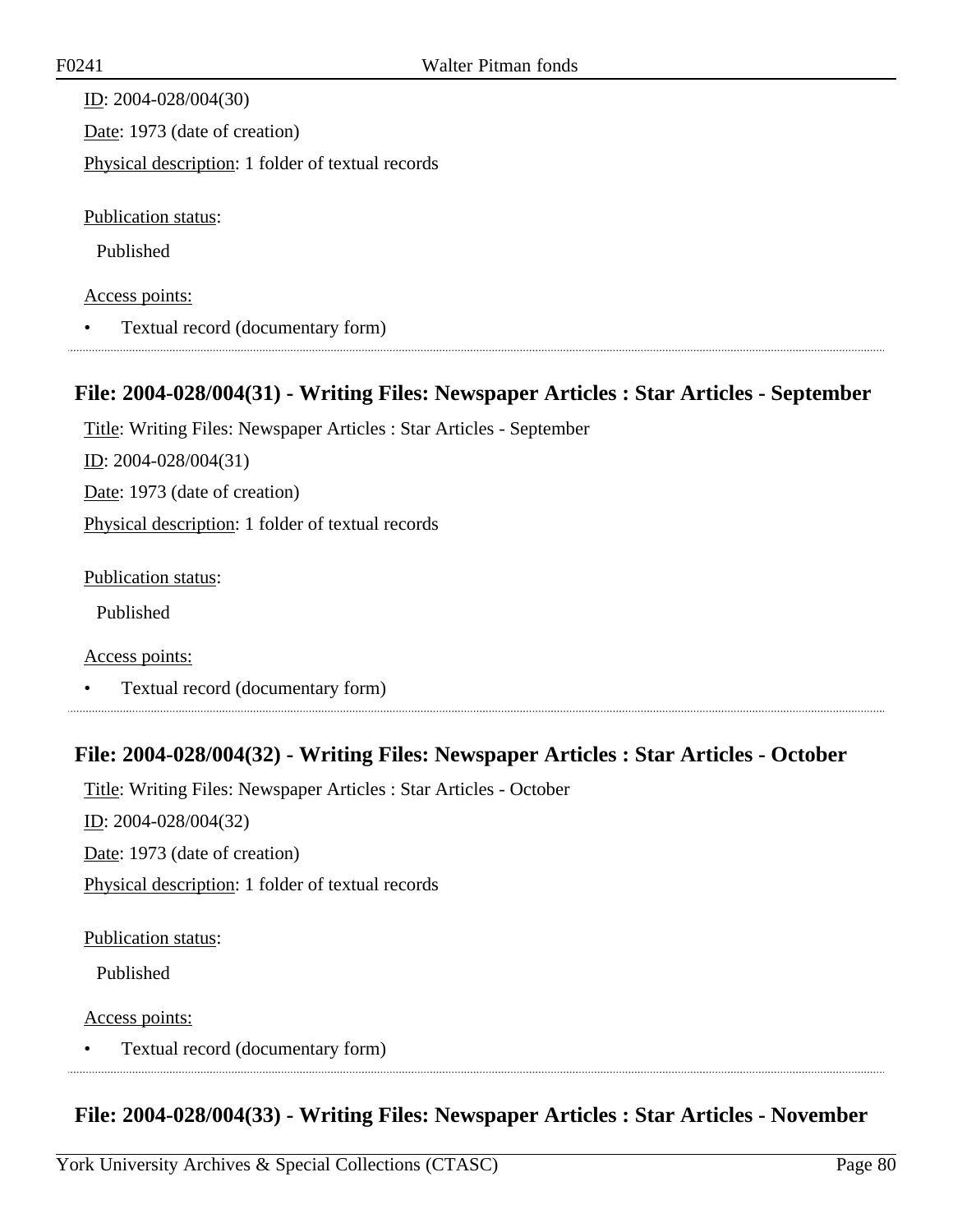Title: Writing Files: Newspaper Articles : Star Articles - November ID: 2004-028/004(33) Date: 1973 (date of creation) Physical description: 1 folder of textual records Publication status:

Published

#### Access points:

• Textual record (documentary form)

# **File: 2004-028/004(34) - Writing Files: Newspaper Articles : Star Articles - December**

Title: Writing Files: Newspaper Articles : Star Articles - December

ID: 2004-028/004(34)

Date: 1973 (date of creation)

Physical description: 1 folder of textual records

Publication status:

Published

Access points:

• Textual record (documentary form)

### **File: 2004-028/004(35) - Writing Files: Newspaper Articles : Star Articles - January**

Title: Writing Files: Newspaper Articles : Star Articles - January

 $ID: 2004-028/004(35)$ 

Date: 1974 (date of creation)

Physical description: 1 folder of textual records

Publication status:

Published

Access points:

• Textual record (documentary form)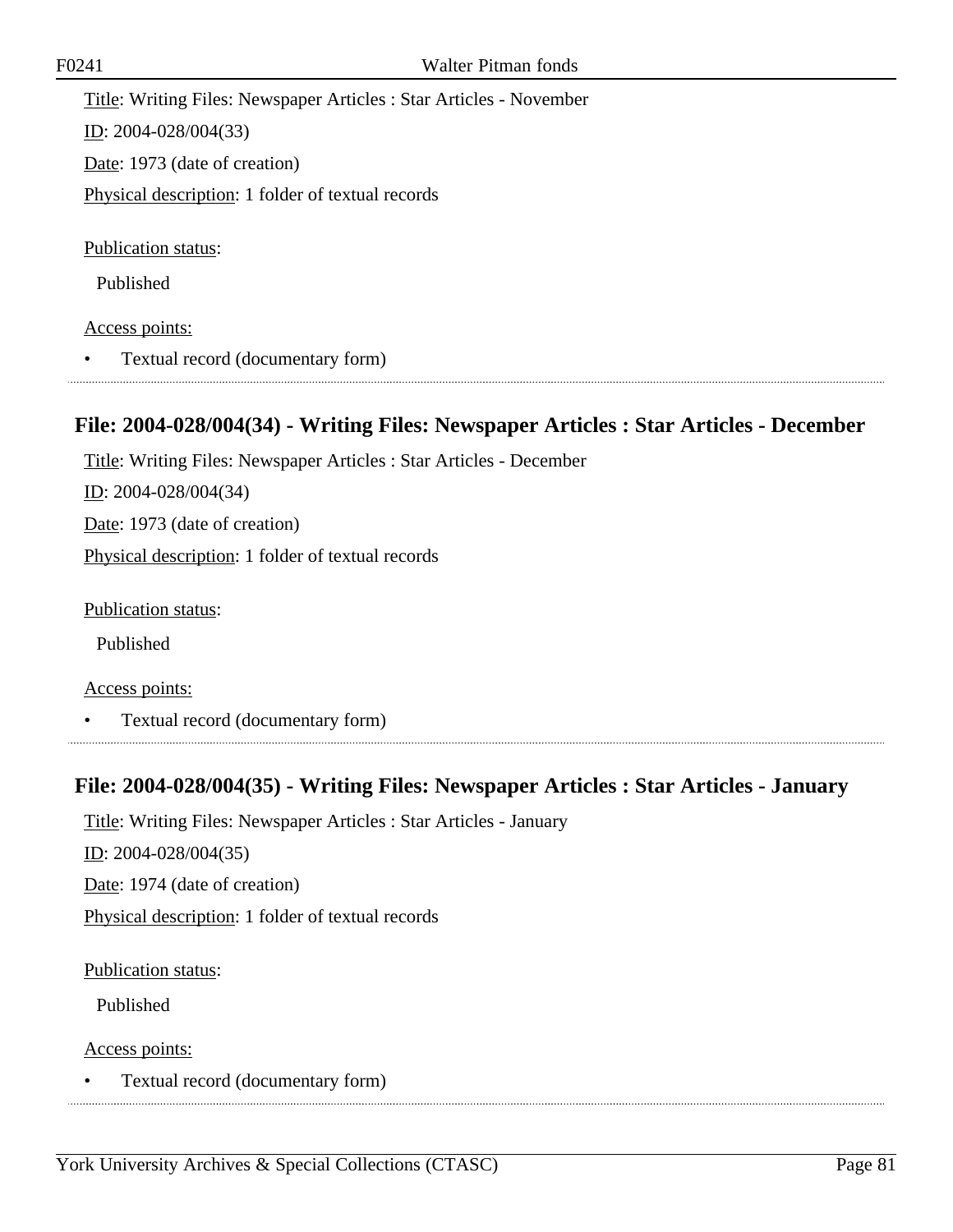# **File: 2004-028/004(36) - Writing Files: Newspaper Articles : Star Articles - February**

Title: Writing Files: Newspaper Articles : Star Articles - February ID: 2004-028/004(36) Date: 1974 (date of creation) Physical description: 1 folder of textual records

#### Publication status:

Published

#### Access points:

• Textual record (documentary form)

#### **File: 2004-028/004(37) - Writing Files: Newspaper Articles : Star Articles - March**

Title: Writing Files: Newspaper Articles : Star Articles - March ID: 2004-028/004(37) Date: 1974 (date of creation) Physical description: 1 folder of textual records

Publication status:

Published

#### Access points:

• Textual record (documentary form)

### **File: 2004-028/004(38) - Writing Files: Newspaper Articles : Star Articles - April**

Title: Writing Files: Newspaper Articles : Star Articles - April ID: 2004-028/004(38) Date: 1974 (date of creation) Physical description: 1 folder of textual records

Publication status:

Published

Access points: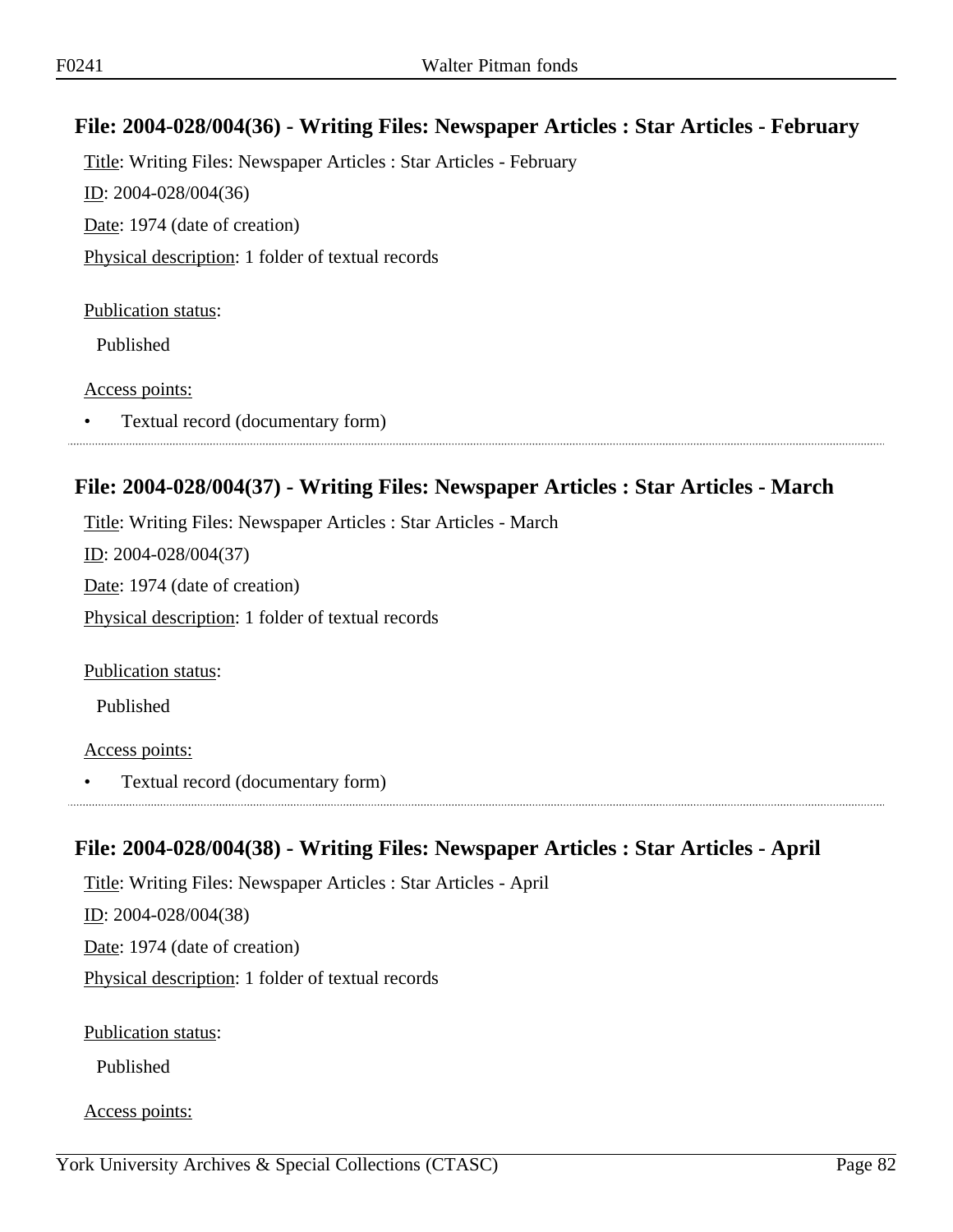. . . . . . . . . . . . . .

• Textual record (documentary form)

### **File: 2004-028/004(39) - Writing Files: Newspaper Articles : Perterbrough Examiner Article, 27 April 1974**

Title: Writing Files: Newspaper Articles : Perterbrough Examiner Article, 27 April 1974

ID: 2004-028/004(39)

Date: 1974 (date of creation)

Physical description: 1 folder of textual records

Publication status:

Published

Access points:

• Textual record (documentary form)

#### **File: 2004-028/004(40) - Writing Files: Newspaper Articles : Star Articles - May**

Title: Writing Files: Newspaper Articles : Star Articles - May

ID: 2004-028/004(40)

Date: 1974 (date of creation)

Physical description: 1 folder of textual records

Publication status:

Published

Access points:

• Textual record (documentary form)

### **File: 2004-028/004(41) - Writing Files: Newspaper Articles : Star Articles - June**

Title: Writing Files: Newspaper Articles : Star Articles - June ID: 2004-028/004(41) Date: 1974 (date of creation) Physical description: 1 folder of textual records

Publication status: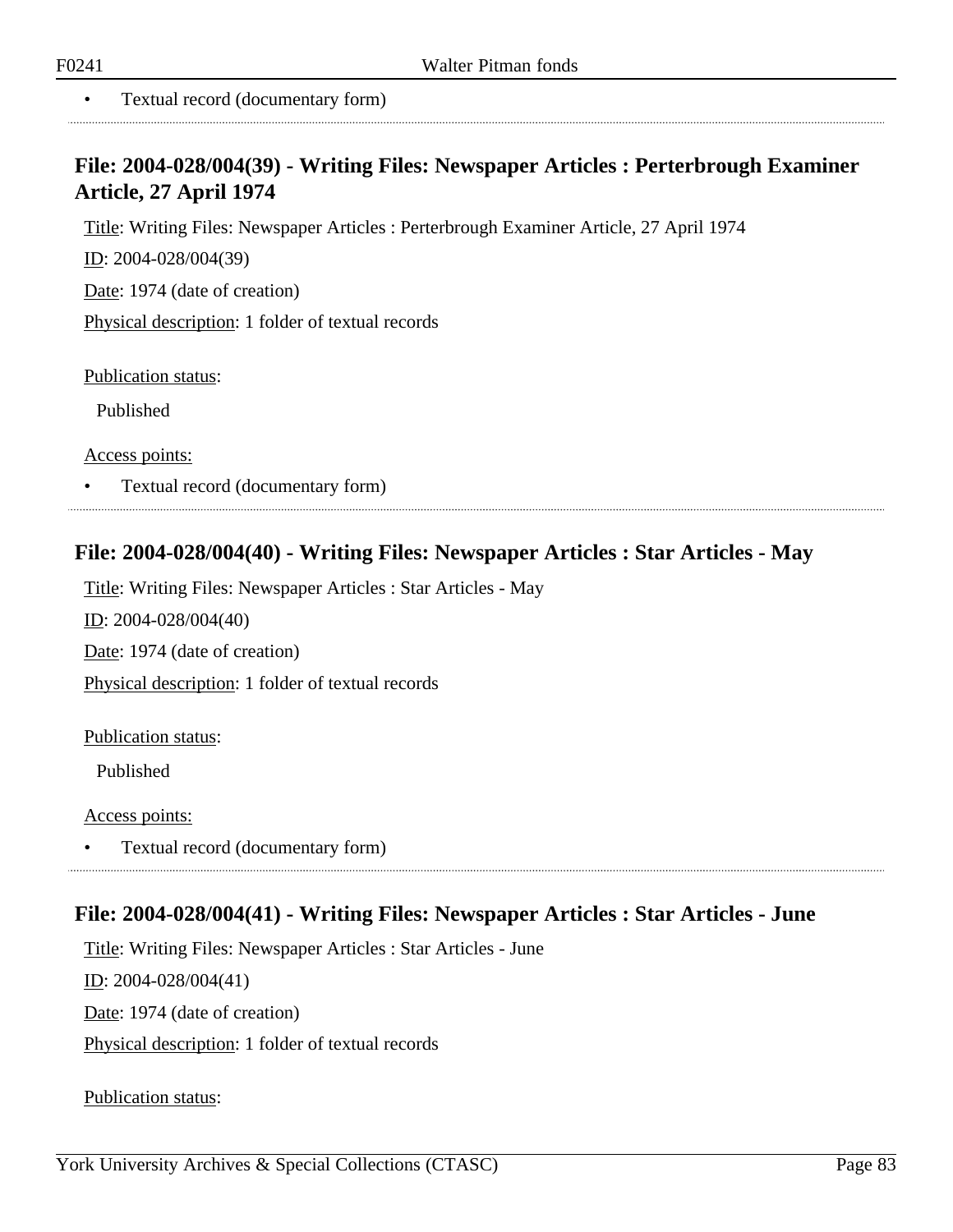#### Published

#### Access points:

• Textual record (documentary form)

### **File: 2004-028/004(42) - Writing Files: Newspaper Articles : Star Articles - July**

Title: Writing Files: Newspaper Articles : Star Articles - July ID: 2004-028/004(42) Date: 1974 (date of creation) Physical description: 1 folder of textual records

Publication status:

Published

Access points:

• Textual record (documentary form)

### **File: 2004-028/004(43) - Writing Files: Newspaper Articles : Star Articles - August**

Title: Writing Files: Newspaper Articles : Star Articles - August

ID: 2004-028/004(43)

Date: 1974 (date of creation)

Physical description: 1 folder of textual records

Publication status:

Published

Access points:

• Textual record (documentary form)

# **File: 2004-028/005(01) - Education Files : Welfare Recipients, Articles, Clippings Etc.**

Title: Education Files : Welfare Recipients, Articles, Clippings Etc.

ID: 2004-028/005(01)

Date: 1968-[197-] (date of creation)

Physical description: 1 folder of textual records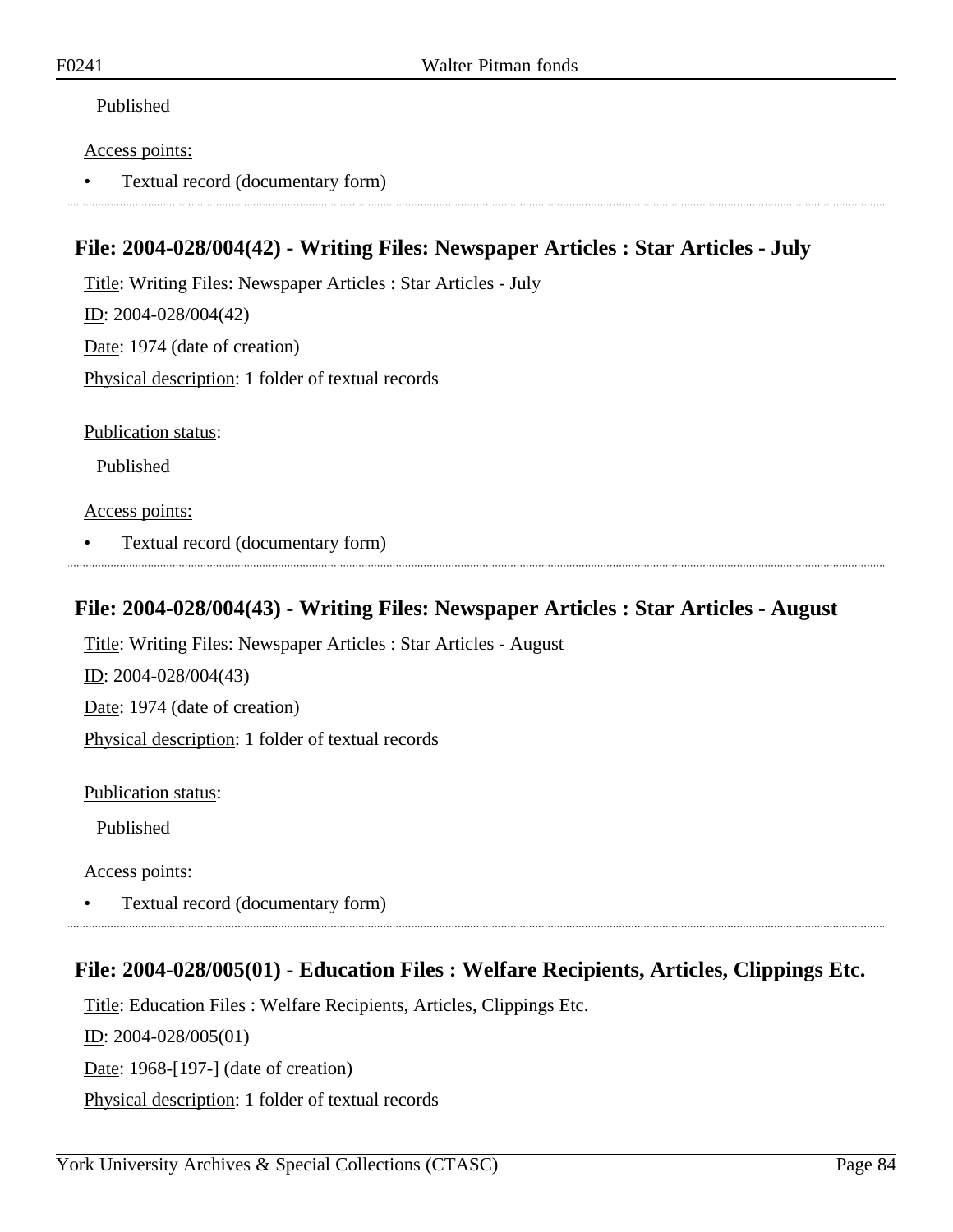#### Publication status:

Published

#### Access points:

• Textual record (documentary form)

# **File: 2004-028/005(02) - Education Files : Teacher Education At Trent**

Title: Education Files : Teacher Education At Trent ID: 2004-028/005(02) Date: 1969-1970 (date of creation) Physical description: 1 folder of textual records

Publication status:

Published

Access points:

• Textual record (documentary form)

### **File: 2004-028/005(03) - Education Files : Parent - Student Rolls**

Title: Education Files : Parent - Student Rolls ID: 2004-028/005(03) Date: 1969-[197-] (date of creation) Physical description: 1 folder of textual records

Publication status:

Published

Access points:

• Textual record (documentary form)

### **File: 2004-028/005(04) - Education Files : Continuing Education**

Title: Education Files : Continuing Education ID: 2004-028/005(04) Date: 1970 (date of creation)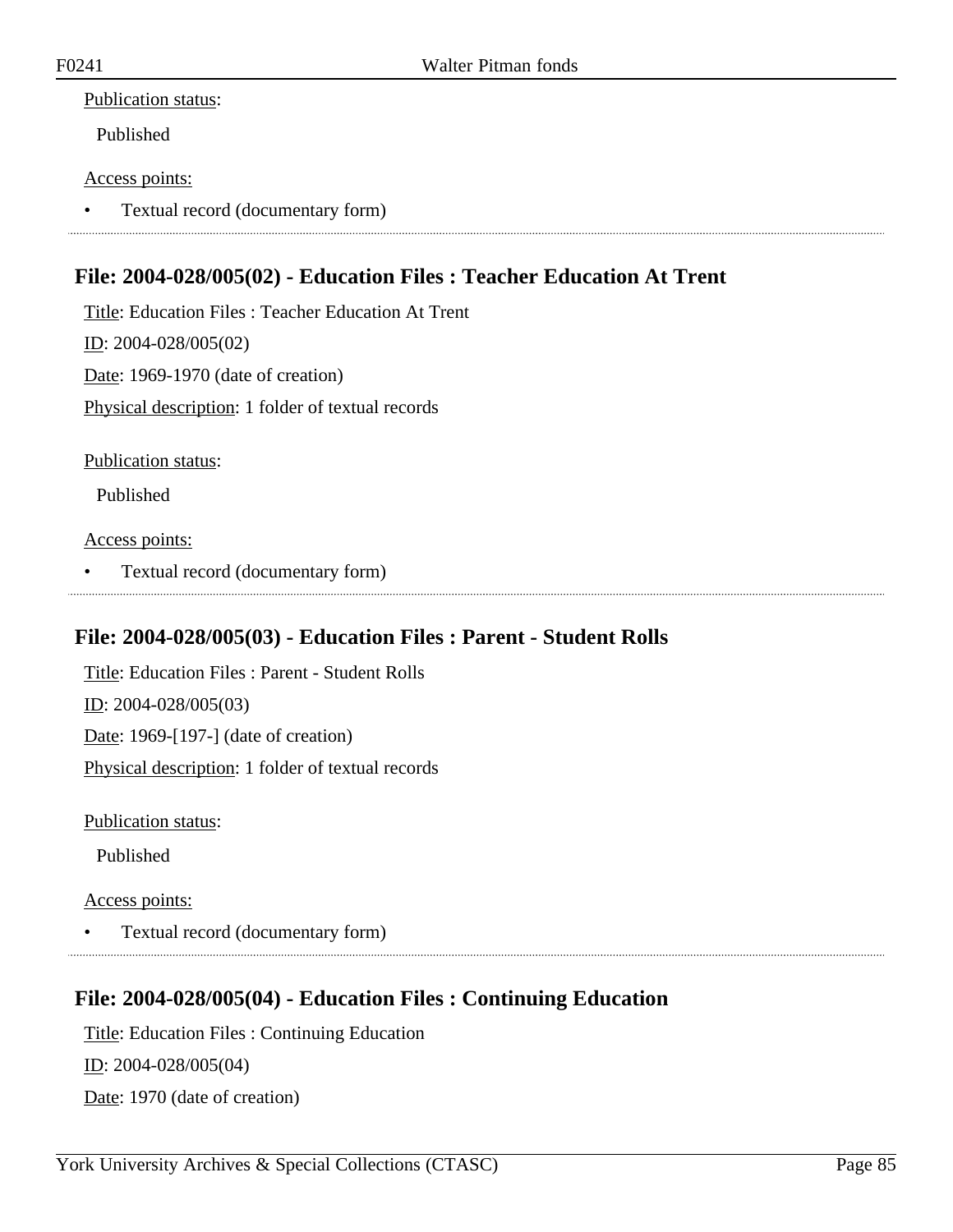Physical description: 1 folder of textual records

Publication status:

Published

Access points:

• Textual record (documentary form) 

### **File: 2004-028/005(05) - Education Files : Rail Transit**

Title: Education Files : Rail Transit ID: 2004-028/005(05) Date: 1970 (date of creation) Physical description: 1 folder of textual records

#### Publication status:

Published

#### Access points:

• Textual record (documentary form)

### **File: 2004-028/005(06) - Education Files : Special Education and Other Issues**

Title: Education Files : Special Education and Other Issues ID: 2004-028/005(06) Date: 1970 (date of creation) Physical description: 1 folder of textual records

Publication status:

Published

Access points:

• Textual record (documentary form)

### **File: 2004-028/005(07) - Education Files : Teacher Education**

Title: Education Files : Teacher Education ID: 2004-028/005(07)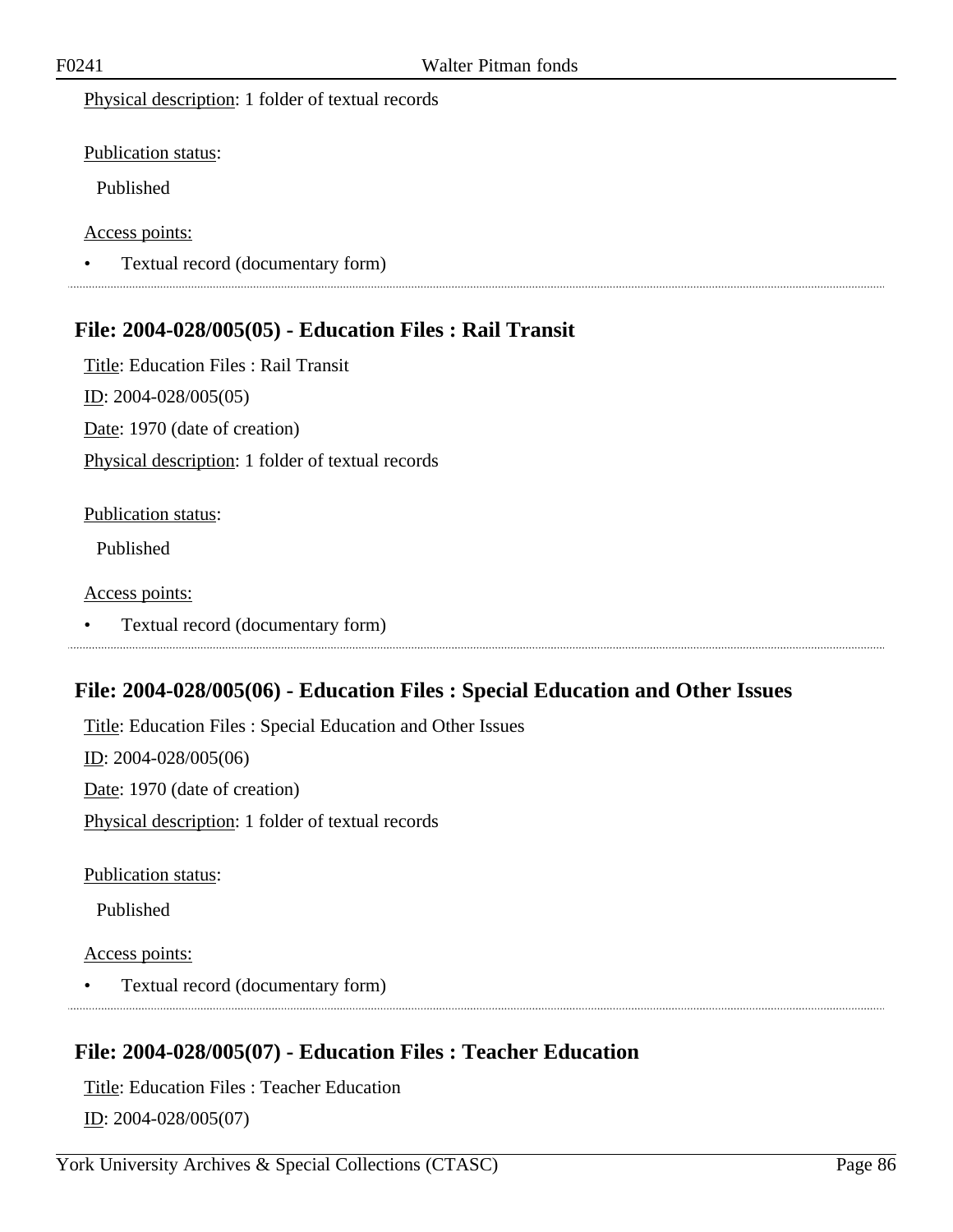Date: 1970 (date of creation)

Physical description: 1 folder of textual records

Publication status:

Published

Access points:

• Textual record (documentary form)

# **File: 2004-028/005(08) - Education Files : Articles, Pitman**

Title: Education Files : Articles, Pitman ID: 2004-028/005(08) Date: 1970-1971 (date of creation) Physical description: 1 folder of textual records

Publication status:

Published

Access points:

• Textual record (documentary form)

# **File: 2004-028/005(09) - Education Files : Peterborough Examiner**

Title: Education Files : Peterborough Examiner ID: 2004-028/005(09) Date: 1970-1971 (date of creation) Physical description: 1 folder of textual records

Publication status:

Published

Access points:

• Textual record (documentary form)

# **File: 2004-028/005(10) - Education Files : Colleges Of A.A.T.**

Title: Education Files : Colleges Of A.A.T.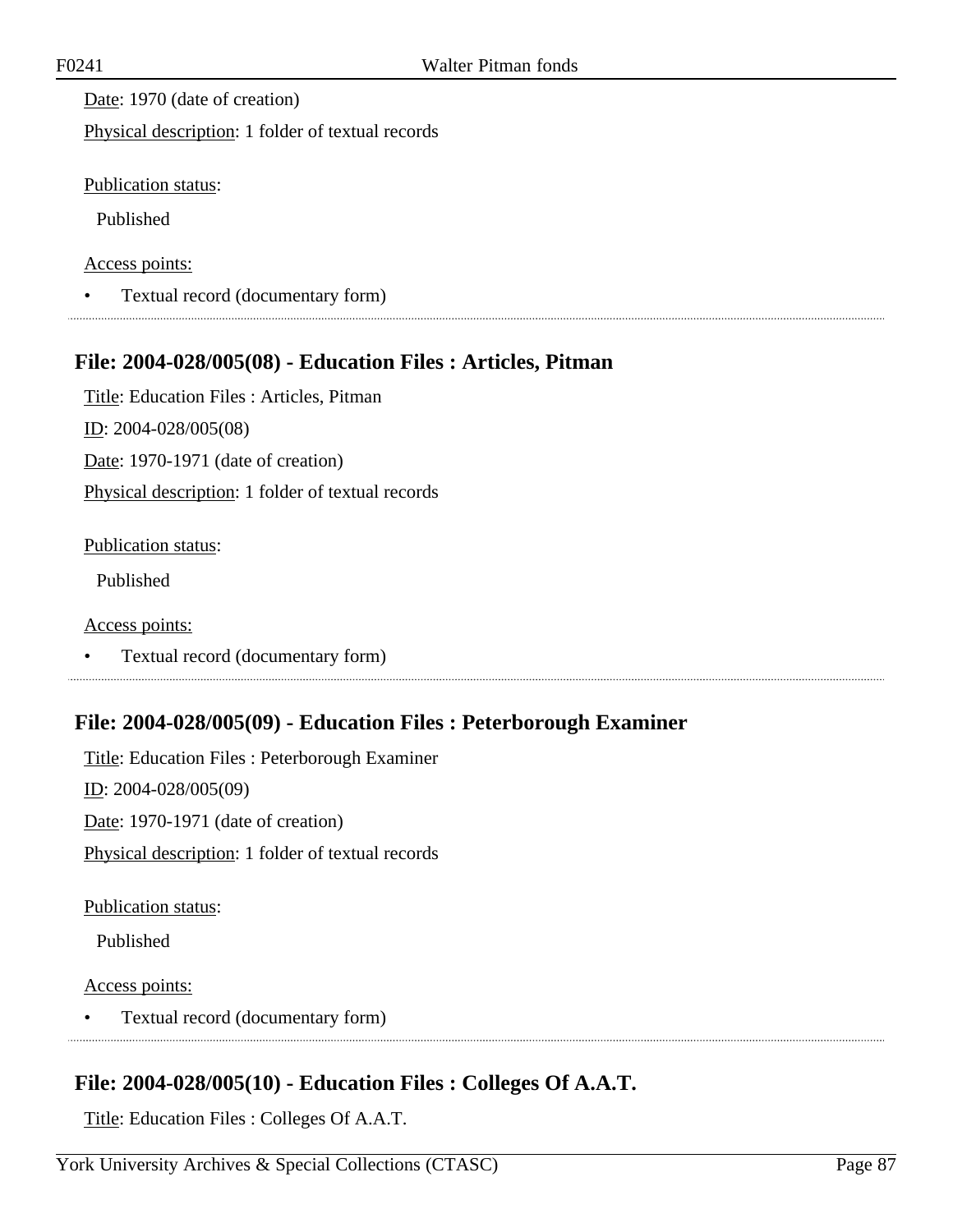ID: 2004-028/005(10) Date: 1970-1971 (date of creation) Physical description: 1 folder of textual records

Publication status:

Published

#### Access points:

• Textual record (documentary form)

# **File: 2004-028/005(11) - Education Files : Community School**

Title: Education Files : Community School ID: 2004-028/005(11) Date: 1970-1971 (date of creation) Physical description: 1 folder of textual records

Publication status:

Published

Access points:

• Textual record (documentary form)

# **File: 2004-028/006(01) - Education Files : Royal Ontario Museum, Education**

Title: Education Files : Royal Ontario Museum, Education ID: 2004-028/006(01) Date: 1970-1971 (date of creation) Physical description: 1 folder of textual records

#### Publication status:

Published

#### Access points:

• Textual record (documentary form) 

### **File: 2004-028/006(02) - Education Files : Speeches**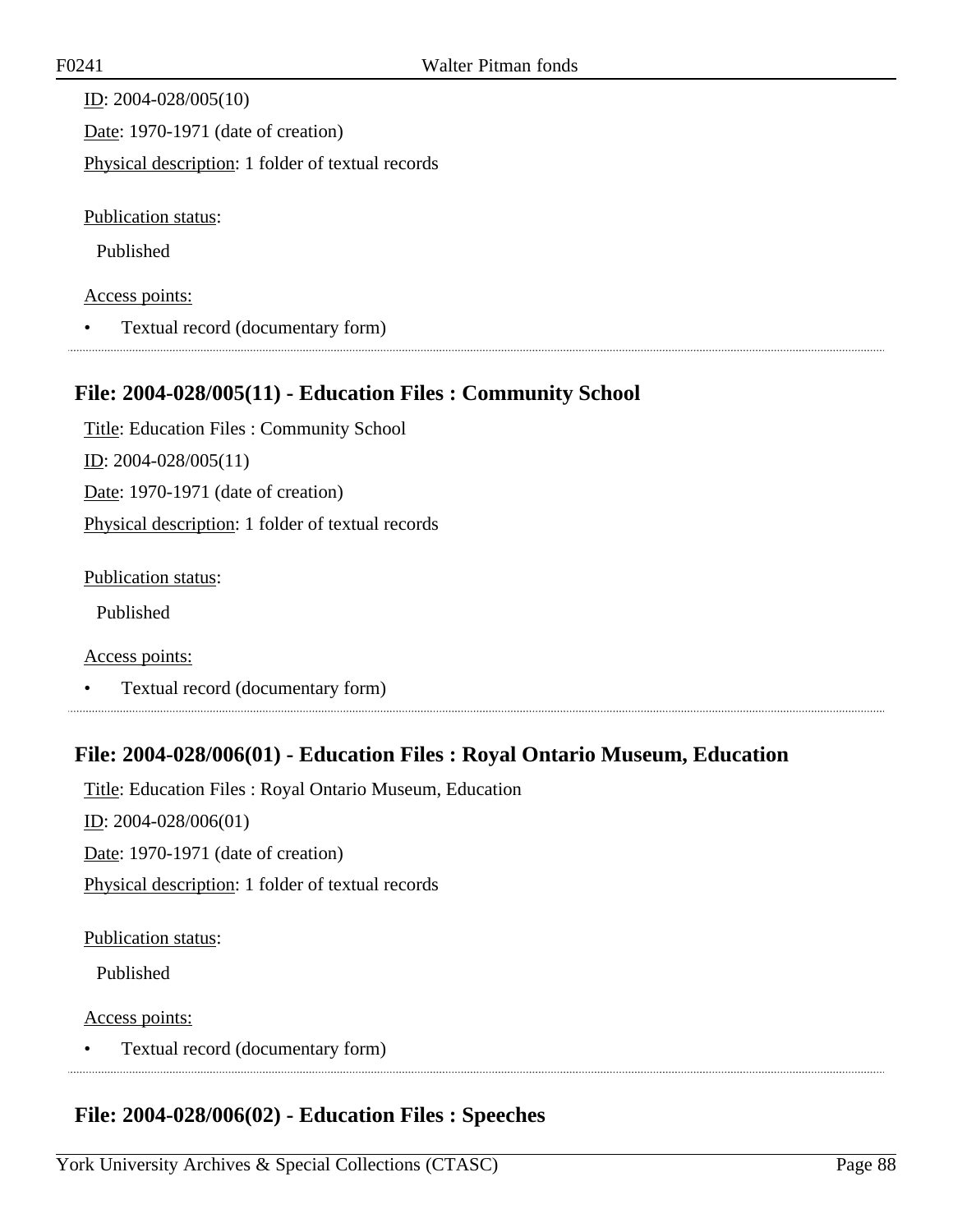Title: Education Files : Speeches ID: 2004-028/006(02) Date: 1970-1971 (date of creation) Physical description: 1 folder of textual records

Publication status:

Published

Access points:

• Textual record (documentary form)

### **File: 2004-028/006(03) - Education Files : White Rock**

Title: Education Files : White Rock ID: 2004-028/006(03) Date: 1970-1971 (date of creation) Physical description: 1 folder of textual records

Publication status:

Published

Access points:

• Textual record (documentary form)

### **File: 2004-028/006(04) - Education Files : Toronto Centred Region**

Title: Education Files : Toronto Centred Region

 $ID: 2004-028/006(04)$ 

Date: 1970-1972 (date of creation)

Physical description: 1 folder of textual records

Publication status:

Published

Access points:

• Textual record (documentary form)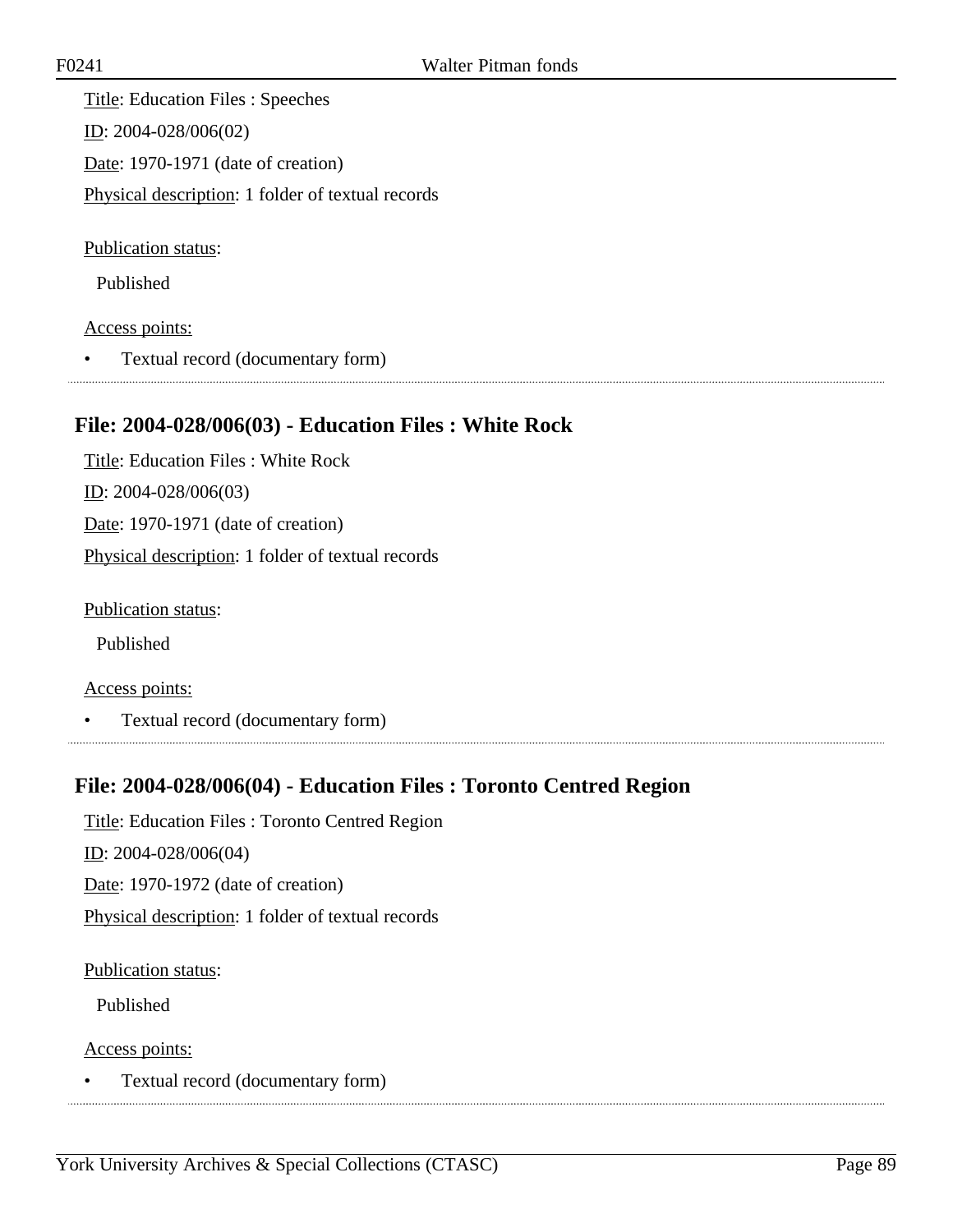# **File: 2004-028/006(05) - Education Files : Notes For Speeches (Con. Ed., Psychiatric Nurse, Education For Work)**

Title: Education Files : Notes For Speeches (Con. Ed., Psychiatric Nurse, Education For Work)

ID: 2004-028/006(05)

Date: 1970-1975 (date of creation)

Physical description: 1 folder of textual records

Note [generalNote]:

1 of 2

Publication status:

Published

Access points:

• Textual record (documentary form)

# **File: 2004-028/006(06) - Education Files : Notes For Speeches (Con. Ed., Psychiatric Nurse, Education For Work)**

Title: Education Files : Notes For Speeches (Con. Ed., Psychiatric Nurse, Education For Work)

ID: 2004-028/006(06)

Date: 1970-1975 (date of creation)

Physical description: 1 folder of textual records

Note [generalNote]:

2 of 2

Publication status:

Published

Access points:

• Textual record (documentary form)

# **File: 2004-028/006(07) - Education Files : Articles, Speeches**

Title: Education Files : Articles, Speeches ID: 2004-028/006(07)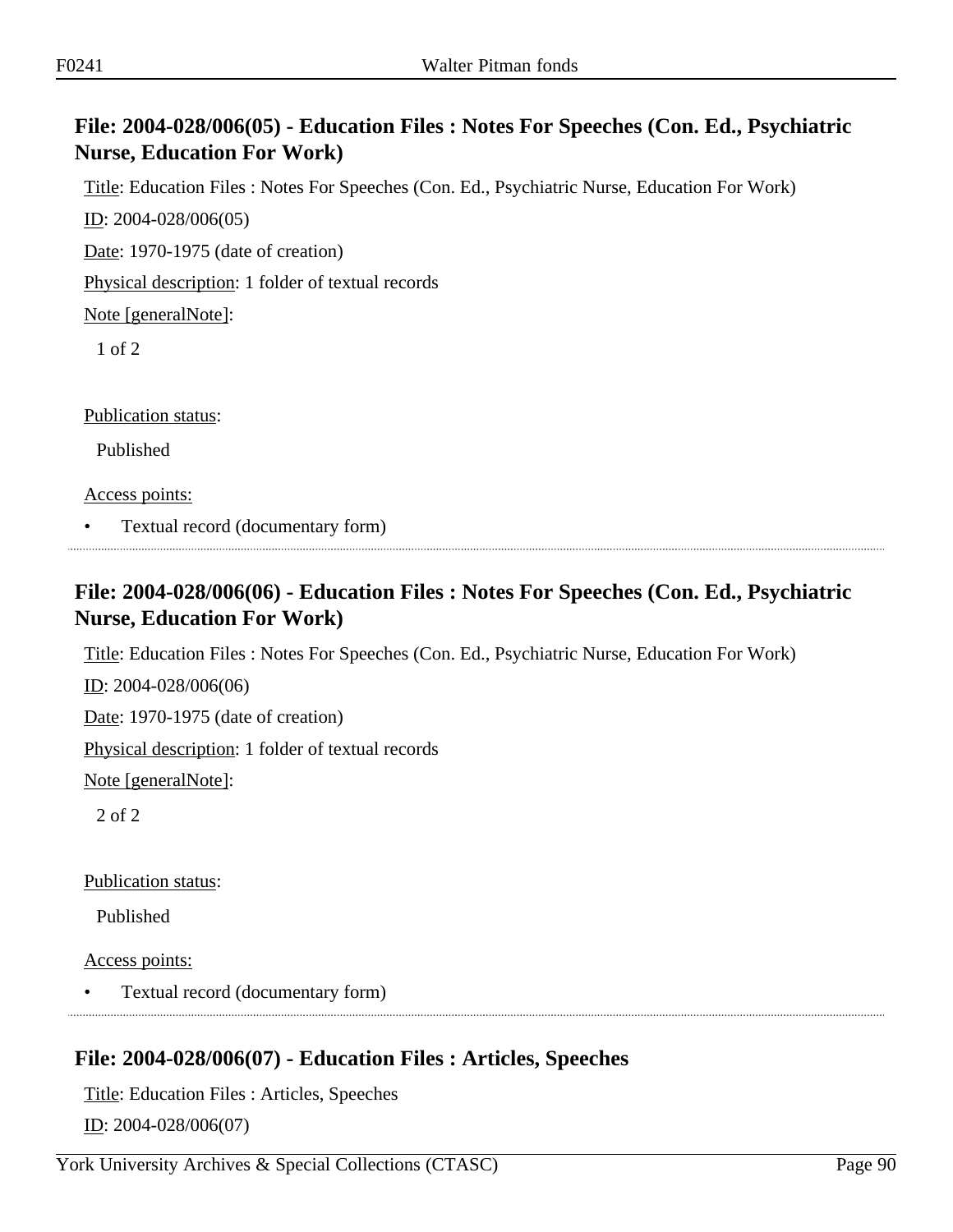Date: 1971 (date of creation)

Physical description: 1 folder of textual records

Publication status:

Published

Access points:

• Textual record (documentary form)

# **File: 2004-028/006(08) - Education Files : Baptists and Support of Catholic Education**

Title: Education Files : Baptists and Support of Catholic Education

ID: 2004-028/006(08)

Date: 1971 (date of creation)

Physical description: 1 folder of textual records

Publication status:

Published

Access points:

• Textual record (documentary form)

# **File: 2004-028/006(09) - Education Files : Correspondence**

Title: Education Files : Correspondence ID: 2004-028/006(09) Date: 1971 (date of creation) Physical description: 1 folder of textual records

Publication status:

Published

Access points:

• Textual record (documentary form) 

### **File: 2004-028/006(10) - Education Files : Correspondence re. Deanship at Trent**

Title: Education Files : Correspondence re. Deanship at Trent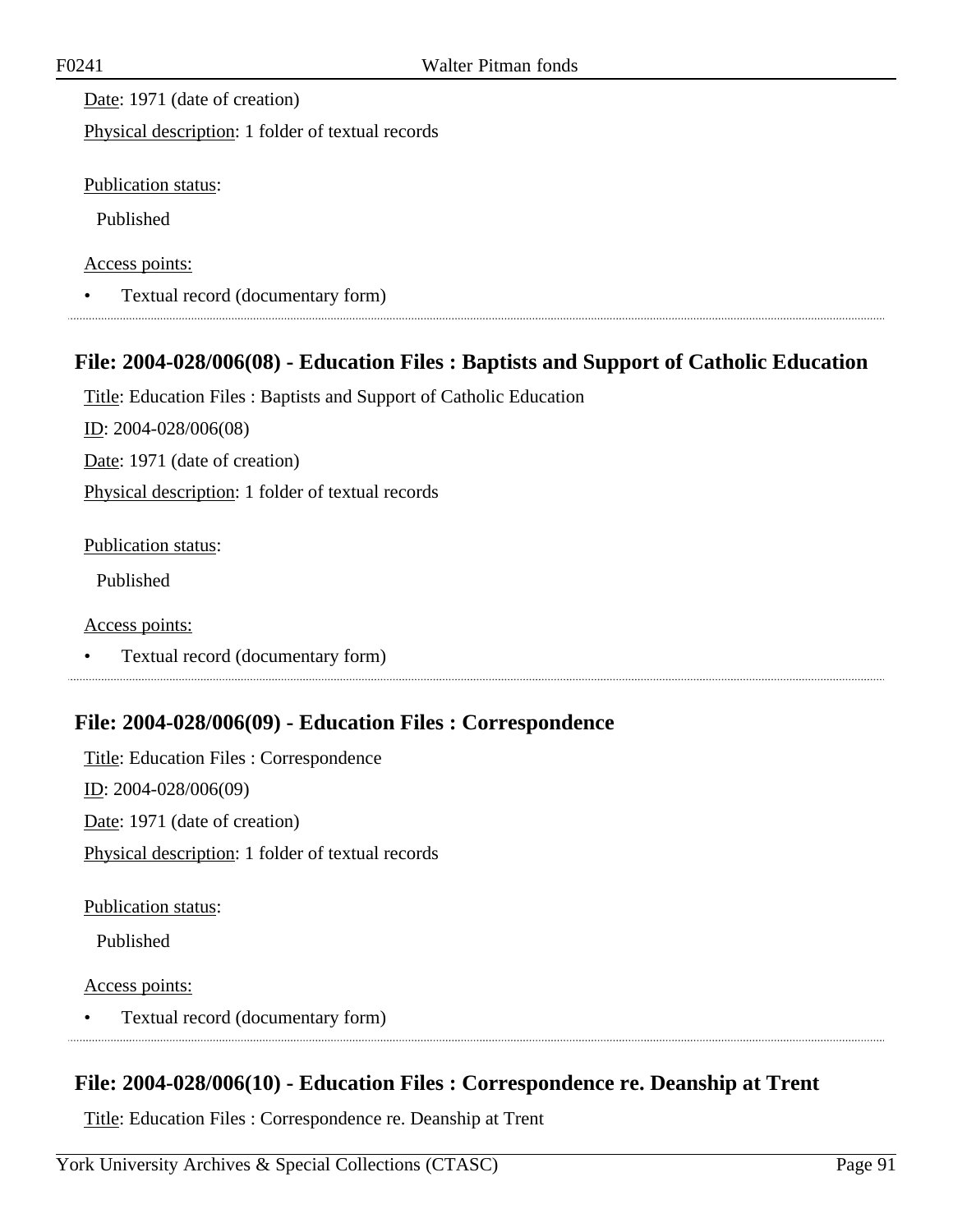ID: 2004-028/006(10) Date: 1971 (date of creation) Physical description: 1 folder of textual records

Publication status:

Published

#### Access points:

• Textual record (documentary form)

# **File: 2004-028/006(11) - Education Files : Education Speech Material**

Title: Education Files : Education Speech Material ID: 2004-028/006(11) Date: 1971 (date of creation) Physical description: 1 folder of textual records

Publication status:

Published

Access points:

• Textual record (documentary form)

# **File: 2004-028/006(12) - Education Files : Letters, Materials On Education**

Title: Education Files : Letters, Materials On Education ID: 2004-028/006(12) Date: 1971 (date of creation) Physical description: 1 folder of textual records

#### Publication status:

Published

#### Access points:

• Textual record (documentary form) 

### **File: 2004-028/007(01) - Education Files : Newspaper Articles**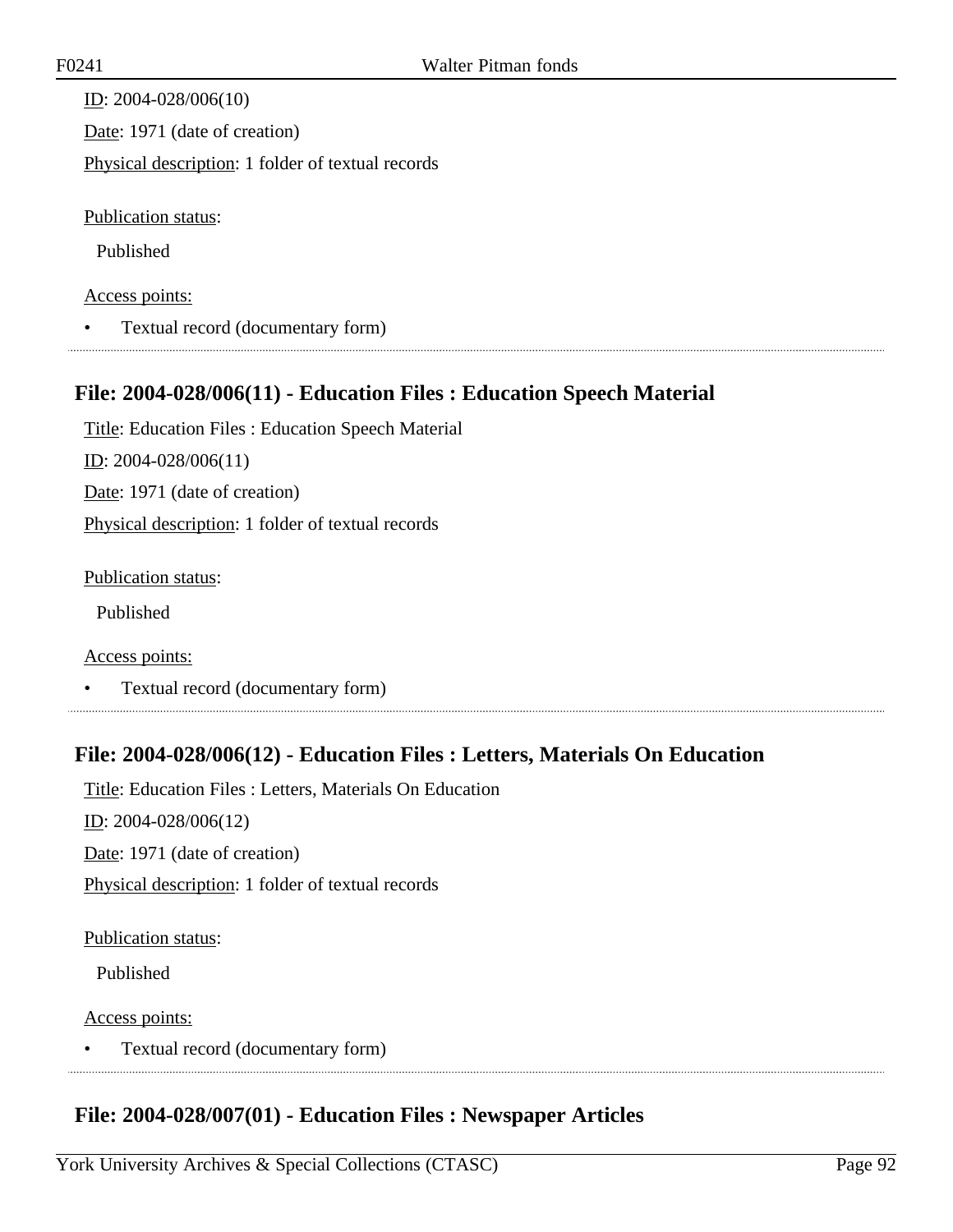Title: Education Files : Newspaper Articles ID: 2004-028/007(01) Date: 1971 (date of creation) Physical description: 1 folder of textual records

Publication status:

Published

Access points:

• Textual record (documentary form)

### **File: 2004-028/007(02) - Education Files : Teacher Education**

Title: Education Files : Teacher Education ID: 2004-028/007(02) Date: 1971 (date of creation) Physical description: 1 folder of textual records

Publication status:

Published

Access points:

• Textual record (documentary form)

### **File: 2004-028/007(03) - Education Files : U. of T. Bill**

Title: Education Files : U. of T. Bill  $ID: 2004-028/007(03)$ 

Date: 1971 (date of creation)

Physical description: 1 folder of textual records

Publication status:

Published

Access points:

• Textual record (documentary form)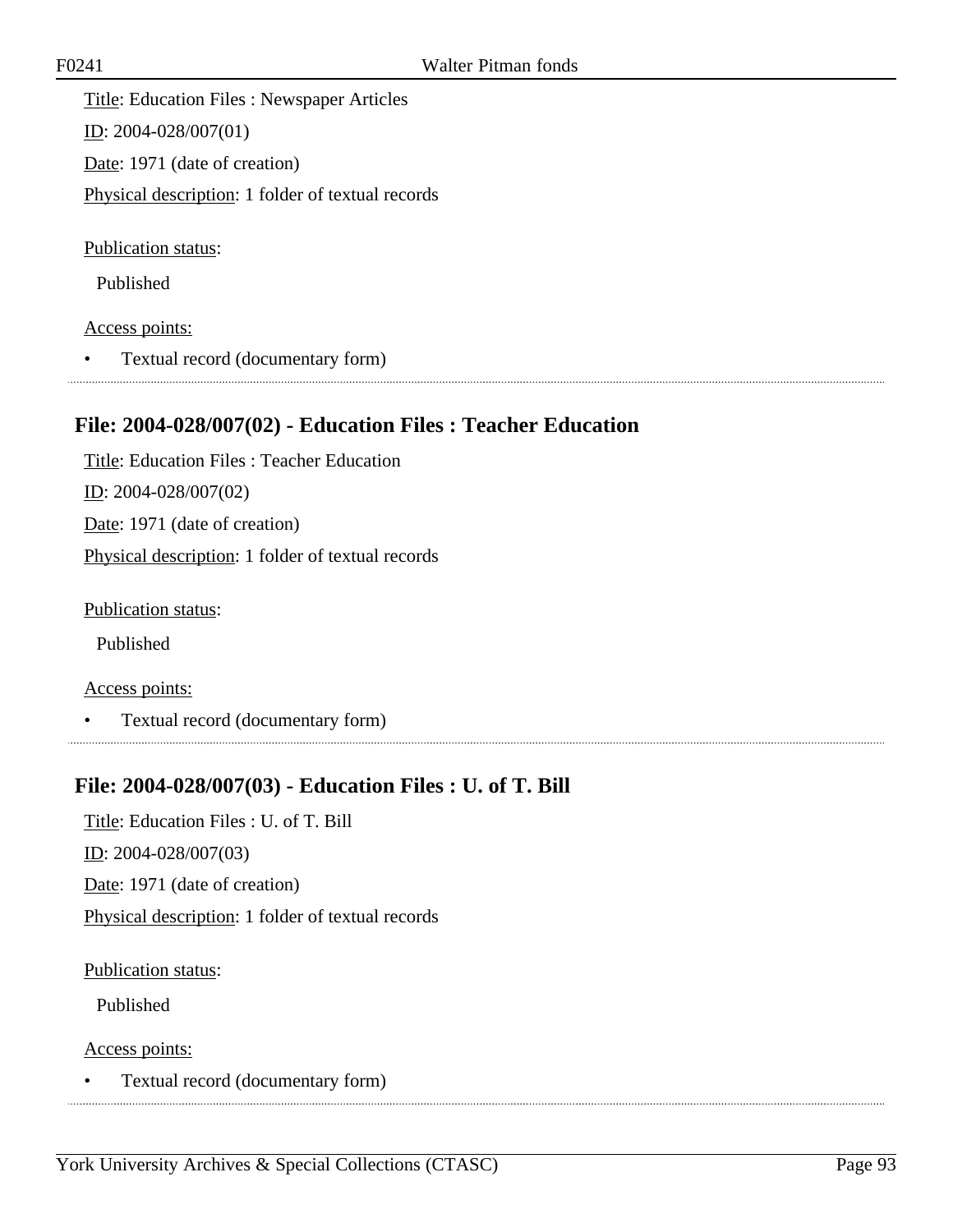# **File: 2004-028/007(04) - Education Files : Vocational Education**

Title: Education Files : Vocational Education ID: 2004-028/007(04) Date: 1971 (date of creation) Physical description: 1 folder of textual records

#### Publication status:

Published

#### Access points:

• Textual record (documentary form)

#### **File: 2004-028/007(05) - Education Files : Preparing Teachers, Writing**

Title: Education Files : Preparing Teachers, Writing ID: 2004-028/007(05) Date: 1971-1972 (date of creation) Physical description: 1 folder of textual records Note [generalNote]: 1 of 2

#### Publication status:

Published

#### Access points:

• Textual record (documentary form)

### **File: 2004-028/007(06) - Education Files : Preparing Teachers, Writing**

Title: Education Files : Preparing Teachers, Writing ID: 2004-028/007(06) Date: 1971-1972 (date of creation) Physical description: 1 folder of textual records Note [generalNote]: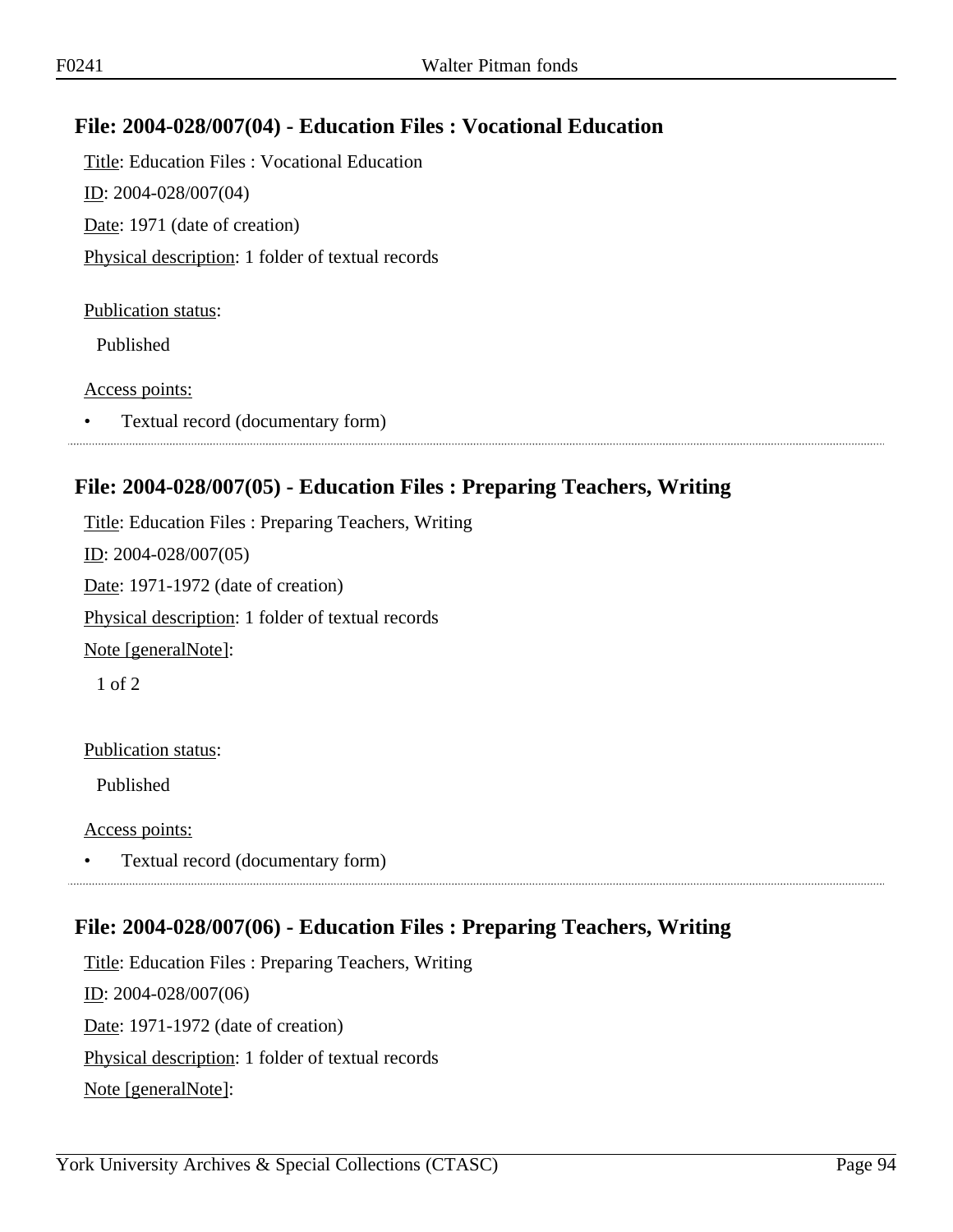2 of 2

#### Publication status:

Published

#### Access points:

• Textual record (documentary form)

# **File: 2004-028/007(07) - Education Files : Forum Article**

Title: Education Files : Forum Article ID: 2004-028/007(07) Date: 1972 (date of creation) Physical description: 1 folder of textual records

#### Publication status:

Published

#### Access points:

• Textual record (documentary form)

# **File: 2004-028/007(08) - Education Files : Teacher Education Articles**

Title: Education Files : Teacher Education Articles ID: 2004-028/007(08) Date: 1971-1972 (date of creation) Physical description: 1 folder of textual records

Publication status:

Published

#### Access points:

• Textual record (documentary form)

# **File: 2004-028/007(09) - Education Files : Personal**

Title: Education Files : Personal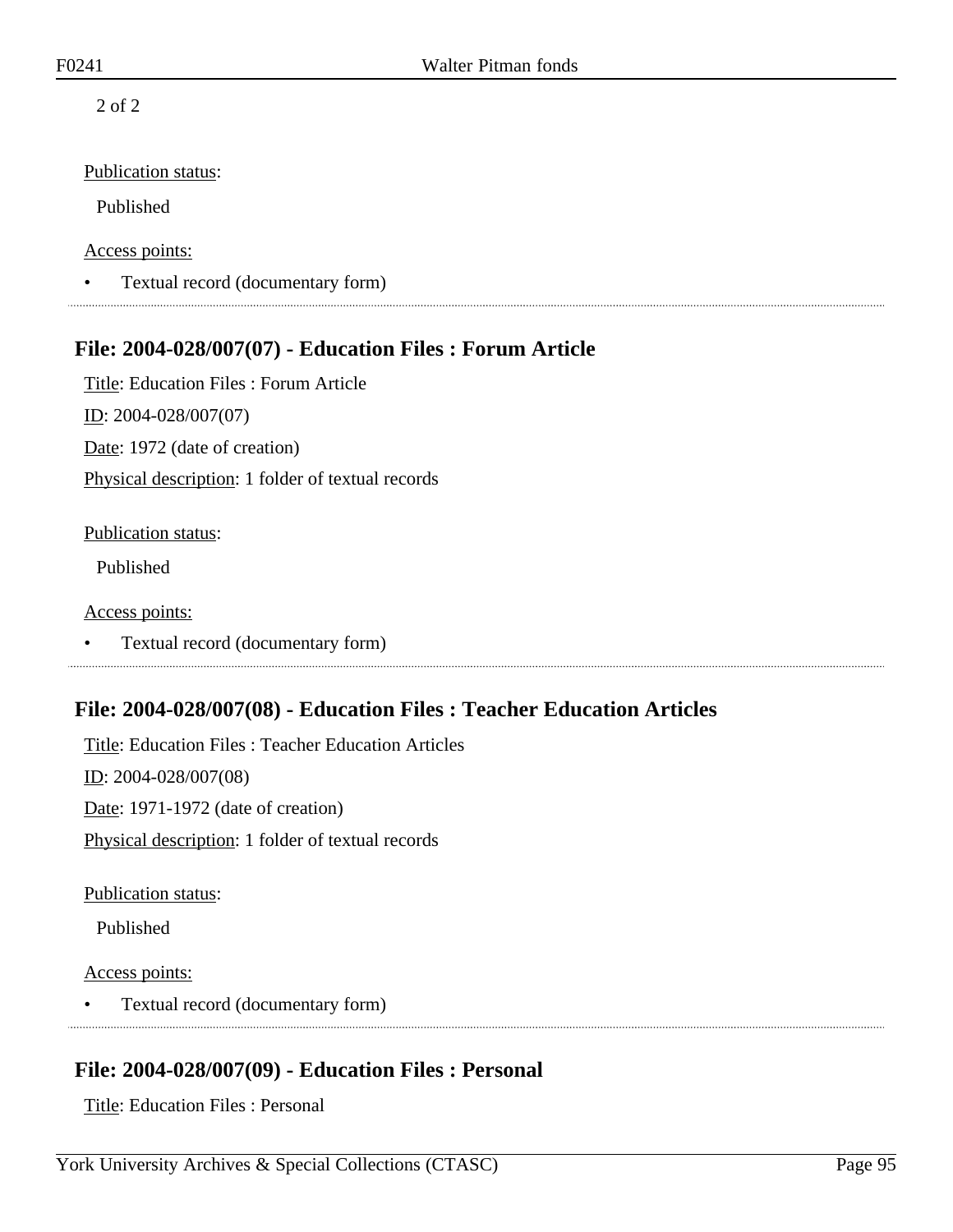ID: 2004-028/007(09) Date: 1972 (date of creation) Physical description: 1 folder of textual records Publication status: Published

Access points:

• Textual record (documentary form)

# **File: 2004-028/007(10) - Education Files : Activities: OISE, TV Ontario, Poverty, U.S. Domination**

Title: Education Files : Activities: OISE, TV Ontario, Poverty, U.S. Domination

ID: 2004-028/007(10)

Date: 1972-1974 (date of creation)

Physical description: 1 folder of textual records

Publication status:

Published

Access points:

• Textual record (documentary form) 

# **File: 2004-028/007(11) - Education Files : Articles**

Title: Education Files : Articles ID: 2004-028/007(11) Date: 1972-1974 (date of creation) Physical description: 1 folder of textual records Note [generalNote]: 1 of 2

Publication status:

Published

Access points: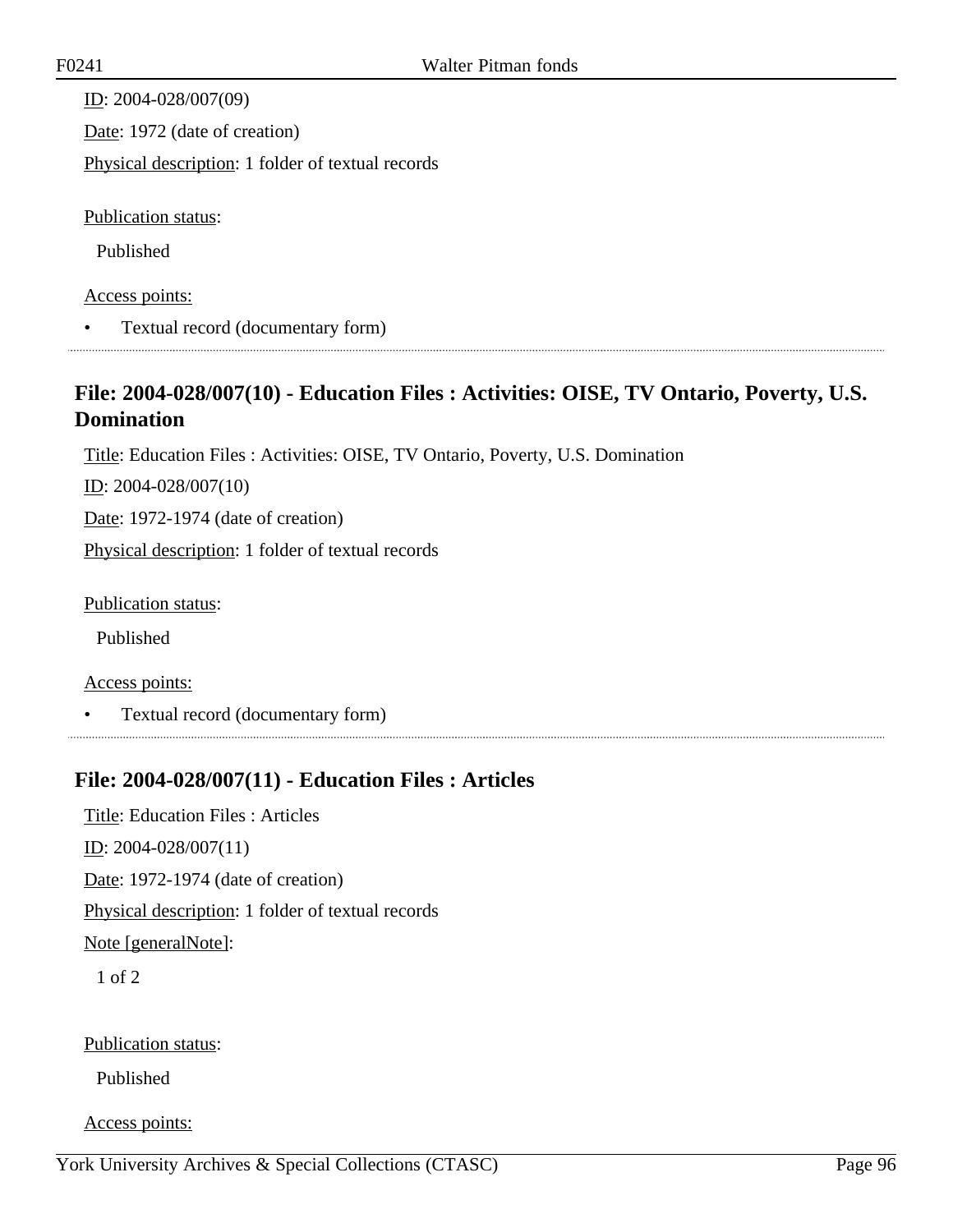...............

• Textual record (documentary form)

#### **File: 2004-028/008(01) - Education Files : Articles**

Title: Education Files : Articles ID: 2004-028/008(01) Date: 1972-1974 (date of creation) Physical description: 1 folder of textual records Note [generalNote]: 2 of 2

Publication status:

Published

Access points:

• Textual record (documentary form)

#### **File: 2004-028/008(02) - Education Files : Book Reviews**

Title: Education Files : Book Reviews ID: 2004-028/008(02) Date: 1972-1974 (date of creation) Physical description: 1 folder of textual records

Publication status:

Published

Access points:

• Textual record (documentary form)

#### **File: 2004-028/008(03) - Education Files : Correspondence**

Title: Education Files : Correspondence ID: 2004-028/008(03)

Date: 1972-1974 (date of creation)

Physical description: 1 folder of textual records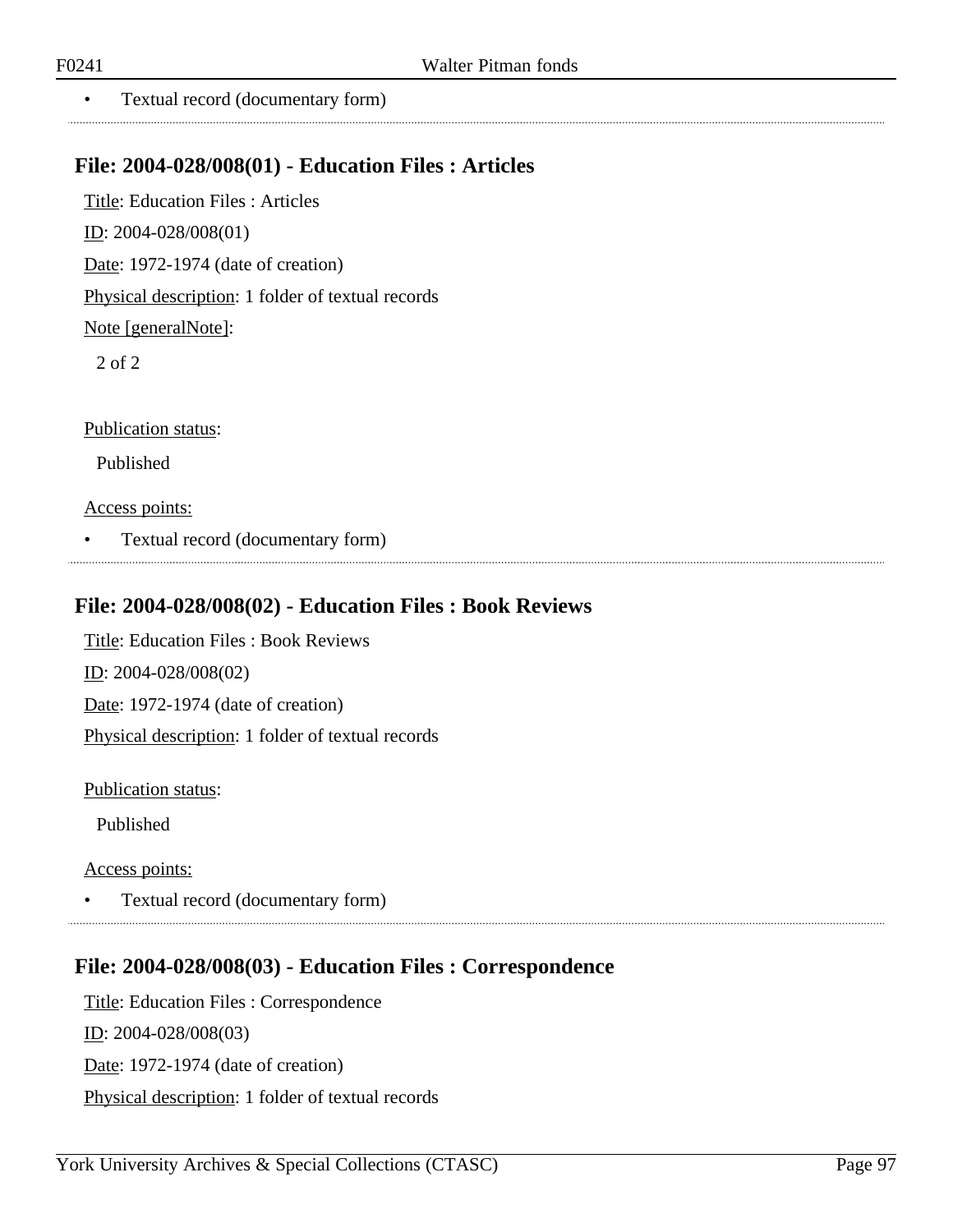#### Publication status:

Published

#### Access points:

• Textual record (documentary form)

# **File: 2004-028/008(04) - Education Files : Book Selections on Teacher Education**

Title: Education Files : Book Selections on Teacher Education ID: 2004-028/008(04) Date: 1973-1974 (date of creation) Physical description: 1 folder of textual records

Publication status:

Published

Access points:

• Textual record (documentary form)

### **File: 2004-028/008(05) - Education Files : Education Speeches**

Title: Education Files : Education Speeches ID: 2004-028/008(05) Date: 1973-1979 (date of creation) Physical description: 1 folder of textual records Note [generalNote]:

1 of 2

Publication status:

Published

Access points:

• Textual record (documentary form) 

# **File: 2004-028/008(06) - Education Files : Education Speeches**

Title: Education Files : Education Speeches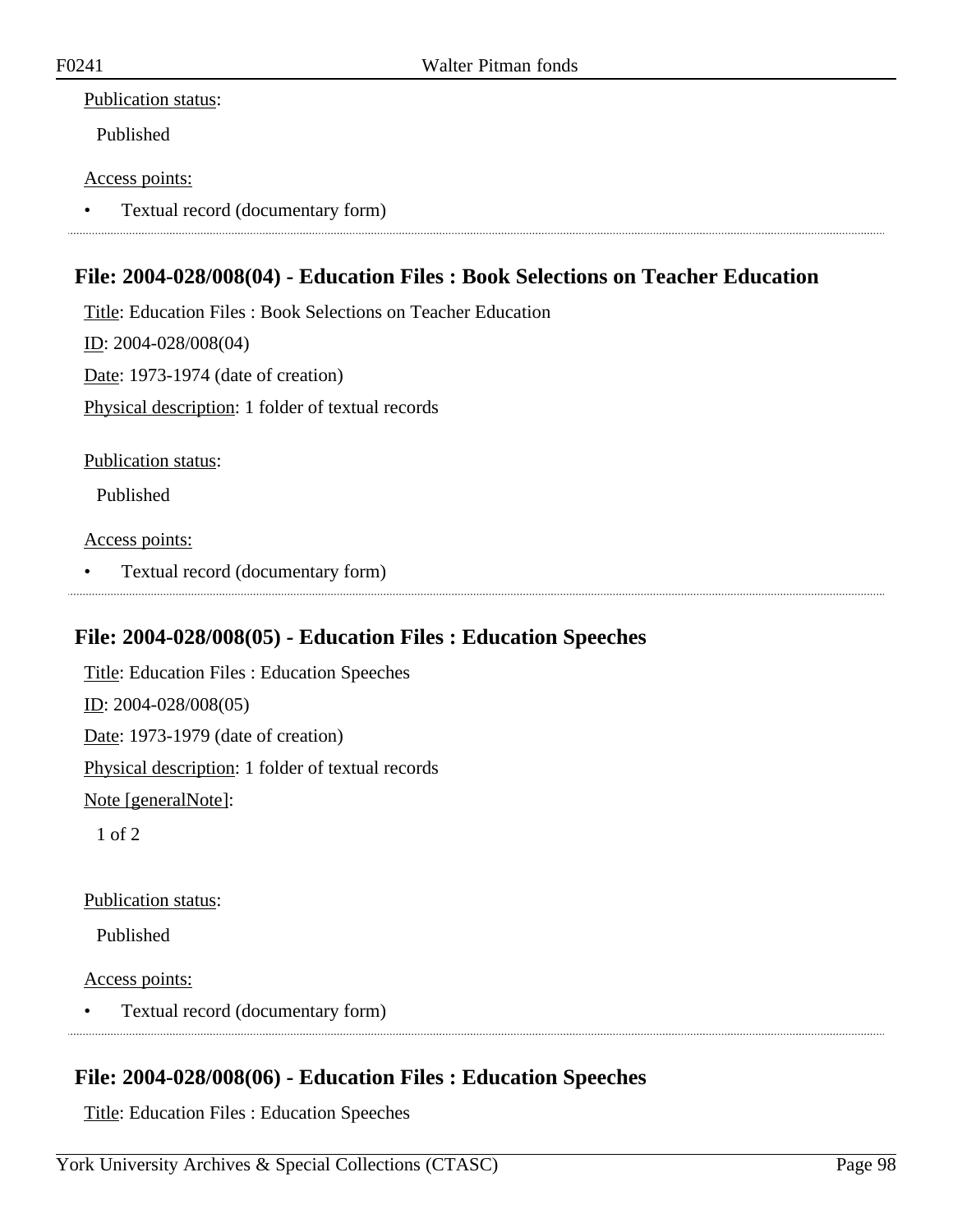ID: 2004-028/008(06) Date: 1973-1979 (date of creation) Physical description: 1 folder of textual records Note [generalNote]: 2 of 2 Publication status:

Published

#### Access points:

• Textual record (documentary form)

# **File: 2004-028/008(07) - Education Files : Pitman, Personal**

Title: Education Files : Pitman, Personal ID: 2004-028/008(07) Date: 1974 (date of creation) Physical description: 1 folder of textual records

Publication status:

Published

#### Access points:

• Textual record (documentary form)

# **File: 2004-028/008(08) - Education Files : Symposium on Higher Education, Ryerson, Etc.**

Title: Education Files : Symposium on Higher Education, Ryerson, Etc. ID: 2004-028/008(08) Date: 1974-1975 (date of creation) Physical description: 1 folder of textual records

Publication status:

Published

Access points: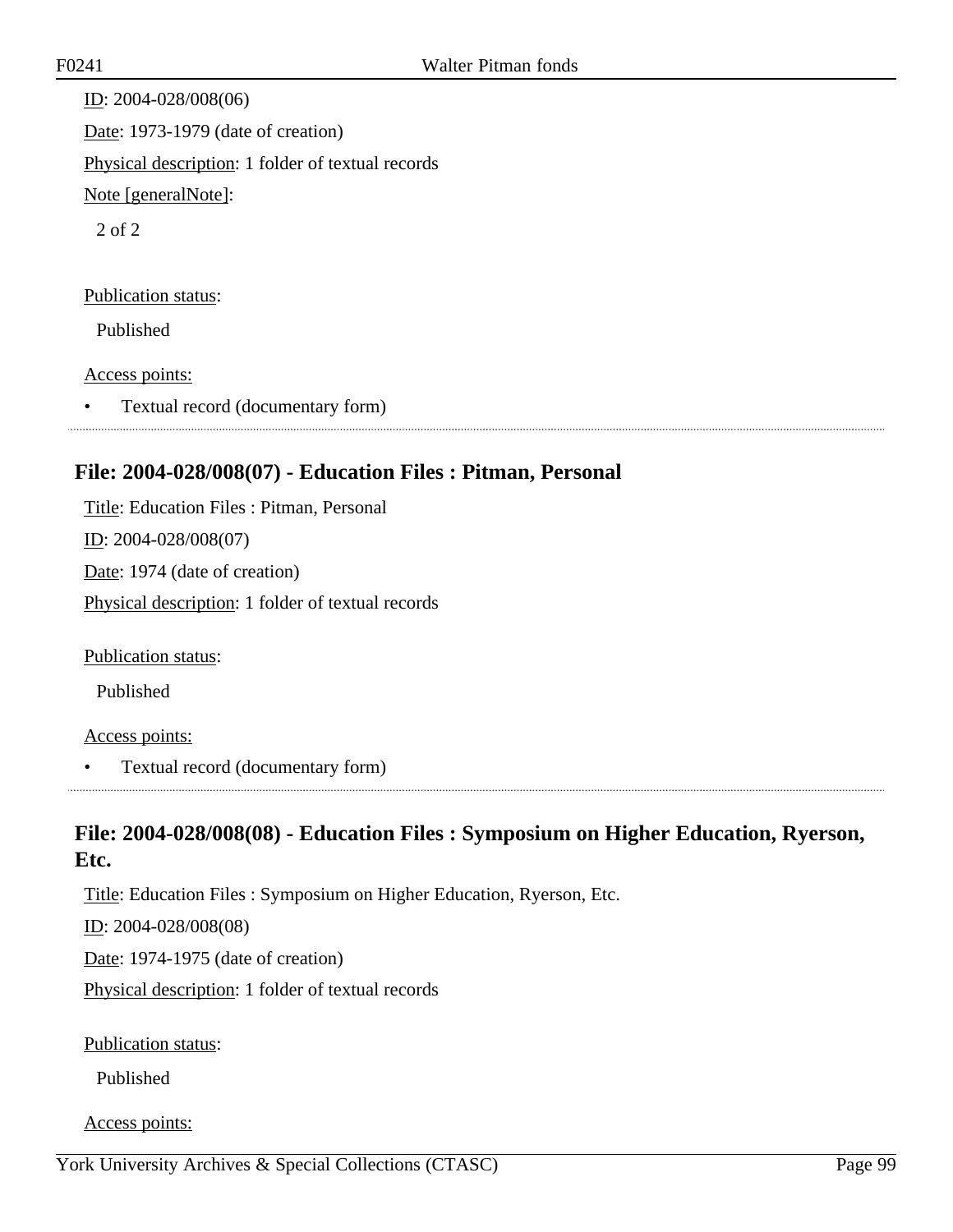..................

• Textual record (documentary form)

#### **File: 2004-028/008(09) - Education Files : Poverty - Special Senate Committee**

Title: Education Files : Poverty - Special Senate Committee

ID: 2004-028/008(09)

Date: [197-] (date of creation)

Physical description: 1 folder of textual records

Publication status:

Published

Access points:

• Textual record (documentary form) 

#### **File: 2004-028/008(10) - Education Files : Poverty**

Title: Education Files : Poverty ID: 2004-028/008(10) Date: 1975 (date of creation) Physical description: 1 folder of textual records

Publication status:

Published

Access points:

• Textual record (documentary form)

### **File: 2004-028/008(11) - Education Files : Concept of Land, Geography**

Title: Education Files : Concept of Land, Geography ID: 2004-028/008(11) Date: 1975 (date of creation) Physical description: 1 folder of textual records

Publication status:

Published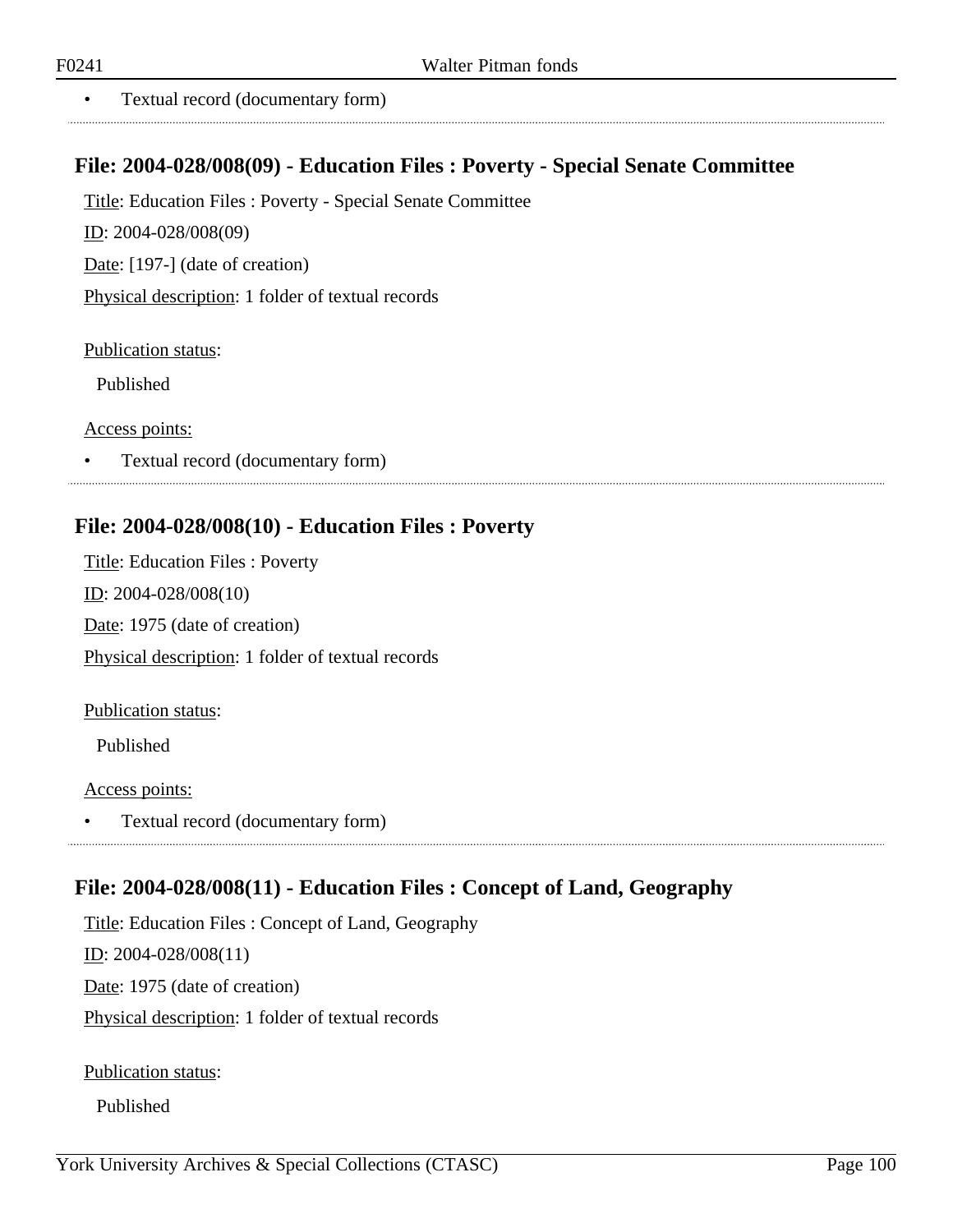#### Access points:

• Textual record (documentary form)

#### **File: 2004-028/008(12) - Education Files : King-Bay Ministry**

Title: Education Files : King-Bay Ministry ID: 2004-028/008(12) Date: 1978 (date of creation) Physical description: 1 folder of textual records

Publication status:

Published

Access points:

• Textual record (documentary form)

# **File: 2004-028/008(13) - Education Files : Education and the Conservative Society**

Title: Education Files : Education and the Conservative Society

ID: 2004-028/008(13)

Date: 1978 (date of creation)

Physical description: 1 folder of textual records

#### Publication status:

Published

Access points:

• Textual record (documentary form) 

# **File: 2004-028/008(14) - Education Files : Scenarios for Long-Term Alternative Futures for OECA**

Title: Education Files : Scenarios for Long-Term Alternative Futures for OECA

ID: 2004-028/008(14)

Date: 1978 (date of creation)

Physical description: 1 folder of textual records

Publication status: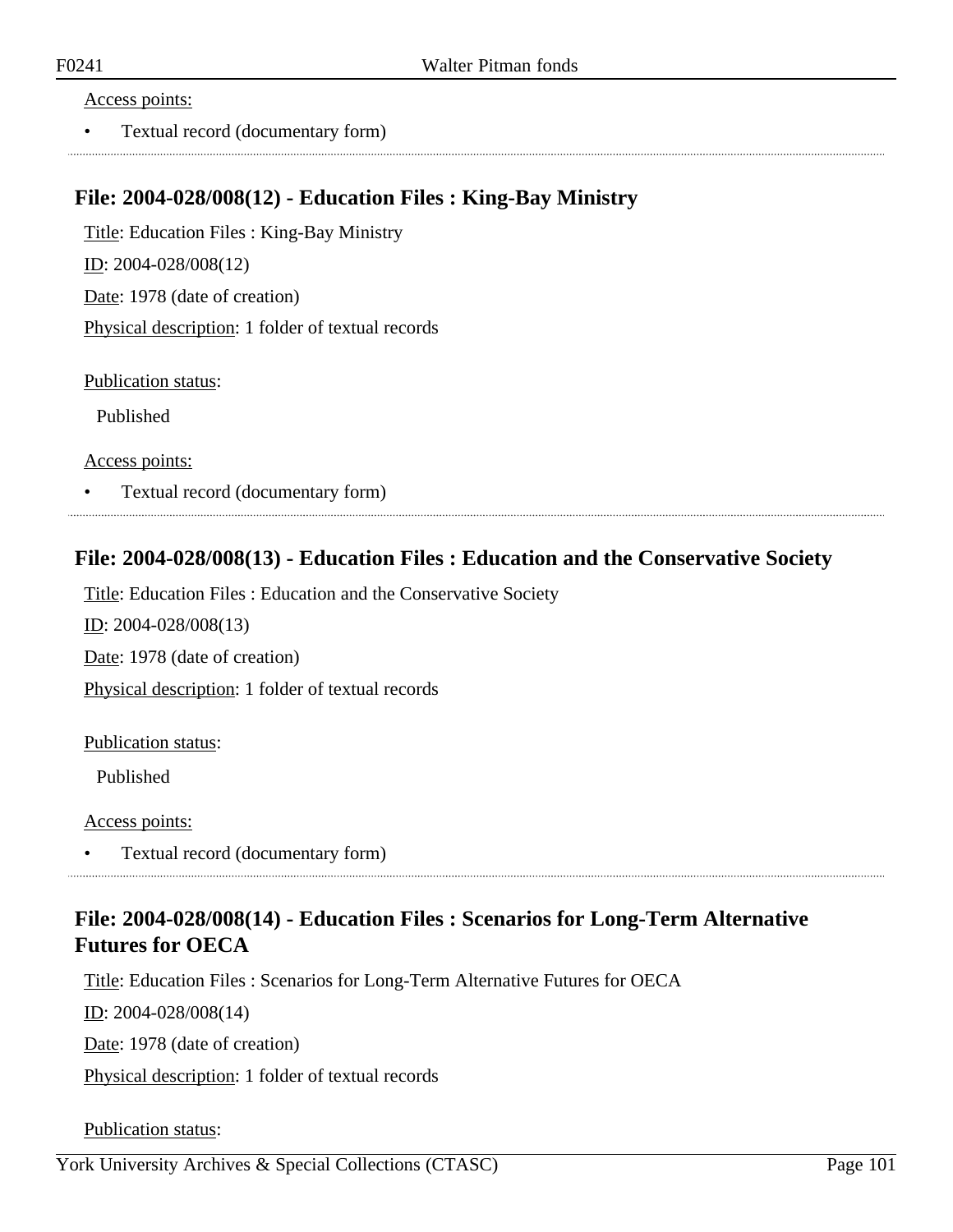#### Published

#### Access points:

• Textual record (documentary form)

### **File: 2004-028/008(15) - Education Files : T.V. Ontario**

Title: Education Files : T.V. Ontario ID: 2004-028/008(15) Date: 1978 (date of creation) Physical description: 1 folder of textual records

Publication status:

Published

#### Access points:

• Textual record (documentary form)

# **File: 2004-028/008(16) - Education Files : IONA College Appropriate Education For Ontario**

Title: Education Files : IONA College Appropriate Education For Ontario

ID: 2004-028/008(16)

Date: 1979 (date of creation)

Physical description: 1 folder of textual records

Publication status:

Published

Access points:

• Textual record (documentary form)

# **File: 2004-028/008(17) - Education Files : Canadian Association of University Con. Ed. Conference**

Title: Education Files : Canadian Association of University Con. Ed. Conference

ID: 2004-028/008(17)

Date: 1979 (date of creation)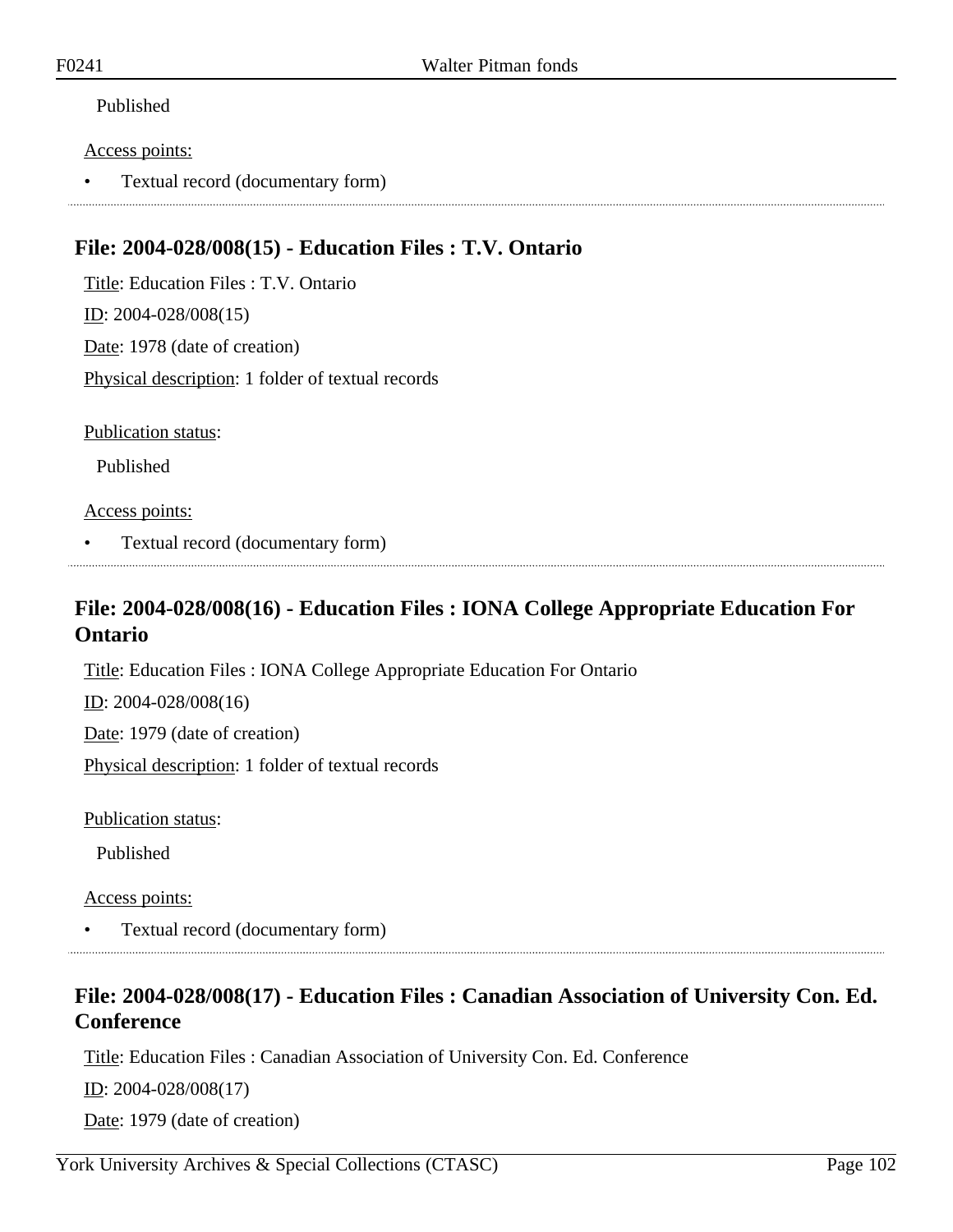Physical description: 1 folder of textual records

Publication status:

Published

Access points:

• Textual record (documentary form)

#### **File: 2004-028/008(18) - Education Files : Small Business Speech**

Title: Education Files : Small Business Speech

ID: 2004-028/008(18)

Date: 1980 (date of creation)

Physical description: 1 folder of textual records

#### Publication status:

Published

#### Access points:

• Textual record (documentary form)

### **File: 2004-028/009(01) - Education Files : Ryerson, Clippings, Correspondence**

Title: Education Files : Ryerson, Clippings, Correspondence ID: 2004-028/009(01) Date: 1970-1986 (date of creation) Physical description: 1 folder of textual records Note [generalNote]: 1 of 2

#### Publication status:

Published

Access points:

• Textual record (documentary form)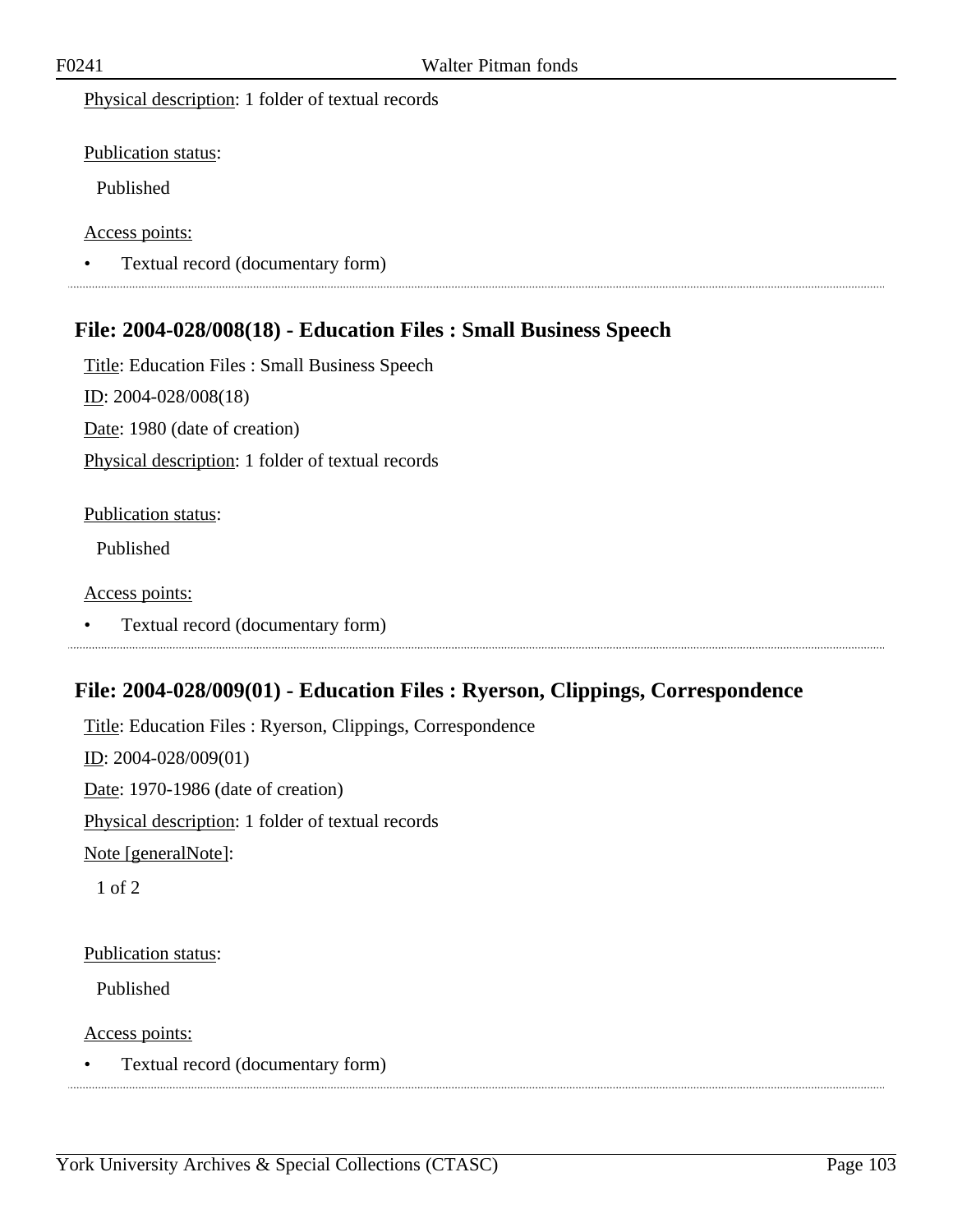# **File: 2004-028/009(02) - Education Files : Ryerson, Clippings, Correspondence**

Title: Education Files : Ryerson, Clippings, Correspondence ID: 2004-028/009(02) Date: 1970-1986 (date of creation) Physical description: 1 folder of textual records Note [generalNote]: 2 of 2

Publication status:

Published

Access points:

• Textual record (documentary form)

### **File: 2004-028/009(03) - Education Files : Ryerson**

Title: Education Files : Ryerson ID: 2004-028/009(03) Date: 1974 (date of creation) Physical description: 1 folder of textual records

#### Publication status:

Published

#### Access points:

• Textual record (documentary form)

### **File: 2004-028/009(04) - Education Files : Personal Letters re. Ryerson**

Title: Education Files : Personal Letters re. Ryerson ID: 2004-028/009(04) Date: 1974-1976 (date of creation) Physical description: 1 folder of textual records Note [generalNote]: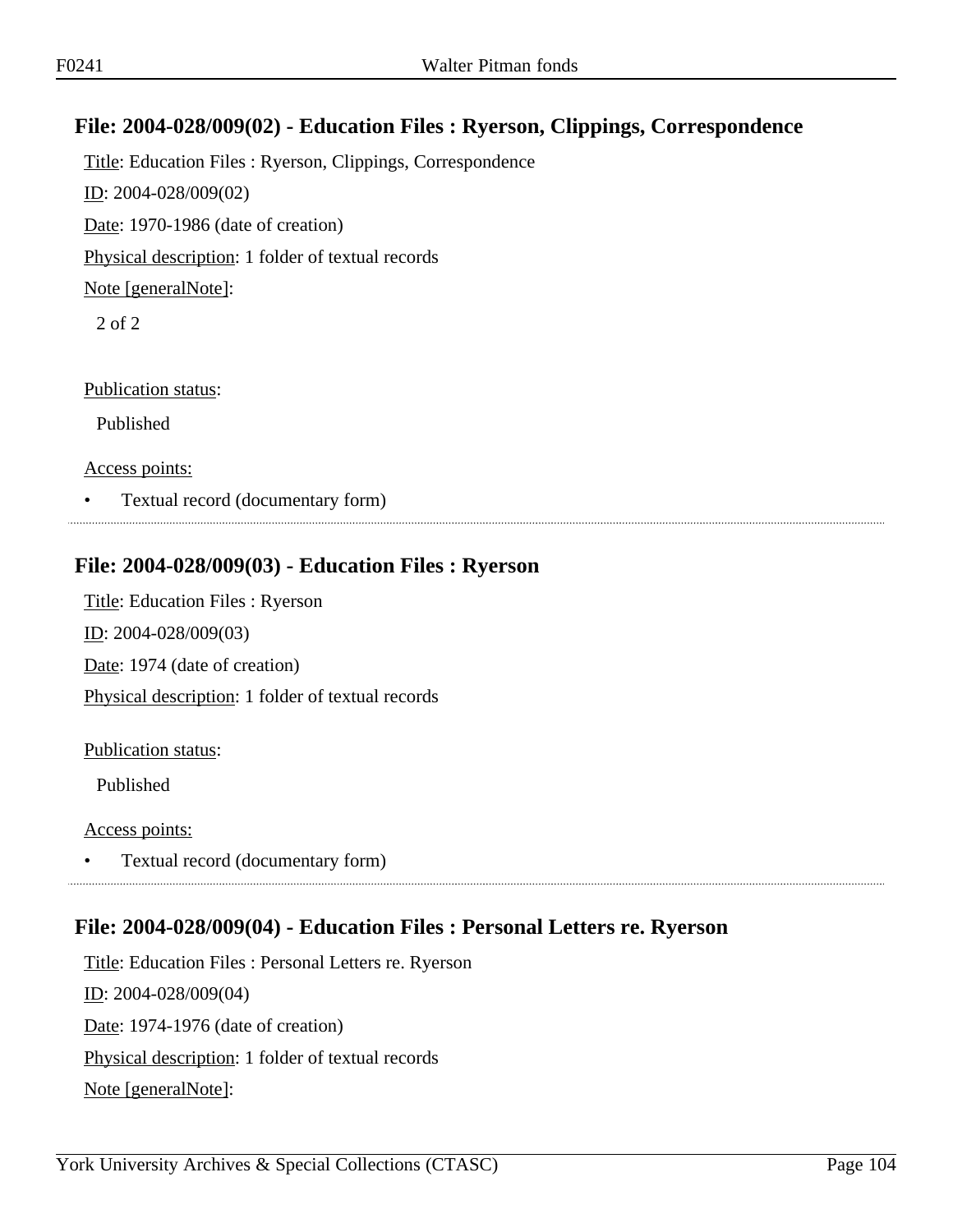1 of 2

#### Publication status:

Published

Access points:

• Textual record (documentary form)

### **File: 2004-028/009(05) - Education Files : Personal Letters re. Ryerson**

Title: Education Files : Personal Letters re. Ryerson

ID: 2004-028/009(05)

Date: 1974-1976 (date of creation)

Physical description: 1 folder of textual records

Note [generalNote]:

2 of 2

Publication status:

Published

Access points:

• Textual record (documentary form)

### **File: 2004-028/009(06) - Education Files : Ryerson, Notes, Clippings**

Title: Education Files : Ryerson, Notes, Clippings

ID: 2004-028/009(06)

Date: 1975-1977 (date of creation)

Physical description: 1 folder of textual records

Publication status:

Published

Access points:

• Textual record (documentary form)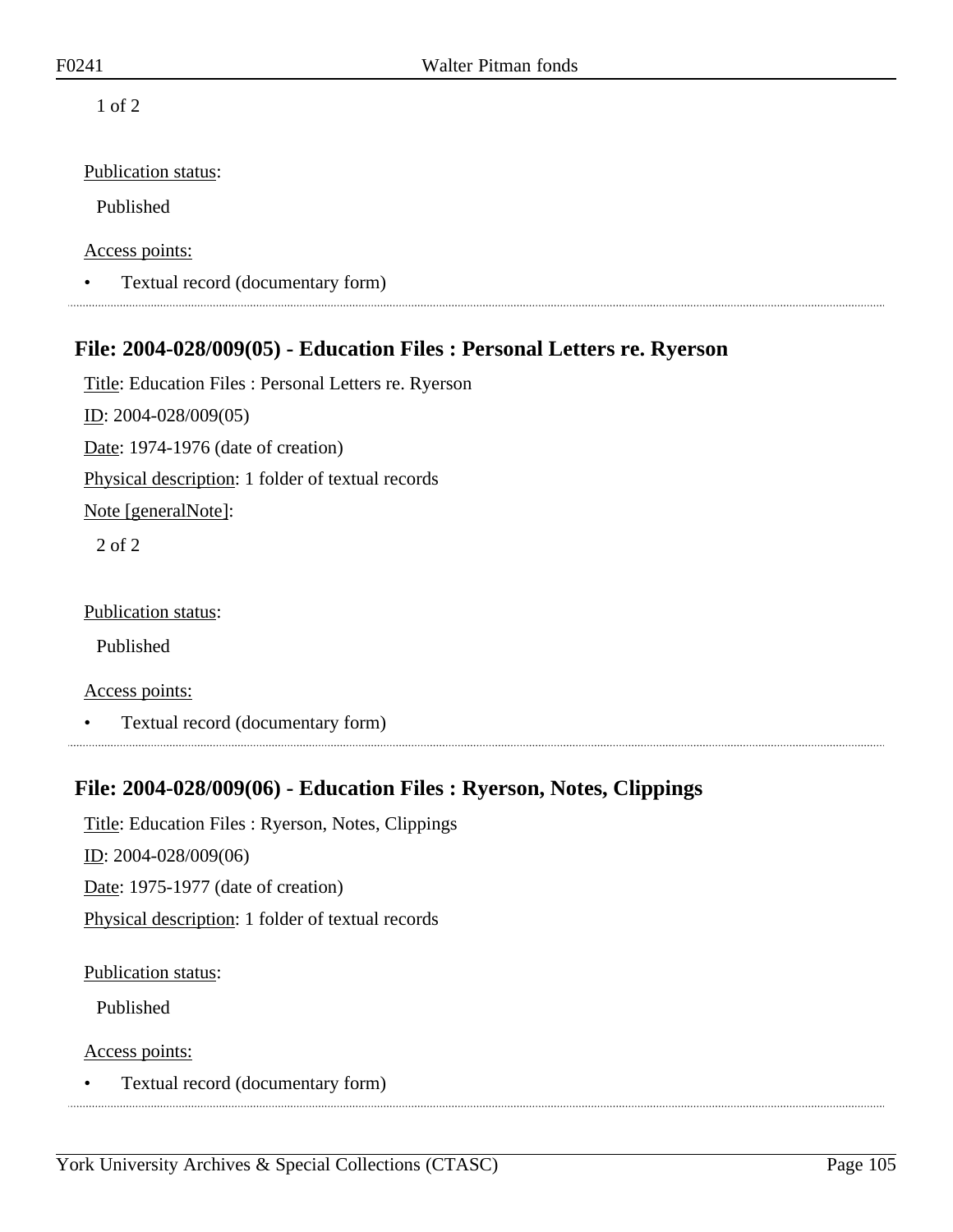# **File: 2004-028/009(07) - Education Files : Ryerson, Speeches, Publications**

Title: Education Files : Ryerson, Speeches, Publications ID: 2004-028/009(07) Date: 1975-1980 (date of creation) Physical description: 1 folder of textual records Note [generalNote]: 1 of 2

Publication status:

Published

Access points:

• Textual record (documentary form)

#### **File: 2004-028/009(08) - Education Files : Ryerson, Speeches, Publications**

Title: Education Files : Ryerson, Speeches, Publications ID: 2004-028/009(08) Date: 1975-1980 (date of creation) Physical description: 1 folder of textual records Note [generalNote]:

2 of 2

Publication status:

Published

Access points:

• Textual record (documentary form)

### **File: 2004-028/010(01) - Education Files : Ryerson, Clippings, etc.**

Title: Education Files : Ryerson, Clippings, etc.

ID: 2004-028/010(01)

Date: 1975-1988 (date of creation)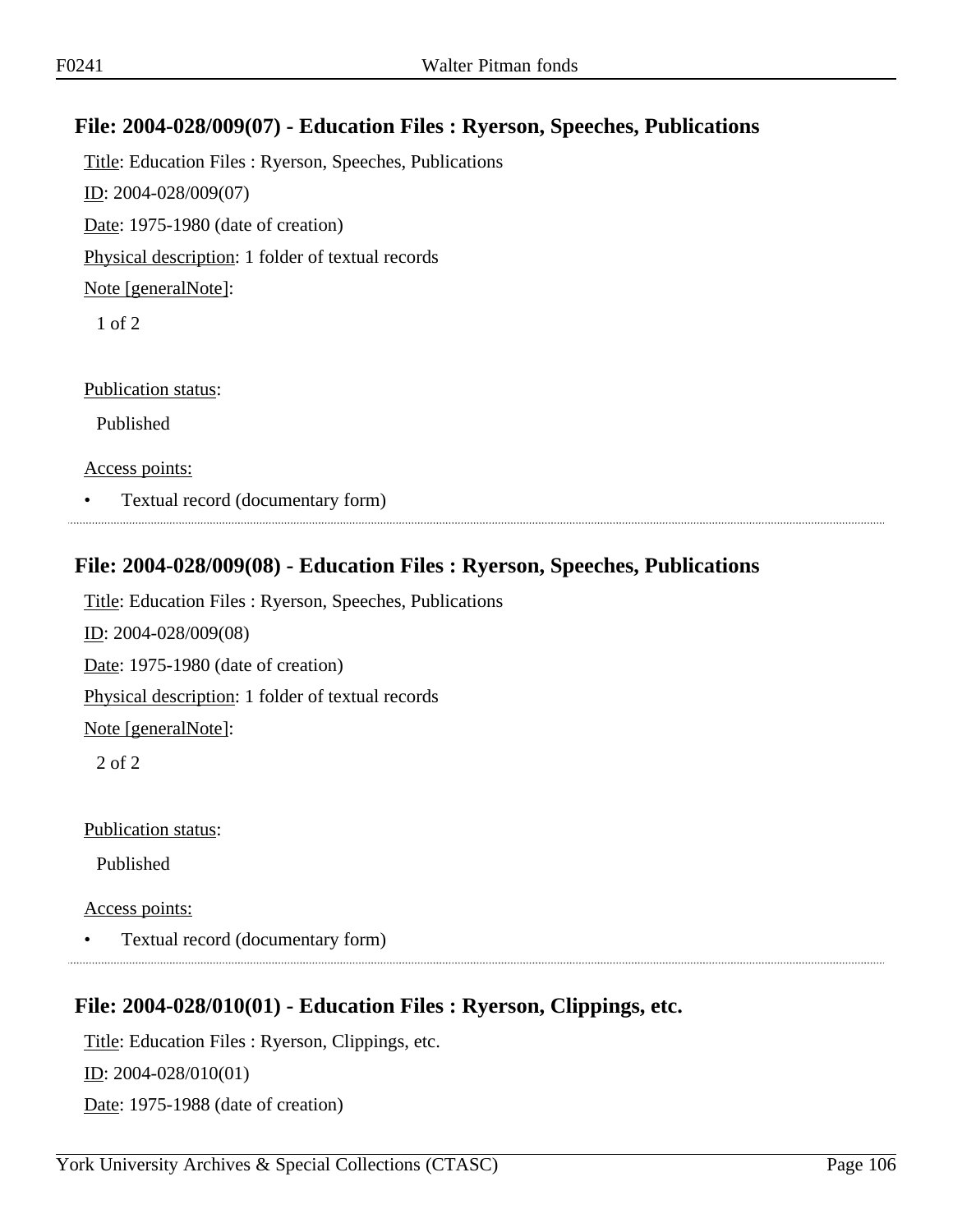Physical description: 1 folder of textual records

Note [generalNote]:

1 of 3

Publication status:

Published

Access points:

• Textual record (documentary form)

# **File: 2004-028/010(02) - Education Files : Ryerson, Clippings, etc.**

Title: Education Files : Ryerson, Clippings, etc. ID: 2004-028/010(02) Date: 1975-1988 (date of creation) Physical description: 1 folder of textual records Note [generalNote]: 2 of 3

Publication status:

Published

Access points:

• Textual record (documentary form)

# **File: 2004-028/010(03) - Education Files : Ryerson, Clippings, etc.**

Title: Education Files : Ryerson, Clippings, etc. ID: 2004-028/010(03) Date: 1975-1988 (date of creation) Physical description: 1 folder of textual records Note [generalNote]: 3 of 3

# Publication status: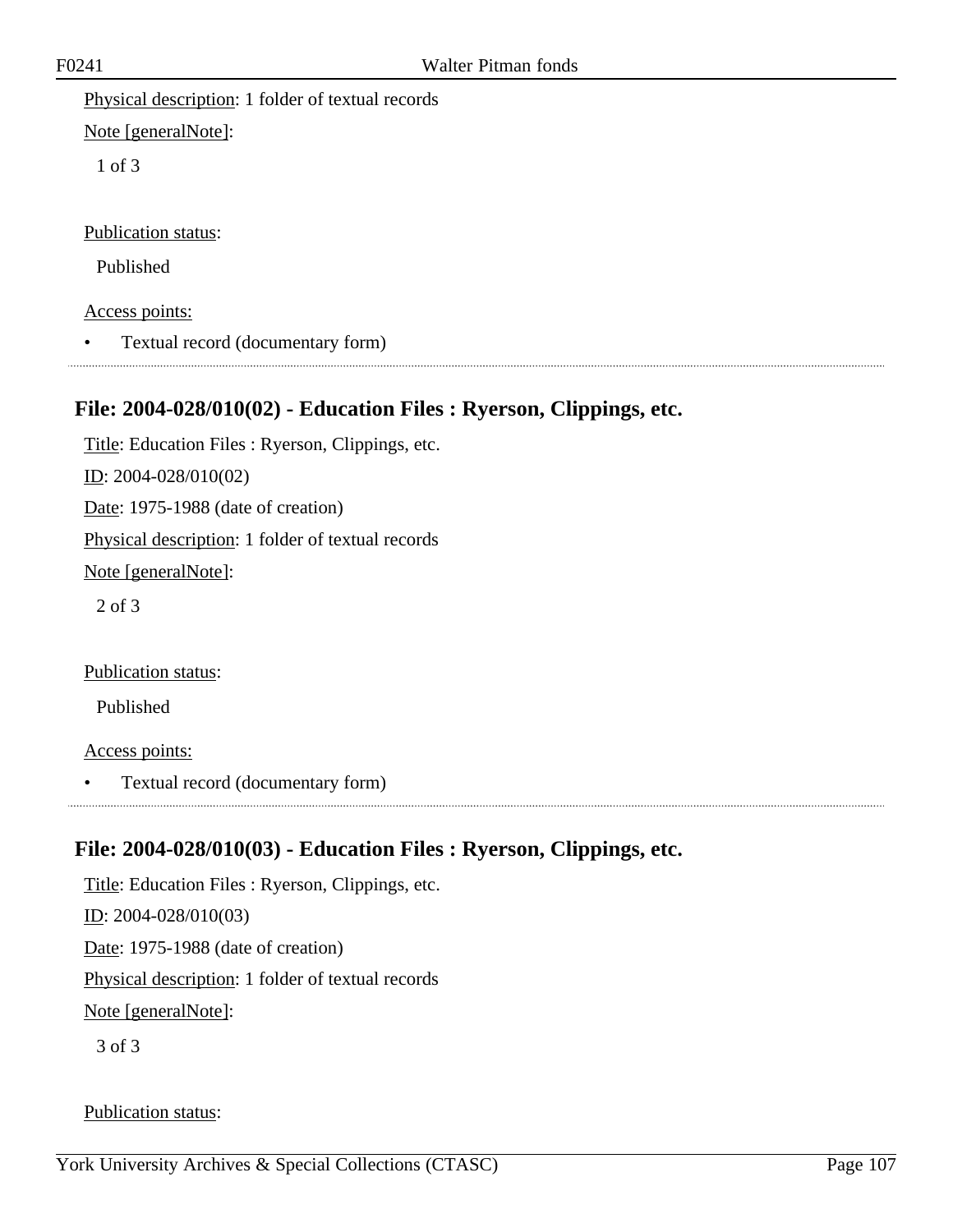#### Published

#### Access points:

• Textual record (documentary form)

### **File: 2004-028/010(04) - Education Files : Environmental Education**

Title: Education Files : Environmental Education

ID: 2004-028/010(04)

Date: 1976 (date of creation)

Physical description: 1 folder of textual records

Publication status:

Published

#### Access points:

• Textual record (documentary form)

# **File: 2004-028/010(05) - Education Files : O.C.A. Educational Mosaic, Official Program, Opening**

Title: Education Files : O.C.A. Educational Mosaic, Official Program, Opening

ID: 2004-028/010(05)

Physical description: 1 folder of textual records

Publication status:

Published

Access points:

• Textual record (documentary form)

### **File: 2004-028/010(06) - Education Files : O.I.S.E. Fellows Night**

Title: Education Files : O.I.S.E. Fellows Night ID: 2004-028/010(06) Date: 1976 (date of creation) Physical description: 1 folder of textual records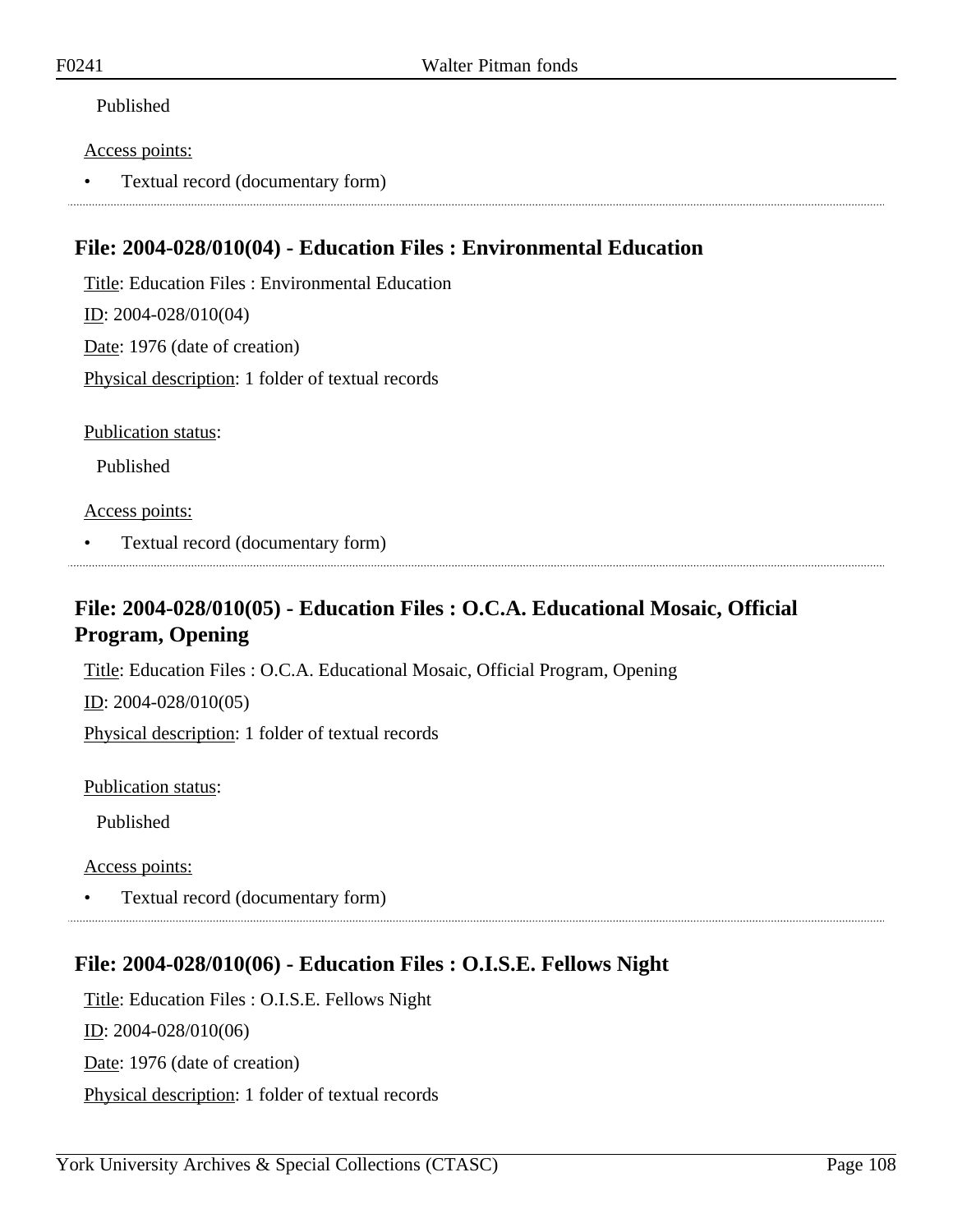#### Publication status:

Published

#### Access points:

• Textual record (documentary form)

## **File: 2004-028/010(07) - Education Files : Correspondence**

Title: Education Files : Correspondence ID: 2004-028/010(07) Date: 1976-1978 (date of creation) Physical description: 1 folder of textual records Note [generalNote]:

1 of 2

#### Publication status:

Published

#### Access points:

• Textual record (documentary form)

## **File: 2004-028/010(08) - Education Files : Correspondence**

Title: Education Files : Correspondence ID: 2004-028/010(08) Date: 1976-1978 (date of creation) Physical description: 1 folder of textual records Note [generalNote]: 2 of 2

#### Publication status:

Published

Access points:

• Textual record (documentary form)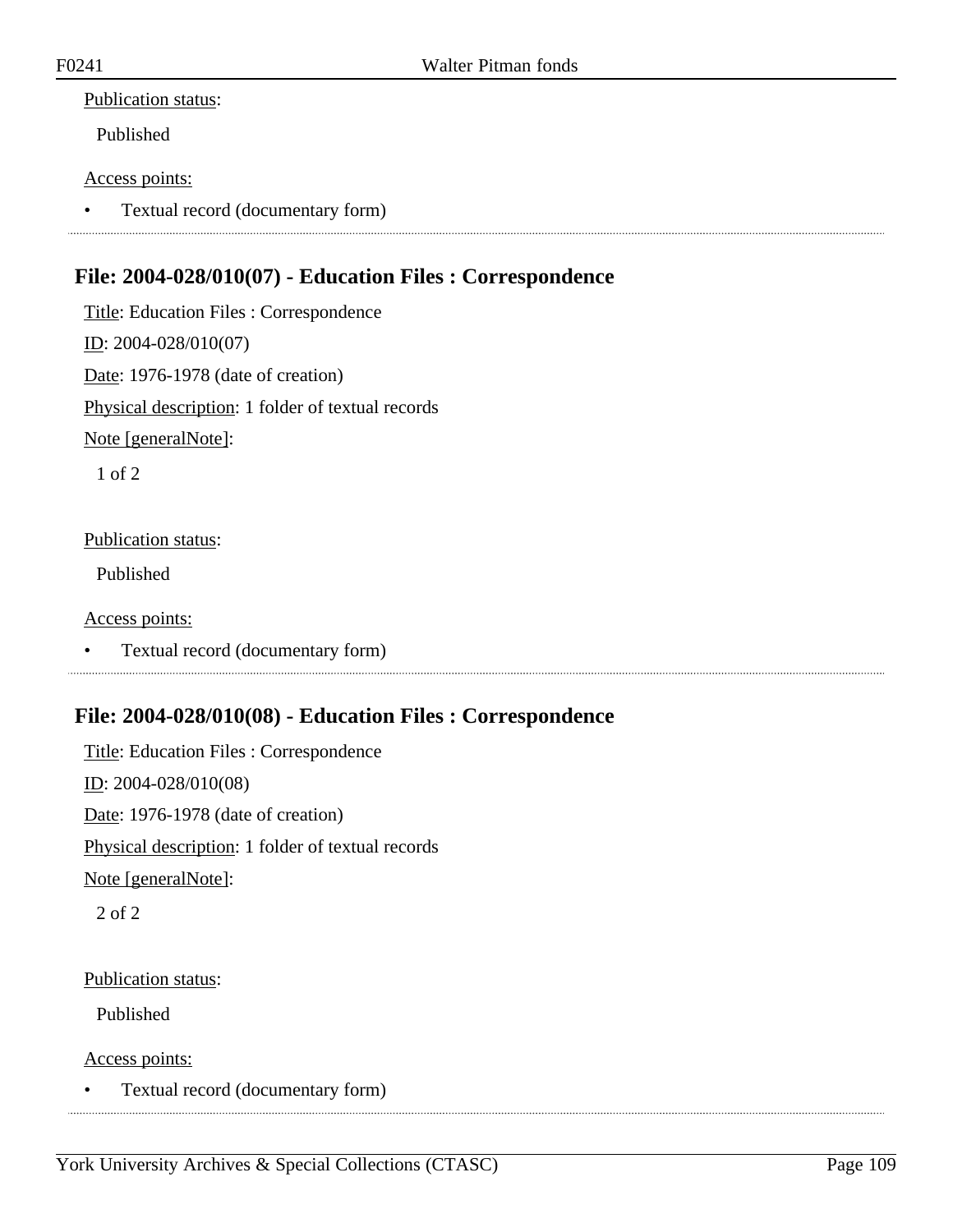## **File: 2004-028/010(09) - Education Files : Articles on Education**

Title: Education Files : Articles on Education ID: 2004-028/010(09) Date: 1977 (date of creation) Physical description: 1 folder of textual records

#### Publication status:

Published

#### Access points:

• Textual record (documentary form)

#### **File: 2004-028/010(10) - Education Files : Ryerson Years, Ombudsman at U. of T.**

Title: Education Files : Ryerson Years, Ombudsman at U. of T. ID: 2004-028/010(10) Date: 1977 (date of creation) Physical description: 1 folder of textual records

Publication status:

Published

#### Access points:

• Textual record (documentary form)

## **File: 2004-028/011(01) - Education Files : Photographs**

Title: Education Files : Photographs ID: 2004-028/011(01) Date: 1977 (date of creation) Physical description: 1 folder of textual records

Publication status:

Published

Access points: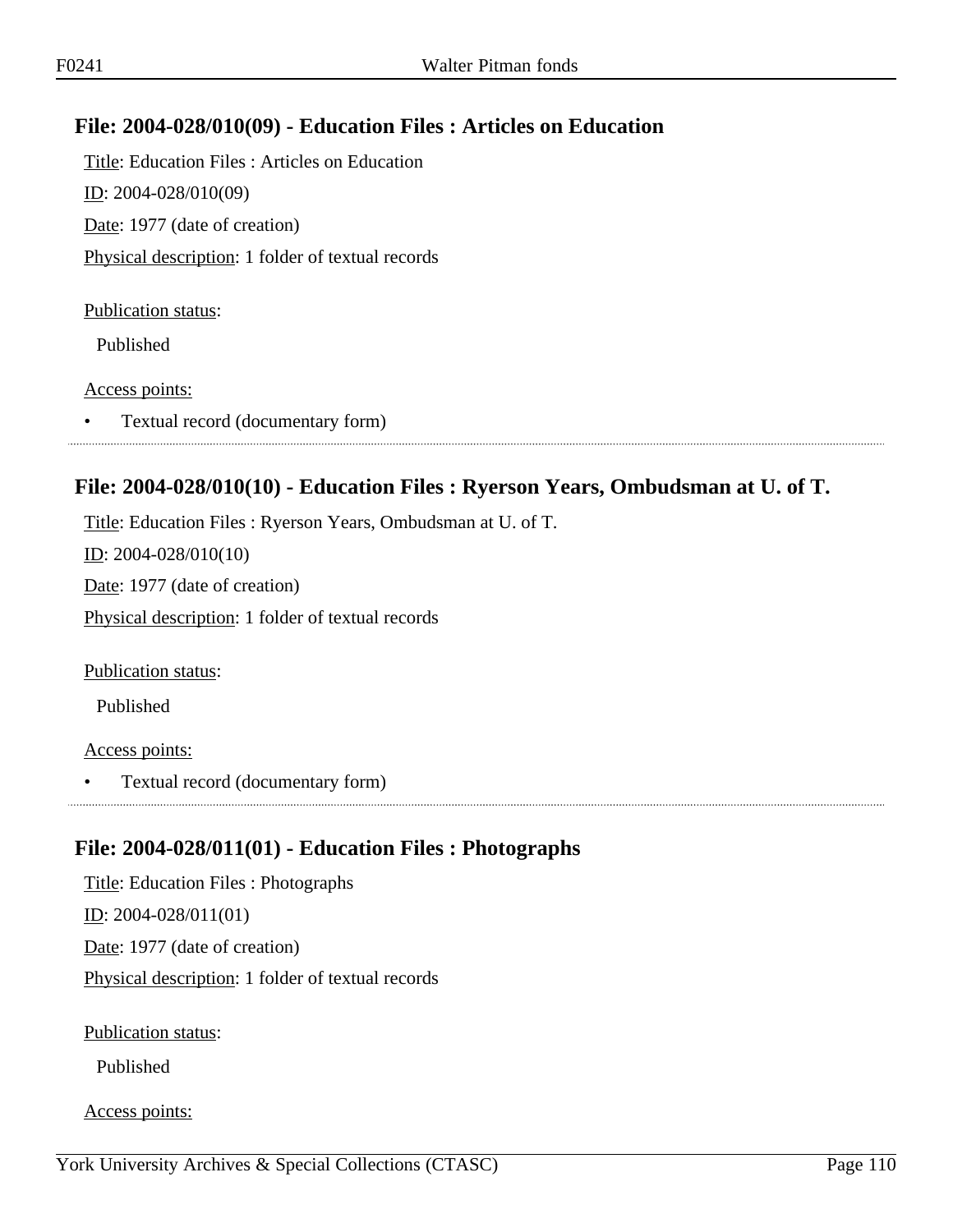...................

• Graphic material (documentary form)

#### **File: 2004-028/011(02) - Education Files : Racism**

Title: Education Files : Racism ID: 2004-028/011(02) Date: 1977 (date of creation) Physical description: 1 folder of textual records

Publication status:

Published

Access points:

• Textual record (documentary form)

#### **File: 2004-028/011(03) - Education Files : Racism And Leadership**

Title: Education Files : Racism And Leadership ID: 2004-028/011(03) Date: 1977-1978 (date of creation) Physical description: 1 folder of textual records

Publication status:

Published

Access points:

• Textual record (documentary form)

## **File: 2004-028/011(04) - Education Files : Task Force On Human Relations, Clippings**

Title: Education Files : Task Force On Human Relations, Clippings

ID: 2004-028/011(04)

Date: 1977-1978 (date of creation)

Physical description: 1 folder of textual records

Publication status:

Published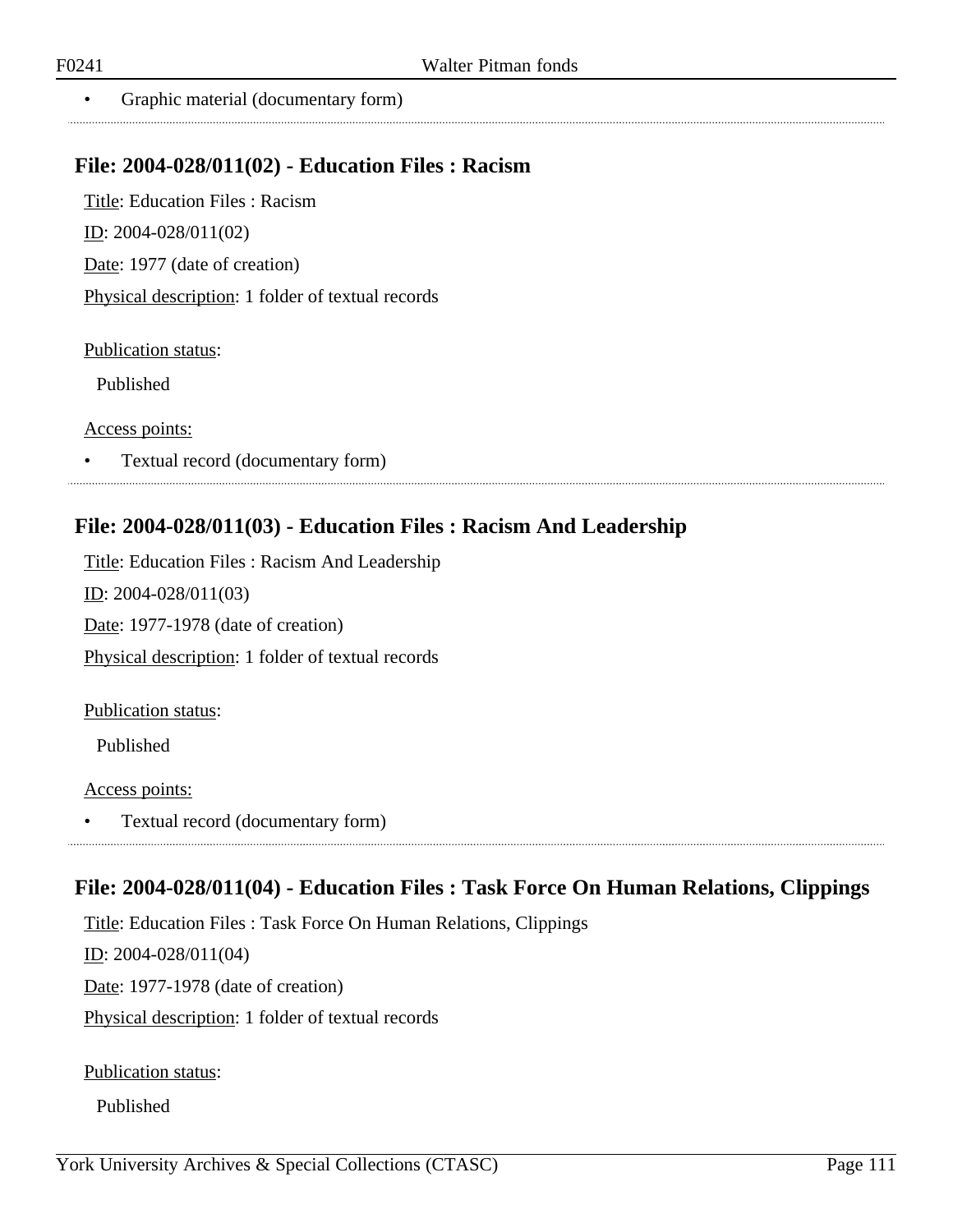#### Access points:

• Textual record (documentary form)

#### **File: 2004-028/011(05) - Education Files : Correspondence, Papers**

Title: Education Files : Correspondence, Papers

ID: 2004-028/011(05)

Date: 1978-1983 (date of creation)

Physical description: 1 folder of textual records

Note [generalNote]:

1 of 2

Publication status:

Published

Access points:

• Textual record (documentary form)

#### **File: 2004-028/011(06) - Education Files : Correspondence, Papers**

Title: Education Files : Correspondence, Papers ID: 2004-028/011(06) Date: 1978-1983 (date of creation) Physical description: 1 folder of textual records Note [generalNote]: 2 of 2

Publication status:

Published

Access points:

• Textual record (documentary form) 

## **File: 2004-028/011(07) - Education Files : Advisor To Colleges And Universities**

Title: Education Files : Advisor To Colleges And Universities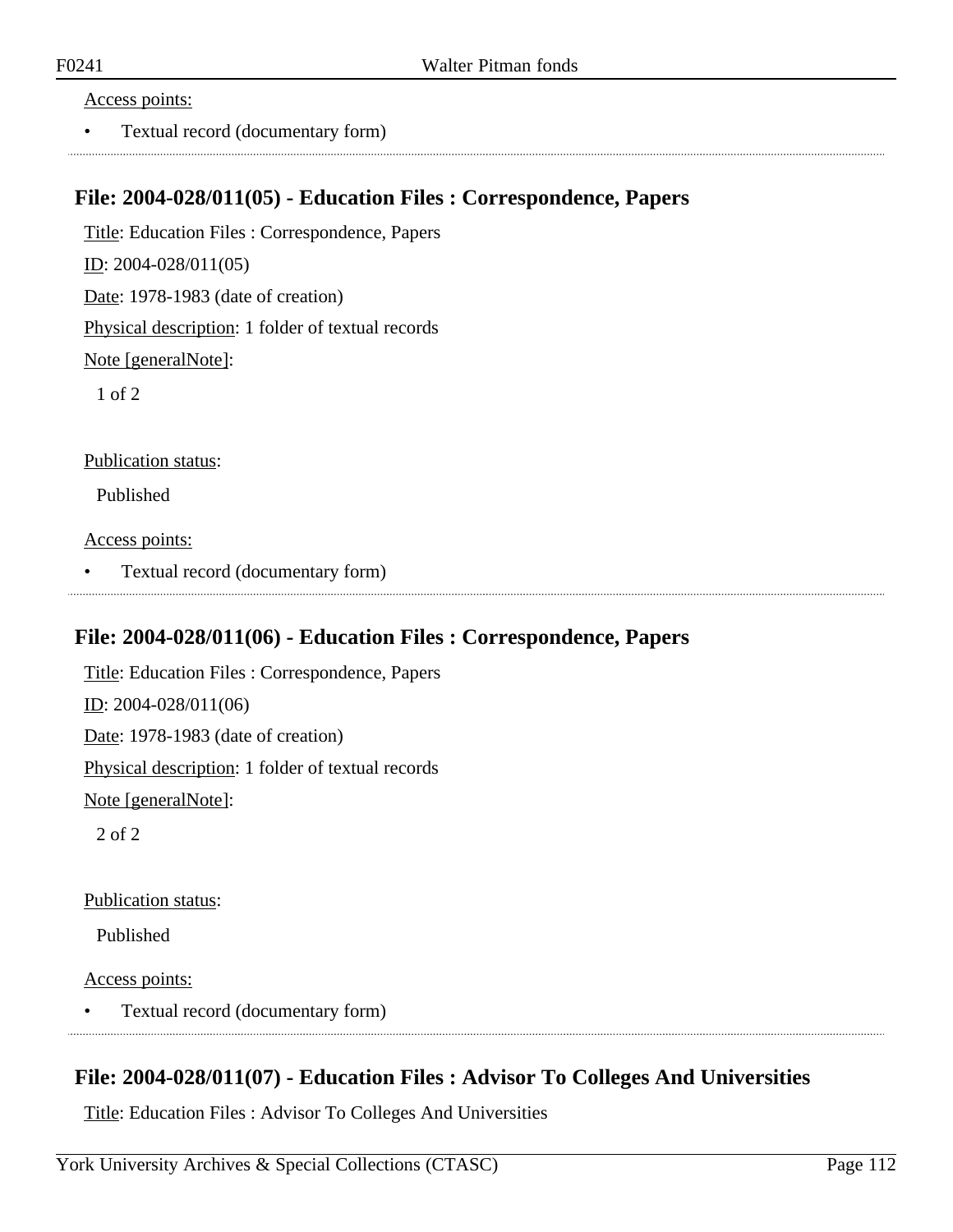ID: 2004-028/011(07) Date: 1980 (date of creation) Physical description: 1 folder of textual records Note [generalNote]: 1 of 2

#### Publication status:

Published

#### Access points:

• Textual record (documentary form)

## **File: 2004-028/011(08) - Education Files : Advisor To Colleges And Universities**

Title: Education Files : Advisor To Colleges And Universities

ID: 2004-028/011(08)

Date: 1980 (date of creation)

Physical description: 1 folder of textual records

Note [generalNote]:

2 of 2

#### Publication status:

Published

Access points:

• Textual record (documentary form) 

## **File: 2004-028/011(09) - Education Files : Ontario Arts Council, Photographs**

Title: Education Files : Ontario Arts Council, Photographs

ID: 2004-028/011(09)

Date: 1980 (date of creation)

Physical description: 1 folder of textual records

Publication status: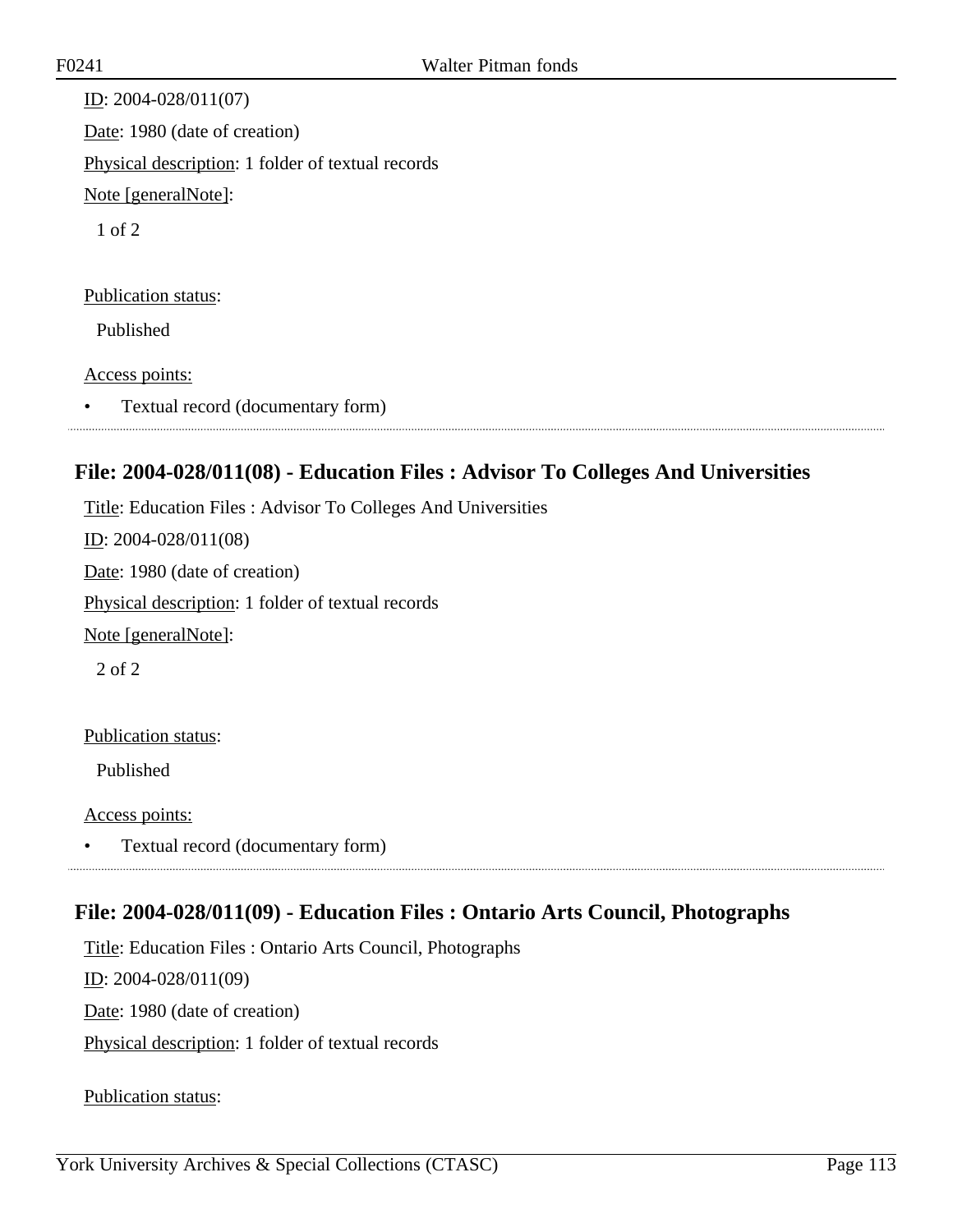#### Published

#### Access points:

• Graphic material (documentary form)

## **File: 2004-028/011(10) - Education Files : Miscellaneous Education Speeches**

Title: Education Files : Miscellaneous Education Speeches ID: 2004-028/011(10) Date: 1980 (date of creation) Physical description: 1 folder of textual records

Publication status:

Published

Access points:

• Textual record (documentary form)

#### **File: 2004-028/011(11) - Education Files : Review Of Secondary School Education**

Title: Education Files : Review Of Secondary School Education

ID: 2004-028/011(11)

Date: 1980 (date of creation)

Physical description: 1 folder of textual records

Publication status:

Published

Access points:

• Textual record (documentary form)

## **File: 2004-028/011(12) - Education Files : Ontario Arts Council, Challenge Of Change**

Title: Education Files : Ontario Arts Council, Challenge Of Change ID: 2004-028/011(12) Date: [198-] (date of creation) Physical description: 1 folder of textual records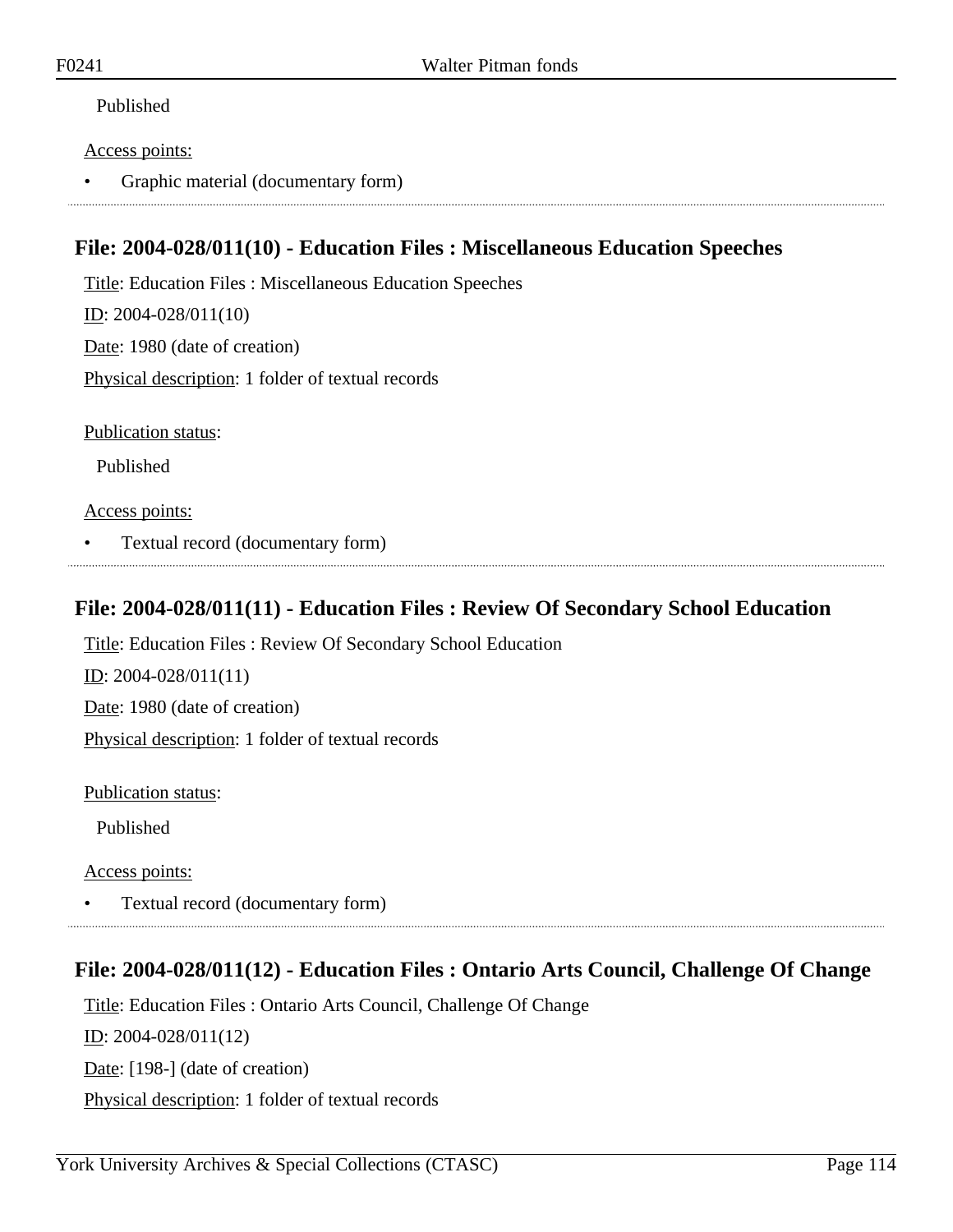#### Publication status:

Published

#### Access points:

• Textual record (documentary form)

## **File: 2004-028/012(01) - Education Files : Ontario Arts Council, Community Arts**

Title: Education Files : Ontario Arts Council, Community Arts ID: 2004-028/012(01) Date: 1981-1982 (date of creation) Physical description: 1 folder of textual records

Publication status:

Published

Access points:

• Textual record (documentary form)

## **File: 2004-028/012(02) - Education Files : A Cultural Policy for Scarborough: Remarks to the Arts in Action Conference**

Title: Education Files : A Cultural Policy for Scarborough: Remarks to the Arts in Action Conference

ID: 2004-028/012(02)

Date: 2 Apr. 1982 (date of creation)

Physical description: 1 folder of textual records

Publication status:

Published

Access points:

• Textual record (documentary form)

## **File: 2004-028/012(03) - Education Files : High Tech High Touch: Symphony Orchestra in The Year 2000**

Title: Education Files : High Tech High Touch: Symphony Orchestra in The Year 2000 ID: 2004-028/012(03)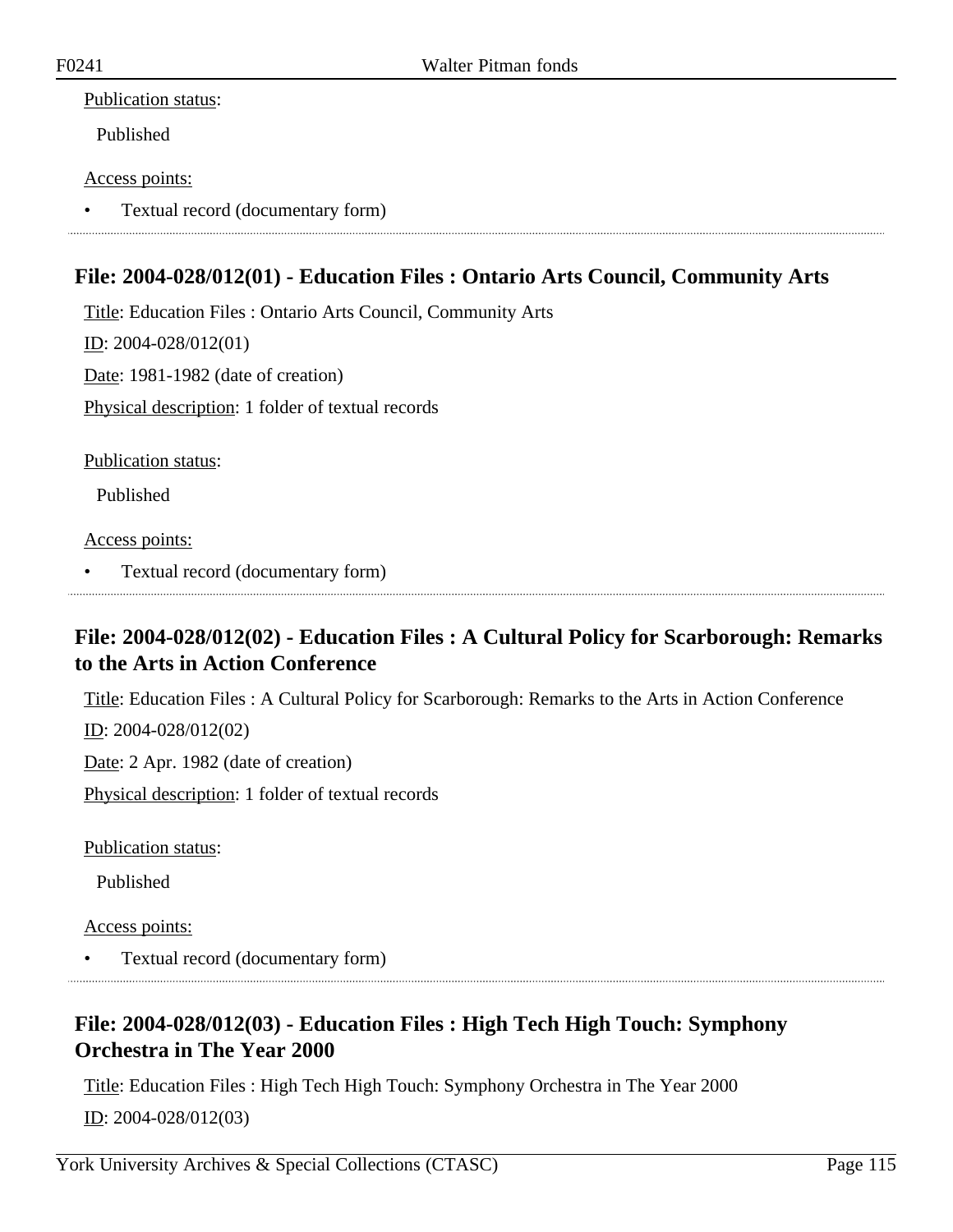Date: [198-] (date of creation)

Physical description: 1 folder of textual records

Publication status:

Published

Access points:

• Textual record (documentary form)

## **File: 2004-028/012(04) - Education Files : Philanthropy and Volunteer Activity**

Title: Education Files : Philanthropy and Volunteer Activity

ID: 2004-028/012(04)

Date: 1983-1986 (date of creation)

Physical description: 1 folder of textual records

Publication status:

Published

Access points:

• Textual record (documentary form)

## **File: 2004-028/012(05) - Education Files : Arts and Health**

Title: Education Files : Arts and Health ID: 2004-028/012(05) Date: 1984-1985 (date of creation) Physical description: 1 folder of textual records

Publication status:

Published

Access points:

• Textual record (documentary form) 

## **File: 2004-028/012(06) - Education Files : Canadian Centre For Adult Education. C.B.C.**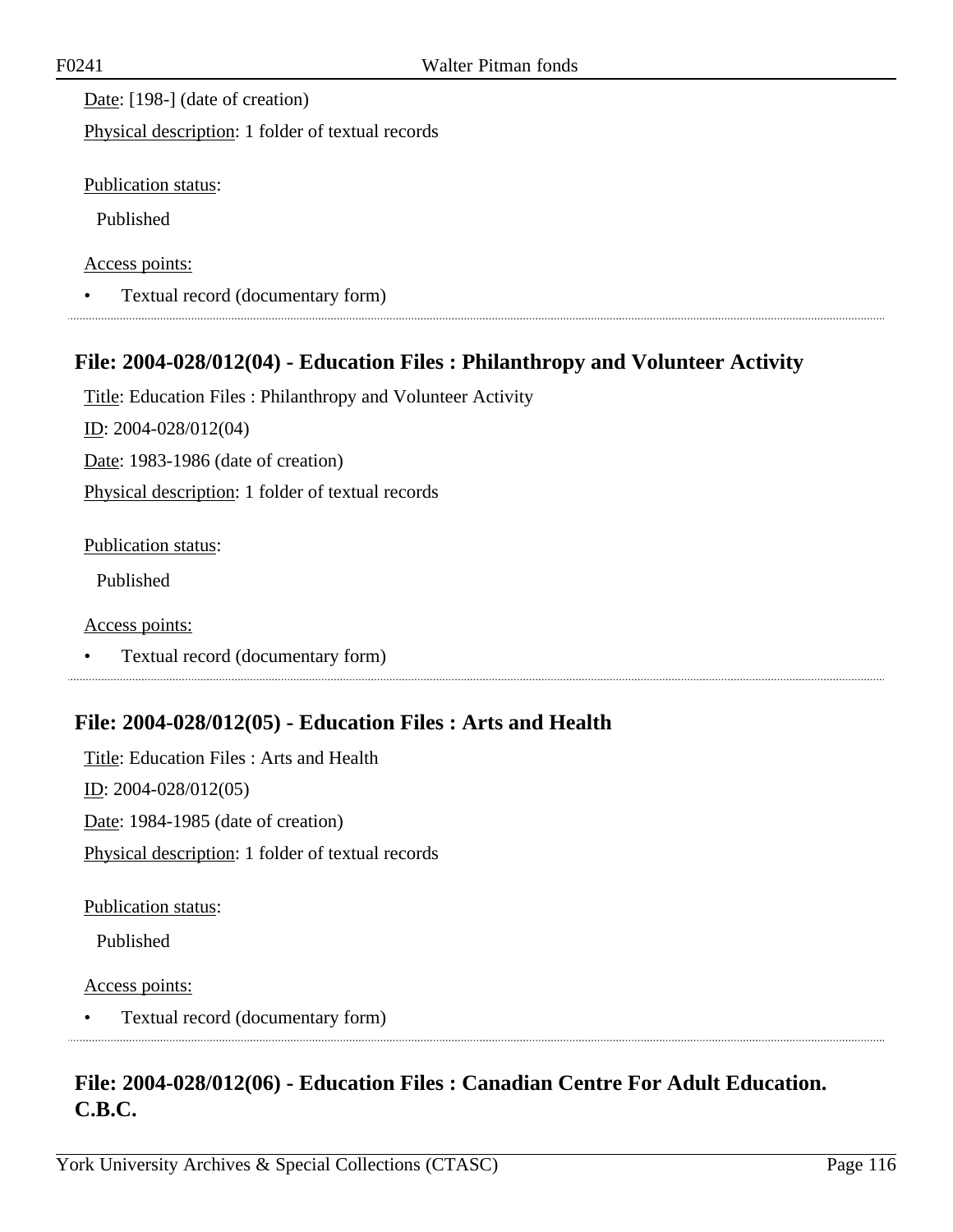Title: Education Files : Canadian Centre For Adult Education. C.B.C.

ID: 2004-028/012(06)

Date: 1984-1985 (date of creation)

Physical description: 1 folder of textual records

Publication status:

Published

Access points:

• Textual record (documentary form)

## **File: 2004-028/012(07) - Education Files : Public Funding Of The Arts, Resource Material**

Title: Education Files : Public Funding Of The Arts, Resource Material

ID: 2004-028/012(07)

Date: 1986 (date of creation)

Physical description: 1 folder of textual records

Publication status:

Published

Access points:

• Textual record (documentary form)

## **File: 2004-028/012(08) - Education Files : The Arts, Post-Secondary Institutions, Learning And Living**

Title: Education Files : The Arts, Post-Secondary Institutions, Learning And Living

ID: 2004-028/012(08)

Date: 1986 (date of creation)

Physical description: 1 folder of textual records

Publication status:

Published

Access points: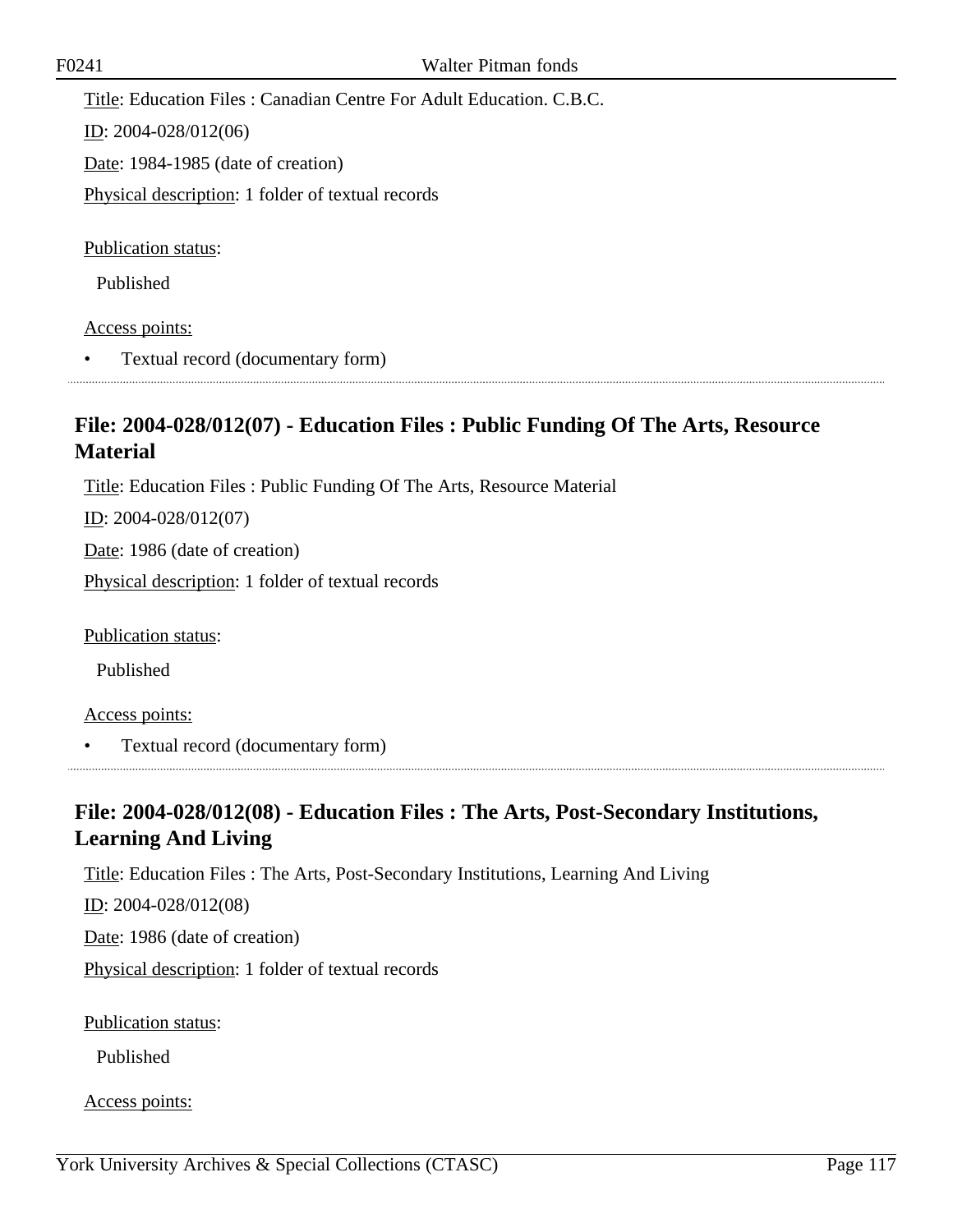. . . . . . . . . . . . . . .

• Textual record (documentary form)

#### **File: 2004-028/012(09) - Education Files : O.I.S.E. Correspondence**

Title: Education Files : O.I.S.E. Correspondence

ID: 2004-028/012(09)

Date: 1986-1988 (date of creation)

Physical description: 1 folder of textual records

Note [generalNote]:

1 of 3

Publication status:

Published

Access points:

• Textual record (documentary form)

#### **File: 2004-028/012(10) - Education Files : O.I.S.E. Correspondence**

Title: Education Files : O.I.S.E. Correspondence ID: 2004-028/012(10) Date: 1986-1988 (date of creation) Physical description: 1 folder of textual records Note [generalNote]: 2 of 3

Publication status:

Published

Access points:

• Textual record (documentary form)

## **File: 2004-028/012(11) - Education Files : O.I.S.E. Correspondence**

Title: Education Files : O.I.S.E. Correspondence ID: 2004-028/012(11)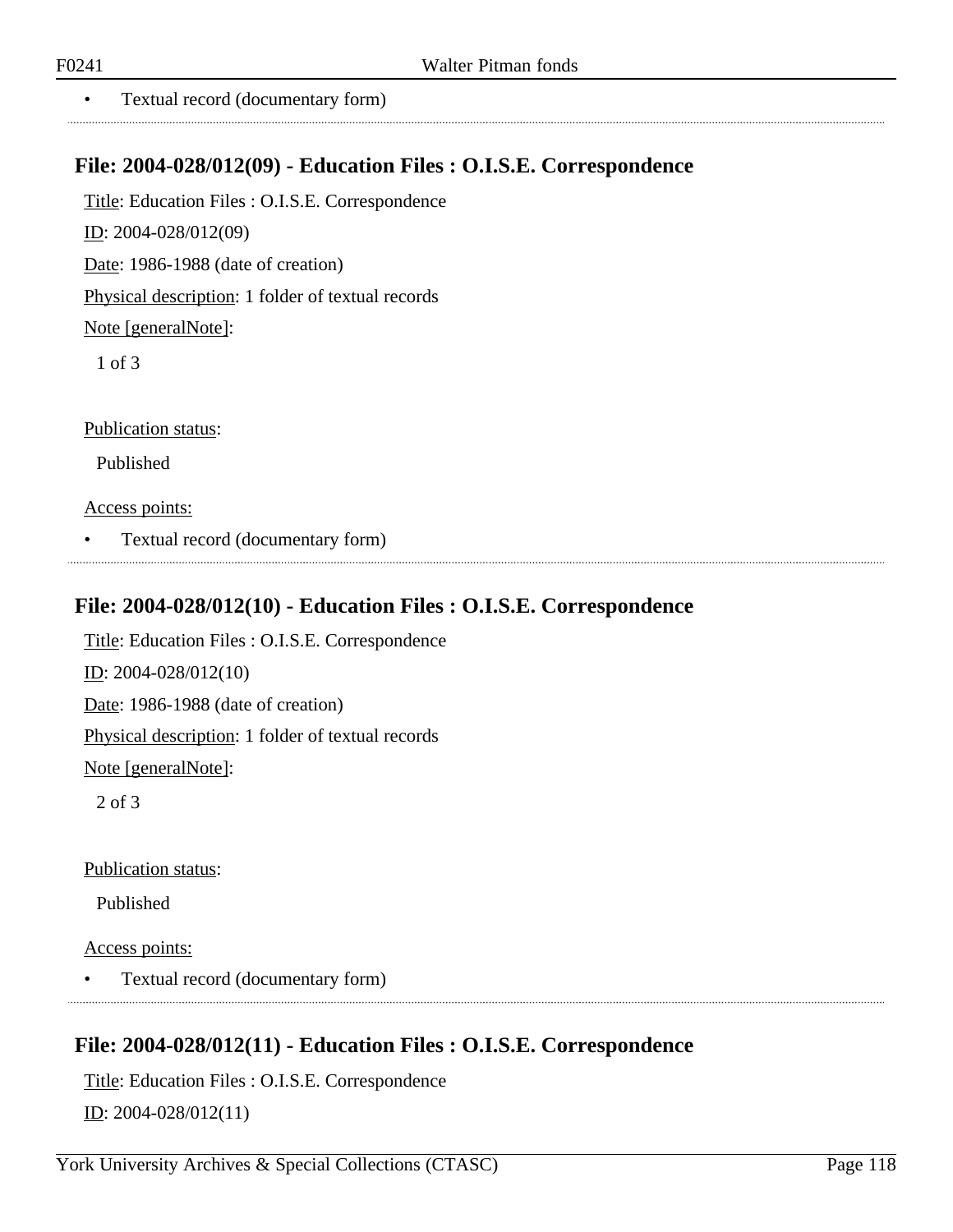Date: 1986-1988 (date of creation) Physical description: 1 folder of textual records Note [generalNote]:

3 of 3

#### Publication status:

Published

Access points:

• Textual record (documentary form)

## **File: 2004-028/013(01) - Education Files : Free Trade Education**

Title: Education Files : Free Trade Education ID: 2004-028/013(01) Date: 1987 (date of creation) Physical description: 1 folder of textual records

Publication status:

Published

Access points:

• Textual record (documentary form)

# **File: 2004-028/013(02) - Education Files : Free Trade Notes, Resource Materials**

Title: Education Files : Free Trade Notes, Resource Materials

ID: 2004-028/013(02)

Date: 1987 (date of creation)

Physical description: 1 folder of textual records

Publication status:

Published

Access points:

• Textual record (documentary form)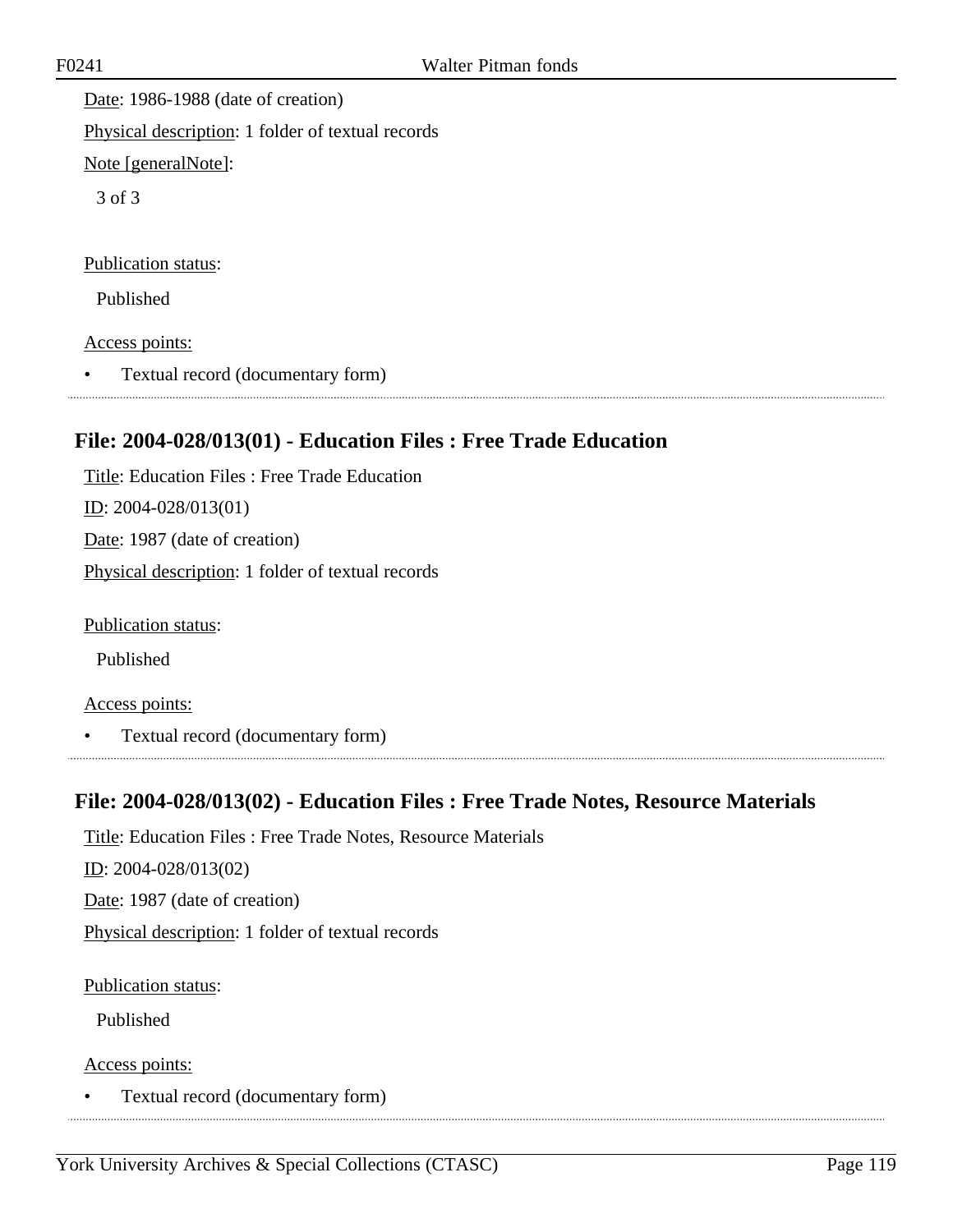## **File: 2004-028/013(03) - Education Files : Ovcam Conference**

Title: Education Files : Ovcam Conference ID: 2004-028/013(03) Date: 1987 (date of creation) Physical description: 1 folder of textual records

#### Publication status:

Published

#### Access points:

• Textual record (documentary form)

#### **File: 2004-028/013(04) - Education Files : Education Issues, Speech Materials**

Title: Education Files : Education Issues, Speech Materials ID: 2004-028/013(04) Date: 1987-1988 (date of creation) Physical description: 1 folder of textual records Note [generalNote]: 1 of 2

#### Publication status:

Published

Access points:

• Textual record (documentary form)

## **File: 2004-028/013(05) - Education Files : Education Issues, Speech Materials**

Title: Education Files : Education Issues, Speech Materials ID: 2004-028/013(05) Date: 1987-1988 (date of creation) Physical description: 1 folder of textual records Note [generalNote]: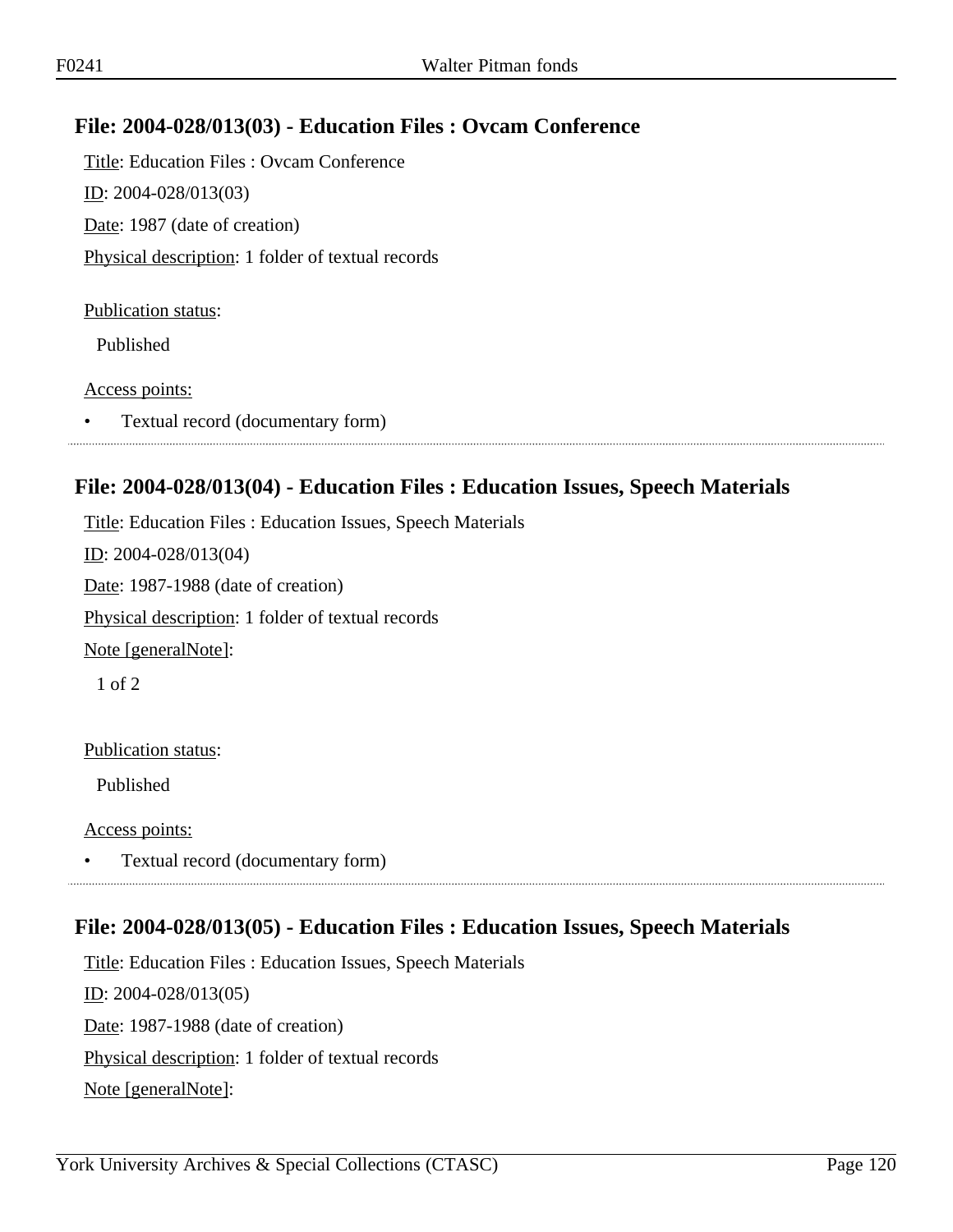2 of 2

#### Publication status:

Published

Access points:

• Textual record (documentary form)

## **File: 2004-028/013(06) - Education Files : Project Ploughshares**

Title: Education Files : Project Ploughshares ID: 2004-028/013(06) Date: 1987-1988 (date of creation) Physical description: 1 folder of textual records Note [generalNote]: 1 of 2 Publication status:

Published

Access points:

• Textual record (documentary form)

## **File: 2004-028/013(07) - Education Files : Project Ploughshares**

Title: Education Files : Project Ploughshares ID: 2004-028/013(07) Date: 1987-1988 (date of creation) Physical description: 1 folder of textual records Note [generalNote]: 2 of 2

Publication status:

Published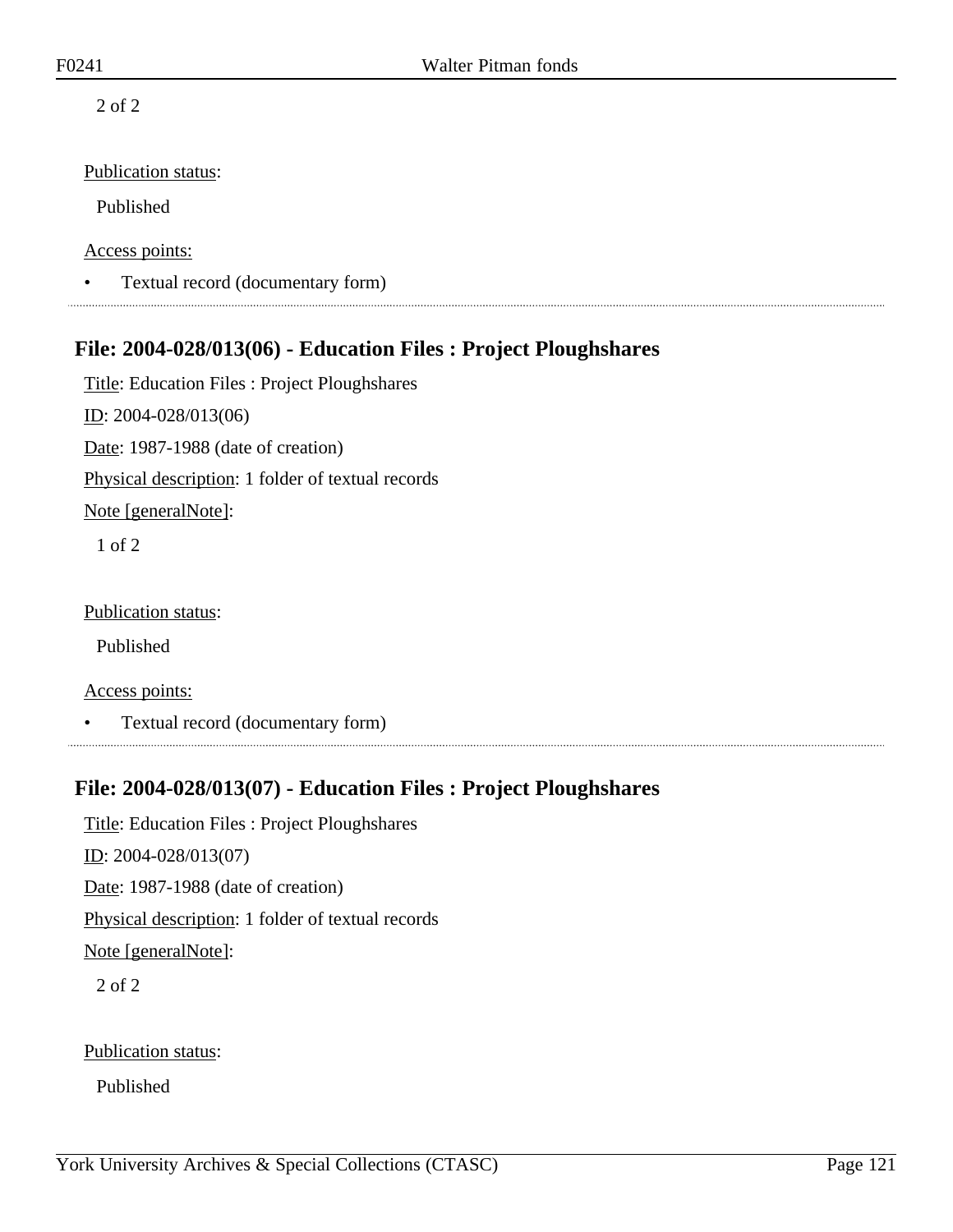#### Access points:

• Textual record (documentary form)

#### **File: 2004-028/013(08) - Education Files : Adult Education And The Church**

Title: Education Files : Adult Education And The Church

ID: 2004-028/013(08)

Date: 1988 (date of creation)

Physical description: 1 folder of textual records

Publication status:

Published

Access points:

• Textual record (documentary form)

## **File: 2004-028/013(09) - Education Files : Community School, Key Note Address at Carleton University for Ottawa Board of Education**

Title: Education Files : Community School, Key Note Address at Carleton University for Ottawa Board of Education

ID: 2004-028/013(09)

Physical description: 1 folder of textual records

Publication status:

Published

Access points:

• Textual record (documentary form)

## **File: 2004-028/013(10) - Education Files : Educational Research**

Title: Education Files : Educational Research ID: 2004-028/013(10) Date: [1988?] (date of creation) Physical description: 1 folder of textual records

Publication status: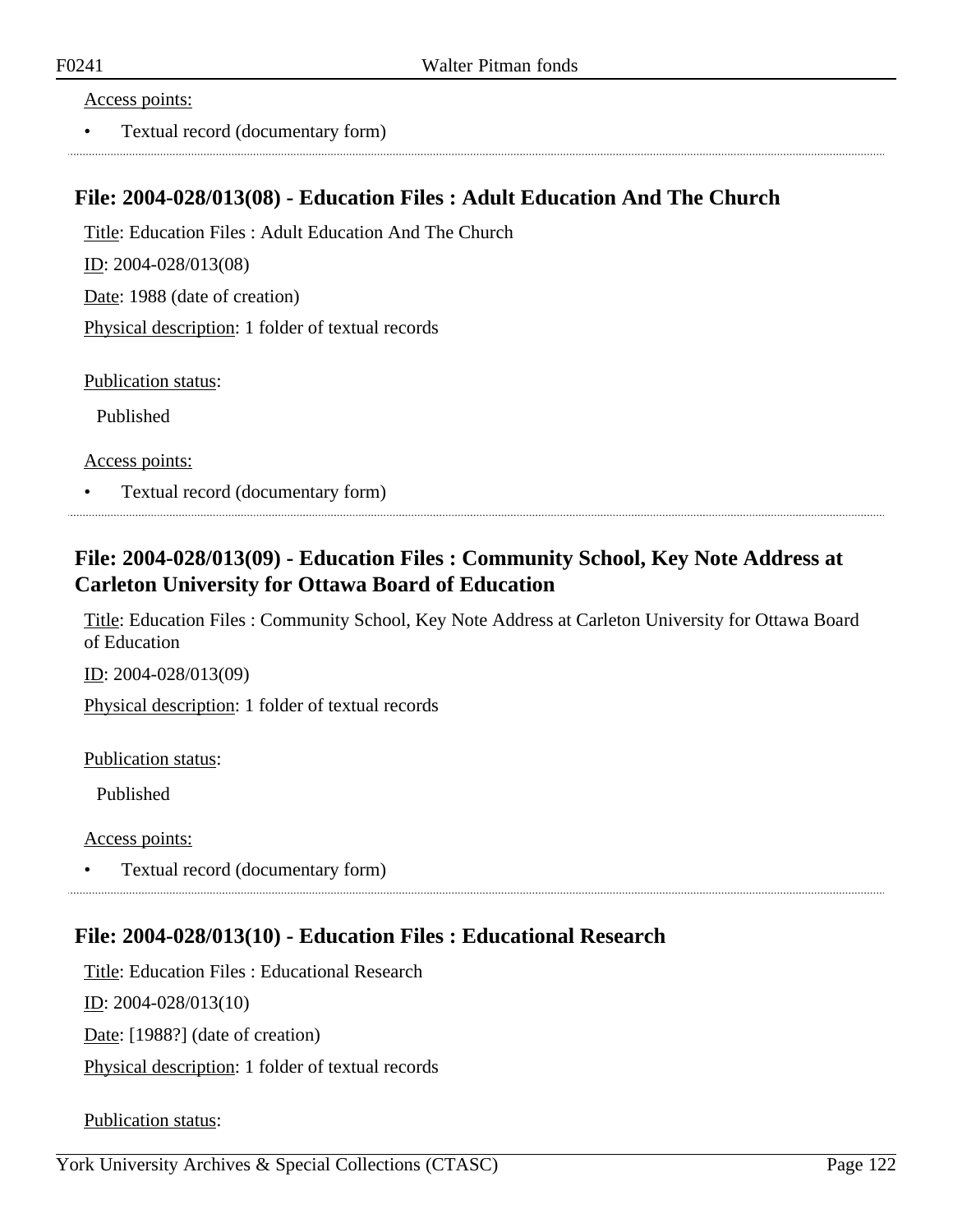#### Published

#### Access points:

• Textual record (documentary form)

## **File: 2004-028/013(11) - Education Files : Future Studies**

Title: Education Files : Future Studies ID: 2004-028/013(11) Date: 1988 (date of creation) Physical description: 1 folder of textual records

Publication status:

Published

#### Access points:

• Textual record (documentary form)

#### **File: 2004-028/013(12) - Education Files : Goals of Education**

Title: Education Files : Goals of Education ID: 2004-028/013(12) Date: 1988 (date of creation) Physical description: 1 folder of textual records

Publication status:

Published

Access points:

• Textual record (documentary form)

## **File: 2004-028/013(13) - Education Files : Health and Aging**

Title: Education Files : Health and Aging ID: 2004-028/013(13) Date: [1988?] (date of creation) Physical description: 1 folder of textual records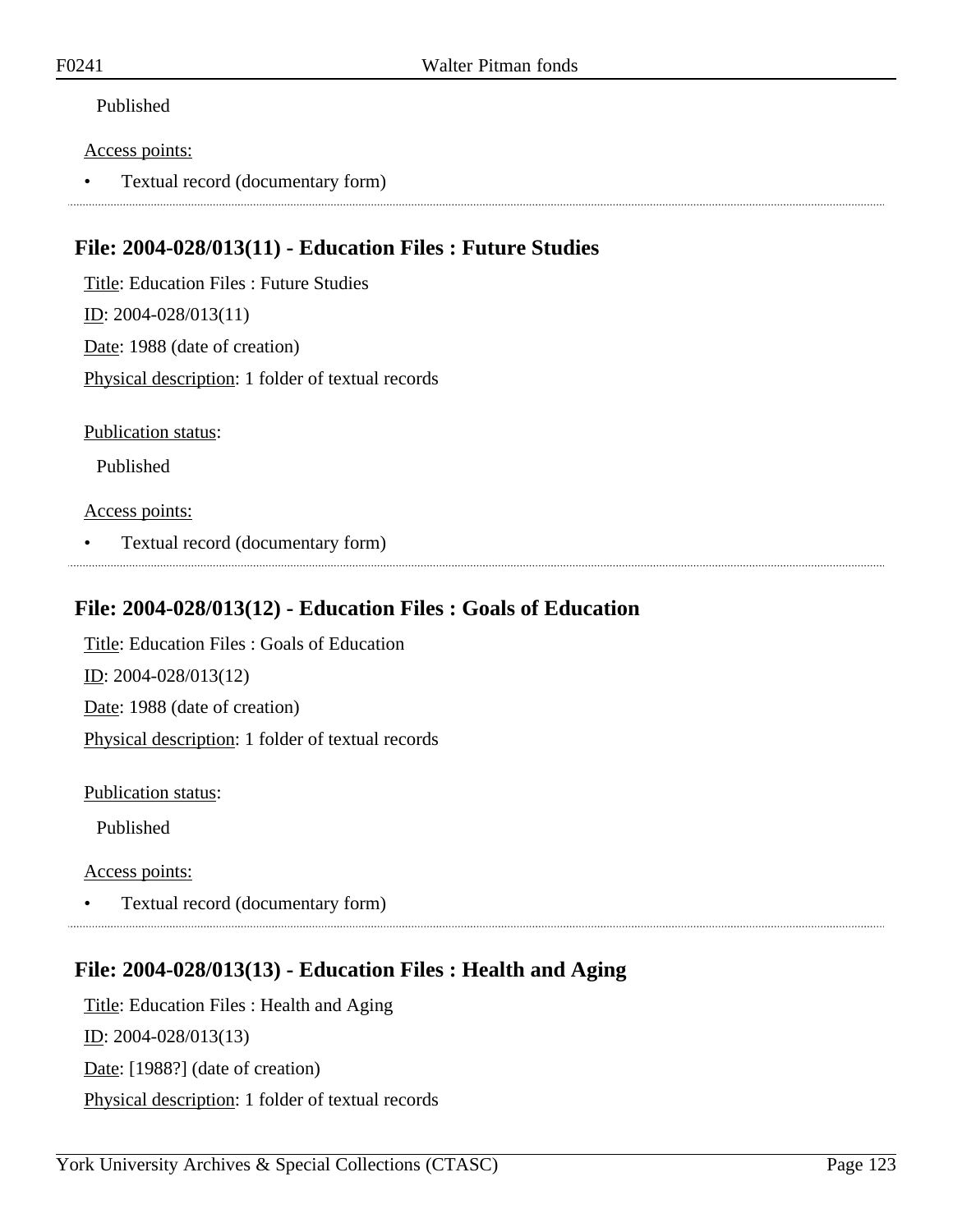#### Publication status:

Published

#### Access points:

• Textual record (documentary form)

## **File: 2004-028/013(14) - Education Files : Images of the Educated Person Conference**

Title: Education Files : Images of the Educated Person Conference

ID: 2004-028/013(14)

Date: 1987-1988 (date of creation)

Physical description: 1 folder of textual records

Publication status:

Published

Access points:

• Textual record (documentary form)

## **File: 2004-028/013(15) - Education Files : Role Of The Principal, Principal Certification Course, Peterborough**

Title: Education Files : Role Of The Principal, Principal Certification Course, Peterborough

ID: 2004-028/013(15)

Date: 1988 (date of creation)

Physical description: 1 folder of textual records

Publication status:

Published

Access points:

• Textual record (documentary form)

## **File: 2004-028/014(01) - Education Files : Seminar on Free Trade**

Title: Education Files : Seminar on Free Trade

ID: 2004-028/014(01)

Date: 25-26 Mar. 1988 (date of creation)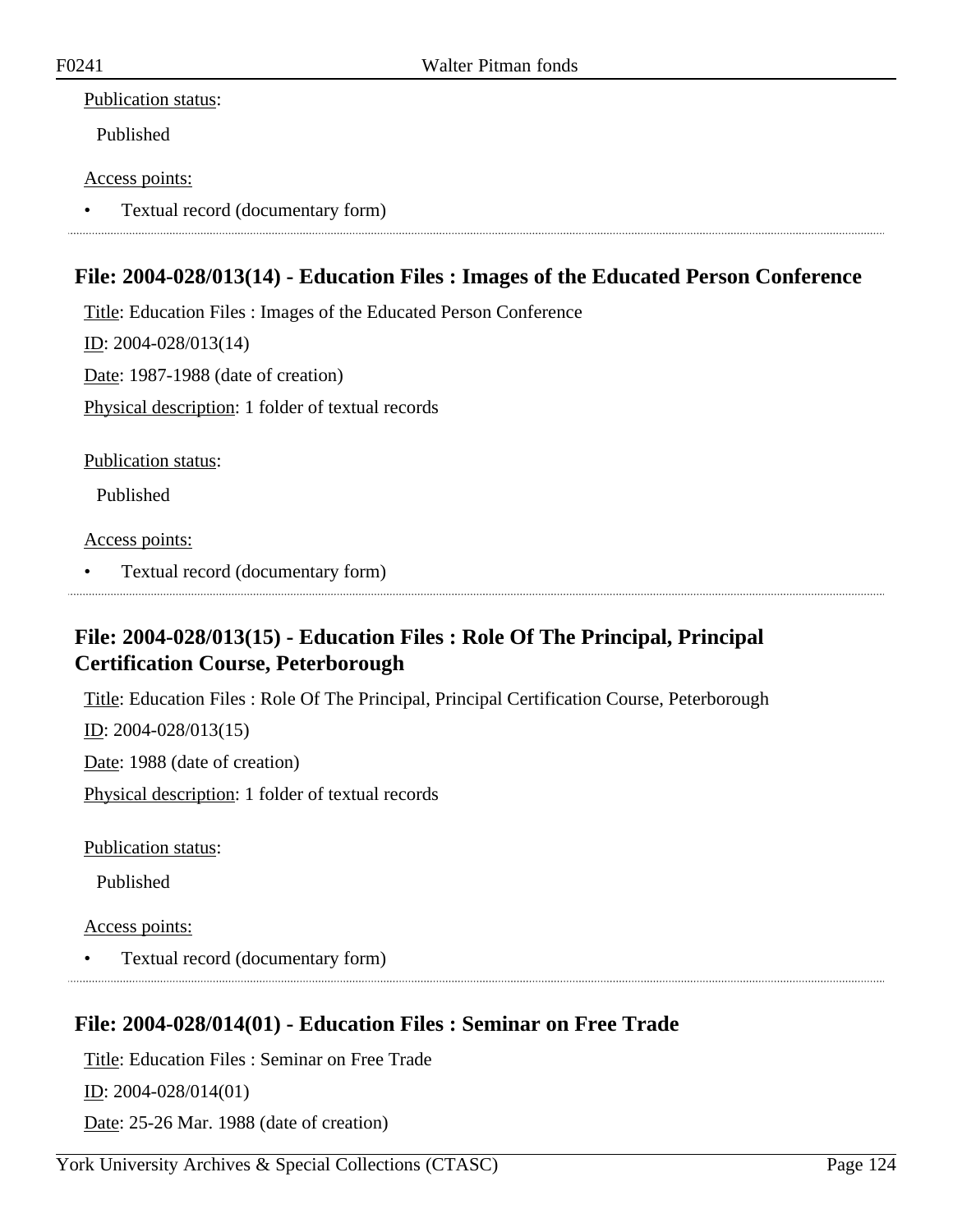Physical description: 1 folder of textual records

Note [generalNote]:

1 of 2

Publication status:

Published

Access points:

• Textual record (documentary form)

## **File: 2004-028/014(02) - Education Files : Seminar no Free Trade**

Title: Education Files : Seminar no Free Trade ID: 2004-028/014(02) Date: 25-26 Mar. 1988 (date of creation) Physical description: 1 folder of textual records

Publication status:

Published

Access points:

• Textual record (documentary form)

## **File: 2004-028/014(03) - Education Files : War, Peace**

Title: Education Files : War, Peace ID: 2004-028/014(03) Date: 1988 (date of creation) Physical description: 1 folder of textual records

Publication status:

Published

Access points:

• Textual record (documentary form)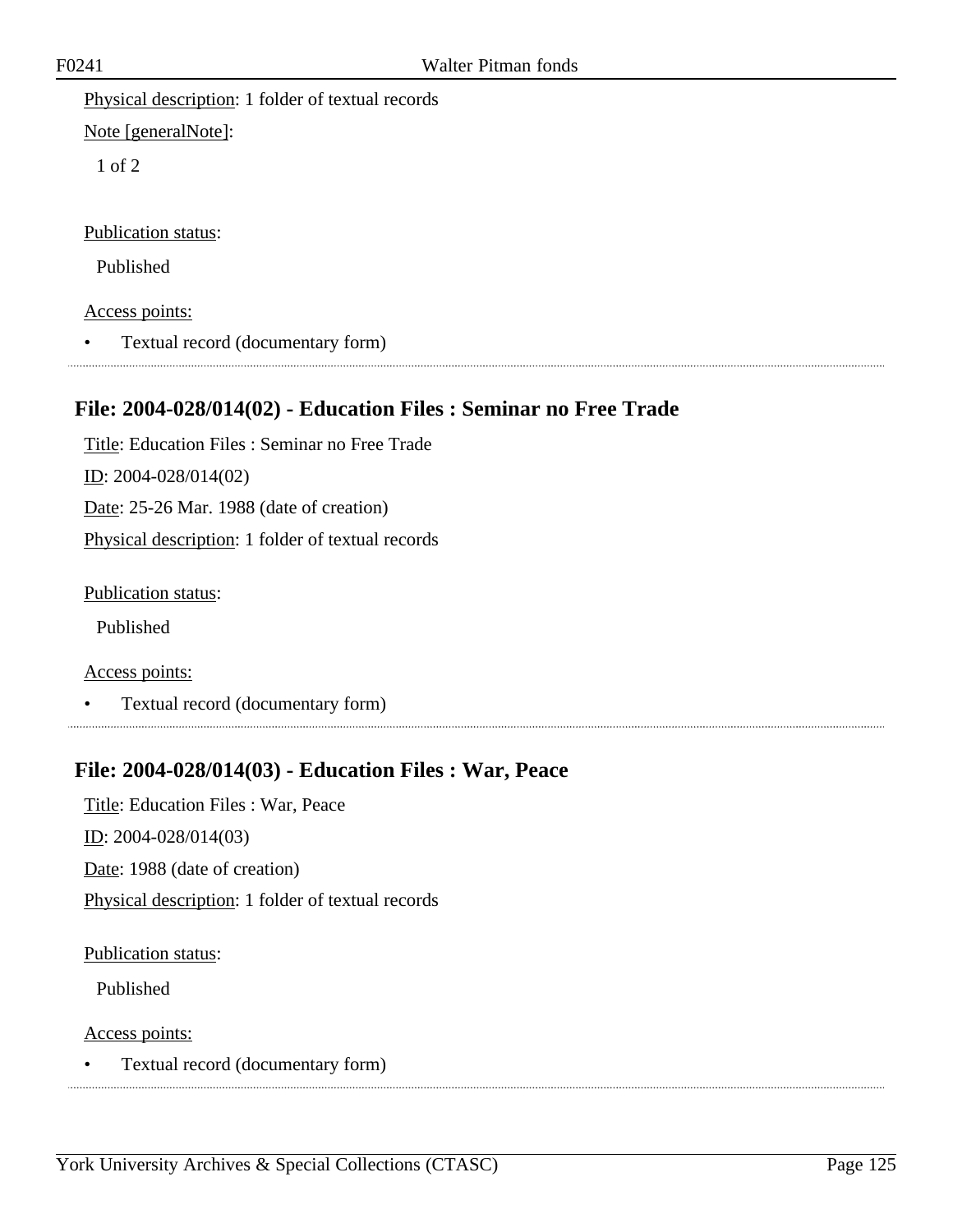## **File: 2004-028/014(04) - Education Files : The Future Of O.I.S.E., Notes**

Title: Education Files : The Future Of O.I.S.E., Notes ID: 2004-028/014(04) Date: 1989 (date of creation) Physical description: 1 folder of textual records

#### Publication status:

Published

#### Access points:

• Textual record (documentary form)

## **File: 2004-028/014(05) - Education Files : Education Speeches**

Title: Education Files : Education Speeches ID: 2004-028/014(05) Date: 1989-1990 (date of creation) Physical description: 1 folder of textual records

Publication status:

Published

#### Access points:

• Textual record (documentary form)

## **File: 2004-028/014(06) - Education Files : Brock University**

Title: Education Files : Brock University ID: 2004-028/014(06) Date: 1990 (date of creation) Physical description: 1 folder of textual records

Publication status:

Published

Access points: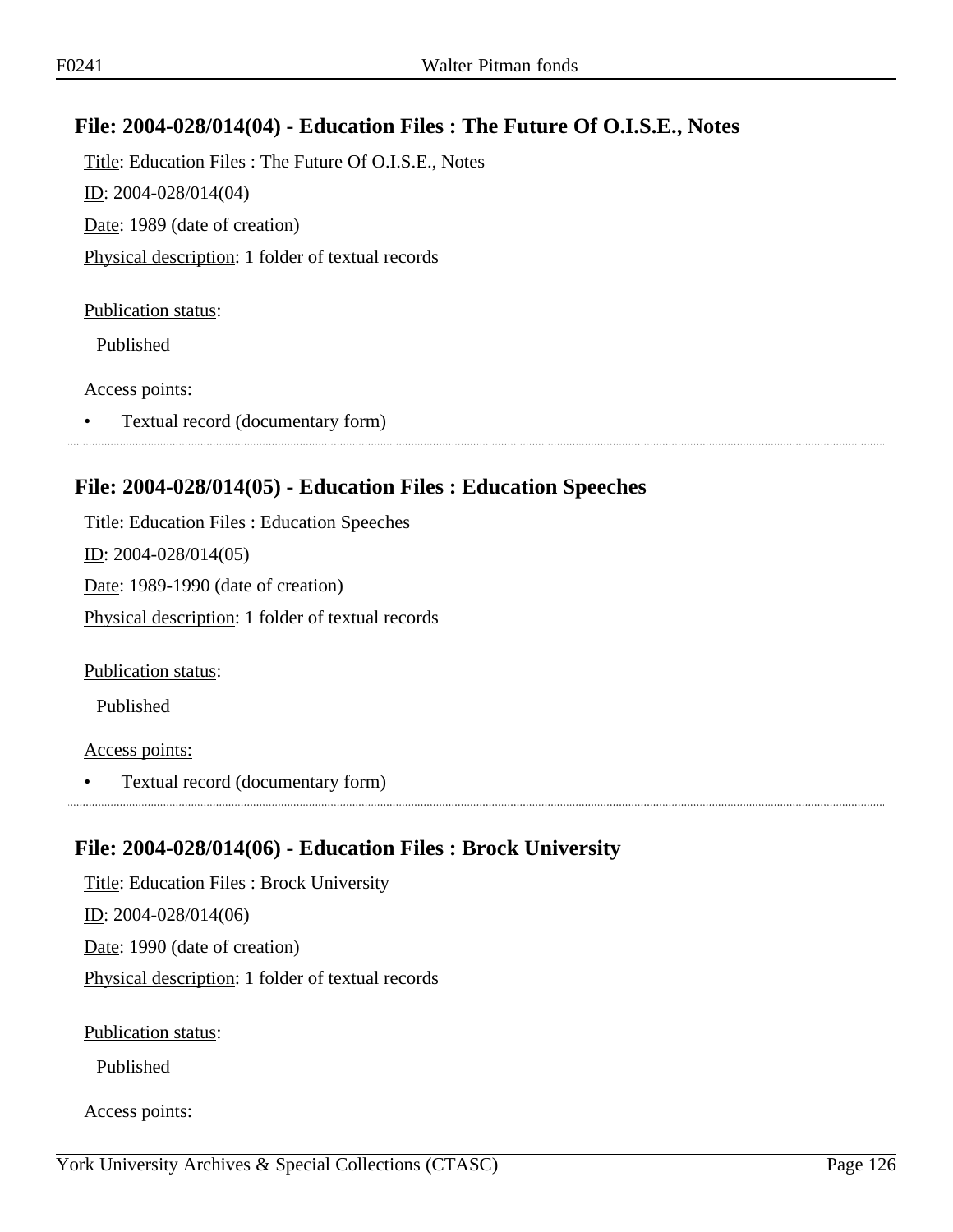..................

• Textual record (documentary form)

#### **File: 2004-028/014(07) - Education Files : Canadian Conference of the Arts**

Title: Education Files : Canadian Conference of the Arts

ID: 2004-028/014(07)

Date: 24-26 May 1990 (date of creation)

Physical description: 1 folder of textual records

Note [generalNote]:

1 of 2

Publication status:

Published

Access points:

• Textual record (documentary form)

#### **File: 2004-028/014(08) - Education Files : Canadian Conference of the Arts**

Title: Education Files : Canadian Conference of the Arts ID: 2004-028/014(08) Date: 24-26 May 1990 (date of creation) Physical description: 1 folder of textual records Note [generalNote]: 2 of 2

Publication status:

Published

Access points:

• Textual record (documentary form)

# **File: 2004-028/014(09) - Education Files : Choral Federation**

Title: Education Files : Choral Federation ID: 2004-028/014(09)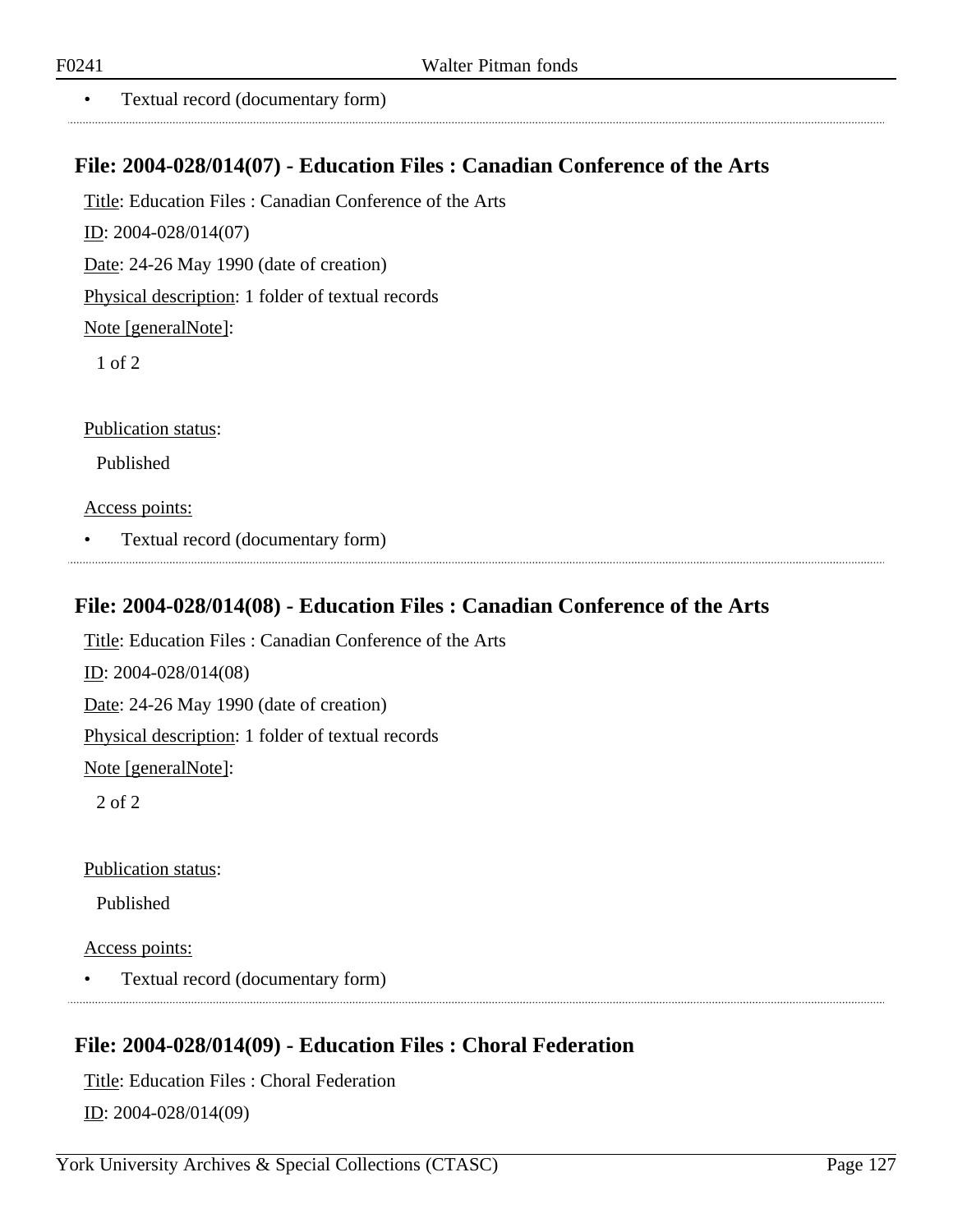Date: 1990 (date of creation)

Physical description: 1 folder of textual records

Publication status:

Published

Access points:

• Textual record (documentary form)

## **File: 2004-028/014(10) - Education Files : Education and National Identity**

Title: Education Files : Education and National Identity ID: 2004-028/014(10)

Date: 1990 (date of creation)

Physical description: 1 folder of textual records

Publication status:

Published

Access points:

• Textual record (documentary form)

## **File: 2004-028/014(11) - Education Files : Environmental Education Materials**

Title: Education Files : Environmental Education Materials ID: 2004-028/014(11) Date: 1990 (date of creation) Physical description: 1 folder of textual records

Publication status:

Published

Access points:

• Textual record (documentary form)

## **File: 2004-028/014(12) - Education Files : Literacy**

Title: Education Files : Literacy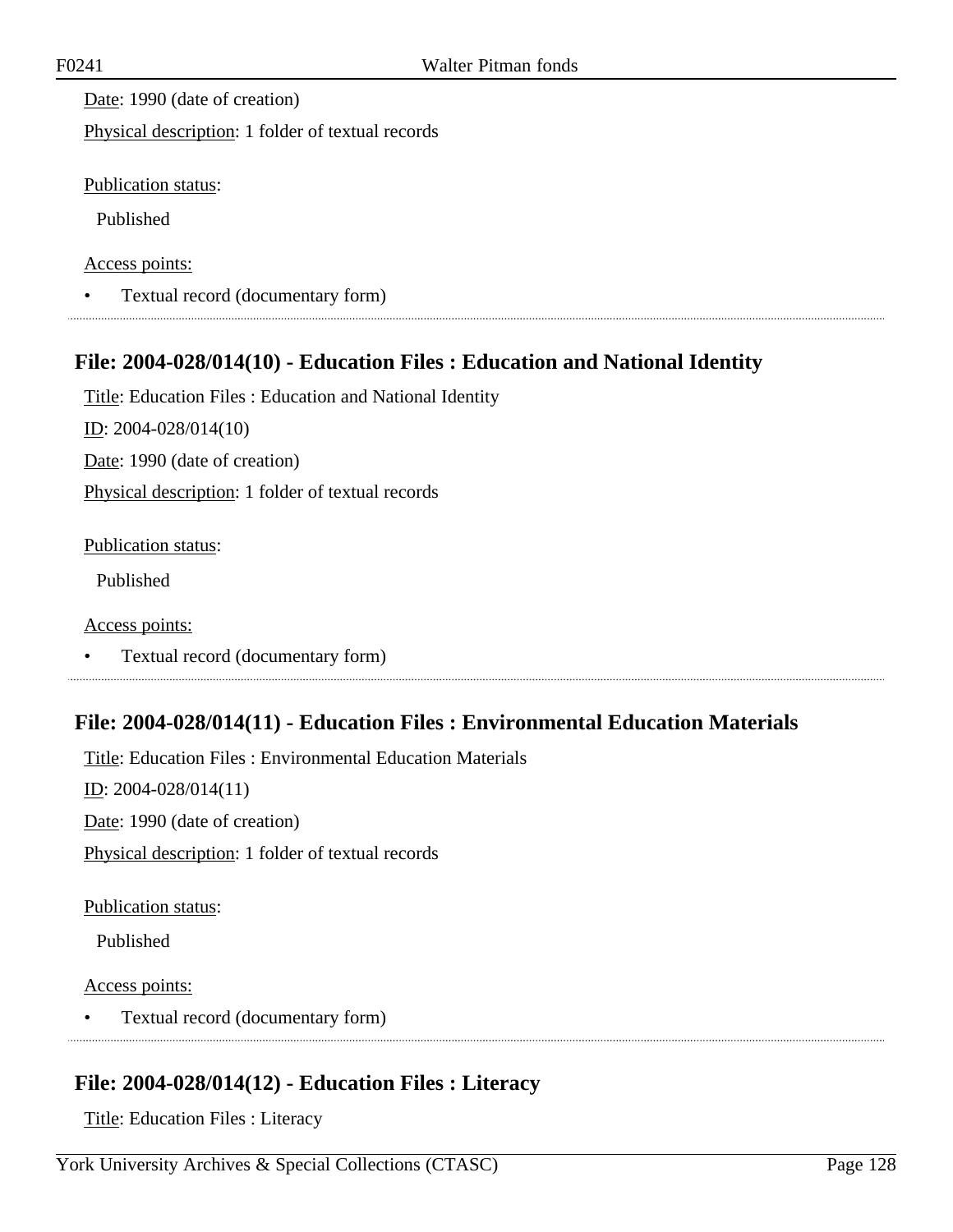ID: 2004-028/014(12) Date: 1990 (date of creation) Physical description: 1 folder of textual records

Publication status:

Published

#### Access points:

• Textual record (documentary form)

## **File: 2004-028/014(13) - Education Files : Literacy**

Title: Education Files : Literacy ID: 2004-028/014(13) Date: 1990 (date of creation) Physical description: 1 folder of textual records

Publication status:

Published

Access points:

• Textual record (documentary form)

## **File: 2004-028/015(01) - Education Files : Ruskin**

Title: Education Files : Ruskin ID: 2004-028/015(01) Date: 1990 (date of creation) Physical description: 1 folder of textual records

#### Publication status:

Published

#### Access points:

• Textual record (documentary form) 

## **File: 2004-028/015(02) - Education Files : Technology And Education**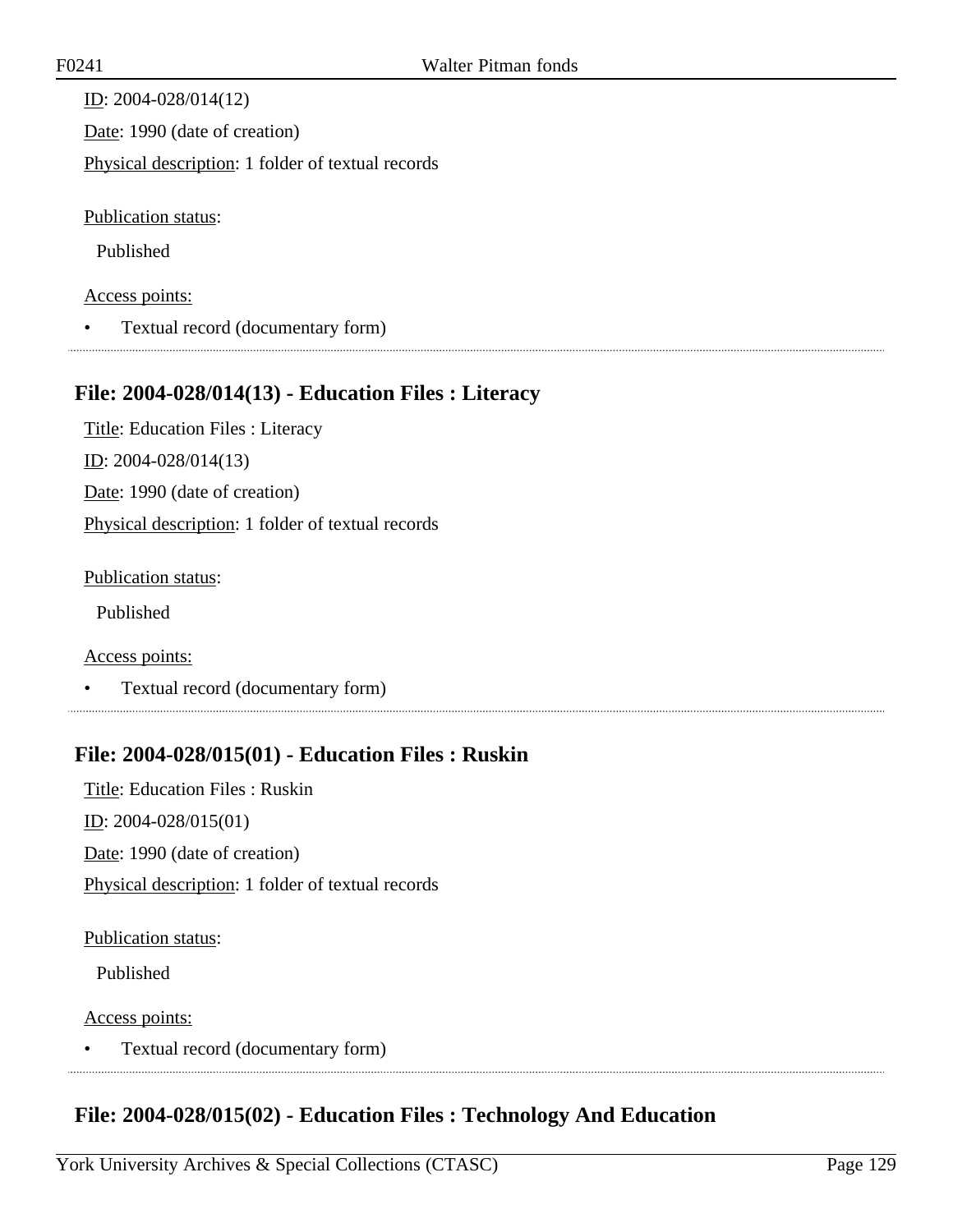Title: Education Files : Technology And Education ID: 2004-028/015(02) Date: 1990 (date of creation) Physical description: 1 folder of textual records

Publication status:

Published

Access points:

• Textual record (documentary form)

## **File: 2004-028/015(03) - Education Files : Education And NDP**

Title: Education Files : Education And NDP ID: 2004-028/015(03) Date: 1990-1991 (date of creation) Physical description: 1 folder of textual records

Publication status:

Published

Access points:

• Textual record (documentary form)

## **File: 2004-028/015(04) - Education Files : Arts Work And Correspondence**

Title: Education Files : Arts Work And Correspondence

 $ID: 2004-028/015(04)$ 

Date: 1990-1991 (date of creation)

Physical description: 1 folder of textual records

Publication status:

Published

Access points:

• Textual record (documentary form)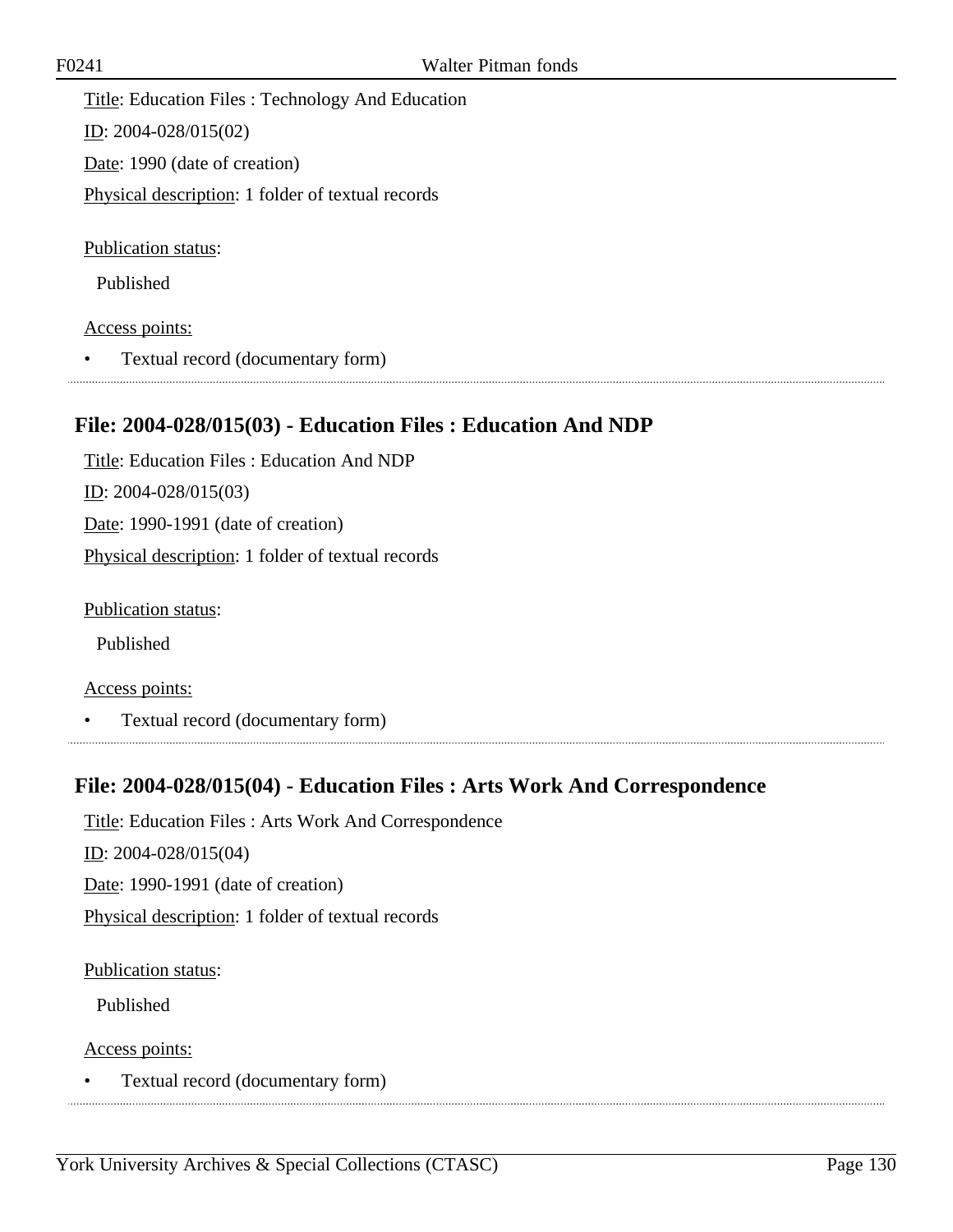## **File: 2004-028/015(05) - Education Files : Community Development**

Title: Education Files : Community Development ID: 2004-028/015(05) Date: 1991 (date of creation) Physical description: 1 folder of textual records

#### Publication status:

Published

#### Access points:

• Textual record (documentary form)

#### **File: 2004-028/015(06) - Education Files : Community Enhancement**

Title: Education Files : Community Enhancement ID: 2004-028/015(06) Date: 1991 (date of creation) Physical description: 1 folder of textual records

Publication status:

Published

#### Access points:

• Textual record (documentary form) 

## **File: 2004-028/015(07) - Education Files : O.C.A.**

Title: Education Files : O.C.A. ID: 2004-028/015(07) Date: 1991 (date of creation) Physical description: 1 folder of textual records

Publication status:

Published

Access points: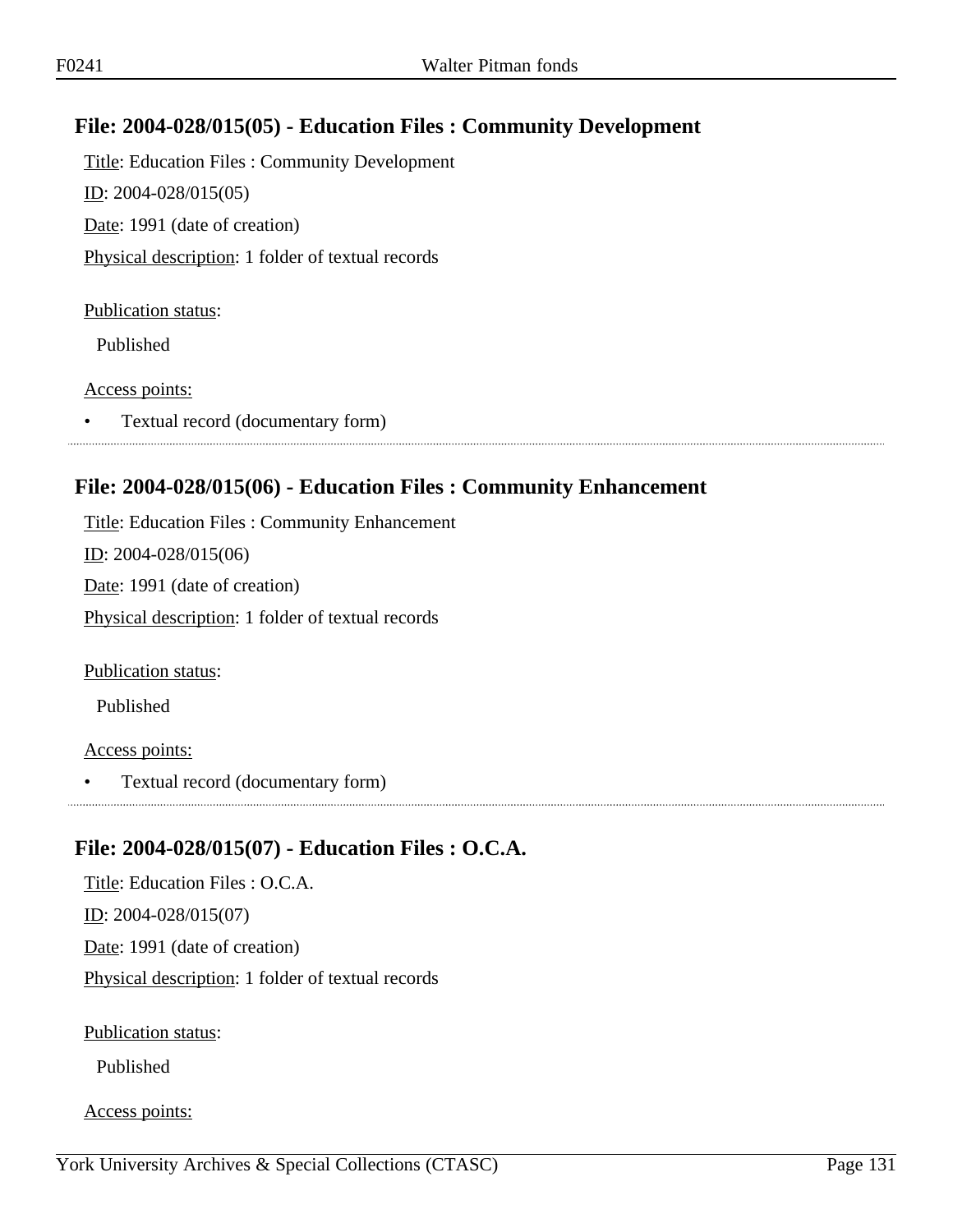. . . . . . . . . . . . . . . . . . .

• Textual record (documentary form)

#### **File: 2004-028/015(08) - Education Files : Order Of Ontario, Correspondence**

Title: Education Files : Order Of Ontario, Correspondence

ID: 2004-028/015(08)

Date: 1991 (date of creation)

Physical description: 1 folder of textual records

Publication status:

Published

Access points:

• Textual record (documentary form)

#### **File: 2004-028/015(09) - Education Files : Politics Of Education**

Title: Education Files : Politics Of Education ID: 2004-028/015(09) Date: 1991 (date of creation) Physical description: 1 folder of textual records

Publication status:

Published

Access points:

• Textual record (documentary form)

## **File: 2004-028/015(10) - Education Files : O.I.S.E. Fiasco**

Title: Education Files : O.I.S.E. Fiasco ID: 2004-028/015(10) Date: 1992 (date of creation) Physical description: 1 folder of textual records

Publication status:

Published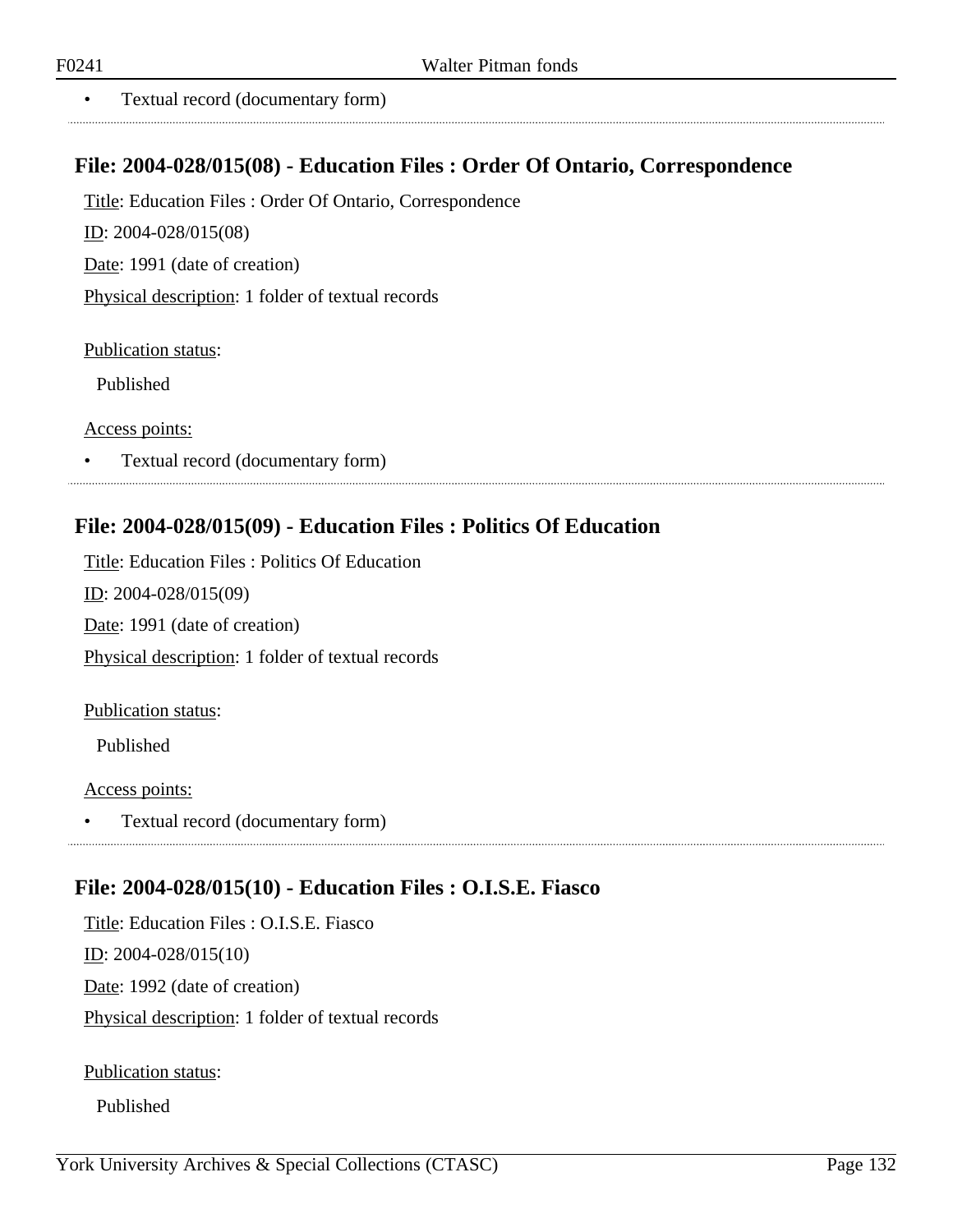#### Access points:

• Textual record (documentary form)

#### **File: 2004-028/015(11) - Education Files : Arts Education, Speeches, Materials**

Title: Education Files : Arts Education, Speeches, Materials

ID: 2004-028/015(11)

Date: 1986-1992 (date of creation)

Physical description: 1 folder of textual records

Note [generalNote]:

1 of 2

Publication status:

Published

Access points:

• Textual record (documentary form)

#### **File: 2004-028/015(12) - Education Files : Arts Education, Speeches, Materials**

Title: Education Files : Arts Education, Speeches, Materials ID: 2004-028/015(12) Date: 1986-1992 (date of creation) Physical description: 1 folder of textual records Note [generalNote]: 2 of 2

Publication status:

Published

Access points:

• Textual record (documentary form) 

## **File: 2004-028/015(13) - Education Files : Trent Convocation**

Title: Education Files : Trent Convocation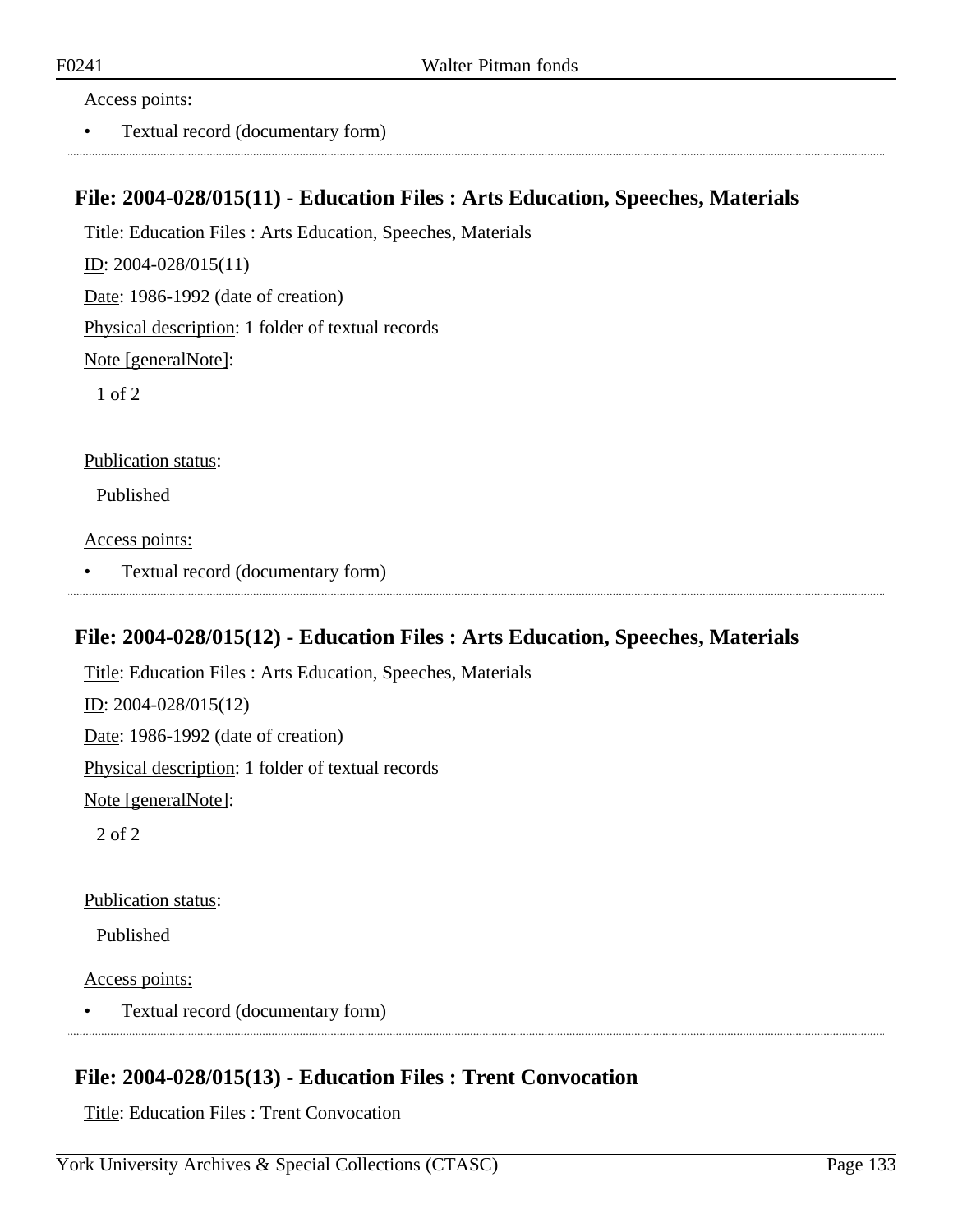| ID: $2004 - 028/015(13)$                          |
|---------------------------------------------------|
| Date: 1992-1993 (date of creation)                |
| Physical description: 1 folder of textual records |
| <b>Publication status:</b>                        |
|                                                   |

Published

#### Access points:

• Textual record (documentary form)

## **File: 2004-028/015(14) - Education Files : No Dead Ends, David Smith Letter**

Title: Education Files : No Dead Ends, David Smith Letter ID: 2004-028/015(14) Date: 1996 (date of creation) Physical description: 1 folder of textual records

Publication status:

Published

Access points:

• Textual record (documentary form)

## **File: 2004-028/016(01) - Education Files : Writing, Speeches**

Title: Education Files : Writing, Speeches ID: 2004-028/016(01) Date: 1969, 1978, 1989-1995 (date of creation) Physical description: 1 folder of textual records Note [generalNote]:

1 of 3

#### Publication status:

Published

Access points: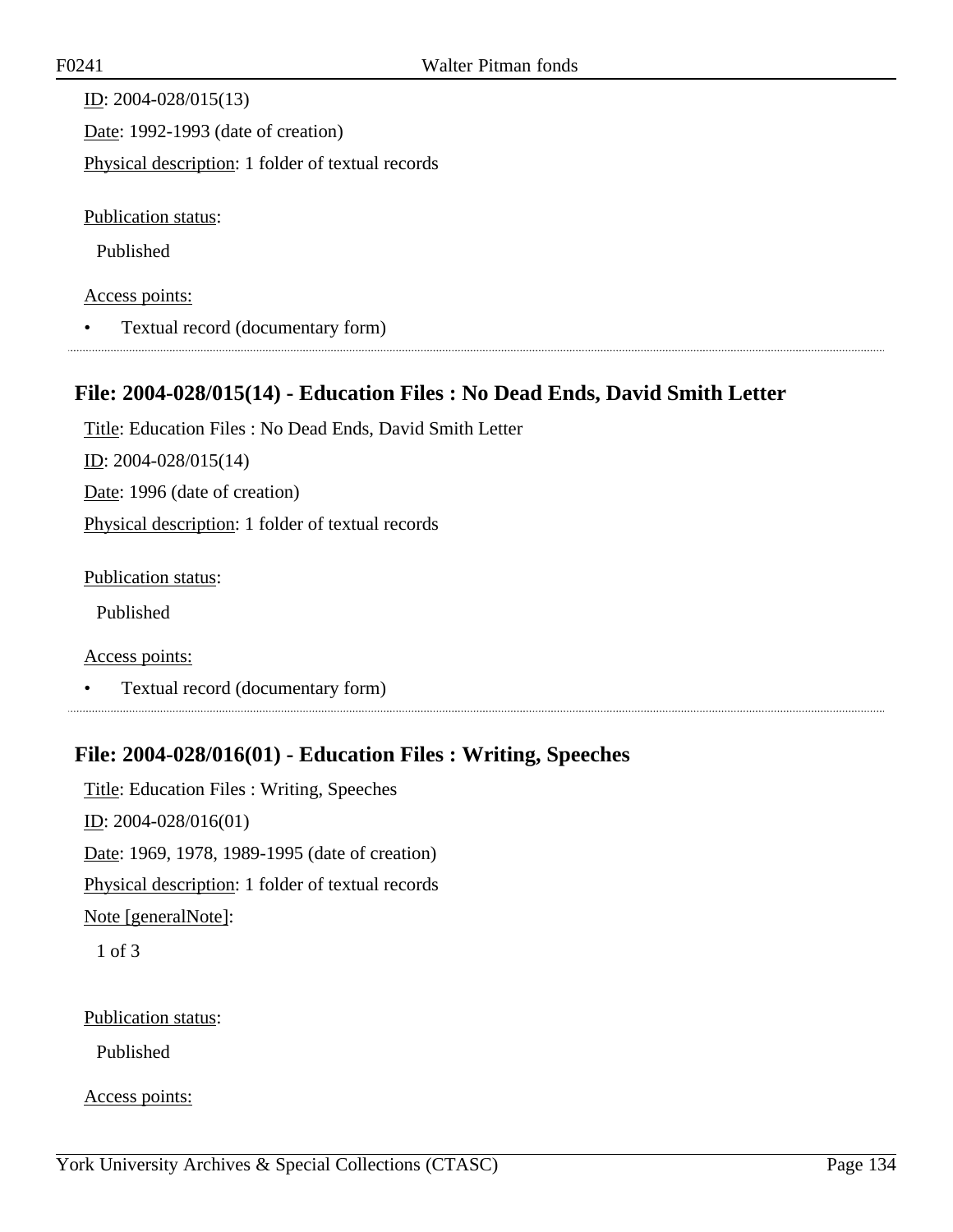• Textual record (documentary form)

## **File: 2004-028/016(02) - Education Files : Writing, Speeches**

Title: Education Files : Writing, Speeches ID: 2004-028/016(02) Date: 1969, 1978, 1989-1995 (date of creation)

Physical description: 1 folder of textual records

Note [generalNote]:

2 of 3

Publication status:

Published

Access points:

• Textual record (documentary form)

## **File: 2004-028/016(03) - Education Files : Writing, Speeches**

Title: Education Files : Writing, Speeches ID: 2004-028/016(03) Date: 1969, 1978, 1989-1995 (date of creation) Physical description: 1 folder of textual records Note [generalNote]:

3 of 3

Publication status:

Published

Access points:

• Textual record (documentary form)

## **File: 2004-028/016(04) - Education Files : SOCAN**

Title: Education Files : SOCAN ID: 2004-028/016(04)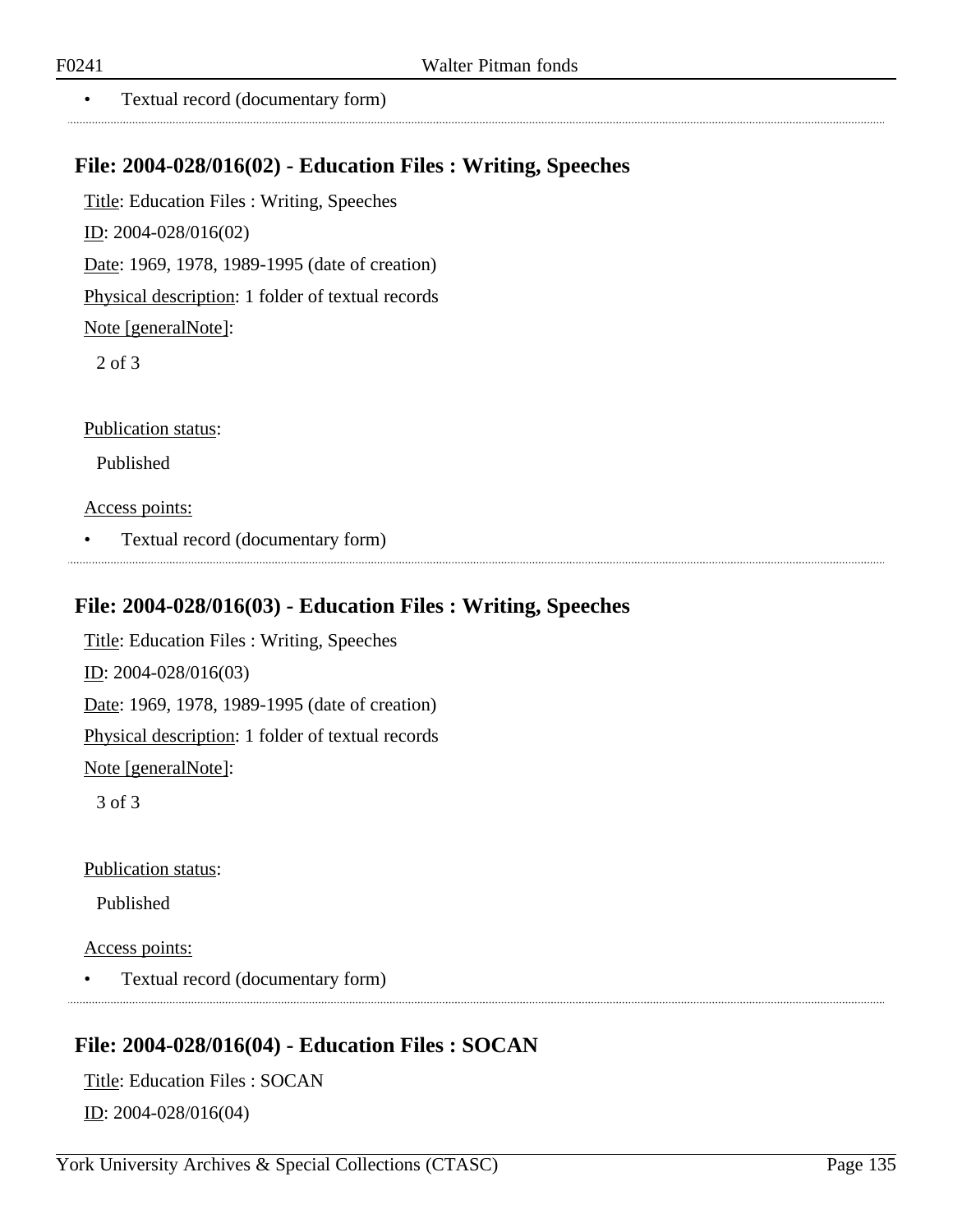Date: 1995-1996 (date of creation)

Physical description: 1 folder of textual records

Publication status:

Published

Access points:

• Textual record (documentary form)

## **File: 2004-028/016(05) - Education Files : Arts Education Material**

Title: Education Files : Arts Education Material ID: 2004-028/016(05) Date: 1997-1998 (date of creation) Physical description: 1 folder of textual records Note [generalNote]: 1 of 3

Publication status:

Published

Access points:

• Textual record (documentary form)

## **File: 2004-028/016(06) - Education Files : Arts Education Material**

Title: Education Files : Arts Education Material ID: 2004-028/016(06) Date: 1997-1998 (date of creation) Physical description: 1 folder of textual records Note [generalNote]: 2 of 3

Publication status:

Published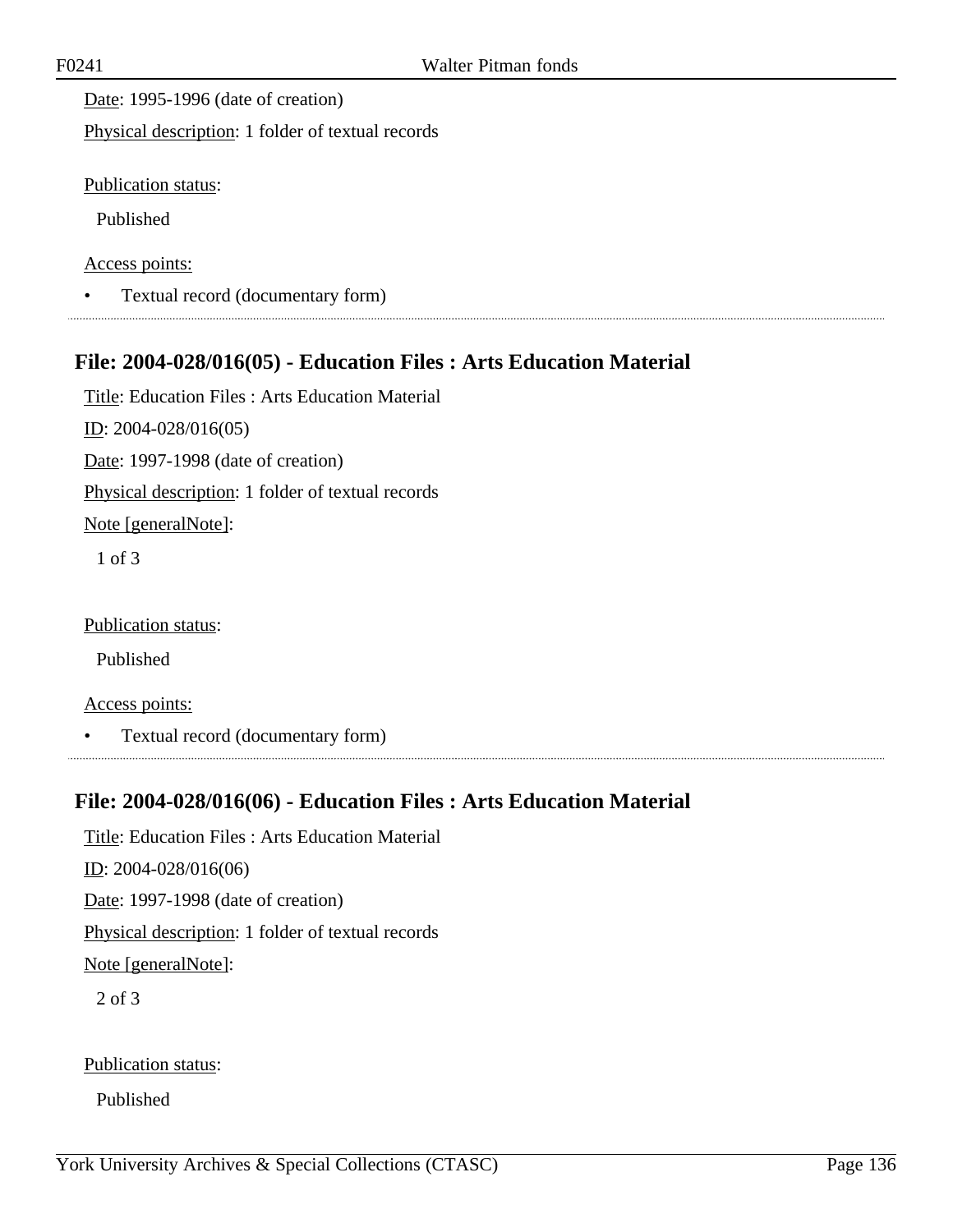#### Access points:

• Textual record (documentary form)

#### **File: 2004-028/016(07) - Education Files : Arts Education Material**

Title: Education Files : Arts Education Material

ID: 2004-028/016(07)

Date: 1997-1998 (date of creation)

Physical description: 1 folder of textual records

Note [generalNote]:

3 of 3

Publication status:

Published

Access points:

• Textual record (documentary form)

## **File: 2004-028/017(01) - Education Files : Task Force on Advanced Training; No Dead Ends; O.C.A. Letter and Knowles Interview**

Title: Education Files : Task Force on Advanced Training; No Dead Ends; O.C.A. Letter and Knowles Interview

ID: 2004-028/017(01)

Date: 1992-1998 (date of creation)

Physical description: 1 folder of textual records

Publication status:

Published

Access points:

• Textual record (documentary form)

## **File: 2004-028/017(02) - Education Files : Correspondence**

Title: Education Files : Correspondence

ID: 2004-028/017(02)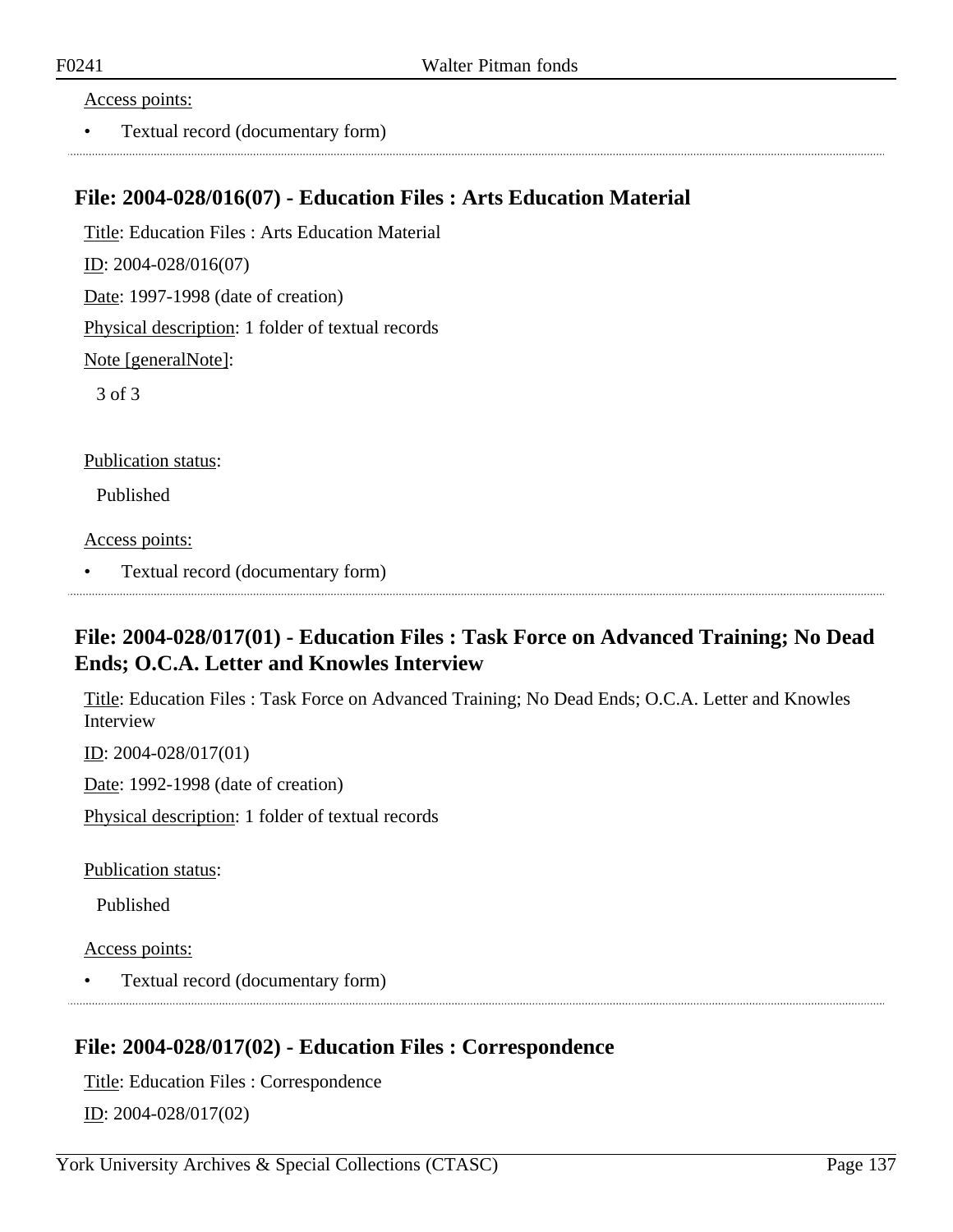Date: 1989-1991 (date of creation) Physical description: 1 folder of textual records Note [generalNote]:

1 of 2

Publication status:

Published

Access points:

• Textual record (documentary form) 

## **File: 2004-028/017(03) - Education Files : Correspondence**

Title: Education Files : Correspondence ID: 2004-028/017(03) Date: 1989-1992 (date of creation) Physical description: 1 folder of textual records Note [generalNote]: 2 of 2

Publication status:

Published

Access points:

• Textual record (documentary form)

## **File: 2004-028/017(04) - Education Files : Correspondence**

Title: Education Files : Correspondence ID: 2004-028/017(04) Date: 1989-1991 (date of creation) Physical description: 1 folder of textual records

Publication status:

Published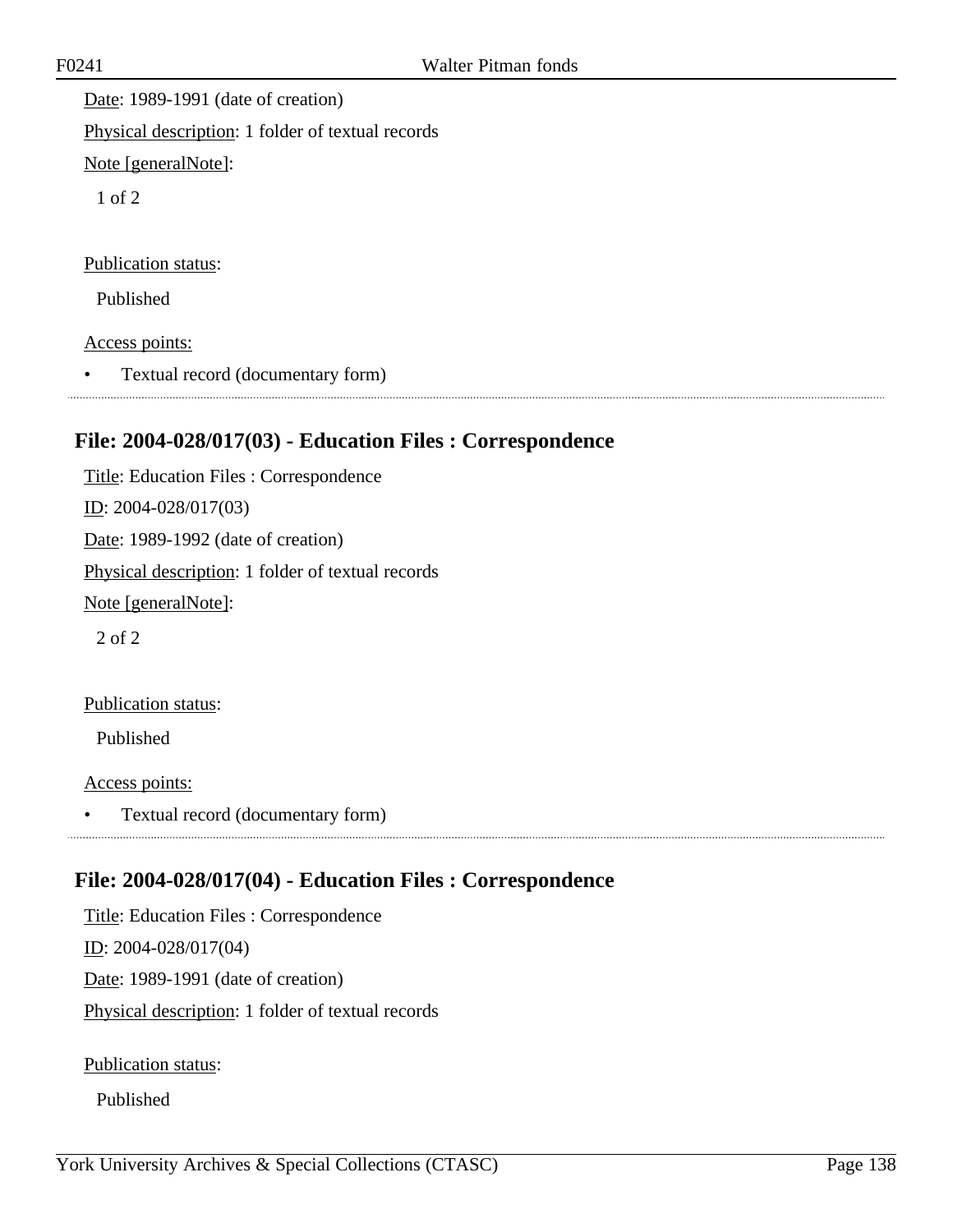#### Access points:

• Textual record (documentary form)

#### **File: 2004-028/017(05) - Education Files : Correspondence**

Title: Education Files : Correspondence ID: 2004-028/017(05) Date: 1997-1999 (date of creation) Physical description: 1 folder of textual records Note [generalNote]:

1 of 2

Publication status:

Published

Access points:

• Textual record (documentary form)

#### **File: 2004-028/017(06) - Education Files : Correspondence**

Title: Education Files : Correspondence ID: 2004-028/017(06) Date: 1997-1999 (date of creation) Physical description: 1 folder of textual records Note [generalNote]: 2 of 2

Publication status:

Published

Access points:

• Textual record (documentary form) 

## **File: 2004-028/017(07) - Education Files : OAEI Lists, Board, Programs, Participants**

Title: Education Files : OAEI Lists, Board, Programs, Participants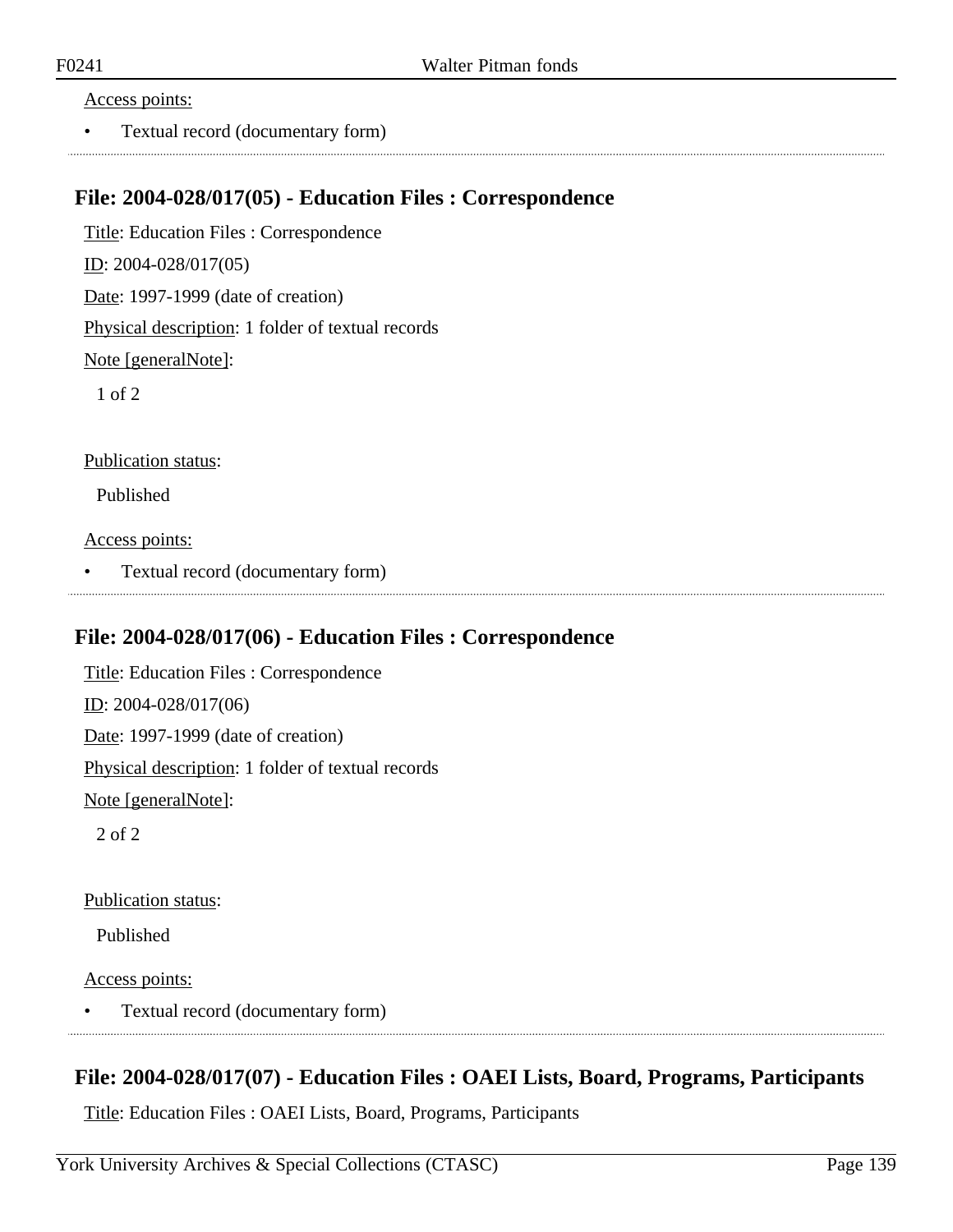| ID: $2004 - 028/017(07)$                          |
|---------------------------------------------------|
| Date: 1996-1999 (date of creation)                |
| Physical description: 1 folder of textual records |
| <b>Publication status:</b>                        |

Published

#### Access points:

• Textual record (documentary form)

#### **File: 2004-028/017(08) - Education Files : OAEI Correspondence**

Title: Education Files : OAEI Correspondence ID: 2004-028/017(08) Date: 1997-1999 (date of creation) Physical description: 1 folder of textual records

Publication status:

Published

Access points:

• Textual record (documentary form)

## **File: 2004-028/018(01) - Education Files : Life - Ryerson**

Title: Education Files : Life - Ryerson ID: 2004-028/018(01) Date: 1998 (date of creation) Physical description: 1 folder of textual records

#### Publication status:

Published

#### Access points:

• Textual record (documentary form)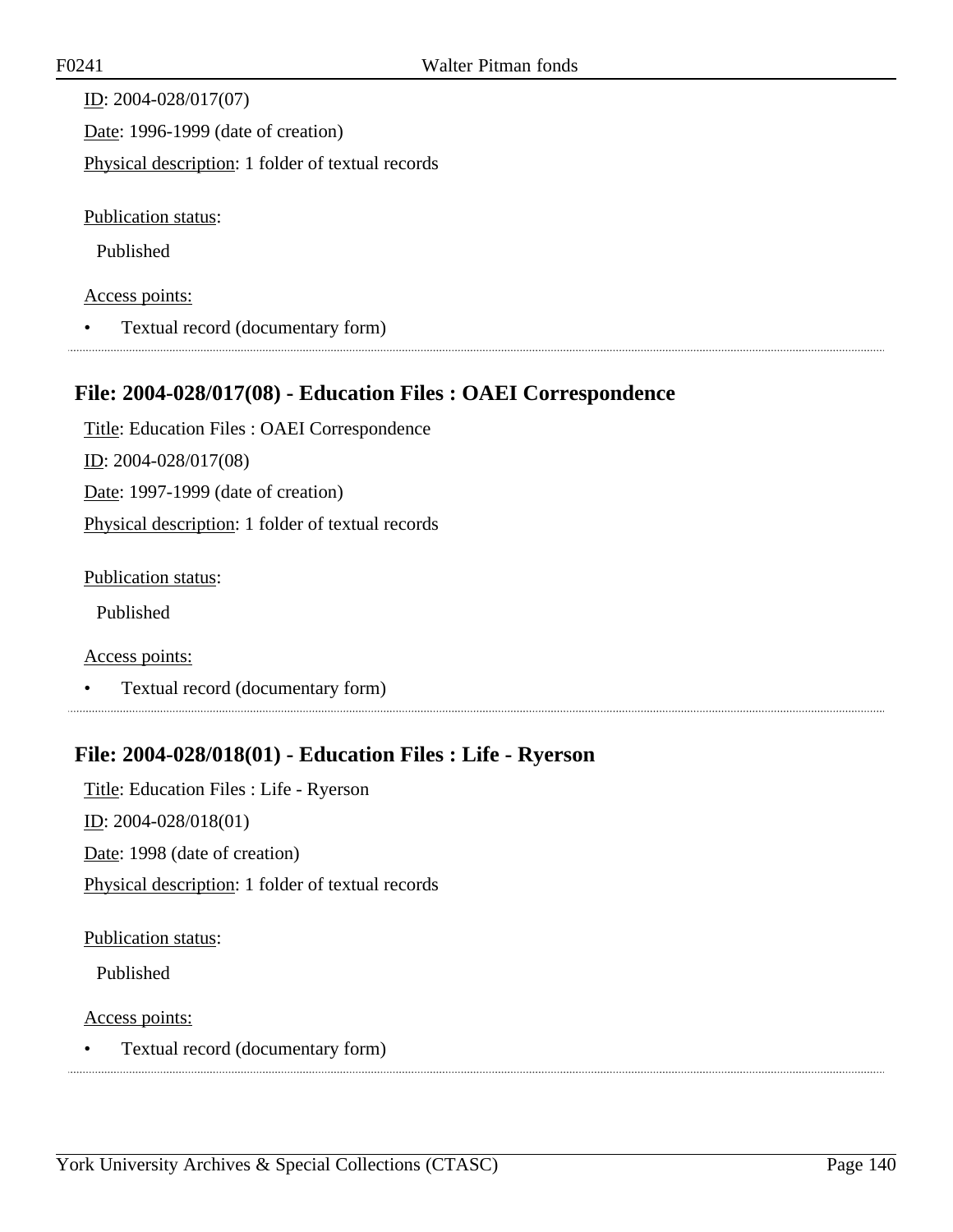## **File: 2004-028/018(02) - Education Files : Alternative Futures, Lecture Five, Quality Of Life**

Title: Education Files : Alternative Futures, Lecture Five, Quality Of Life

ID: 2004-028/018(02)

Date: 1995 (date of creation)

Physical description: 1 folder of textual records

Publication status:

Published

Access points:

• Textual record (documentary form)

## **File: 2004-028/018(03) - Education Files : Alternative Futures, Lectures Three & Four**

Title: Education Files : Alternative Futures, Lectures Three & Four

ID: 2004-028/018(03)

Date: 1995 (date of creation)

Physical description: 1 folder of textual records

Publication status:

Published

Access points:

• Textual record (documentary form)

## **File: 2004-028/018(04) - Education Files : Alternative Futures Materials**

Title: Education Files : Alternative Futures Materials ID: 2004-028/018(04) Date: 1995-1996 (date of creation) Physical description: 1 folder of textual records

Publication status:

Published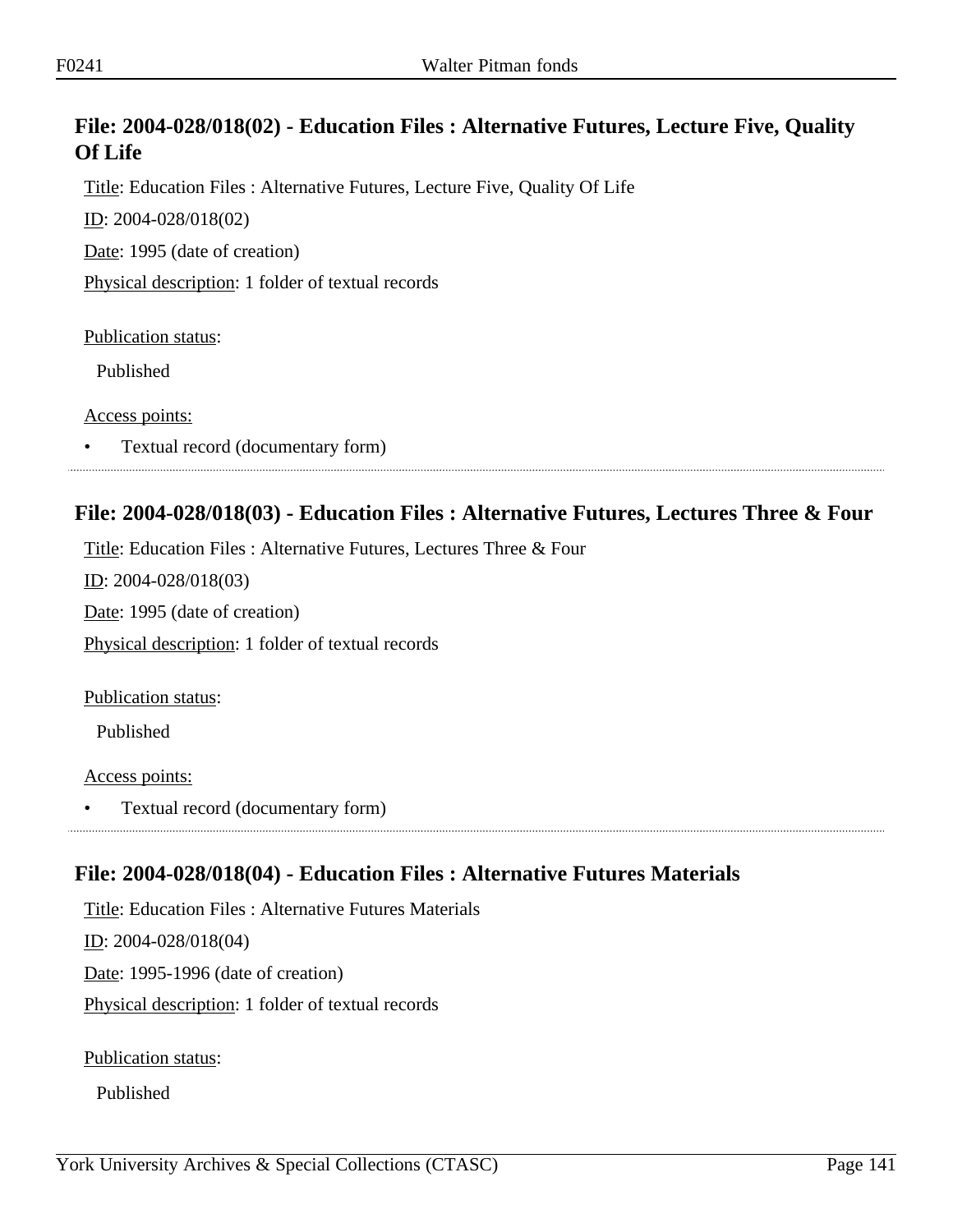#### Access points:

• Textual record (documentary form)

## **File: 2004-028/018(05) - Education Files : Alternative Futures, Lecture Two, Economy And Environment**

Title: Education Files : Alternative Futures, Lecture Two, Economy And Environment

ID: 2004-028/018(05)

Physical description: 1 folder of textual records

Publication status:

Published

Access points:

• Textual record (documentary form)

#### **File: 2004-028/018(06) - Education Files : Alternative Futures Course (Elderhostel)**

Title: Education Files : Alternative Futures Course (Elderhostel)

 $ID: 2004-028/018(06)$ 

Physical description: 1 folder of textual records

Publication status:

Published

Access points:

• Textual record (documentary form)

# **File: 2004-028/018(07) - Education Files : Alternative Futures, Lecture One**

Title: Education Files : Alternative Futures, Lecture One ID: 2004-028/018(07) Date: 1996 (date of creation) Physical description: 1 folder of textual records

Publication status:

Published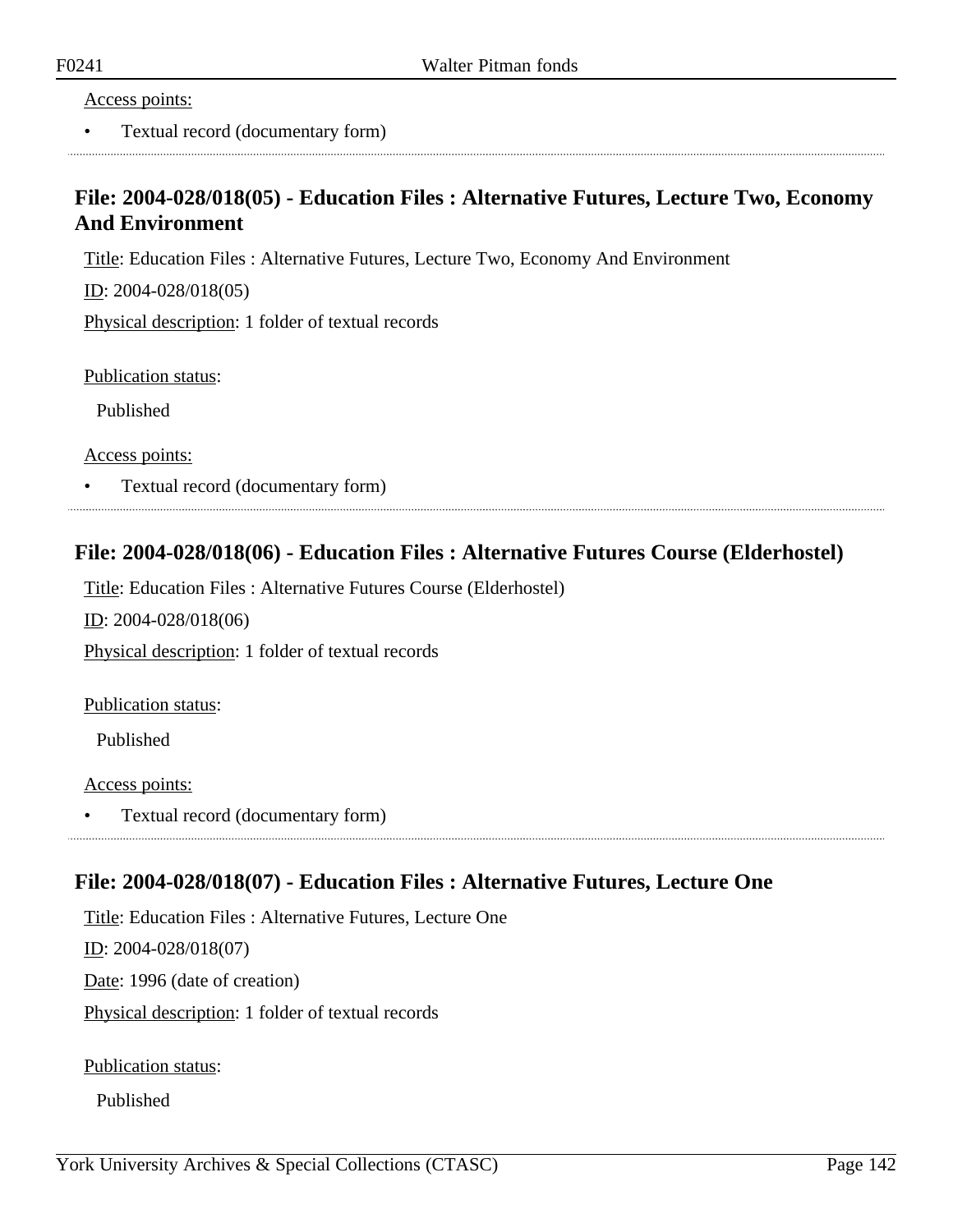#### Access points:

• Textual record (documentary form)

#### **File: 2004-028/018(08) - Education Files : Alternative Futures, Temple Emanu-El**

Title: Education Files : Alternative Futures, Temple Emanu-El

ID: 2004-028/018(08)

Date: 1997-1998 (date of creation)

Physical description: 1 folder of textual records

Publication status:

Published

Access points:

• Textual record (documentary form)

## **File: 2004-028/018(09) - Education Files : Alternative Futures, El Emanu-El Materials**

Title: Education Files : Alternative Futures, El Emanu-El Materials

ID: 2004-028/018(09)

Date: 1997-1998 (date of creation)

Physical description: 1 folder of textual records

#### Publication status:

Published

Access points:

• Textual record (documentary form)

#### **File: 2004-028/018(10) - Education Files : Alternative Futures, Globalization**

Title: Education Files : Alternative Futures, Globalization

ID: 2004-028/018(10)

Date: 1998 (date of creation)

Physical description: 1 folder of textual records

Publication status: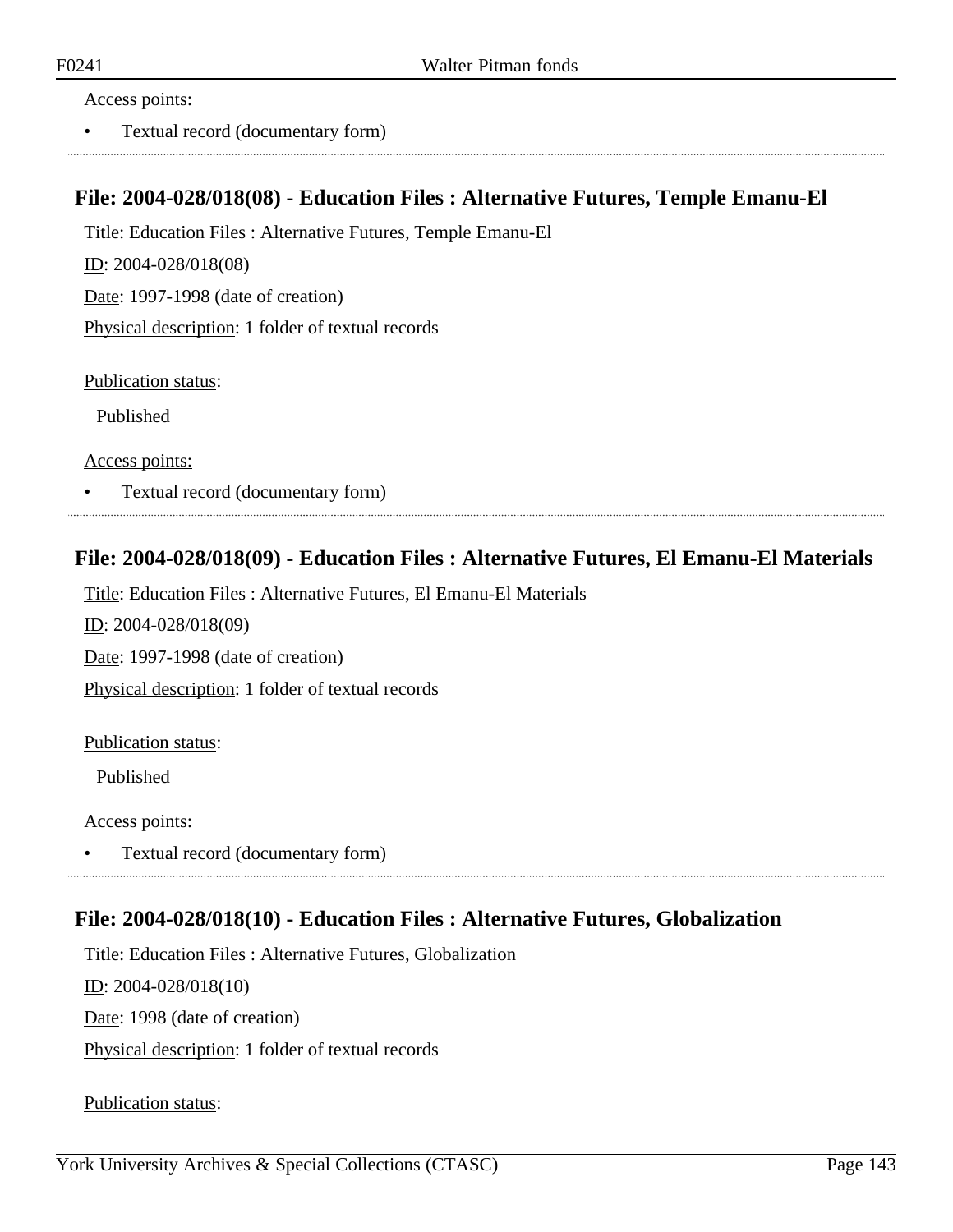#### Published

#### Access points:

• Textual record (documentary form)

## **File: 2004-028/018(11) - Education Files : OAEI, Founders**

Title: Education Files : OAEI, Founders ID: 2004-028/018(11) Date: 1998-1999 (date of creation) Physical description: 1 folder of textual records

Publication status:

Published

#### Access points:

• Textual record (documentary form)

#### **File: 2004-028/018(12) - Education Files : Ontario Arts Education Institute, Minutes**

Title: Education Files : Ontario Arts Education Institute, Minutes

ID: 2004-028/018(12) Date: 1998-1999 (date of creation) Physical description: 1 folder of textual records

Publication status:

Published

Access points:

• Textual record (documentary form)

## **File: 2004-028/018(13) - Education Files : OAEI, Teacher Development in the Arts**

Title: Education Files : OAEI, Teacher Development in the Arts ID: 2004-028/018(13) Date: 1998-1999 (date of creation) Physical description: 1 folder of textual records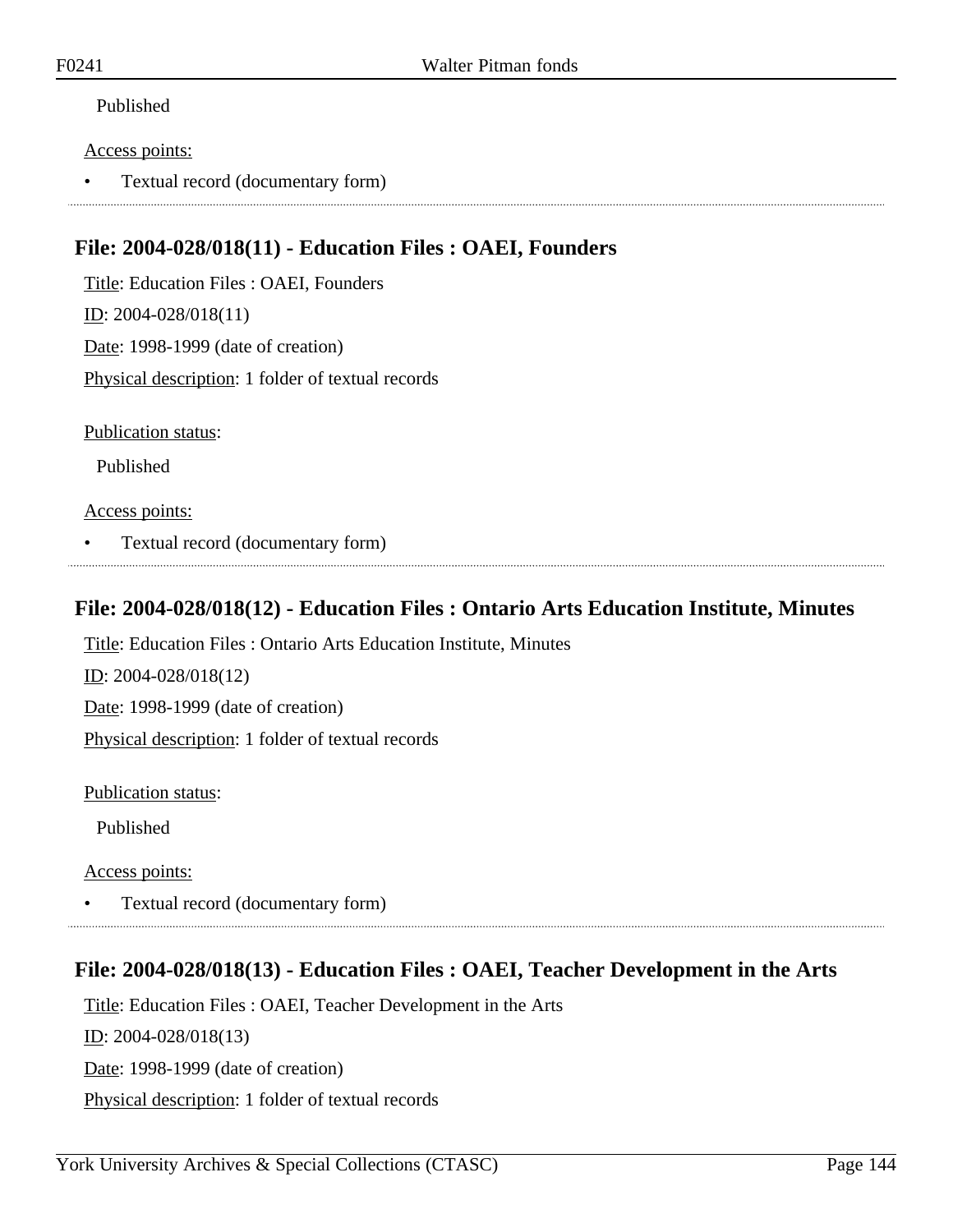Published

### Access points:

• Textual record (documentary form)

## **File: 2004-028/019(01) - Elderhostel, Going East**

Title: Elderhostel, Going East ID: 2004-028/019(01) Date: 1996 (date of creation) Physical description: 1 folder of textual records

Publication status:

Published

Access points:

• Textual record (documentary form)

## **File: 2004-028/019(02) - Elderhostel, Geography, Climate, Exploration**

Title: Elderhostel, Geography, Climate, Exploration ID: 2004-028/019(02) Date: [ca. 1996] (date of creation) Physical description: 1 folder of textual records

Publication status:

Published

Access points:

• Textual record (documentary form)

## **File: 2004-028/019(03) - Elderhostel, Geography**

Title: Elderhostel, Geography

ID: 2004-028/019(03)

Physical description: 1 folder of textual records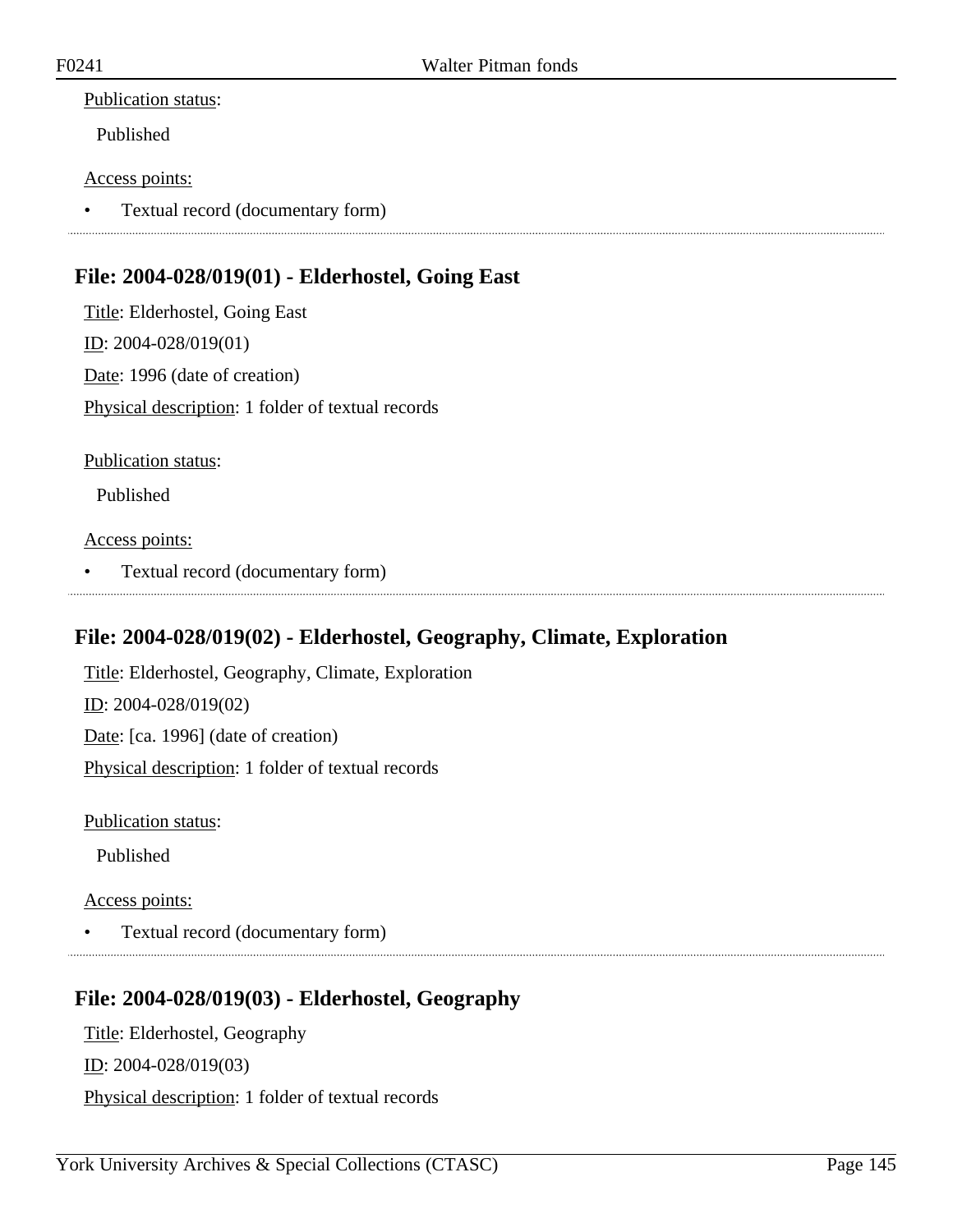Published

### Access points:

• Textual record (documentary form)

# **File: 2004-028/019(04) - Elderhostel, Politics Of Nation Building (B.C.)**

Title: Elderhostel, Politics Of Nation Building (B.C.) ID: 2004-028/019(04) Physical description: 1 folder of textual records

Publication status:

Published

Access points:

• Textual record (documentary form)

## **File: 2004-028/019(05) - Elderhostel, Peopling An Empty Land**

Title: Elderhostel, Peopling An Empty Land ID: 2004-028/019(05) Physical description: 1 folder of textual records

Publication status:

Published

Access points:

• Textual record (documentary form)

## **File: 2004-028/019(06) - Elderhostel, Saskatchewan: Unique Social Experiment**

Title: Elderhostel, Saskatchewan: Unique Social Experiment ID: 2004-028/019(06) Physical description: 1 folder of textual records

Publication status: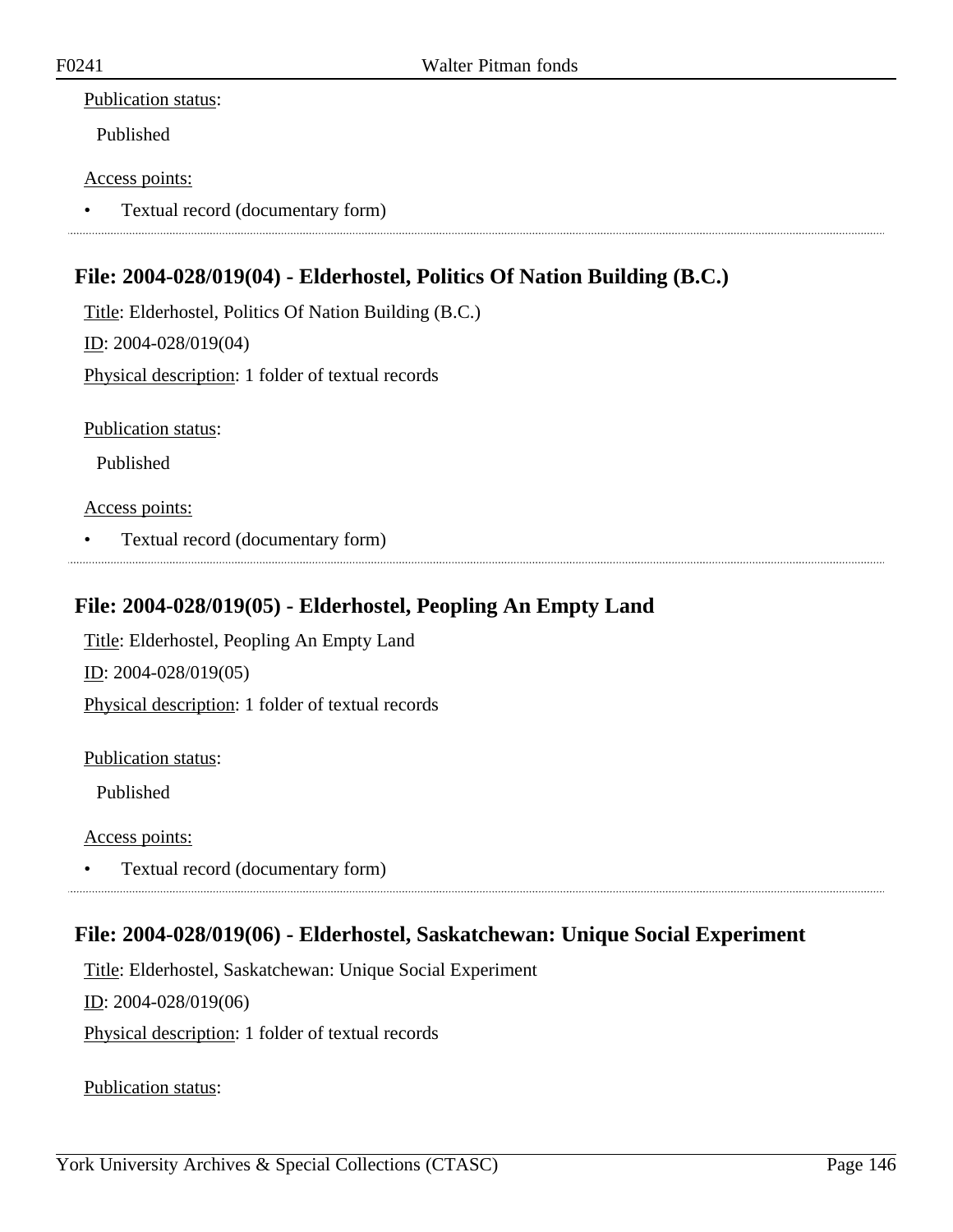### Published

#### Access points:

• Textual record (documentary form)

# **File: 2004-028/019(07) - Elderhostel, Settling The West: Riel, NW Rebellion, Railway And Nation Building**

Title: Elderhostel, Settling The West: Riel, NW Rebellion, Railway And Nation Building

ID: 2004-028/019(07)

Physical description: 1 folder of textual records

Publication status:

Published

Access points:

• Textual record (documentary form)

## **File: 2004-028/019(08) - Elderhostel, Winnipeg Strike (Riel Rebellion)**

Title: Elderhostel, Winnipeg Strike (Riel Rebellion)

ID: 2004-028/019(08)

Physical description: 1 folder of textual records

Publication status:

Published

Access points:

• Textual record (documentary form)

## **File: 2004-028/019(09) - Elderhostel, Not So Quite Revolution**

Title: Elderhostel, Not So Quite Revolution ID: 2004-028/019(09) Physical description: 1 folder of textual records

Publication status: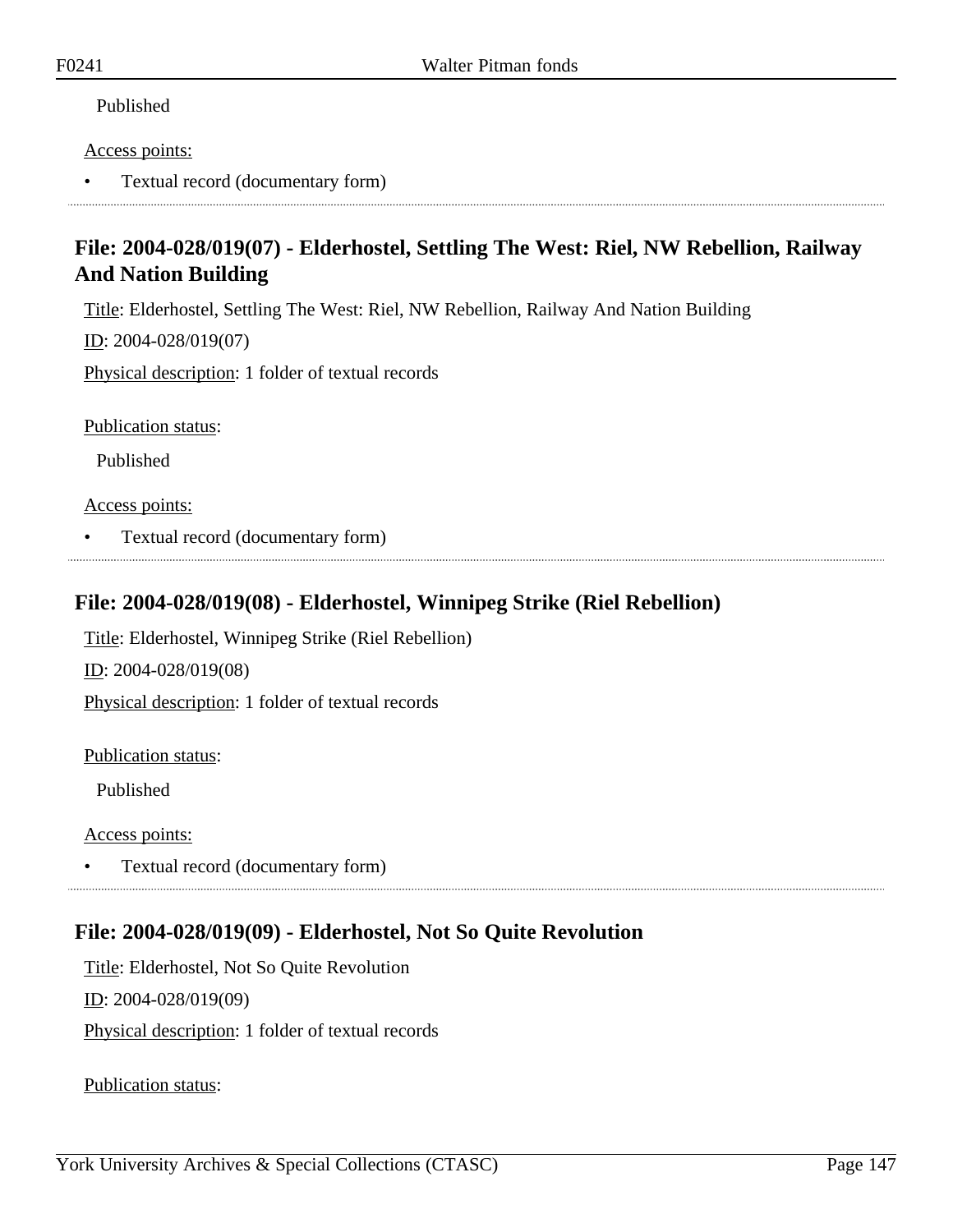### Published

#### Access points:

• Textual record (documentary form)

# **File: 2004-028/019(10) - Elderhostel, All You Want To Know And Intend To Ask; Political Spectrum**

Title: Elderhostel, All You Want To Know And Intend To Ask; Political Spectrum

ID: 2004-028/019(10)

Physical description: 1 folder of textual records

Publication status:

Published

Access points:

• Textual record (documentary form)

## **File: 2004-028/019(11) - Elderhostel, The Economics And Politics Of The 1950s, 1960s, 1970s**

Title: Elderhostel, The Economics And Politics Of The 1950s, 1960s, 1970s

ID: 2004-028/019(11)

Physical description: 1 folder of textual records

Publication status:

Published

Access points:

• Textual record (documentary form)

## **File: 2004-028/019(12) - Elderhostel, Cross Canada Program**

Title: Elderhostel, Cross Canada Program ID: 2004-028/019(12) Date: 1996-1998 (date of creation) Physical description: 1 folder of textual records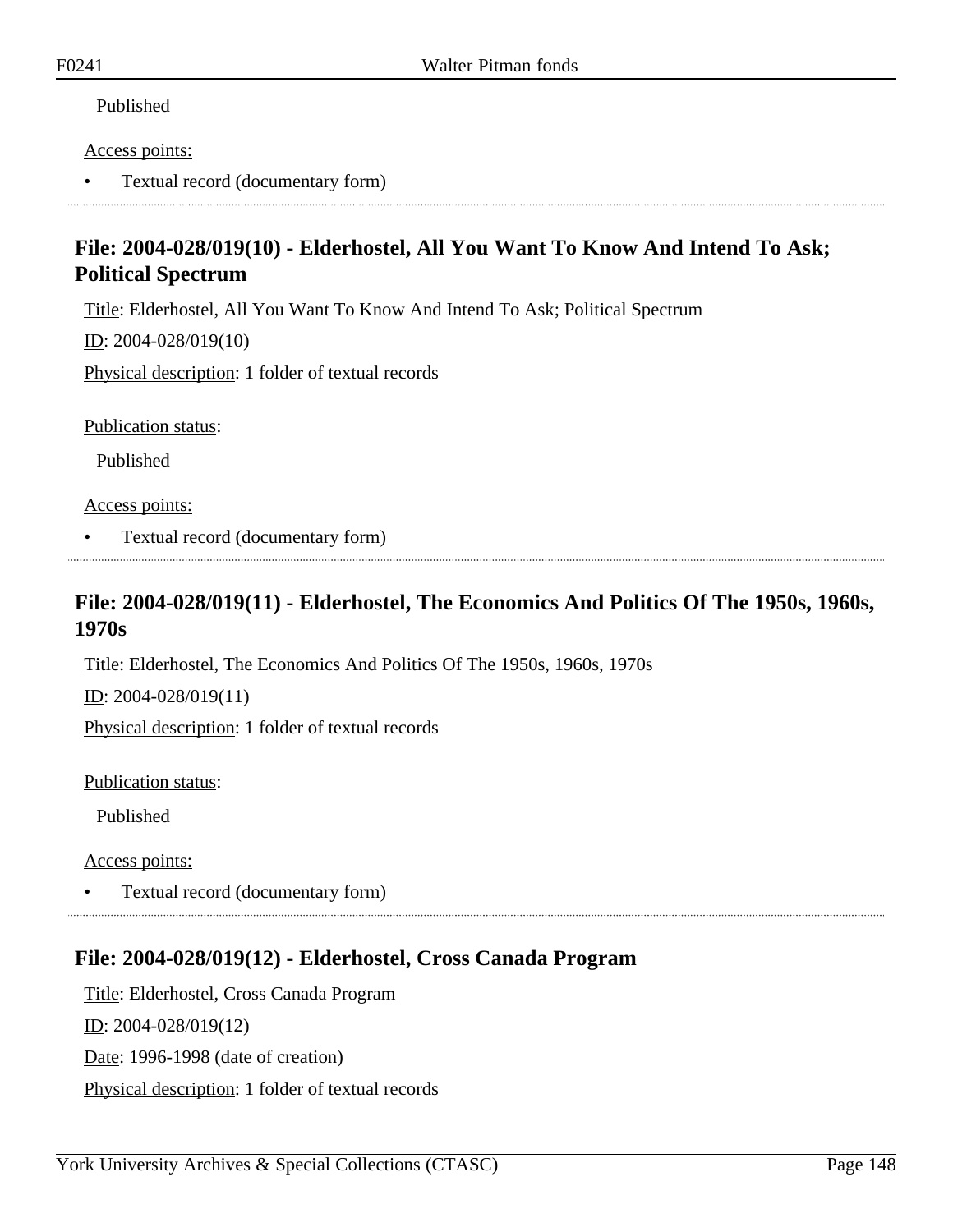Published

### Access points:

• Textual record (documentary form)

# **File: 2004-028/019(13) - Elderhostel, Politics of Sea to Sea (B.C., The Different Province**

Title: Elderhostel, Politics of Sea to Sea (B.C., The Different Province

ID: 2004-028/019(13)

Date: [ca. 1998] (date of creation)

Physical description: 1 folder of textual records

Publication status:

Published

Access points:

• Textual record (documentary form)

## **File: 2004-028/019(14) - Elderhostel, Becoming a Nation / Canada and The World, Notes**

Title: Elderhostel, Becoming a Nation / Canada and The World, Notes

ID: 2004-028/019(14)

Date: [ca. 1998] (date of creation)

Physical description: 1 folder of textual records

Publication status:

Published

Access points:

• Textual record (documentary form)

# **File: 2004-028/019(15) - Elderhostel, Introducing Canada, Themes, Questions**

Title: Elderhostel, Introducing Canada, Themes, Questions  $ID: 2004 - 028/019(15)$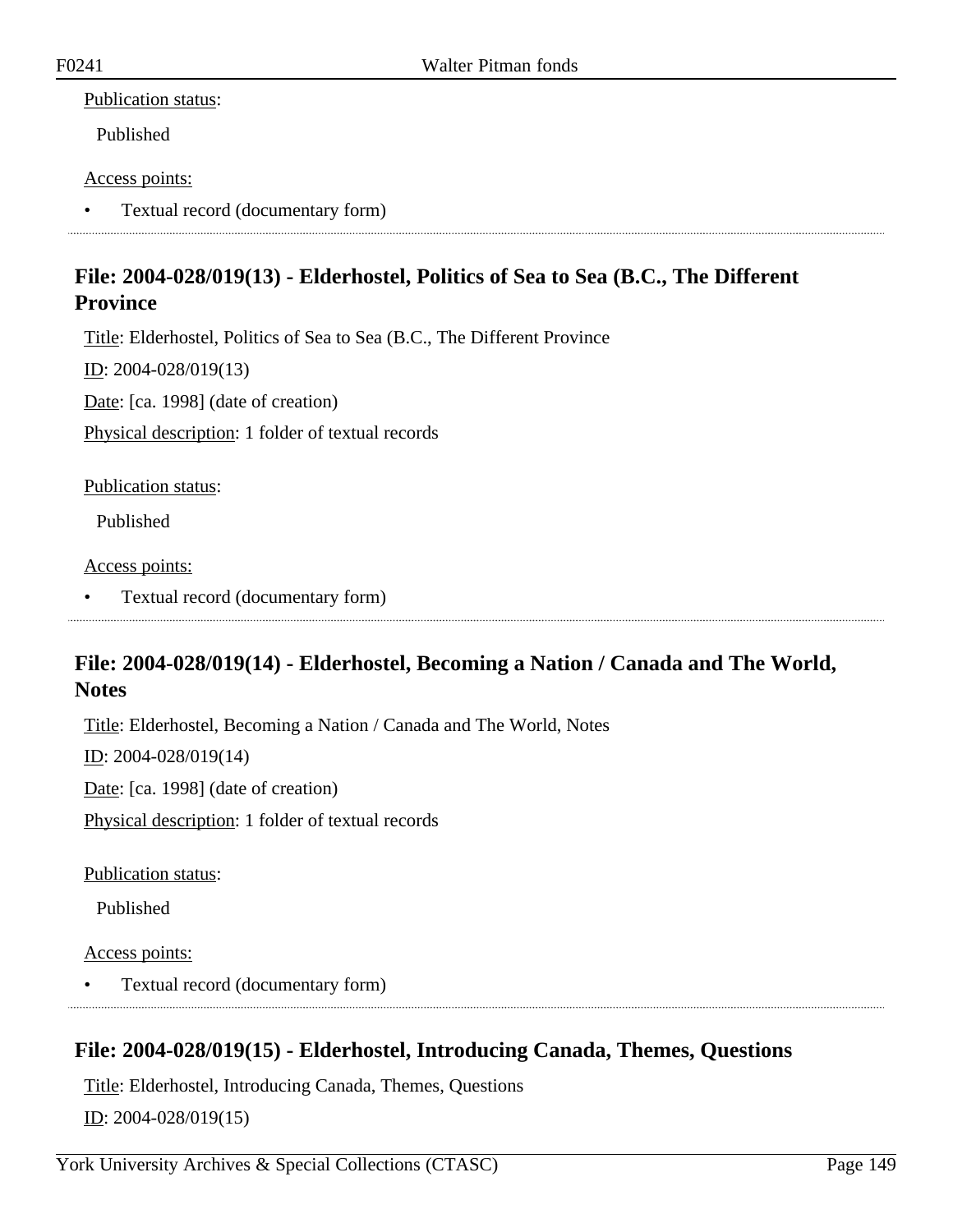Date: [ca. 1998] (date of creation)

Physical description: 1 folder of textual records

Publication status:

Published

Access points:

• Textual record (documentary form)

# **File: 2004-028/019(16) - Elderhostel, Defying Geography: Land Of Rock, Forest, Water...People**

Title: Elderhostel, Defying Geography: Land Of Rock, Forest, Water...People

ID: 2004-028/019(16)

Date: 1998 (date of creation)

Physical description: 1 folder of textual records

Publication status:

Published

Access points:

• Textual record (documentary form)

## **File: 2004-028/019(17) - Elderhostel, Canada: Building a Nation for a Better World**

Title: Elderhostel, Canada: Building a Nation for a Better World

 $ID: 2004-028/019(17)$ 

Date: 1999 (date of creation)

Physical description: 1 folder of textual records

Publication status:

Published

#### Access points:

• Textual record (documentary form)

# **File: 2004-028/019(18) - OAEI, Making Connnections**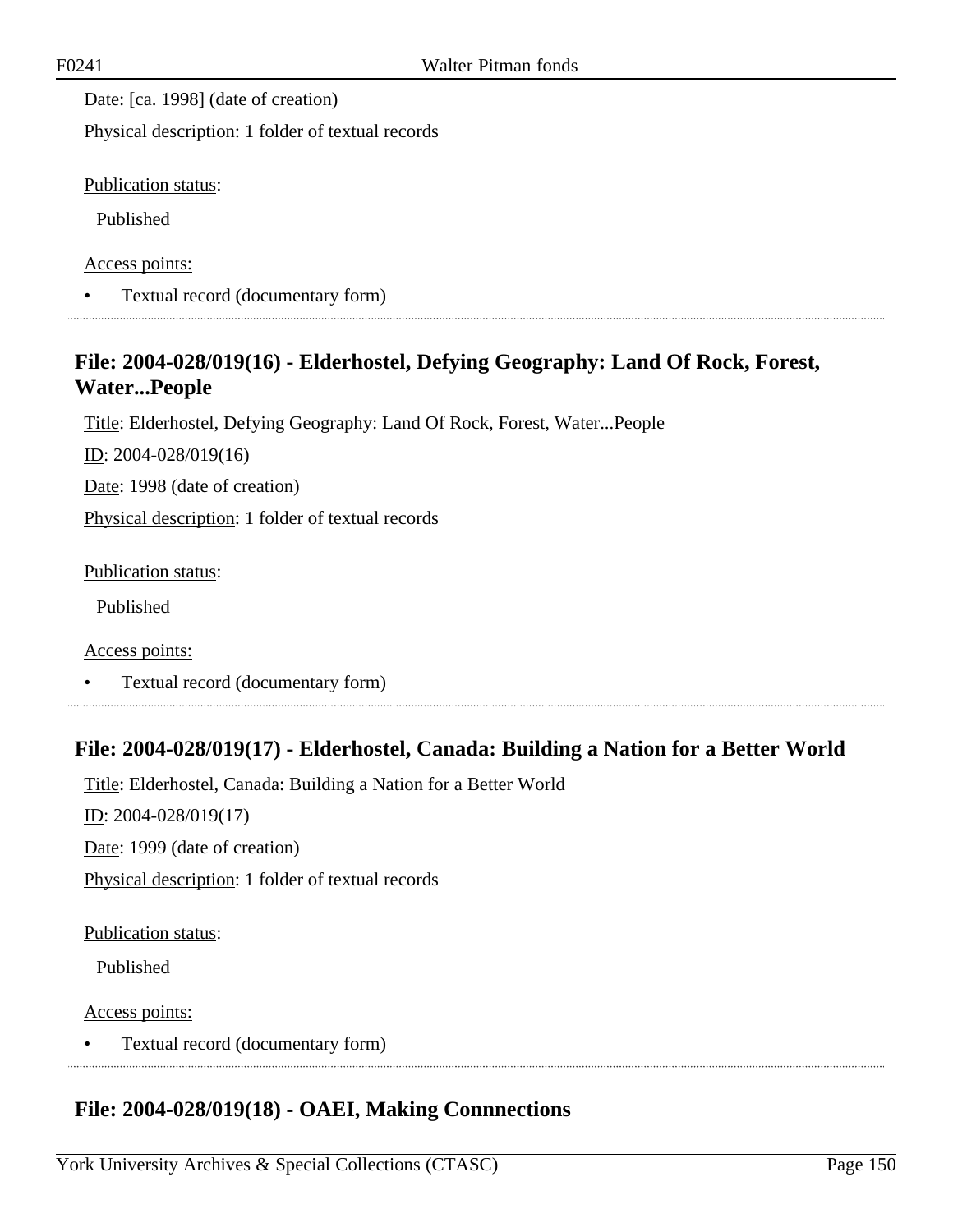Title: OAEI, Making Connnections ID: 2004-028/019(18) Date: 1999 (date of creation) Physical description: 1 folder of textual records

Publication status:

Published

Access points:

• Textual record (documentary form)

### **File: 2004-028/019(19) - Co-Op Education**

Title: Co-Op Education ID: 2004-028/019(19) Date: 1998 (date of creation) Physical description: 1 folder of textual records

Publication status:

Published

Access points:

• Textual record (documentary form)

### **File: 2004-028/019(20) - Learning The Arts, Founders**

Title: Learning The Arts, Founders  $ID: 2004-028/019(20)$ Date: 1993-1999 (date of creation)

Physical description: 1 folder of textual records

Publication status:

Published

Access points:

• Textual record (documentary form)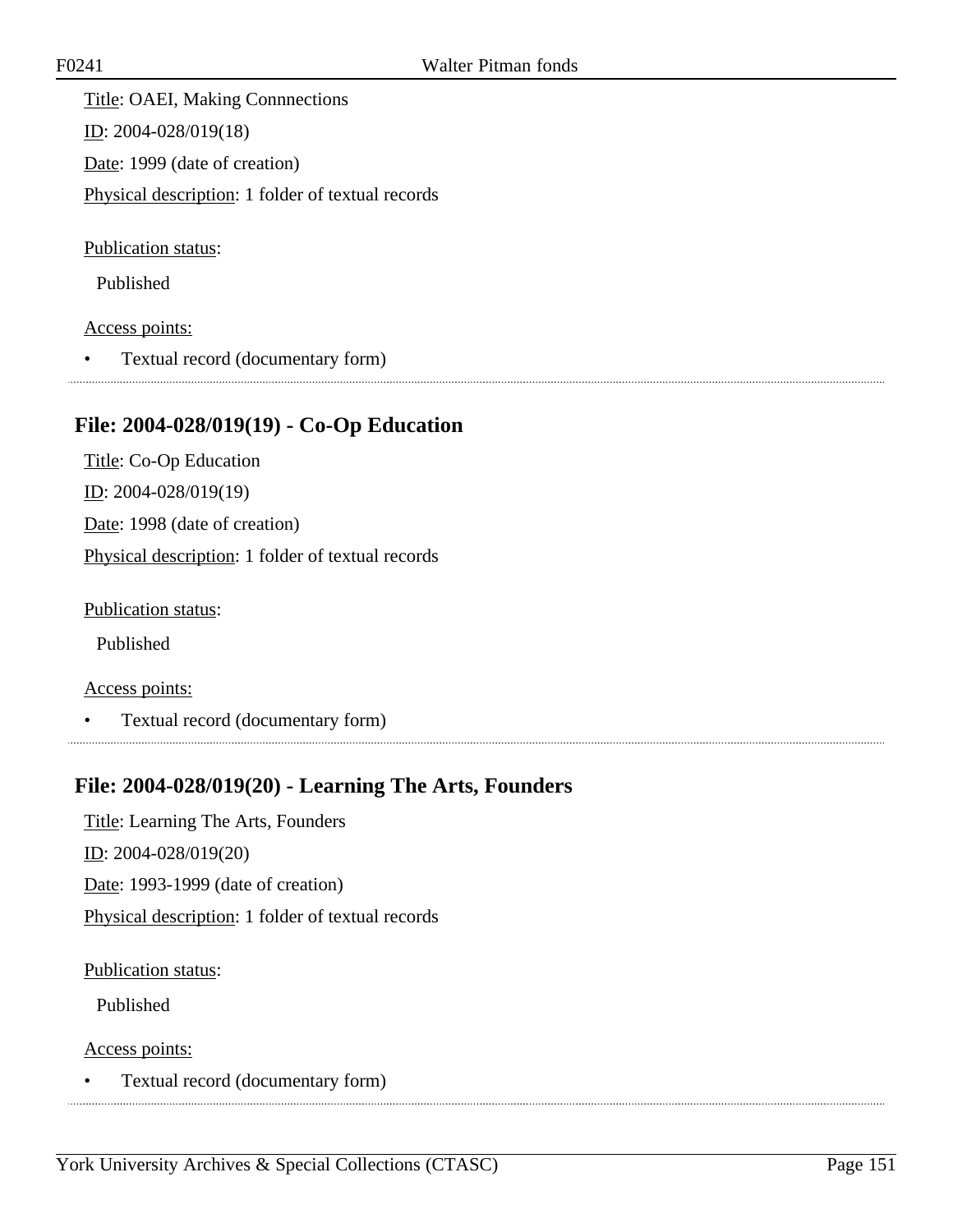# **File: 2004-028/019(21) - Learning The Arts, Correspondence**

Title: Learning The Arts, Correspondence ID: 2004-028/019(21) Date: 1998-1999 (date of creation) Physical description: 1 folder of textual records

#### Publication status:

Published

#### Access points:

• Textual record (documentary form)

# **File: 2004-028/019(22) - Learning the Arts in an Age of Uncertainty, Correspondence, Clippings**

Title: Learning the Arts in an Age of Uncertainty, Correspondence, Clippings

ID: 2004-028/019(22)

Date: 1999 (date of creation)

Physical description: 1 folder of textual records

Publication status:

Published

Access points:

• Textual record (documentary form)

## **File: 2004-028/019(23) - Learning In The Arts, Launch**

Title: Learning In The Arts, Launch ID: 2004-028/019(23) Date: 1999 (date of creation) Physical description: 1 folder of textual records

Publication status:

Published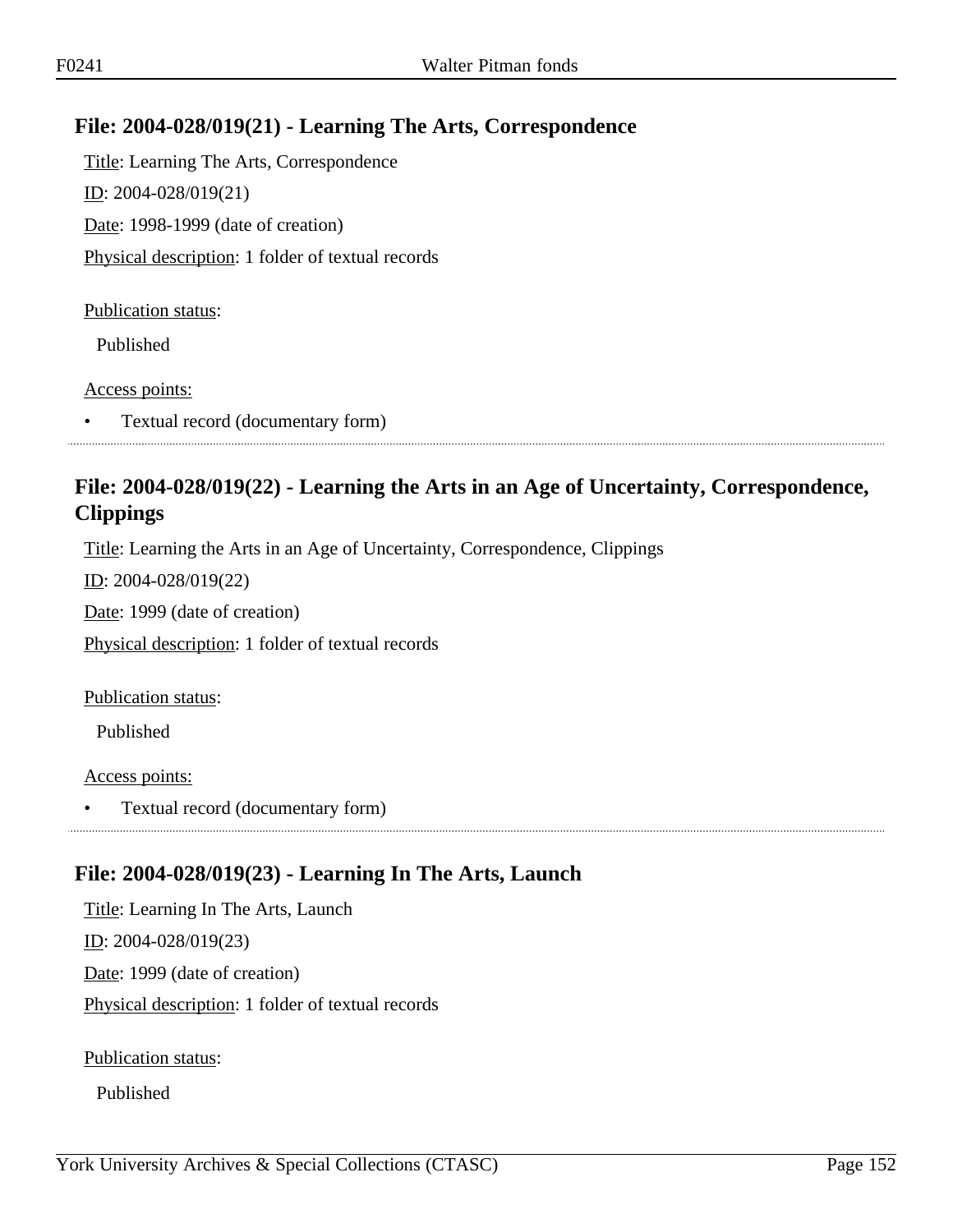#### Access points:

• Textual record (documentary form)

### **File: 2004-028/020(01) - Toronto Senior Strings**

Title: Toronto Senior Strings ID: 2004-028/020(01) Date: 1993-1995 (date of creation) Physical description: 1 folder of textual records

Publication status:

Published

Access points:

• Textual record (documentary form)

## **File: 2004-028/020(02) - Arts, Culture and the World out There**

Title: Arts, Culture and the World out There ID: 2004-028/020(02) Date: 1997-1998 (date of creation) Physical description: 1 folder of textual records Note [generalNote]: 1 of 2

Publication status:

Published

Access points:

• Textual record (documentary form)

### **File: 2004-028/020(03) - Arts, Culture and the World out There**

Title: Arts, Culture and the World out There

ID: 2004-028/020(03)

Date: 1997-1998 (date of creation)

Physical description: 1 folder of textual records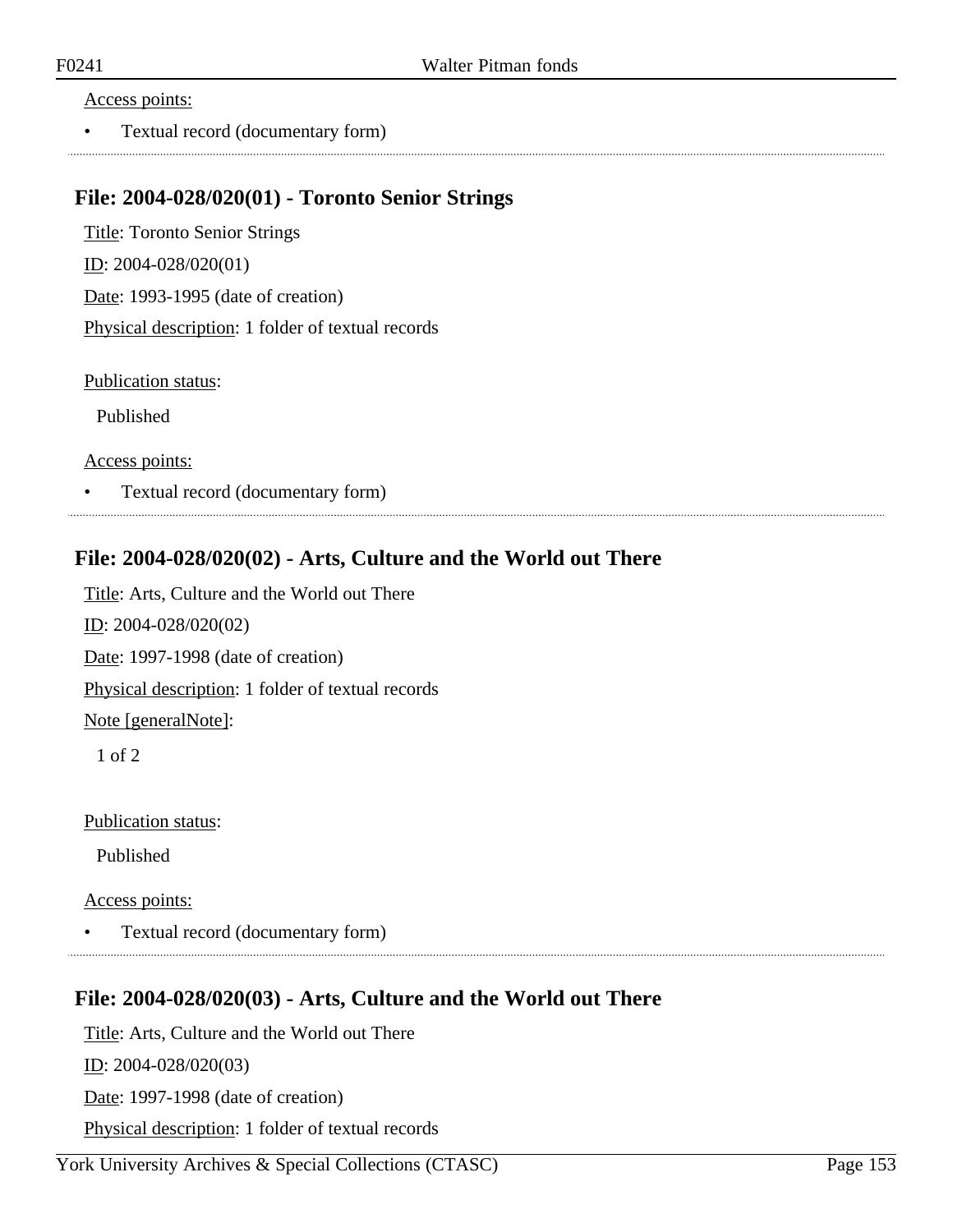2 of 2

### Publication status:

Published

Access points:

• Textual record (documentary form)

## **File: 2004-028/020(04) - Learning the Arts, Notes**

Title: Learning the Arts, Notes ID: 2004-028/020(04) Date: 1996-1999 (date of creation) Physical description: 1 folder of textual records Note [generalNote]: 1 of 2

Publication status:

Published

### Access points:

• Textual record (documentary form)

## **File: 2004-028/020(05) - Learning the Arts, Notes**

Title: Learning the Arts, Notes ID: 2004-028/020(05) Date: 1996-1999 (date of creation) Physical description: 1 folder of textual records Note [generalNote]: 2 of 2

Publication status:

Published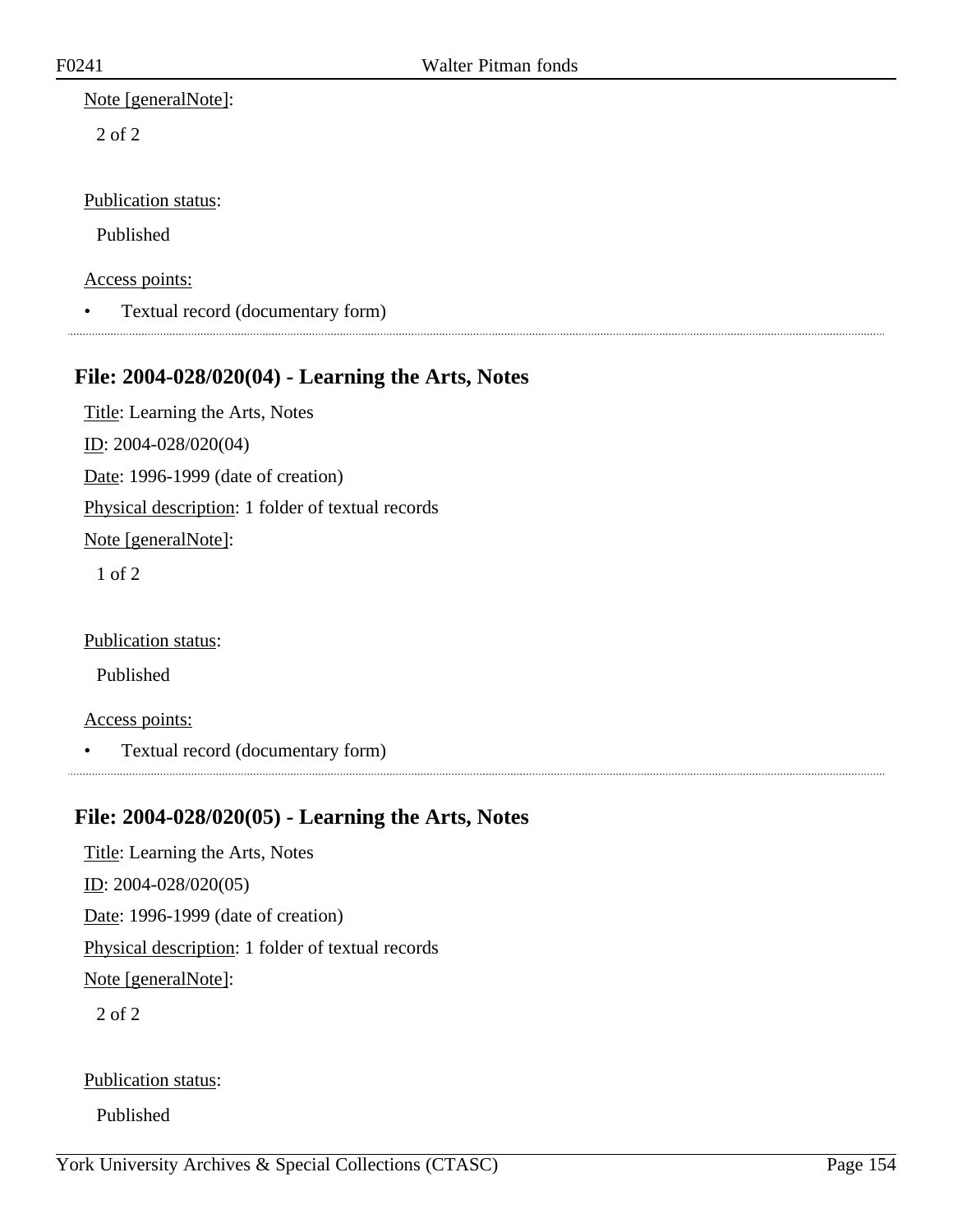#### Access points:

• Textual record (documentary form)

## **File: 2004-028/020(06) - Learning the Arts, AECO**

Title: Learning the Arts, AECO ID: 2004-028/020(06) Date: 1999 (date of creation) Physical description: 1 folder of textual records

Publication status:

Published

Access points:

• Textual record (documentary form)

## **File: 2004-028/020(07) - Cultural Careers**

Title: Cultural Careers ID: 2004-028/020(07) Date: 1999 (date of creation) Physical description: 1 folder of textual records

#### Publication status:

Published

#### Access points:

• Textual record (documentary form) 

## **File: 2004-028/020(08) - Moderator's Consultation**

Title: Moderator's Consultation ID: 2004-028/020(08) Date: 1999 (date of creation) Physical description: 1 folder of textual records

Publication status: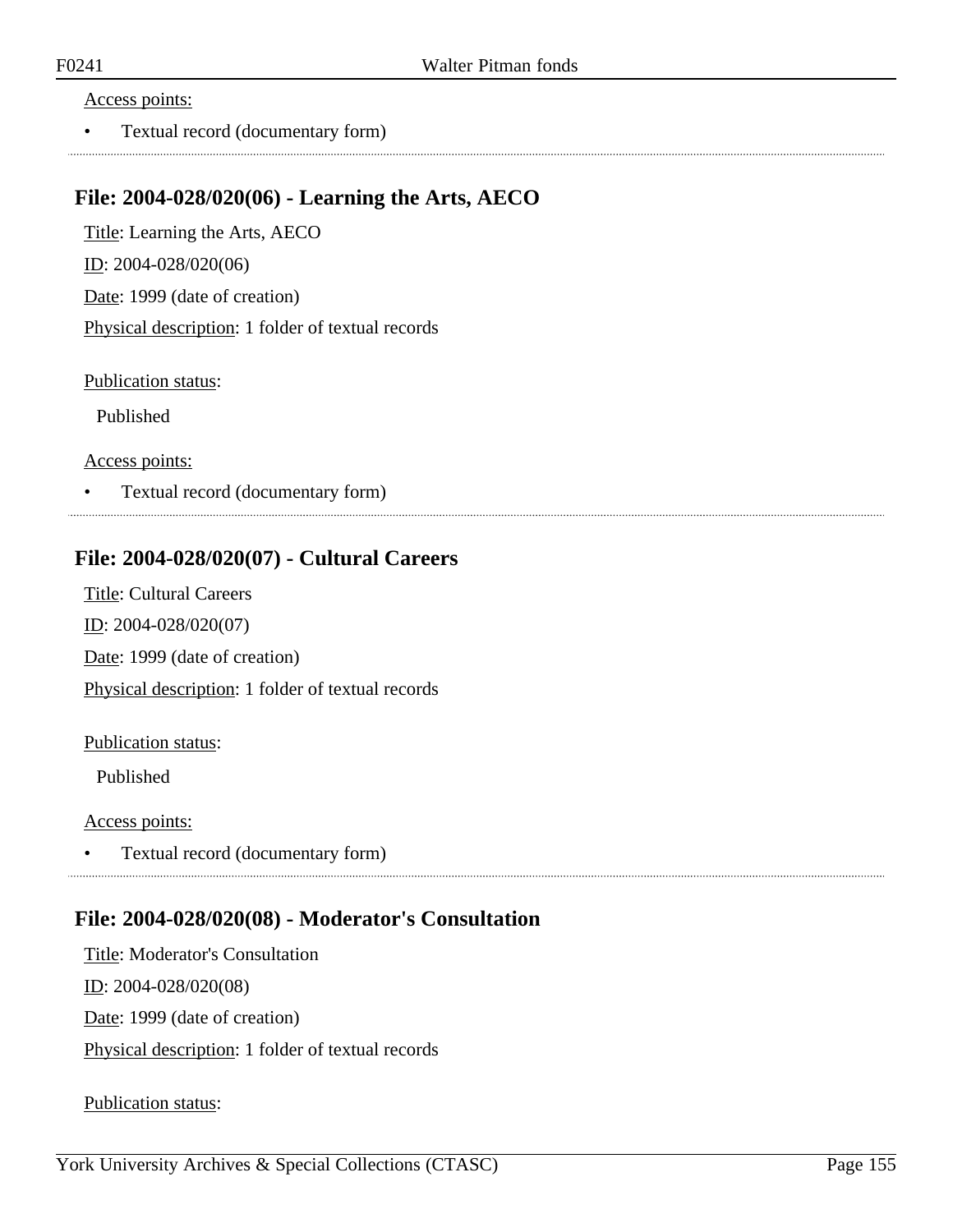### Published

#### Access points:

• Textual record (documentary form)

## **File: 2004-028/020(09) - Moderator's Consultation, United Church**

Title: Moderator's Consultation, United Church ID: 2004-028/020(09) Date: 1999 (date of creation) Physical description: 1 folder of textual records

Publication status:

Published

### Access points:

• Textual record (documentary form)

## **File: 2004-028/020(10) - Toronto Mendelssohn Choir**

Title: Toronto Mendelssohn Choir ID: 2004-028/020(10) Date: 2001 (date of creation) Physical description: 1 folder of textual records

Publication status:

Published

Access points:

• Textual record (documentary form)

# **File: 2004-028/021(01) - Arts Education Institute Of Ontario (AEIO)**

Title: Arts Education Institute Of Ontario (AEIO) ID: 2004-028/021(01) Date: 1994-1995 (date of creation) Physical description: 1 folder of textual records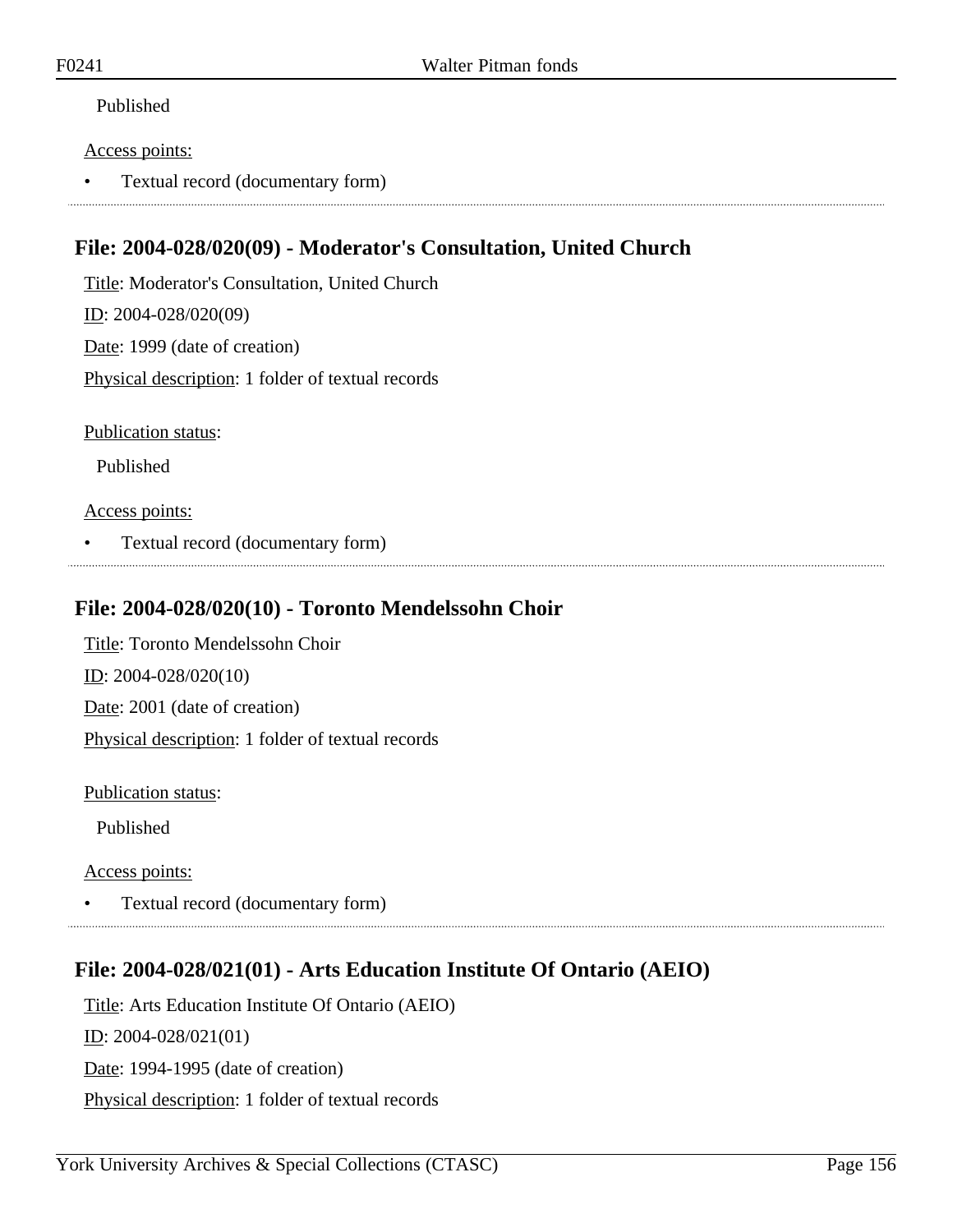Published

### Access points:

• Textual record (documentary form)

# **File: 2004-028/021(02) - O.A.E.I.**

Title: O.A.E.I. ID: 2004-028/021(02) Date: 1995 (date of creation) Physical description: 1 folder of textual records Note [generalNote]: 1 of 2

### Publication status:

Published

### Access points:

• Textual record (documentary form)

## **File: 2004-028/021(03) - O.A.E.I.**

Title: O.A.E.I. ID: 2004-028/021(03) Date: 1995 (date of creation) Physical description: 1 folder of textual records Note [generalNote]:

2 of 2

### Publication status:

Published

Access points:

• Textual record (documentary form)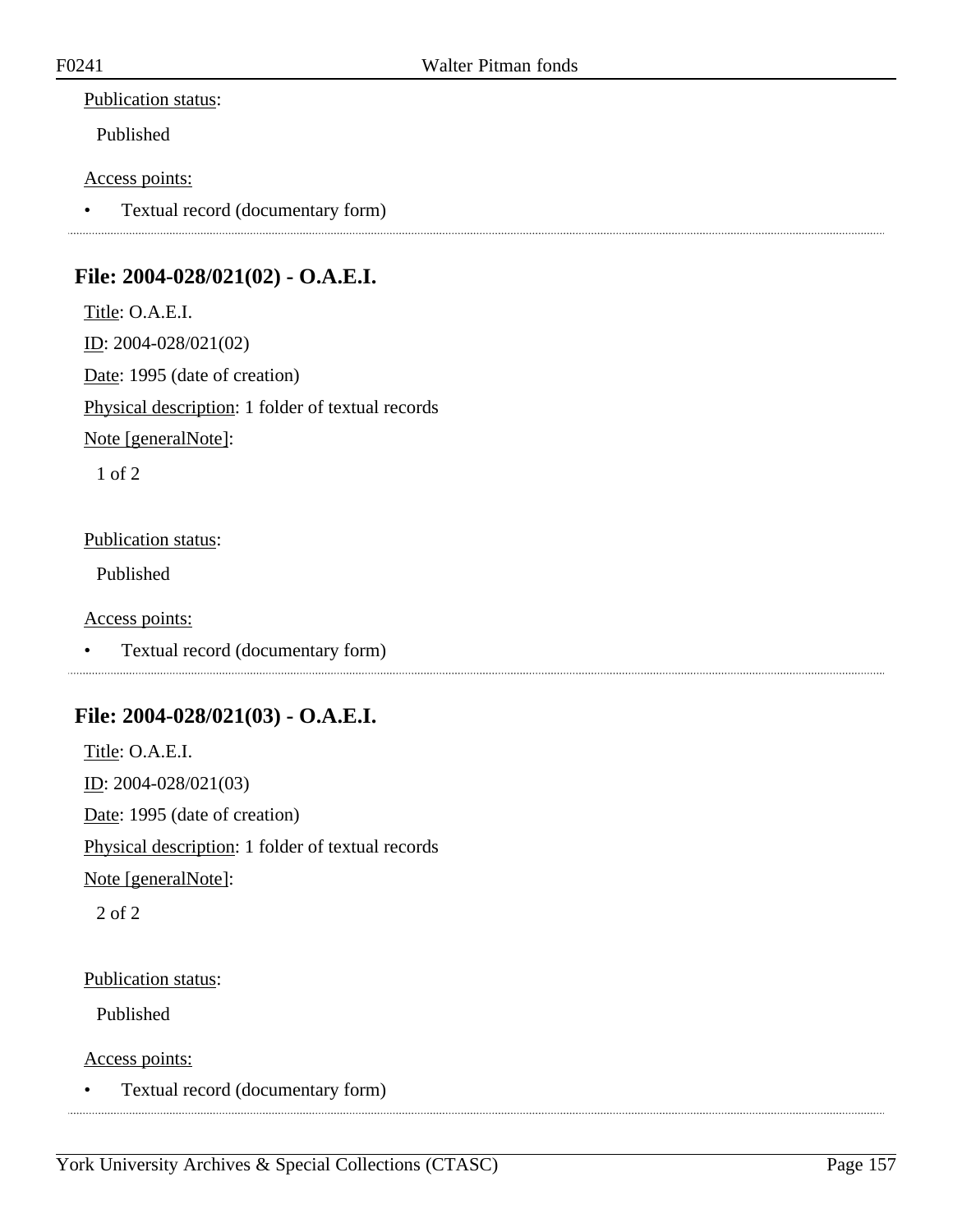## **File: 2004-028/021(04) - O.A.E.I.**

Title: O.A.E.I. ID: 2004-028/021(04) Date: 1996 (date of creation) Physical description: 1 folder of textual records Note [generalNote]: 1 of 3

Publication status:

Published

Access points:

• Textual record (documentary form)

## **File: 2004-028/021(05) - O.A.E.I.**

Title: O.A.E.I. ID: 2004-028/021(05) Date: 1996 (date of creation) Physical description: 1 folder of textual records Note [generalNote]: 2 of 3

Publication status:

Published

#### Access points:

• Textual record (documentary form)

### **File: 2004-028/021(06) - O.A.E.I.**

Title: O.A.E.I. ID: 2004-028/021(06) Date: 1996 (date of creation)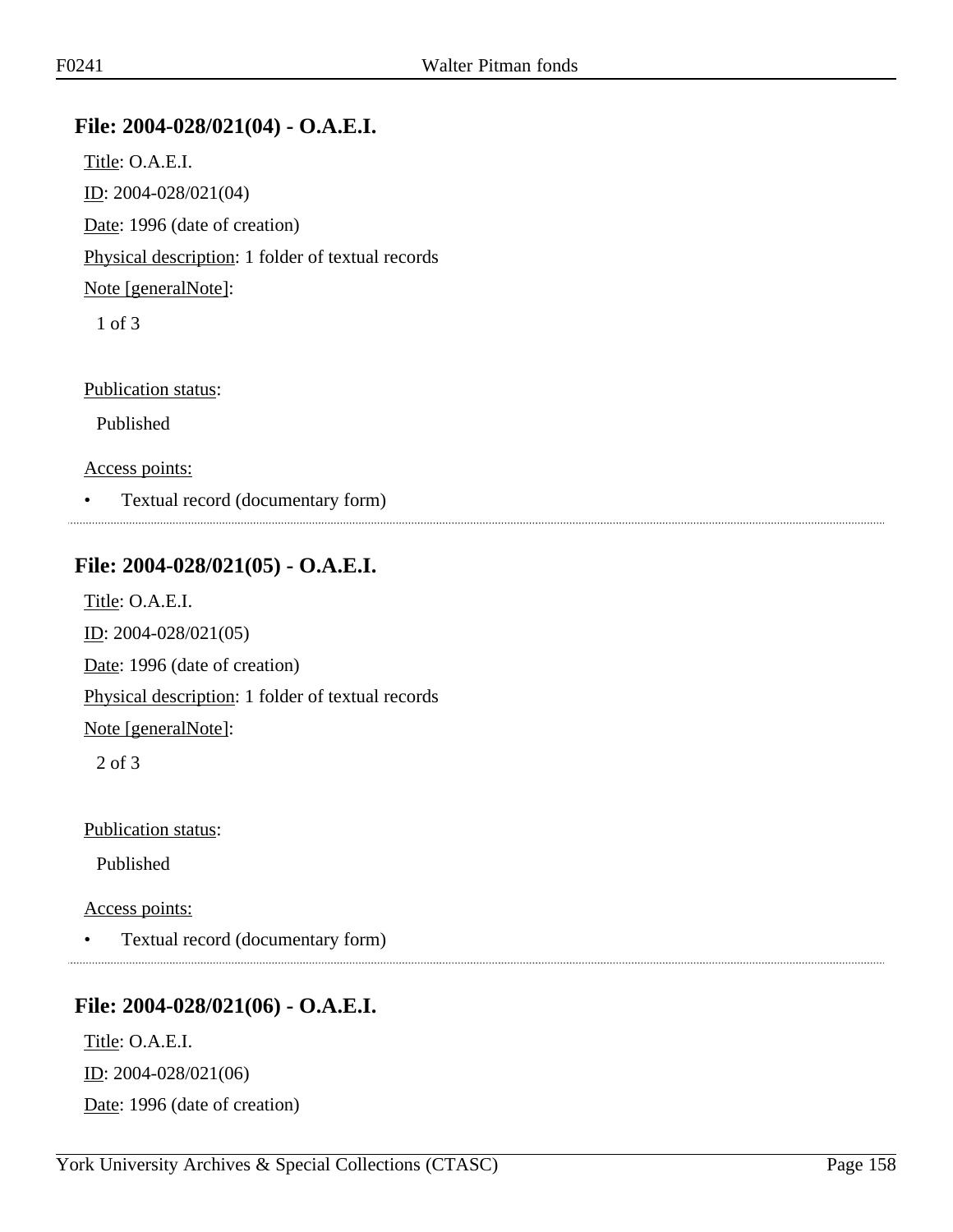Physical description: 1 folder of textual records

Note [generalNote]:

3 of 3

Publication status:

Published

Access points:

• Textual record (documentary form)

# **File: 2004-028/021(07) - O.A.E.I.**

Title: O.A.E.I. ID: 2004-028/021(07) Date: 1996 (date of creation) Physical description: 1 folder of textual records

Publication status:

Published

Access points:

• Textual record (documentary form)

# **File: 2004-028/022(01) - O.A.E.I.**

Title: O.A.E.I. ID: 2004-028/022(01) Date: 1996-1997 (date of creation) Physical description: 1 folder of textual records Note [generalNote]: 1 of 2

Publication status:

Published

Access points: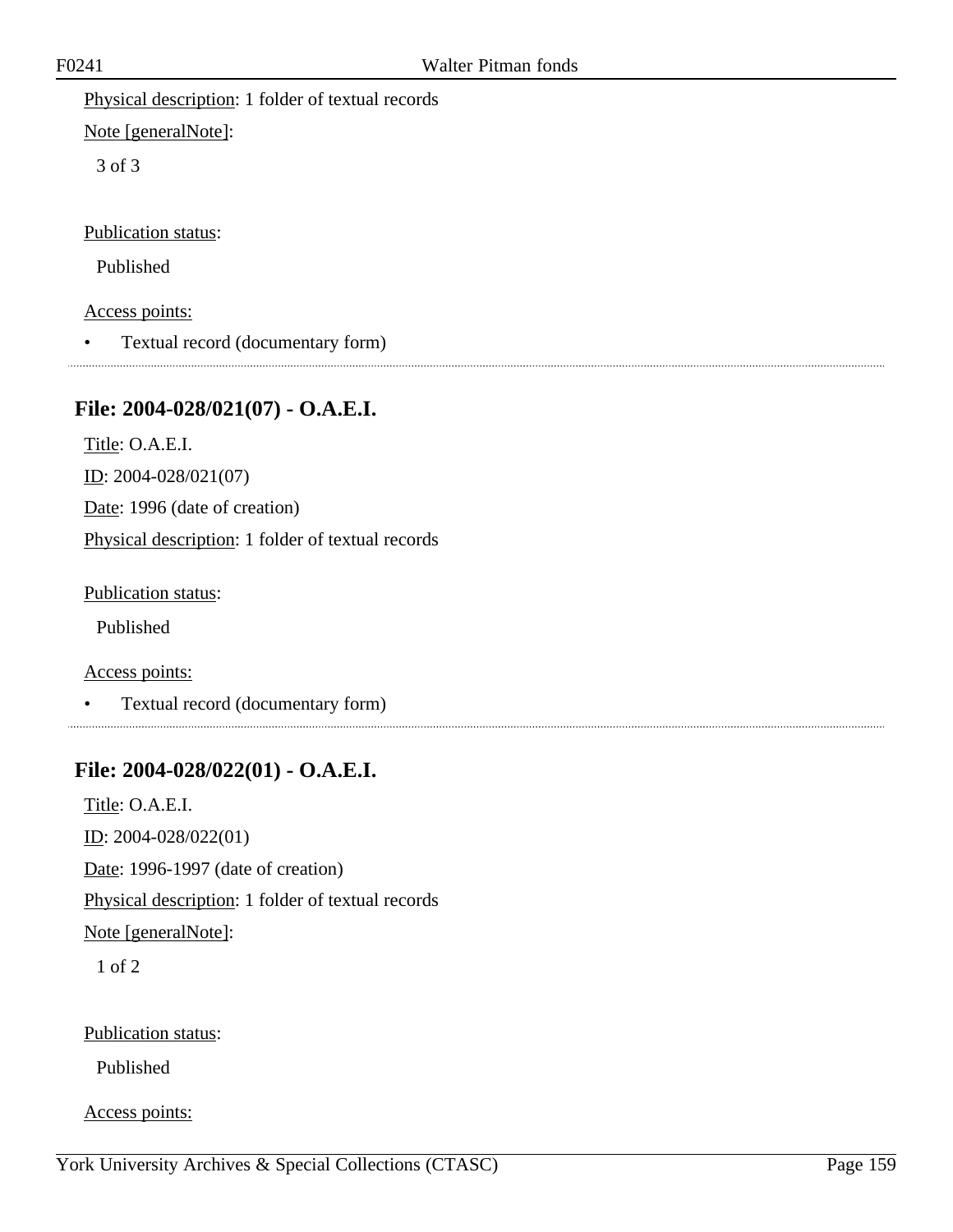. . . . . . . . . . . . . .

• Textual record (documentary form)

### **File: 2004-028/022(02) - O.A.E.I.**

Title: O.A.E.I.

ID: 2004-028/022(02)

Date: 1996-1997 (date of creation)

Physical description: 1 folder of textual records

Note [generalNote]:

2 of 2

Publication status:

Published

Access points:

• Textual record (documentary form)

## **File: 2004-028/022(03) - O.A.E.I.**

Title: O.A.E.I. ID: 2004-028/022(03) Date: 1997 (date of creation) Physical description: 1 folder of textual records

Publication status:

Published

Access points:

• Textual record (documentary form)

## **File: 2004-028/022(04) - O.A.E.I.**

Title: O.A.E.I. ID: 2004-028/022(04) Date: 1997 (date of creation) Physical description: 1 folder of textual records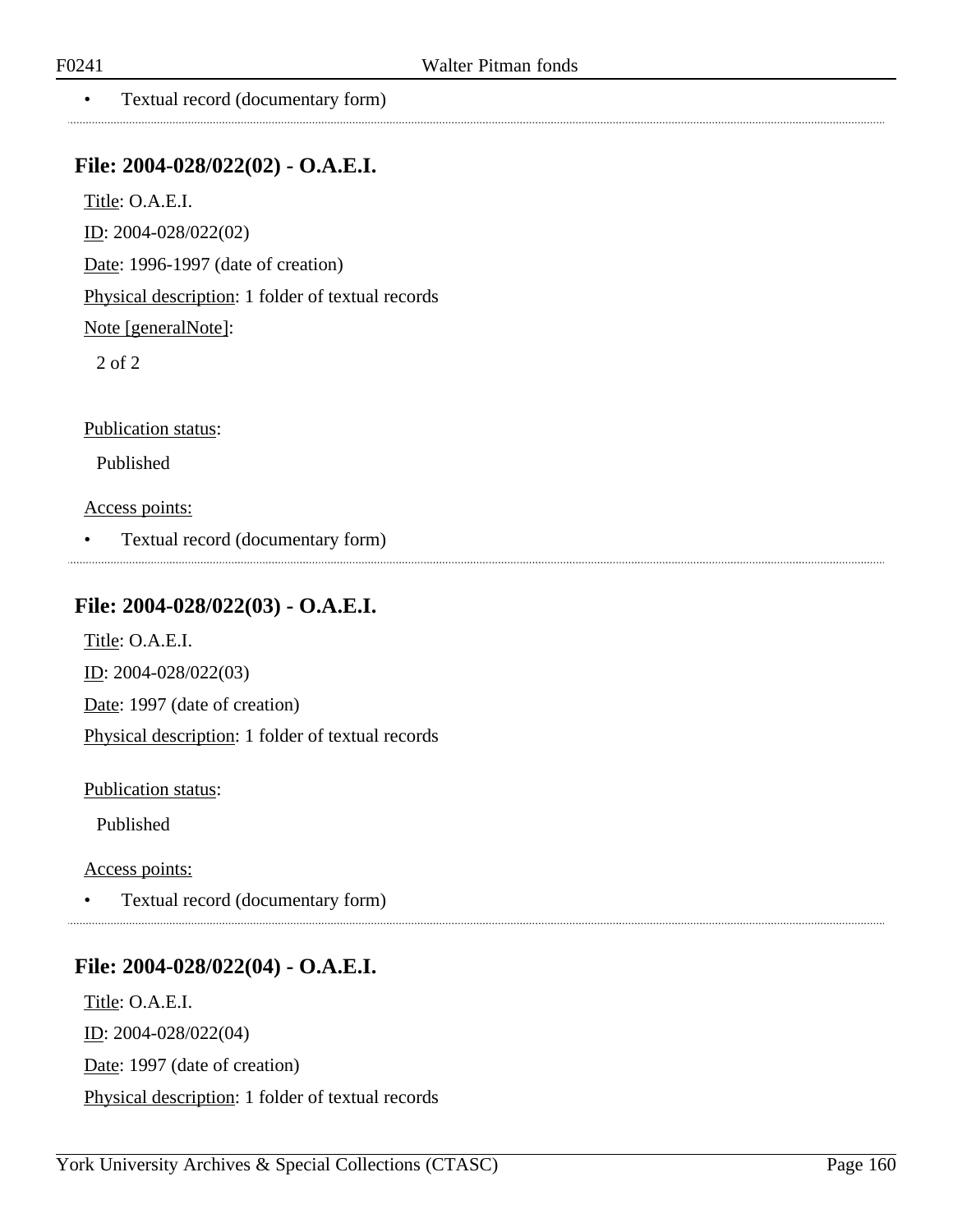Published

### Access points:

• Textual record (documentary form)

# **File: 2004-028/022(05) - O.A.E.I., Making Connections**

Title: O.A.E.I., Making Connections ID: 2004-028/022(05) Date: 1999-2000 (date of creation) Physical description: 1 folder of textual records

Publication status:

Published

Access points:

• Textual record (documentary form)

## **File: 2004-028/022(06) - O.A.E.I., Correspondence, Memos, Minutes**

Title: O.A.E.I., Correspondence, Memos, Minutes ID: 2004-028/022(06) Date: 1999-2000 (date of creation) Physical description: 1 folder of textual records

Publication status:

Published

Access points:

• Textual record (documentary form)

# **File: 2004-028/022(07) - Campaign Against Child Poverty**

Title: Campaign Against Child Poverty

ID: 2004-028/022(07)

Date: 1998-2000 (date of creation)

Physical description: 1 folder of textual records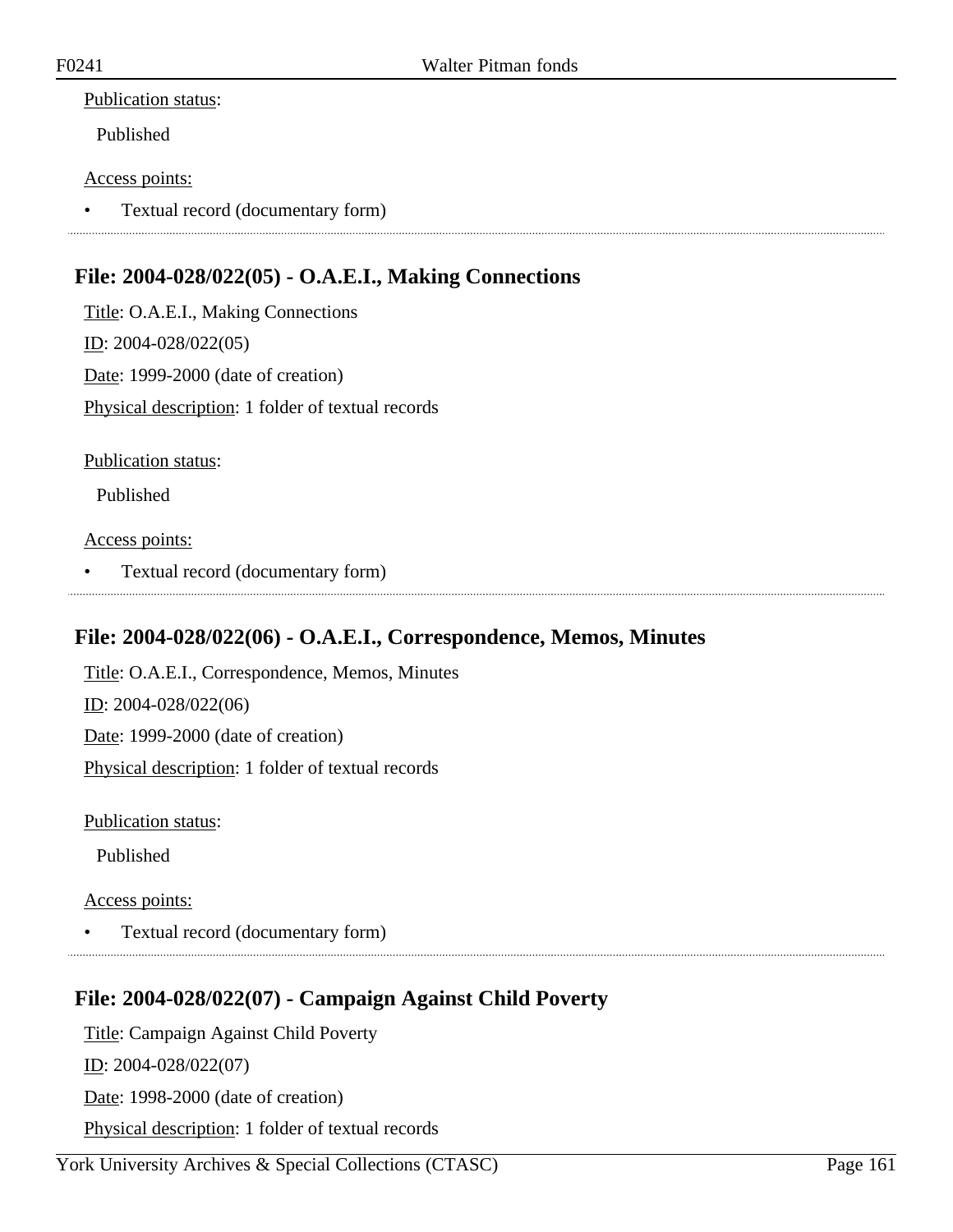Note [generalNote]:

1 of 3

Publication status:

Published

Access points:

• Textual record (documentary form)

## **File: 2004-028/022(08) - Campaign Against Child Poverty**

Title: Campaign Against Child Poverty ID: 2004-028/022(08) Date: 1998-2000 (date of creation) Physical description: 1 folder of textual records Note [generalNote]: 2 of 3

Publication status:

Published

Access points:

• Textual record (documentary form)

## **File: 2004-028/023(01) - Campaign Against Child Poverty**

Title: Campaign Against Child Poverty ID: 2004-028/023(01) Date: 1998-2000 (date of creation) Physical description: 1 folder of textual records Note [generalNote]: 3 of 3

Publication status:

Published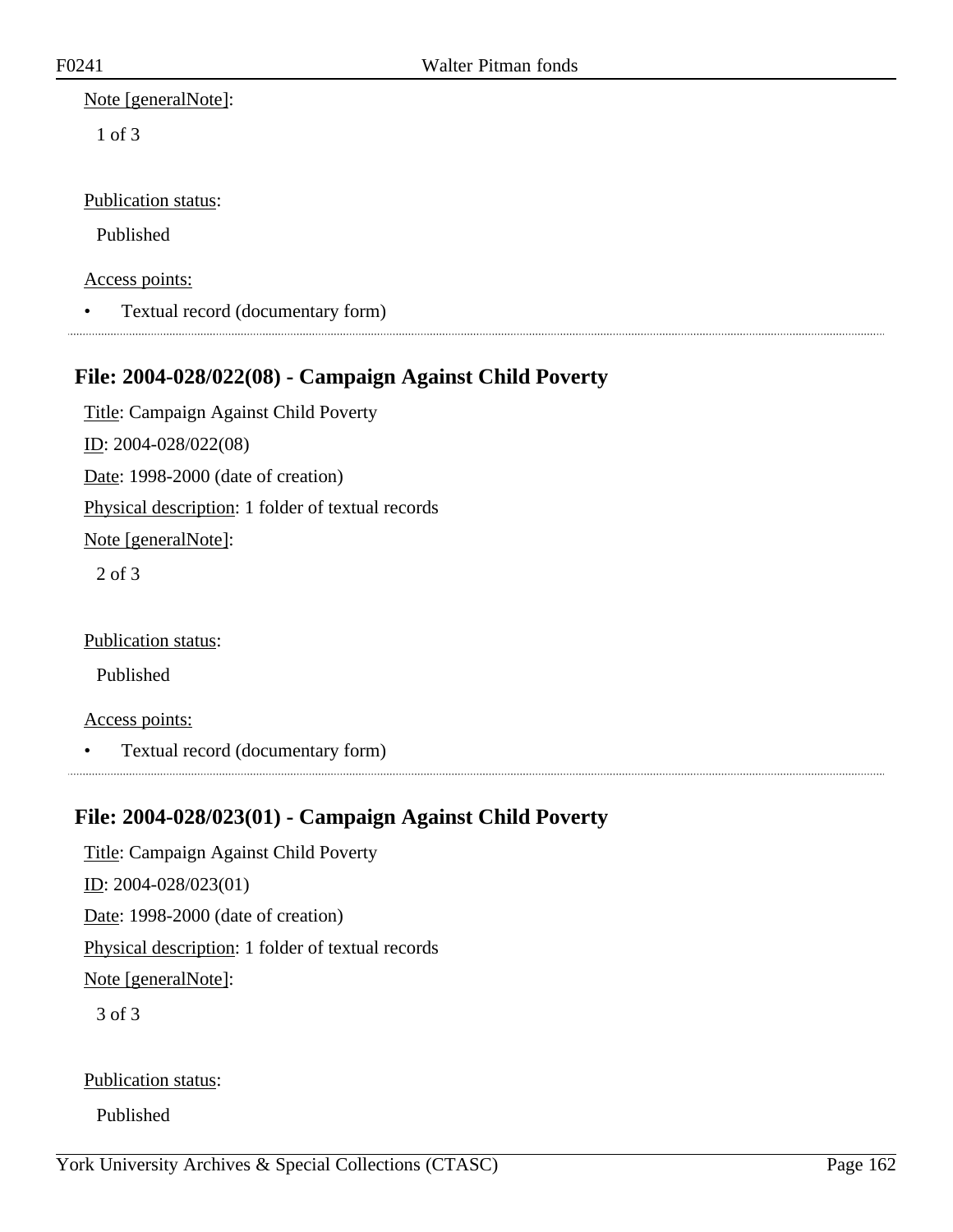#### Access points:

• Textual record (documentary form)

## **File: 2004-028/023(02) - Elderhostel, Board Of Directors Meeting**

Title: Elderhostel, Board Of Directors Meeting ID: 2004-028/023(02) Date: 5-6 May 2000 (date of creation) Physical description: 1 folder of textual records

Publication status:

Published

Access points:

• Textual record (documentary form)

## **File: 2004-028/023(03) - Music Canada, Minutes, Memos**

Title: Music Canada, Minutes, Memos ID: 2004-028/023(03) Date: 1999-2001 (date of creation) Physical description: 1 folder of textual records

#### Publication status:

Published

#### Access points:

• Textual record (documentary form) 

## **File: 2004-028/023(04) - Arts Education, Speech Materials**

Title: Arts Education, Speech Materials

ID: 2004-028/023(04)

Date: 2002 (date of creation)

Physical description: 1 folder of textual records

Publication status: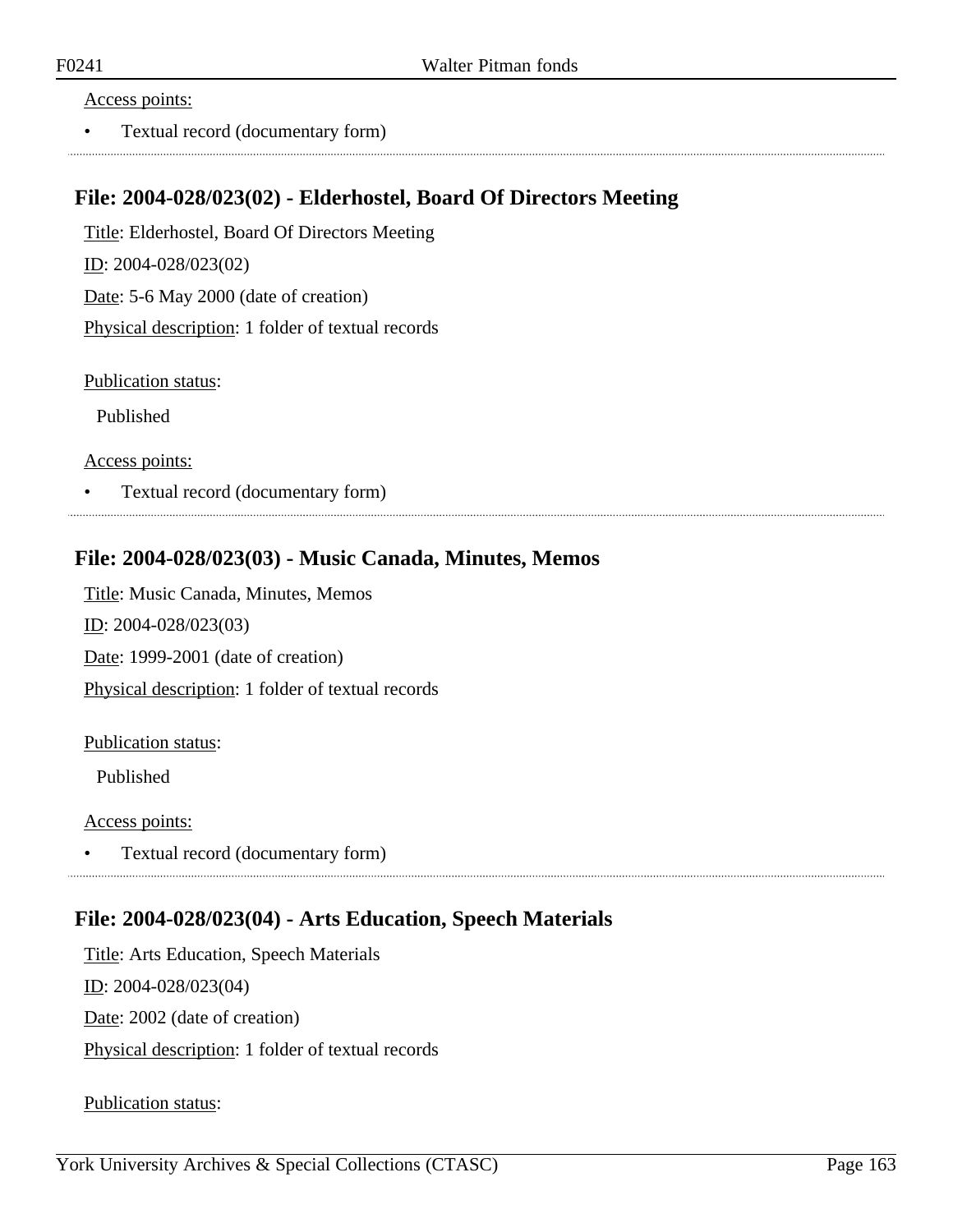### Published

#### Access points:

• Textual record (documentary form)

## **File: 2004-028/023(05) - Kawartha Pine Ridge District School Board**

Title: Kawartha Pine Ridge District School Board ID: 2004-028/023(05) Date: 2002 (date of creation) Physical description: 1 folder of textual records

Publication status:

Published

### Access points:

• Textual record (documentary form)

## **File: 2004-028/023(06) - Routes to Learning Canada, Board Of Directors, Meeting**

Title: Routes to Learning Canada, Board Of Directors, Meeting ID: 2004-028/023(06) Date: 21-22 Sept. 2002 (date of creation) Physical description: 1 folder of textual records

Publication status:

Published

Access points:

• Textual record (documentary form)

# **File: 2004-028/023(07) - Correspondence, Clippings**

Title: Correspondence, Clippings ID: 2004-028/023(07) Date: 2003 (date of creation) Physical description: 1 folder of textual records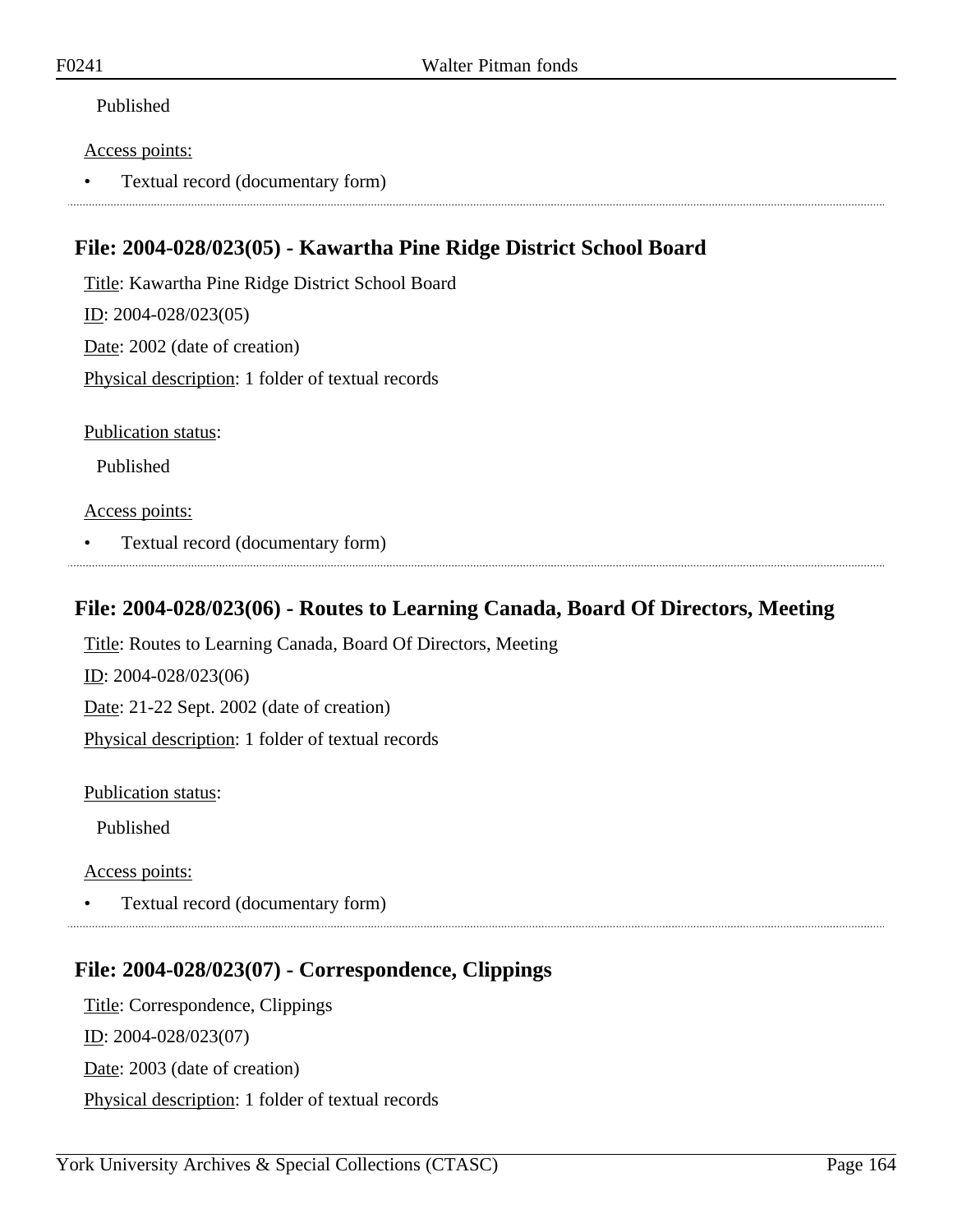Published

### Access points:

• Textual record (documentary form)

# **File: 2004-028/023(08) - Canada at the Crossroads: Canadian Action Party Biennial Convention**

Title: Canada at the Crossroads: Canadian Action Party Biennial Convention

ID: 2004-028/023(08)

Date: 2003 (date of creation)

Physical description: 1 folder of textual records

Publication status:

Published

Access points:

• Textual record (documentary form)

## **File: 2004-028/024(01) - Canada: Past, Present, Future, Early Organizational Efforts**

Title: Canada: Past, Present, Future, Early Organizational Efforts

ID: 2004-028/024(01)

Physical description: 1 folder of textual records

Publication status:

Published

Access points:

• Textual record (documentary form)

## **File: 2004-028/024(02) - Friends Of Canadian Broadcasting**

Title: Friends Of Canadian Broadcasting

ID: 2004-028/024(02)

Date: 2003 (date of creation)

Physical description: 1 folder of textual records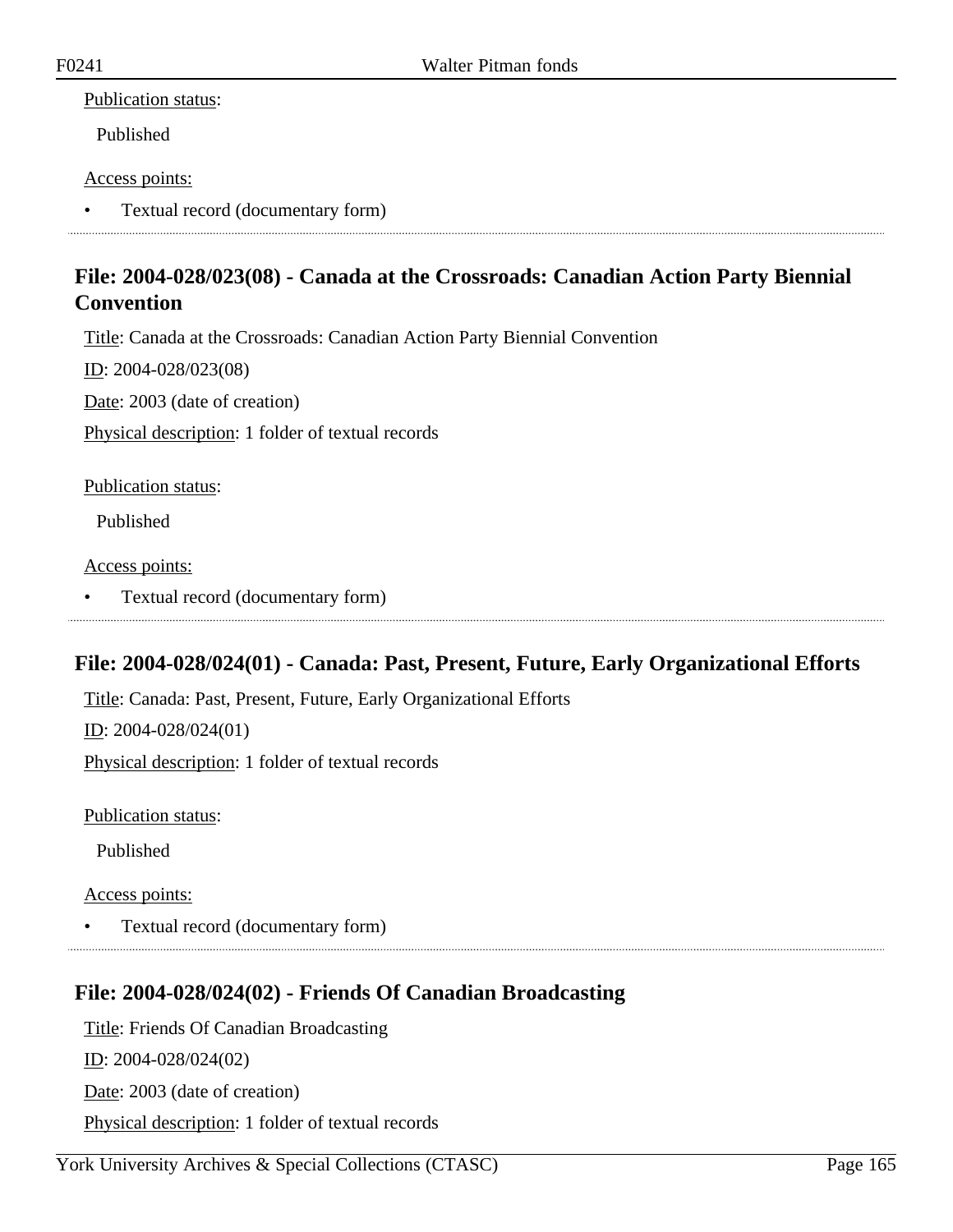1 of 2

### Publication status:

Published

Access points:

• Textual record (documentary form)

# **File: 2004-028/024(03) - Friends Of Canadian Broadcasting**

Title: Friends Of Canadian Broadcasting ID: 2004-028/024(03) Date: 2003 (date of creation) Physical description: 1 folder of textual records Note [generalNote]: 2 of 2

Publication status:

Published

### Access points:

• Textual record (documentary form)

## **File: 2004-028/024(04) - Friends of C.B.**

Title: Friends of C.B.

ID: 2004-028/024(04)

Date: 2000 (date of creation)

Physical description: 1 folder of textual records

Publication status:

Published

Access points:

• Textual record (documentary form)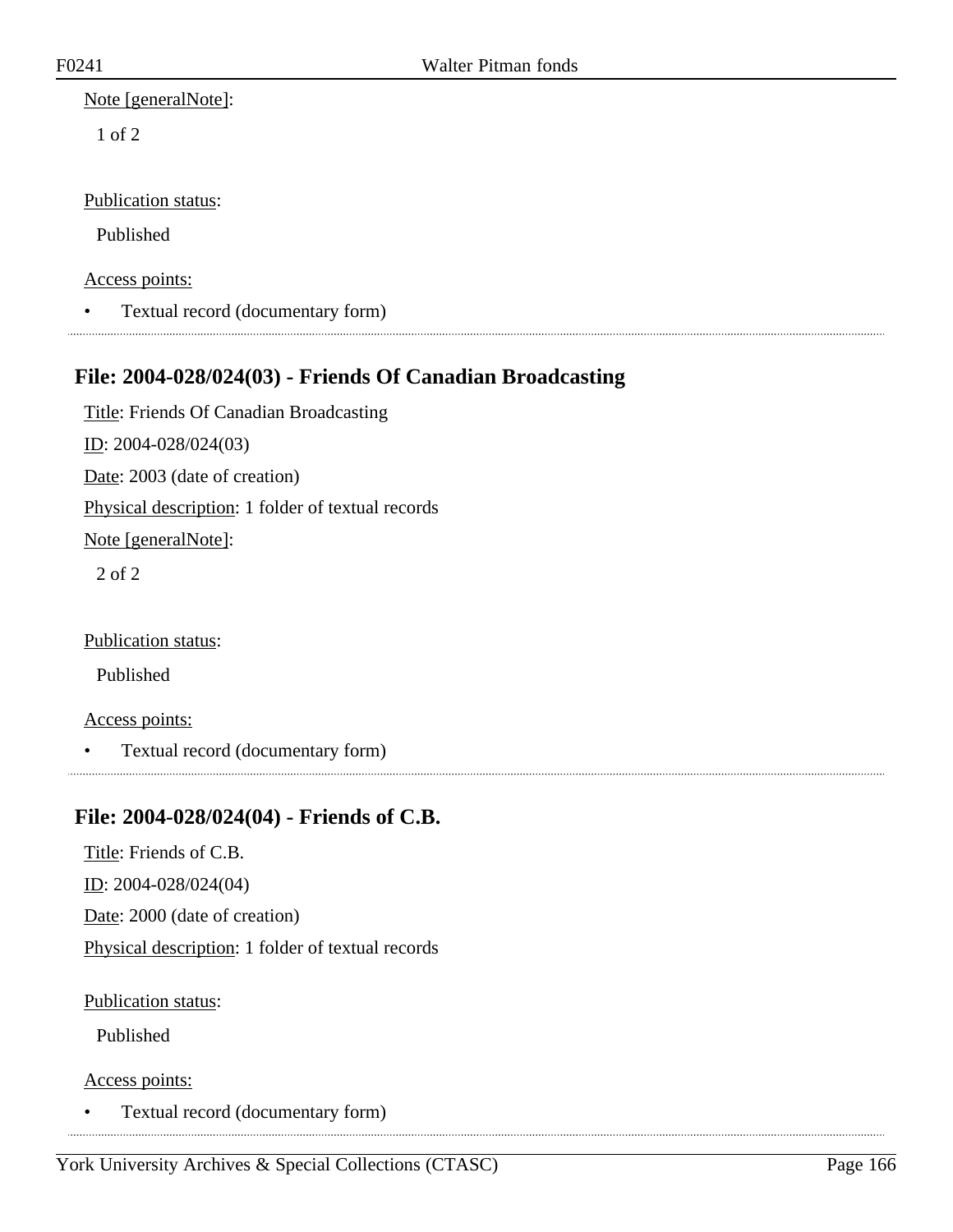# **File: 2004-028/024(05) - Friends Of Canadian Broadcasting Steering Committee**

Title: Friends Of Canadian Broadcasting Steering Committee ID: 2004-028/024(05) Date: 2003 (date of creation) Physical description: 1 folder of textual records

#### Publication status:

Published

#### Access points:

• Textual record (documentary form)

## **File: 2004-028/024(06) - Paul Schaffer/Charlene**

Title: Paul Schaffer/Charlene ID: 2004-028/024(06) Physical description: 1 folder of textual records

Publication status:

Published

### Access points:

• Textual record (documentary form) 

# **File: 2004-028/024(07) - Research Materials**

Title: Research Materials ID: 2004-028/024(07)

Date: 2003 (date of creation)

Physical description: 1 folder of textual records

Publication status:

Published

Access points:

• Textual record (documentary form)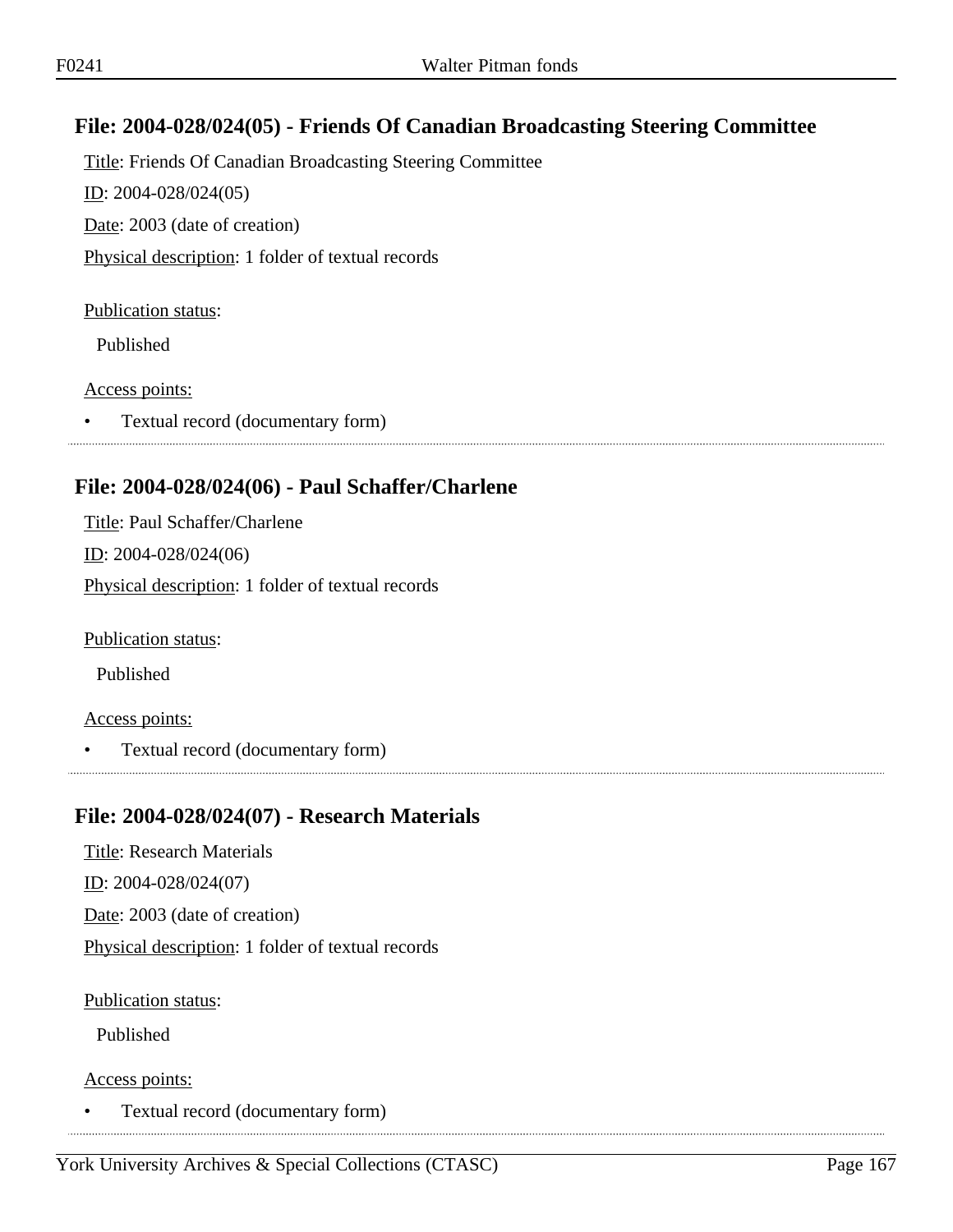## **File: 2004-028/024(08) - Project Ploughshares Roundtable**

Title: Project Ploughshares Roundtable ID: 2004-028/024(08) Date: 10 Sept. 1999 (date of creation) Physical description: 1 folder of textual records

#### Publication status:

Published

#### Access points:

• Textual record (documentary form)

## **File: 2004-028/024(09) - Project Ploughshares: NATO, Nuclear Policy, National Missel Defence, Alternative Security Arrangements**

Title: Project Ploughshares: NATO, Nuclear Policy, National Missel Defence, Alternative Security Arrangements

ID: 2004-028/024(09)

Date: 2000 (date of creation)

Physical description: 1 folder of textual records

Publication status:

Published

Access points:

• Textual record (documentary form)

# **File: 2004-028/024(10) - Project Ploughshares, Chair Files**

Title: Project Ploughshares, Chair Files ID: 2004-028/024(10) Date: 1999-2001 (date of creation) Physical description: 1 folder of textual records Note [generalNote]: 1 of 3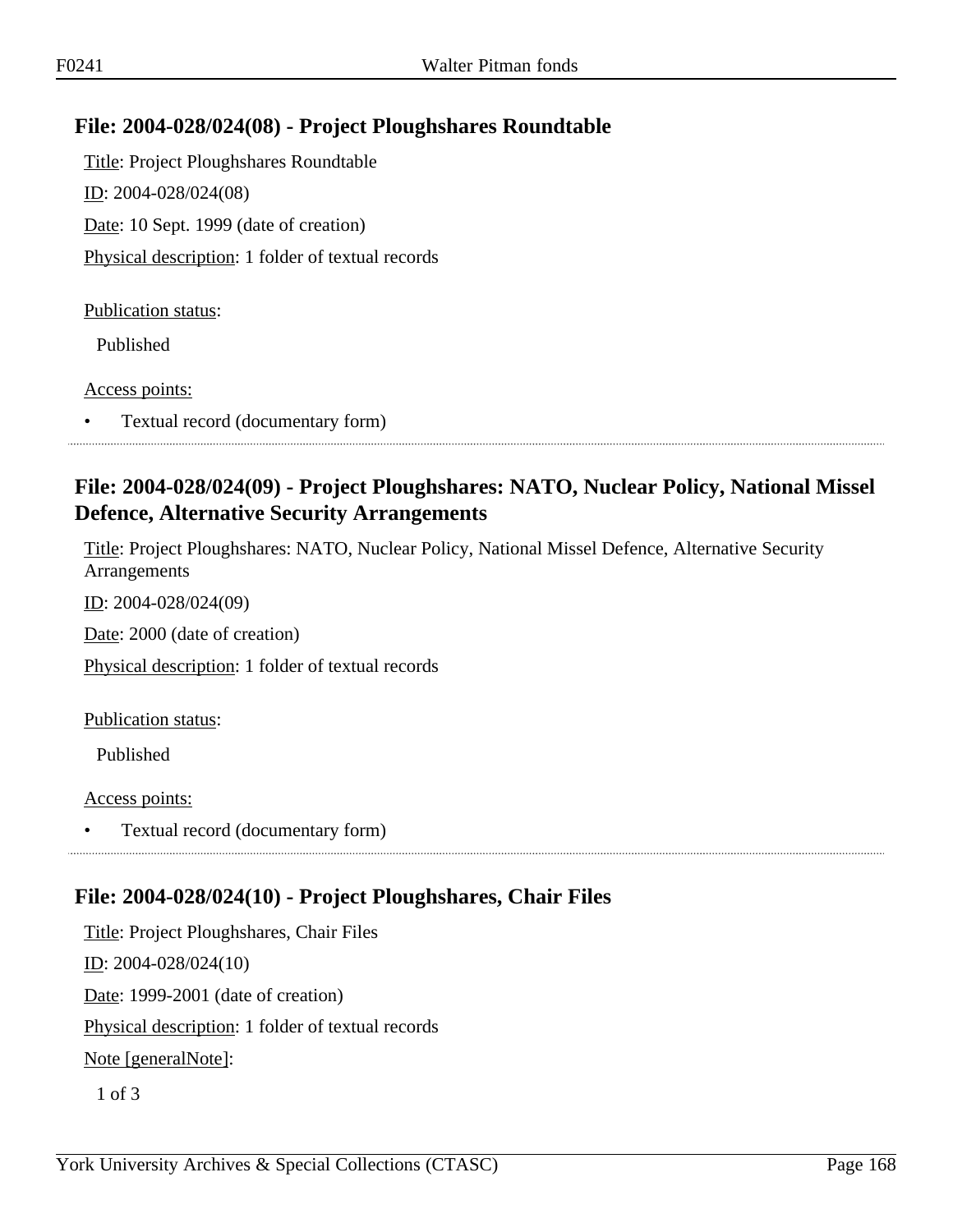Published

### Access points:

• Textual record (documentary form) 

# **File: 2004-028/024(11) - Project Ploughshares, Chair Files**

Title: Project Ploughshares, Chair Files ID: 2004-028/024(11) Date: 1999-2001 (date of creation) Physical description: 1 folder of textual records Note [generalNote]: 2 of 3

### Publication status:

Published

### Access points:

• Textual record (documentary form)

# **File: 2004-028/024(12) - Project Ploughshares, Chair Files**

Title: Project Ploughshares, Chair Files  $ID: 2004-028/024(12)$ Date: 1999-2001 (date of creation) Physical description: 1 folder of textual records Note [generalNote]: 3 of 3

### Publication status:

Published

Access points:

• Textual record (documentary form)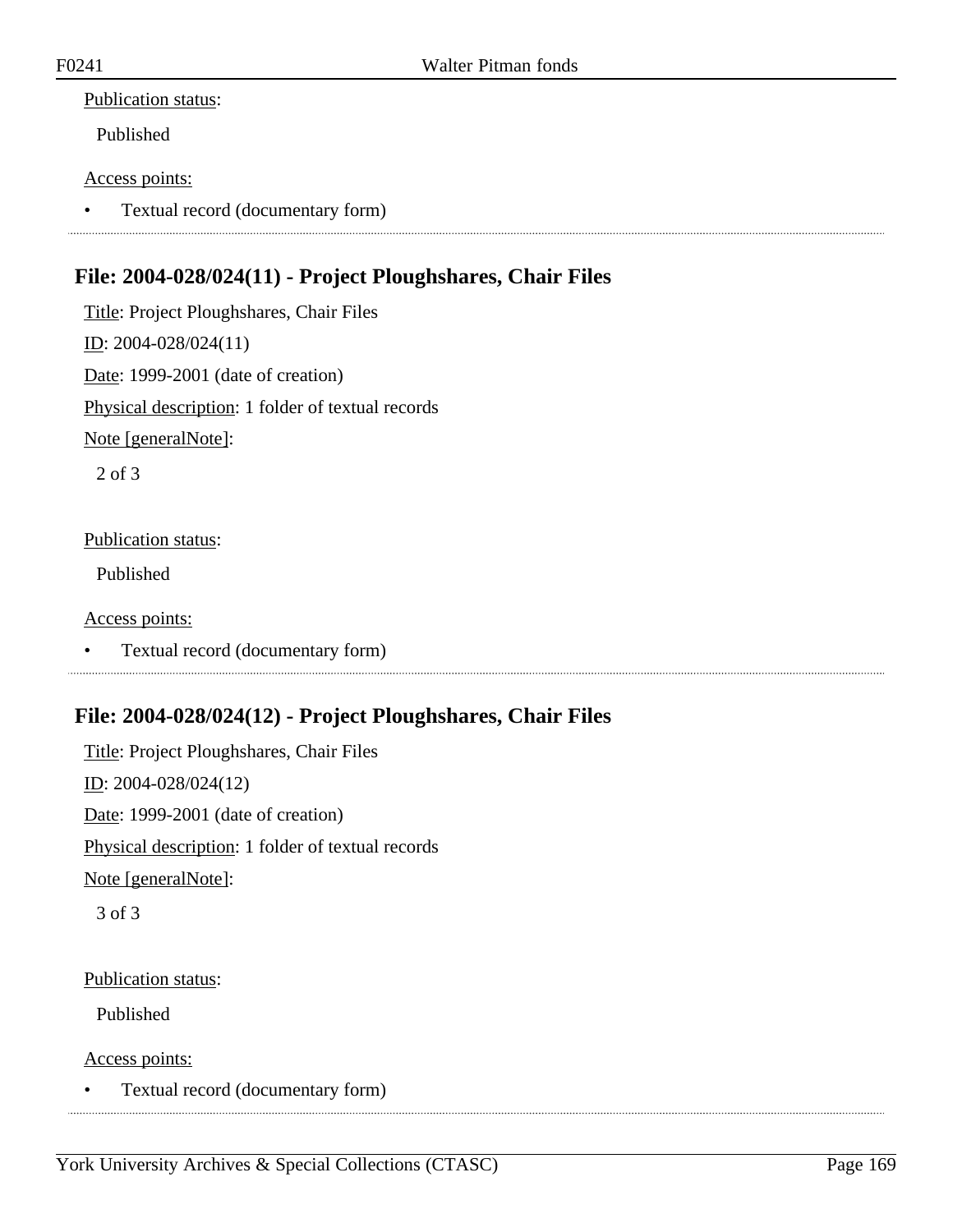## **File: 2004-028/025(01) - LTTA Confrence**

Title: LTTA Confrence ID: 2004-028/025(01) Date: 11-13 Apr. 2003 (date of creation) Physical description: 1 folder of textual records

#### Publication status:

Published

#### Access points:

• Textual record (documentary form)

### **File: 2004-028/025(02) - Project Ploughshares, Chair Files**

Title: Project Ploughshares, Chair Files ID: 2004-028/025(02) Date: 2001-2003 (date of creation) Physical description: 1 folder of textual records Note [generalNote]: 1 of 3

#### Publication status:

Published

#### Access points:

• Textual record (documentary form)

### **File: 2004-028/025(03) - Project Ploughshares, Chair Files**

Title: Project Ploughshares, Chair Files ID: 2004-028/025(03) Date: 2001-2003 (date of creation) Physical description: 1 folder of textual records Note [generalNote]: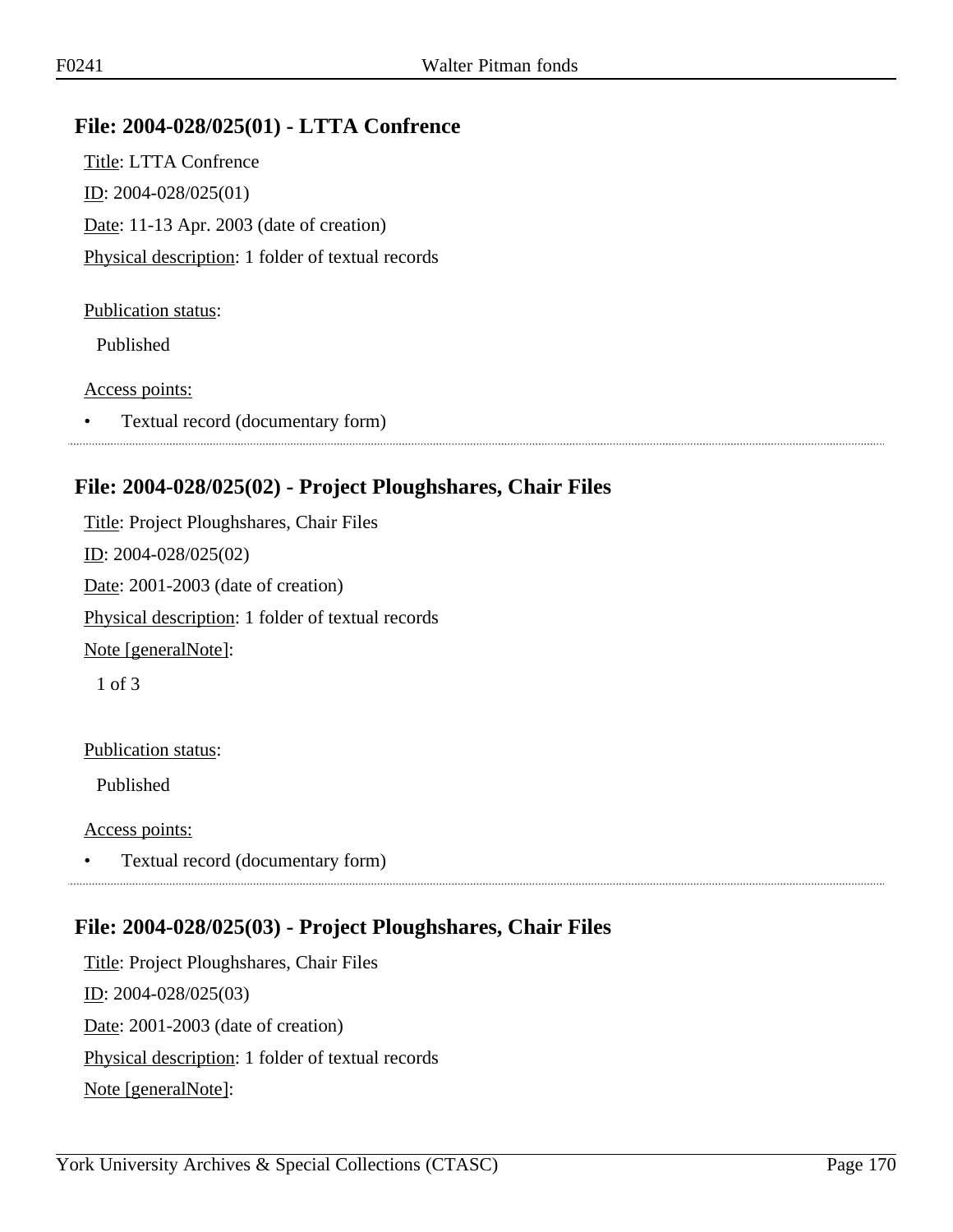2 of 3

### Publication status:

Published

Access points:

• Textual record (documentary form)

# **File: 2004-028/025(04) - Project Ploughshares, Chair Files**

Title: Project Ploughshares, Chair Files ID: 2004-028/025(04) Date: 2001-2003 (date of creation) Physical description: 1 folder of textual records Note [generalNote]: 3 of 3

Publication status:

Published

Access points:

• Textual record (documentary form)

## **File: 2004-028/025(05) - Correspondence, Notes**

Title: Correspondence, Notes

ID: 2004-028/025(05)

Date: 2002-2003 (date of creation)

Physical description: 1 folder of textual records

Publication status:

Published

Access points:

• Textual record (documentary form)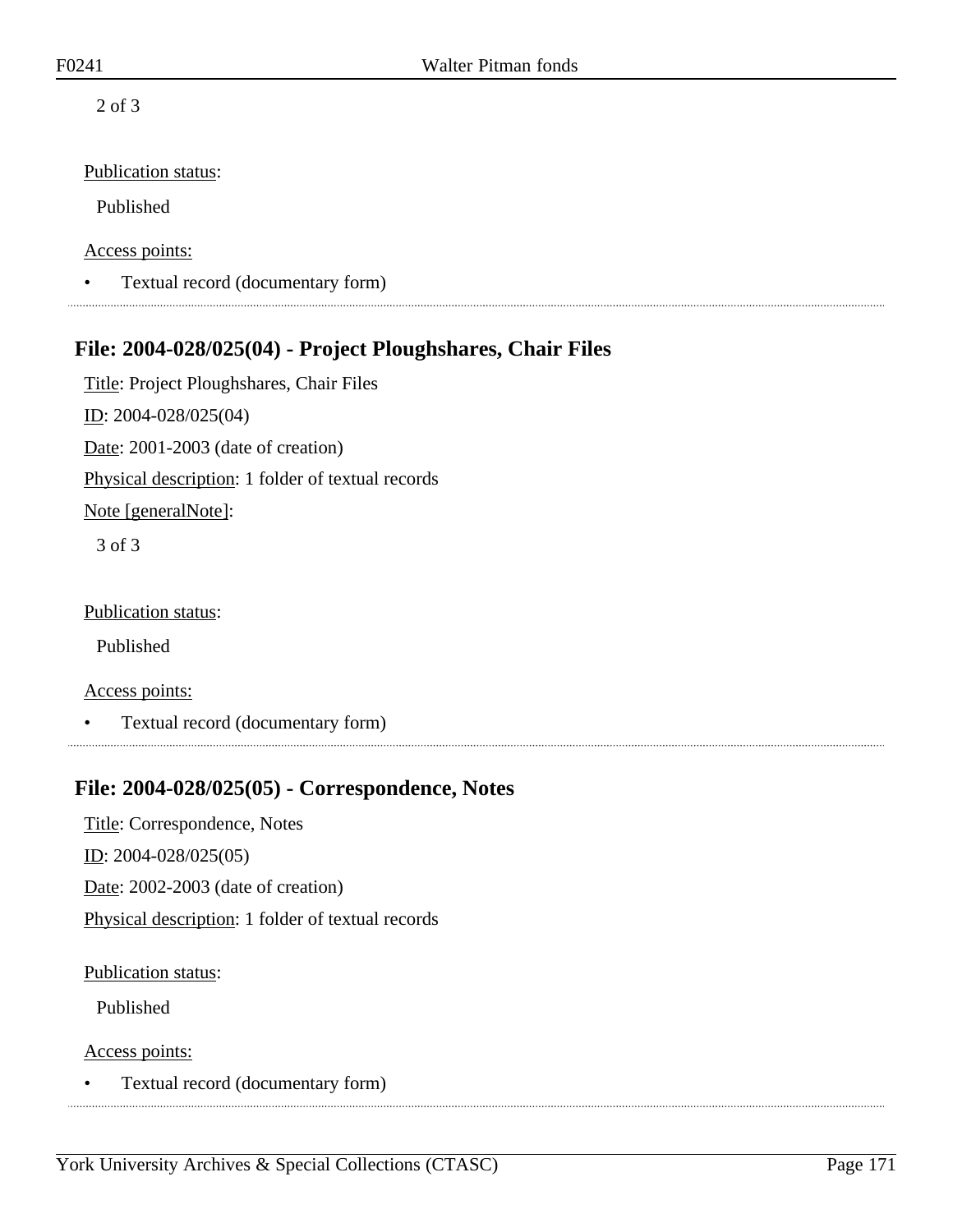## **File: 2004-028/025(06) - Correspondence**

Title: Correspondence ID: 2004-028/025(06) Date: 2000-2003 (date of creation) Physical description: 1 folder of textual records Note [generalNote]: 1 of 3

Publication status:

Published

Access points:

• Textual record (documentary form)

# **File: 2004-028/025(07) - Correspondence**

Title: Correspondence ID: 2004-028/025(07) Date: 2000-2003 (date of creation) Physical description: 1 folder of textual records Note [generalNote]:

2 of 3

Publication status:

Published

#### Access points:

• Textual record (documentary form)

### **File: 2004-028/026(01) - Correspondence**

Title: Correspondence ID: 2004-028/026(01) Date: 2000-2003 (date of creation)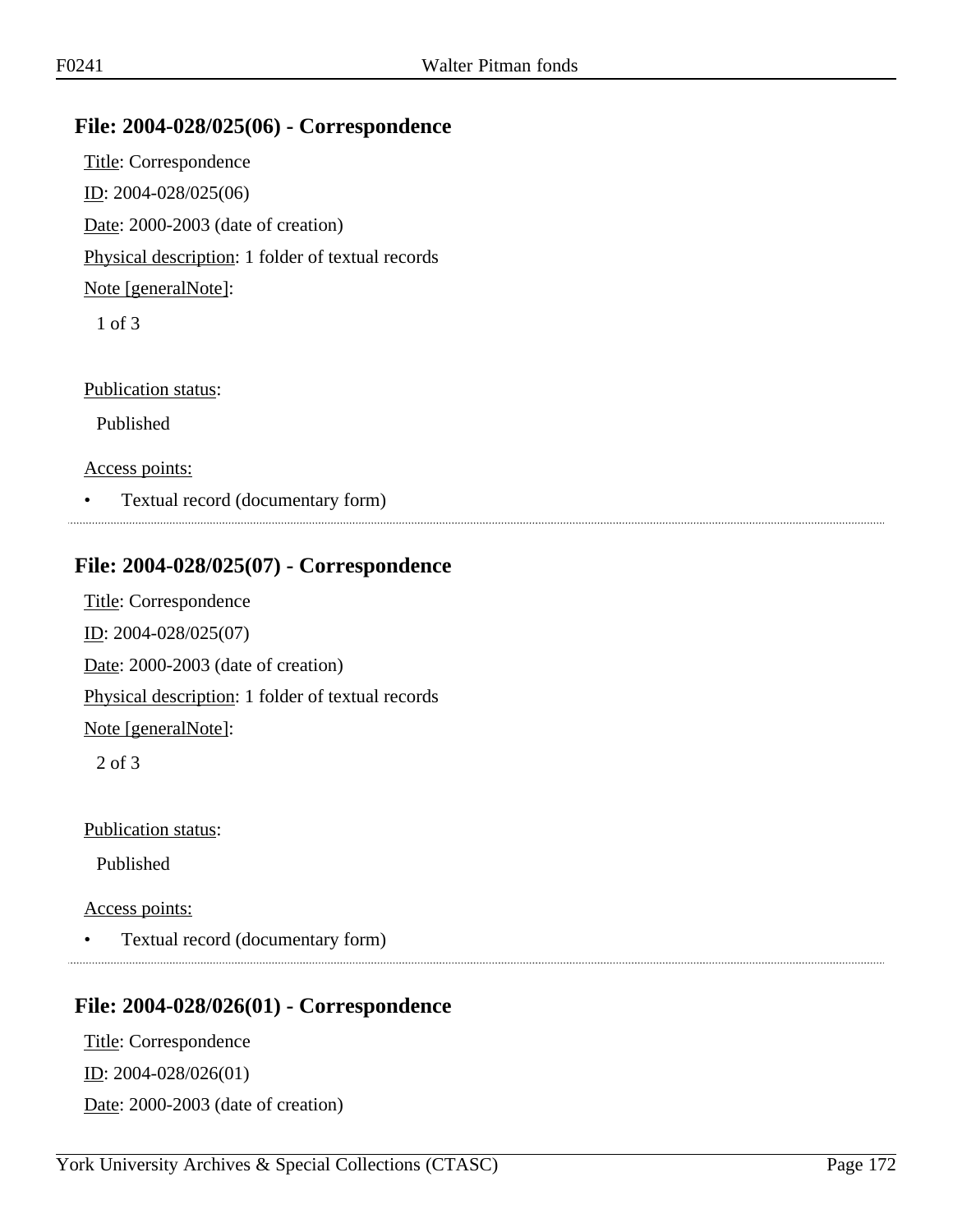Physical description: 1 folder of textual records

Note [generalNote]:

3 of 3

Publication status:

Published

Access points:

• Textual record (documentary form)

# **File: 2004-028/026(02) - Louis Applebaum, Roy Thompson Hall, Notes**

Title: Louis Applebaum, Roy Thompson Hall, Notes

ID: 2004-028/026(02)

Physical description: 1 folder of textual records

Publication status:

Published

Access points:

• Textual record (documentary form)

# **File: 2004-028/026(03) - Applebaum Book Materials**

Title: Applebaum Book Materials ID: 2004-028/026(03) Date: 1998-2000 (date of creation) Physical description: 1 folder of textual records Note [generalNote]:

1 of 2

### Publication status:

Published

Access points:

• Textual record (documentary form)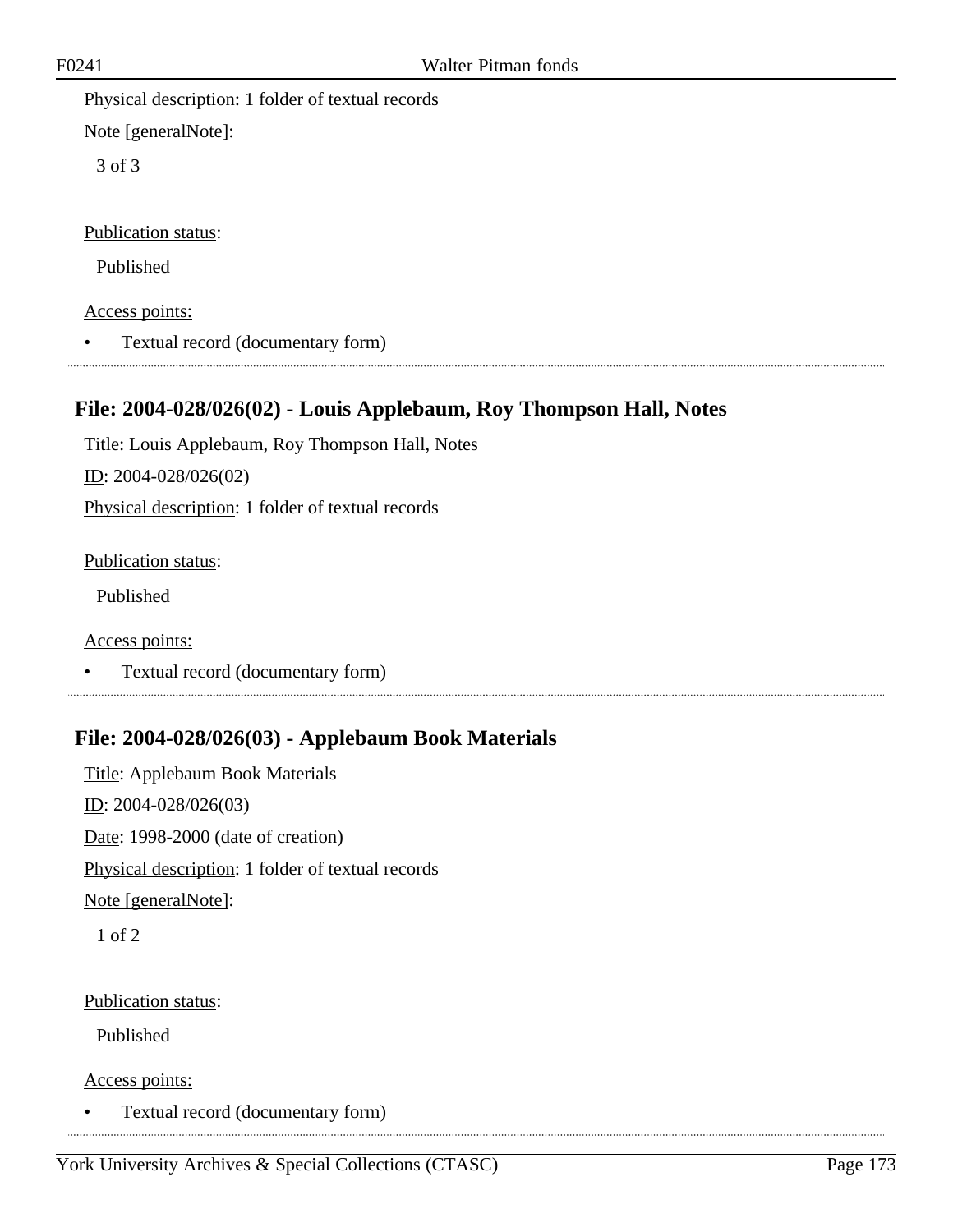## **File: 2004-028/026(04) - Applebaum Book Materials**

Title: Applebaum Book Materials ID: 2004-028/026(04) Date: 1998-2000 (date of creation) Physical description: 1 folder of textual records Note [generalNote]: 2 of 2

Publication status:

Published

Access points:

• Textual record (documentary form)

## **File: 2004-028/026(05) - Applebaum Book Materials**

Title: Applebaum Book Materials ID: 2004-028/026(05) Date: 1998-2004 (date of creation) Physical description: 1 folder of textual records Note [generalNote]: 1 of 2

Publication status:

Published

Access points:

• Textual record (documentary form)

### **File: 2004-028/026(06) - Applebaum Book Materials**

Title: Applebaum Book Materials ID: 2004-028/026(06) Date: 1998-2004 (date of creation)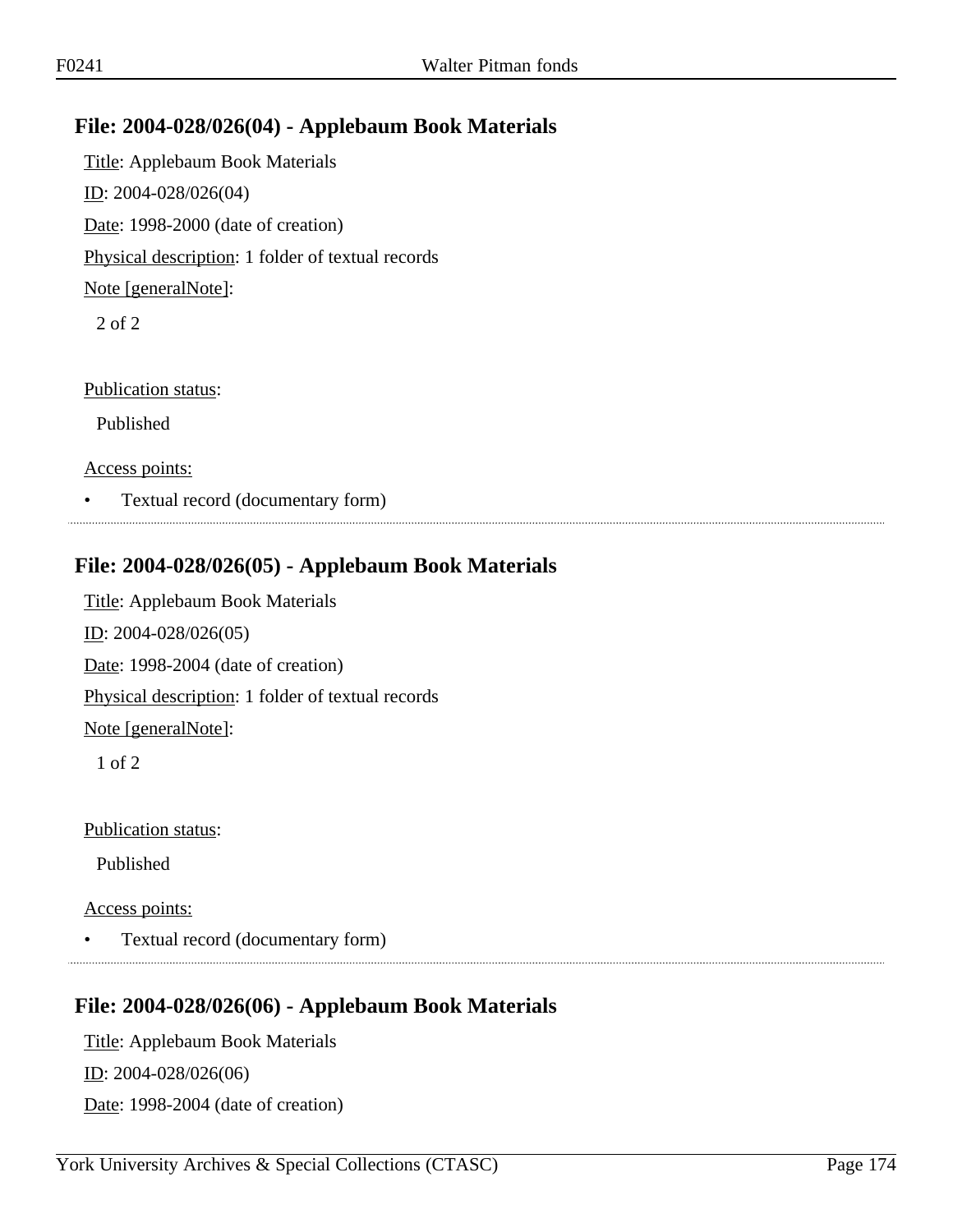Physical description: 1 folder of textual records

Note [generalNote]:

2 of 2

Publication status:

Published

Access points:

• Textual record (documentary form)

# **File: 2004-028/026(07) - Joy Of Niki**

Title: Joy Of Niki ID: 2004-028/026(07) Date: 2004 (date of creation) Physical description: 1 folder of textual records

Publication status:

Published

Access points:

• Textual record (documentary form)

# **File: 2004-028/026(08) - Speeches, Materials**

Title: Speeches, Materials ID: 2004-028/026(08)

Date: 2004 (date of creation)

Physical description: 1 folder of textual records

Publication status:

Published

Access points:

• Textual record (documentary form)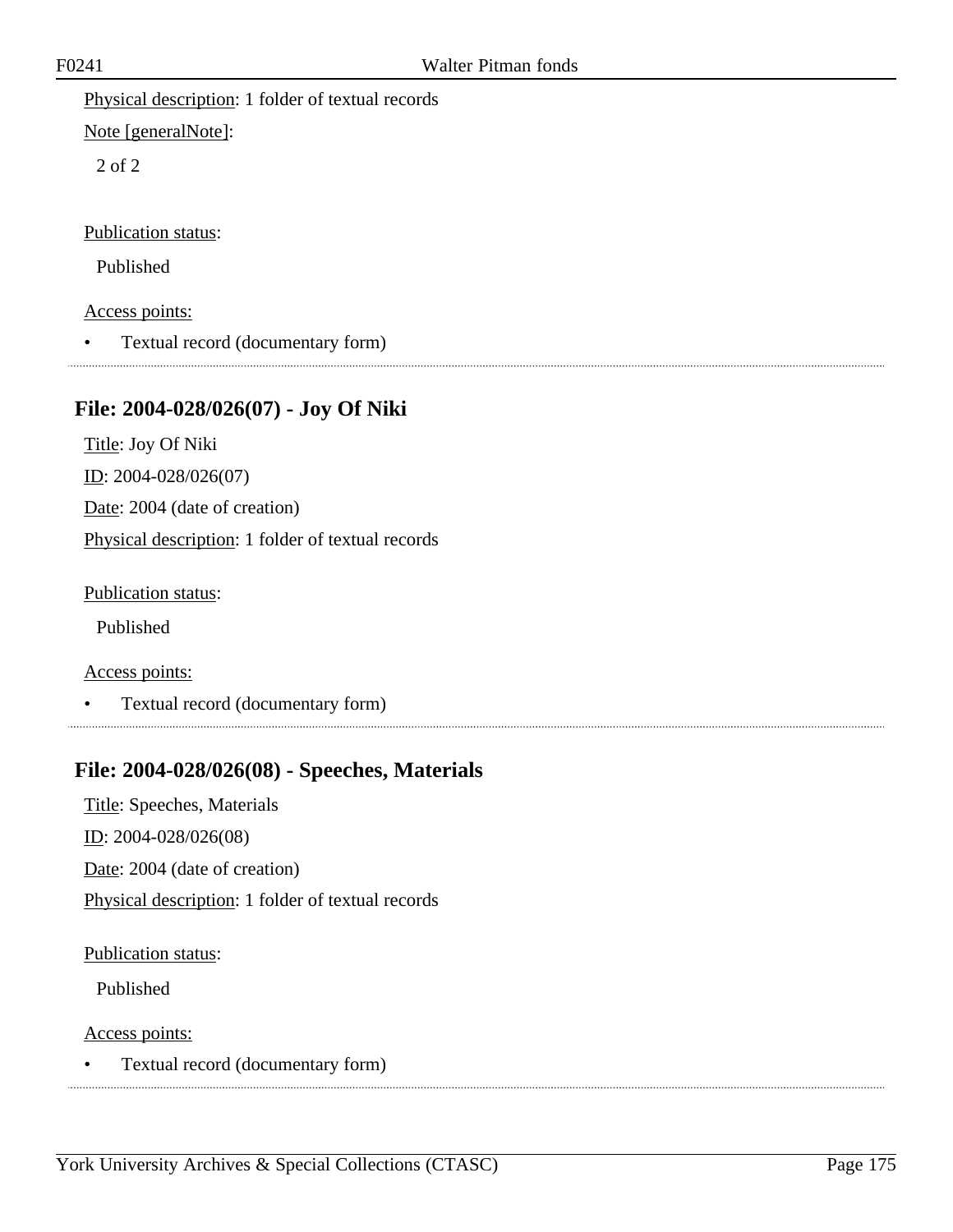## **File: 2004-028/026(09) - Marathon Running, Certificates**

Title: Marathon Running, Certificates ID: 2004-028/026(09) Date: 1978-1980 (date of creation) Physical description: 1 folder of textual records

#### Publication status:

Published

#### Access points:

• Textual record (documentary form)

## **File: 2004-028/026(10) - Speech Materials**

Title: Speech Materials ID: 2004-028/026(10) Date: 1980 (date of creation) Physical description: 1 folder of textual records

Publication status:

Published

#### Access points:

• Textual record (documentary form)

## **File: 2004-028/027(01) - Convocation Address, Faculty Of Education and Continuing Education, Salle Wilfrid-Pelletier**

Title: Convocation Address, Faculty Of Education and Continuing Education, Salle Wilfrid-Pelletier ID: 2004-028/027(01) Date: 1981 (date of creation) Physical description: 1 folder of textual records

Publication status:

Published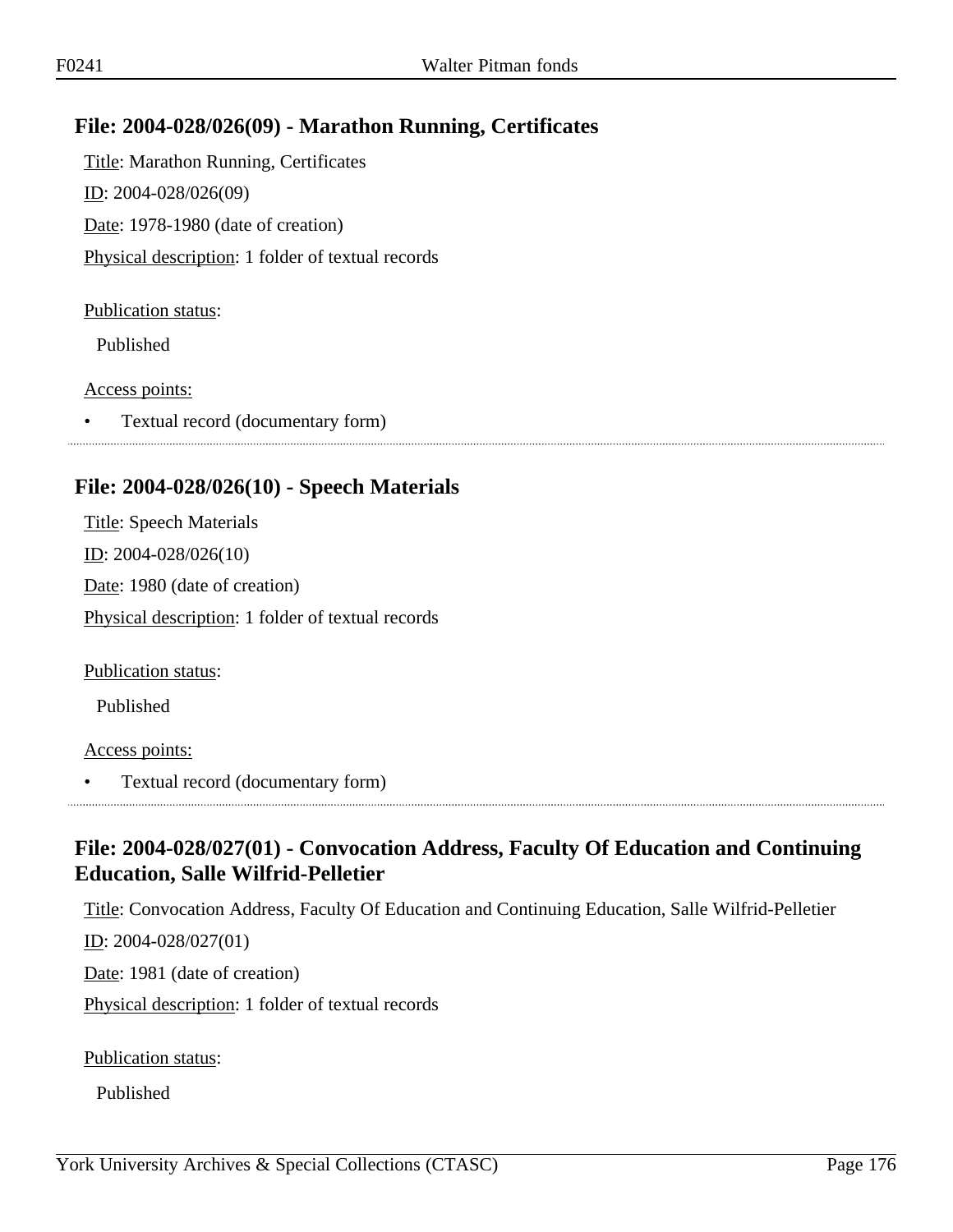Access points:

• Textual record (documentary form)

## **File: 2004-028/027(02) - Duality and Lifestyle: Planning to Go in Both Directions at Once**

Title: Duality and Lifestyle: Planning to Go in Both Directions at Once

ID: 2004-028/027(02)

Date: [198-] (date of creation)

Physical description: 1 folder of textual records

Publication status:

Published

Access points:

• Textual record (documentary form)

## **File: 2004-028/027(03) - Employment Opportunities in the '80's (House of Commons)**

Title: Employment Opportunities in the '80's (House of Commons) ID: 2004-028/027(03) Date: Dec. 1980 (date of creation) Physical description: 1 folder of textual records

Publication status:

Published

Access points:

• Textual record (documentary form)

### **File: 2004-028/027(04) - The Church of St. Wilfrid, Islington**

Title: The Church of St. Wilfrid, Islington ID: 2004-028/027(04) Date: 1980 (date of creation) Physical description: 1 folder of textual records

Publication status: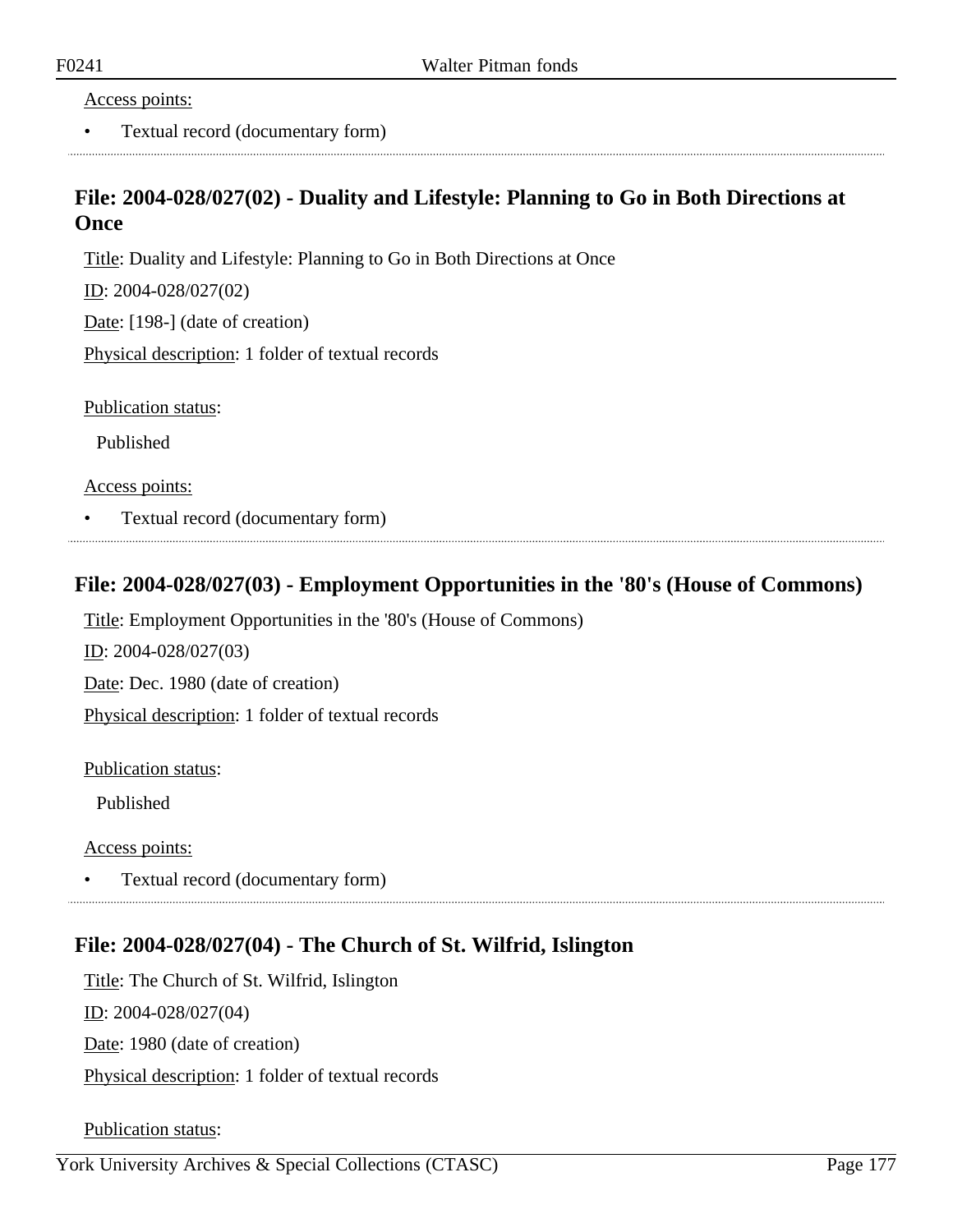### Published

#### Access points:

• Textual record (documentary form)

## **File: 2004-028/027(05) - Culture and the Economy**

Title: Culture and the Economy ID: 2004-028/027(05) Date: [198-] (date of creation) Physical description: 1 folder of textual records

Publication status:

Published

#### Access points:

• Textual record (documentary form)

## **File: 2004-028/027(06) - Lindsay Canadian Club: The Arts - Who Needs Them?**

Title: Lindsay Canadian Club: The Arts - Who Needs Them?

ID: 2004-028/027(06) Date: [198-] (date of creation) Physical description: 1 folder of textual records

Publication status:

Published

Access points:

• Textual record (documentary form)

# **File: 2004-028/027(07) - Adult Education and Public Policy**

Title: Adult Education and Public Policy ID: 2004-028/027(07) Date: [198-] (date of creation) Physical description: 1 folder of textual records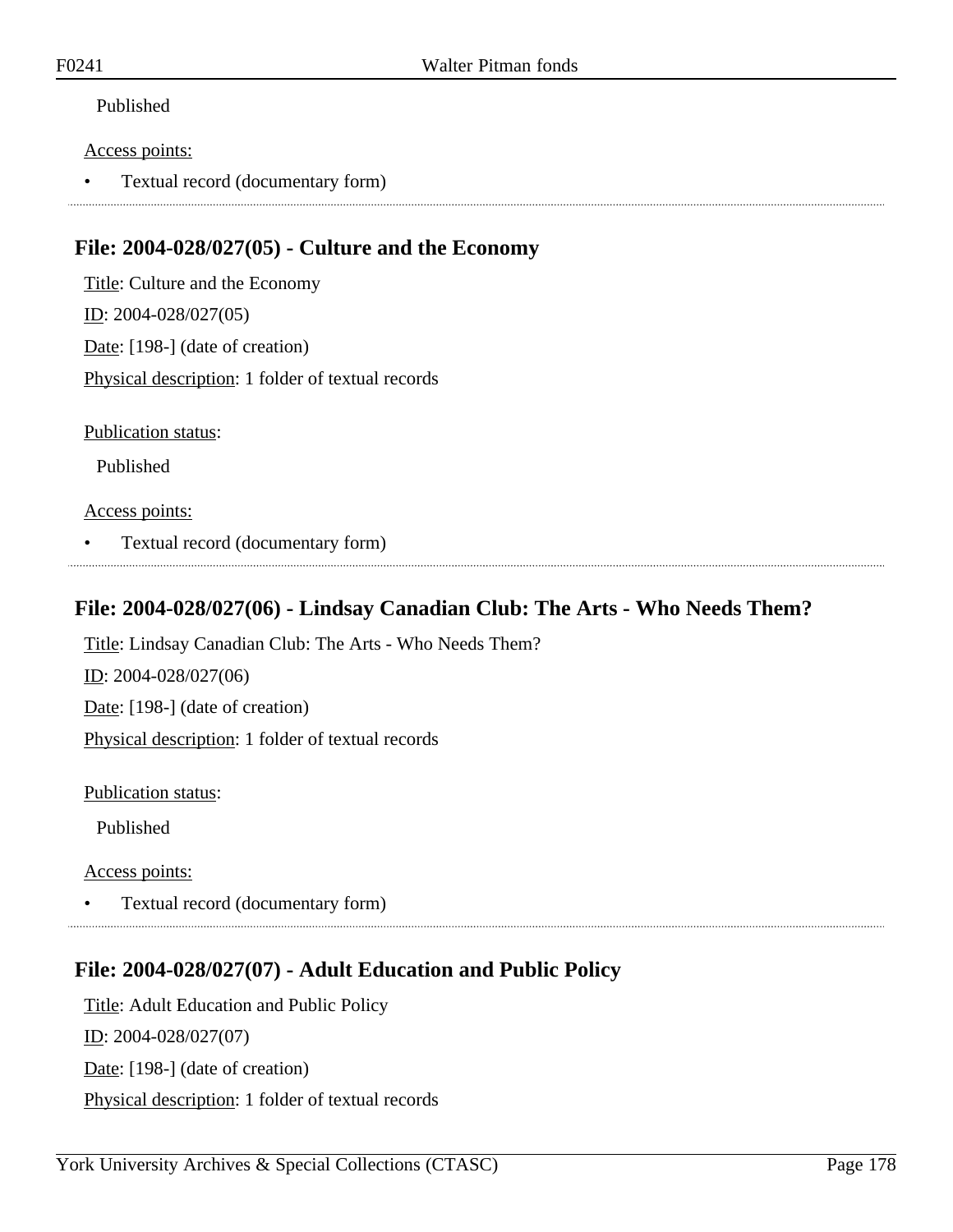Published

### Access points:

• Textual record (documentary form)

# **File: 2004-028/027(08) - Federal Cultural Policy Review (CAAE)**

Title: Federal Cultural Policy Review (CAAE) ID: 2004-028/027(08) Date: 1981 (date of creation) Physical description: 1 folder of textual records

Publication status:

Published

Access points:

• Textual record (documentary form)

# **File: 2004-028/027(09) - Remarks to Strategic Planning Task Force of Min. of Education and Coll. and Universities**

Title: Remarks to Strategic Planning Task Force of Min. of Education and Coll. and Universities

ID: 2004-028/027(09)

Date: Dec. 1981 (date of creation)

Physical description: 1 folder of textual records

Publication status:

Published

### Access points:

• Textual record (documentary form)

# **File: 2004-028/027(10) - Hiroshima Day**

Title: Hiroshima Day ID: 2004-028/027(10)

Date: 1981 (date of creation)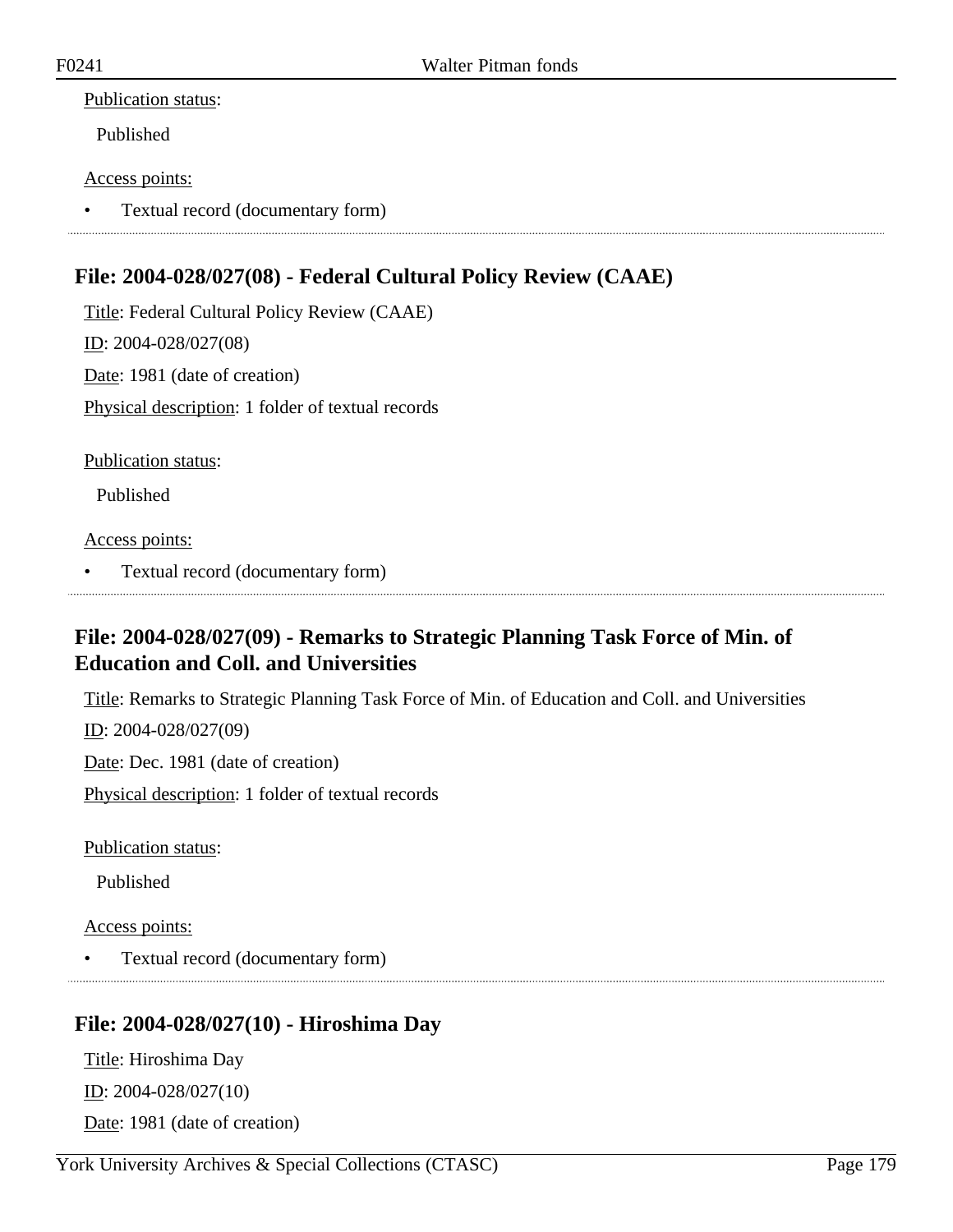Physical description: 1 folder of textual records

Publication status:

Published

Access points:

• Textual record (documentary form) 

## **File: 2004-028/027(11) - Adult Education - Economy, Nova Scotia**

Title: Adult Education - Economy, Nova Scotia ID: 2004-028/027(11)

Date: 1981 (date of creation)

Physical description: 1 folder of textual records

#### Publication status:

Published

Access points:

• Textual record (documentary form)

## **File: 2004-028/027(12) - Speeches, Notes**

Title: Speeches, Notes ID: 2004-028/027(12) Date: 1979-1982 (date of creation) Physical description: 1 folder of textual records

Publication status:

Published

Access points:

• Textual record (documentary form)

## **File: 2004-028/027(13) - Education and the Arts to C.C.A.**

Title: Education and the Arts to C.C.A.

ID: 2004-028/027(13)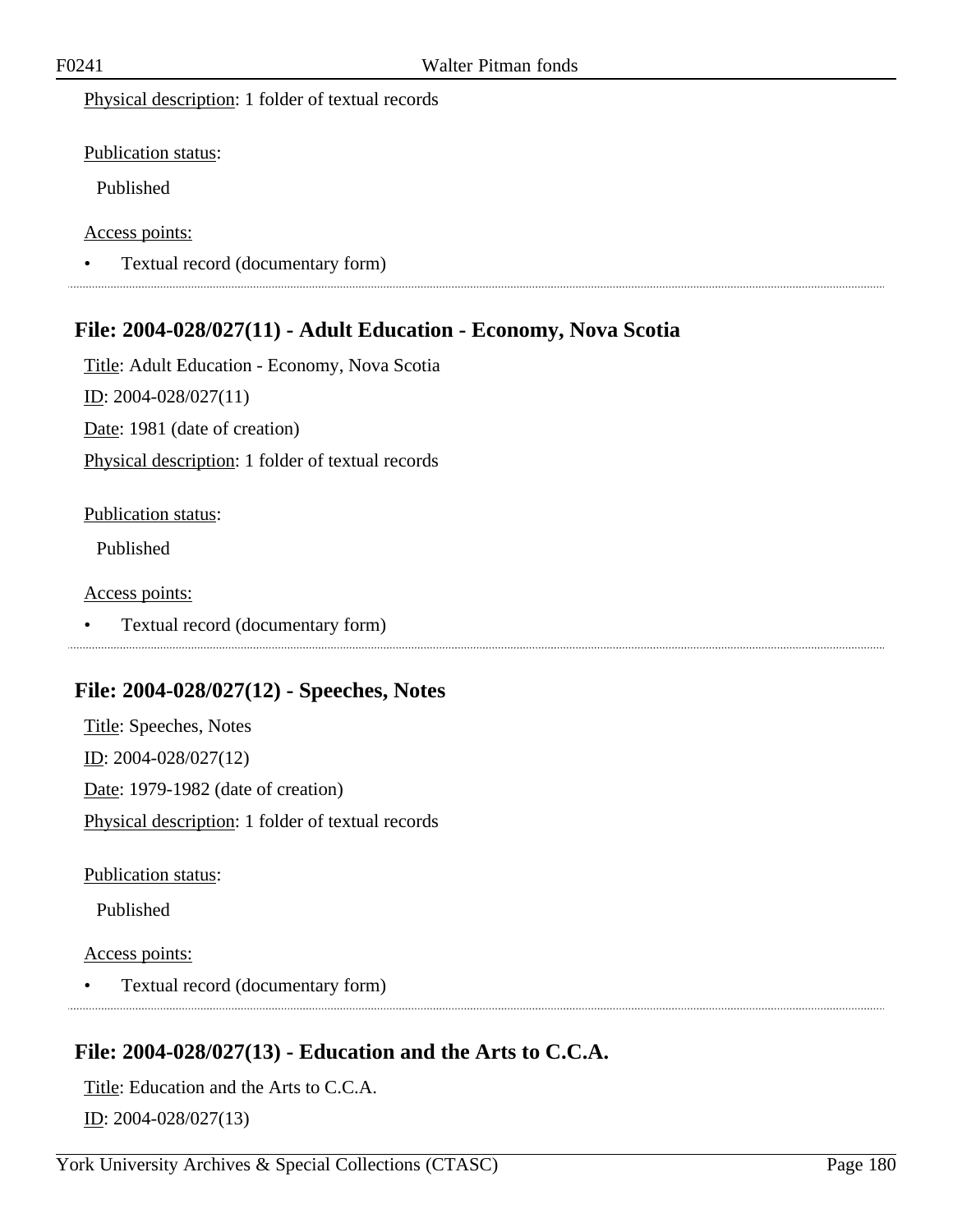Date: 1982 (date of creation)

Physical description: 1 folder of textual records

Publication status:

Published

Access points:

• Textual record (documentary form)

## **File: 2004-028/027(14) - Canadian Education in the 1960's**

Title: Canadian Education in the 1960's

ID: 2004-028/027(14)

Physical description: 1 folder of textual records

Publication status:

Published

Access points:

• Textual record (documentary form)

## **File: 2004-028/027(15) - Report to OCA on UNESCO World COnference on Cultural Policy**

Title: Report to OCA on UNESCO World COnference on Cultural Policy

ID: 2004-028/027(15)

Date: Aug. 1982 (date of creation)

Physical description: 1 folder of textual records

Publication status:

Published

Access points:

• Textual record (documentary form)

## **File: 2004-028/027(16) - Speech to Administrative Society**

Title: Speech to Administrative Society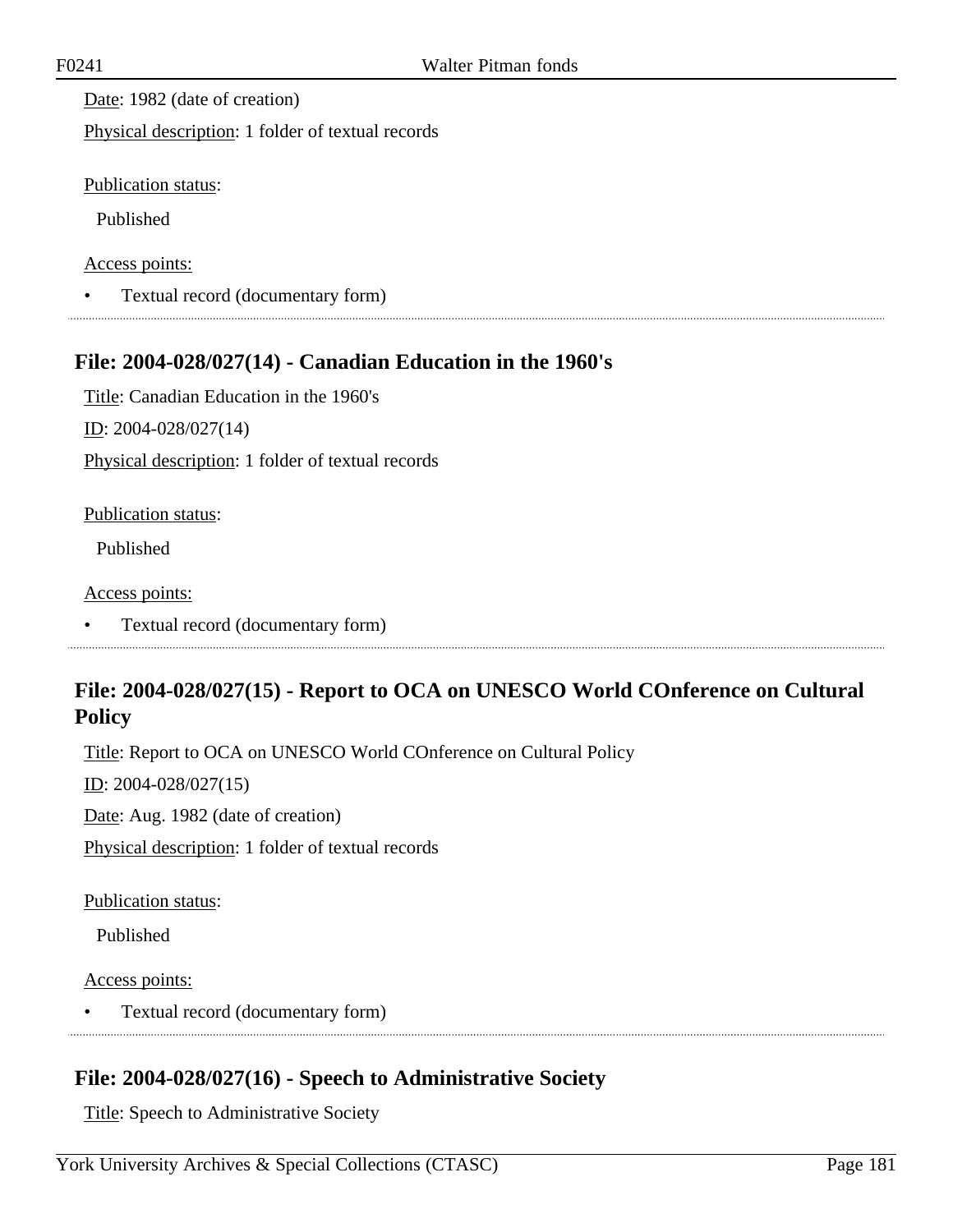ID: 2004-028/027(16) Date: 1982 (date of creation) Physical description: 1 folder of textual records

Publication status:

Published

#### Access points:

• Textual record (documentary form)

## **File: 2004-028/027(17) - Directions of Education**

Title: Directions of Education ID: 2004-028/027(17) Date: 1982 (date of creation) Physical description: 1 folder of textual records

Publication status:

Published

Access points:

• Textual record (documentary form)

## **File: 2004-028/027(18) - A Canadian Cultural Future - Getting There From Here**

Title: A Canadian Cultural Future - Getting There From Here ID: 2004-028/027(18) Date: Aug. 1982 (date of creation) Physical description: 1 folder of textual records

#### Publication status:

Published

#### Access points:

• Textual record (documentary form) 

## **File: 2004-028/027(19) - Politics and the Arts**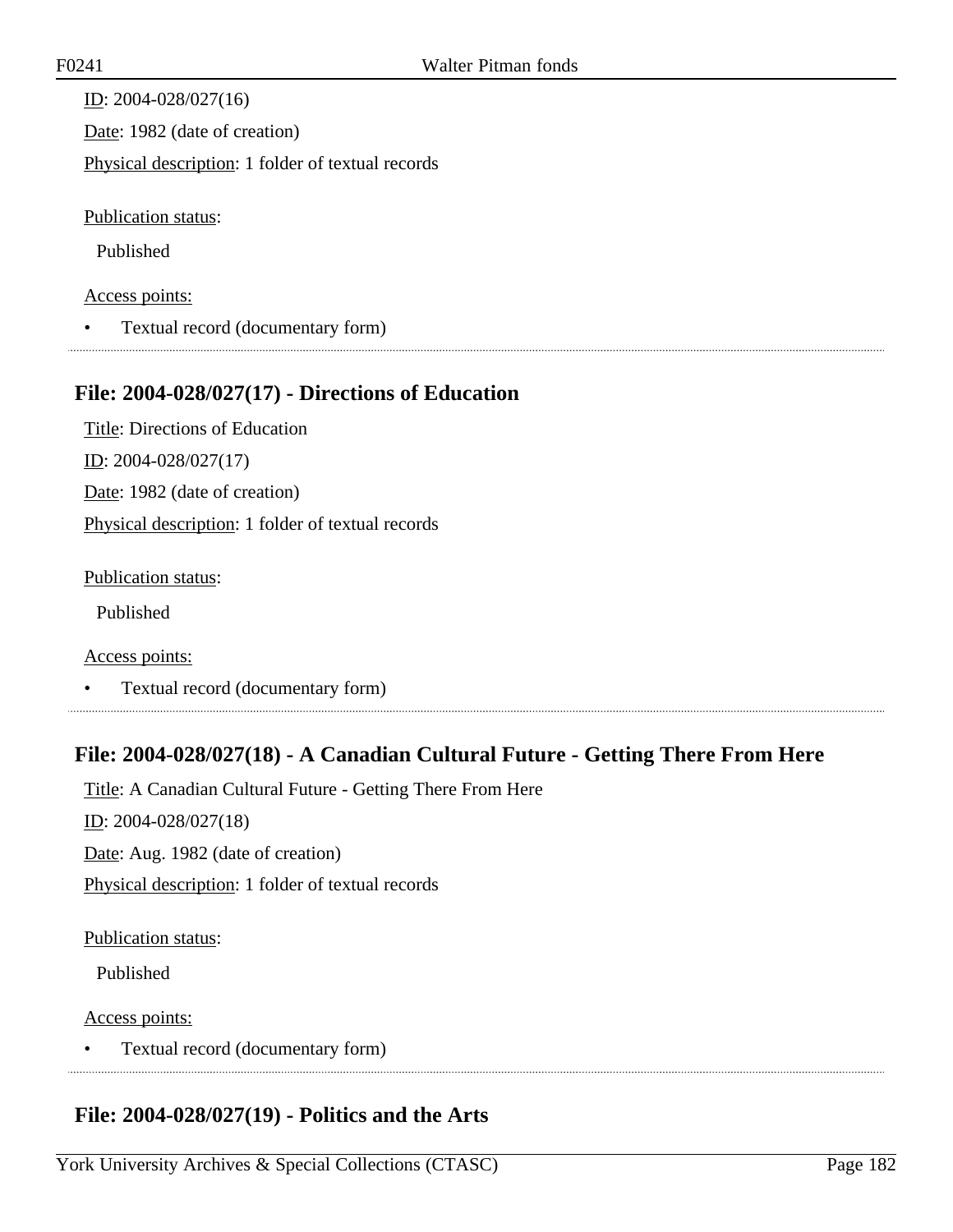Title: Politics and the Arts ID: 2004-028/027(19) Date: 1982 (date of creation) Physical description: 1 folder of textual records

Publication status:

Published

Access points:

• Textual record (documentary form)

## **File: 2004-028/027(20) - Compulsory Education**

Title: Compulsory Education ID: 2004-028/027(20) Date: 1982 (date of creation) Physical description: 1 folder of textual records

Publication status:

Published

Access points:

• Textual record (documentary form)

## **File: 2004-028/027(21) - GIM, Reforming Prisons CAAE**

Title: GIM, Reforming Prisons CAAE

 $ID: 2004-028/027(21)$ 

Date: 1982 (date of creation)

Physical description: 1 folder of textual records

Publication status:

Published

Access points:

• Textual record (documentary form)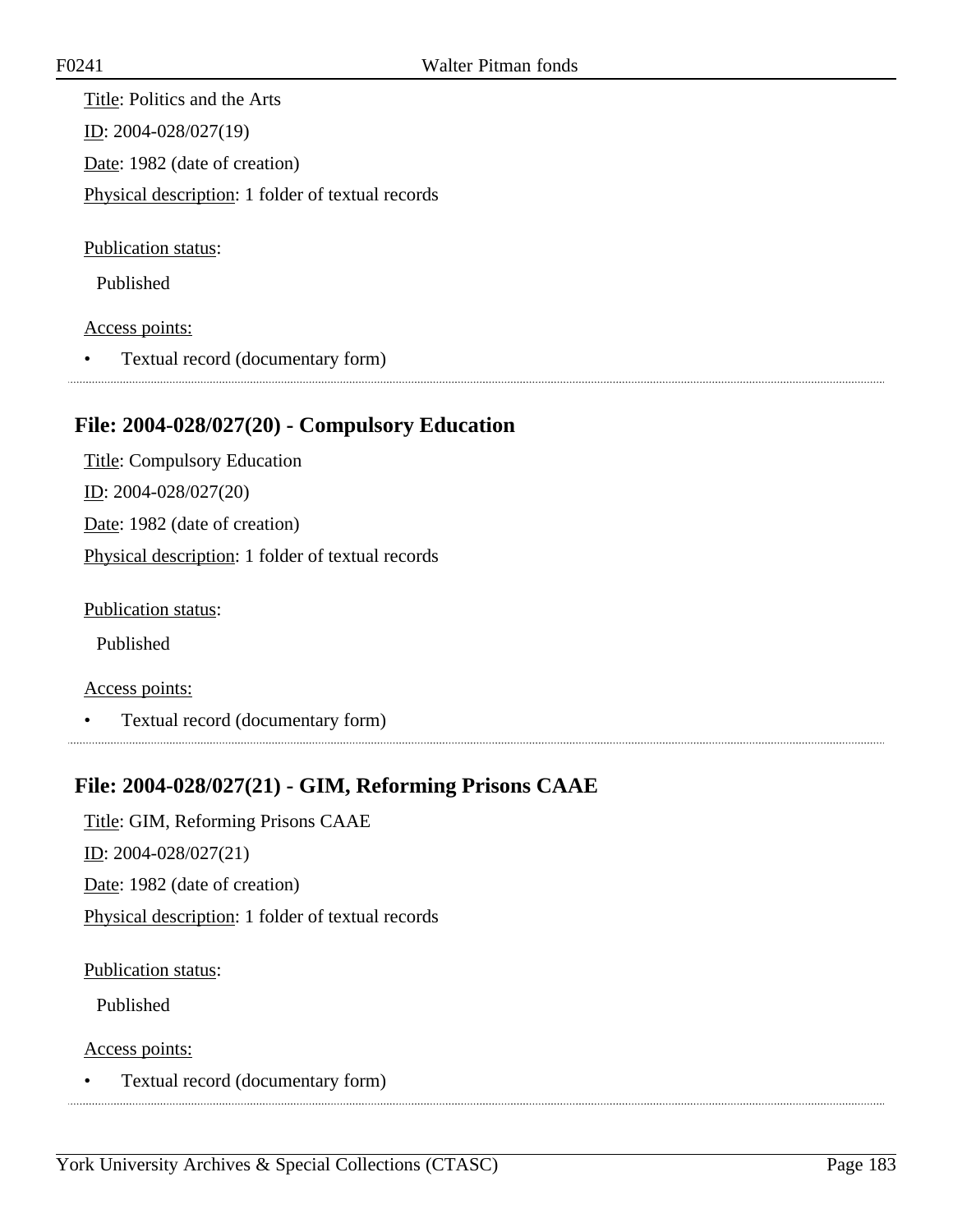## **File: 2004-028/027(22) - World Cultural Policies and a Cultural Policy for Scarborough**

Title: World Cultural Policies and a Cultural Policy for Scarborough

ID: 2004-028/027(22)

Date: Apr. 1982 (date of creation)

Physical description: 1 folder of textual records

#### Publication status:

Published

Access points:

• Textual record (documentary form)

## **File: 2004-028/027(23) - Arts in the '80s**

Title: Arts in the '80s ID: 2004-028/027(23) Date: 1981-1983 (date of creation) Physical description: 1 folder of textual records Note [generalNote]: 1 of 2

Publication status:

Published

Access points:

• Textual record (documentary form)

## **File: 2004-028/027(24) - Arts in the '80s**

Title: Arts in the '80s  $ID: 2004-028/027(24)$ Date: 1981-1983 (date of creation) Physical description: 1 folder of textual records Note [generalNote]: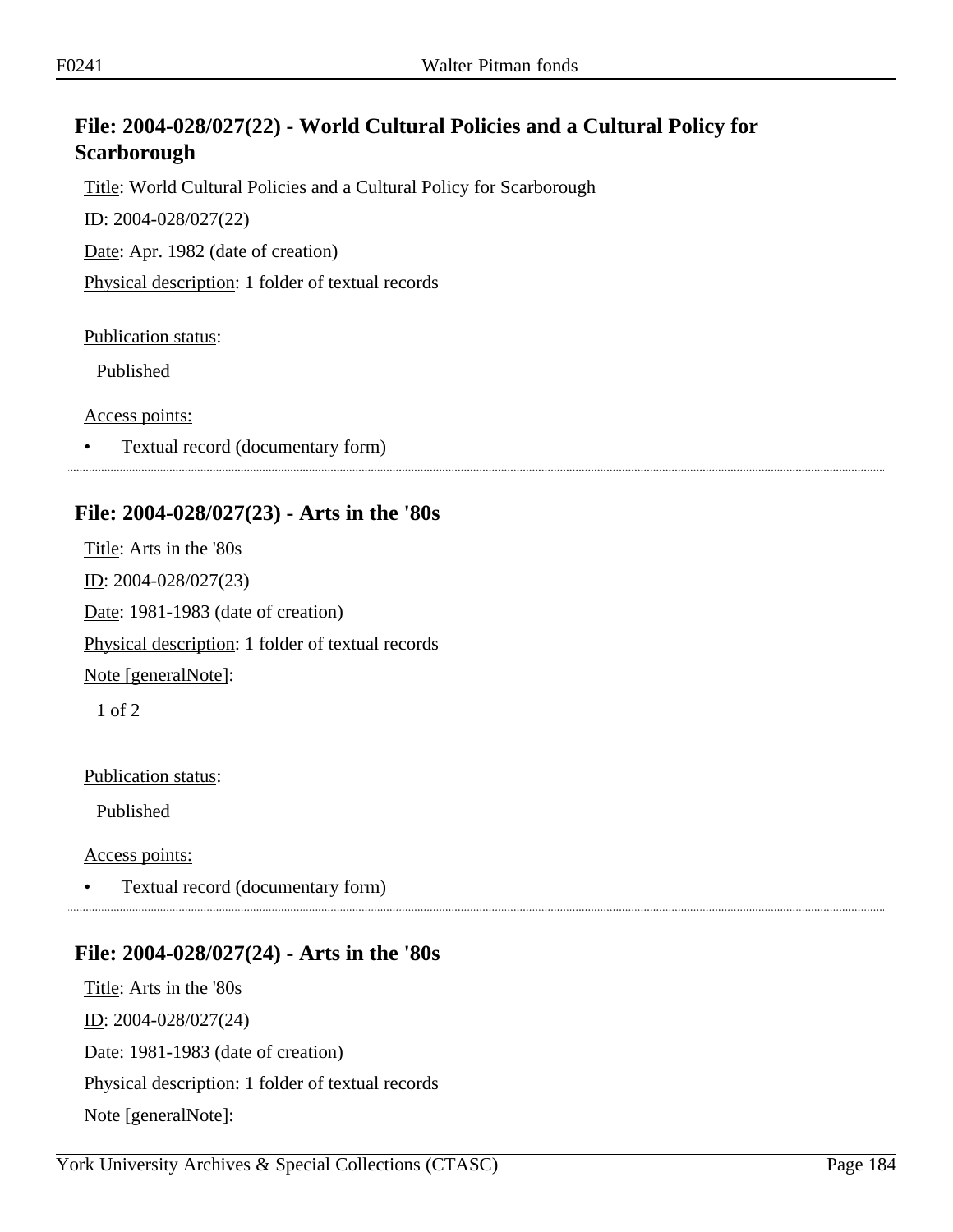2 of 2

#### Publication status:

Published

#### Access points:

• Textual record (documentary form)

#### **File: 2004-028/027(25) - Arts and Leisure**

Title: Arts and Leisure ID: 2004-028/027(25) Date: 1983 (date of creation) Physical description: 1 folder of textual records

#### Publication status:

Published

#### Access points:

• Textual record (documentary form)

## **File: 2004-028/028(01) - Technology and the Arts in '80s**

Title: Technology and the Arts in '80s ID: 2004-028/028(01) Date: 1983 (date of creation) Physical description: 1 folder of textual records

Publication status:

Published

#### Access points:

• Textual record (documentary form)

## **File: 2004-028/028(02) - The Role of Government and the Arts in the '80s**

Title: The Role of Government and the Arts in the '80s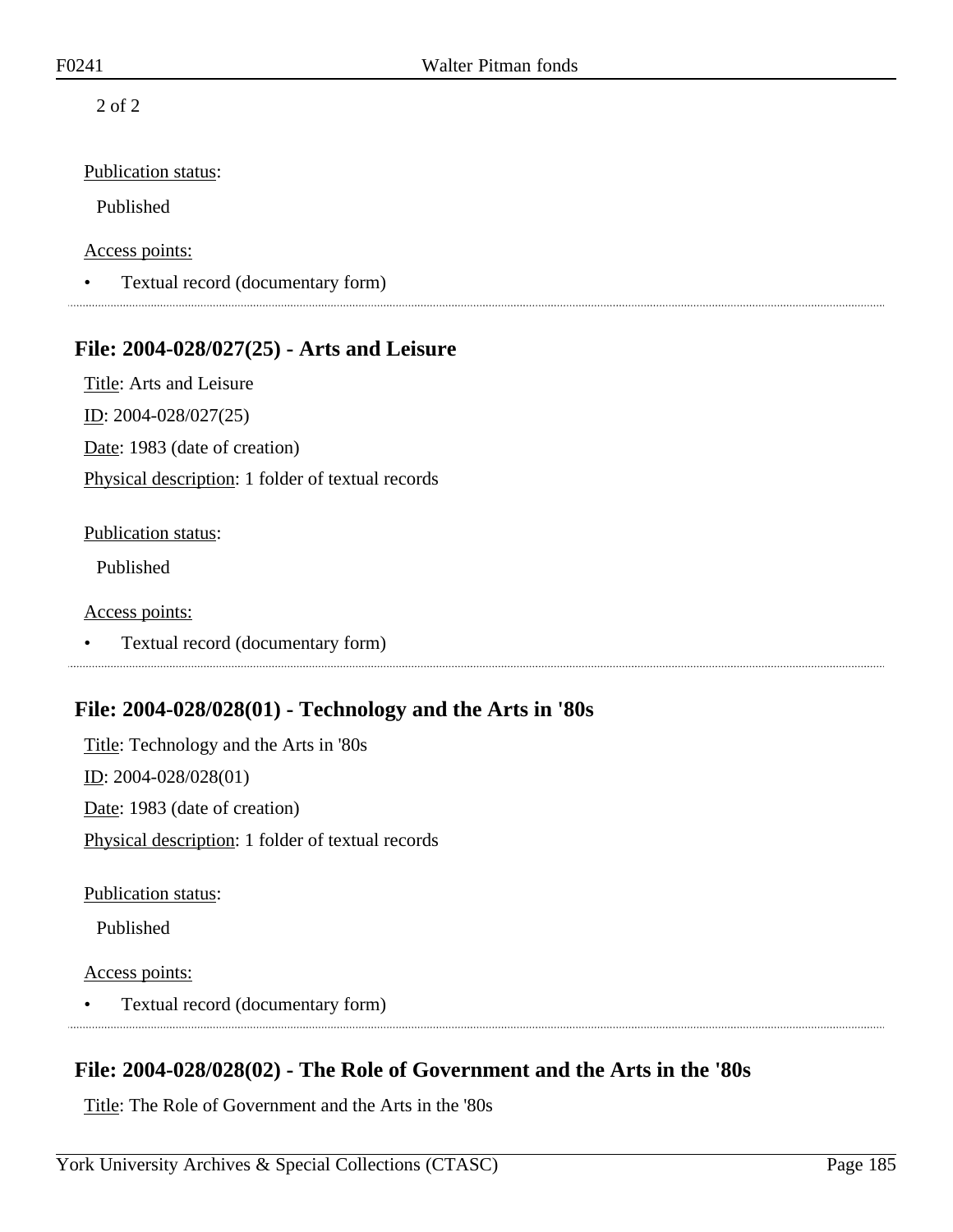ID: 2004-028/028(02) Date: 1983 (date of creation) Physical description: 1 folder of textual records

Publication status:

Published

#### Access points:

• Textual record (documentary form)

## **File: 2004-028/028(03) - Moral Values - Global Crisis**

Title: Moral Values - Global Crisis ID: 2004-028/028(03) Date: 1983 (date of creation) Physical description: 1 folder of textual records

Publication status:

Published

Access points:

• Textual record (documentary form)

## **File: 2004-028/028(04) - Thuder Bay, North York**

Title: Thuder Bay, North York ID: 2004-028/028(04) Date: 1983 (date of creation) Physical description: 1 folder of textual records

#### Publication status:

Published

#### Access points:

• Textual record (documentary form) 

## **File: 2004-028/028(05) - Training in the Arts**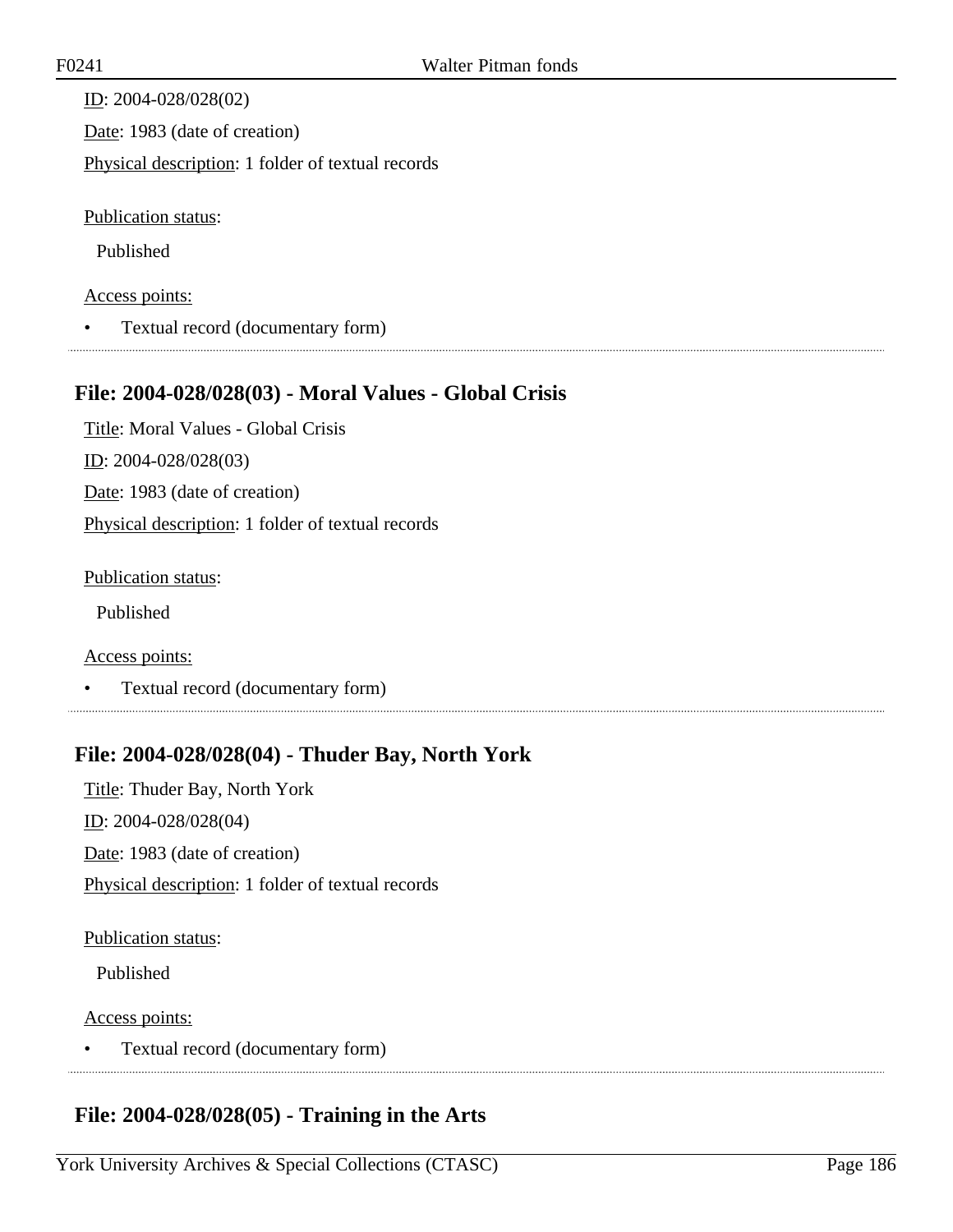Title: Training in the Arts ID: 2004-028/028(05) Date: 1983-1984 (date of creation) Physical description: 1 folder of textual records

Publication status:

Published

Access points:

• Textual record (documentary form)

## **File: 2004-028/028(06) - 25th Anniversary Edition Performing Arts in Canada: Let All the People Celebrate**

Title: 25th Anniversary Edition Performing Arts in Canada: Let All the People Celebrate

 $ID: 2004-028/028(06)$ 

Date: 1983 (date of creation)

Physical description: 1 folder of textual records

Publication status:

Published

Access points:

• Textual record (documentary form)

## **File: 2004-028/028(07) - Art Means Business**

Title: Art Means Business ID: 2004-028/028(07) Date: 1983 (date of creation) Physical description: 1 folder of textual records

Publication status:

Published

Access points:

• Textual record (documentary form)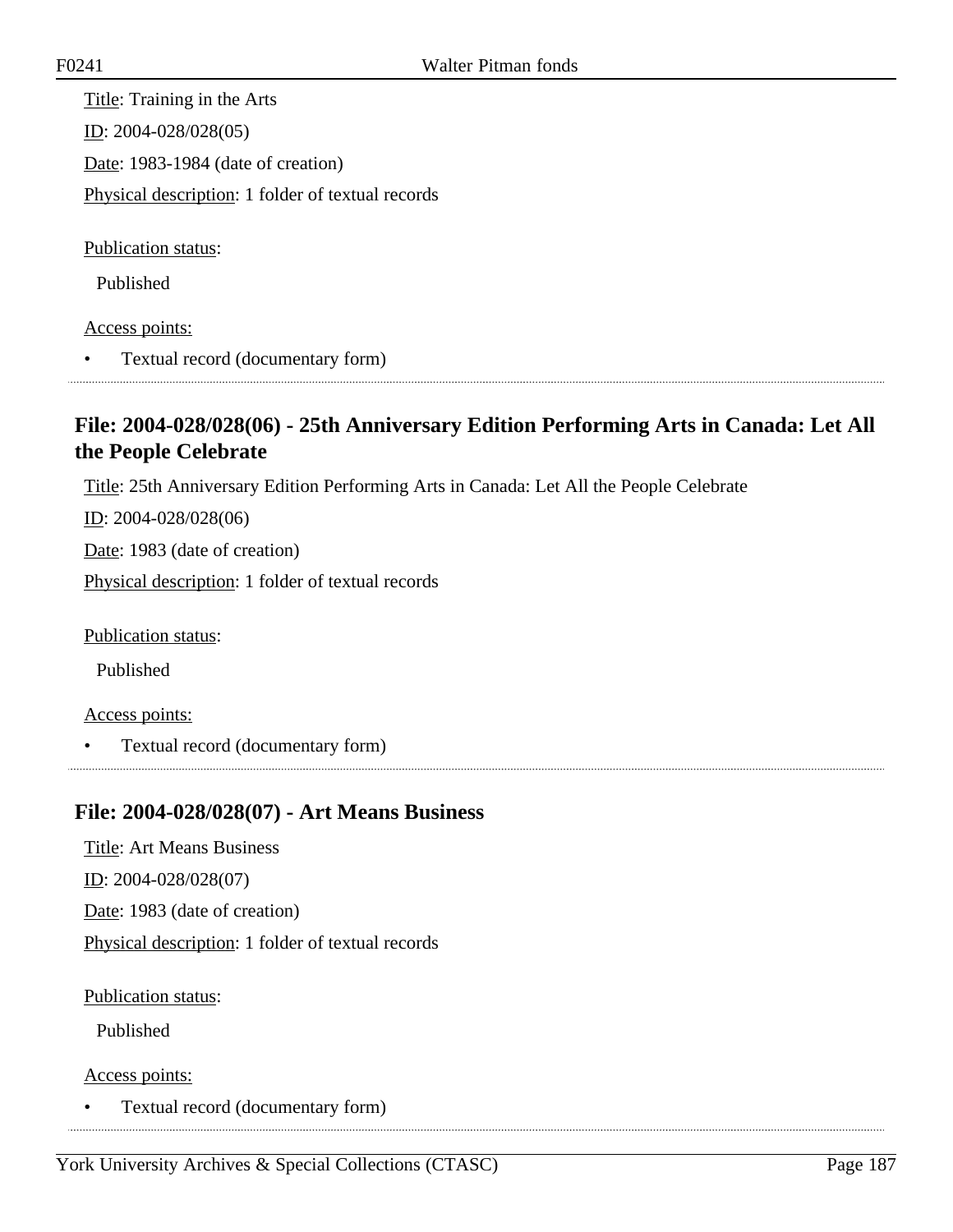## **File: 2004-028/028(08) - The Arts and Tourism: New Challenges and New Opportunities**

Title: The Arts and Tourism: New Challenges and New Opportunities

ID: 2004-028/028(08)

Date: 28 Nov. 1983 (date of creation)

Physical description: 1 folder of textual records

Publication status:

Published

Access points:

• Textual record (documentary form)

## **File: 2004-028/028(09) - Blacksmith Shops, Hoola Hoops & Schools - Phenomena of Oblivion, Community School Development Workshop**

Title: Blacksmith Shops, Hoola Hoops & Schools - Phenomena of Oblivion, Community School Development Workshop

ID: 2004-028/028(09)

Date: 1983 (date of creation)

Physical description: 1 folder of textual records

Publication status:

Published

Access points:

• Textual record (documentary form)

## **File: 2004-028/028(10) - Arts For Peace**

Title: Arts For Peace  $ID: 2004-028/028(10)$ Date: 1983 (date of creation) Physical description: 1 folder of textual records

Publication status: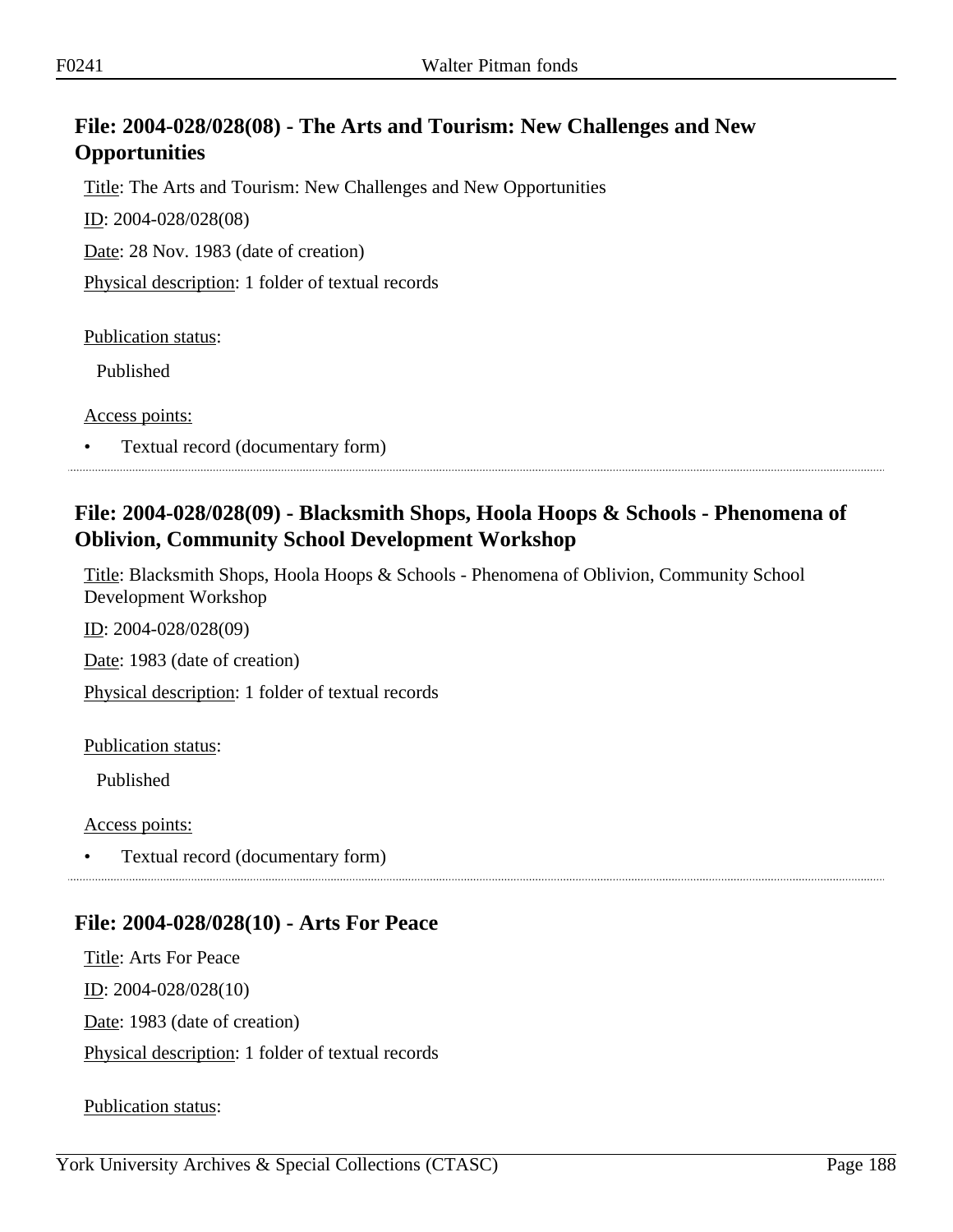#### Published

#### Access points:

• Textual record (documentary form)

## **File: 2004-028/028(11) - High Tech - High Touch: The Symphony Orchestra in the Year 2000**

Title: High Tech - High Touch: The Symphony Orchestra in the Year 2000

ID: 2004-028/028(11)

Date: 1983 (date of creation)

Physical description: 1 folder of textual records

Publication status:

Published

Access points:

• Textual record (documentary form)

# **File: 2004-028/028(12) - The Arts and the Community**

Title: The Arts and the Community ID: 2004-028/028(12) Date: Feb. 1983 (date of creation) Physical description: 1 folder of textual records

Publication status:

Published

Access points:

• Textual record (documentary form)

#### **File: 2004-028/028(13) - Seniors' Education**

Title: Seniors' Education ID: 2004-028/028(13) Date: 1984 (date of creation)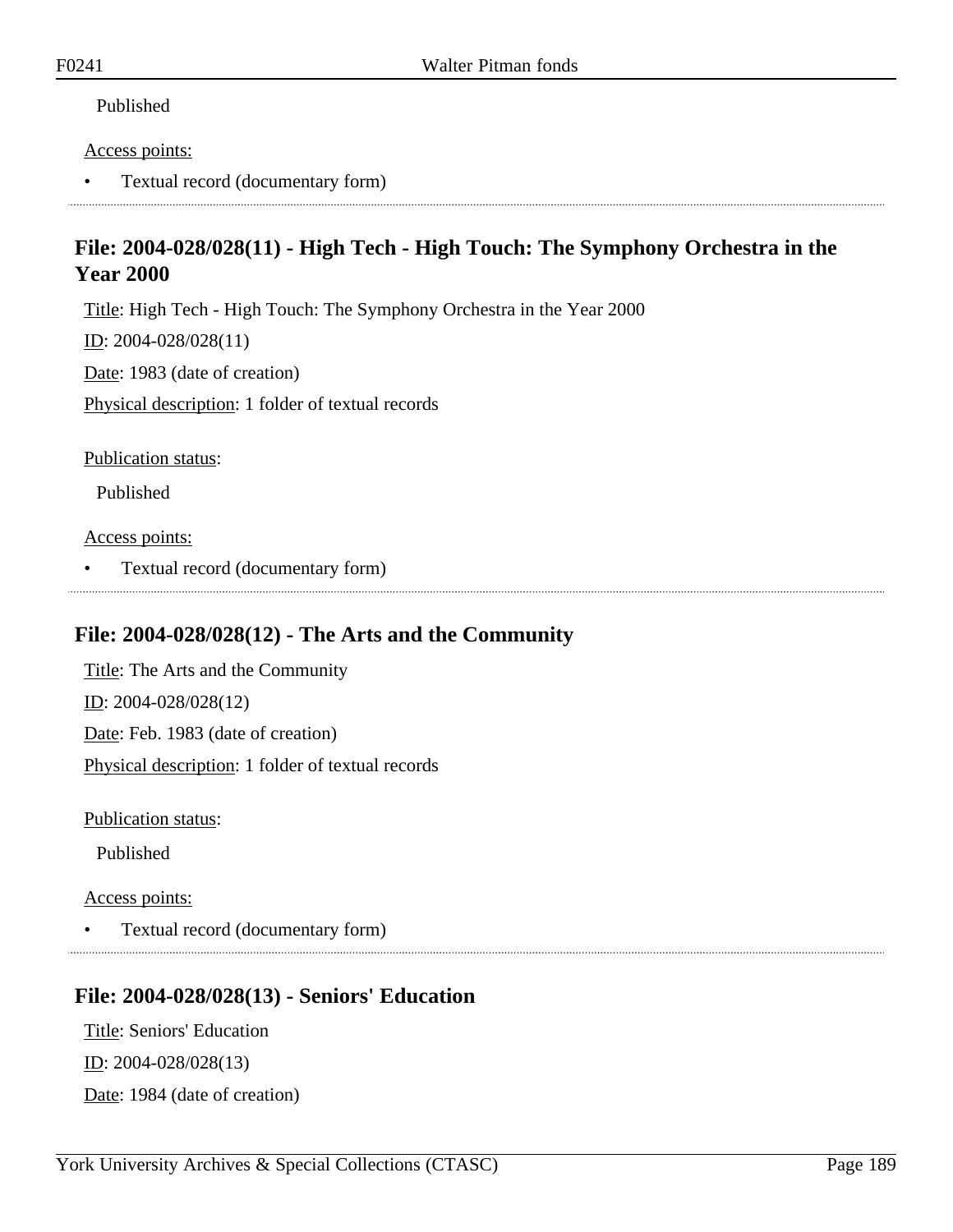Physical description: 1 folder of textual records

Publication status:

Published

Access points:

• Textual record (documentary form) 

## **File: 2004-028/028(14) - Dance in Canada Conference**

Title: Dance in Canada Conference ID: 2004-028/028(14) Date: 1984 (date of creation) Physical description: 1 folder of textual records

#### Publication status:

Published

#### Access points:

• Textual record (documentary form)

## **File: 2004-028/028(15) - Development of Cultural Policy in Ontario**

Title: Development of Cultural Policy in Ontario ID: 2004-028/028(15) Date: 1984 (date of creation) Physical description: 1 folder of textual records

Publication status:

Published

#### Access points:

• Textual record (documentary form)

## **File: 2004-028/028(16) - The Arts in Canada: An Overview**

Title: The Arts in Canada: An Overview ID: 2004-028/028(16)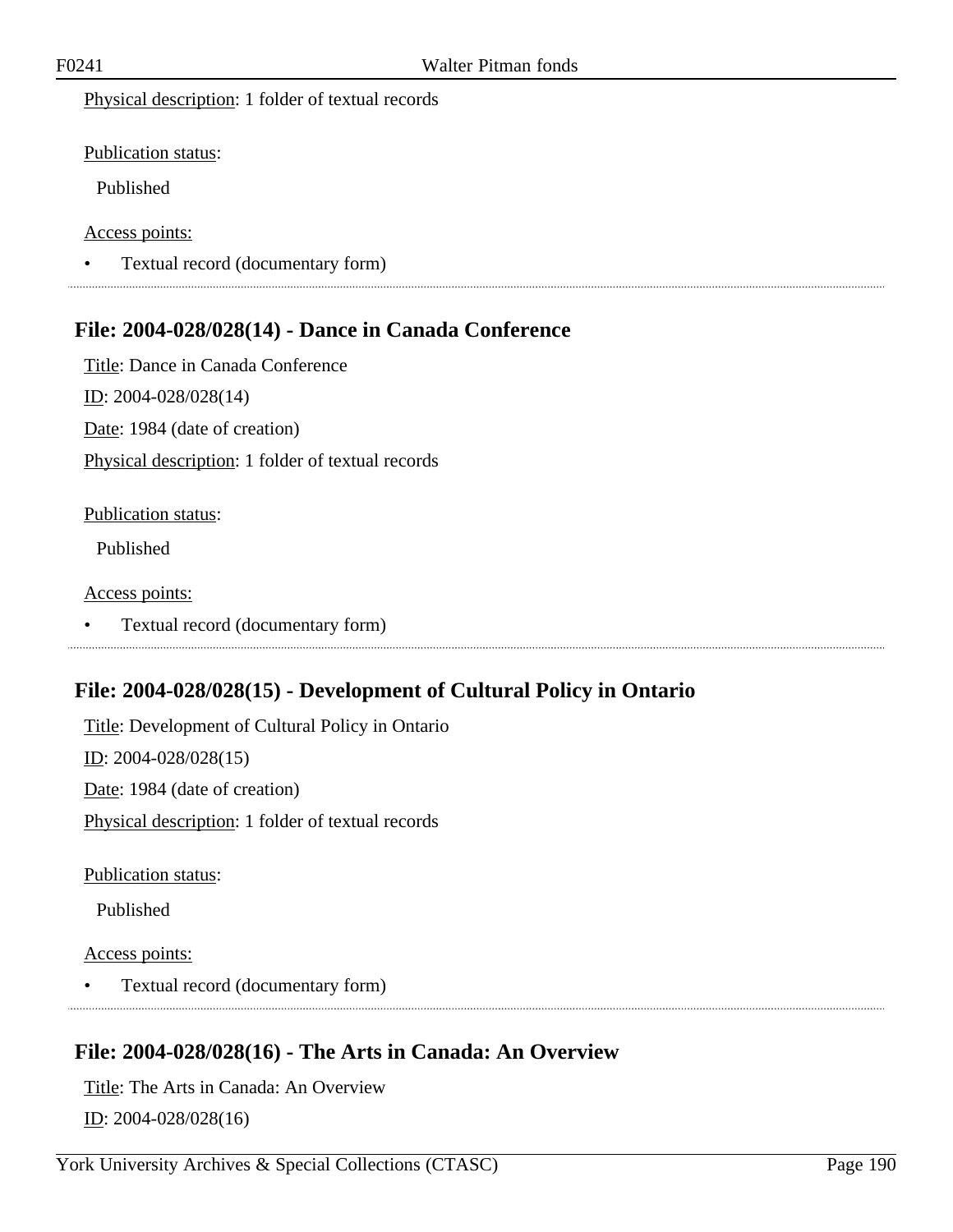Date: 1984 (date of creation)

Physical description: 1 folder of textual records

Publication status:

Published

Access points:

• Textual record (documentary form)

## **File: 2004-028/028(17) - Placing the Visual Arts in the Centre**

Title: Placing the Visual Arts in the Centre ID: 2004-028/028(17) Date: Sept. 1984 (date of creation) Physical description: 1 folder of textual records

Publication status:

Published

Access points:

• Textual record (documentary form)

## **File: 2004-028/028(18) - Launching the Second Decade**

Title: Launching the Second Decade ID: 2004-028/028(18) Date: 21-23 Sept. 1984 (date of creation) Physical description: 1 folder of textual records

Publication status:

Published

#### Access points:

• Textual record (documentary form) 

## **File: 2004-028/028(19) - The School Guidance Worker**

Title: The School Guidance Worker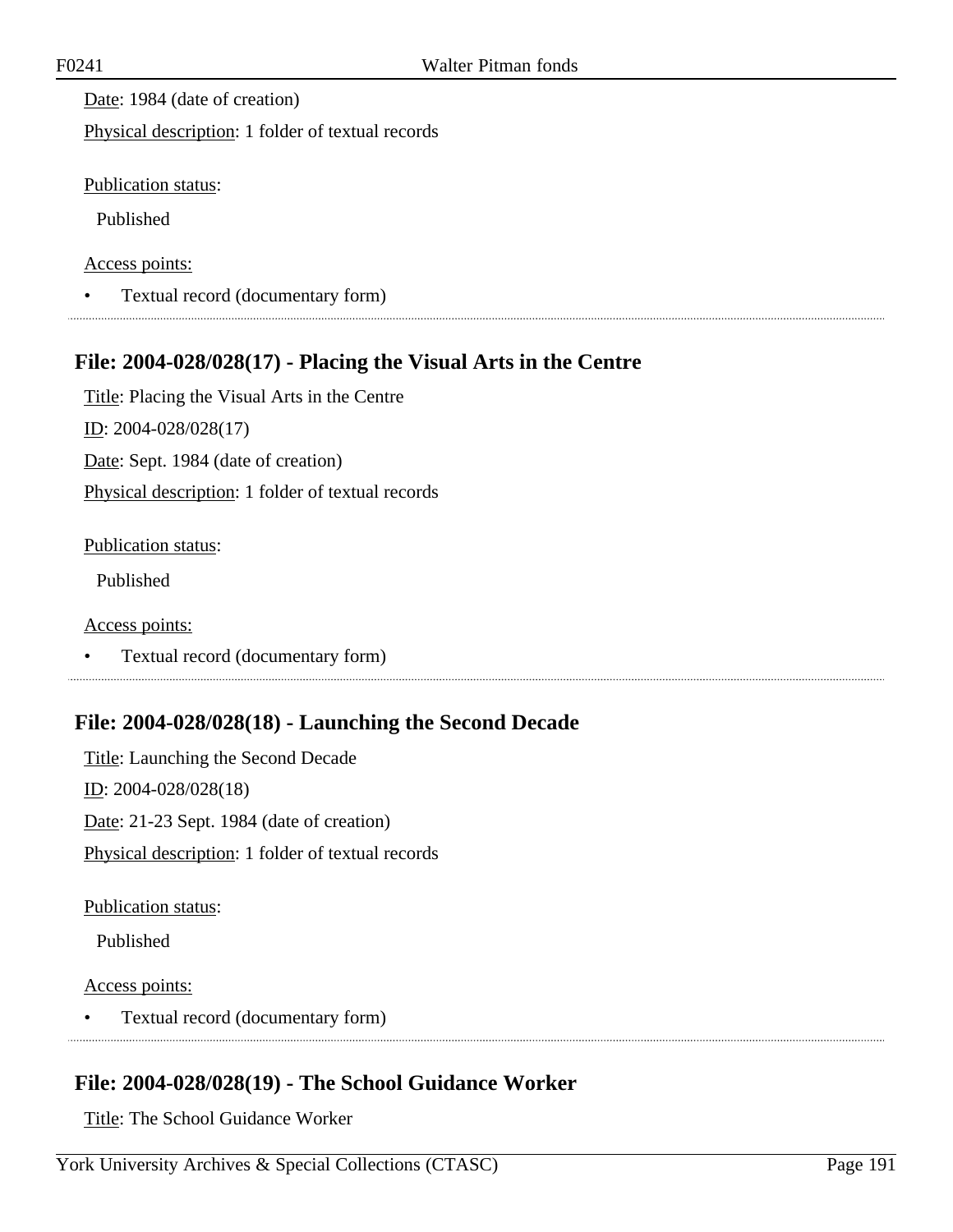| ID: $2004 - 028/028(19)$                          |
|---------------------------------------------------|
| Date: Jan. 1985 (date of creation)                |
| Physical description: 1 folder of textual records |
|                                                   |
| Publication status:                               |
| Published                                         |
| Access points:                                    |

• Textual record (documentary form)

## **File: 2004-028/028(20) - Adult Education - The Cultural Context, 50th Anniversary CAAE**

Title: Adult Education - The Cultural Context, 50th Anniversary CAAE

ID: 2004-028/028(20)

Date: Jan. 1985 (date of creation)

Physical description: 1 folder of textual records

Publication status:

Published

#### Access points:

• Textual record (documentary form) 

## **File: 2004-028/028(21) - Fall Convocation, Ryerson**

Title: Fall Convocation, Ryerson ID: 2004-028/028(21) Date: Oct. 1985 (date of creation) Physical description: 1 folder of textual records

#### Publication status:

Published

Access points:

• Textual record (documentary form)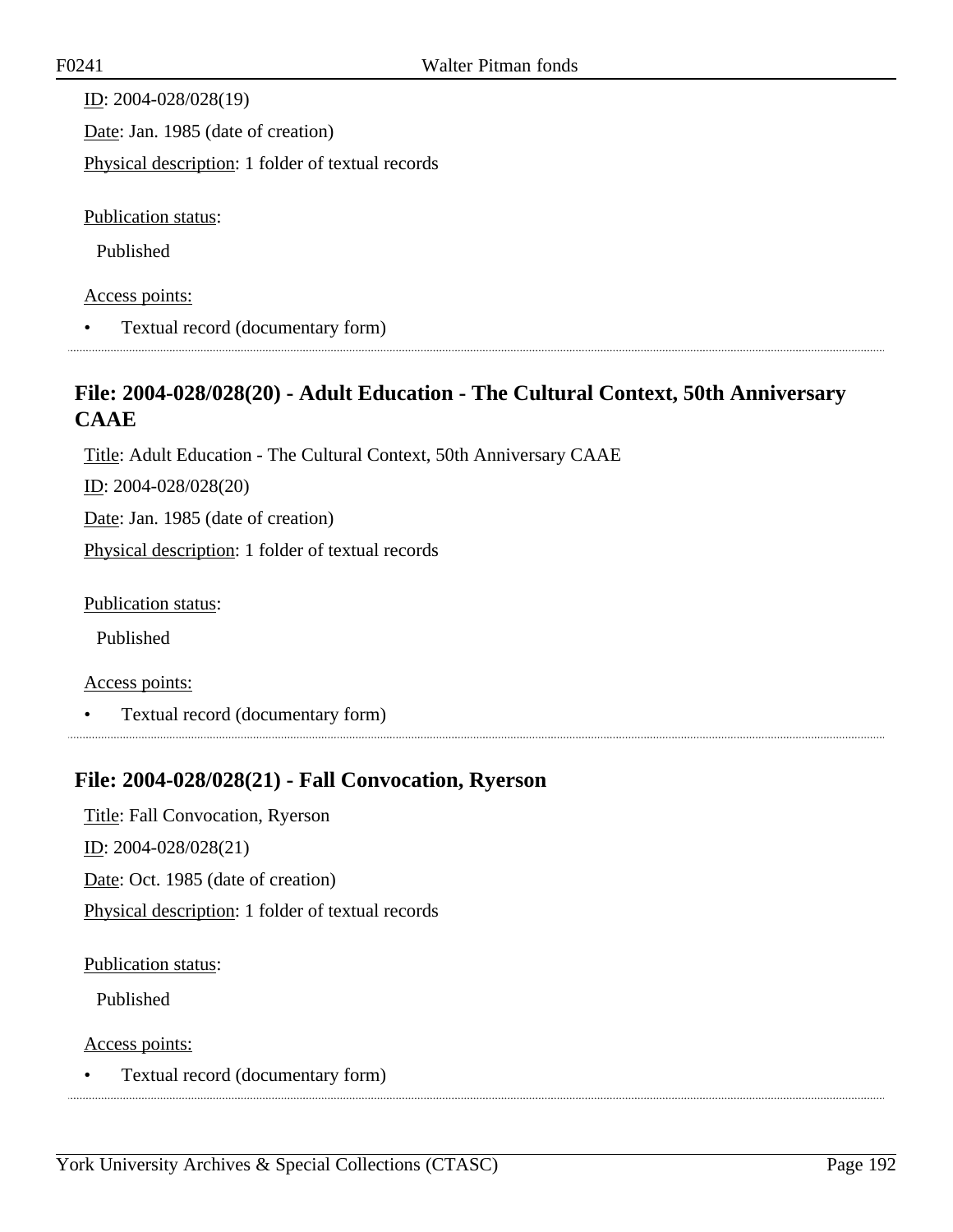## **File: 2004-028/028(22) - The Axing of the Arts, Arts and Letters Club**

Title: The Axing of the Arts, Arts and Letters Club ID: 2004-028/028(22) Date: Jan. 1985 (date of creation) Physical description: 1 folder of textual records

#### Publication status:

Published

#### Access points:

• Textual record (documentary form)

## **File: 2004-028/028(23) - Arts and Free Trade**

Title: Arts and Free Trade ID: 2004-028/028(23) Date: 1985 (date of creation) Physical description: 1 folder of textual records

Publication status:

Published

#### Access points:

• Textual record (documentary form)

## **File: 2004-028/028(24) - The Artist as Lobbyist, Toronto Theatre Alliance AGM**

Title: The Artist as Lobbyist, Toronto Theatre Alliance AGM ID: 2004-028/028(24) Date: June 1985 (date of creation) Physical description: 1 folder of textual records

Publication status:

Published

Access points: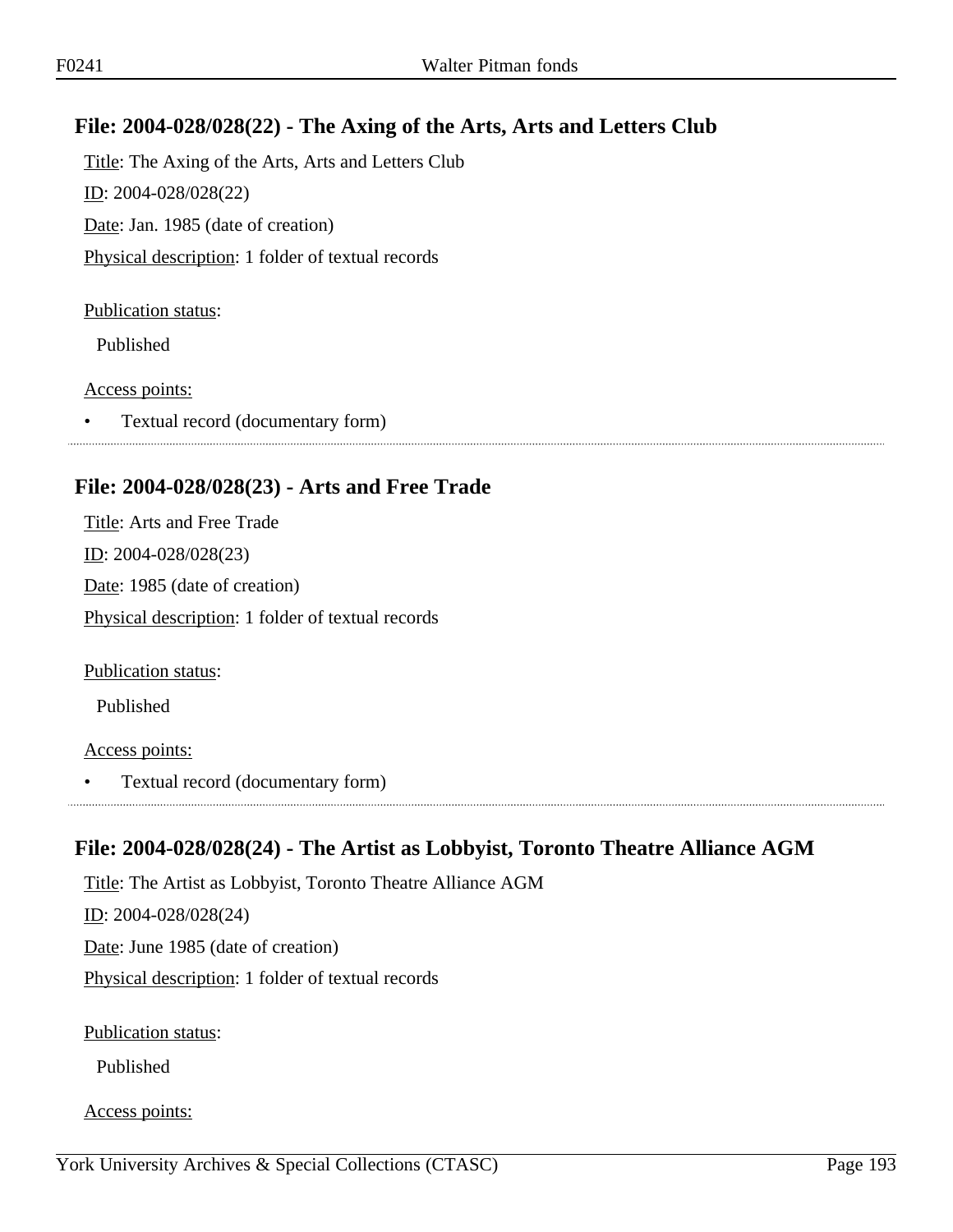. . . . . . . . . . . . . .

• Textual record (documentary form)

#### **File: 2004-028/028(25) - Free Trade**

Title: Free Trade ID: 2004-028/028(25)

Date: 1985 (date of creation)

Physical description: 1 folder of textual records

Note [generalNote]:

1 of 2

Publication status:

Published

Access points:

• Textual record (documentary form)

#### **File: 2004-028/029(01) - Free Trade**

Title: Free Trade ID: 2004-028/029(01) Date: 1985 (date of creation) Physical description: 1 folder of textual records

Note [generalNote]:

2 of 2

Publication status:

Published

Access points:

• Textual record (documentary form)

## **File: 2004-028/029(02) - Ryerson, Fall Convocation**

Title: Ryerson, Fall Convocation ID: 2004-028/029(02)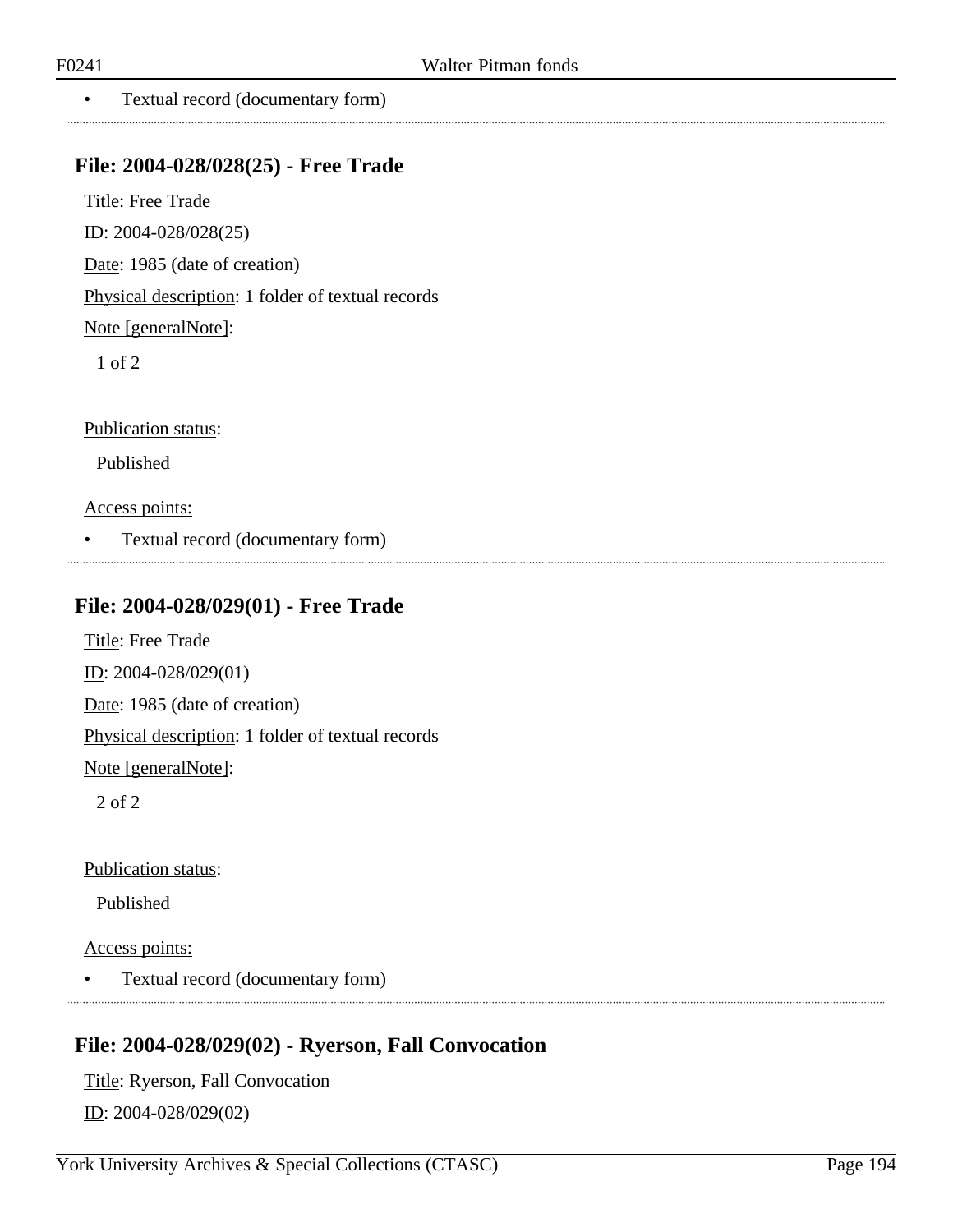Date: 26 Oct. 1985 (date of creation)

Physical description: 1 folder of textual records

Publication status:

Published

Access points:

• Textual record (documentary form)

## **File: 2004-028/029(03) - SACEM, Adult Education and the Ministry**

Title: SACEM, Adult Education and the Ministry ID: 2004-028/029(03) Date: 1985-1986 (date of creation) Physical description: 1 folder of textual records

Publication status:

Published

Access points:

• Textual record (documentary form)

## **File: 2004-028/029(04) - Free Trade: A Cultural Perspective, McMaster University, MBA Conference**

Title: Free Trade: A Cultural Perspective, McMaster University, MBA Conference

ID: 2004-028/029(04)

Date: 10-12 Jan. 1986 (date of creation)

Physical description: 1 folder of textual records

Publication status:

Published

Access points:

• Textual record (documentary form)

## **File: 2004-028/029(05) - If I Were P.M.**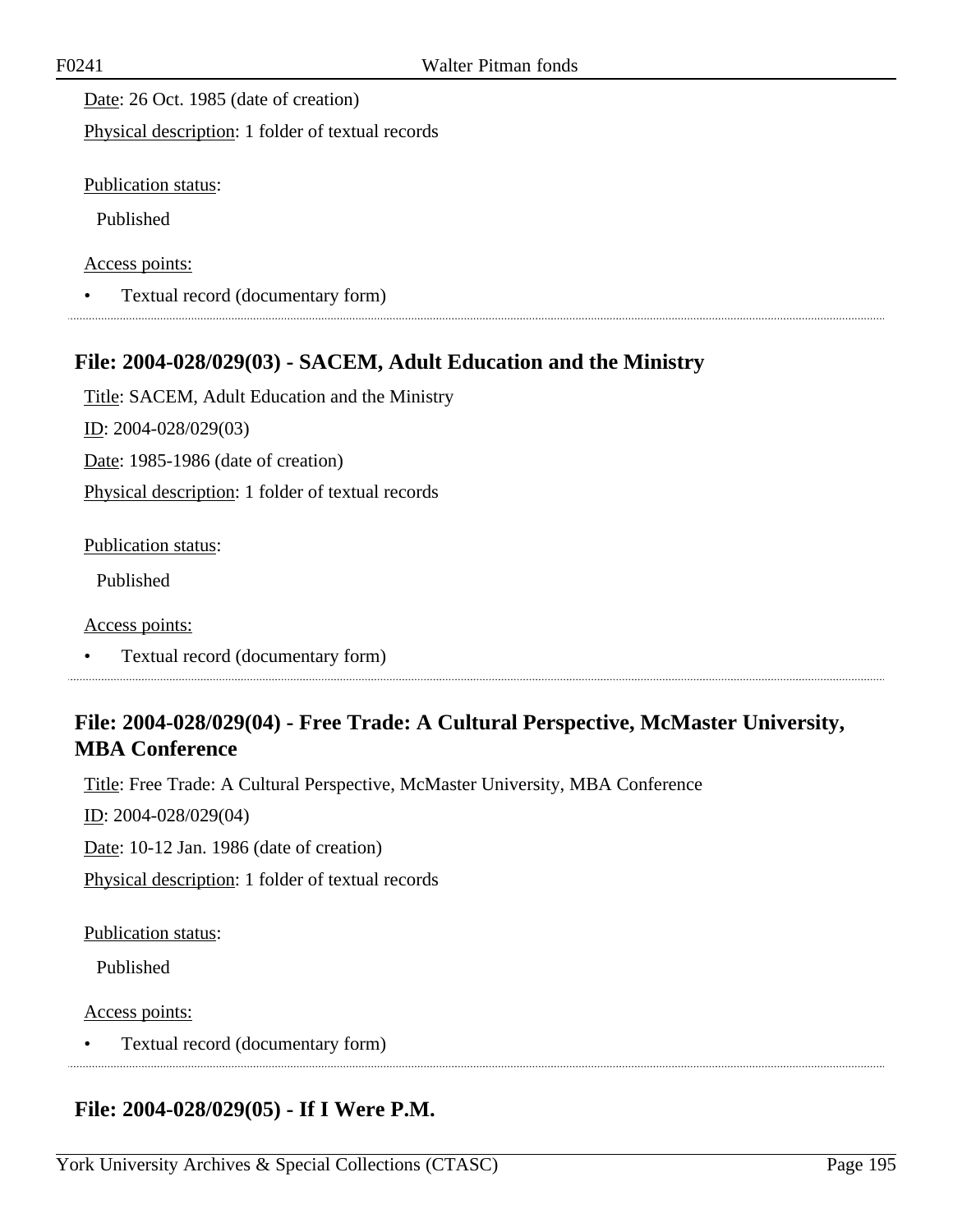Title: If I Were P.M. ID: 2004-028/029(05) Date: 1986 (date of creation) Physical description: 1 folder of textual records

Publication status:

Published

#### Access points:

• Textual record (documentary form)

## **File: 2004-028/029(06) - A Different Drummer, Barry Duncan, Forum**

Title: A Different Drummer, Barry Duncan, Forum ID: 2004-028/029(06) Date: May-June 1986 (date of creation) Physical description: 1 folder of textual records

Publication status:

Published

Access points:

• Textual record (documentary form)

## **File: 2004-028/029(07) - The Dynamic Of Public Funding, University Of Toronto, Scarborough Campus**

Title: The Dynamic Of Public Funding, University Of Toronto, Scarborough Campus

ID: 2004-028/029(07)

Date: 27 Mar. 1986 (date of creation)

Physical description: 1 folder of textual records

Publication status:

Published

Access points:

• Textual record (documentary form)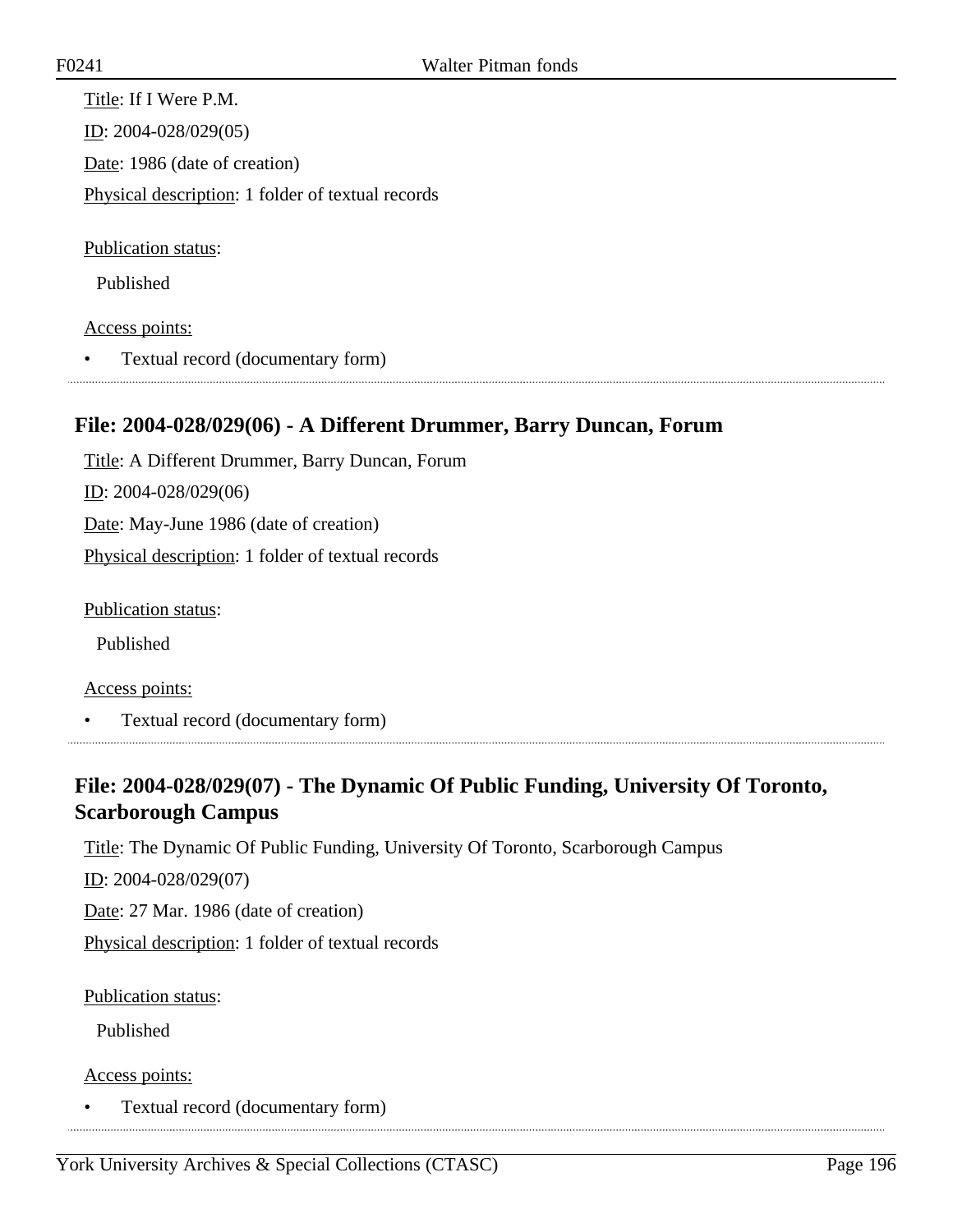## **File: 2004-028/029(08) - Joint Ownership of the Arts, Toronto Star**

Title: Joint Ownership of the Arts, Toronto Star ID: 2004-028/029(08) Date: Oct. 1986 (date of creation) Physical description: 1 folder of textual records

#### Publication status:

Published

Access points:

• Textual record (documentary form)

## **File: 2004-028/029(09) - Publlic Funding for the Arts a Positive Factor in Canada, Globe And Mail**

Title: Publlic Funding for the Arts a Positive Factor in Canada, Globe And Mail

ID: 2004-028/029(09)

Date: 6 May 1986 (date of creation)

Physical description: 1 folder of textual records

Publication status:

Published

Access points:

• Textual record (documentary form)

## **File: 2004-028/029(10) - Myths and Realities Conference, Montreal**

Title: Myths and Realities Conference, Montreal ID: 2004-028/029(10) Date: 1986 (date of creation) Physical description: 1 folder of textual records

Publication status:

Published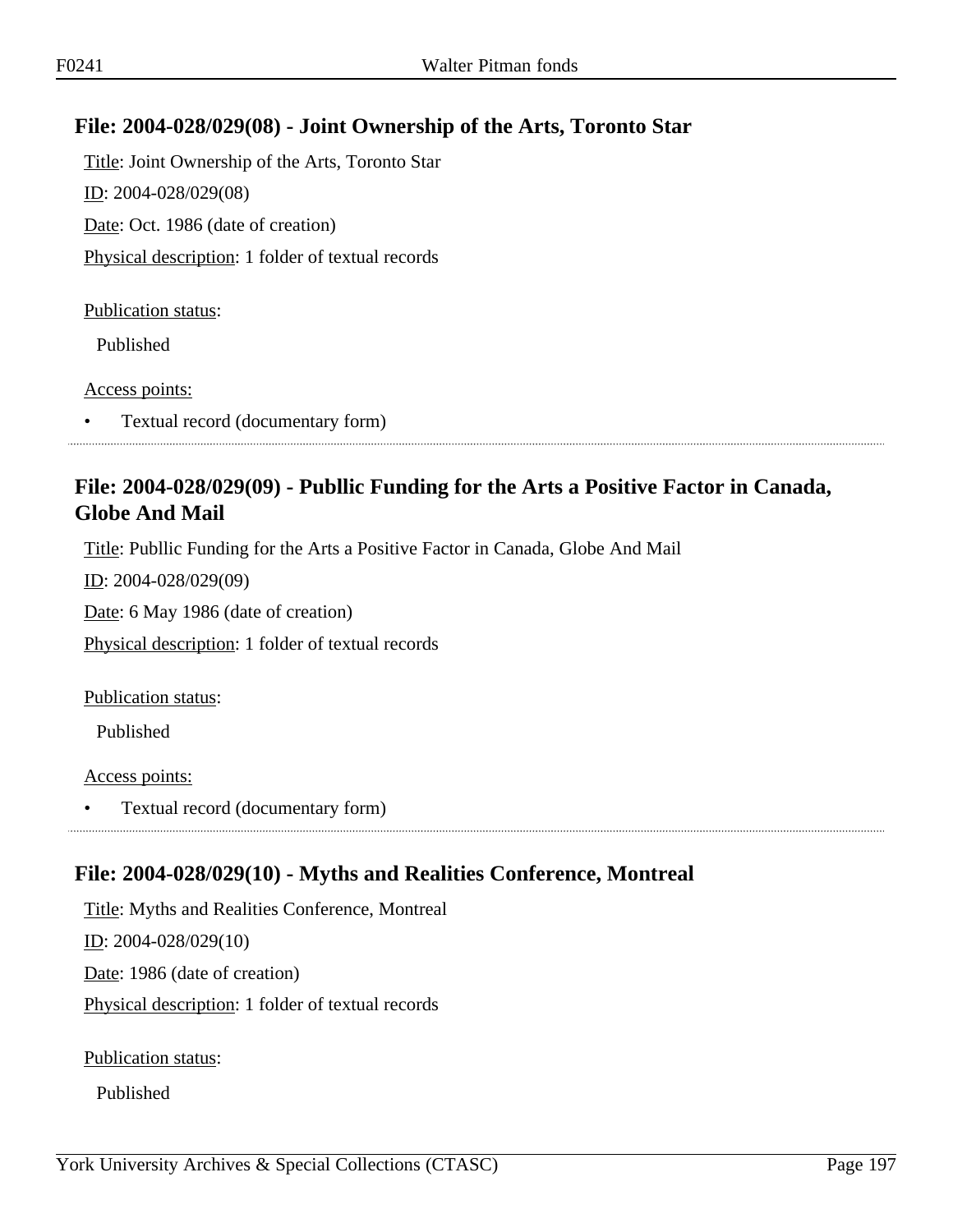#### Access points:

• Textual record (documentary form)

#### **File: 2004-028/029(11) - Living and Learning / Other Seniors' Education**

Title: Living and Learning / Other Seniors' Education ID: 2004-028/029(11)

Physical description: 1 folder of textual records

Publication status:

Published

Access points:

• Textual record (documentary form) 

#### **File: 2004-028/029(12) - Ontario Physiotherapy Association, Peterborough**

Title: Ontario Physiotherapy Association, Peterborough ID: 2004-028/029(12) Date: 27 Feb. 1986 (date of creation) Physical description: 1 folder of textual records

Publication status:

Published

Access points:

• Textual record (documentary form)

## **File: 2004-028/029(13) - Arts as Communications, Faculty of Library, U. of T**

Title: Arts as Communications, Faculty of Library, U. of T ID: 2004-028/029(13) Date: 18 Oct. 1986 (date of creation) Physical description: 1 folder of textual records

Publication status:

Published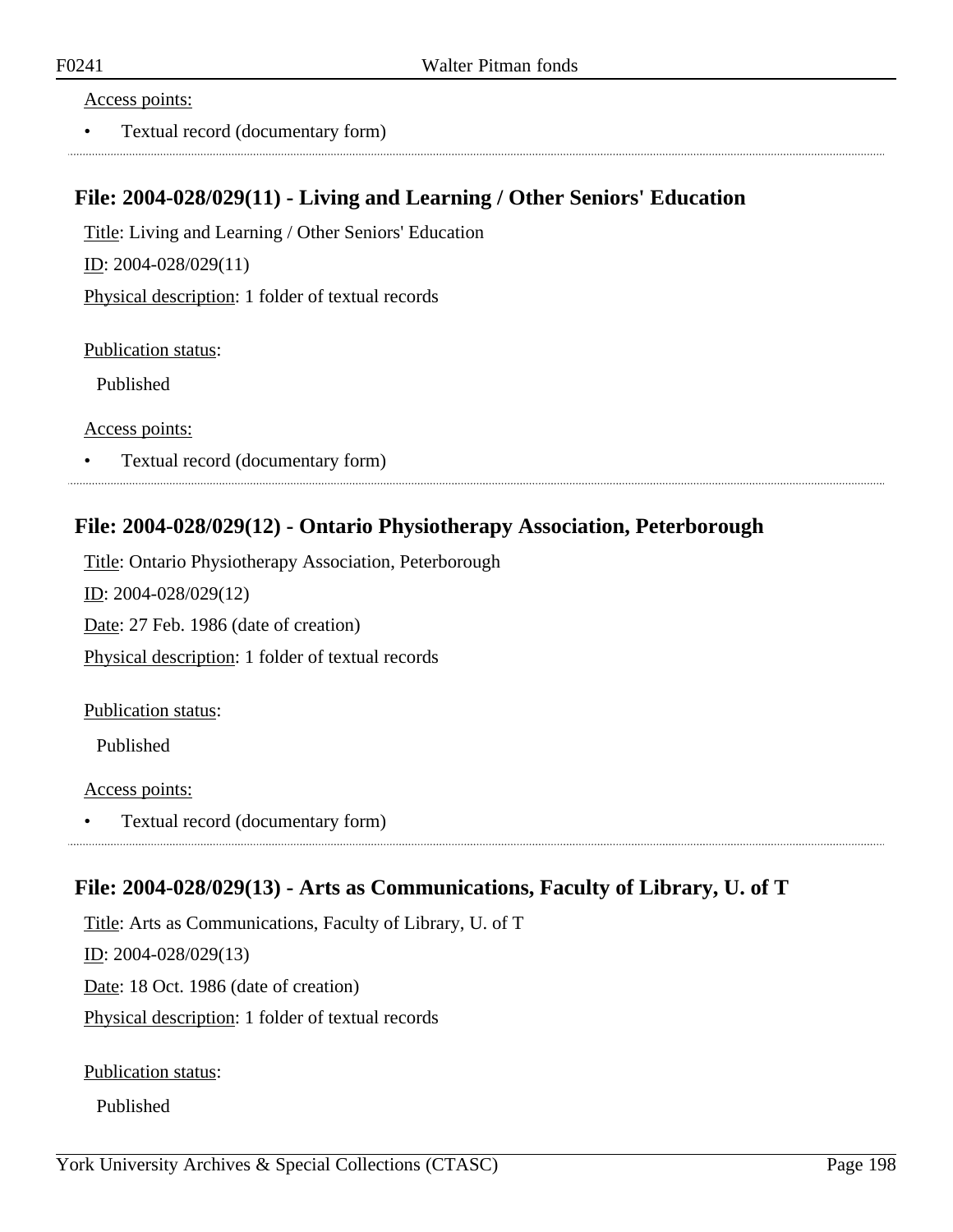#### Access points:

• Textual record (documentary form)

#### **File: 2004-028/029(14) - Speeches - College (CAPRA)**

Title: Speeches - College (CAPRA) ID: 2004-028/029(14) Date: 1988-1989 (date of creation) Physical description: 1 folder of textual records

Publication status:

Published

Access points:

• Textual record (documentary form)

## **File: 2004-028/029(15) - Future Directions for Continuing Education**

Title: Future Directions for Continuing Education ID: 2004-028/029(15) Date: 1989 (date of creation) Physical description: 1 folder of textual records

#### Publication status:

Published

Access points:

• Textual record (documentary form) 

## **File: 2004-028/029(16) - North York Symposium, Expanding Career Opportunities**

Title: North York Symposium, Expanding Career Opportunities

ID: 2004-028/029(16)

Date: 1989 (date of creation)

Physical description: 1 folder of textual records

Publication status: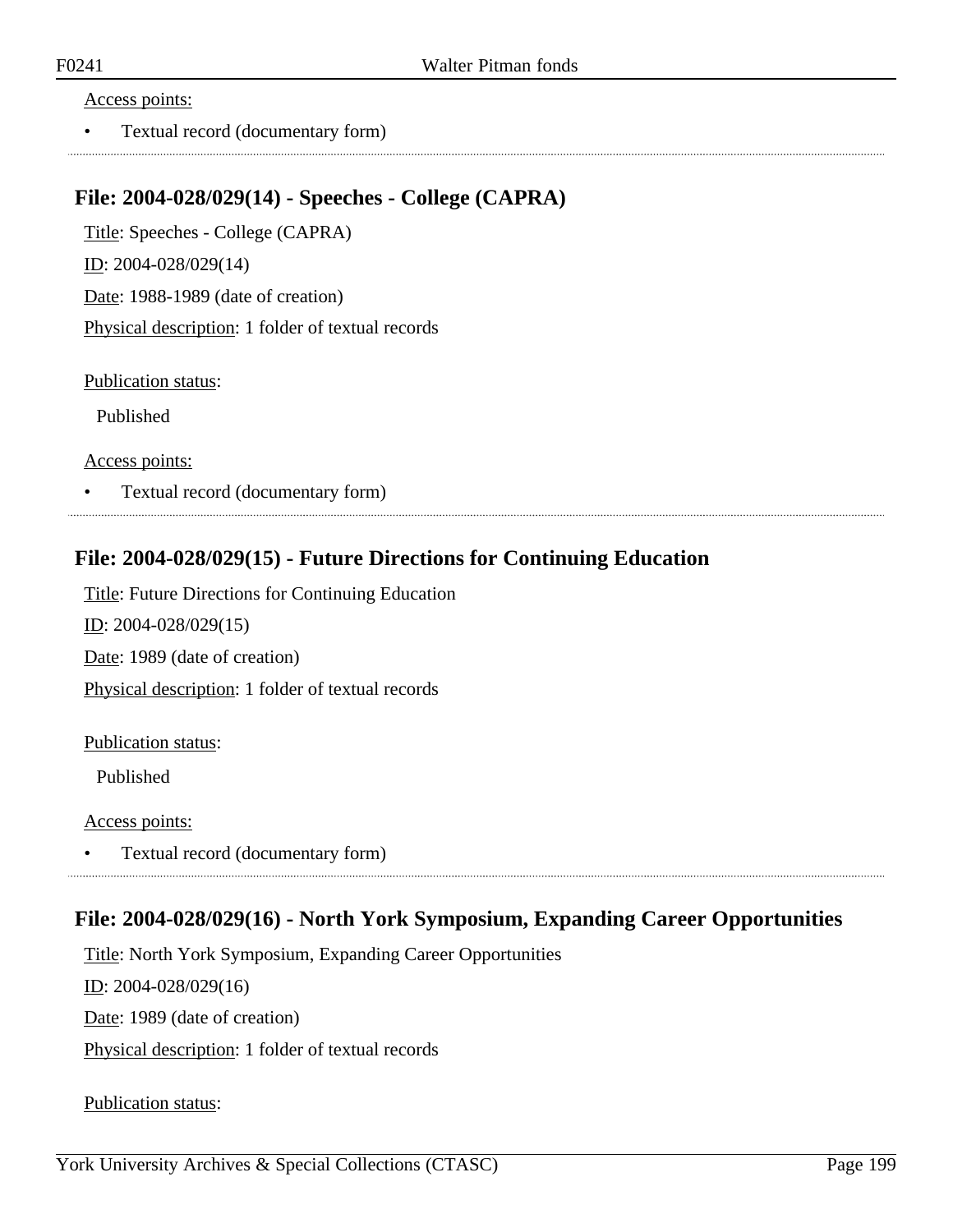#### Published

#### Access points:

• Textual record (documentary form)

## **File: 2004-028/029(17) - Retirement Planning**

Title: Retirement Planning ID: 2004-028/029(17) Date: 1989 (date of creation) Physical description: 1 folder of textual records

Publication status:

Published

#### Access points:

• Textual record (documentary form)

#### **File: 2004-028/029(18) - Canadian Association of Independent Schools**

Title: Canadian Association of Independent Schools ID: 2004-028/029(18) Date: 1989 (date of creation) Physical description: 1 folder of textual records

Publication status:

Published

Access points:

• Textual record (documentary form)

## **File: 2004-028/029(19) - OISE - Levin, Drama Ed. Speech, Ethics And Technology, Robertson Davies etc.**

Title: OISE - Levin, Drama Ed. Speech, Ethics And Technology, Robertson Davies etc.

ID: 2004-028/029(19)

Date: 1989 (date of creation)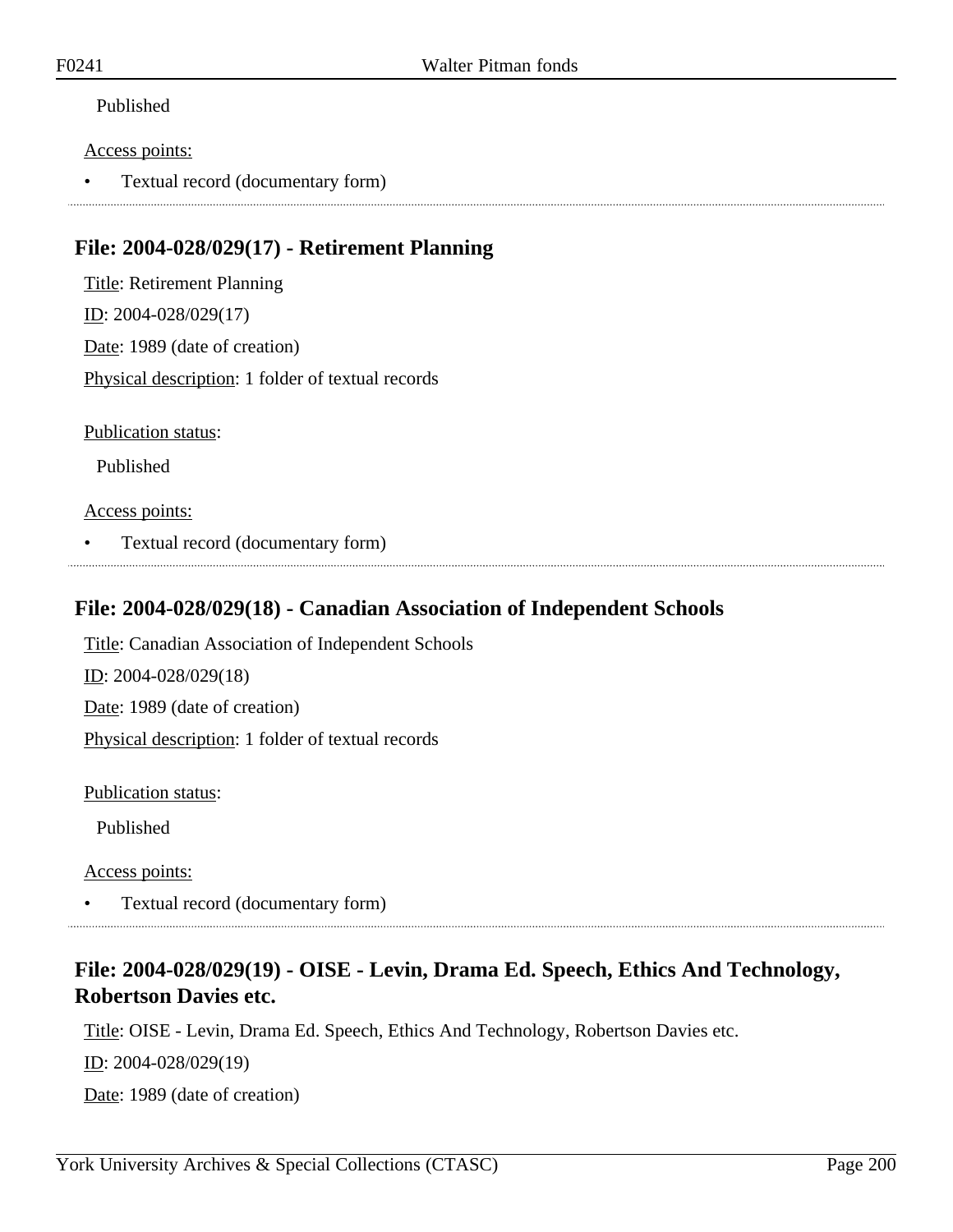#### Physical description: 1 folder of textual records

Publication status:

Published

Access points:

• Textual record (documentary form) 

## **File: 2004-028/029(20) - Educational Change, Niagara College**

Title: Educational Change, Niagara College ID: 2004-028/029(20) Physical description: 1 folder of textual records

Publication status:

Published

Access points:

• Textual record (documentary form)

## **File: 2004-028/029(21) - One Voice - Seniors Network**

Title: One Voice - Seniors Network ID: 2004-028/029(21) Date: [1989?] (date of creation) Physical description: 1 folder of textual records

Publication status:

Published

Access points:

• Textual record (documentary form)

## **File: 2004-028/029(22) - Kodaly**

Title: Kodaly ID: 2004-028/029(22) Date: 1989 (date of creation)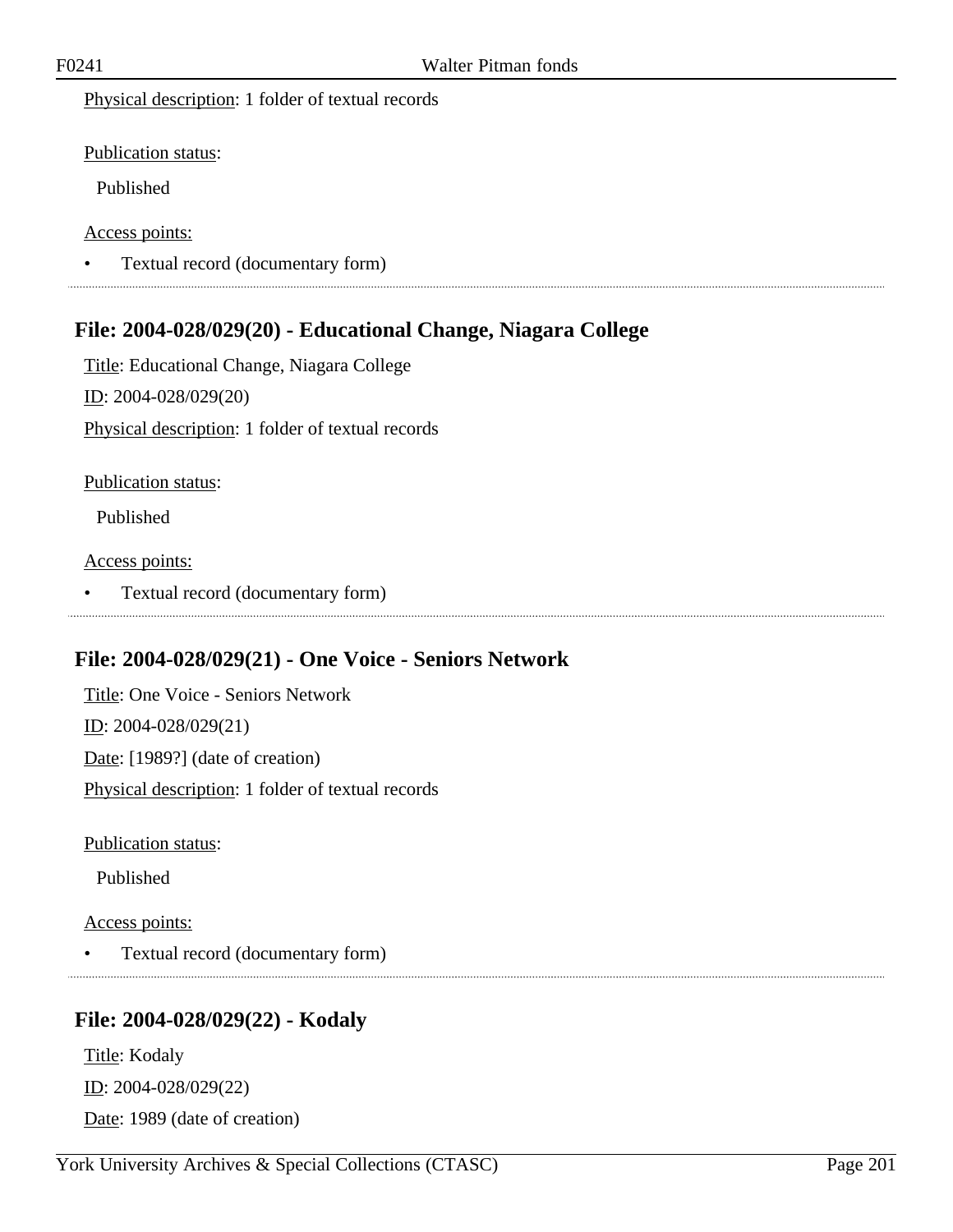Physical description: 1 folder of textual records

Publication status:

Published

Access points:

• Textual record (documentary form) 

## **File: 2004-028/029(23) - Education - The Key Factor Problems and Solutions**

Title: Education - The Key Factor Problems and Solutions ID: 2004-028/029(23) Date: 1989 (date of creation) Physical description: 1 folder of textual records

#### Publication status:

Published

Access points:

• Textual record (documentary form)

## **File: 2004-028/030(01) - Speeches, Articles : Speeches, Notes**

Title: Speeches, Articles : Speeches, Notes ID: 2004-028/030(01) Date: 1989 (date of creation) Physical description: 1 folder of textual records

Publication status:

Published

Access points:

• Textual record (documentary form)

## **File: 2004-028/030(02) - Speeches, Articles : Writing, Speeches, Articles**

Title: Speeches, Articles : Writing, Speeches, Articles ID: 2004-028/030(02)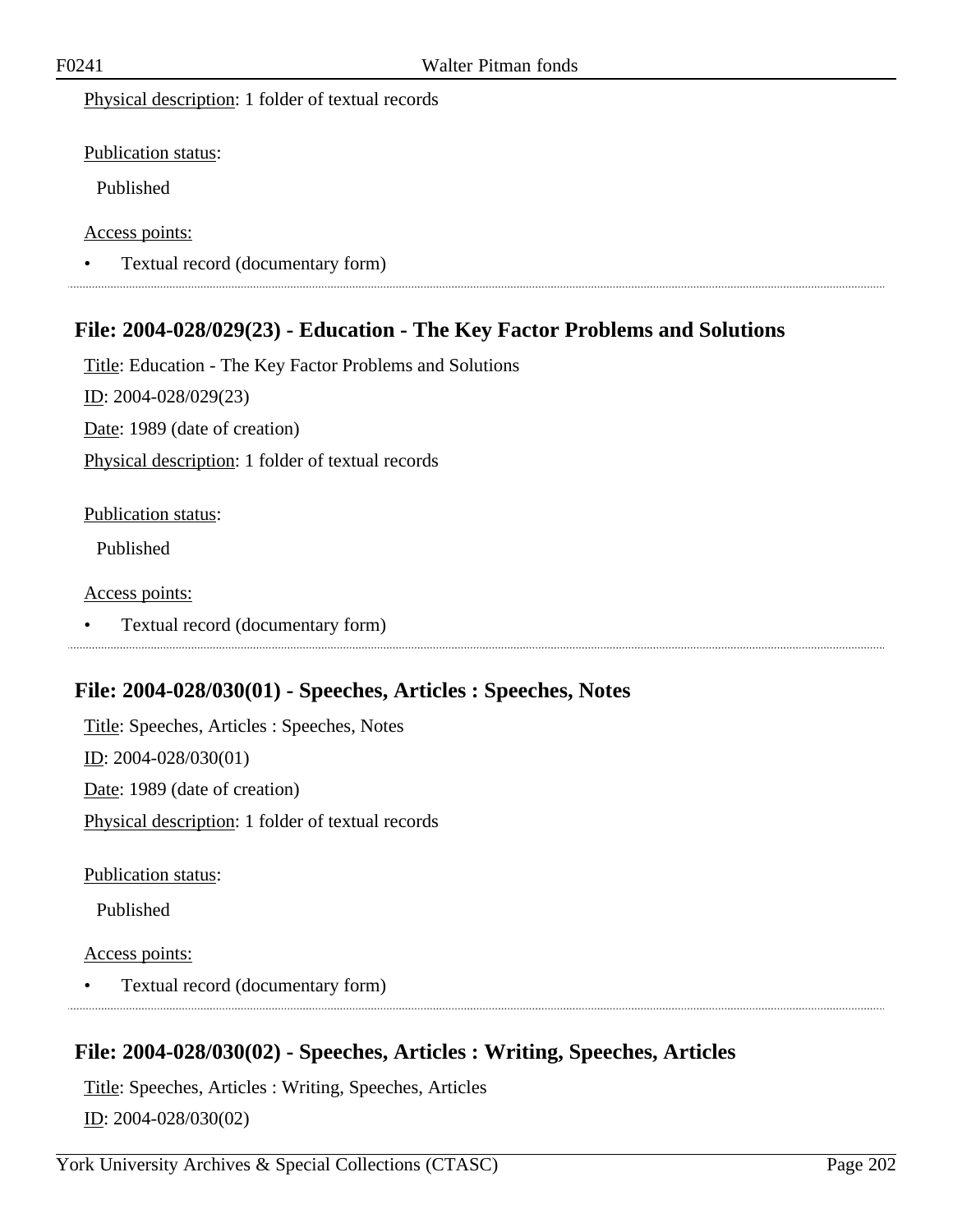Date: 1986-1992 (date of creation) Physical description: 1 folder of textual records Note [generalNote]:

1 of 3

Publication status:

Published

Access points:

• Textual record (documentary form) 

## **File: 2004-028/030(03) - Speeches, Articles : Writing, Speeches, Articles**

Title: Speeches, Articles : Writing, Speeches, Articles ID: 2004-028/030(03) Date: 1986-1992 (date of creation) Physical description: 1 folder of textual records Note [generalNote]: 2 of 3

Publication status:

Published

Access points:

• Textual record (documentary form)

## **File: 2004-028/030(04) - Speeches, Articles : Writing, Speeches, Articles**

Title: Speeches, Articles : Writing, Speeches, Articles ID: 2004-028/030(04) Date: 1986-1992 (date of creation) Physical description: 1 folder of textual records Note [generalNote]: 3 of 3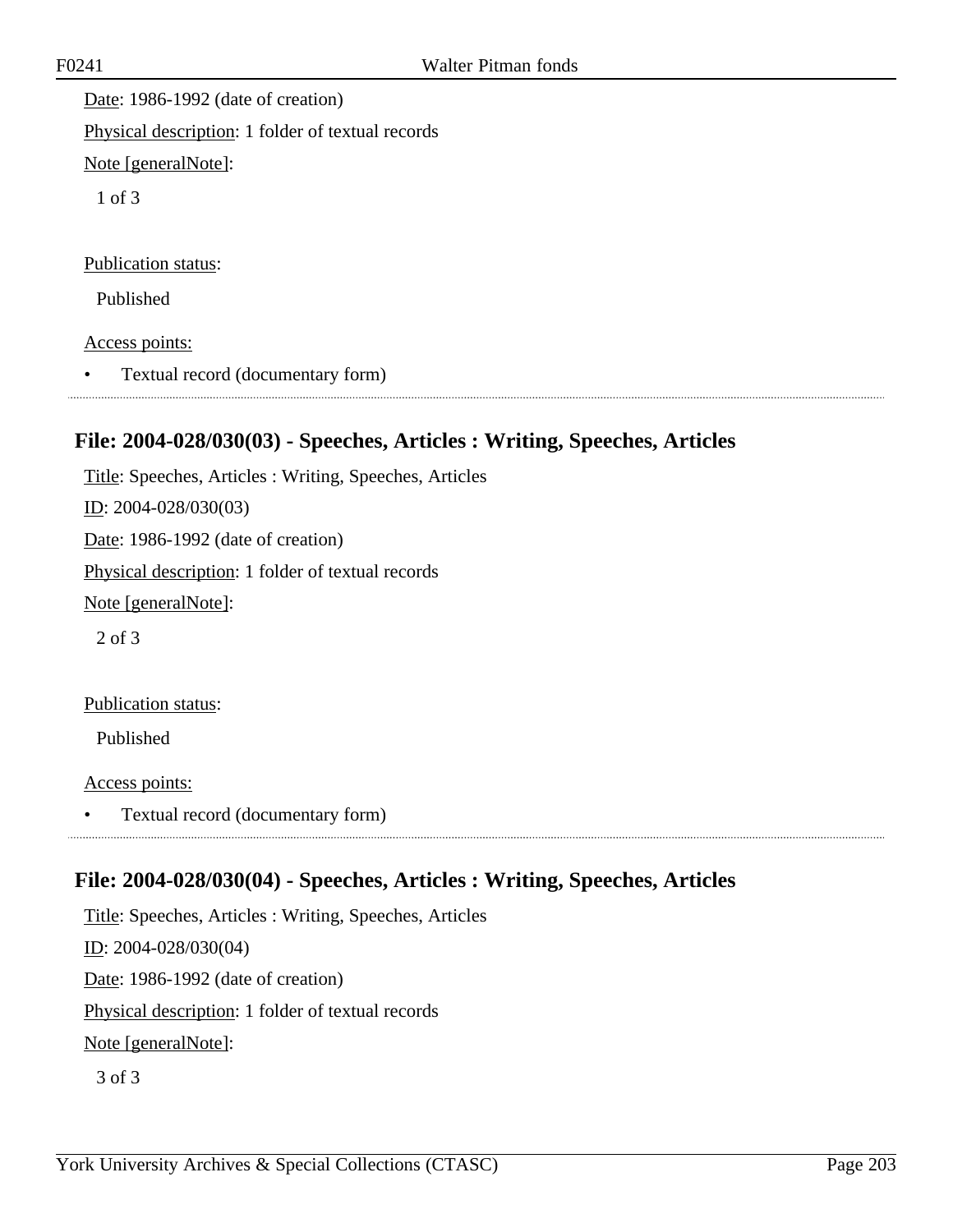#### Publication status:

Published

#### Access points:

• Textual record (documentary form)

## **File: 2004-028/030(05) - Speeches, Articles : Education Today Article**

Title: Speeches, Articles : Education Today Article ID: 2004-028/030(05) Date: 1992 (date of creation) Physical description: 1 folder of textual records Note [generalNote]:

1 of 2

#### Publication status:

Published

#### Access points:

• Textual record (documentary form)

## **File: 2004-028/030(06) - Speeches, Articles : Education Today Article**

Title: Speeches, Articles : Education Today Article ID: 2004-028/030(06) Date: 1992 (date of creation) Physical description: 1 folder of textual records Note [generalNote]: 2 of 2

#### Publication status:

Published

Access points:

• Textual record (documentary form)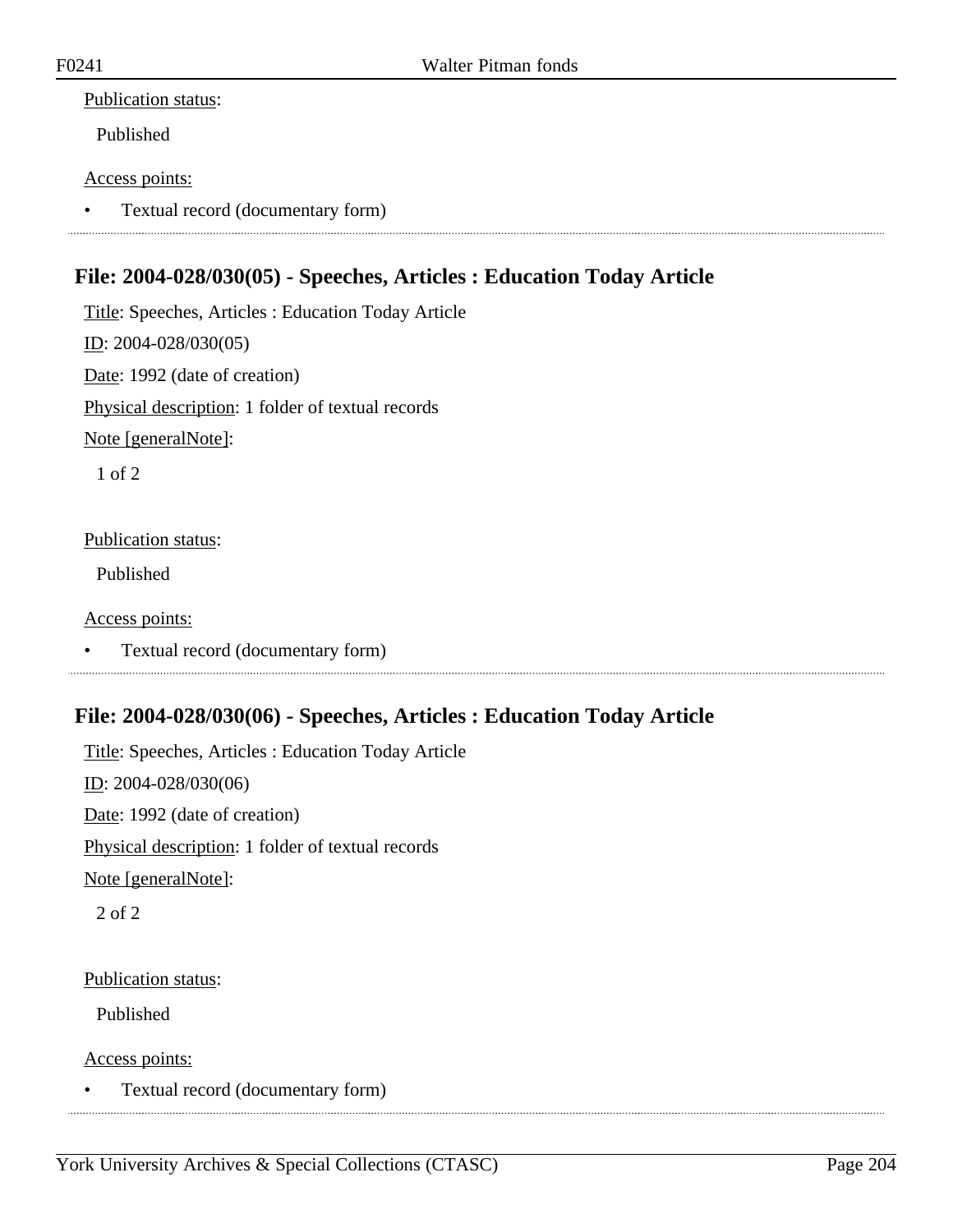## **File: 2004-028/030(07) - Speeches, Articles : Ontario Music Educators Association**

Title: Speeches, Articles : Ontario Music Educators Association ID: 2004-028/030(07) Physical description: 1 folder of textual records

Publication status:

Published

Access points:

• Textual record (documentary form)

## **File: 2004-028/030(08) - Speeches, Articles : Sir Sandford Fleming, Alumni at Founders Club**

Title: Speeches, Articles : Sir Sandford Fleming, Alumni at Founders Club

ID: 2004-028/030(08)

Date: 1992 (date of creation)

Physical description: 1 folder of textual records

Publication status:

Published

Access points:

• Textual record (documentary form)

## **File: 2004-028/030(09) - Speeches, Articles : Arts Advocacy**

Title: Speeches, Articles : Arts Advocacy ID: 2004-028/030(09) Date: 1993 (date of creation) Physical description: 1 folder of textual records

Publication status:

Published

Access points: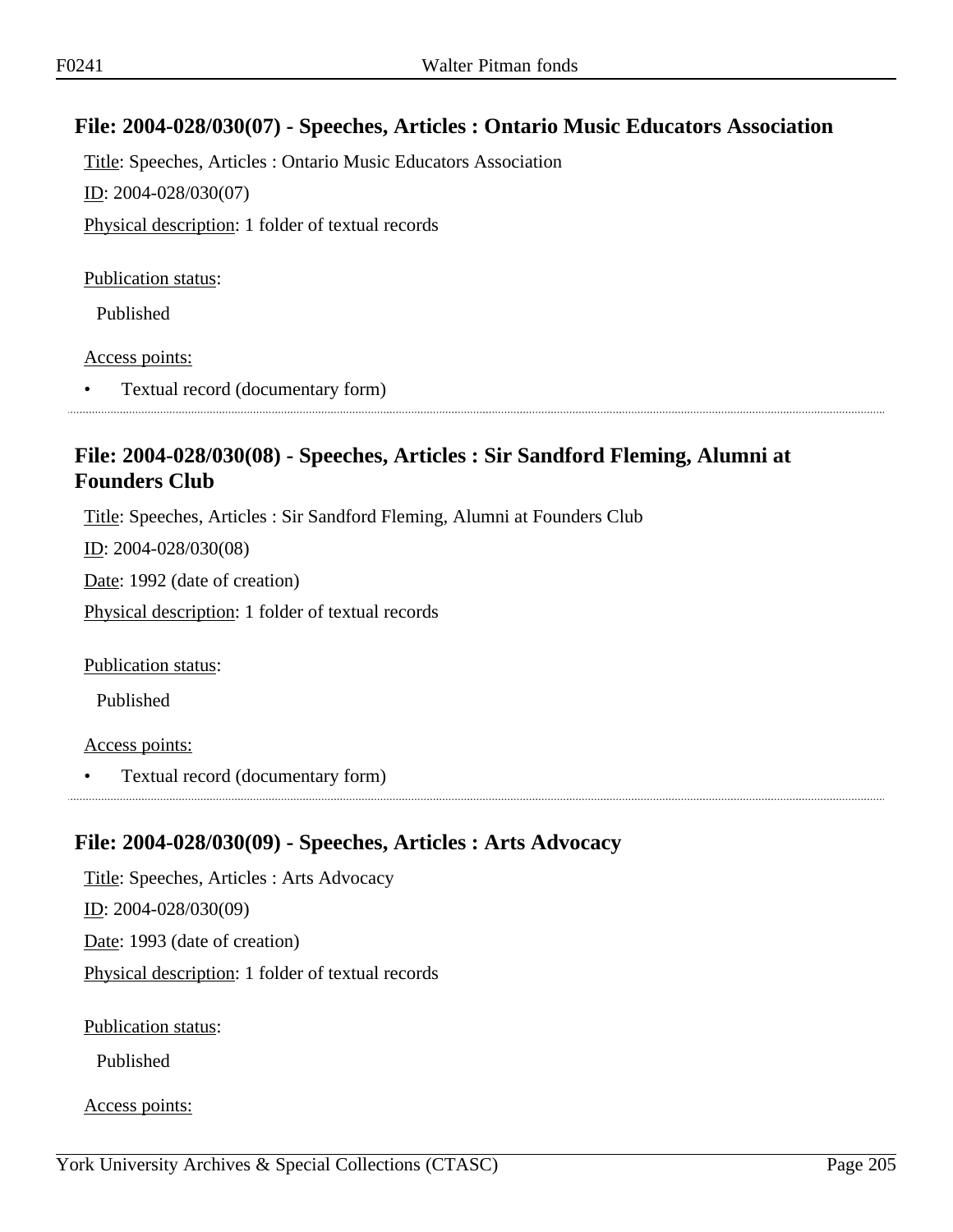• Textual record (documentary form)

#### **File: 2004-028/030(10) - Speeches, Articles : Misc. Speeches, Notes**

Title: Speeches, Articles : Misc. Speeches, Notes

ID: 2004-028/030(10)

Date: 1992-1994 (date of creation)

Physical description: 1 folder of textual records

Note [generalNote]:

1 of 2

Publication status:

Published

Access points:

• Textual record (documentary form)

#### **File: 2004-028/031(01) - Speeches, Articles : Misc. Speeches, Notes**

Title: Speeches, Articles : Misc. Speeches, Notes ID: 2004-028/031(01) Date: 1992-1994 (date of creation) Physical description: 1 folder of textual records Note [generalNote]: 2 of 2

Publication status:

Published

Access points:

• Textual record (documentary form)

# **File: 2004-028/031(02) - Speeches, Articles : Library Association**

Title: Speeches, Articles : Library Association ID: 2004-028/031(02)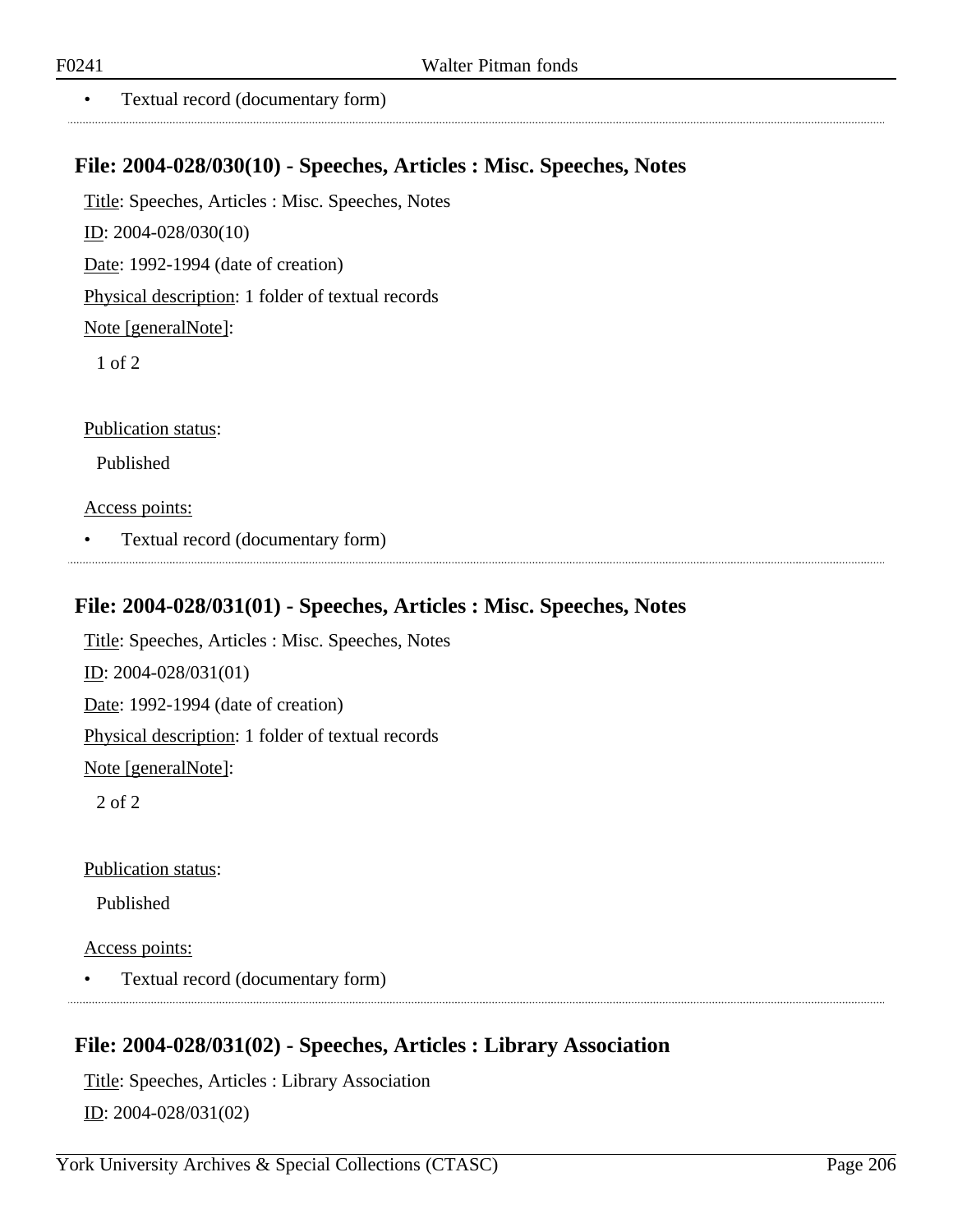Date: 1994 (date of creation)

Physical description: 1 folder of textual records

Publication status:

Published

Access points:

• Textual record (documentary form)

## **File: 2004-028/031(03) - Speeches, Articles : Women And Technology**

Title: Speeches, Articles : Women And Technology ID: 2004-028/031(03) Date: 1994 (date of creation) Physical description: 1 folder of textual records

Publication status:

Published

Access points:

• Textual record (documentary form)

## **File: 2004-028/031(04) - Speeches, Articles : Ecumenical**

Title: Speeches, Articles : Ecumenical ID: 2004-028/031(04) Date: [199-] (date of creation) Physical description: 1 folder of textual records

Publication status:

Published

Access points:

• Textual record (documentary form) 

## **File: 2004-028/031(05) - Speeches, Articles : Presentation to the Standing Committee on Government Agencies of the Legislative Assembly of Ontario**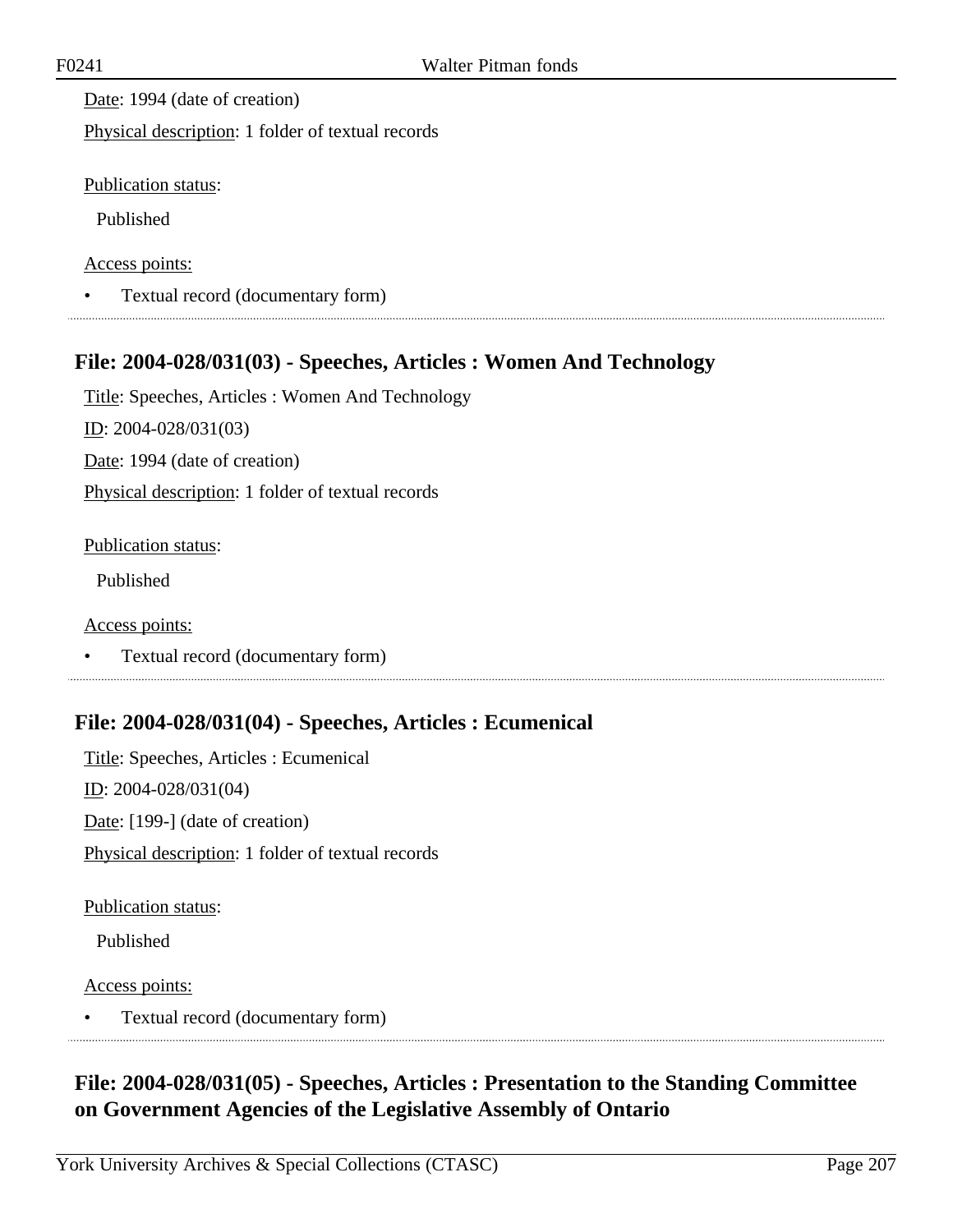Title: Speeches, Articles : Presentation to the Standing Committee on Government Agencies of the Legislative Assembly of Ontario

ID: 2004-028/031(05)

Date: 1994 (date of creation)

Physical description: 1 folder of textual records

Publication status:

Published

#### Access points:

• Textual record (documentary form)

## **File: 2004-028/031(06) - Speeches, Articles : Toronto Star and Globe and Mail Articles**

Title: Speeches, Articles : Toronto Star and Globe and Mail Articles ID: 2004-028/031(06) Date: 1994-1995 (date of creation) Physical description: 1 folder of textual records

Publication status:

Published

Access points:

• Textual record (documentary form)

#### **File: 2004-028/031(07) - Speeches, Articles : Misc. Speeches and Articles**

Title: Speeches, Articles : Misc. Speeches and Articles ID: 2004-028/031(07) Physical description: 1 folder of textual records

Publication status:

Published

Access points:

• Textual record (documentary form)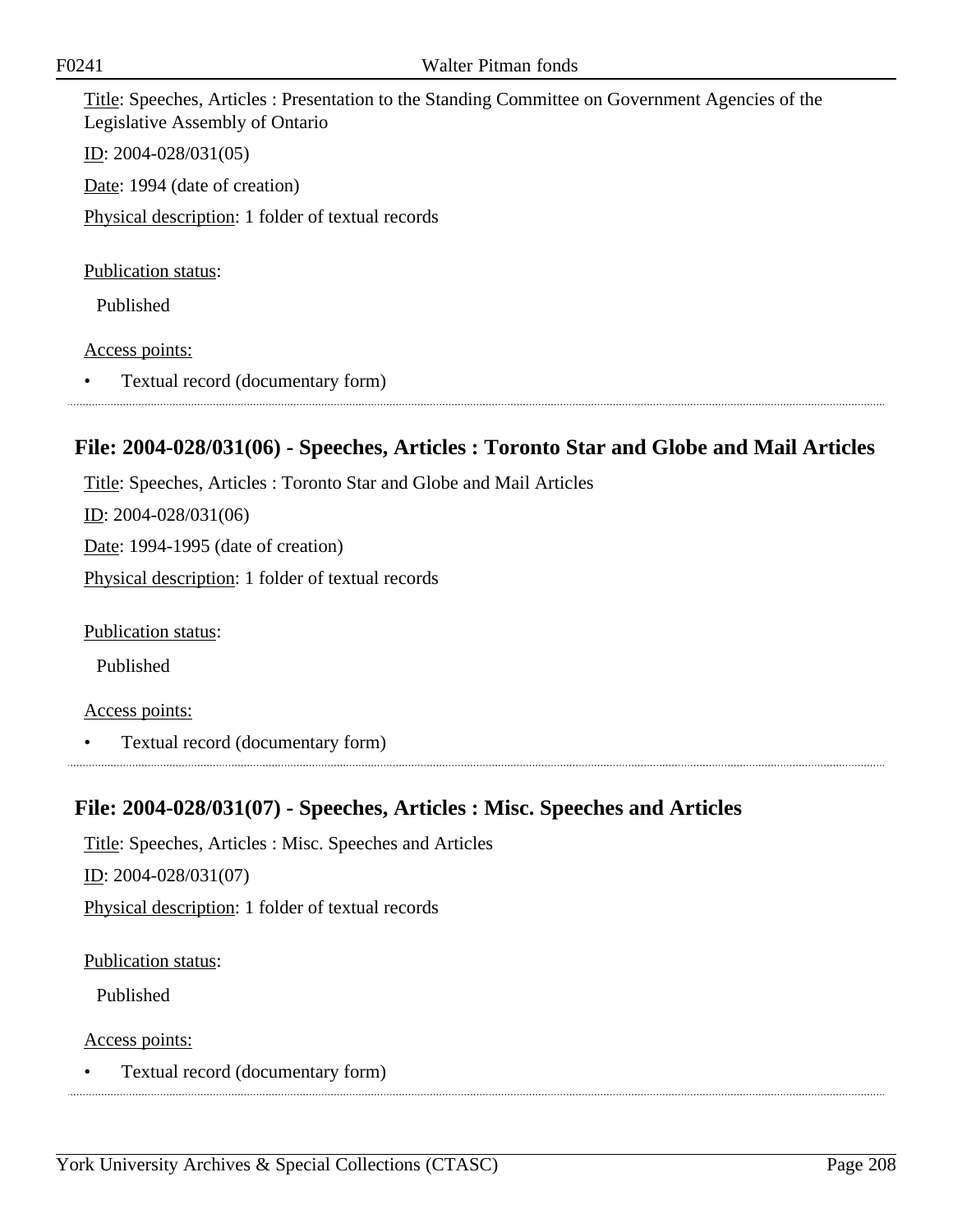## **File: 2004-028/031(08) - Speeches, Articles : East York, Marc Garneau**

Title: Speeches, Articles : East York, Marc Garneau ID: 2004-028/031(08) Date: 1997 (date of creation) Physical description: 1 folder of textual records

#### Publication status:

Published

#### Access points:

• Textual record (documentary form)

#### **File: 2004-028/031(09) - Speeches, Articles : Correspondence, Writing, Notes**

Title: Speeches, Articles : Correspondence, Writing, Notes ID: 2004-028/031(09) Date: 1997 (date of creation) Physical description: 1 folder of textual records

Publication status:

Published

#### Access points:

• Textual record (documentary form)

## **File: 2004-028/032(01) - Speeches, Articles : From the Periphery to the Centre: The Future of Arts Education in Canada**

Title: Speeches, Articles : From the Periphery to the Centre: The Future of Arts Education in Canada ID: 2004-028/032(01)

Physical description: 1 folder of textual records

Publication status:

Published

Access points: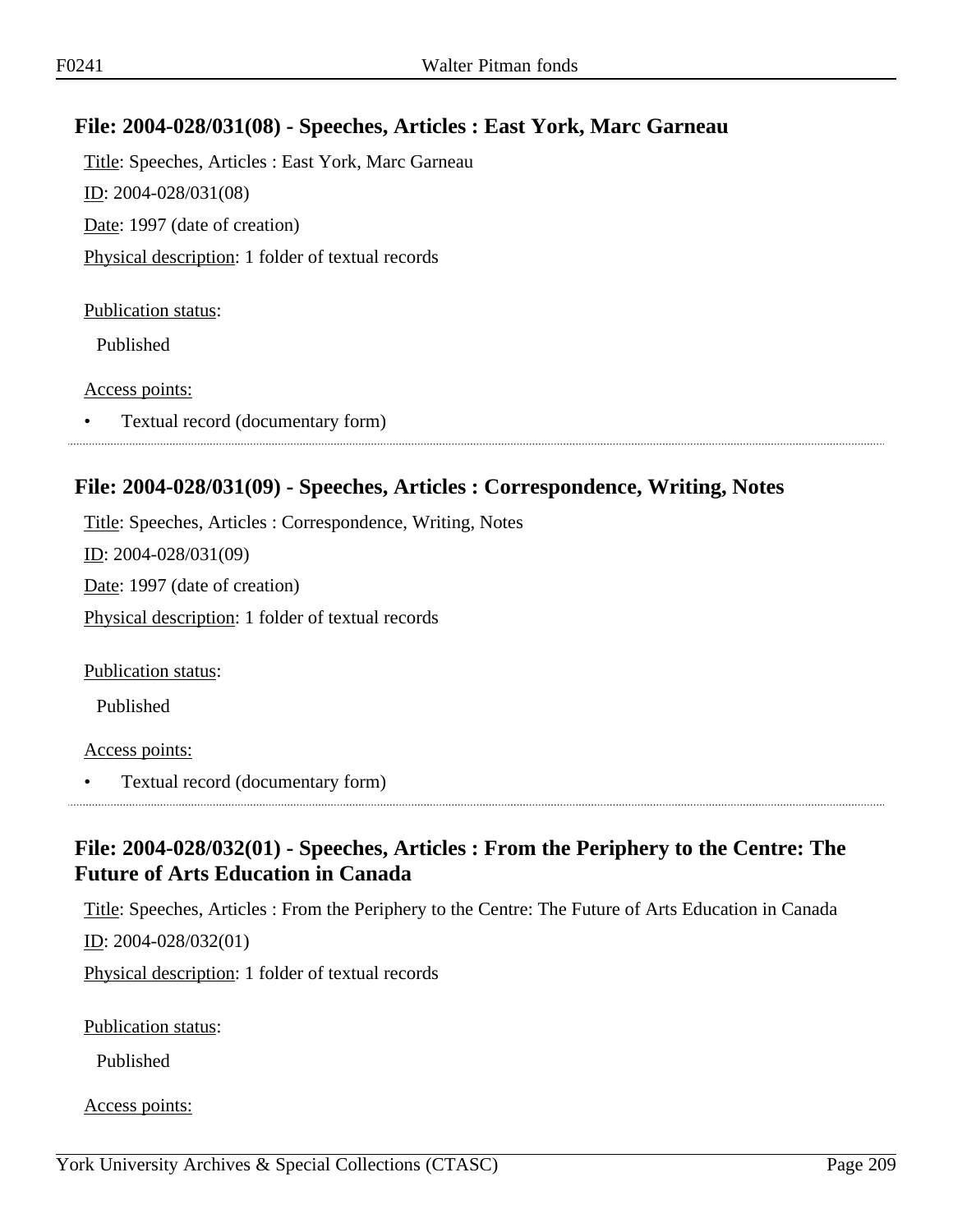• Textual record (documentary form)

#### **File: 2004-028/032(02) - Speeches, Articles : Bunny Sandler Memorial Lecture**

Title: Speeches, Articles : Bunny Sandler Memorial Lecture

ID: 2004-028/032(02)

Physical description: 1 folder of textual records

Publication status:

Published

Access points:

• Textual record (documentary form)

## **File: 2004-028/032(03) - Speeches, Articles : Learning the Arts, Chapter B, The Integrated Curriculum**

Title: Speeches, Articles : Learning the Arts, Chapter B, The Integrated Curriculum

ID: 2004-028/032(03)

Physical description: 1 folder of textual records

Publication status:

Published

Access points:

• Textual record (documentary form)

## **File: 2004-028/032(04) - Speeches, Articles : OSSTF, Professional Development Day**

Title: Speeches, Articles : OSSTF, Professional Development Day ID: 2004-028/032(04) Date: 1997 (date of creation) Physical description: 1 folder of textual records

Publication status:

Published

Access points: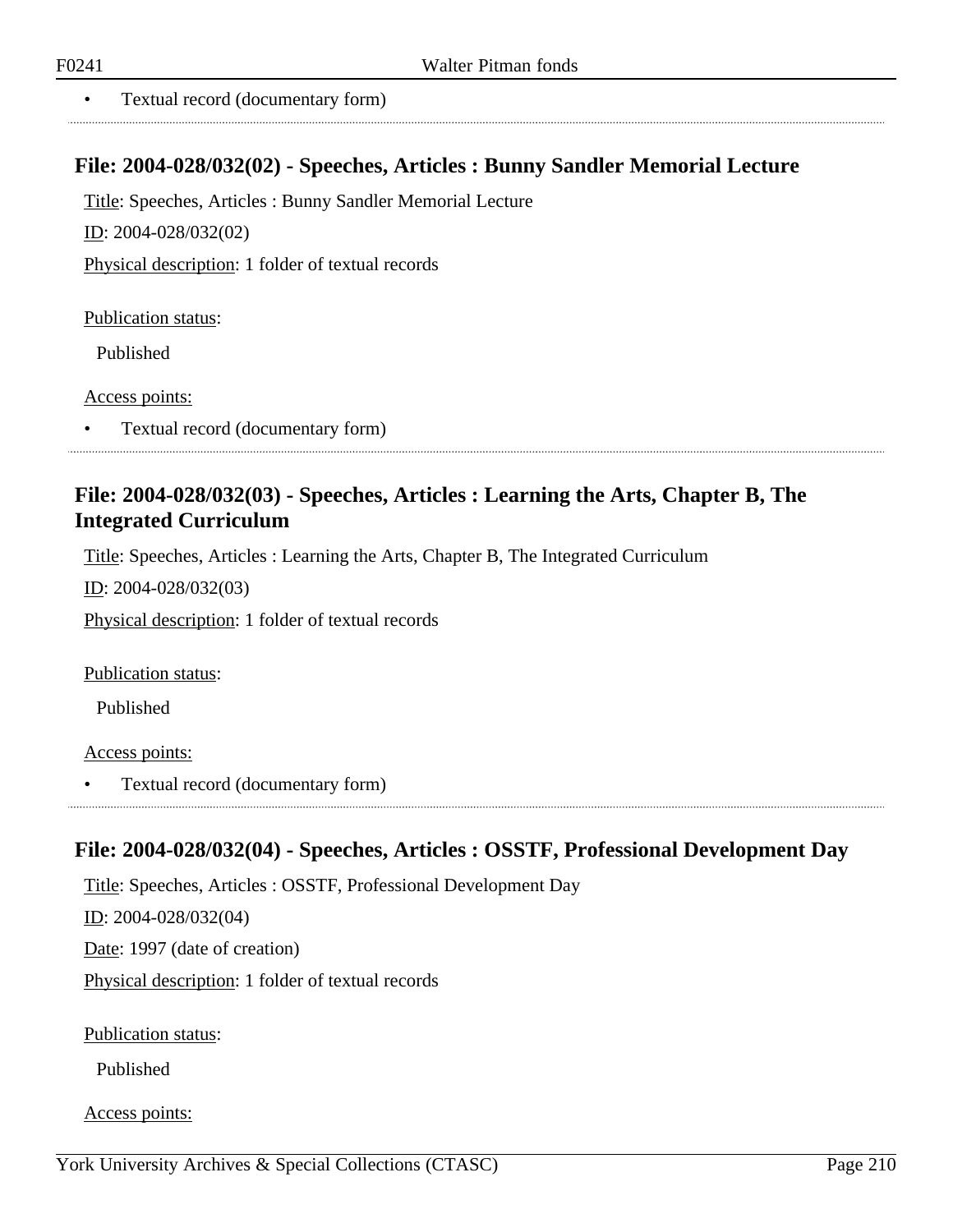. . . . . . . . . . . . . . .

• Textual record (documentary form)

#### **File: 2004-028/032(05) - Breakthrough, Paul Schaffer, Correspondence**

Title: Breakthrough, Paul Schaffer, Correspondence

ID: 2004-028/032(05)

Date: 2003 (date of creation)

Physical description: 1 folder of textual records

Publication status:

Published

Access points:

• Textual record (documentary form)

## **File: 2004-028/032(06) - Breakthrough: A Canada for the Twenty-First Century, Overview**

Title: Breakthrough: A Canada for the Twenty-First Century, Overview

ID: 2004-028/032(06)

Date: 2003 (date of creation)

Physical description: 1 folder of textual records

#### Publication status:

Published

Access points:

• Textual record (documentary form)

## **File: 2004-028/032(07) - Breakthrough, I. Right Idea, Wrong Century**

Title: Breakthrough, I. Right Idea, Wrong Century ID: 2004-028/032(07) Date: 2003 (date of creation) Physical description: 1 folder of textual records

Publication status: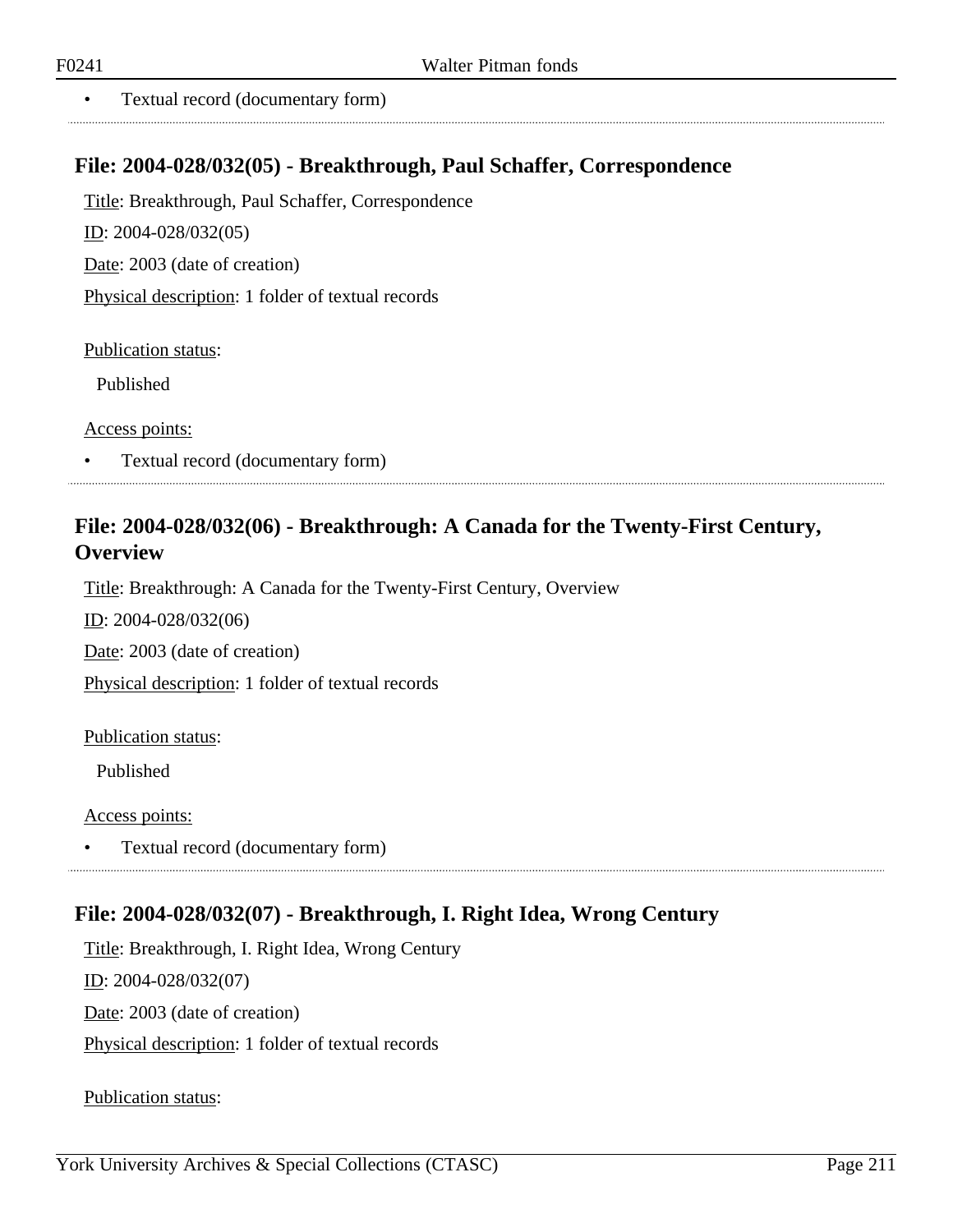#### Published

#### Access points:

• Textual record (documentary form)

## **File: 2004-028/032(08) - Breakthrough, II. A Country Despite Incredible Odds, Correspondence, Drafts**

Title: Breakthrough, II. A Country Despite Incredible Odds, Correspondence, Drafts

ID: 2004-028/032(08)

Date: 2003 (date of creation)

Physical description: 1 folder of textual records

Publication status:

Published

Access points:

• Textual record (documentary form)

# **File: 2004-028/032(09) - Breakthrough, II. A Country Despite Incredible Odds, Drafts**

Title: Breakthrough, II. A Country Despite Incredible Odds, Drafts ID: 2004-028/032(09) Date: 2003 (date of creation) Physical description: 1 folder of textual records

Publication status:

Published

Access points:

• Textual record (documentary form)

## **File: 2004-028/032(10) - Breakthrough, III. Creativity Is Canada's Most Precious Resource, Drafts**

Title: Breakthrough, III. Creativity Is Canada's Most Precious Resource, Drafts

ID: 2004-028/032(10)

Date: 2003 (date of creation)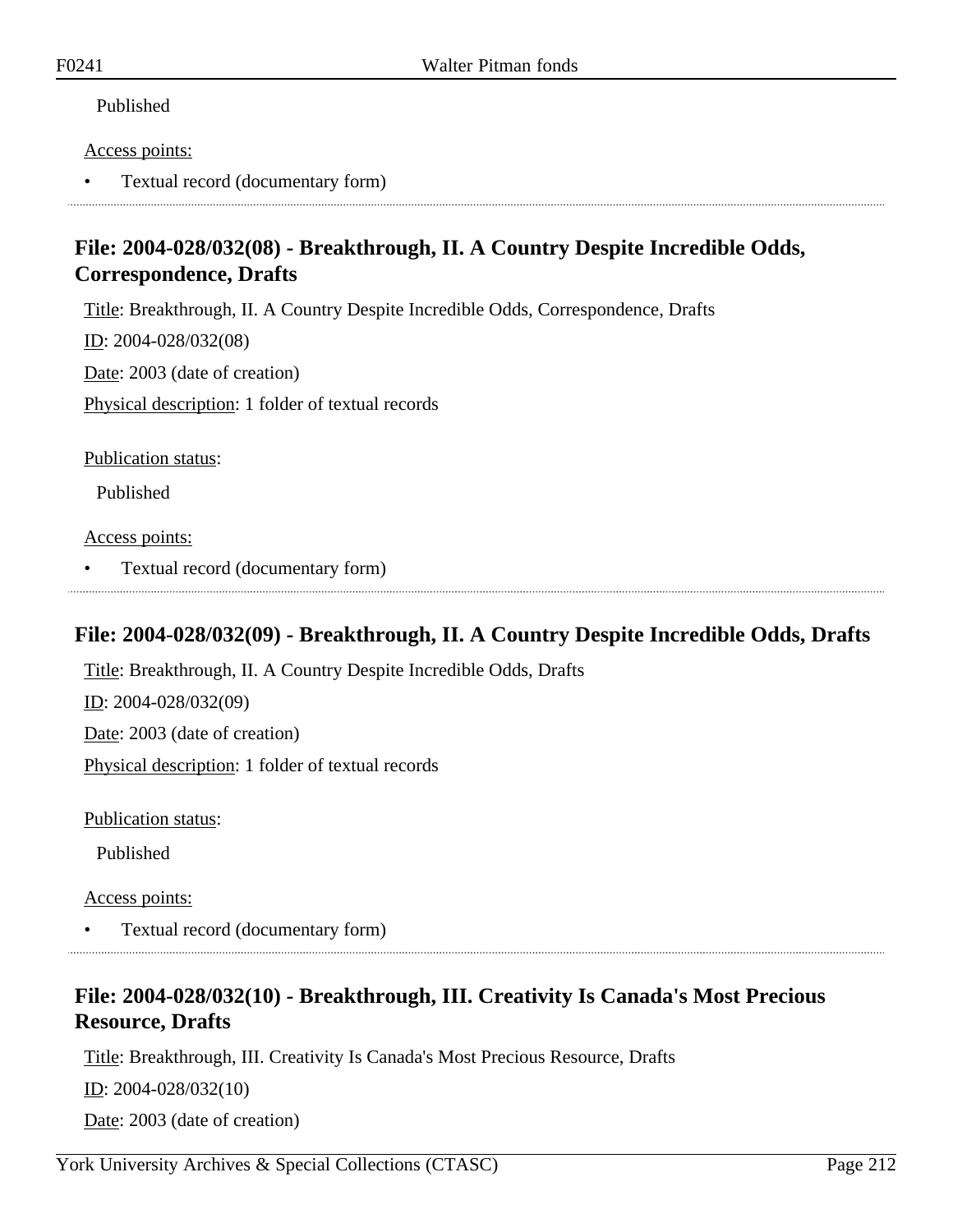Physical description: 1 folder of textual records

Publication status:

Published

Access points:

• Textual record (documentary form) 

## **File: 2004-028/032(11) - Breakthrough, IV. Diversity Is the Key, Drafts**

Title: Breakthrough, IV. Diversity Is the Key, Drafts ID: 2004-028/032(11) Date: 2003 (date of creation) Physical description: 1 folder of textual records

#### Publication status:

Published

Access points:

• Textual record (documentary form)

## **File: 2004-028/032(12) - Breakthrough, V. The Canadian Way of Life**

Title: Breakthrough, V. The Canadian Way of Life ID: 2004-028/032(12) Date: 2000 (date of creation) Physical description: 1 folder of textual records

Publication status:

Published

Access points:

• Textual record (documentary form)

## **File: 2004-028/032(13) - Breakthrough, V. A Distinctive Way of LIfe**

Title: Breakthrough, V. A Distinctive Way of LIfe ID: 2004-028/032(13)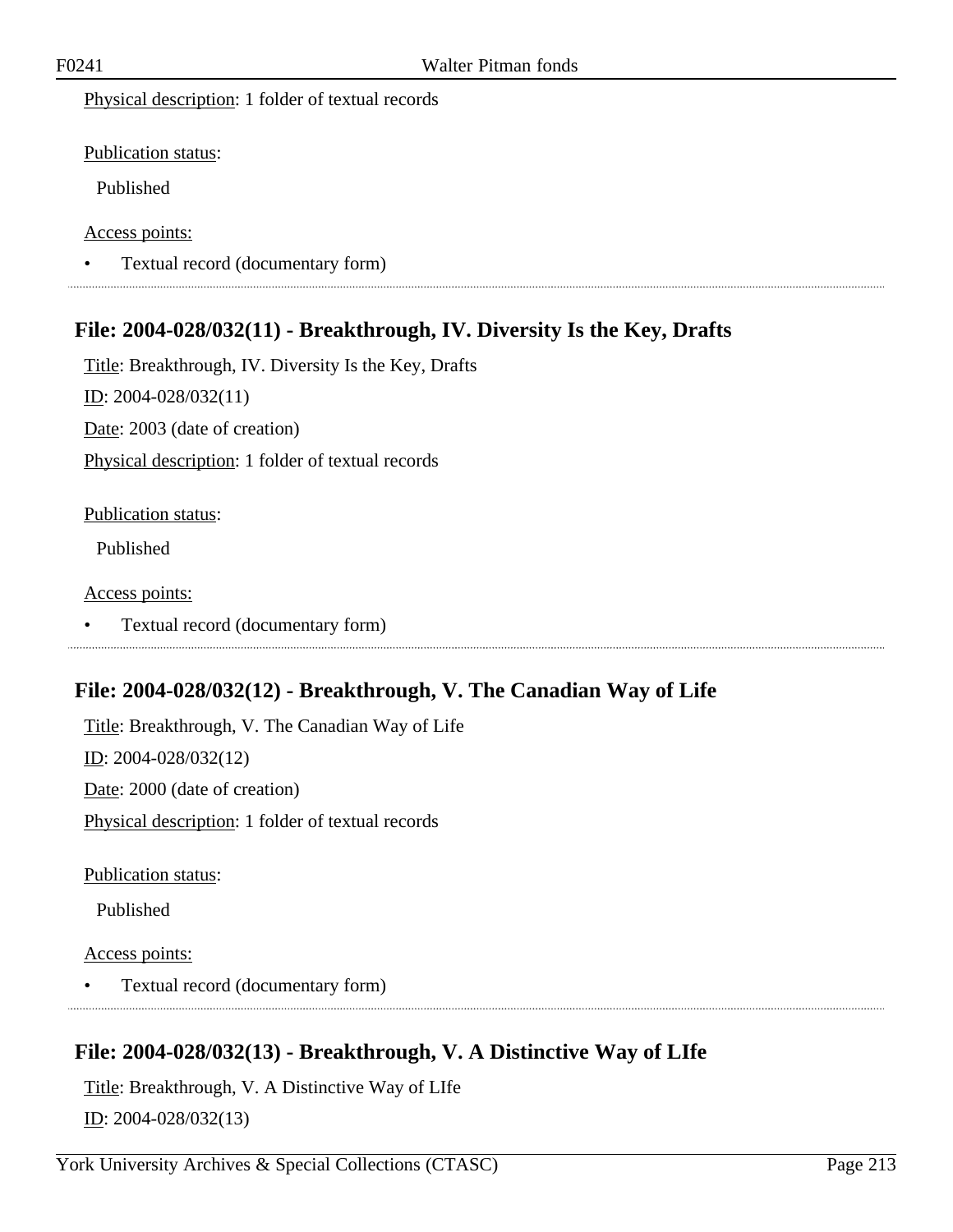Date: 2003 (date of creation)

Physical description: 1 folder of textual records

Publication status:

Published

Access points:

• Textual record (documentary form)

## **File: 2004-028/032(14) - Breakthrough, VI. Taking Stock**

Title: Breakthrough, VI. Taking Stock ID: 2004-028/032(14) Date: 2003 (date of creation) Physical description: 1 folder of textual records

#### Publication status:

Published

Access points:

• Textual record (documentary form)

## **File: 2004-028/033(01) - Breakthrough, VII. Changing Landscape, Drafts**

Title: Breakthrough, VII. Changing Landscape, Drafts ID: 2004-028/033(01) Date: 2003 (date of creation) Physical description: 1 folder of textual records

Publication status:

Published

Access points:

• Textual record (documentary form) 

## **File: 2004-028/033(02) - Breakthrough, VIII. Foundations for the Future, Drafts**

Title: Breakthrough, VIII. Foundations for the Future, Drafts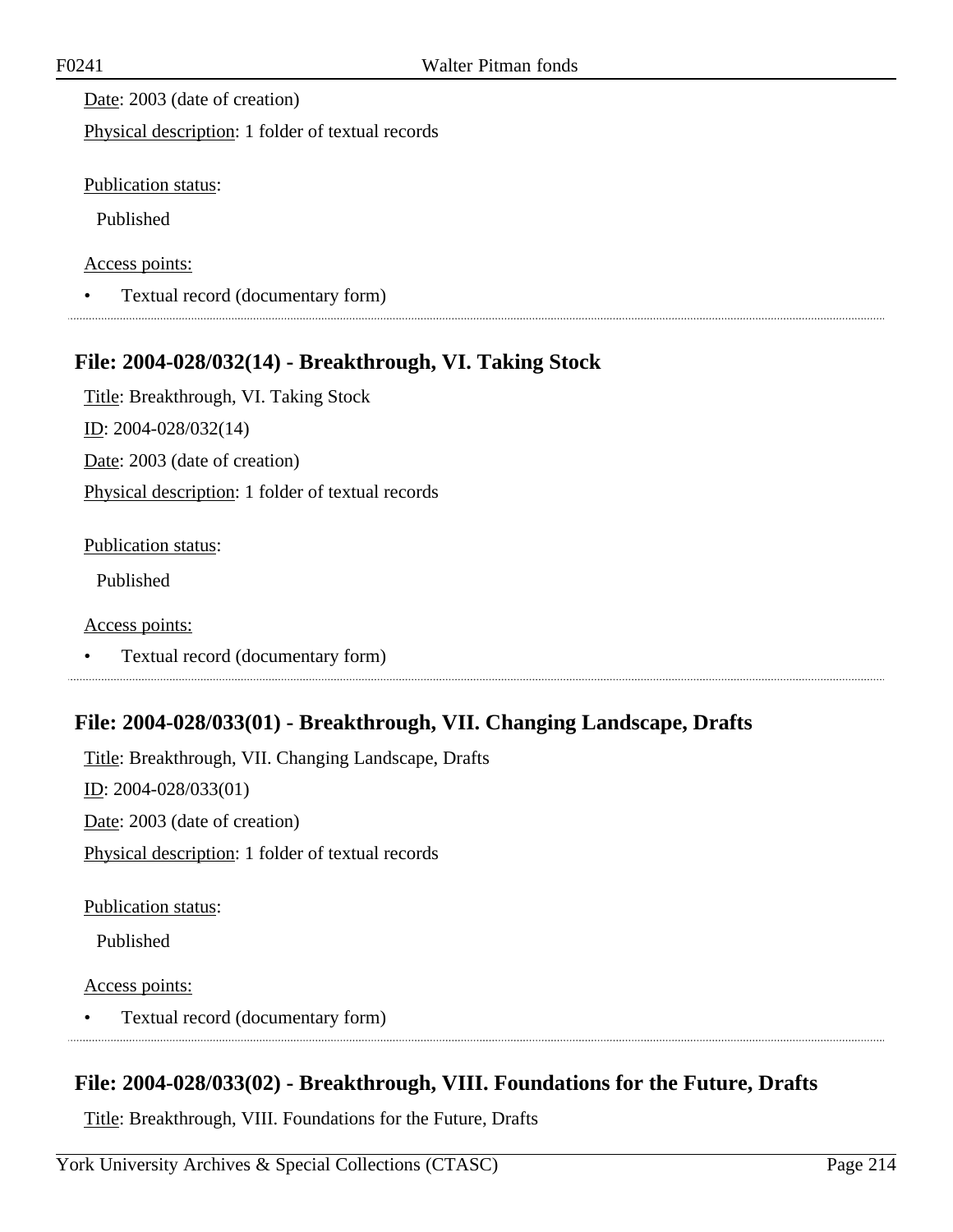| ID: $2004 - 028/033(02)$                          |
|---------------------------------------------------|
| Date: 2003 (date of creation)                     |
| Physical description: 1 folder of textual records |
|                                                   |
| <b>Publication status:</b>                        |
| Published                                         |
| Access points:                                    |

• Textual record (documentary form)

## **File: 2004-028/033(03) - Breakthrough, IX. Building Livable Communities and Cities, Drafts**

Title: Breakthrough, IX. Building Livable Communities and Cities, Drafts

ID: 2004-028/033(03)

Date: 2003 (date of creation)

Physical description: 1 folder of textual records

Publication status:

Published

#### Access points:

• Textual record (documentary form)

## **File: 2004-028/033(04) - Breakthrough, X. Strong Culture - Strong Economy, Drafts**

Title: Breakthrough, X. Strong Culture - Strong Economy, Drafts ID: 2004-028/033(04) Date: 2003 (date of creation) Physical description: 1 folder of textual records

#### Publication status:

Published

Access points:

• Textual record (documentary form)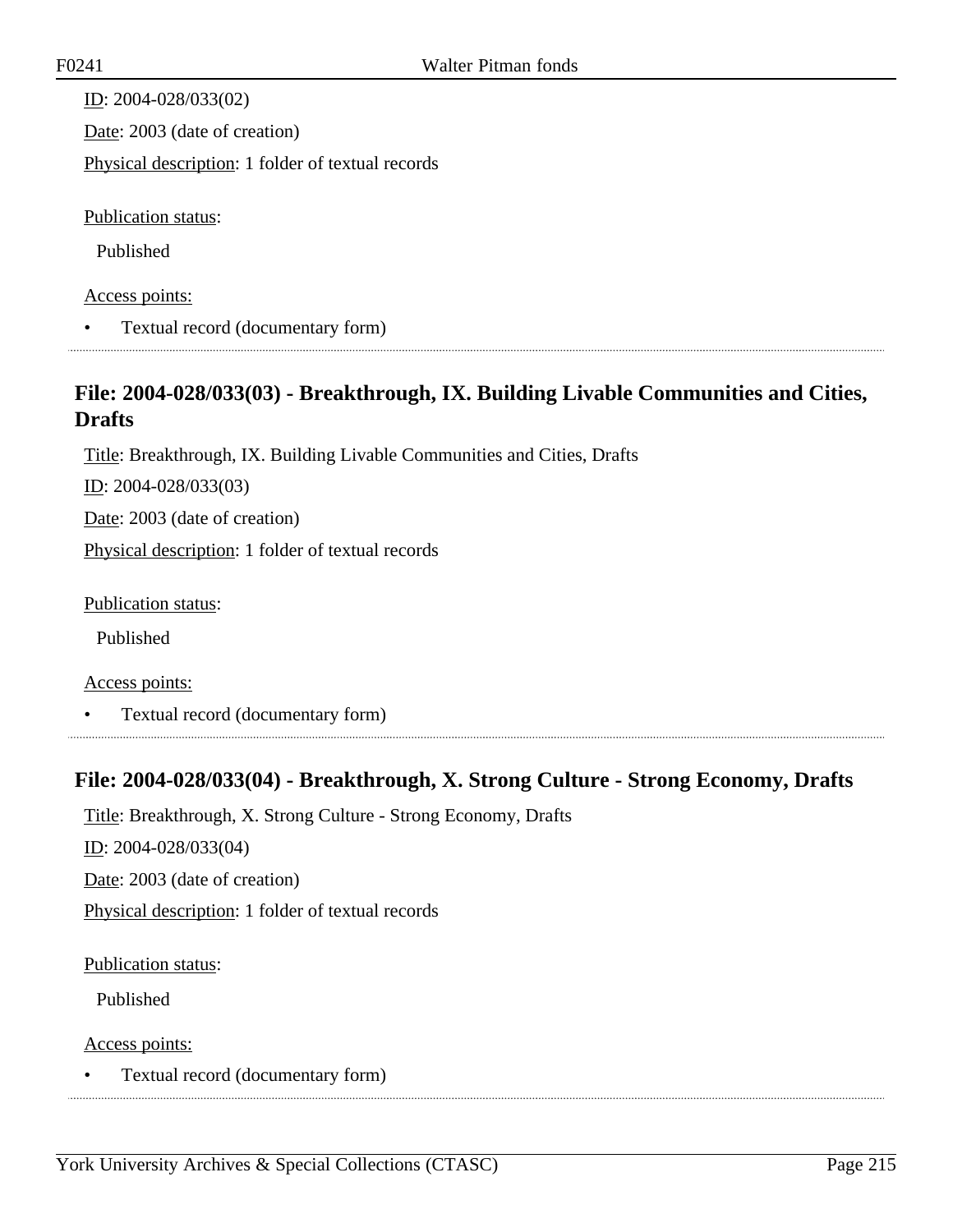## **File: 2004-028/033(05) - Breakthrough, X. Strong Culture - Strong Economy, Drafts**

Title: Breakthrough, X. Strong Culture - Strong Economy, Drafts ID: 2004-028/033(05) Date: 2003 (date of creation) Physical description: 1 folder of textual records

#### Publication status:

Published

#### Access points:

• Textual record (documentary form)

## **File: 2004-028/033(06) - Breakthrough, XI. A Delicate Balance, Drafts**

Title: Breakthrough, XI. A Delicate Balance, Drafts ID: 2004-028/033(06) Date: 2003 (date of creation) Physical description: 1 folder of textual records

Publication status:

Published

#### Access points:

• Textual record (documentary form)

## **File: 2004-028/033(07) - Breakthrough, XII. Canada as a Microcosm of the Global Macrocosm**

Title: Breakthrough, XII. Canada as a Microcosm of the Global Macrocosm ID: 2004-028/033(07)

Physical description: 1 folder of textual records

Publication status:

Published

Access points: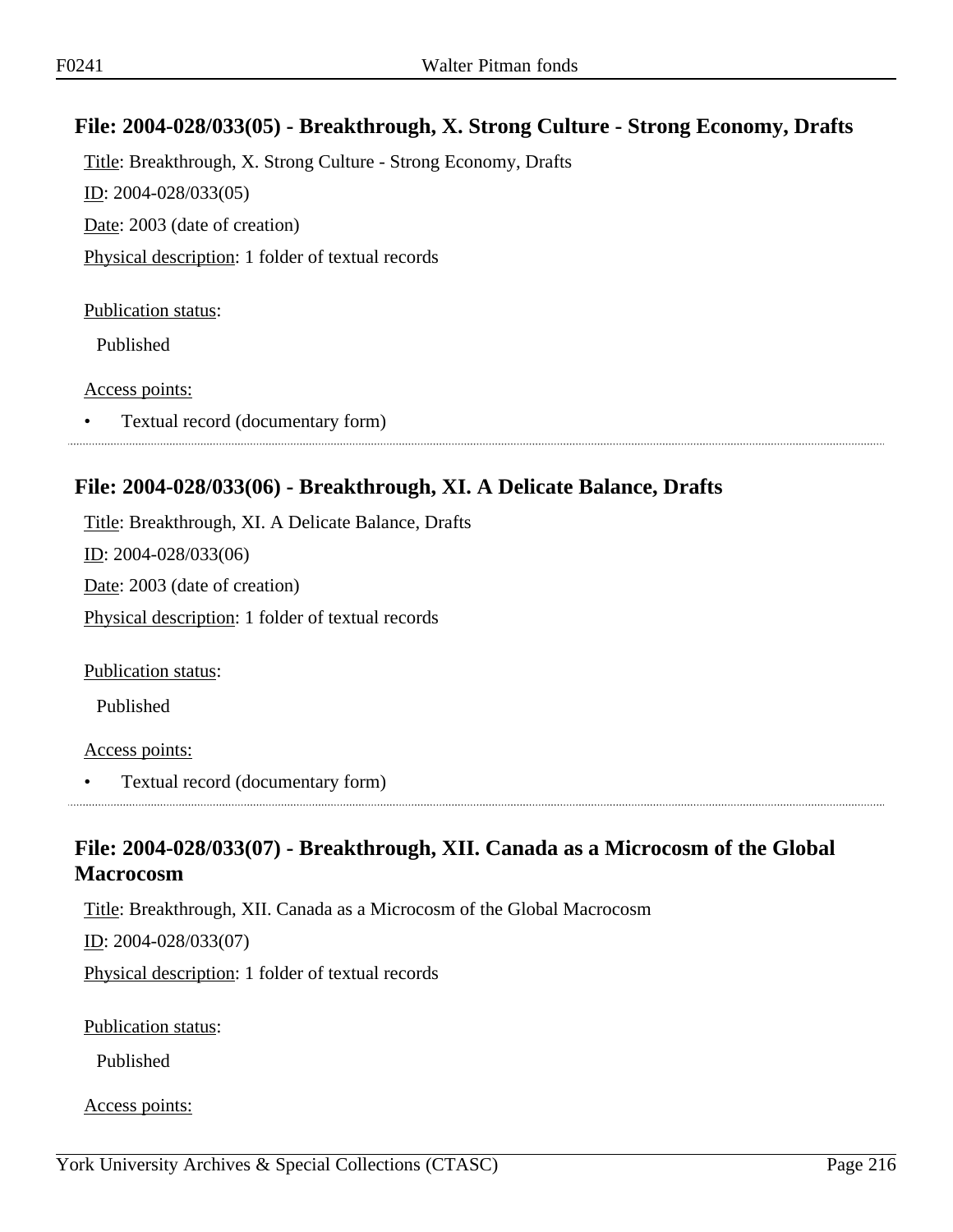• Textual record (documentary form)

## **File: 2004-028/033(08) - Breakthrough, XIII. Aid, Trade, Diplomacy And Defence, Drafts**

Title: Breakthrough, XIII. Aid, Trade, Diplomacy And Defence, Drafts

ID: 2004-028/033(08)

Date: 2003 (date of creation)

Physical description: 1 folder of textual records

Note [generalNote]:

1 of 2

Publication status:

Published

Access points:

• Textual record (documentary form)

# **File: 2004-028/033(09) - Breakthrough, XIII. Aid, Trade, Diplomacy And Defence**

Title: Breakthrough, XIII. Aid, Trade, Diplomacy And Defence ID: 2004-028/033(09) Date: 2003 (date of creation) Physical description: 1 folder of textual records Note [generalNote]: 2 of 2

Publication status:

Published

Access points:

• Textual record (documentary form)

# **File: 2004-028/033(10) - Breakthrough, XIV. Canada Comes of Age, Notes, Drafts**

Title: Breakthrough, XIV. Canada Comes of Age, Notes, Drafts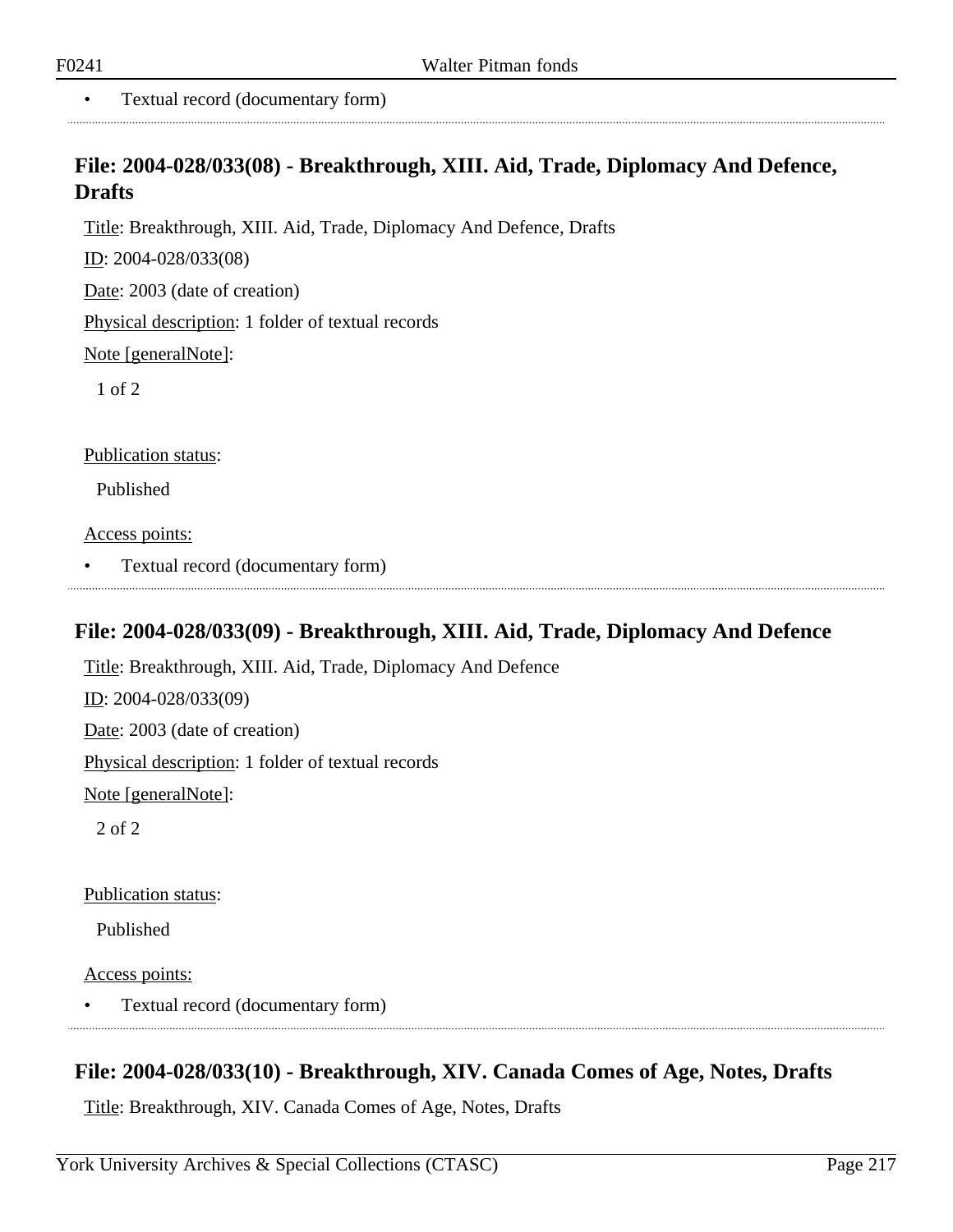ID: 2004-028/033(10) Date: 2003 (date of creation) Physical description: 1 folder of textual records Note [generalNote]: 1 of 2

#### Publication status:

Published

#### Access points:

• Textual record (documentary form)

## **File: 2004-028/033(11) - Breakthrough, XIV. Canada Comes of Age, Notes, Drafts**

Title: Breakthrough, XIV. Canada Comes of Age, Notes, Drafts ID: 2004-028/033(11) Date: 2003 (date of creation) Physical description: 1 folder of textual records Note [generalNote]: 2 of 2

### Publication status:

Published

Access points:

• Textual record (documentary form)

## **File: 2004-028/033(12) - Breakthrough, XIV. The Cost, Drafts**

Title: Breakthrough, XIV. The Cost, Drafts ID: 2004-028/033(12) Date: 2003 (date of creation) Physical description: 1 folder of textual records

Publication status: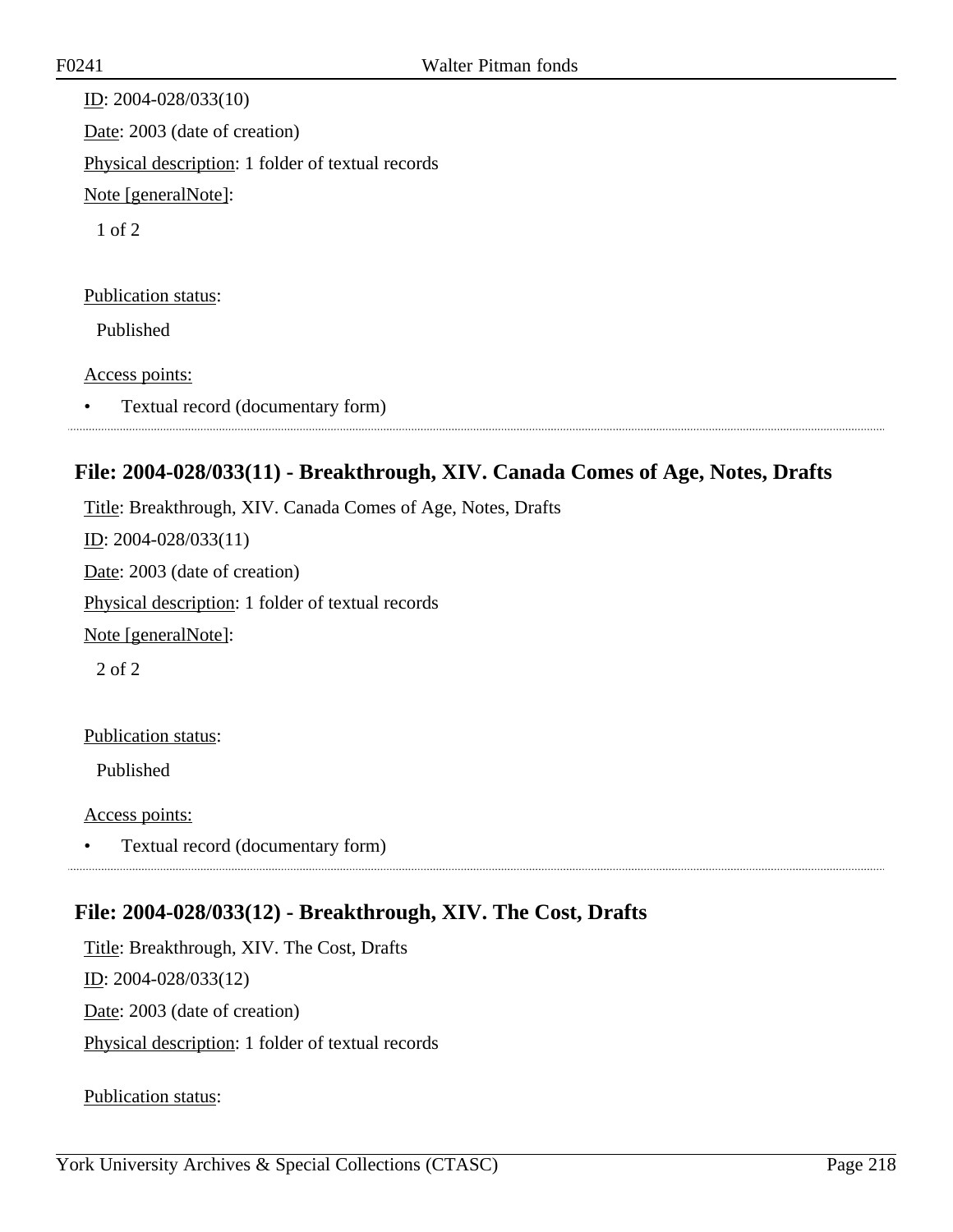### Published

#### Access points:

• Textual record (documentary form)

## **File: 2004-028/034(01) - NDP Leadership Election '71**

Title: NDP Leadership Election '71 ID: 2004-028/034(01) Date: 1970-1971 (date of creation)

Physical description: 1 folder of textual records

Note [generalNote]:

1 of 2

#### Publication status:

Published

Access points:

• Textual record (documentary form)

## **File: 2004-028/034(02) - NDP leadership Election '71**

Title: NDP leadership Election '71 ID: 2004-028/034(02) Date: 1970-1971 (date of creation) Physical description: 1 folder of textual records Note [generalNote]:

2 of 2

#### Publication status:

Published

Access points:

• Textual record (documentary form)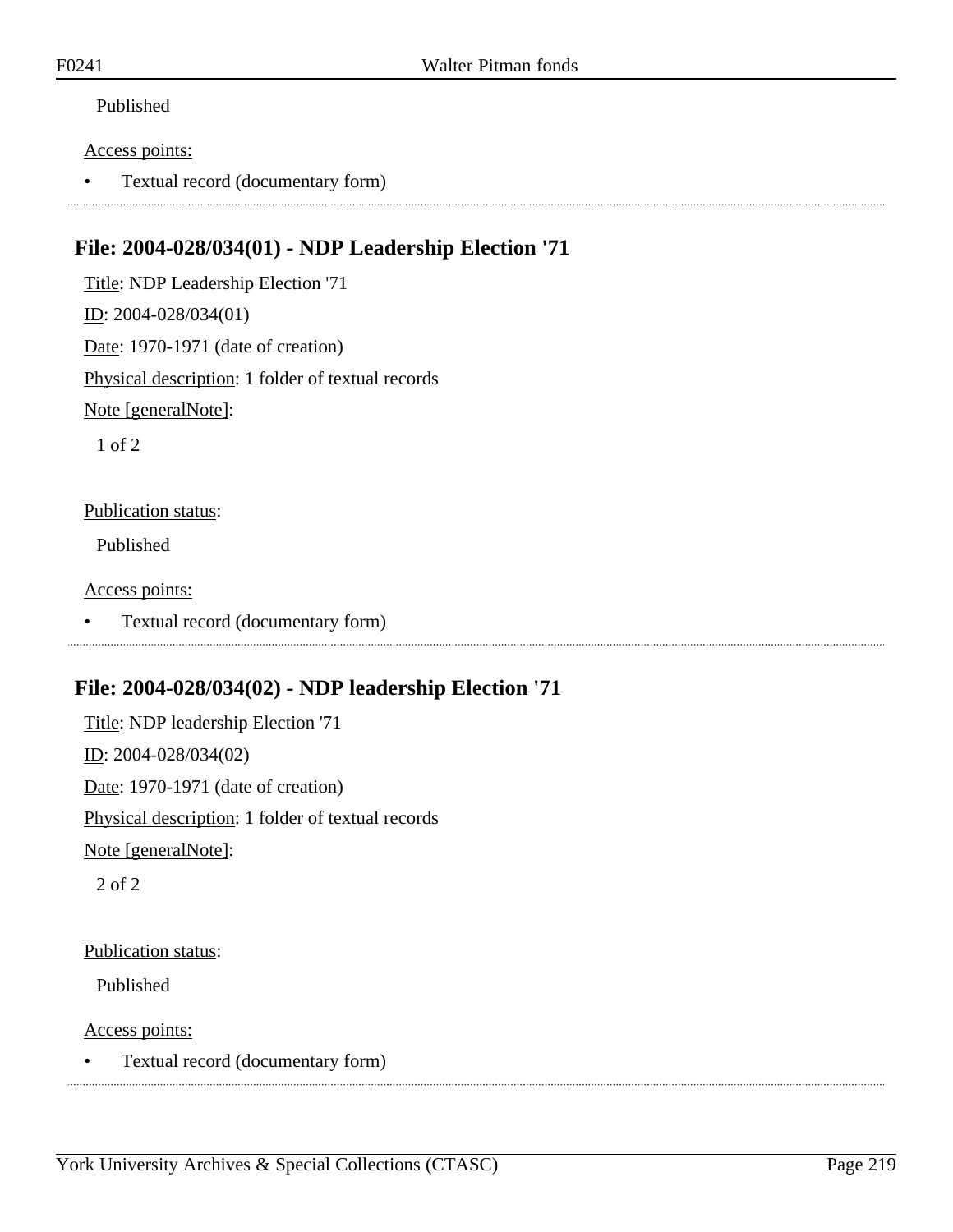# **File: 2004-028/034(03) - Ryerson Correspondence, Clippings**

Title: Ryerson Correspondence, Clippings ID: 2004-028/034(03) Date: 1975-1977 (date of creation) Physical description: 1 folder of textual records Note [generalNote]: 1 of 2

Publication status:

Published

Access points:

• Textual record (documentary form)

### **File: 2004-028/034(04) - Ryerson Correspondence, Clippings**

Title: Ryerson Correspondence, Clippings ID: 2004-028/034(04) Date: 1975-1977 (date of creation) Physical description: 1 folder of textual records Note [generalNote]: 2 of 2

Publication status:

Published

Access points:

• Textual record (documentary form)

### **File: 2004-028/034(05) - Certificates, Presentations**

Title: Certificates, Presentations ID: 2004-028/034(05) Date: 1980-1981 (date of creation)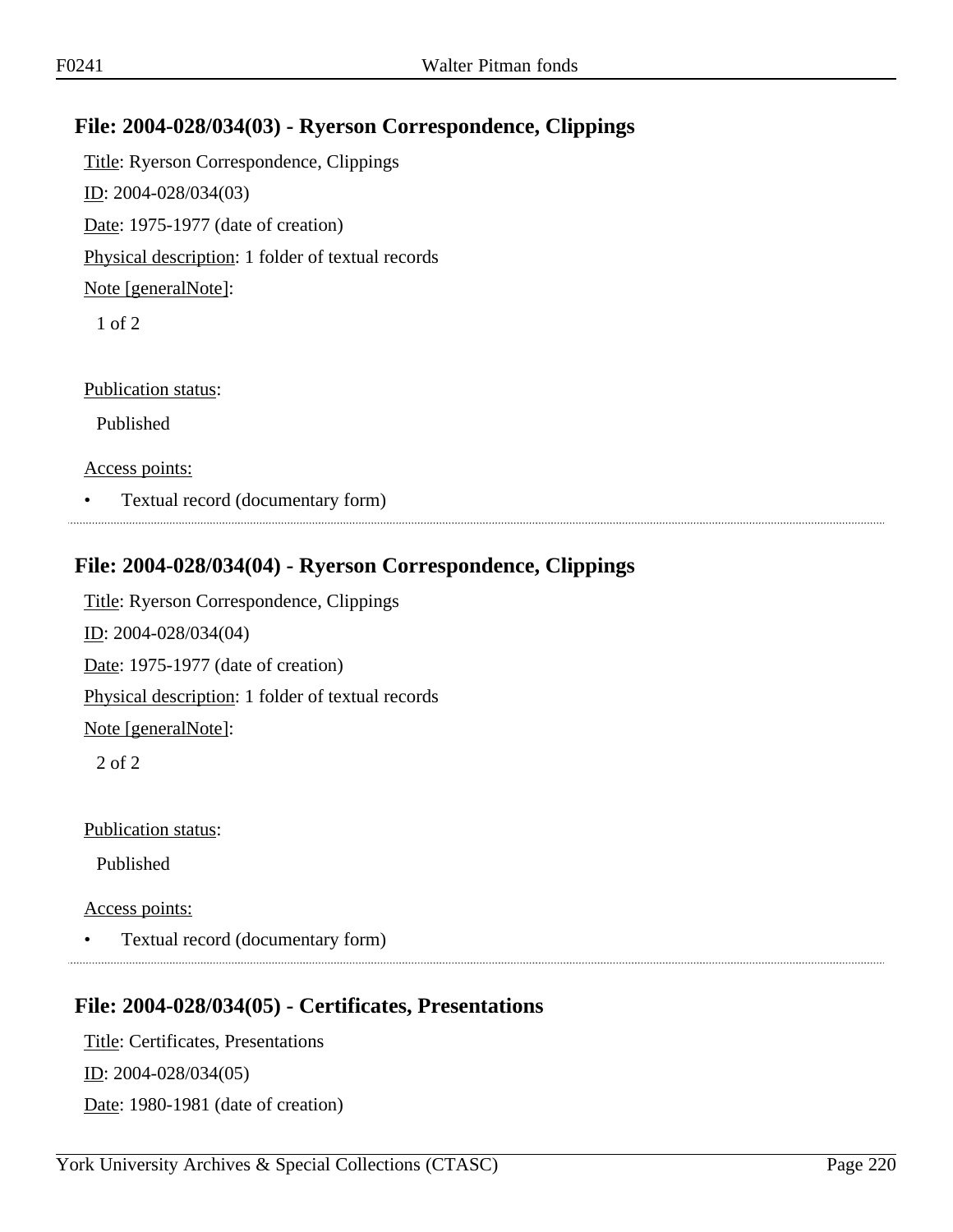Physical description: 1 folder of textual records

Publication status:

Published

Access points:

• Textual record (documentary form) 

## **File: 2004-028/034(06) - Honorary Doctorate, York University**

Title: Honorary Doctorate, York University ID: 2004-028/034(06) Date: 1989 (date of creation) Physical description: 1 folder of textual records

#### Publication status:

Published

#### Access points:

• Textual record (documentary form)

# **File: 2004-028/034(07) - Mater Teacher Certificate, St. Lawrence College**

Title: Mater Teacher Certificate, St. Lawrence College ID: 2004-028/034(07) Date: 1989 (date of creation) Physical description: 1 folder of textual records

Publication status:

Published

### Access points:

• Textual record (documentary form)

## **File: 2004-028/034(08) - Writings, Speeches, Articles**

Title: Writings, Speeches, Articles ID: 2004-028/034(08)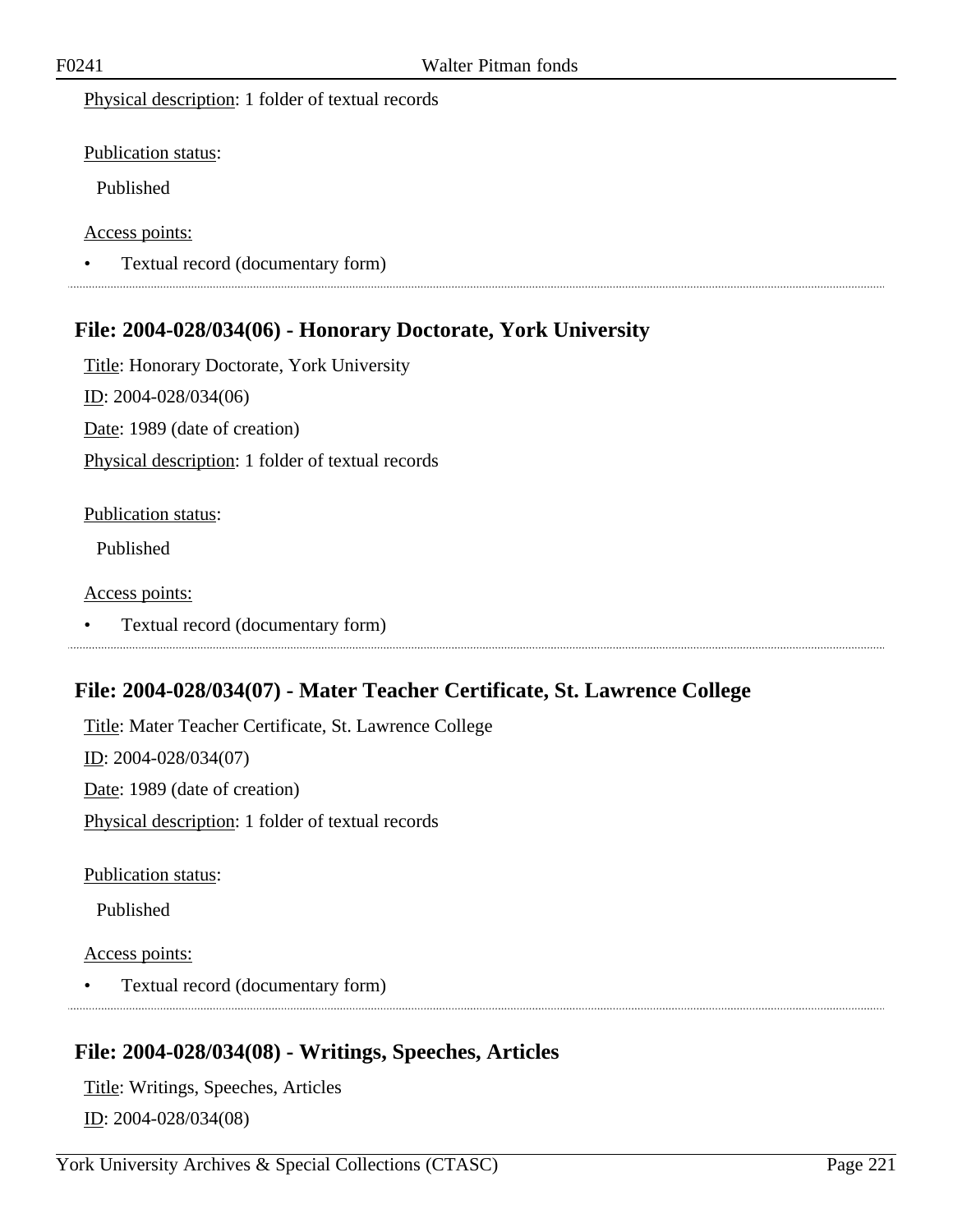Date: 1985-1992 (date of creation) Physical description: 1 folder of textual records Note [generalNote]:

1 of 2

Publication status:

Published

Access points:

• Textual record (documentary form) 

## **File: 2004-028/034(09) - Writings, Speeches, Articles**

Title: Writings, Speeches, Articles ID: 2004-028/034(09) Date: 1985-1992 (date of creation) Physical description: 1 folder of textual records Note [generalNote]:

2 of 2

Publication status:

Published

Access points:

• Textual record (documentary form) 

# **File: 2004-028/035(01) - NDP Leadership Election, Campaign Materials**

Title: NDP Leadership Election, Campaign Materials ID: 2004-028/035(01) Date: 1971 (date of creation) Physical description: 1 folder of textual records

Publication status:

Published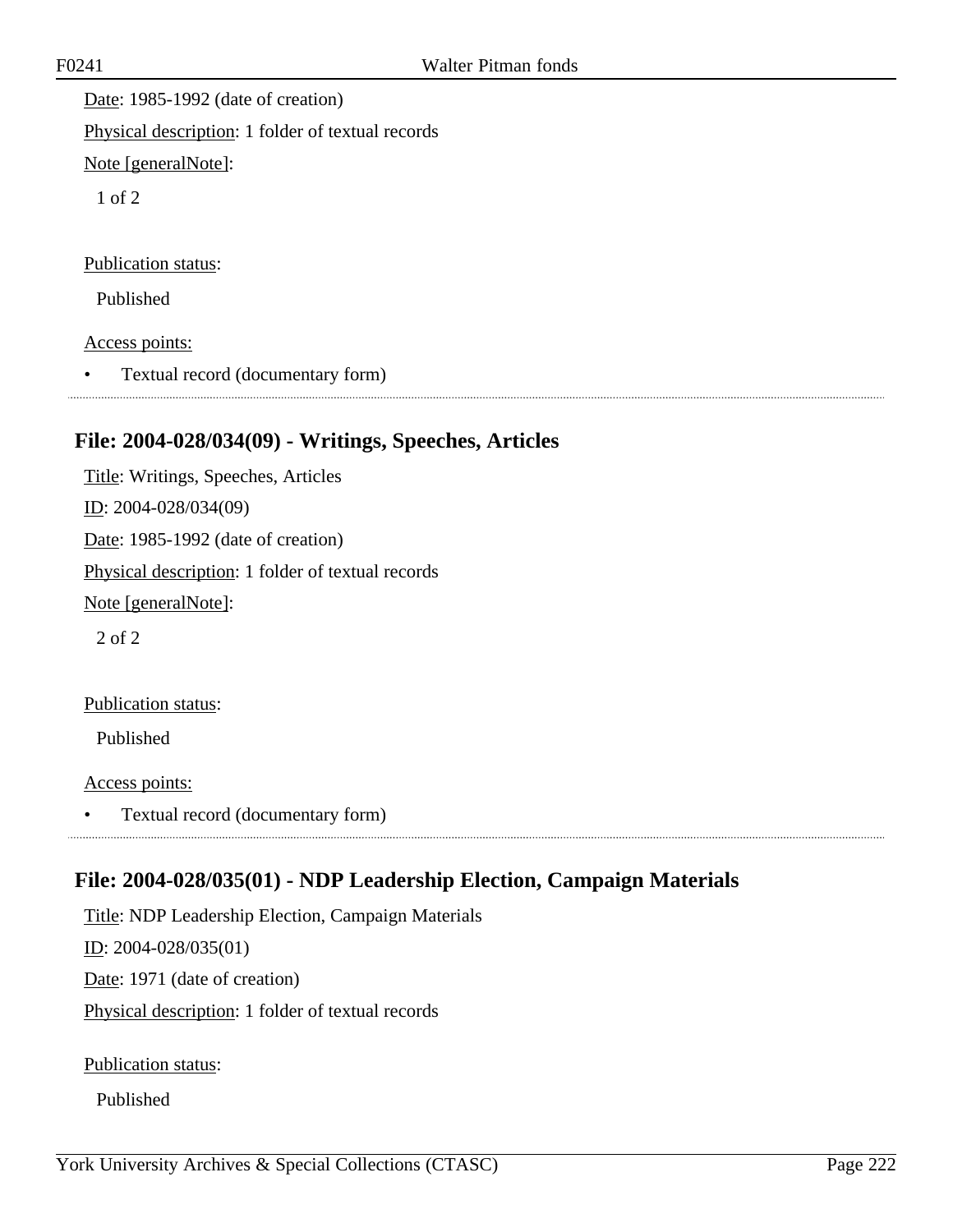#### Access points:

• Textual record (documentary form)

### **File: 2004-028/035(02) - Scrap Book**

Title: Scrap Book ID: 2004-028/035(02) Date: 1962-1963 (date of creation) Physical description: 1 folder of textual records

Publication status:

Published

Access points:

• Textual record (documentary form)

## **File: 2004-028/035(03) - Scrap Book, Hansard**

Title: Scrap Book, Hansard ID: 2004-028/035(03) Date: 1960-1962 (date of creation) Physical description: 1 folder of textual records

#### Publication status:

Published

#### Access points:

• Textual record (documentary form) 

### **File: 2004-028/035(04) - Scrap Book**

Title: Scrap Book ID: 2004-028/035(04) Date: 1960 (date of creation) Physical description: 1 folder of textual records

Publication status: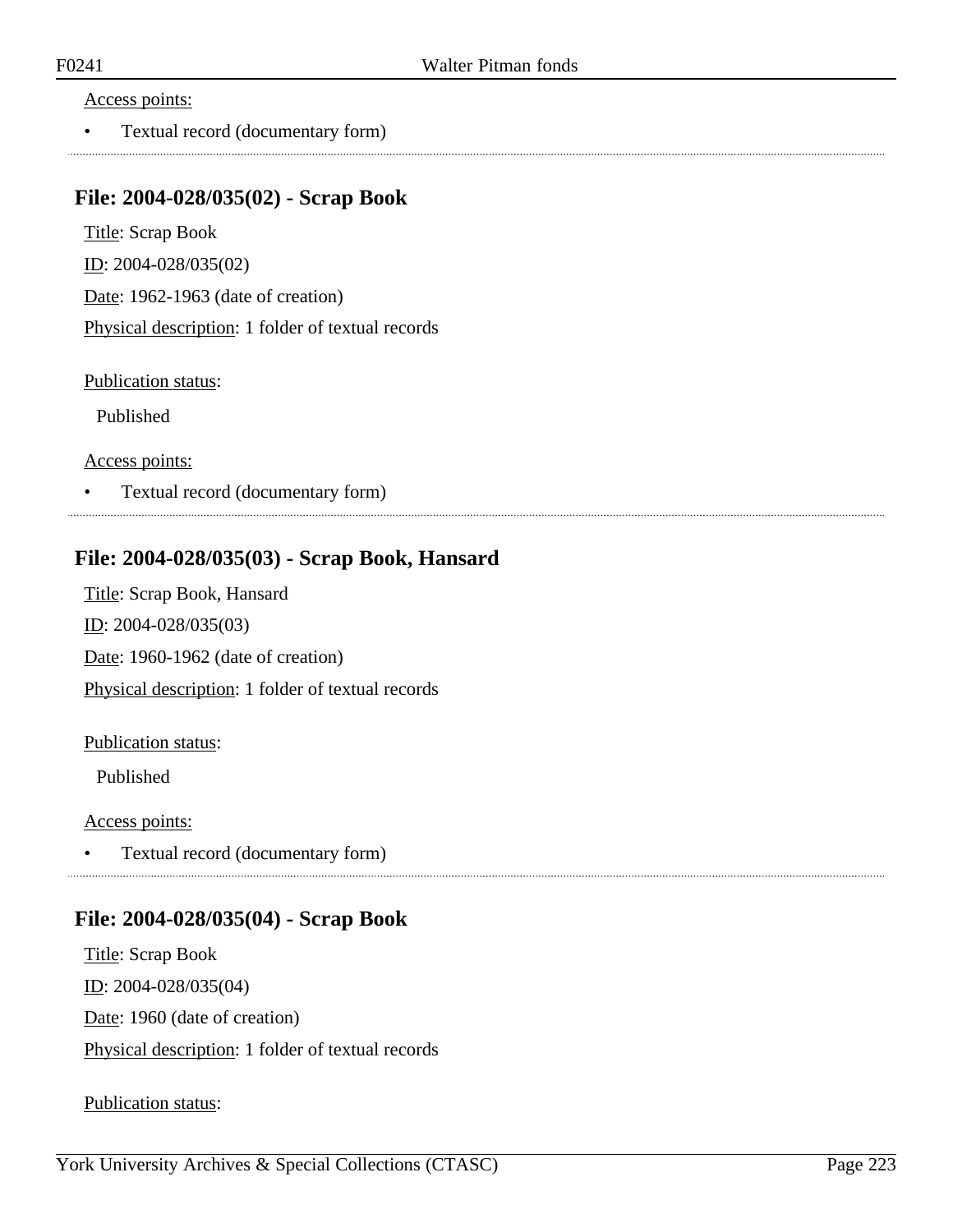### Published

#### Access points:

• Textual record (documentary form)

## **File: 2004-028/035(05) - Scrap Book, Pitman Election Campaign**

Title: Scrap Book, Pitman Election Campaign ID: 2004-028/035(05) Date: 1960 (date of creation) Physical description: 1 folder of textual records

Publication status:

Published

#### Access points:

• Textual record (documentary form)

## **File: 2004-028/035(06) - Scrap Book, NDP Convention**

Title: Scrap Book, NDP Convention ID: 2004-028/035(06) Date: 1961 (date of creation) Physical description: 1 folder of textual records

Publication status:

Published

Access points:

• Textual record (documentary form)

# **File: 2004-028/035(07) - Scrap Book, NDP Convention**

Title: Scrap Book, NDP Convention ID: 2004-028/035(07) Date: 1961 (date of creation) Physical description: 1 folder of textual records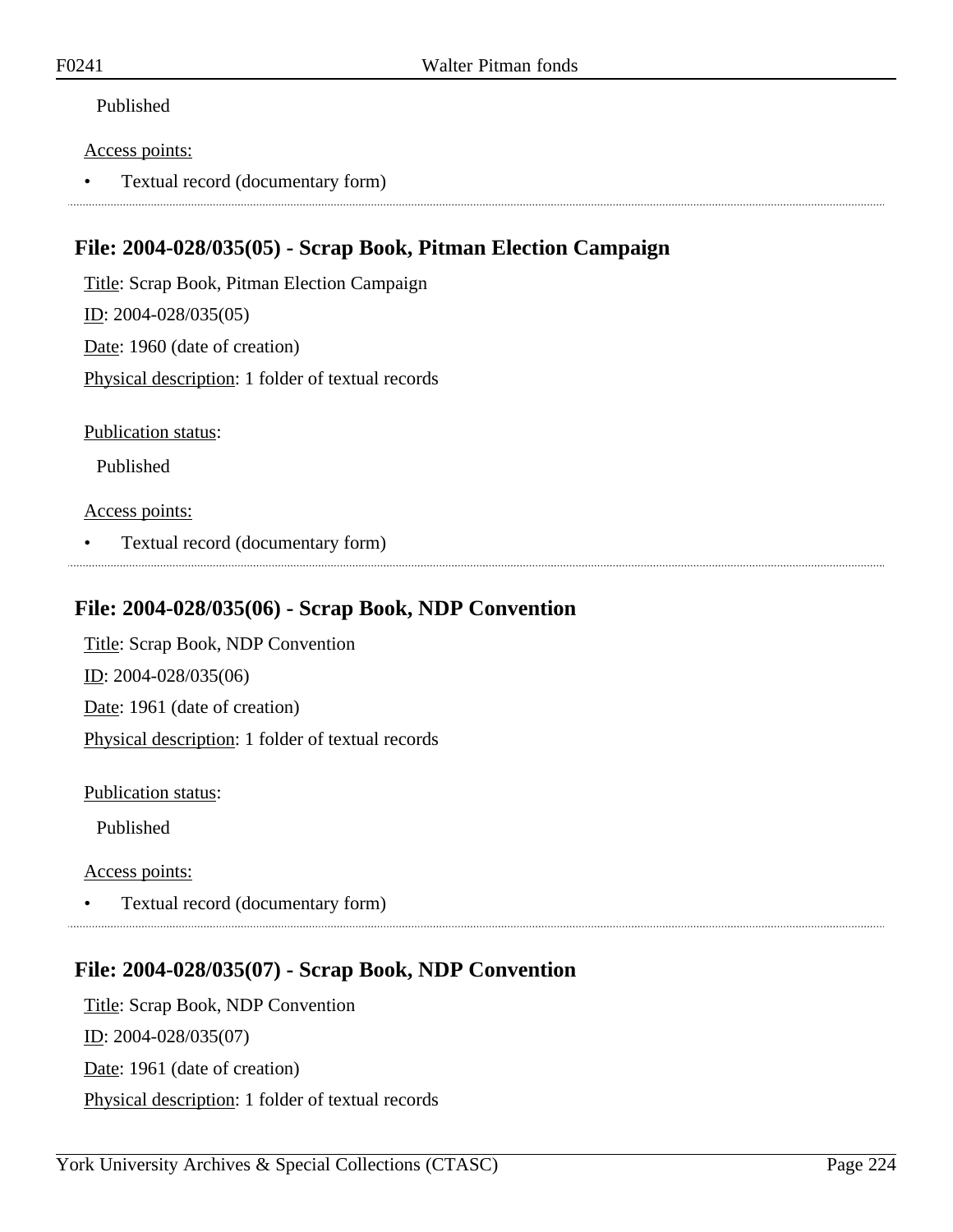### Publication status:

Published

### Access points:

• Textual record (documentary form)

# **File: 2004-028/035(08) - Scrap Book**

Title: Scrap Book ID: 2004-028/035(08) Date: 1961-1962 (date of creation) Physical description: 1 folder of textual records

Publication status:

Published

Access points:

• Textual record (documentary form)

## **File: 2004-028/035(09) - Scrap Book**

Title: Scrap Book ID: 2004-028/035(09) Date: 1963-1967 (date of creation) Physical description: 1 folder of textual records

Publication status:

Published

Access points:

• Textual record (documentary form)

## **File: 2004-028/035(10) - Scrap Book**

Title: Scrap Book ID: 2004-028/035(10) Date: 1969-1971 (date of creation)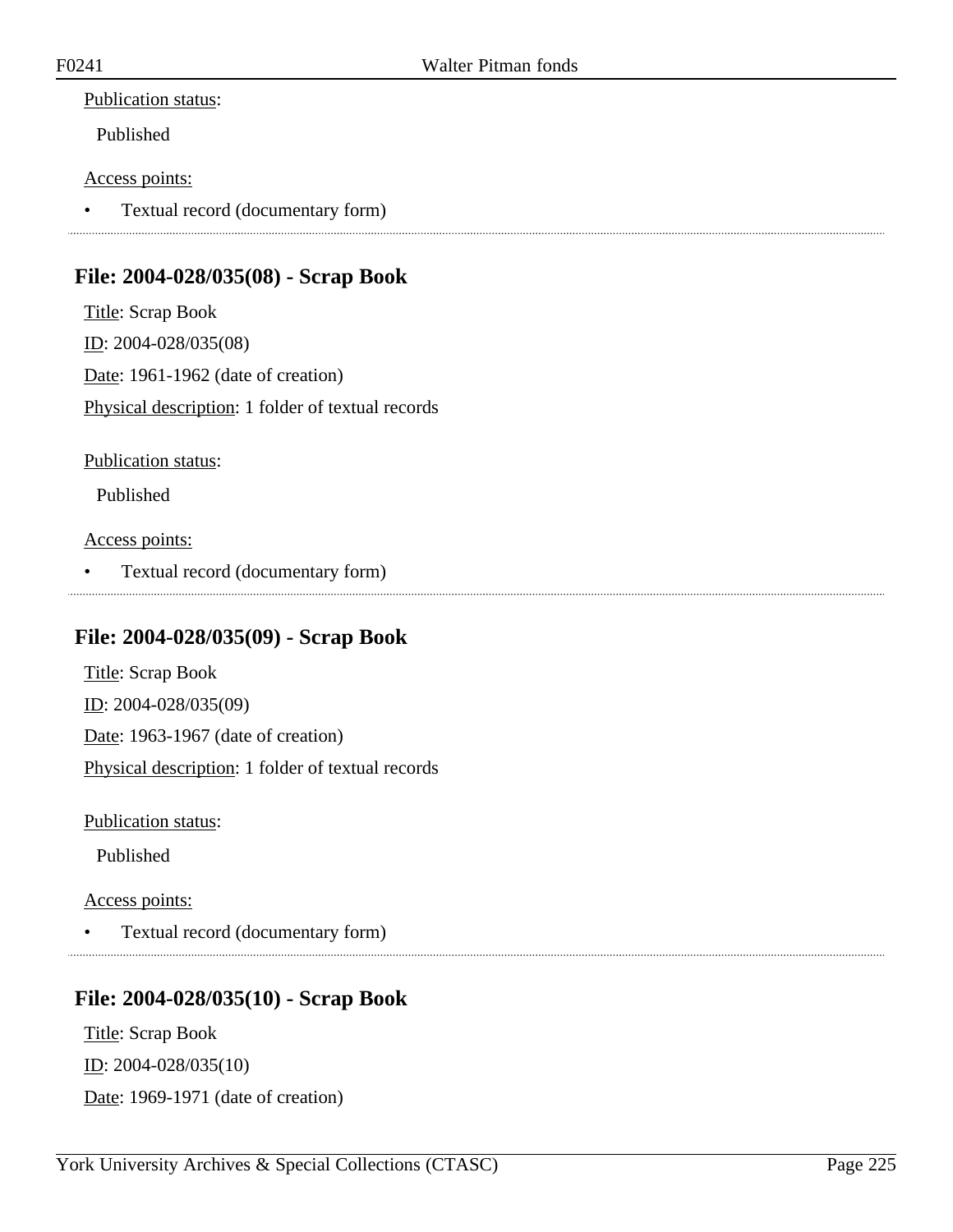Physical description: 1 folder of textual records

Publication status:

Published

Access points:

• Textual record (documentary form)

## **File: 2004-028/035(11) - Scrap Book, NDP Leadership Convention**

Title: Scrap Book, NDP Leadership Convention

ID: 2004-028/035(11)

Date: 1970 (date of creation)

Physical description: 1 folder of textual records

#### Publication status:

Published

Access points:

• Textual record (documentary form) 

# **File: 2004-028/035(12) - Scrap Book, NDP Leadership Convention**

Title: Scrap Book, NDP Leadership Convention ID: 2004-028/035(12) Date: 1970 (date of creation) Physical description: 1 folder of textual records

Publication status:

Published

Access points:

• Textual record (documentary form)

## **File: 2004-028/035(13) - Centennial Scrap Book**

Title: Centennial Scrap Book ID: 2004-028/035(13)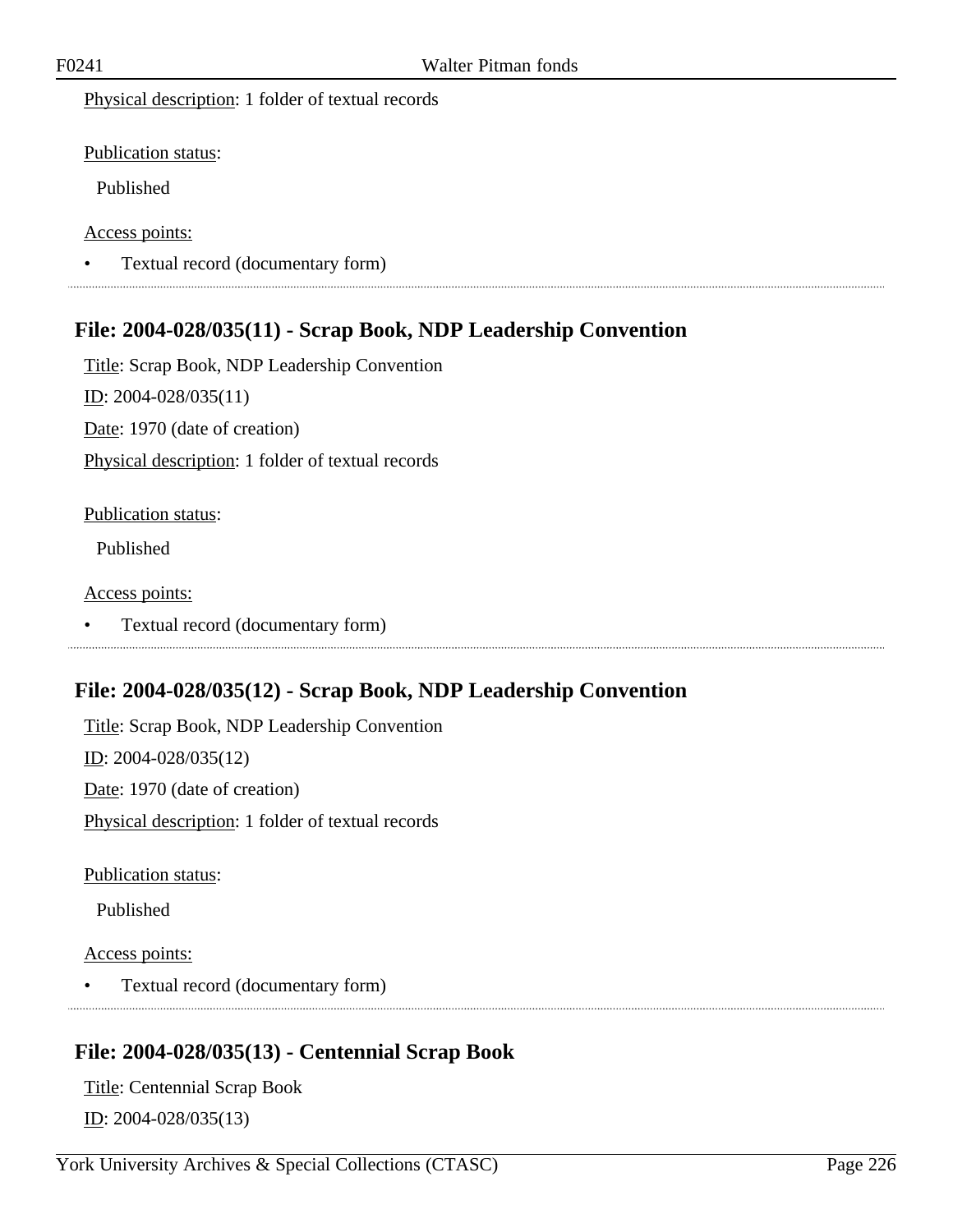Date: 1967-1968 (date of creation)

Physical description: 1 folder of textual records

Publication status:

Published

Access points:

• Textual record (documentary form)

## **File: 2004-028/035(14) - Scrap Book, By-Election**

Title: Scrap Book, By-Election ID: 2004-028/035(14) Date: 1960 (date of creation) Physical description: 1 folder of textual records

#### Publication status:

Published

Access points:

• Textual record (documentary form)

# **File: 2008-041/001(01) - Early political years : The new party: a preliminary survey of editorial opinion**

Title: Early political years : The new party: a preliminary survey of editorial opinion

ID: 2008-041/001(01)

Date: May 1961 (date of creation)

Physical description: 1 folder of textual records

Publication status:

Published

#### Access points:

• Textual record (documentary form)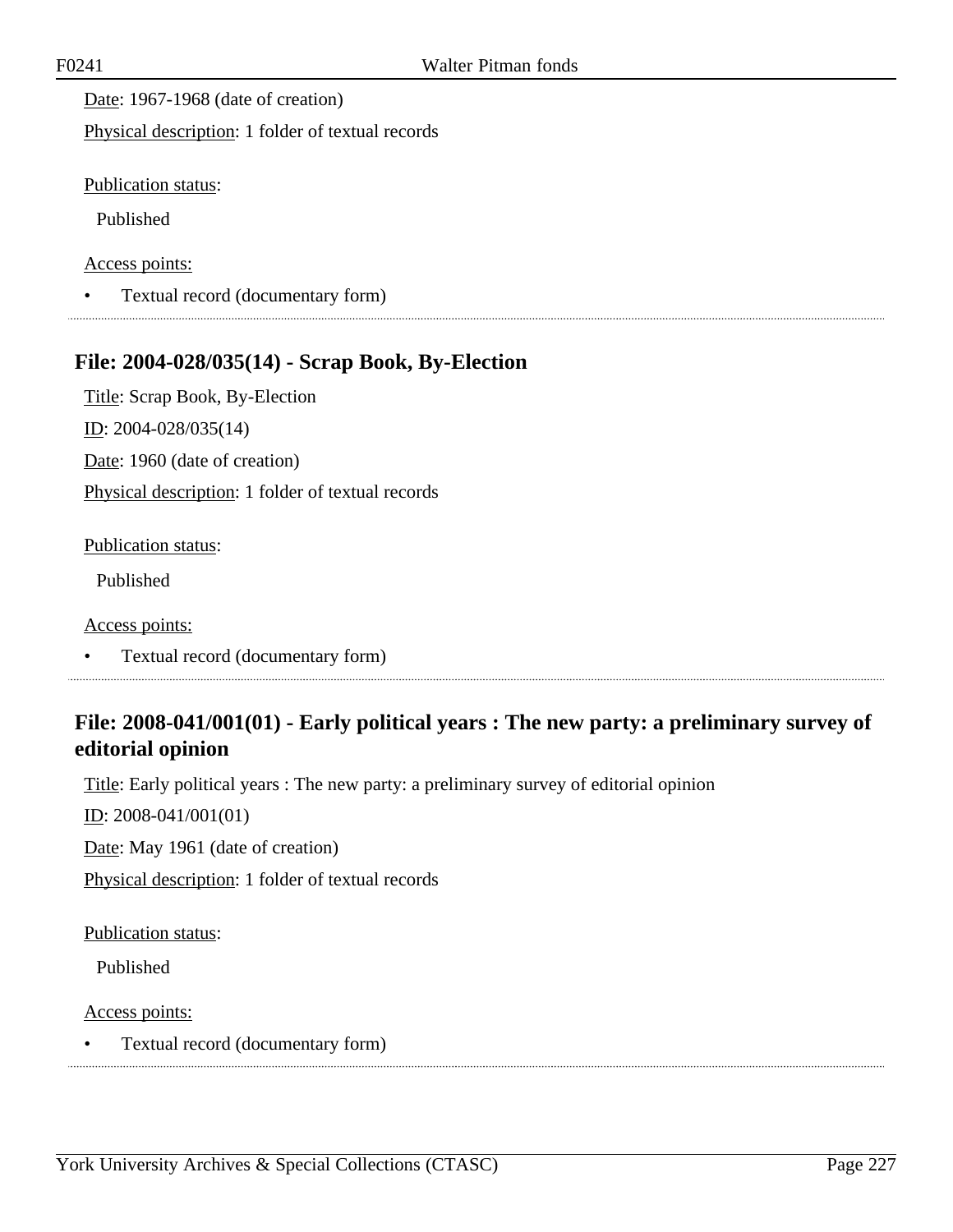# **File: 2008-041/001(02) - Early political years : First session 1968 : Twenty-eighth Parliament [of Ontario]**

Title: Early political years : First session 1968 : Twenty-eighth Parliament [of Ontario]

ID: 2008-041/001(02)

Date: 1968 (date of creation)

Physical description: 1 folder of textual records

Publication status:

Published

Access points:

• Textual record (documentary form)

# **File: 2008-041/001(03) - Early political years : Teachers College - University amalgamation**

Title: Early political years : Teachers College - University amalgamation

ID: 2008-041/001(03)

Date: 1968-1970 (date of creation)

Physical description: 1 folder of textual records

Publication status:

Published

Access points:

• Textual record (documentary form)

# **File: 2008-041/001(04) - Early political years : Tourism and archaeological sites**

Title: Early political years : Tourism and archaeological sites

ID: 2008-041/001(04)

Date: 1968-1969 (date of creation)

Physical description: 1 folder of textual records

Publication status: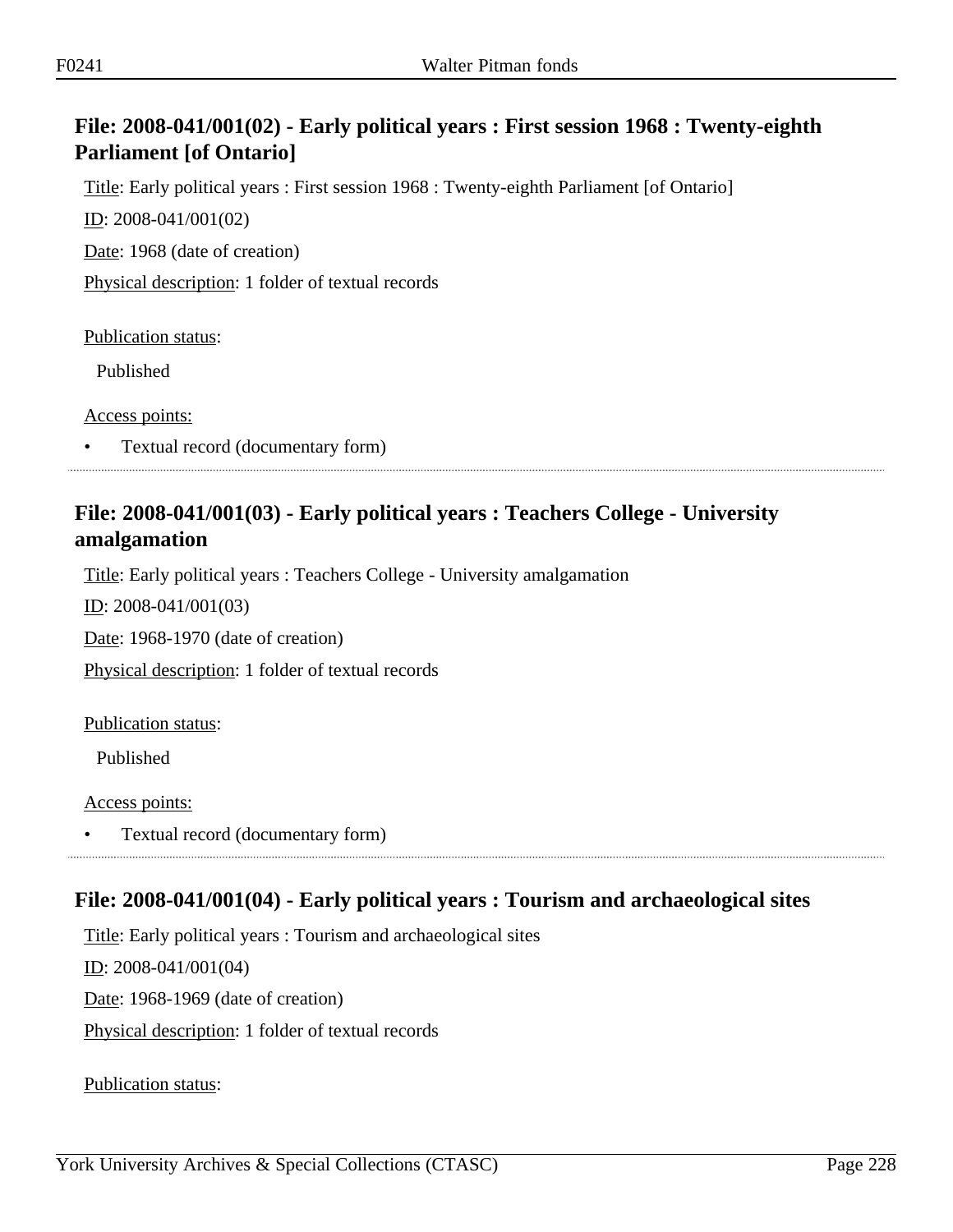### Published

#### Access points:

• Textual record (documentary form)

## **File: 2008-041/001(05) - Early political years : Pollution**

Title: Early political years : Pollution ID: 2008-041/001(05) Date: [196-] (date of creation) Physical description: 1 folder of textual records

Publication status:

Published

#### Access points:

• Textual record (documentary form)

### **File: 2008-041/001(06) - Early political years : Clippings : OEA and legislature**

Title: Early political years : Clippings : OEA and legislature ID: 2008-041/001(06)

Date: 1967-1968 (date of creation) Physical description: 1 folder of textual records

Publication status:

Published

Access points:

• Textual record (documentary form)

# **File: 2008-041/001(07) - Early political years : Articles : late 1960s, early 1970s**

Title: Early political years : Articles : late 1960s, early 1970s ID: 2008-041/001(07) Date: 1965-1975 (date of creation) Physical description: 1 folder of textual records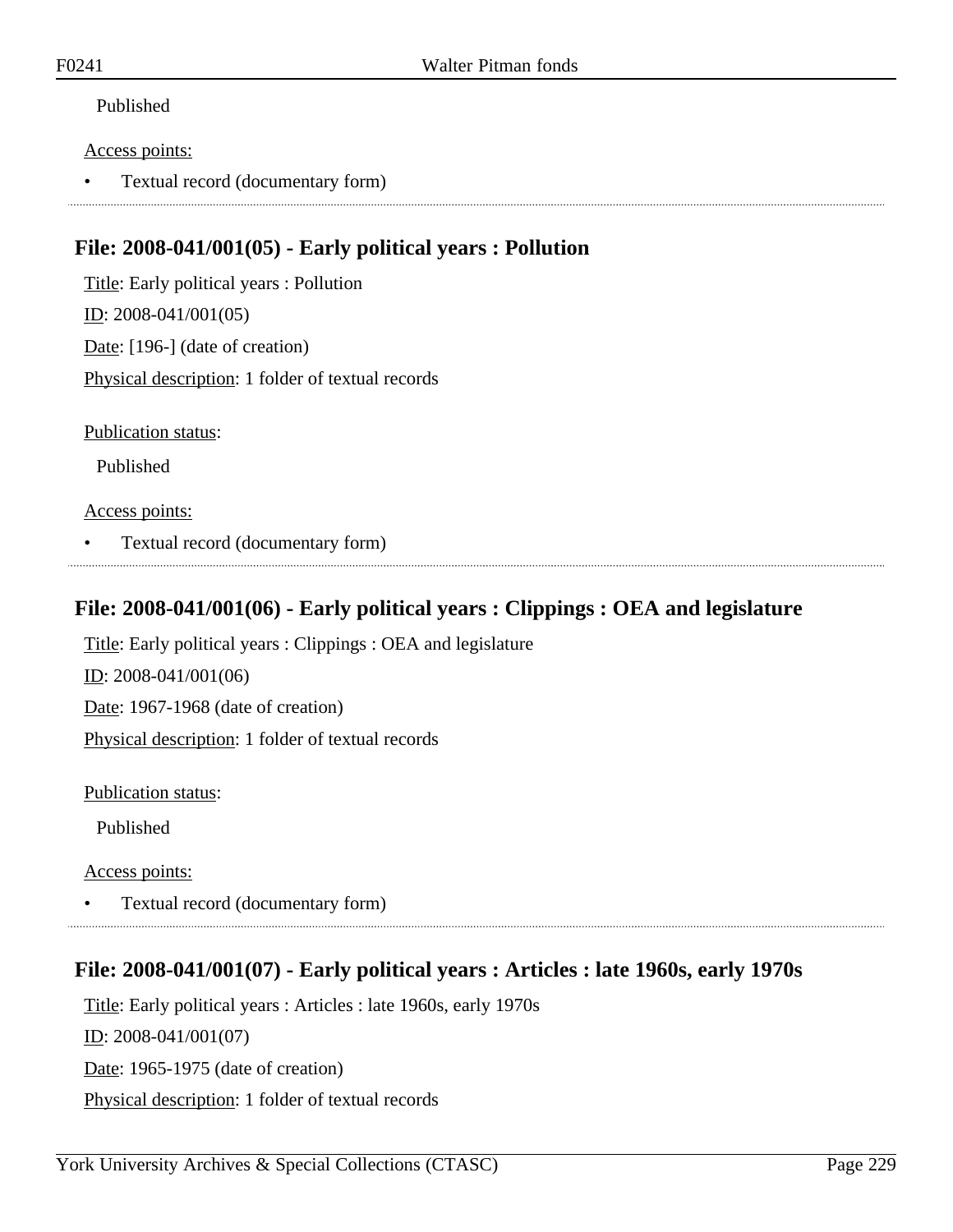### Publication status:

Published

### Access points:

• Textual record (documentary form)

# **File: 2008-041/001(08) - Early political years : Speeches**

Title: Early political years : Speeches ID: 2008-041/001(08) Date: 1971 (date of creation) Physical description: 1 folder of textual records

Publication status:

Published

Access points:

• Textual record (documentary form)

## **File: 2008-041/001(09) - Early political years : Speeches - commencement**

Title: Early political years : Speeches - commencement ID: 2008-041/001(09) Date: [196-] (date of creation) Physical description: 1 folder of textual records

Publication status:

Published

Access points:

• Textual record (documentary form)

# **File: 2008-041/001(10) - Early political years : Speeches**

Title: Early political years : Speeches ID: 2008-041/001(10) Date: 1970-1971 (date of creation)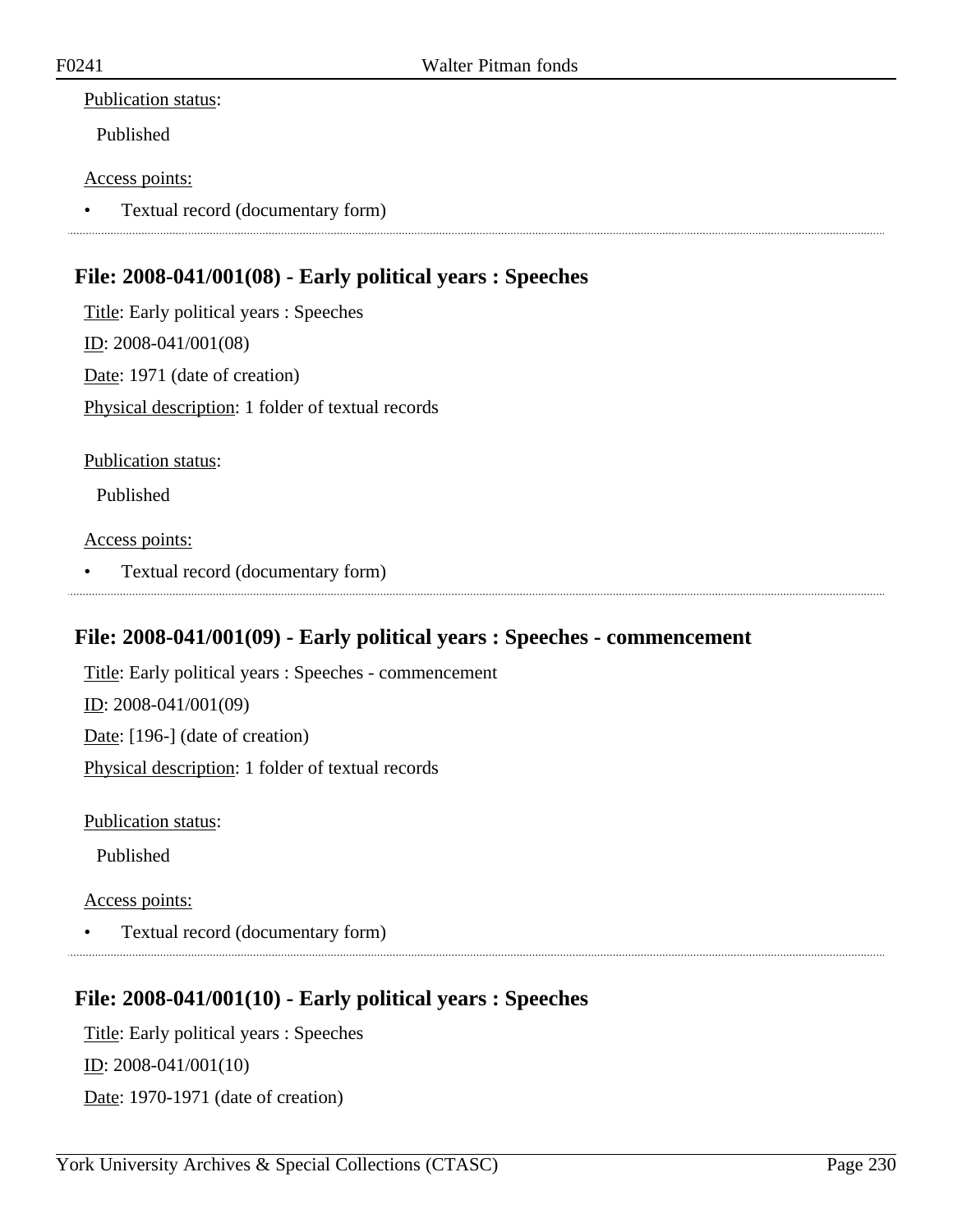Physical description: 1 folder of textual records

Publication status:

Published

Access points:

• Textual record (documentary form)

## **File: 2008-041/001(11) - Early political years : Unpublished writings**

Title: Early political years : Unpublished writings  $ID: 2008-041/001(11)$ Date: [196-] (date of creation) Physical description: 1 folder of textual records

#### Publication status:

Published

Access points:

• Textual record (documentary form)

# **File: 2008-041/001(12) - Early political years : Speeches, articles**

Title: Early political years : Speeches, articles ID: 2008-041/001(12) Date: 1970 (date of creation) Physical description: 1 folder of textual records

Publication status:

Published

Access points:

• Textual record (documentary form)

## **File: 2008-041/002(01) - Applebaum book : correspondence**

Title: Applebaum book : correspondence ID: 2008-041/002(01)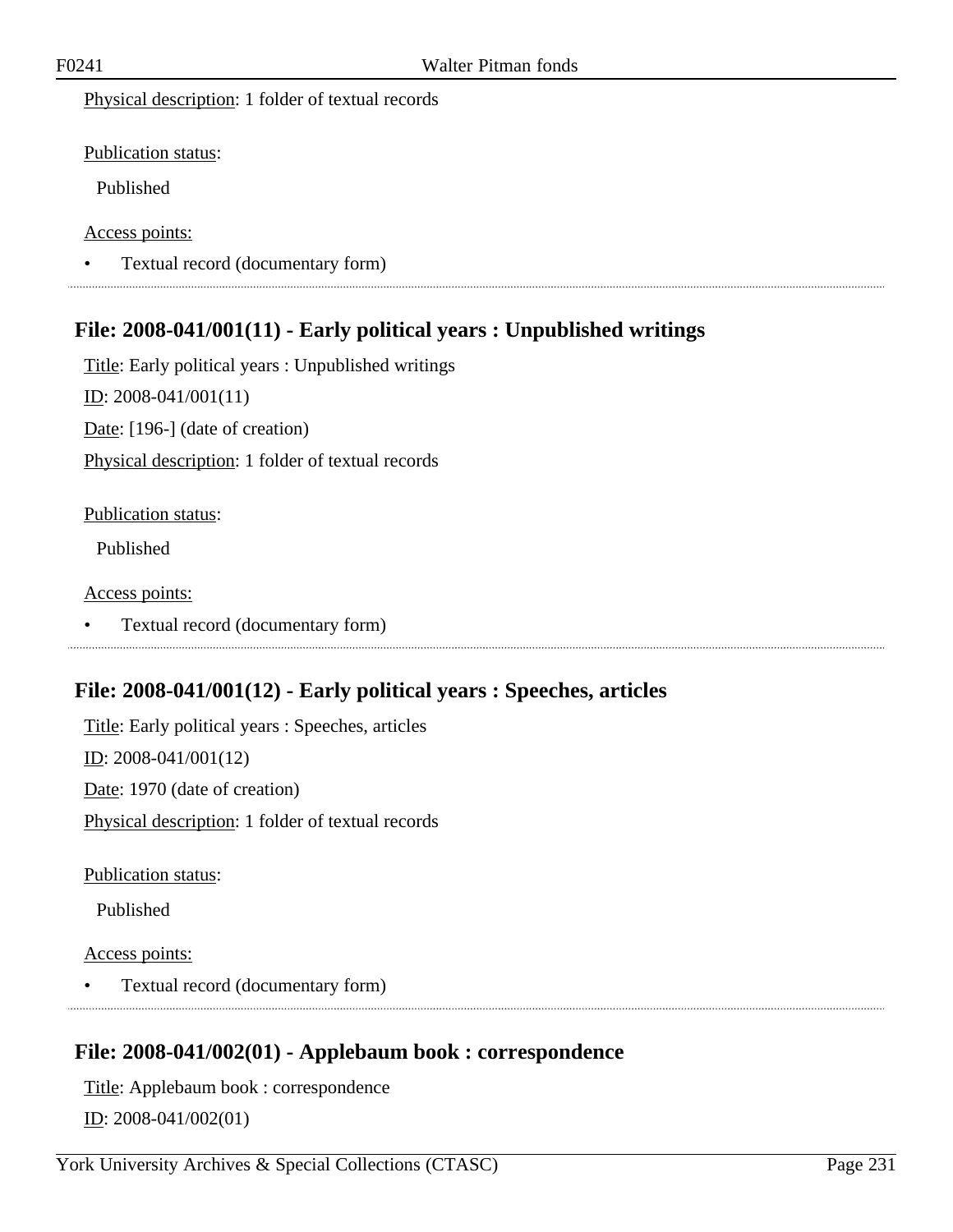Date: 2002-2003 (date of creation)

Physical description: 1 folder of textual records

Publication status:

Published

Access points:

• Textual record (documentary form)

# **File: 2008-041/002(02) - Applebaum book : promotion**

Title: Applebaum book : promotion ID: 2008-041/002(02) Date: 2002-2003 (date of creation) Physical description: 1 folder of textual records

#### Publication status:

Published

Access points:

• Textual record (documentary form)

## **File: 2008-041/002(03) - Applebaum book : Laidlaw : music soundtracks**

Title: Applebaum book : Laidlaw : music soundtracks ID: 2008-041/002(03) Date: 2000 (date of creation) Physical description: 1 folder of textual records

Publication status:

Published

Access points:

• Textual record (documentary form) 

## **File: 2008-041/002(04) - Applebaum book : L.A.'s music : research notes**

Title: Applebaum book : L.A.'s music : research notes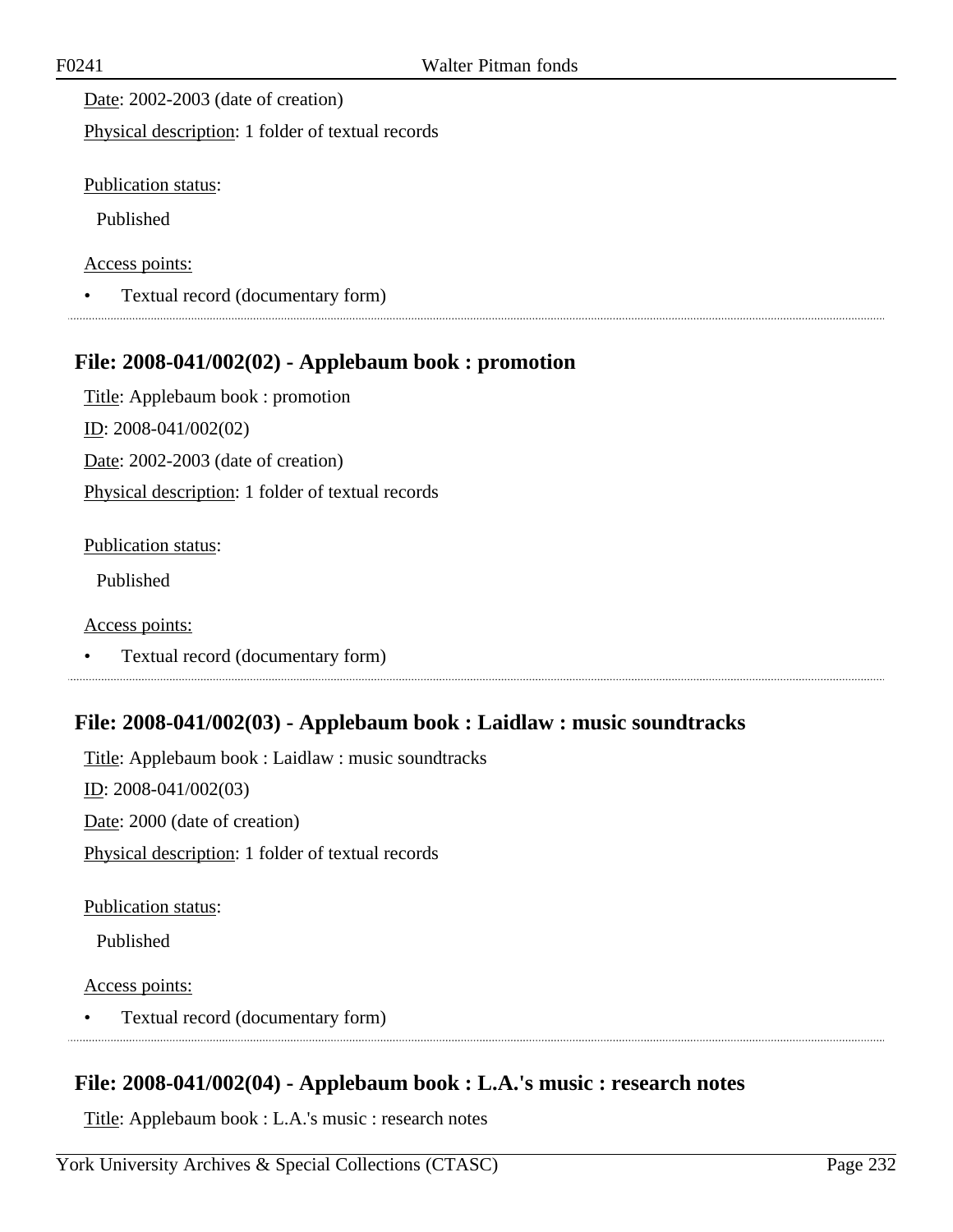ID: 2008-041/002(04) Date: [ca. 2000] (date of creation) Physical description: 1 folder of textual records

Publication status:

Published

#### Access points:

• Textual record (documentary form)

### **File: 2008-041/002(05) - Applebaum book : epilogue**

Title: Applebaum book : epilogue ID: 2008-041/002(05) Date: [ca. 2000] (date of creation) Physical description: 1 folder of textual records

Publication status:

Published

Access points:

• Textual record (documentary form)

## **File: 2008-041/002(06) - Applebaum speeches**

Title: Applebaum speeches ID: 2008-041/002(06) Physical description: 1 folder of textual records

Publication status:

Published

Access points:

• Textual record (documentary form) 

## **File: 2008-041/002(07) - Recent speeches re Applebaum : Winnipeg**

Title: Recent speeches re Applebaum : Winnipeg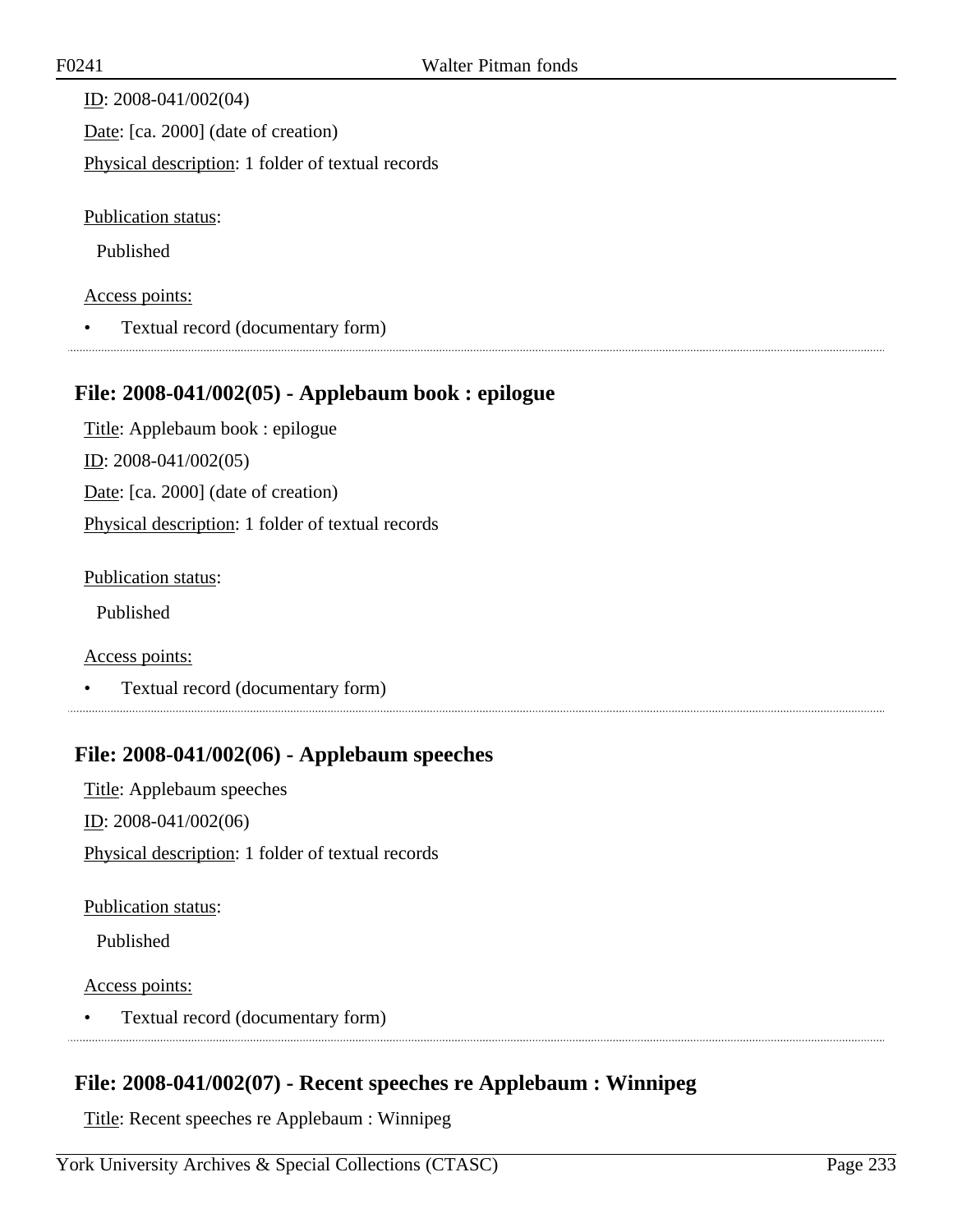ID: 2008-041/002(07) Date: 28 Nov. 2002 (date of creation) Physical description: 1 folder of textual records Publication status:

Published

#### Access points:

• Textual record (documentary form)

### **File: 2008-041/002(08) - Applebaum book : Dundurn contract**

Title: Applebaum book : Dundurn contract ID: 2008-041/002(08) Date: 2002 (date of creation) Physical description: 1 folder of textual records

Publication status:

Published

Access points:

• Textual record (documentary form)

## **File: 2008-041/002(09) - Applebaum book : pictures**

Title: Applebaum book : pictures ID: 2008-041/002(09) Physical description: 1 folder of textual records

Publication status:

Published

Access points:

• Textual record (documentary form) 

# **File: 2008-041/002(10) - Applebaum book : CBC**

Title: Applebaum book : CBC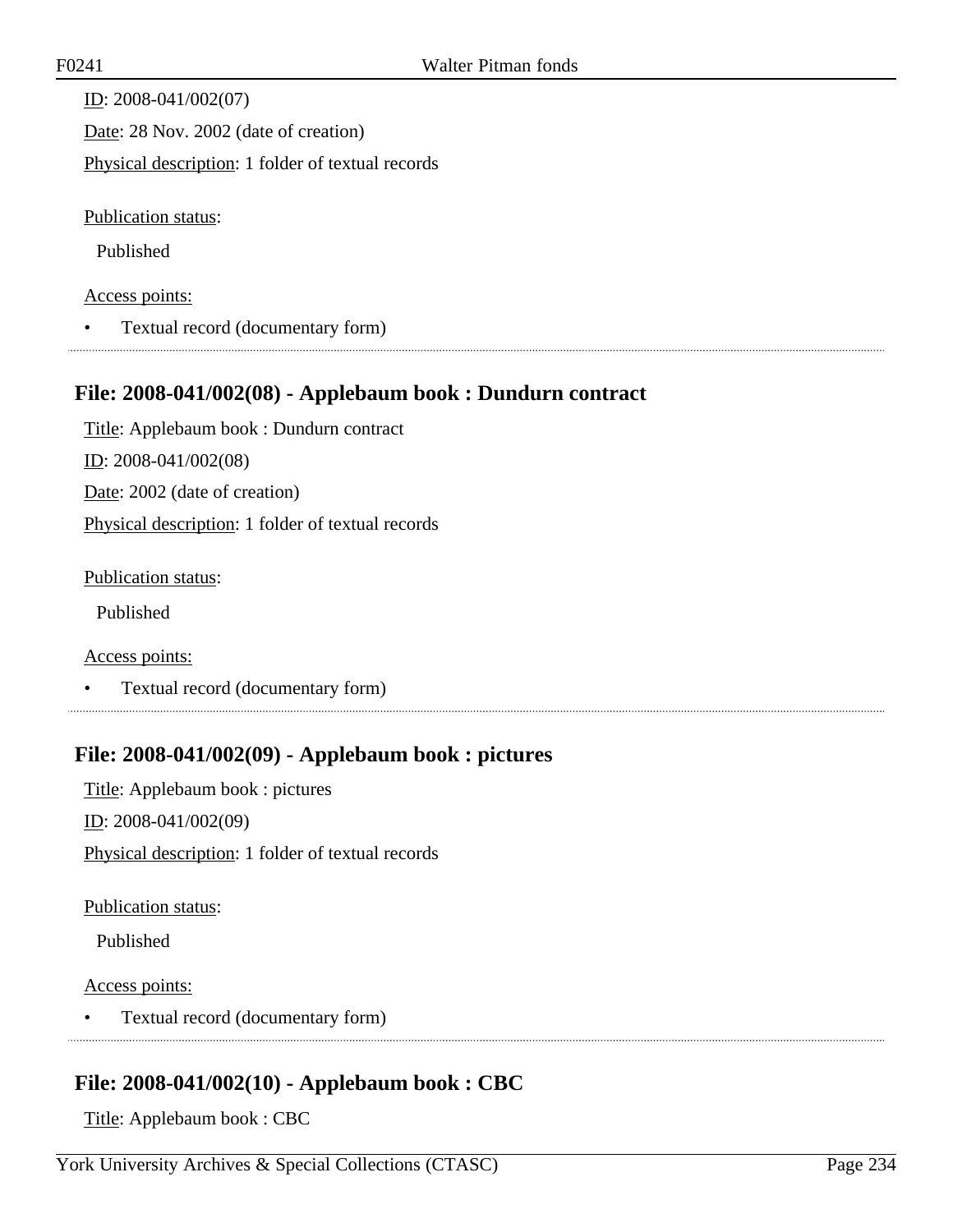### ID: 2008-041/002(10)

Physical description: 1 folder of textual records

### Publication status:

Published

### Access points:

• Textual record (documentary form)

## **File: 2008-041/002(11) - Applebaum book : research notes**

Title: Applebaum book : research notes

ID: 2008-041/002(11)

Physical description: 1 folder of textual records

### Publication status:

Published

Access points:

• Textual record (documentary form)

# **File: 2008-041/002(12) - Applebaum book : Guelph**

Title: Applebaum book : Guelph ID: 2008-041/002(12) Physical description: 1 folder of textual records

Publication status:

Published

### Access points:

• Textual record (documentary form)

# **File: 2008-041/002(13) - Applebaum book : research notes**

Title: Applebaum book : research notes

ID: 2008-041/002(13)

Physical description: 1 folder of textual records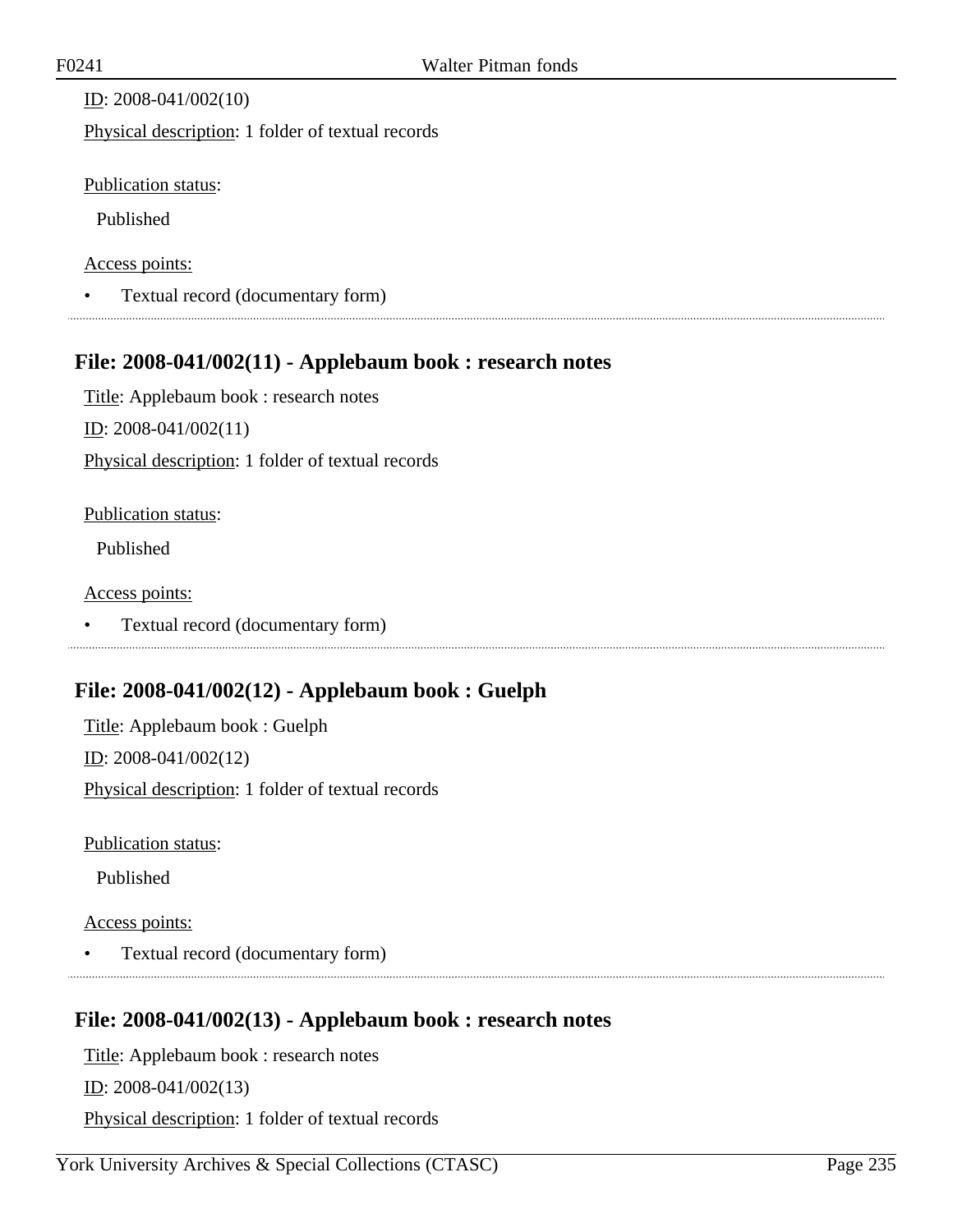#### Publication status:

Published

#### Access points:

• Textual record (documentary form)

## **File: 2008-041/003(01) - Applebaum book : CBC research**

Title: Applebaum book : CBC research ID: 2008-041/003(01) Physical description: 1 folder of textual records

Publication status:

Published

#### Access points:

• Textual record (documentary form)

## **File: 2008-041/003(02) - Applebaum book : Federal Cultural Review Committee : research notes**

Title: Applebaum book : Federal Cultural Review Committee : research notes ID: 2008-041/003(02) Date: [ca. 2000] (date of creation) Physical description: 1 folder of textual records

Publication status:

Published

### Access points:

• Textual record (documentary form)

## **File: 2008-041/003(03) - Iseler : Port Colborne 1B : research notes**

Title: Iseler : Port Colborne 1B : research notes

ID: 2008-041/003(03)

Physical description: 1 folder of textual records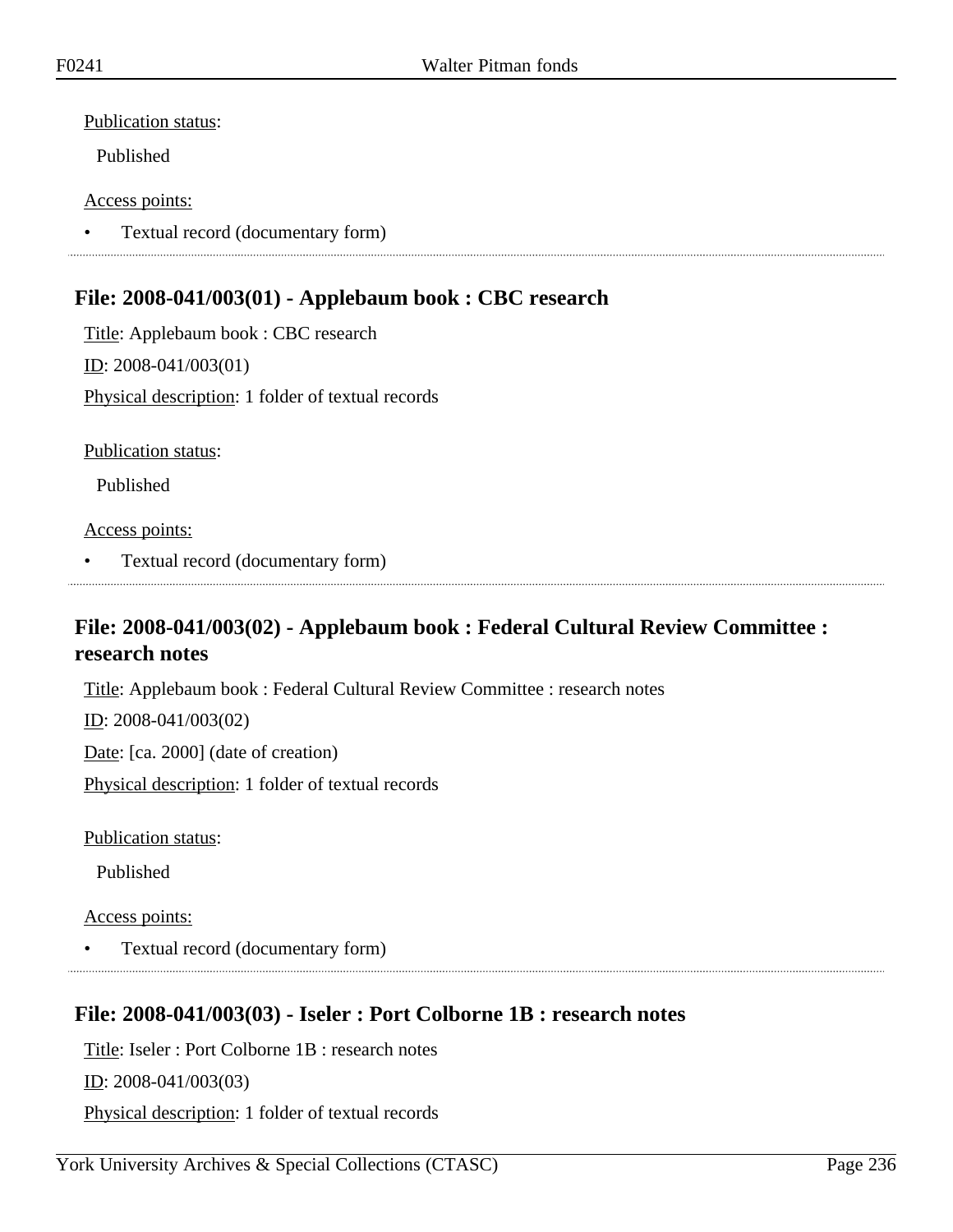#### Publication status:

Published

#### Access points:

• Textual record (documentary form)

## **File: 2008-041/003(04) - Iseler : General 1A : research notes**

Title: Iseler : General 1A : research notes ID: 2008-041/003(04) Physical description: 1 folder of textual records

Publication status:

Published

Access points:

• Textual record (documentary form)

## **File: 2008-041/003(05) - Iseler : Early years : research notes**

Title: Iseler : Early years : research notes ID: 2008-041/003(05) Physical description: 1 folder of textual records

Publication status:

Published

Access points:

• Textual record (documentary form)

## **File: 2008-041/003(06) - Iseler : Iseler as a teacher : research notes, drafts**

Title: Iseler : Iseler as a teacher : research notes, drafts

 $ID: 2008-041/003(06)$ 

Physical description: 1 folder of textual records

Publication status: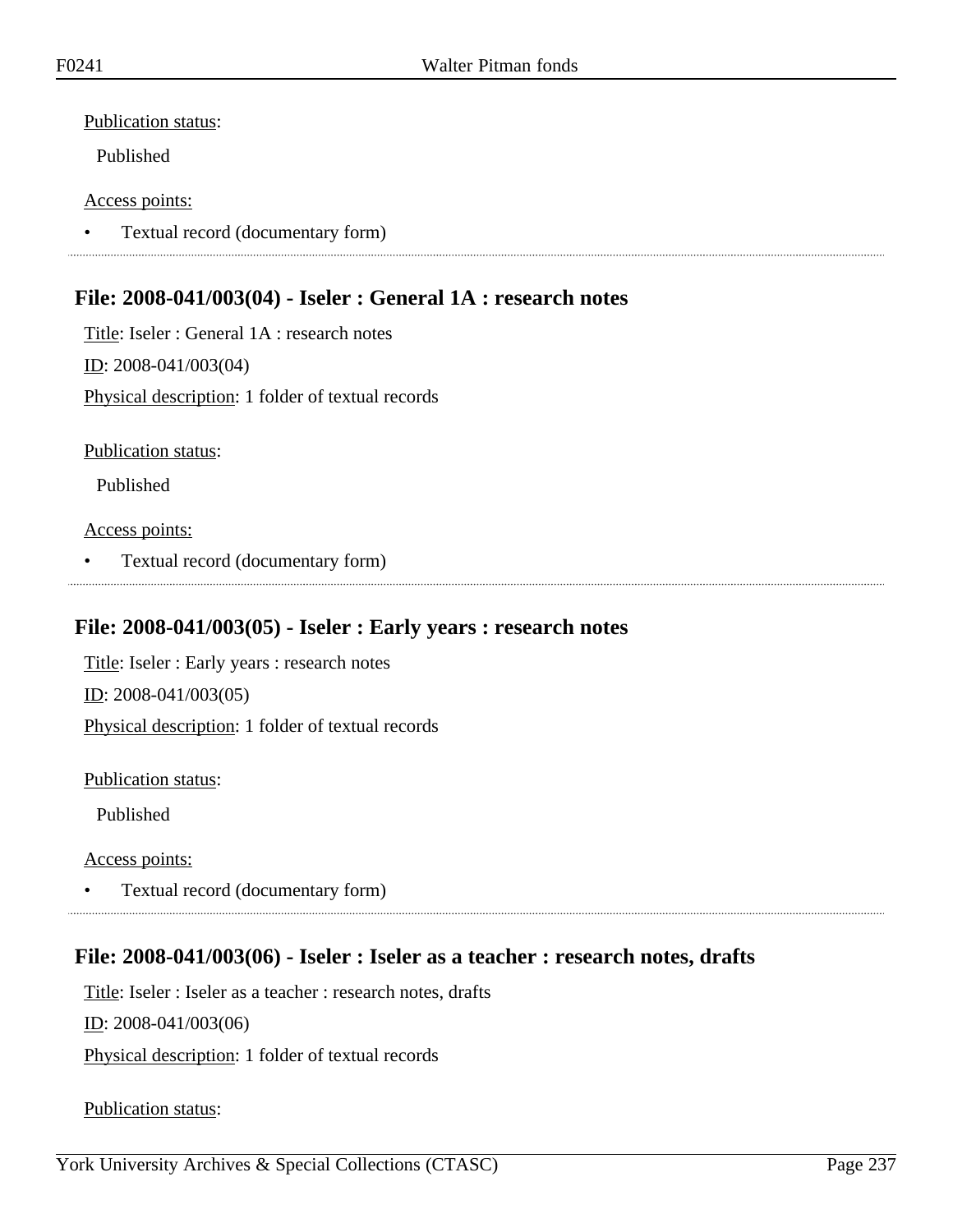### Published

#### Access points:

• Textual record (documentary form)

## **File: 2008-041/003(07) - Iseler : Festival Singers : research notes**

Title: Iseler : Festival Singers : research notes

ID: 2008-041/003(07)

Physical description: 1 folder of textual records

Publication status:

Published

Access points:

• Textual record (documentary form)

### **File: 2008-041/003(08) - Iseler : Elmer Iseler Singers : research notes**

Title: Iseler : Elmer Iseler Singers : research notes

ID: 2008-041/003(08)

Physical description: 1 folder of textual records

Publication status:

Published

Access points:

• Textual record (documentary form)

## **File: 2008-041/004(01) - Iseler : Mendelssohn Choir : research notes**

Title: Iseler : Mendelssohn Choir : research notes

ID: 2008-041/004(01)

Physical description: 1 folder of textual records

Publication status:

Published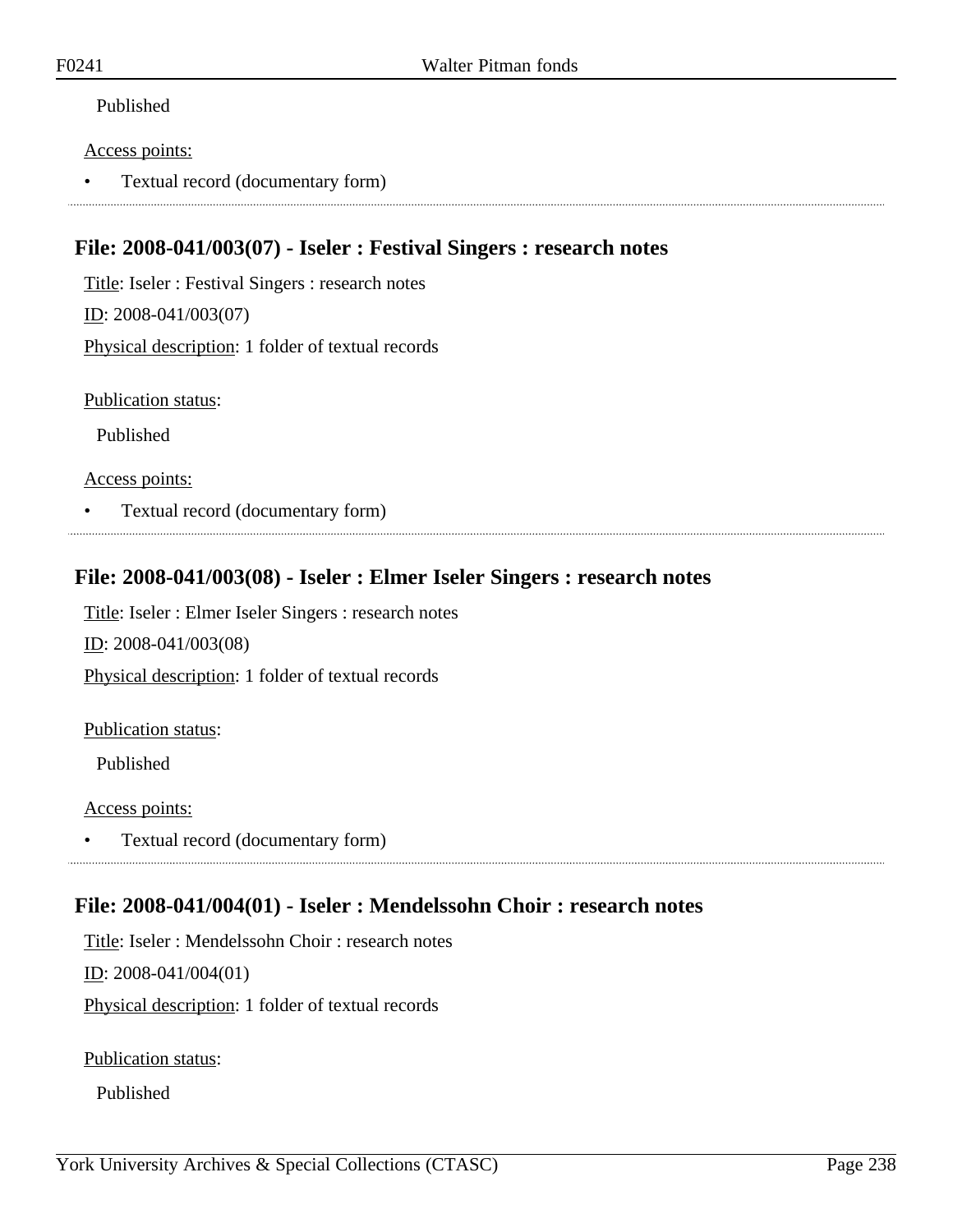#### Access points:

• Textual record (documentary form)

### **File: 2008-041/004(02) - Iseler : Mendelssohn Choir : newspaper clippings**

Title: Iseler : Mendelssohn Choir : newspaper clippings ID: 2008-041/004(02) Date: 1986-1997 (date of creation) Physical description: 1 folder of textual records

Publication status:

Published

Access points:

• Textual record (documentary form)

## **File: 2008-041/004(03) - Iseler : Toronto Mendelssohn Choir : research notes**

Title: Iseler : Toronto Mendelssohn Choir : research notes

ID: 2008-041/004(03)

Physical description: 1 folder of textual records

Note [generalNote]:

1 of 4

Publication status:

Published

Access points:

• Textual record (documentary form)

### **File: 2008-041/004(04) - Iseler : Toronto Mendelssohn Choir : research notes**

Title: Iseler : Toronto Mendelssohn Choir : research notes ID: 2008-041/004(04) Physical description: 1 folder of textual records Note [generalNote]: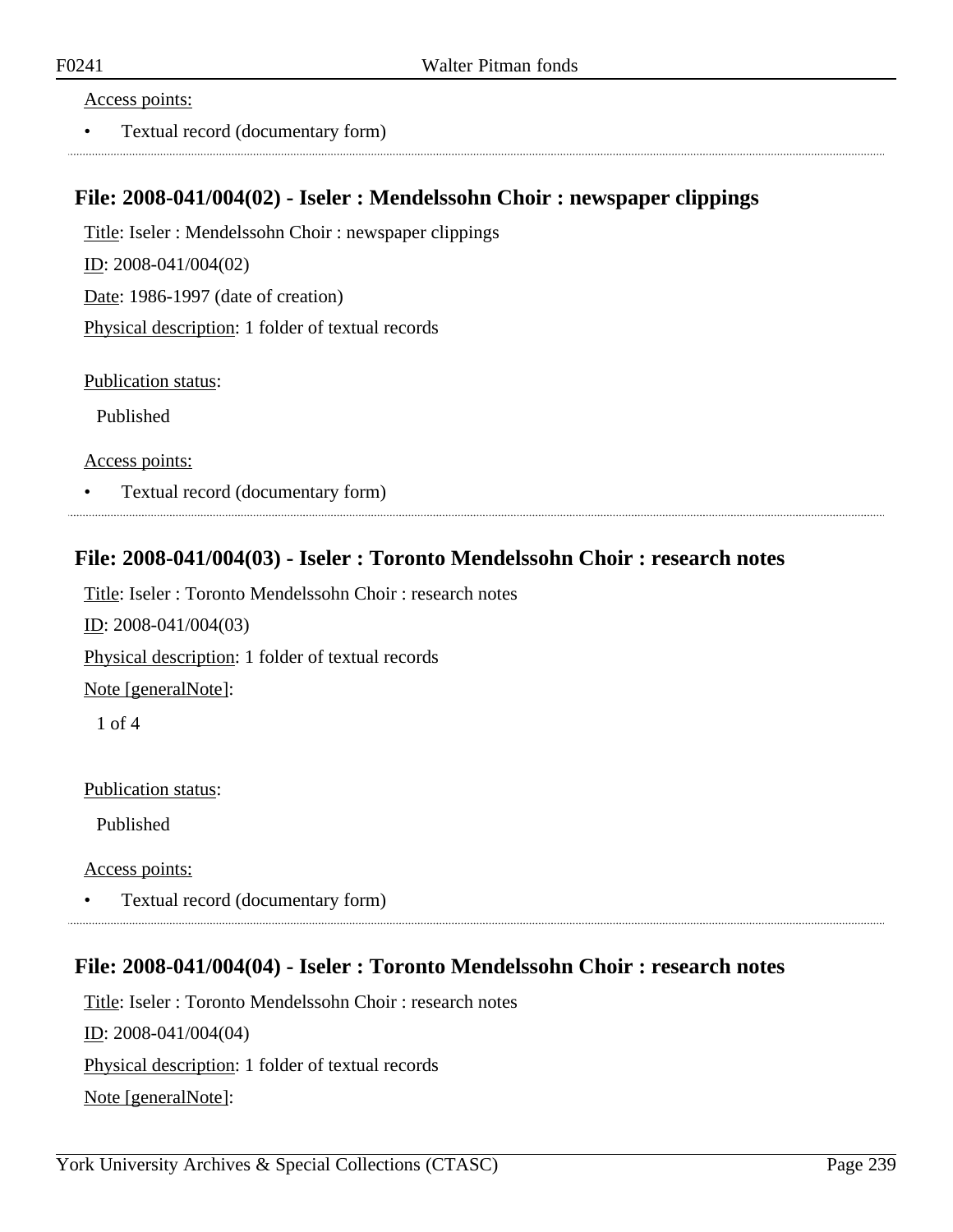2 of 4

### Publication status:

Published

Access points:

• Textual record (documentary form)

## **File: 2008-041/004(05) - Iseler : Toronto Mendelssohn Choir : research notes**

Title: Iseler : Toronto Mendelssohn Choir : research notes

ID: 2008-041/004(05)

Physical description: 1 folder of textual records

Note [generalNote]:

3 of 4

Publication status:

Published

Access points:

• Textual record (documentary form)

## **File: 2008-041/004(06) - Iseler : Toronto Mendelssohn Choir : research notes**

Title: Iseler : Toronto Mendelssohn Choir : research notes

ID: 2008-041/004(06)

Physical description: 1 folder of textual records

Note [generalNote]:

4 of 4

Publication status:

Published

Access points:

• Textual record (documentary form)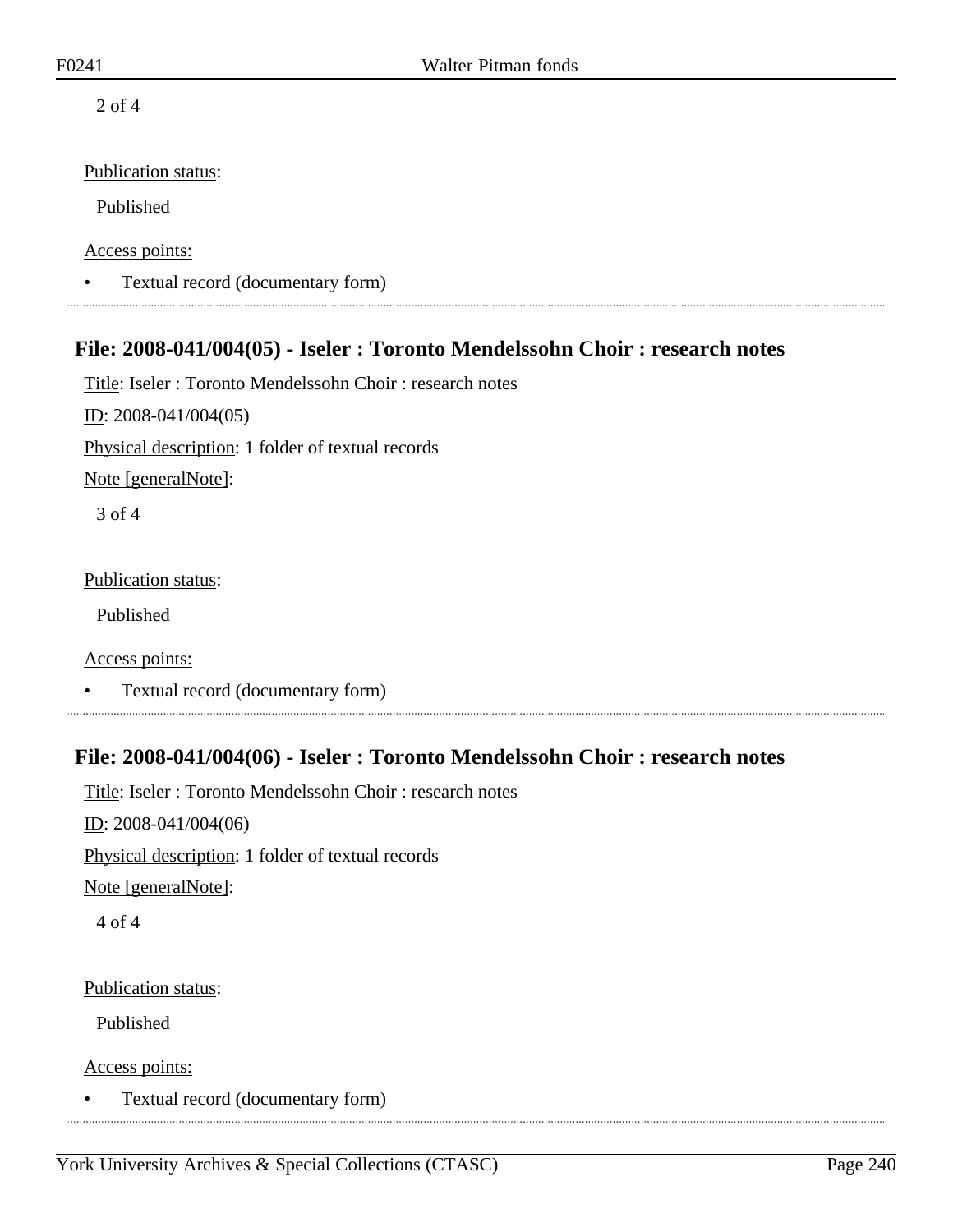# **File: 2008-041/004(07) - Iseler : National Youth Choir : research notes**

Title: Iseler : National Youth Choir : research notes ID: 2008-041/004(07) Physical description: 1 folder of textual records

Publication status:

Published

Access points:

• Textual record (documentary form)

# **File: 2008-041/004(08) - Iseler : Last days; response to illness and death; legacy : research notes**

Title: Iseler : Last days; response to illness and death; legacy : research notes

ID: 2008-041/004(08)

Physical description: 1 folder of textual records

Note [generalNote]:

1 of 2

Publication status:

Published

Access points:

• Textual record (documentary form)

## **File: 2008-041/004(09) - Iseler : Last days; response to illness and death; legacy : research notes**

Title: Iseler : Last days; response to illness and death; legacy : research notes

ID: 2008-041/004(09)

Physical description: 1 folder of textual records

Note [generalNote]:

2 of 2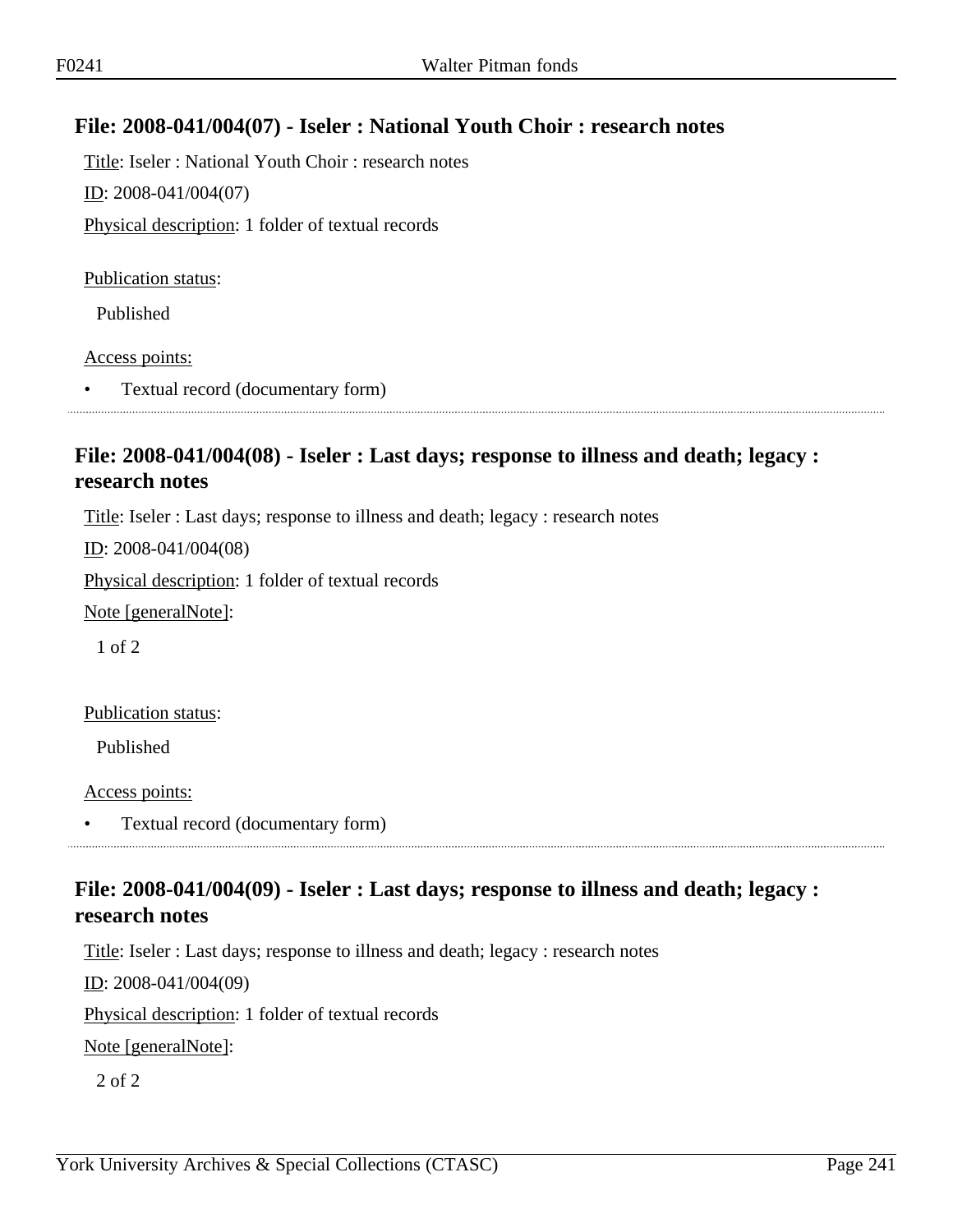### Publication status:

Published

#### Access points:

• Textual record (documentary form)

## **File: 2008-041/005(01) - Iseler : Interviews : research notes**

Title: Iseler : Interviews : research notes ID: 2008-041/005(01) Physical description: 1 folder of textual records Note [generalNote]: 1 of 2

#### Publication status:

Published

Access points:

• Textual record (documentary form)

### **File: 2008-041/005(02) - Iseler : Interviews : research notes**

Title: Iseler : Interviews : research notes ID: 2008-041/005(02) Physical description: 1 folder of textual records Note [generalNote]: 2 of 2

Publication status:

Published

Access points:

• Textual record (documentary form)

## **File: 2008-041/005(03) - Iseler : The choral tradition: research notes**

Title: Iseler : The choral tradition: research notes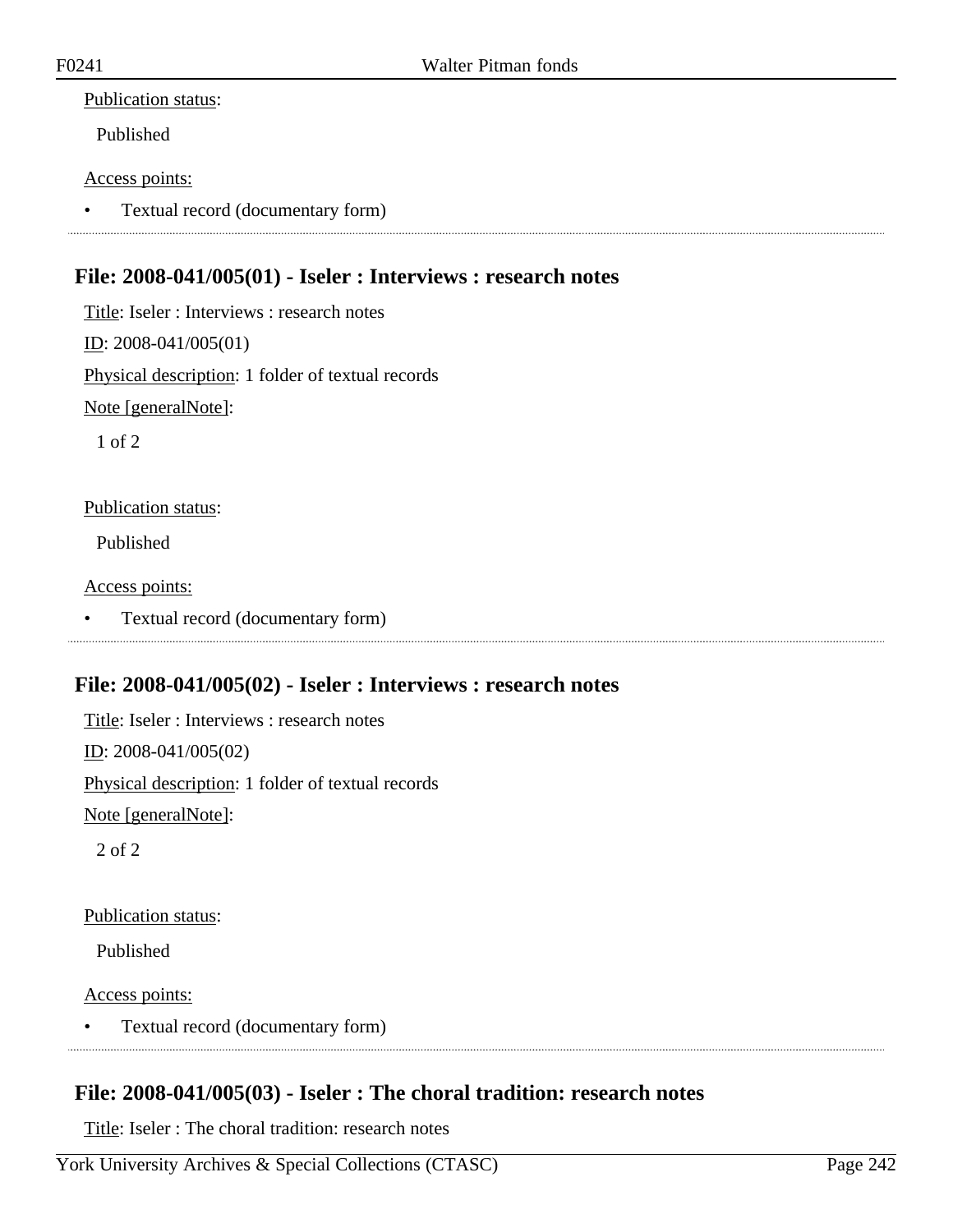ID: 2008-041/005(03)

Physical description: 1 folder of textual records

Publication status:

Published

Access points:

• Textual record (documentary form)

## **File: 2008-041/005(04) - Iseler : CBC : research notes**

Title: Iseler : CBC : research notes ID: 2008-041/005(04)

Physical description: 1 folder of textual records

#### Publication status:

Published

Access points:

• Textual record (documentary form) 

# **File: 2008-041/005(05) - Iseler : Contacts**

Title: Iseler : Contacts ID: 2008-041/005(05) Physical description: 1 folder of textual records

Publication status:

Published

### Access points:

• Textual record (documentary form)

## **File: 2008-041/005(06) - Iseler : Rough first draft**

Title: Iseler : Rough first draft ID: 2008-041/005(06) Physical description: 1 folder of textual records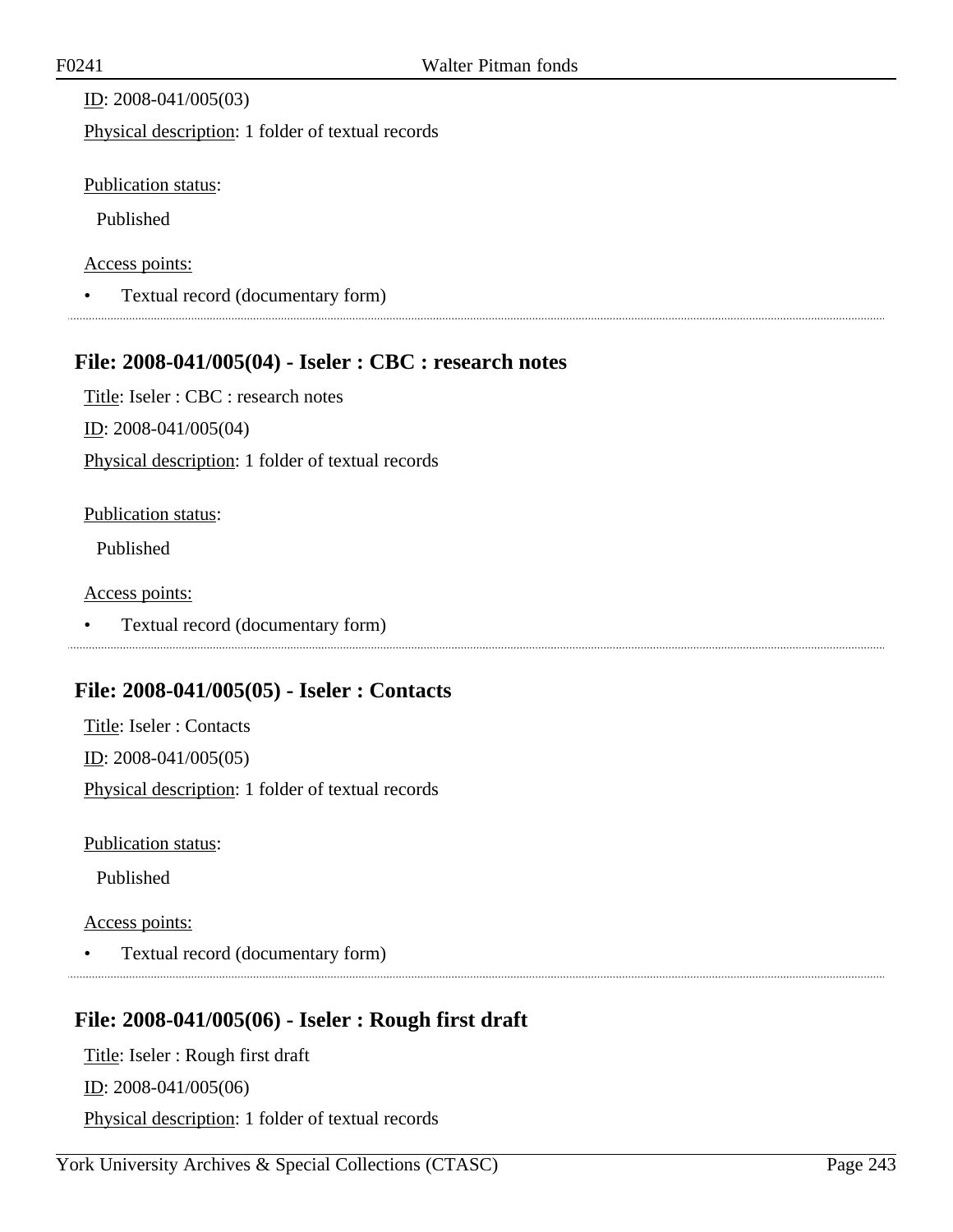#### Publication status:

Published

#### Access points:

• Textual record (documentary form)

## **File: 2008-041/005(07) - Iseler : Early versions : drafts**

Title: Iseler : Early versions : drafts ID: 2008-041/005(07) Physical description: 1 folder of textual records

Publication status:

Published

Access points:

• Textual record (documentary form)

# **File: 2008-041/005(08) - Iseler : The book : working copy**

Title: Iseler : The book : working copy ID: 2008-041/005(08) Physical description: 1 folder of textual records Note [generalNote]:

1 of 6

Publication status:

Published

#### Access points:

• Textual record (documentary form)

## **File: 2008-041/006(01) - Iseler : The book : working copy**

Title: Iseler : The book : working copy ID: 2008-041/006(01)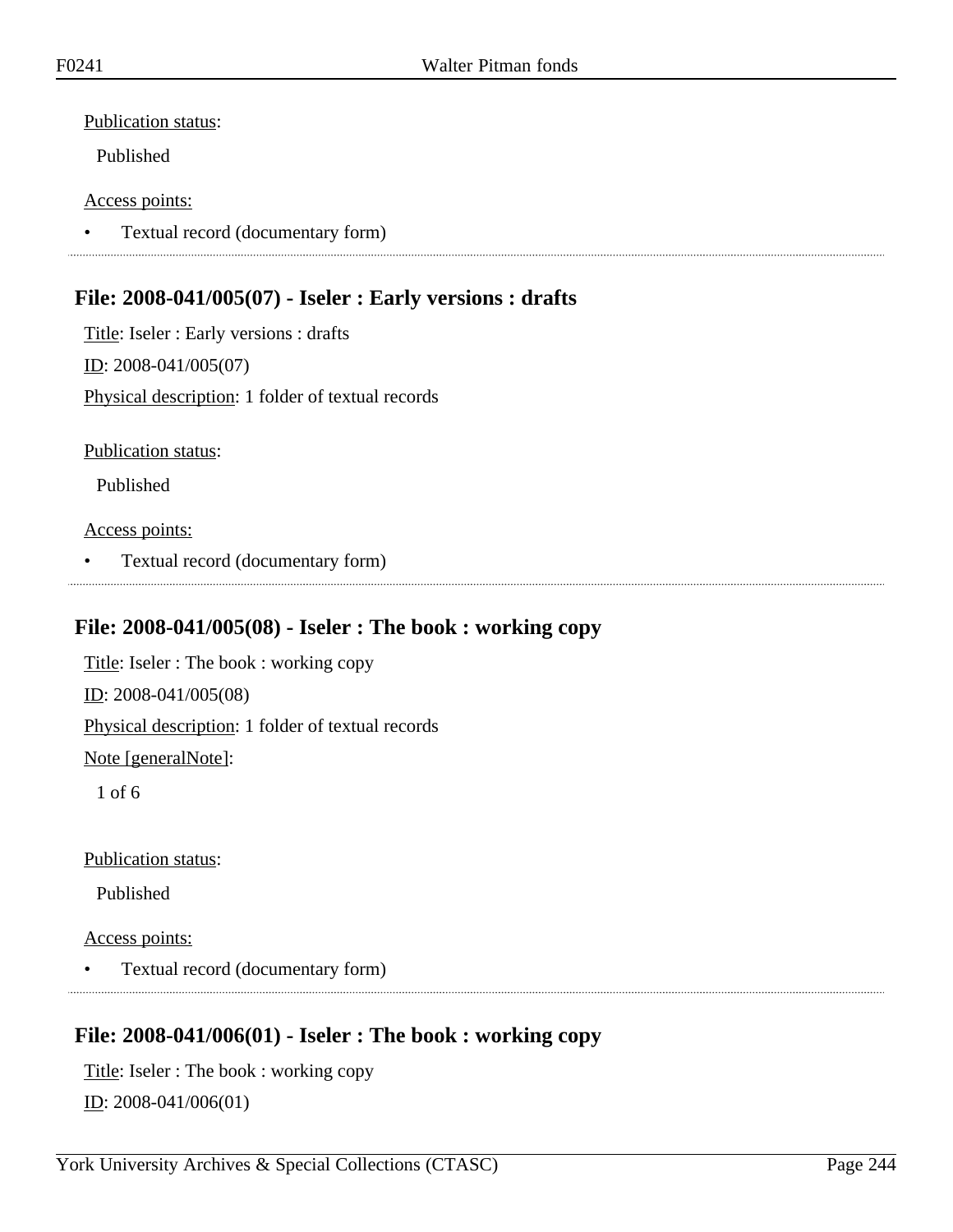Physical description: 1 folder of textual records

Note [generalNote]:

2 of 6

Publication status:

Published

Access points:

• Textual record (documentary form)

# **File: 2008-041/006(02) - Iseler : The book : working copy**

Title: Iseler : The book : working copy ID: 2008-041/006(02) Physical description: 1 folder of textual records Note [generalNote]: 3 of 6

Publication status:

Published

Access points:

• Textual record (documentary form) 

## **File: 2008-041/006(03) - Iseler : The book : working copy**

Title: Iseler : The book : working copy ID: 2008-041/006(03) Physical description: 1 folder of textual records Note [generalNote]: 4 of 6 Publication status: Published

Access points: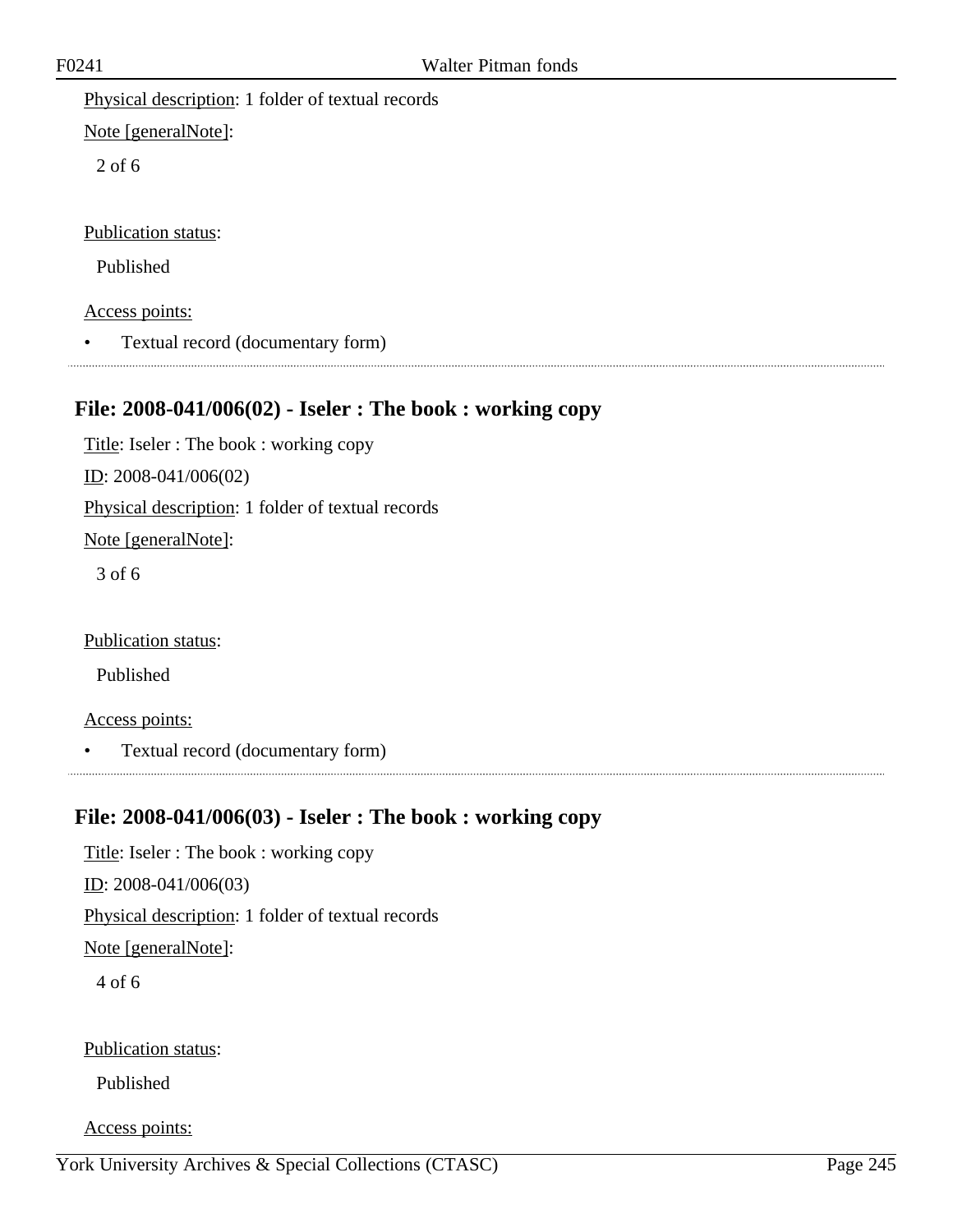• Textual record (documentary form)

### **File: 2008-041/006(04) - Iseler : The book : working copy**

Title: Iseler : The book : working copy

ID: 2008-041/006(04)

Physical description: 1 folder of textual records

Note [generalNote]:

5 of 6

Publication status:

Published

Access points:

• Textual record (documentary form)

## **File: 2008-041/006(05) - Iseler : The book : working copy**

Title: Iseler : The book : working copy ID: 2008-041/006(05) Physical description: 1 folder of textual records Note [generalNote]: 6 of 6

### Publication status:

Published

Access points:

• Textual record (documentary form) 

# **File: 2008-041/006(06) - Iseler : edited pages from biography manuscript**

Title: Iseler : edited pages from biography manuscript

ID: 2008-041/006(06)

Physical description: 1 folder of textual records

Publication status: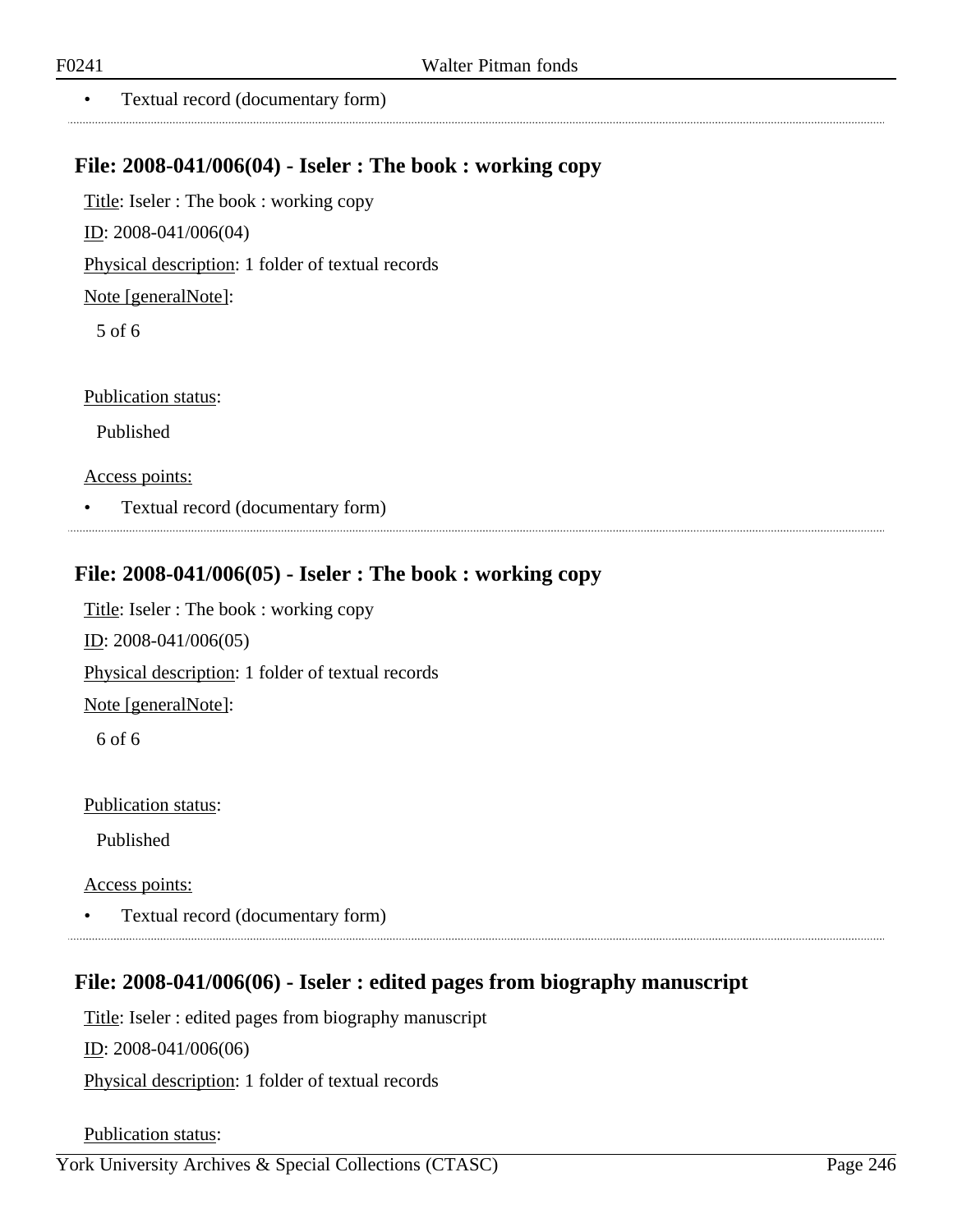### Published

#### Access points:

• Textual record (documentary form)

## **File: 2008-041/006(07) - Iseler : complete draft manuscript**

Title: Iseler : complete draft manuscript ID: 2008-041/006(07) Date: 2007 (date of creation) Physical description: 1 folder of textual records Note [generalNote]: 1 of 4 Publication status: Published

Access points:

• Textual record (documentary form)

## **File: 2008-041/007(01) - Iseler : complete draft manuscript**

Title: Iseler : complete draft manuscript ID: 2008-041/007(01) Date: 2007 (date of creation) Physical description: 1 folder of textual records Note [generalNote]: 2 of 4

#### Publication status:

Published

Access points:

• Textual record (documentary form)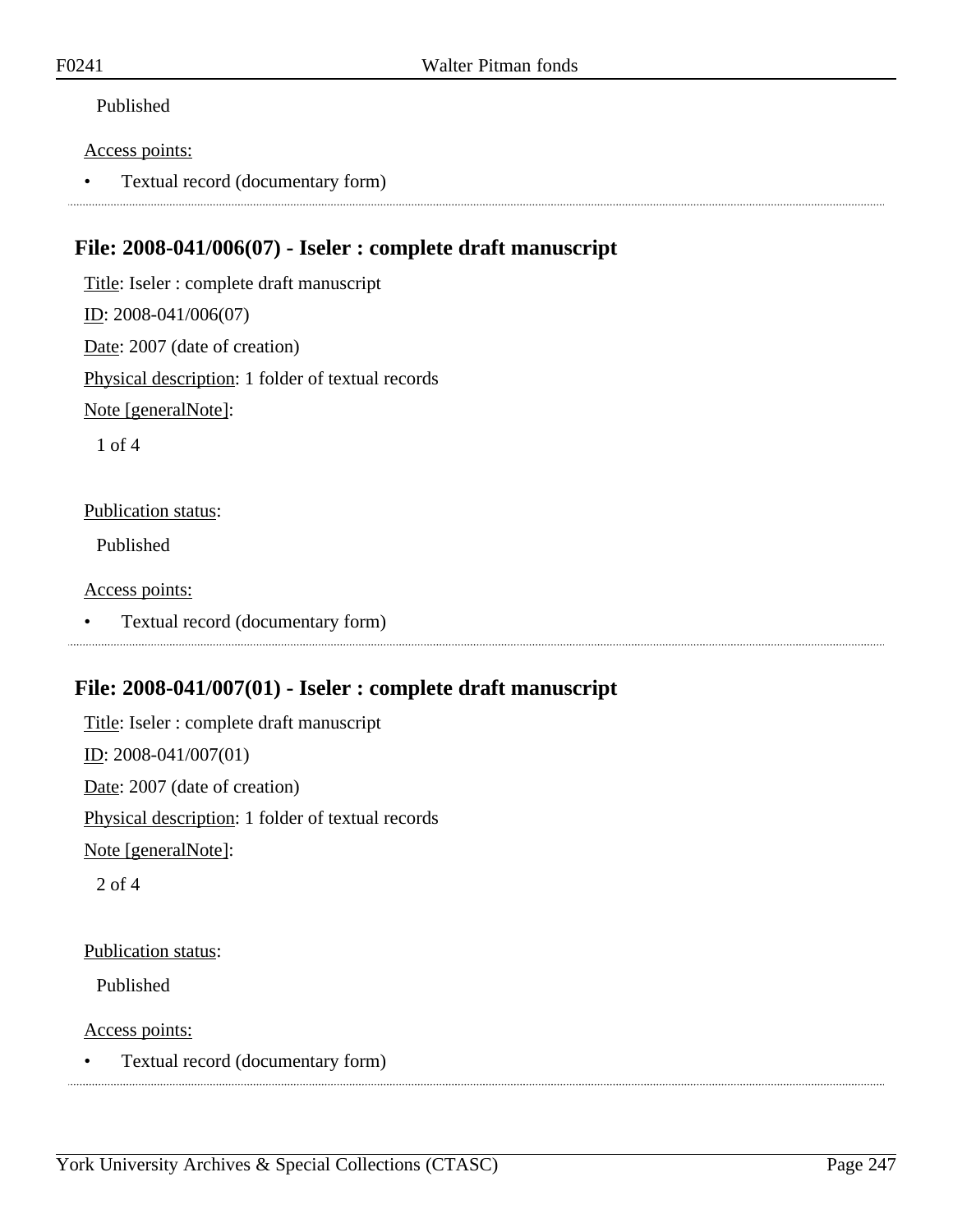# **File: 2008-041/007(02) - Iseler : complete draft manuscript**

Title: Iseler : complete draft manuscript ID: 2008-041/007(02) Date: 2007 (date of creation) Physical description: 1 folder of textual records Note [generalNote]: 3 of 4

Publication status:

Published

Access points:

• Textual record (documentary form)

## **File: 2008-041/007(03) - Iseler : complete draft manuscript**

Title: Iseler : complete draft manuscript ID: 2008-041/007(03) Date: 2007 (date of creation) Physical description: 1 folder of textual records Note [generalNote]: 4 of 4

Publication status:

Published

Access points:

• Textual record (documentary form)

### **File: 2008-041/007(04) - Iseler : miscellaneous notes, drafts**

Title: Iseler : miscellaneous notes, drafts ID: 2008-041/007(04) Date: 2007 (date of creation)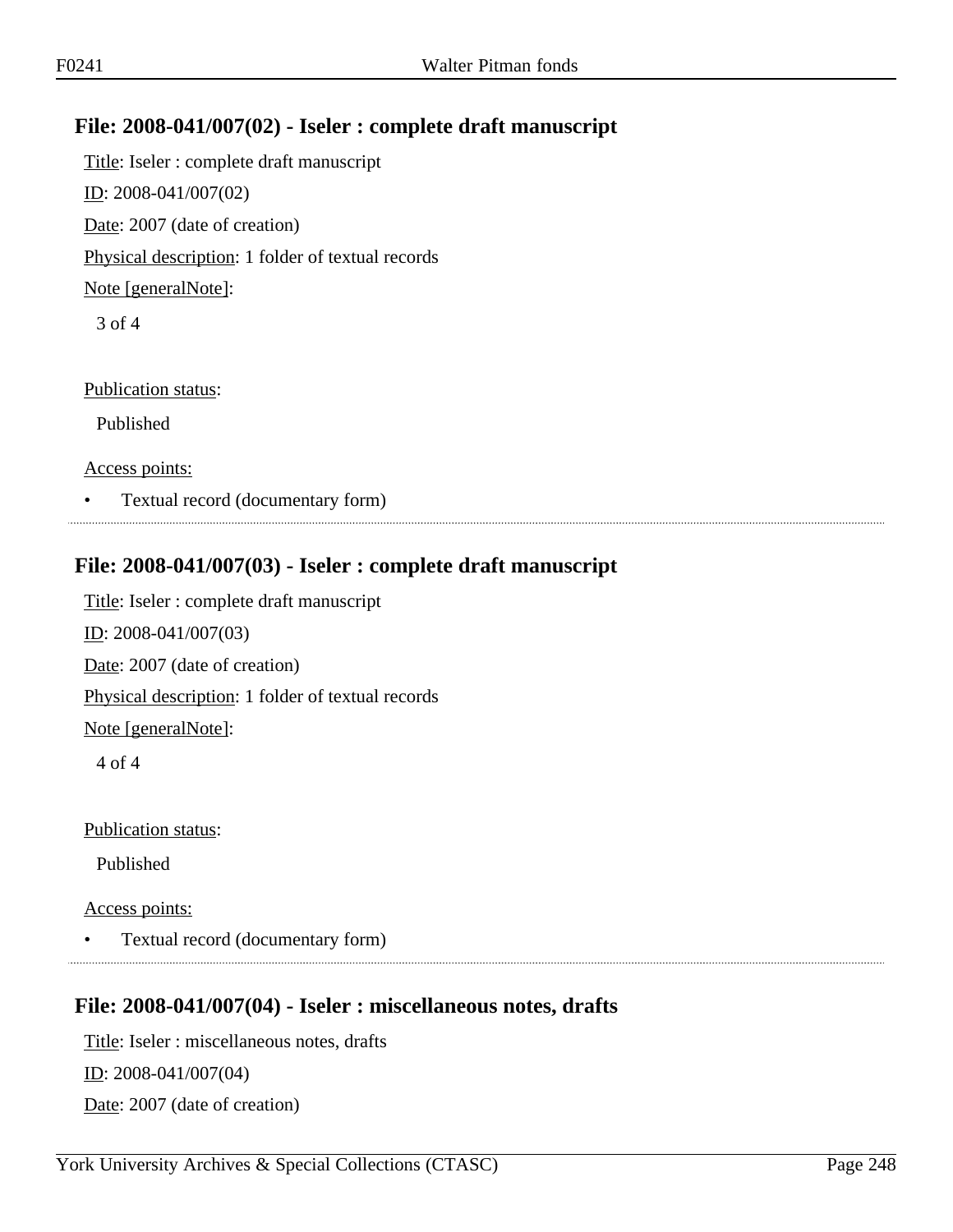Physical description: 3 CDs

Publication status:

Published

Access points:

• Textual record (documentary form) 

## **File: 2009-049/001(01) - C.M.C. [Canadian Music Centre]**

Title: C.M.C. [Canadian Music Centre] ID: 2009-049/001(01) Date: [ca. 2002-2004] (date of creation) Physical description: 1 folder of textual records

#### Publication status:

Published

#### Access points:

• Textual record (documentary form)

# **File: 2009-049/001(02) - Freedman-Morrison - The Music Makers : Donors- C.M.C., Laidlaw, Dundurn Press : correspondence re. Music Makers**

Title: Freedman-Morrison - The Music Makers : Donors- C.M.C., Laidlaw, Dundurn Press : correspondence re. Music Makers

ID: 2009-049/001(02)

Date: 1999-2006 (date of creation)

Physical description: 1 folder of textual records

Publication status:

Published

Access points:

• Textual record (documentary form)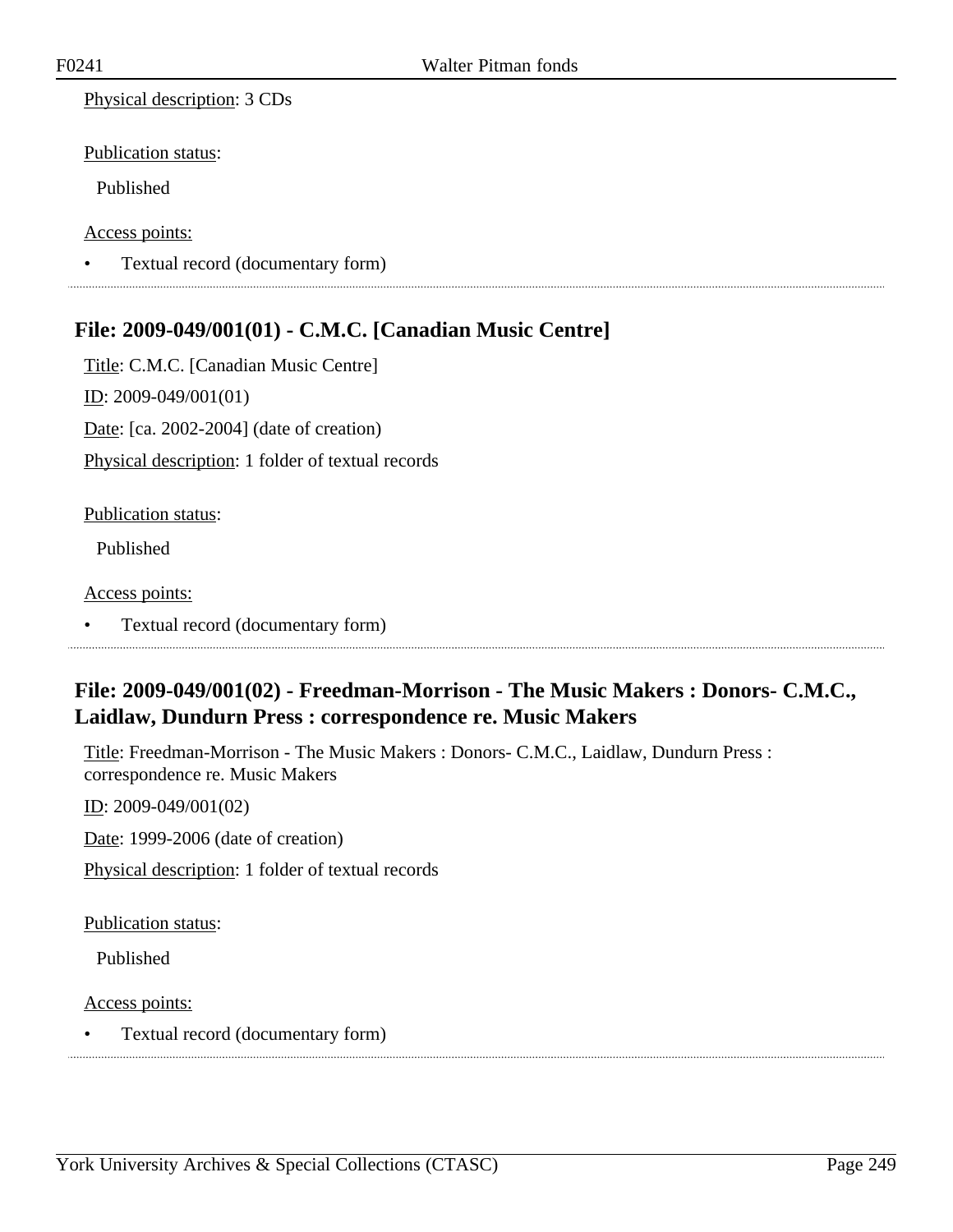# **File: 2009-049/001(03) - Freedman-Morrison - The Music Makers : Gail Dixon Musical Analysis : [re. Freedman]**

Title: Freedman-Morrison - The Music Makers : Gail Dixon Musical Analysis : [re. Freedman]

ID: 2009-049/001(03)

Date: [ca. 2003] (date of creation)

Physical description: 1 folder of textual records

Publication status:

Published

Access points:

• Textual record (documentary form)

# **File: 2009-049/001(04) - Freedman-Morrison - The Music Makers : Mary Morrison [biographical notes]**

Title: Freedman-Morrison - The Music Makers : Mary Morrison [biographical notes]

ID: 2009-049/001(04)

Date: [2002-2004?] (date of creation)

Physical description: 1 folder of textual records

Publication status:

Published

Access points:

• Textual record (documentary form)

# **File: 2009-049/001(05) - Freedman-Morrison - The Music Makers : Harry Freedman basic materials - H.F. biography - CV**

Title: Freedman-Morrison - The Music Makers : Harry Freedman basic materials - H.F. biography - CV ID: 2009-049/001(05)

Date: [ca. 1989], 1996. 2002-2005 (date of creation)

Physical description: 1 folder of textual records

Publication status: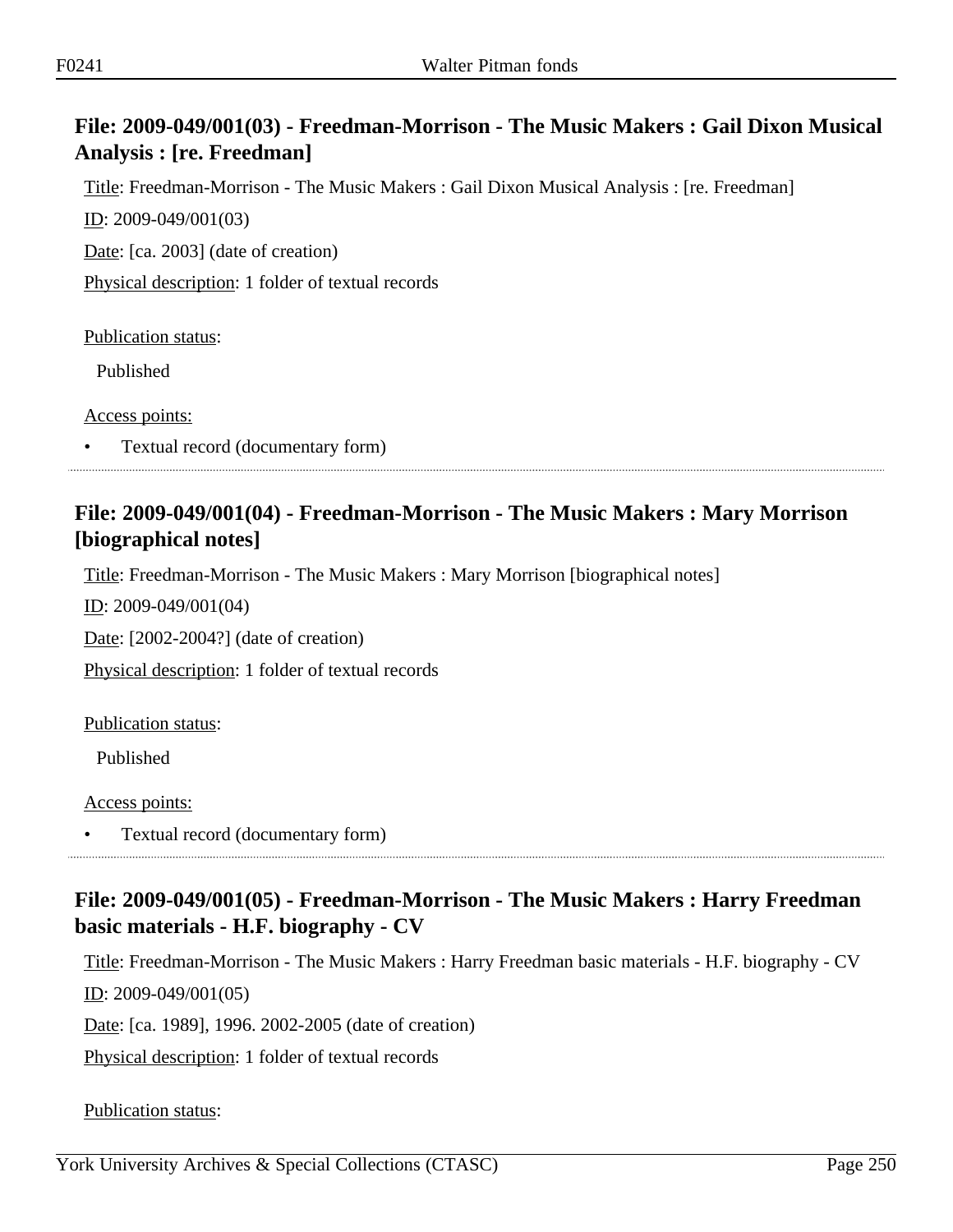### Published

#### Access points:

• Textual record (documentary form)

# **File: 2009-049/001(06) - Freedman-Morrison - The Music Makers : Thematic materials - H.F. themes : research notes**

Title: Freedman-Morrison - The Music Makers : Thematic materials - H.F. themes : research notes

ID: 2009-049/001(06)

Date: [ca. 1977-2003] (date of creation)

Physical description: 1 folder of textual records

Publication status:

Published

Access points:

• Textual record (documentary form)

# **File: 2009-049/001(07) - Freedman-Morrison - The Music Makers : Interviews - H.F. [Freedman] and others**

Title: Freedman-Morrison - The Music Makers : Interviews - H.F. [Freedman] and others

ID: 2009-049/001(07)

Date: [ca. 2003-2004] (date of creation)

Physical description: 1 folder of textual records

Publication status:

Published

Access points:

• Textual record (documentary form)

# **File: 2009-049/001(08) - Freedman-Morrison - The Music Makers : Research notes - CBC Archives - Freedman daughters**

Title: Freedman-Morrison - The Music Makers : Research notes - CBC Archives - Freedman daughters ID: 2009-049/001(08)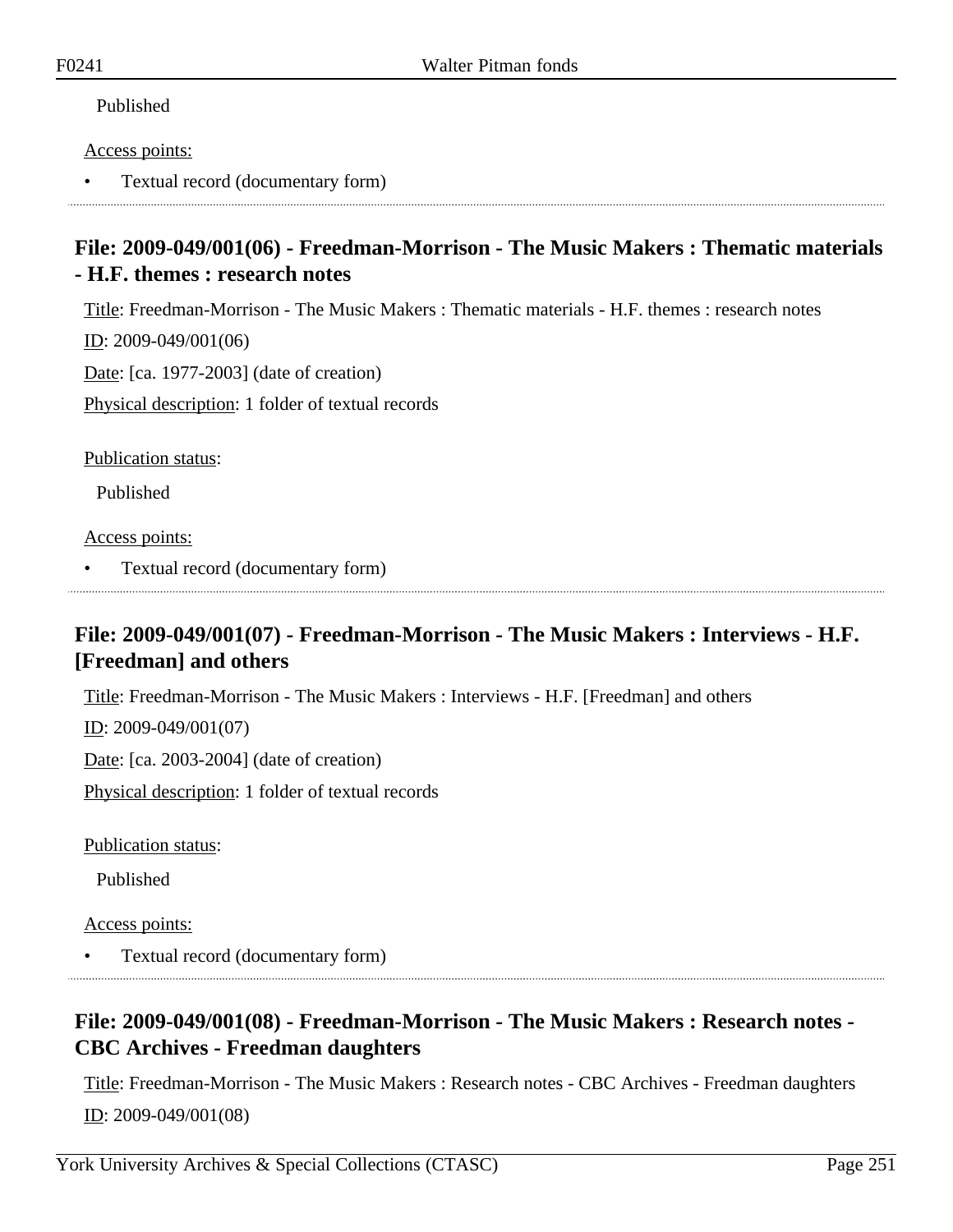Date: [ca. 2005] (date of creation)

Physical description: 1 folder of textual records

Publication status:

Published

Access points:

• Textual record (documentary form)

# **File: 2009-049/001(09) - Freedman-Morrison - The Music Makers : Lyric Arts Trio - Compositions [60s-90s] : research notes for Freedman work**

Title: Freedman-Morrison - The Music Makers : Lyric Arts Trio - Compositions [60s-90s] : research notes for Freedman work

ID: 2009-049/001(09)

Physical description: 1 folder of textual records

Publication status:

Published

Access points:

• Textual record (documentary form)

## **File: 2009-049/001(10) - Freedman-Morrison - The Music Makers : David Jaegar : Freedman research and drafts**

Title: Freedman-Morrison - The Music Makers : David Jaegar : Freedman research and drafts

ID: 2009-049/001(10)

Date: [ca. 2005] (date of creation)

Physical description: 1 folder of textual records

Publication status:

Published

Access points:

• Textual record (documentary form)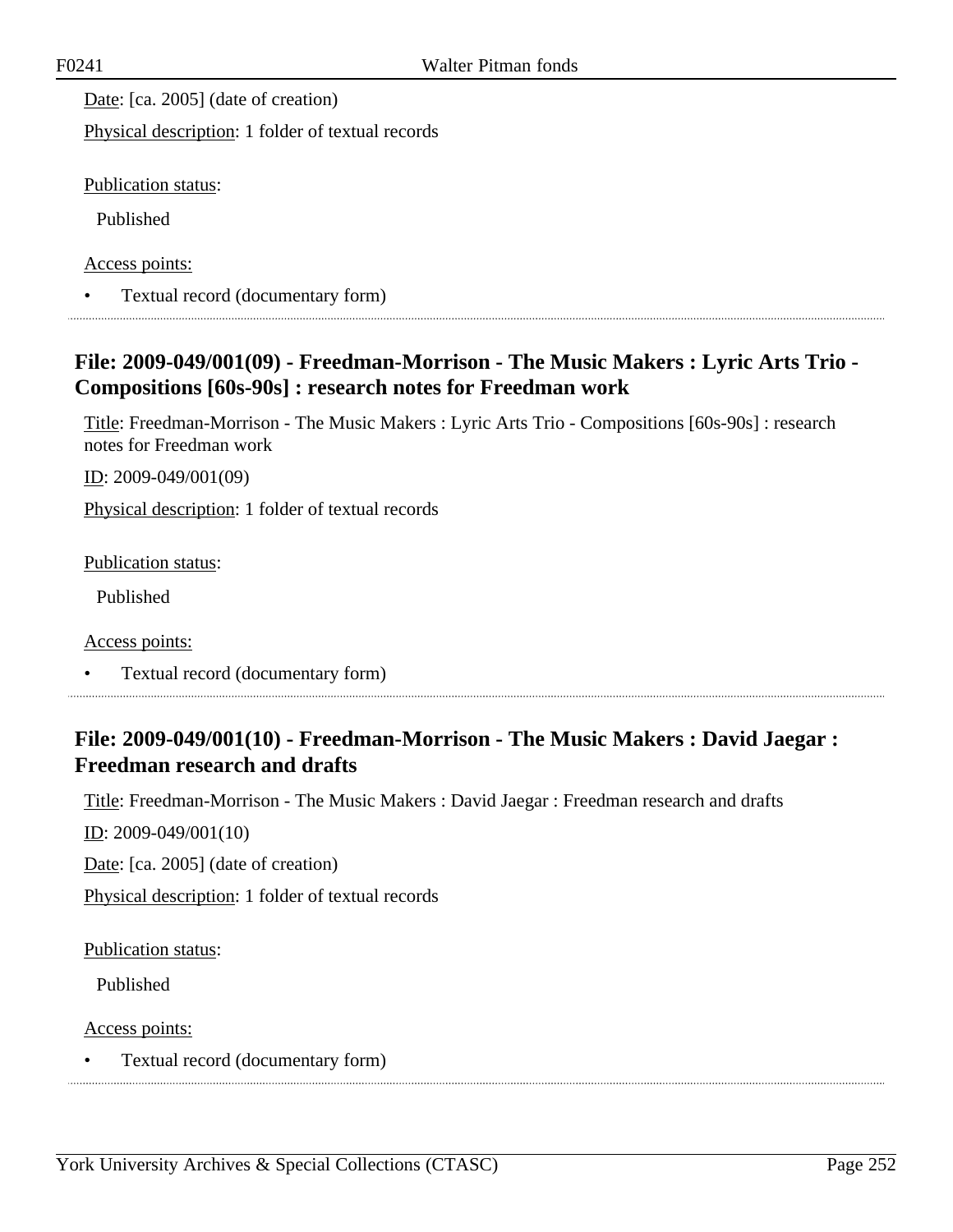# **File: 2009-049/001(11) - Freedman-Morrison - The Music Makers : [Freedman] : research notes**

Title: Freedman-Morrison - The Music Makers : [Freedman] : research notes

ID: 2009-049/001(11)

Date: [ca. 2003] (date of creation)

Physical description: 1 folder of textual records

Publication status:

Published

Access points:

• Textual record (documentary form)

## **File: 2009-049/001(12) - Freedman-Morrison - The Music Makers : [Freedman] : research notes and clippings**

Title: Freedman-Morrison - The Music Makers : [Freedman] : research notes and clippings

ID: 2009-049/001(12)

Date: [196-] (date of creation)

Physical description: 1 folder of textual records

Publication status:

Published

Access points:

• Textual record (documentary form)

# **File: 2009-049/001(13) - Freedman-Morrison - The Music Makers : C.M.C. Archives 1970s : Freedman research notes and clippings**

Title: Freedman-Morrison - The Music Makers : C.M.C. Archives 1970s : Freedman research notes and clippings

 $ID: 2009-049/001(13)$ 

Date: [197-] (date of creation)

Physical description: 1 folder of textual records

Publication status: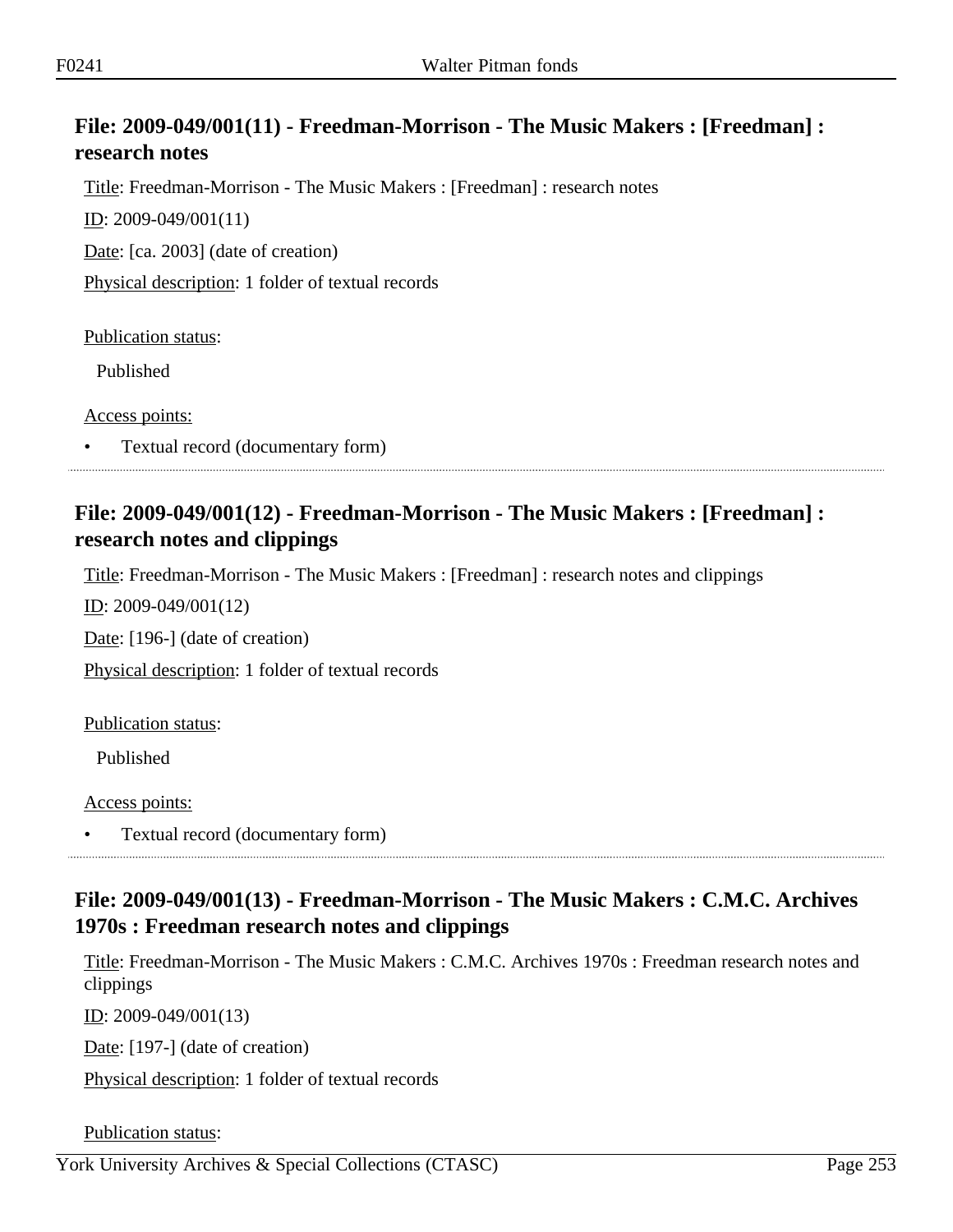### Published

### Access points:

• Textual record (documentary form)

# **File: 2009-049/001(14) - Freedman-Morrison - The Music Makers : [Freedman] : research clippings**

Title: Freedman-Morrison - The Music Makers : [Freedman] : research clippings

 $ID: 2009-049/001(14)$ 

Date: [198-] (date of creation)

Physical description: 1 folder of textual records

Publication status:

Published

Access points:

• Textual record (documentary form)

## **File: 2009-049/001(15) - Freedman-Morrison - The Music Makers : [Freedman] : research clippings**

Title: Freedman-Morrison - The Music Makers : [Freedman] : research clippings

ID: 2009-049/001(15)

Date: [199-] (date of creation)

Physical description: 1 folder of textual records

Publication status:

Published

Access points:

• Textual record (documentary form)

## **File: 2009-049/001(16) - Freedman-Morrison - The Music Makers : Notes - National Archives [of Canada]**

Title: Freedman-Morrison - The Music Makers : Notes - National Archives [of Canada] ID: 2009-049/001(16)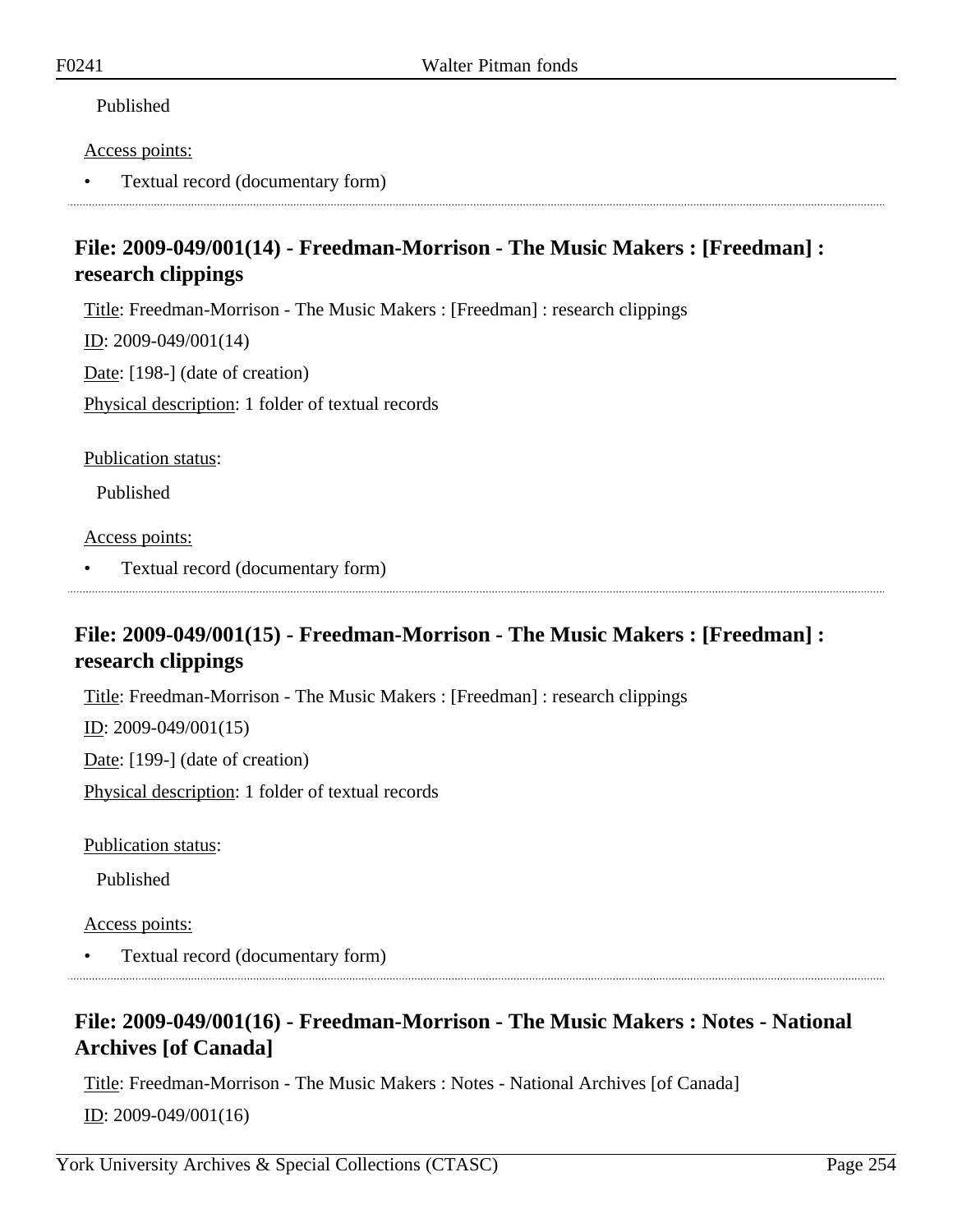Date: 2004 (date of creation)

Physical description: 1 folder of textual records

Publication status:

Published

Access points:

• Textual record (documentary form)

# **File: 2009-049/002(01) - Freedman-Morrison - The Music Makers : National Archives [of Canada] : research notes**

Title: Freedman-Morrison - The Music Makers : National Archives [of Canada] : research notes

ID: 2009-049/002(01)

Date: 2004 (date of creation)

Physical description: 1 folder of textual records

Publication status:

Published

Access points:

• Textual record (documentary form)

## **File: 2009-049/002(02) - Freedman-Morrison - The Music Makers : National Archives [of Canada] : research notes**

Title: Freedman-Morrison - The Music Makers : National Archives [of Canada] : research notes

ID: 2009-049/002(02)

Date: 2004 (date of creation)

Physical description: 1 folder of textual records

Publication status:

Published

Access points: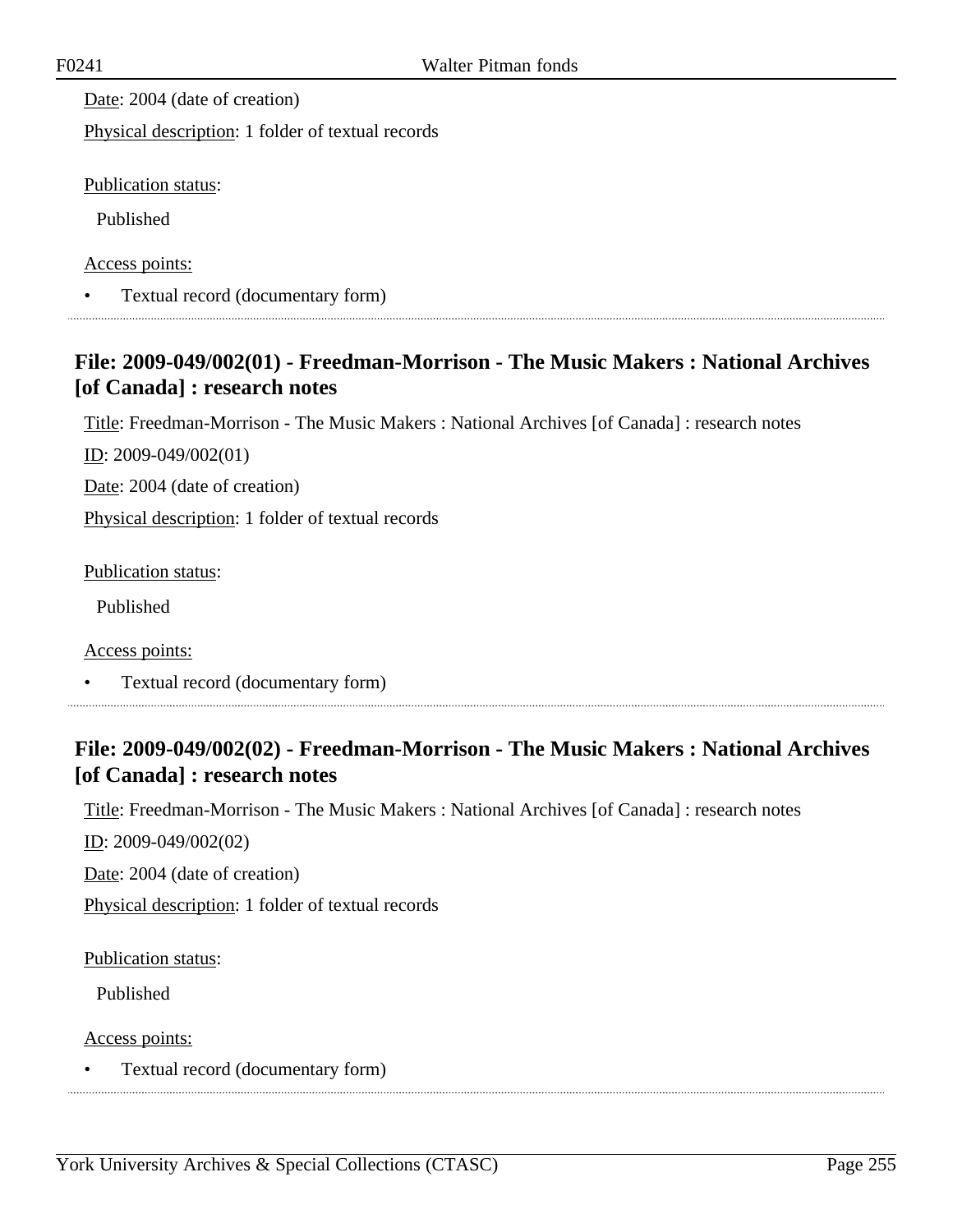# **File: 2009-049/002(03) - Freedman-Morrison - The Music Makers : National Archives [of Canada] : research notes**

Title: Freedman-Morrison - The Music Makers : National Archives [of Canada] : research notes

ID: 2009-049/002(03)

Date: [ca. 2004] (date of creation)

Physical description: 1 folder of textual records

Publication status:

Published

Access points:

• Textual record (documentary form)

## **File: 2009-049/002(04) - Freedman-Morrison - The Music Makers : Early scribblings [mostly Freedman]**

Title: Freedman-Morrison - The Music Makers : Early scribblings [mostly Freedman]

ID: 2009-049/002(04)

Physical description: 1 folder of textual records

Publication status:

Published

Access points:

• Textual record (documentary form)

## **File: 2009-049/002(05) - Freedman-Morrison - The Music Makers : Early written materials - Freedman : manuscript draft**

Title: Freedman-Morrison - The Music Makers : Early written materials - Freedman : manuscript draft

ID: 2009-049/002(05)

Date: [ca. 2004] (date of creation)

Physical description: 1 folder of textual records

Note [generalNote]:

1 of 2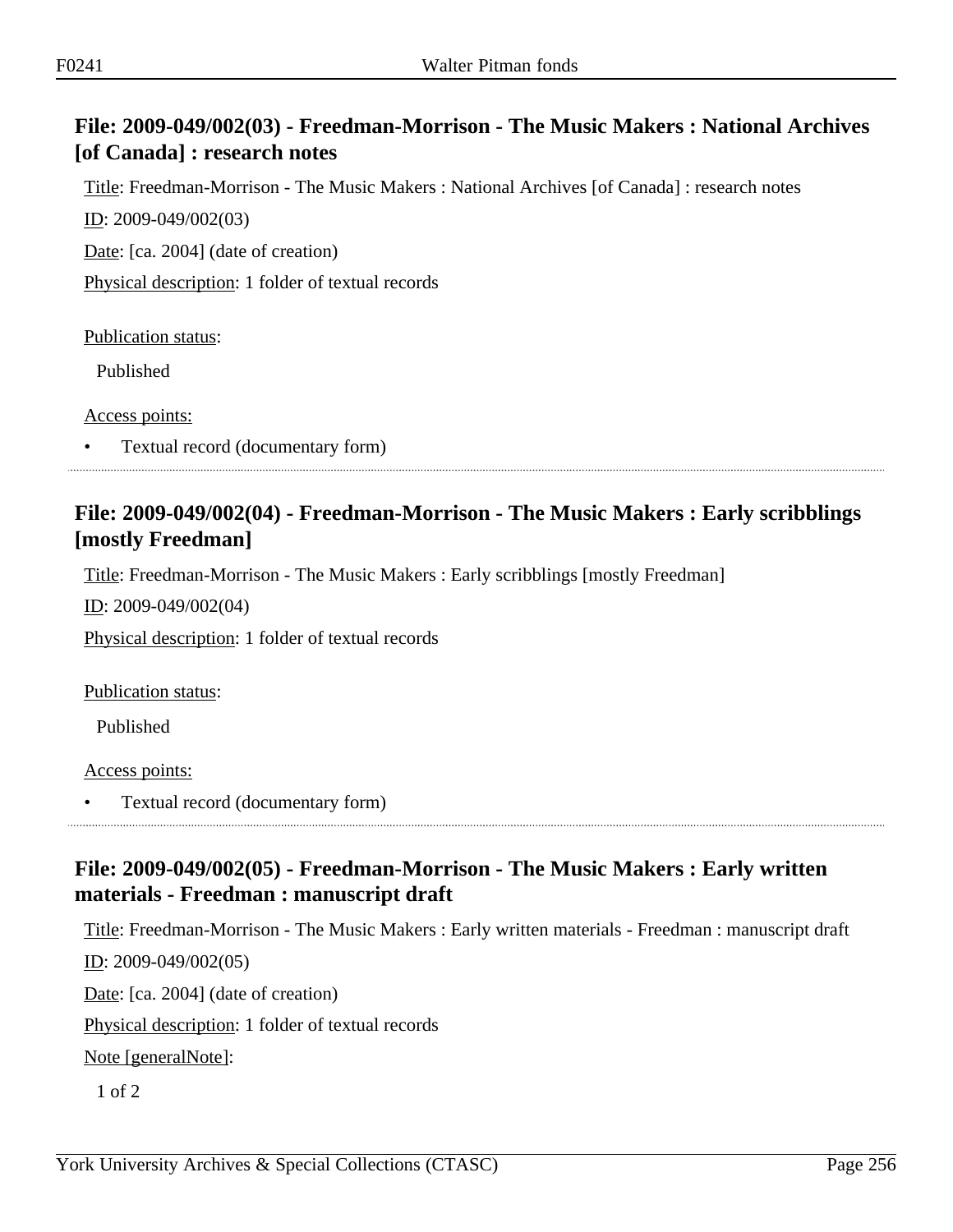### Publication status:

Published

### Access points:

• Textual record (documentary form)

# **File: 2009-049/002(06) - Freedman-Morrison - The Music Makers : Early written materials - Freedman : manuscript draft**

Title: Freedman-Morrison - The Music Makers : Early written materials - Freedman : manuscript draft

ID: 2009-049/002(06)

Date: [ca. 2004] (date of creation)

Physical description: 1 folder of textual records

Note [generalNote]:

2 of 2

Publication status:

Published

Access points:

• Textual record (documentary form)

# **File: 2009-049/002(07) - Freedman-Morrison - The Music Makers : Harry and Mary : Making music in Canada's twentieth century : early typescript**

Title: Freedman-Morrison - The Music Makers : Harry and Mary : Making music in Canada's twentieth century : early typescript

ID: 2009-049/002(07)

Date: 2004-2005 (date of creation)

Physical description: 1 folder of textual records

Note [generalNote]:

1 of 4

Publication status:

Published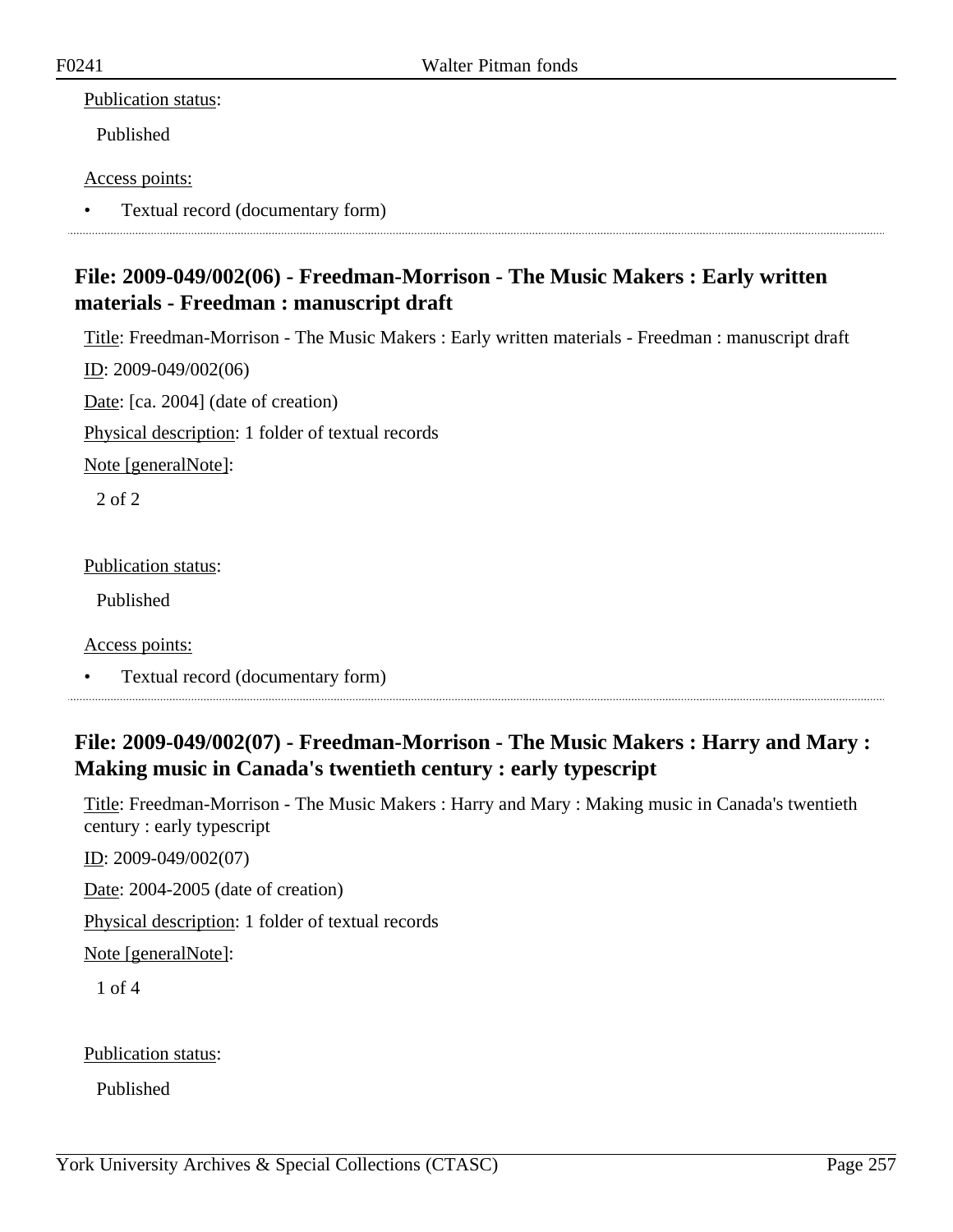Access points:

• Textual record (documentary form)

# **File: 2009-049/003(01) - Freedman-Morrison - The Music Makers : Harry and Mary : Making music in Canada's twentieth century : early typescript**

Title: Freedman-Morrison - The Music Makers : Harry and Mary : Making music in Canada's twentieth century : early typescript

ID: 2009-049/003(01)

Date: 2004-2005 (date of creation)

Physical description: 1 folder of textual records

Note [generalNote]:

2 of 4

Publication status:

Published

Access points:

• Textual record (documentary form)

## **File: 2009-049/003(02) - Freedman-Morrison - The Music Makers : Harry and Mary : Making music in Canada's twentieth century : early typescript**

Title: Freedman-Morrison - The Music Makers : Harry and Mary : Making music in Canada's twentieth century : early typescript

ID: 2009-049/003(02)

Date: 2004-2005 (date of creation)

Physical description: 1 folder of textual records

Note [generalNote]:

3 of 4

Publication status:

Published

Access points: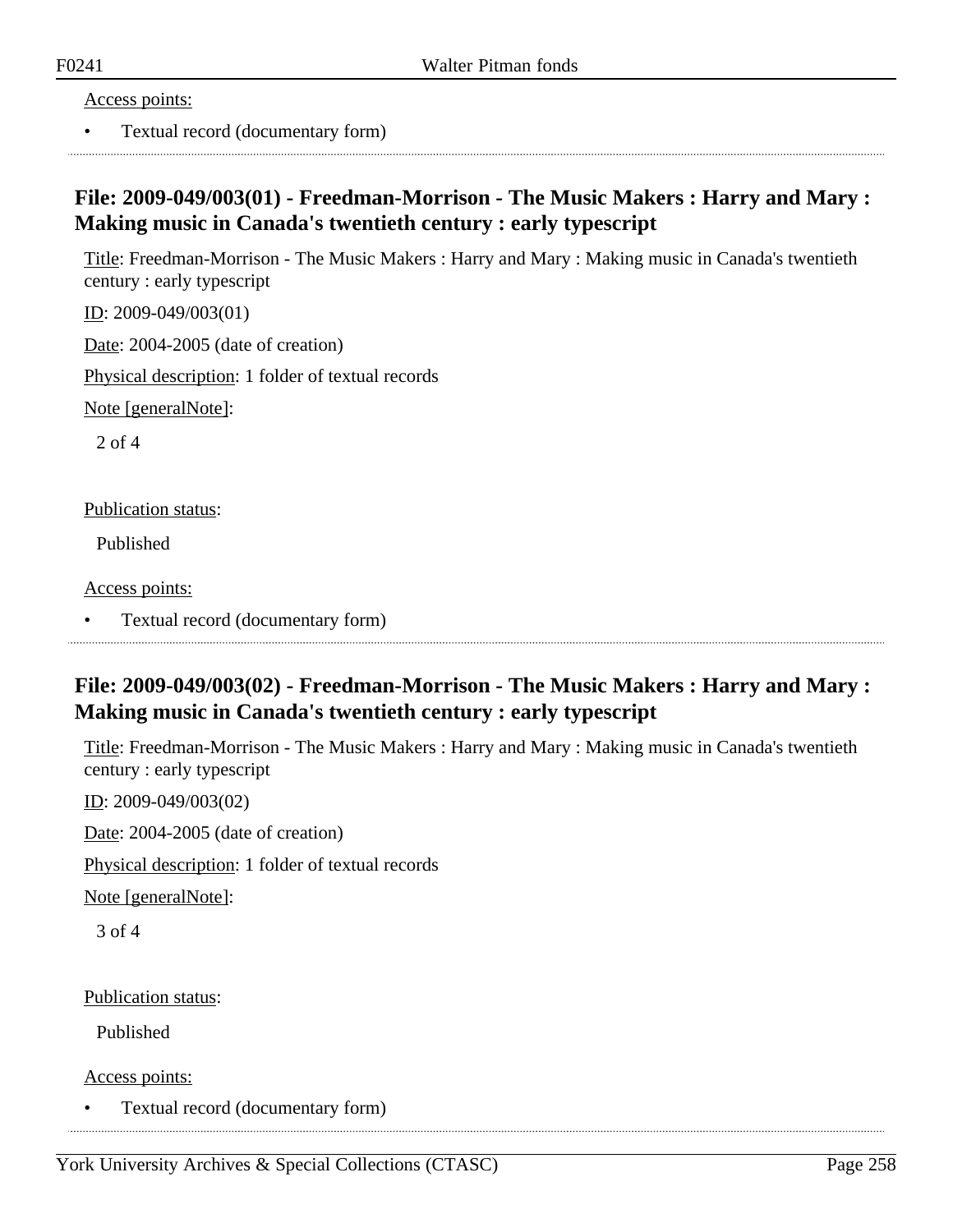# **File: 2009-049/003(03) - Freedman-Morrison - The Music Makers : Harry and Mary : Making music in Canada's twentieth century : early typescript**

Title: Freedman-Morrison - The Music Makers : Harry and Mary : Making music in Canada's twentieth century : early typescript

ID: 2009-049/003(03)

Date: 2004-2005 (date of creation)

Physical description: 1 folder of textual records

Note [generalNote]:

4 of 4

Publication status:

Published

Access points:

• Textual record (documentary form)

# **File: 2009-049/003(04) - Freedman-Morrison - The Music Makers : Harry and Mary : Making music in Canada's twentieth century : edited typescript**

Title: Freedman-Morrison - The Music Makers : Harry and Mary : Making music in Canada's twentieth century : edited typescript

ID: 2009-049/003(04)

Date: 2004 (date of creation)

Physical description: 1 folder of textual records

Note [generalNote]:

1 of 3

Publication status:

Published

Access points: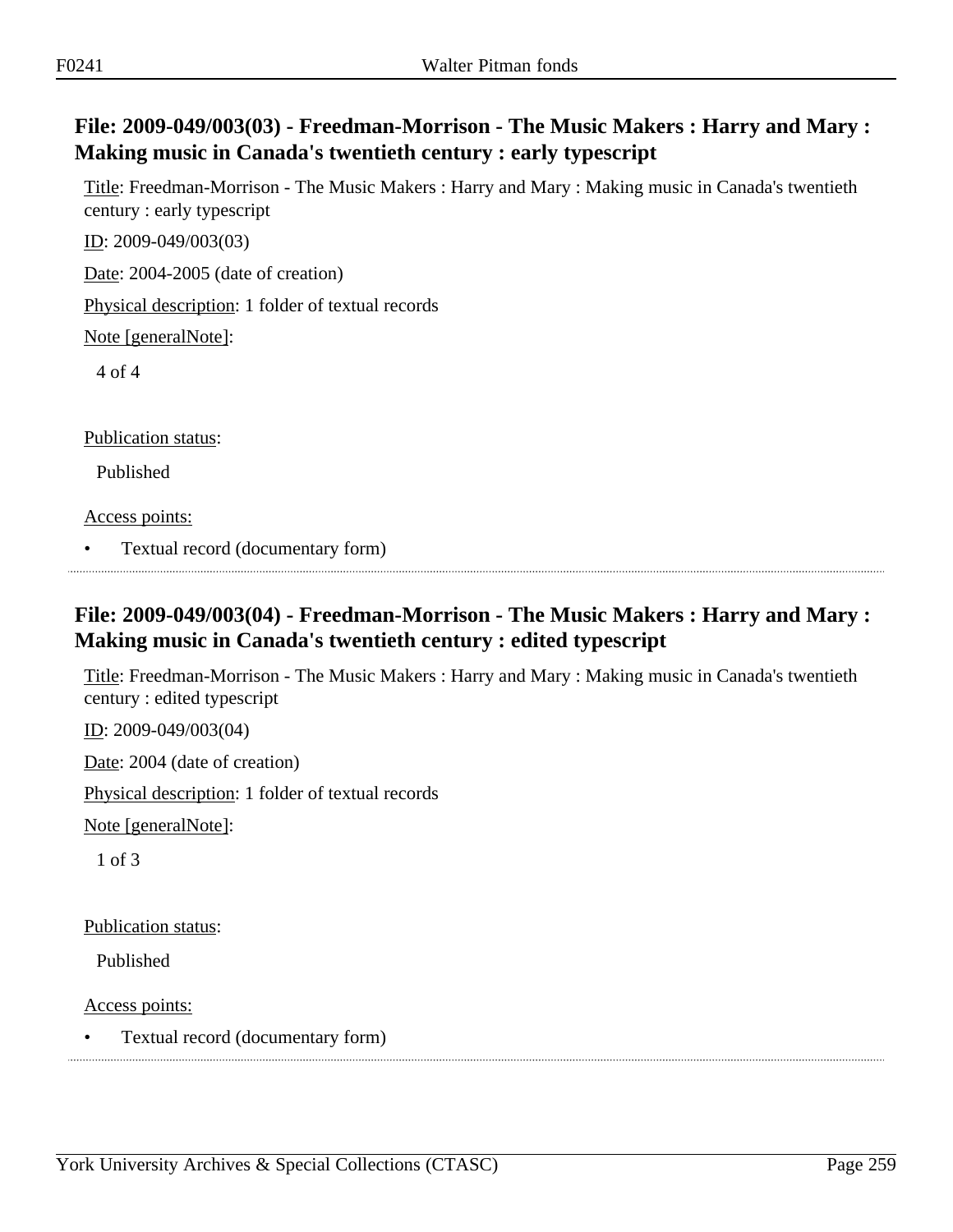# **File: 2009-049/003(05) - Freedman-Morrison - The Music Makers : Harry and Mary : Making music in Canada's twentieth century : edited typescript**

Title: Freedman-Morrison - The Music Makers : Harry and Mary : Making music in Canada's twentieth century : edited typescript

ID: 2009-049/003(05)

Date: 2004 (date of creation)

Physical description: 1 folder of textual records

Note [generalNote]:

2 of 3

Publication status:

Published

Access points:

• Textual record (documentary form)

# **File: 2009-049/003(06) - Freedman-Morrison - The Music Makers : Harry and Mary : Making music in Canada's twentieth century : edited typescript**

Title: Freedman-Morrison - The Music Makers : Harry and Mary : Making music in Canada's twentieth century : edited typescript

ID: 2009-049/003(06)

Date: 2004 (date of creation)

Physical description: 1 folder of textual records

Note [generalNote]:

3 of 3

Publication status:

Published

Access points: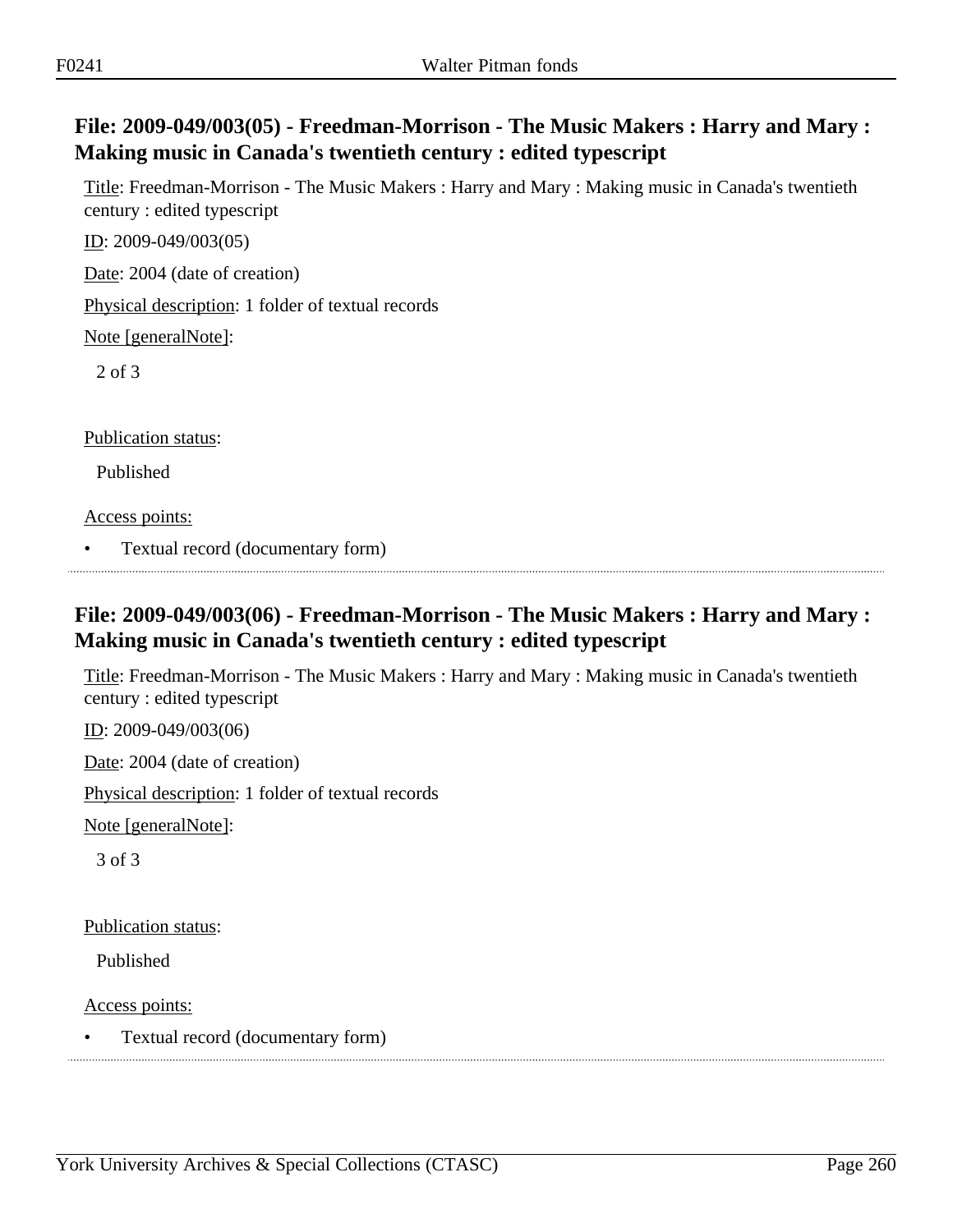# **File: 2009-049/004(01) - Freedman-Morrison - The Music Makers : Music makers : draft with markup**

Title: Freedman-Morrison - The Music Makers : Music makers : draft with markup

ID: 2009-049/004(01)

Date: [ca. 2006] (date of creation)

Physical description: 1 folder of textual records

Note [generalNote]:

1 of 2

Publication status:

Published

Access points:

• Textual record (documentary form)

# **File: 2009-049/004(02) - Freedman-Morrison - The Music Makers : Music makers : draft with markup**

Title: Freedman-Morrison - The Music Makers : Music makers : draft with markup

ID: 2009-049/004(02)

Date: [ca. 2006] (date of creation)

Physical description: 1 folder of textual records

Note [generalNote]:

2 of 2

Publication status:

Published

Access points:

• Textual record (documentary form)

# **File: 2009-049/004(03) - Freedman-Morrison - The Music Makers : The Recorder, Vol. XLVIII No. 2 Winter 2006 : article by Pitman re. Music Makers**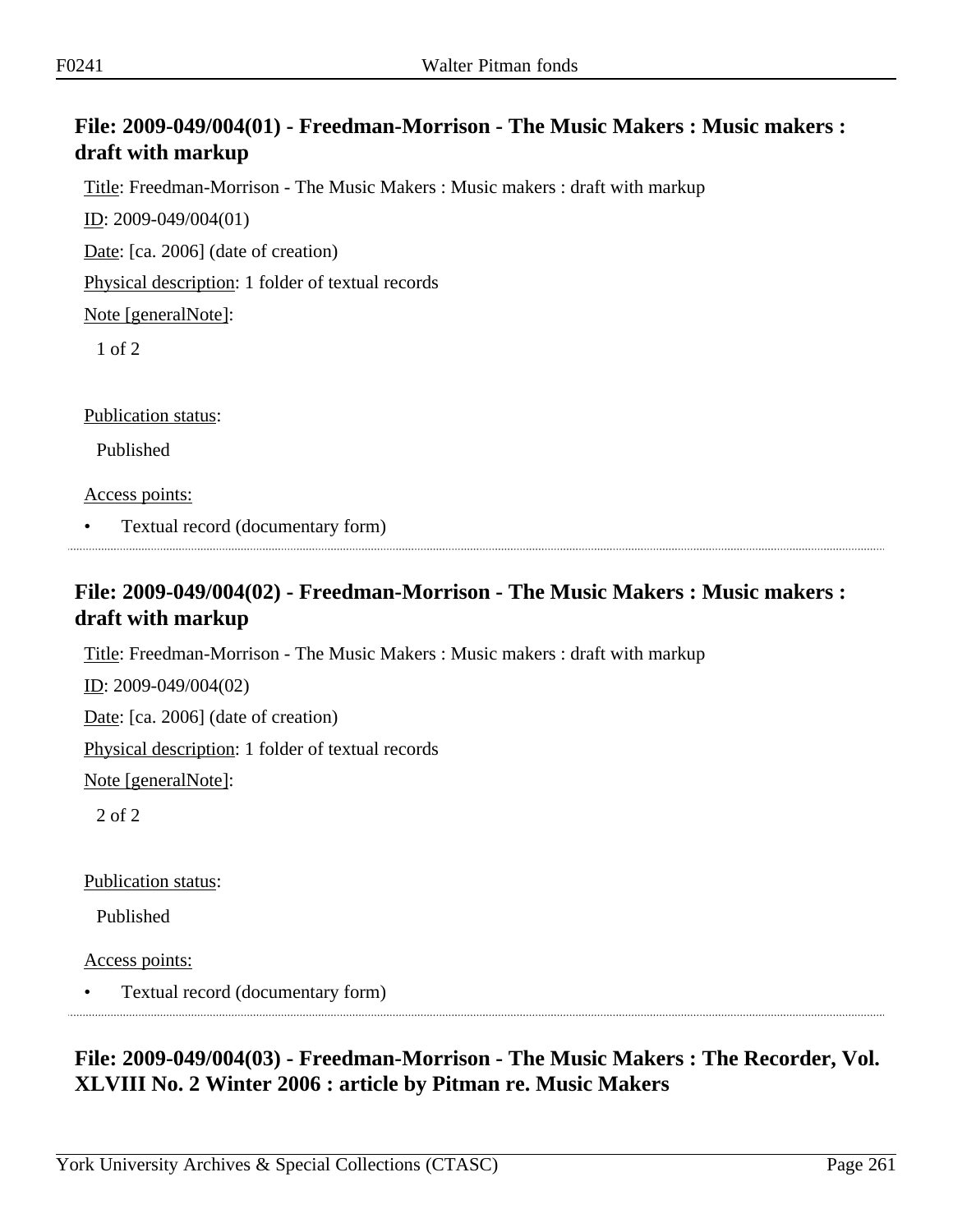Title: Freedman-Morrison - The Music Makers : The Recorder, Vol. XLVIII No. 2 Winter 2006 : article by Pitman re. Music Makers

ID: 2009-049/004(03)

Date: 2006 (date of creation)

Physical description: 1 folder of textual records

Publication status:

Published

#### Access points:

• Textual record (documentary form)

## **File: 2009-049/004(04) - The Book : Iseler : edited typescript**

Title: The Book : Iseler : edited typescript ID: 2009-049/004(04) Date: [ca. 2006] (date of creation) Physical description: 1 folder of textual records Note [generalNote]: 1 of 3 Publication status:

Published

Access points:

• Textual record (documentary form)

### **File: 2009-049/004(05) - The Book : Iseler : edited typescript**

Title: The Book : Iseler : edited typescript ID: 2009-049/004(05) Date: [ca. 2006] (date of creation) Physical description: 1 folder of textual records Note [generalNote]:

2 of 3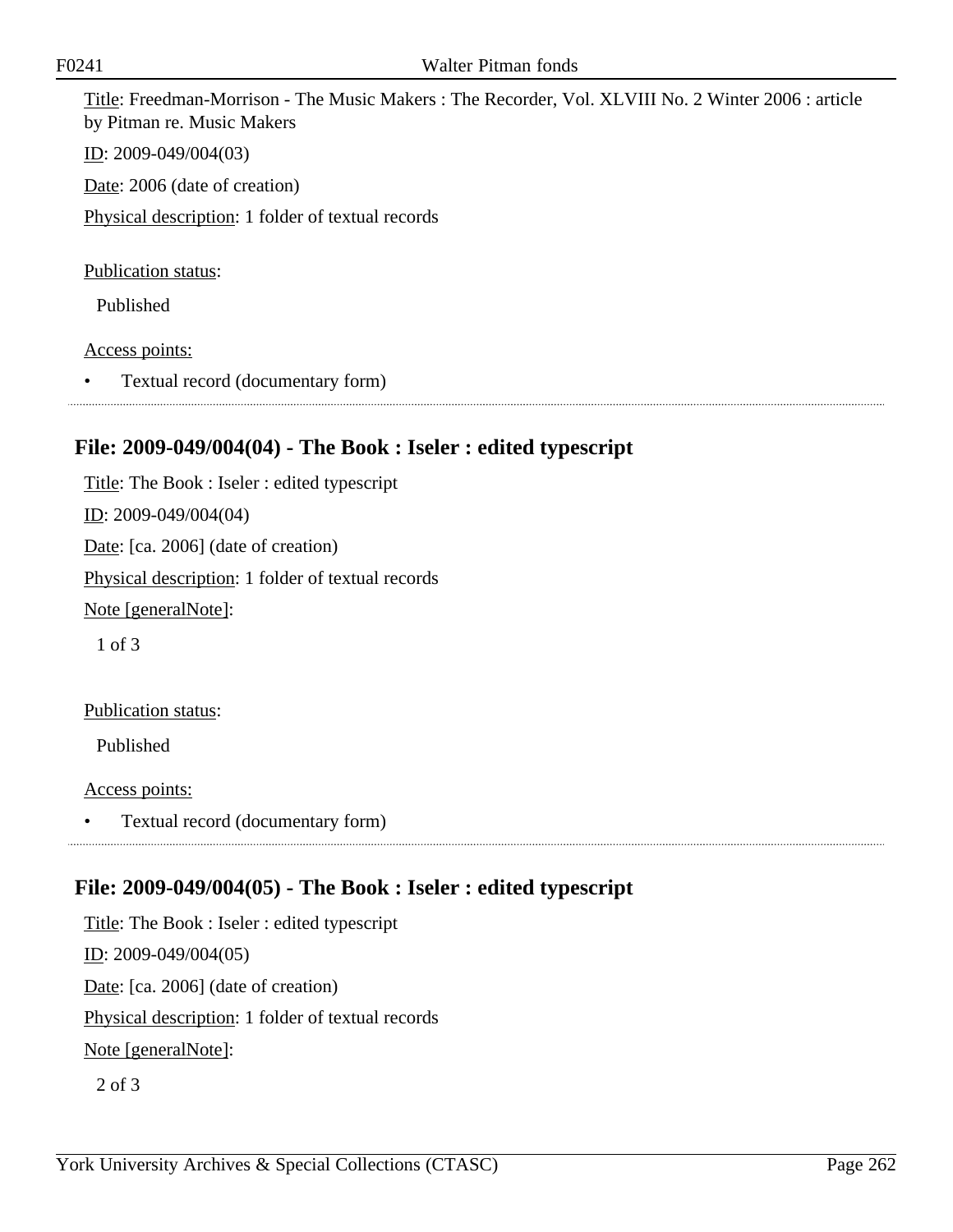### Publication status:

Published

### Access points:

• Textual record (documentary form)

# **File: 2009-049/004(06) - The Book : Iseler : edited typescript**

Title: The Book : Iseler : edited typescript ID: 2009-049/004(06) Date: [ca. 2006] (date of creation) Physical description: 1 folder of textual records Note [generalNote]:

3 of 3

### Publication status:

Published

### Access points:

• Textual record (documentary form)

## **File: 2009-049/004(07) - Elmer Iseler Singers OLENA : notes**

Title: Elmer Iseler Singers OLENA : notes ID: 2009-049/004(07) Date: [ca. 2006] (date of creation) Physical description: 1 folder of textual records

Publication status:

Published

Access points:

• Textual record (documentary form)

# **File: 2009-049/005(01) - Iseler book launch**

Title: Iseler book launch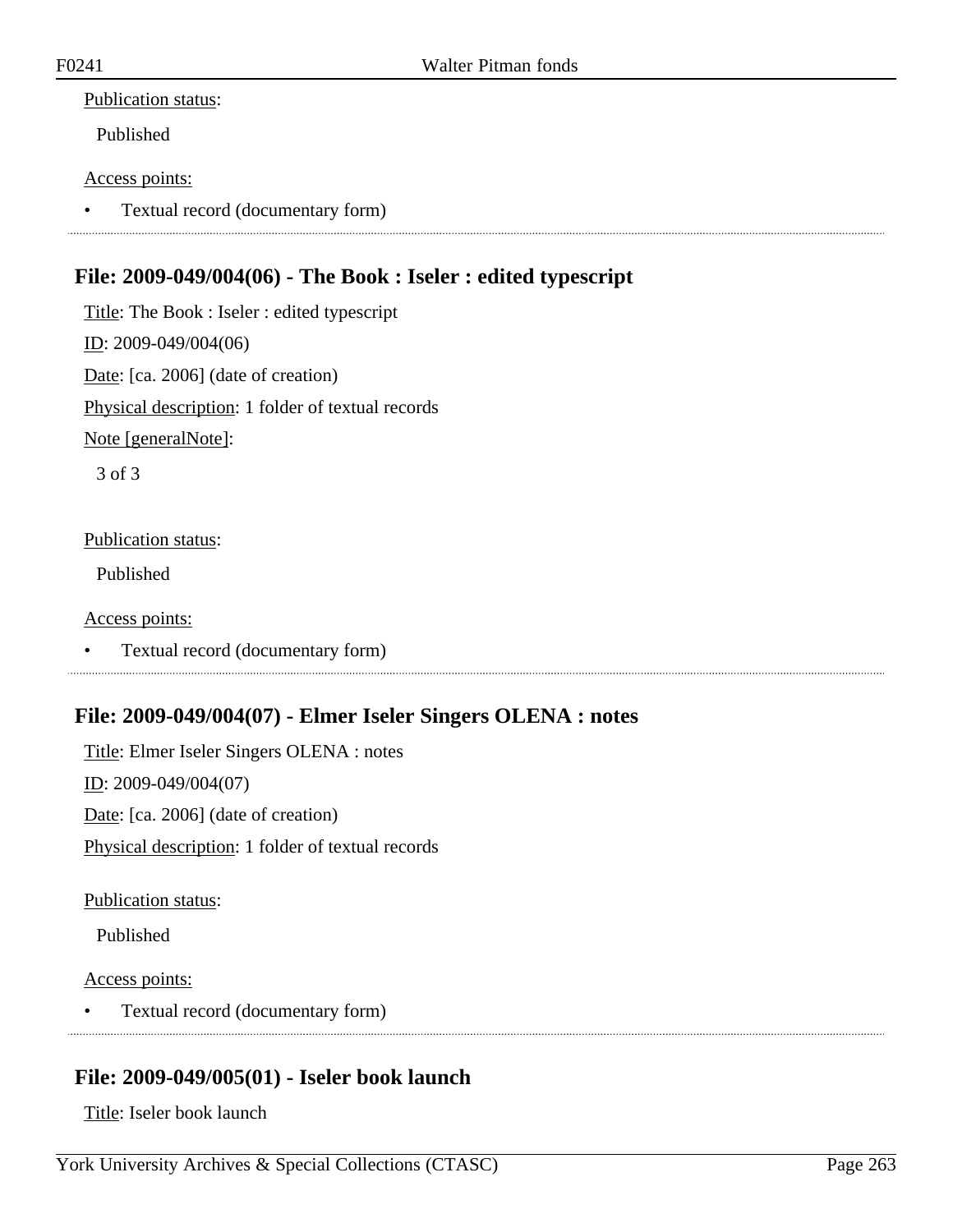ID: 2009-049/005(01) Date: 2008 (date of creation) Physical description: 1 folder of textual records Publication status:

Published

#### Access points:

• Textual record (documentary form)

### **File: 2009-049/005(02) - McLeod-Heintzman : Tom Symons research notes**

Title: McLeod-Heintzman : Tom Symons research notes ID: 2009-049/005(02) Date: [ca. 2007-2009] (date of creation) Physical description: 1 folder of textual records

Publication status:

Published

Access points:

• Textual record (documentary form)

### **File: 2009-049/005(03) - T.H.B. Symons : research notes**

Title: T.H.B. Symons : research notes ID: 2009-049/005(03) Date: [ca. 2009] (date of creation) Physical description: 1 folder of textual records

#### Publication status:

Published

#### Access points:

• Textual record (documentary form) 

### **File: 2009-049/005(04) - Thomas H.B. Symons - Trent Archives**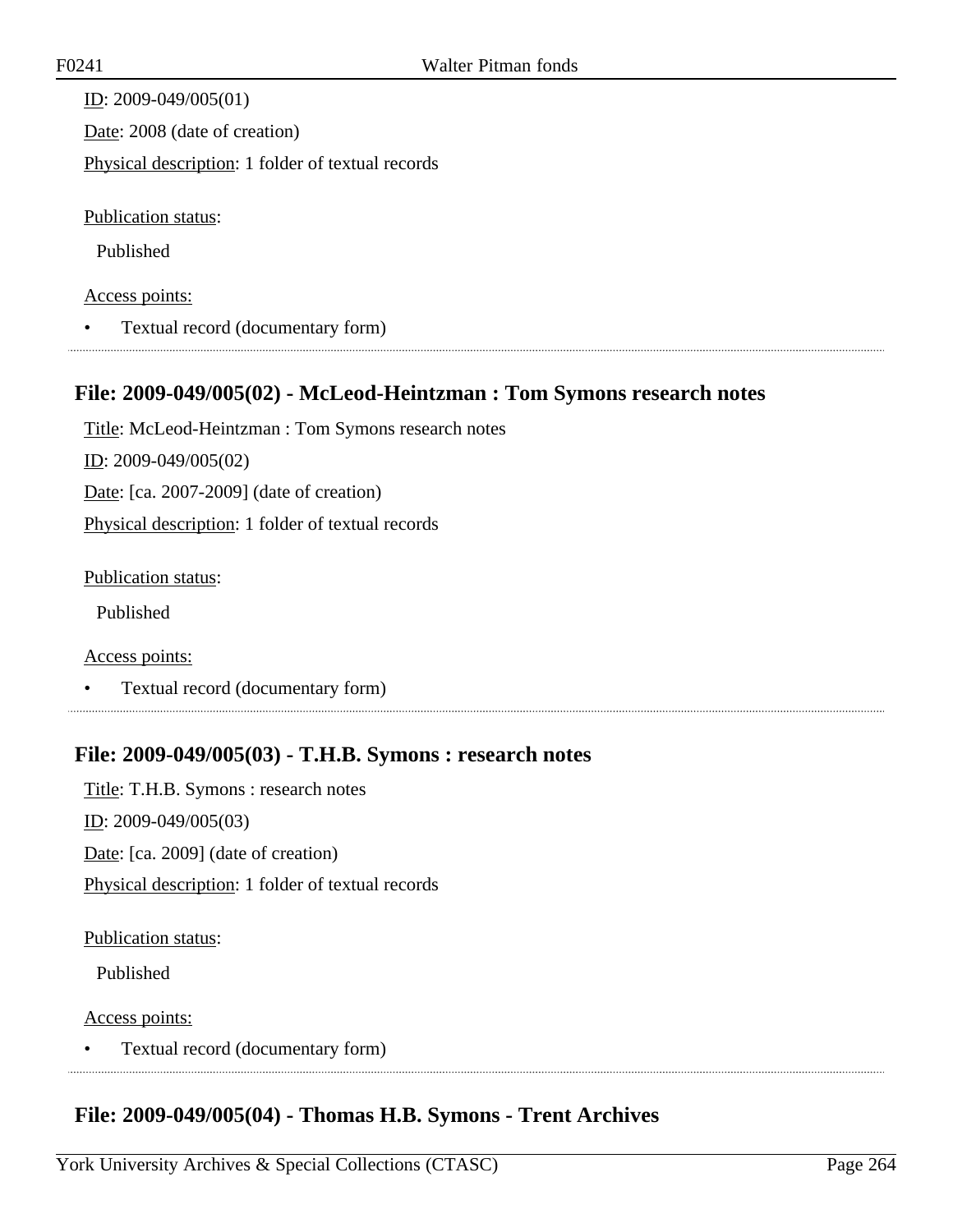Title: Thomas H.B. Symons - Trent Archives ID: 2009-049/005(04) Date: [ca. 2006-2009] (date of creation) Physical description: 1 folder of textual records

Publication status:

Published

Access points:

• Textual record (documentary form)

### **File: 2009-049/005(05) - T.H.B. Symons : tribute drafts**

Title: T.H.B. Symons : tribute drafts ID: 2009-049/005(05) Date: [ca. 2008-2009] (date of creation) Physical description: 1 folder of textual records

Publication status:

Published

Access points:

• Textual record (documentary form)

### **File: 2009-049/005(06) - T.H.B. Symons - The cultural perspective : draft**

Title: T.H.B. Symons - The cultural perspective : draft

ID: 2009-049/005(06)

Date: [ca. 2009] (date of creation)

Physical description: 1 folder of textual records

Publication status:

Published

Access points: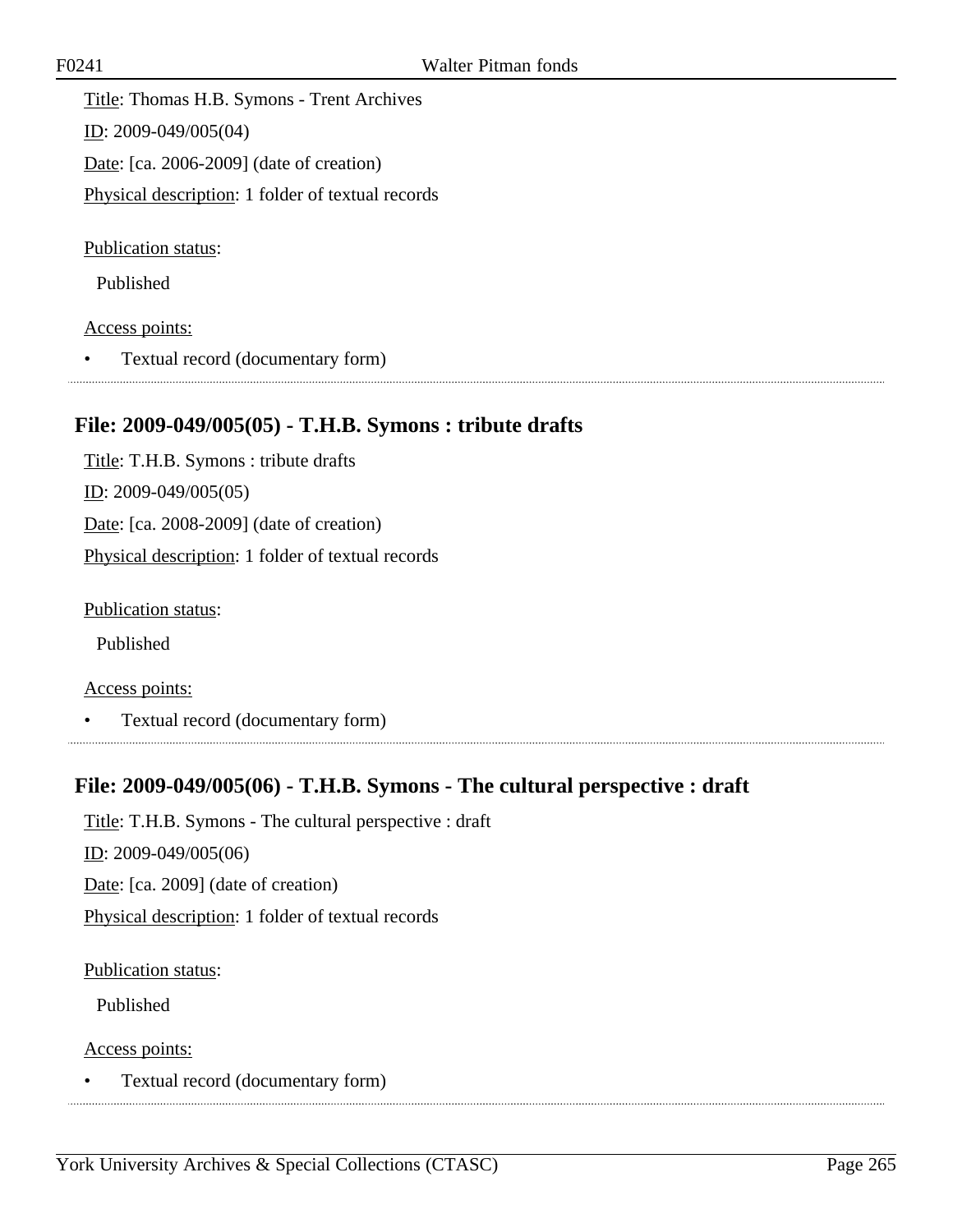## **File: 2009-049/005(07) - T.H.B. Symons - The cultural perspective : early draft**

Title: T.H.B. Symons - The cultural perspective : early draft ID: 2009-049/005(07) Date: [ca. 2009] (date of creation) Physical description: 1 folder of textual records

#### Publication status:

Published

Access points:

• Textual record (documentary form)

## **File: 2009-049/005(08) - T.H.B. Symons - The cultural perspective : draft with comments**

Title: T.H.B. Symons - The cultural perspective : draft with comments

ID: 2009-049/005(08)

Date: [ca. 2009] (date of creation)

Physical description: 1 folder of textual records

Publication status:

Published

Access points:

• Textual record (documentary form)

# **File: 2009-049/005(09) - T.H.B. Symons - The cultural perspective : draft with editor's comments**

Title: T.H.B. Symons - The cultural perspective : draft with editor's comments

ID: 2009-049/005(09)

Date: [ca. 2009] (date of creation)

Physical description: 1 folder of textual records

Publication status: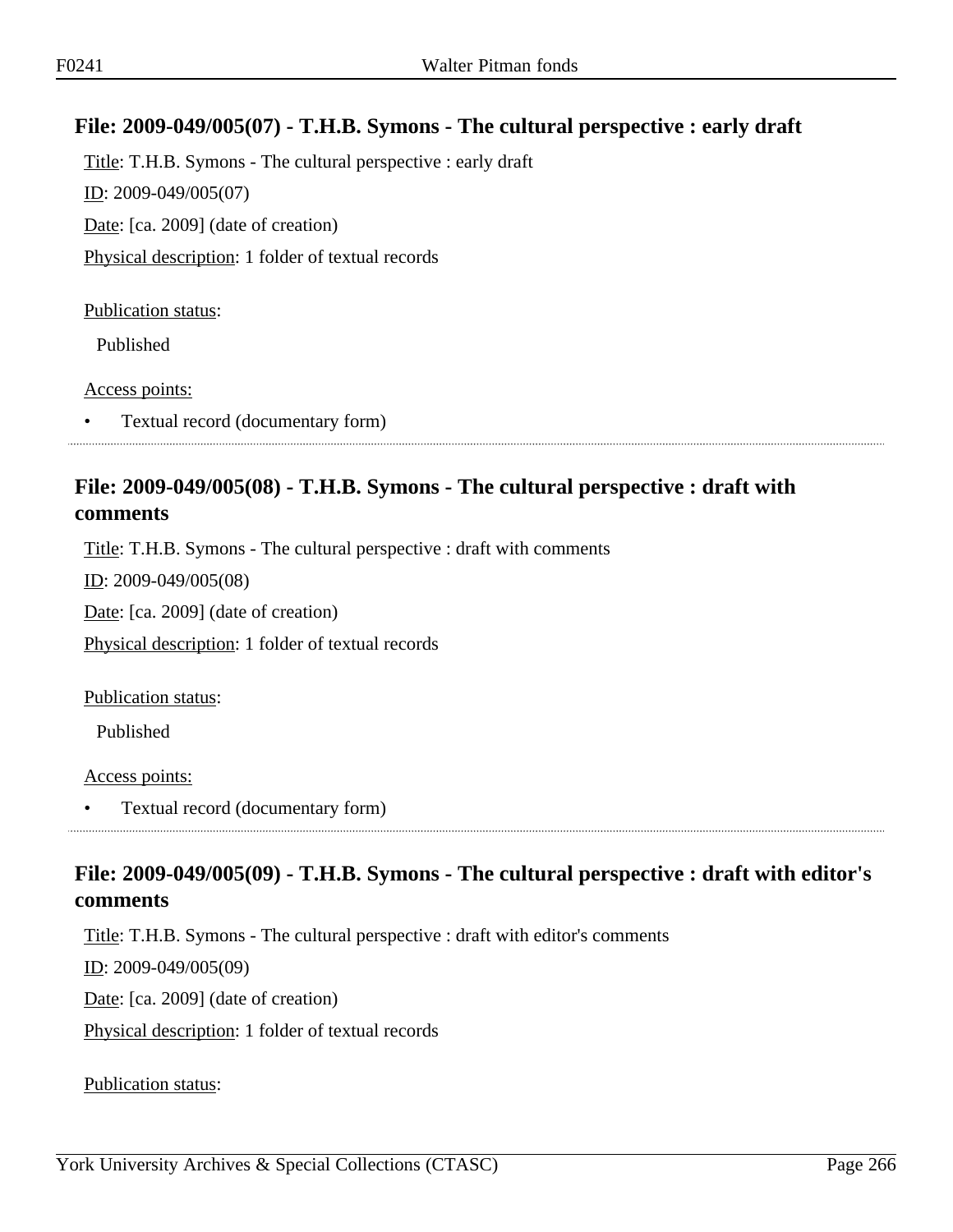### Published

#### Access points:

• Textual record (documentary form)

### **File: 2009-049/005(10) - Monographs in Education XVI [courtesy of T.H.B. Symons]**

Title: Monographs in Education XVI [courtesy of T.H.B. Symons] ID: 2009-049/005(10) Date: 1986, 2009 (date of creation)

Physical description: 1 folder of textual records

Publication status:

Published

Access points:

• Textual record (documentary form)

### **File: 2009-049/005(11) - Lou: the life and times of Louis Applebaum : edited typescript with comments by Paul Schafer**

Title: Lou: the life and times of Louis Applebaum : edited typescript with comments by Paul Schafer

ID: 2009-049/005(11)

Date: [ca. 2001] (date of creation)

Physical description: 1 folder of textual records

Note [generalNote]:

1 of 4

Publication status:

Published

Access points:

• Textual record (documentary form)

# **File: 2009-049/005(12) - Lou: the life and times of Louis Applebaum : edited typescript with comments by Paul Schafer**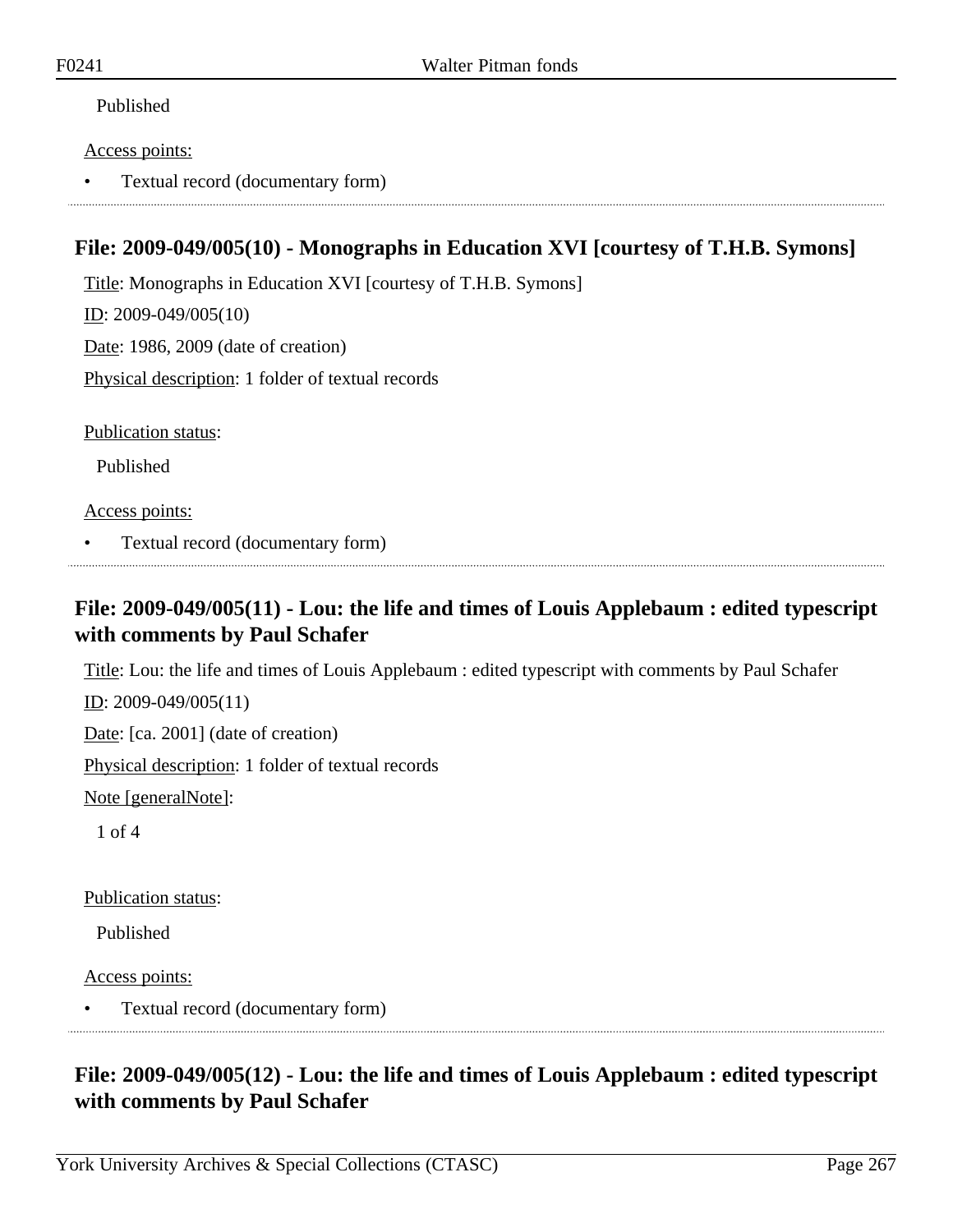Title: Lou: the life and times of Louis Applebaum : edited typescript with comments by Paul Schafer ID: 2009-049/005(12) Date: [ca. 2001] (date of creation) Physical description: 1 folder of textual records Note [generalNote]: 2 of 4

Publication status:

Published

Access points:

• Textual record (documentary form)

# **File: 2009-049/006(01) - Lou: the life and times of Louis Applebaum : edited typescript with comments by Paul Schafer**

Title: Lou: the life and times of Louis Applebaum : edited typescript with comments by Paul Schafer

ID: 2009-049/006(01)

Date: [ca. 2001] (date of creation)

Physical description: 1 folder of textual records

Note [generalNote]:

3 of 4

Publication status:

Published

Access points:

• Textual record (documentary form)

## **File: 2009-049/006(02) - Lou: the life and times of Louis Applebaum : edited typescript with comments by Paul Schafer**

Title: Lou: the life and times of Louis Applebaum : edited typescript with comments by Paul Schafer

ID: 2009-049/006(02)

Date: [ca. 2001] (date of creation)

Physical description: 1 folder of textual records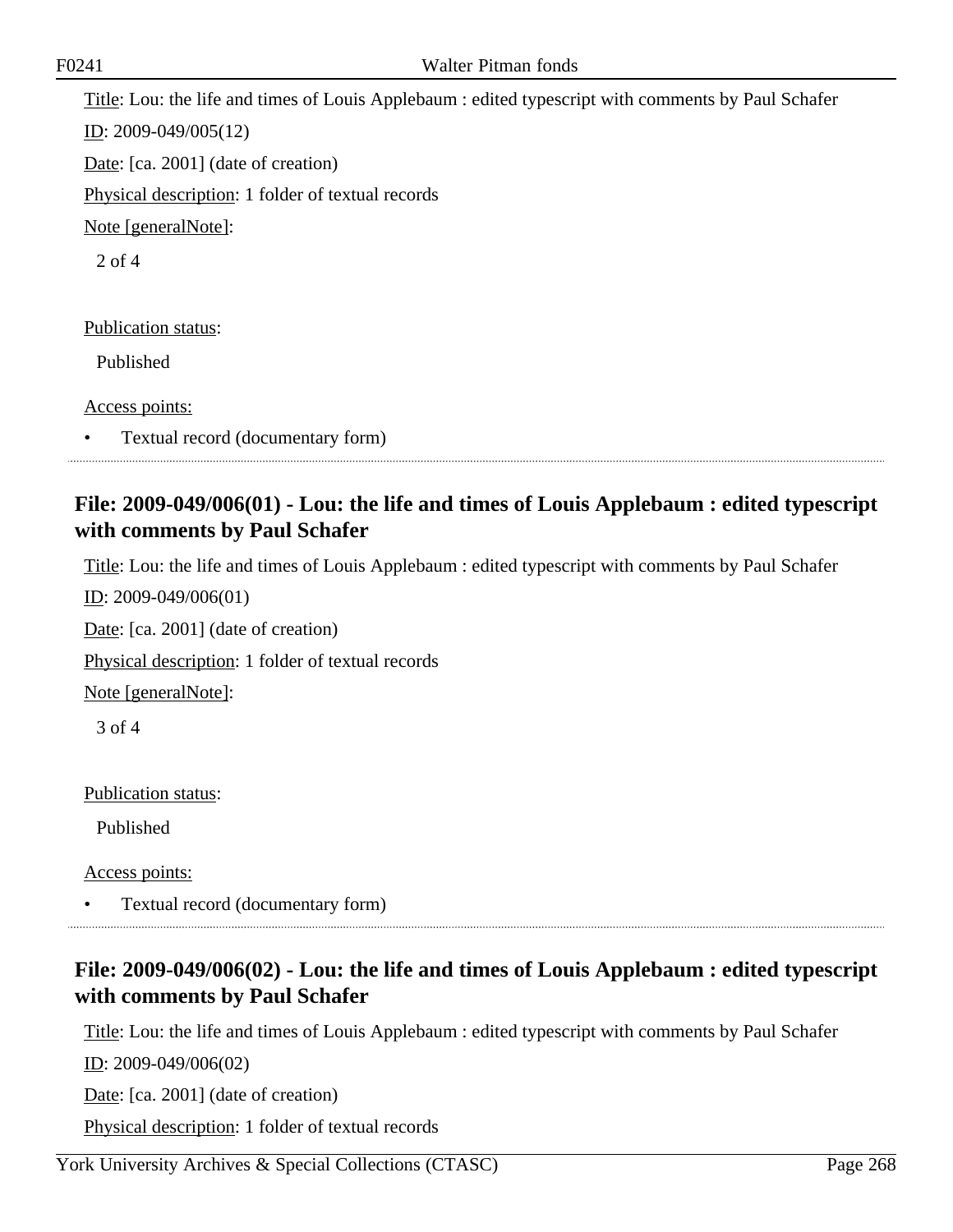Note [generalNote]:

4 of 4

Publication status:

Published

Access points:

• Textual record (documentary form)

# **File: 2009-049/006(03) - A proposal for the musical development of Capital region by Louis Applebaum**

Title: A proposal for the musical development of Capital region by Louis Applebaum

ID: 2009-049/006(03)

Date: 1965 (date of creation)

Physical description: 1 folder of textual records

Publication status:

Published

Access points:

• Textual record (documentary form)

# **File: 2009-049/006(04) - A plan for a school of music at the University of Ottawa by Louis Applebaum : original draft, notes and reaction**

Title: A plan for a school of music at the University of Ottawa by Louis Applebaum : original draft, notes and reaction

ID: 2009-049/006(04)

Date: 1965 (date of creation)

Physical description: 1 folder of textual records

Publication status:

Published

Access points: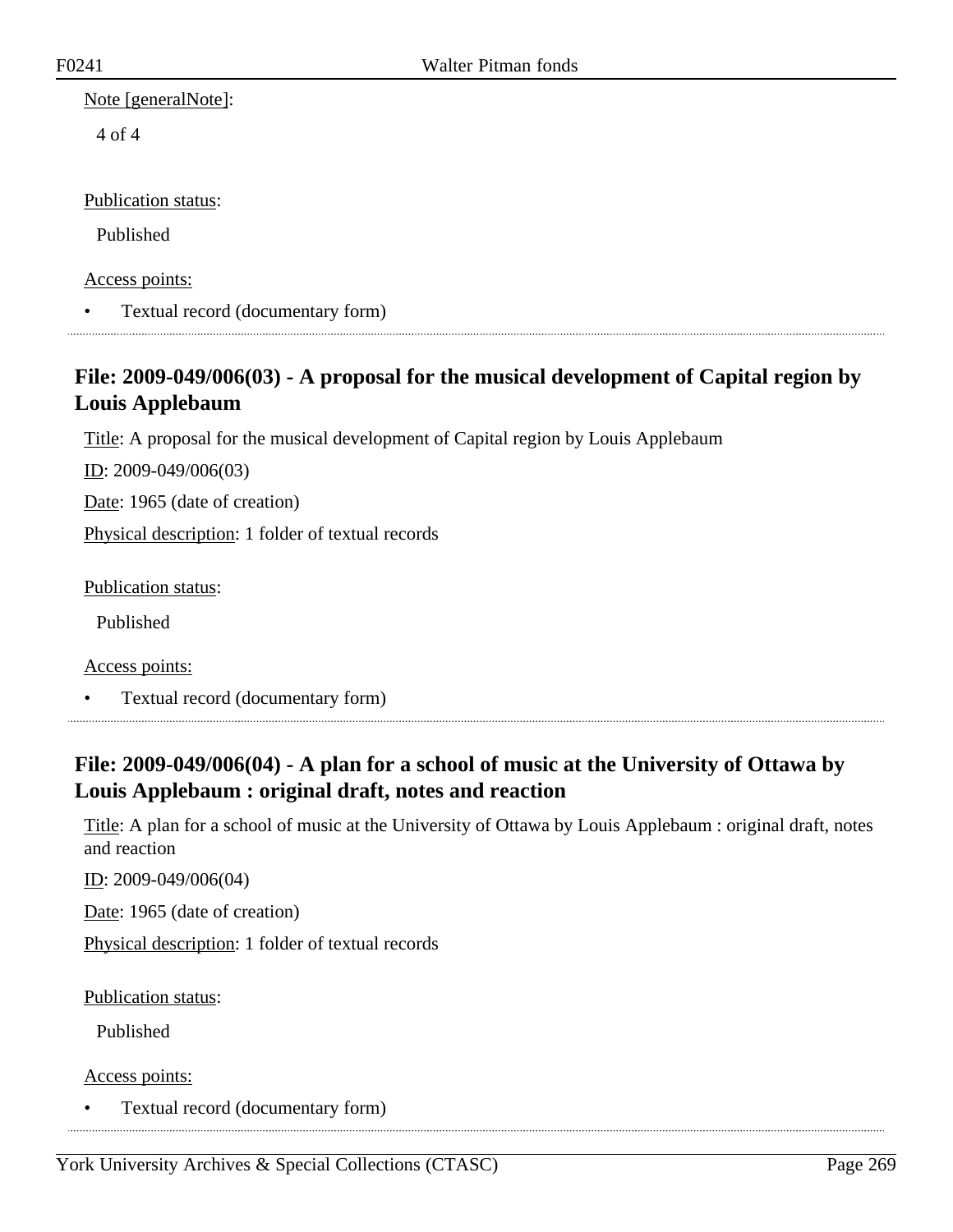## **File: 2009-049/006(05) - History of the [music] Department at the University of Ottawa**

Title: History of the [music] Department at the University of Ottawa ID: 2009-049/006(05) Date: [ca. 1999] (date of creation) Physical description: 1 folder of textual records

Publication status:

Published

Access points:

• Textual record (documentary form)

## **File: 2009-049/006(06) - Ontario Community Orchestras: A report for the Province of Ontario Council for the Arts and the Ontario Federation of Symphony Orchestras by Ezra Schabas**

Title: Ontario Community Orchestras: A report for the Province of Ontario Council for the Arts and the Ontario Federation of Symphony Orchestras by Ezra Schabas

ID: 2009-049/006(06)

Date: 1966 (date of creation)

Physical description: 1 folder of textual records

Publication status:

Published

Access points:

• Textual record (documentary form)

## **File: 2009-049/006(07) - Toronto's Orchestral Resources: A study prepared for the Province of Ontario Council for the Arts and the Canada Council by Louis Applebaum**

Title: Toronto's Orchestral Resources: A study prepared for the Province of Ontario Council for the Arts and the Canada Council by Louis Applebaum

ID: 2009-049/006(07)

Date: 1968 (date of creation)

Physical description: 1 folder of textual records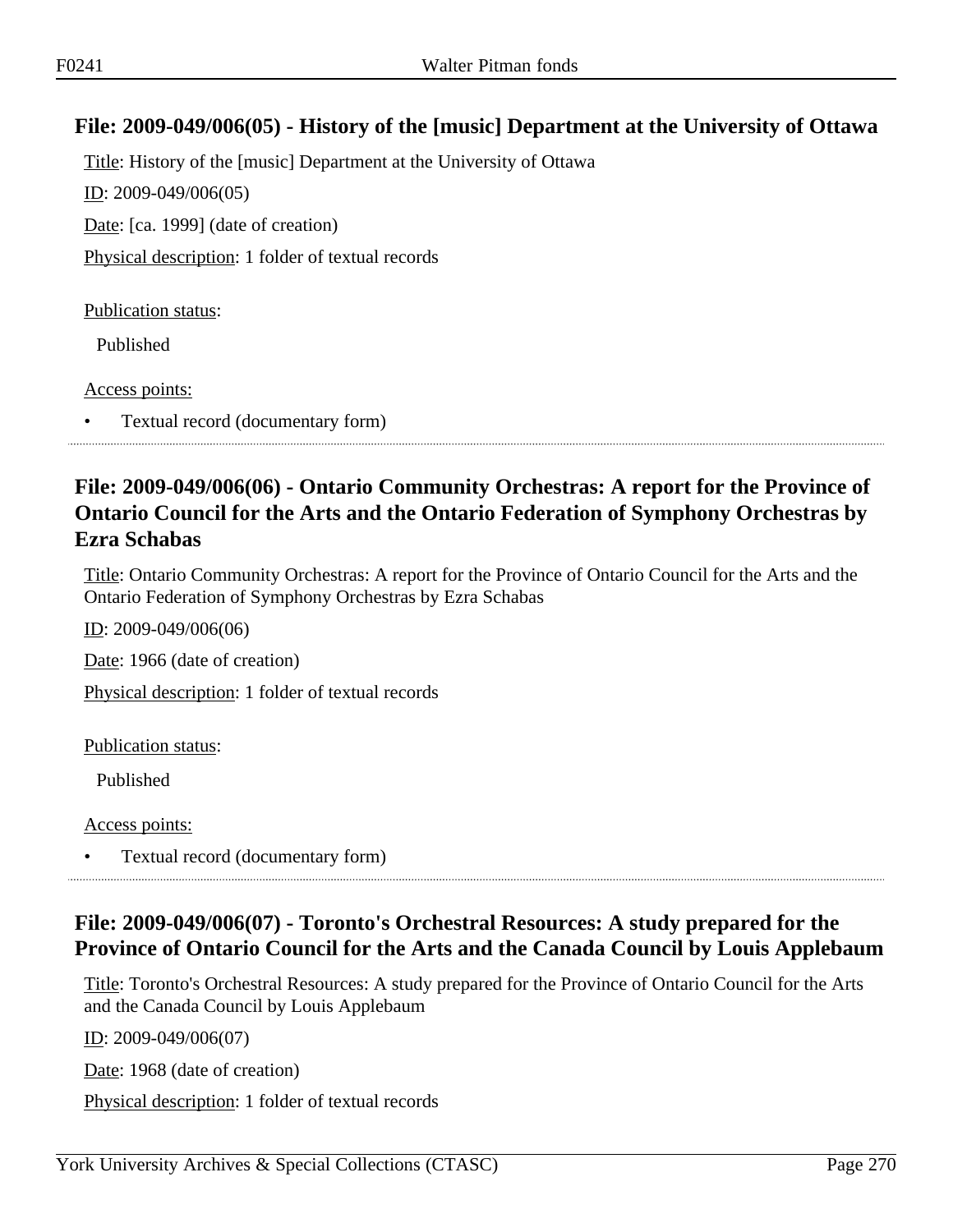### Publication status:

Published

### Access points:

• Textual record (documentary form)

# **File: 2009-049/006(08) - World Music Week [conference] papers**

Title: World Music Week [conference] papers ID: 2009-049/006(08) Date: 1975 (date of creation) Physical description: 1 folder of textual records

Publication status:

Published

Access points:

• Textual record (documentary form)

# **File: 2009-049/006(09) - History of BMI Canada Ltd. and PROCAN: Their role in Canadian music and the formation of SOCAN by Jan. V. Matejcek**

Title: History of BMI Canada Ltd. and PROCAN: Their role in Canadian music and the formation of SOCAN by Jan. V. Matejcek

ID: 2009-049/006(09)

Date: 1996 (date of creation)

Physical description: 1 folder of textual records

Publication status:

Published

Access points:

• Textual record (documentary form)

# **File: 2011-031/001(01) - The Federal program of the New Democratic Party, adopted at its founding convention, Ottawa, July 31-August 4, 1961**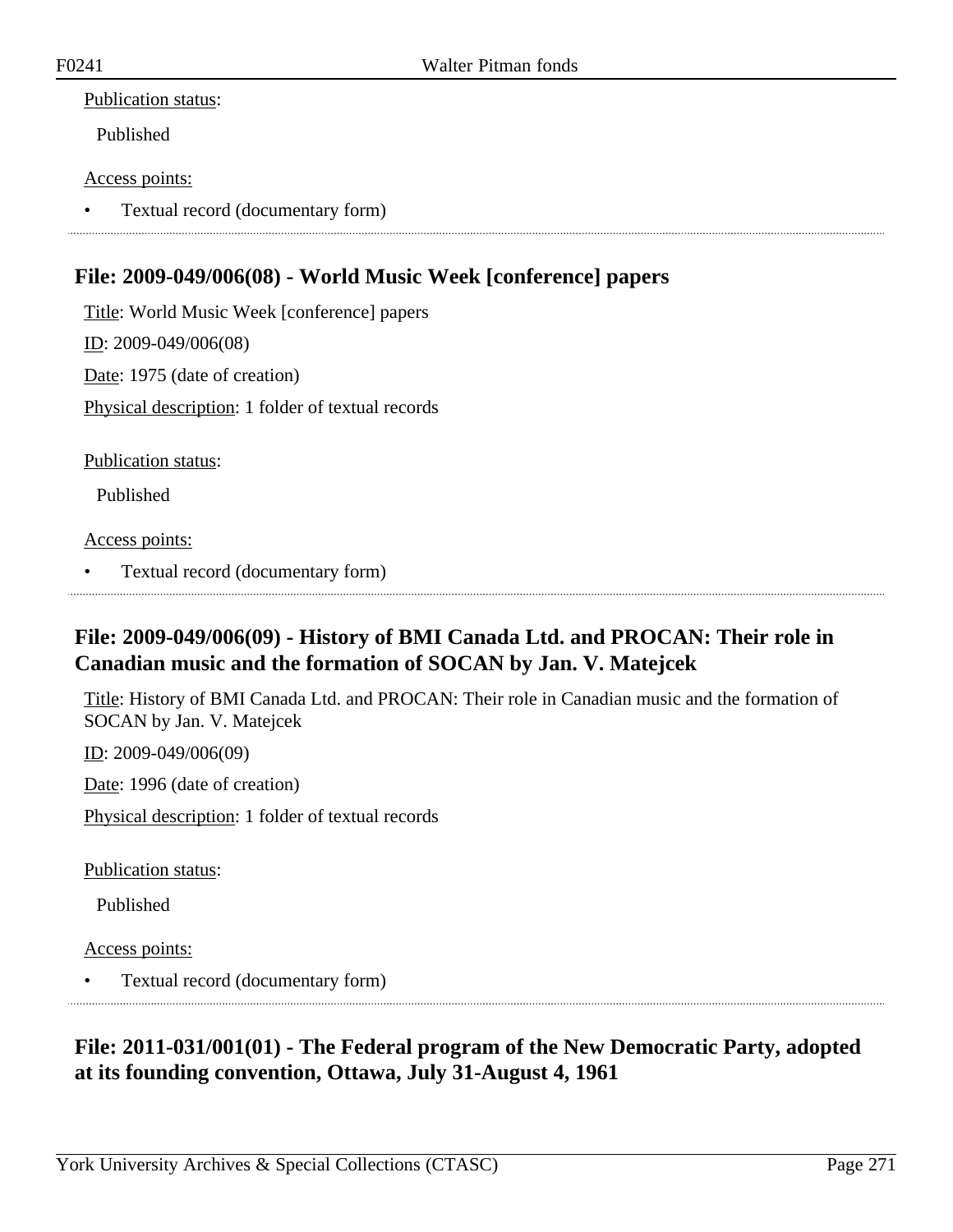Title: The Federal program of the New Democratic Party, adopted at its founding convention, Ottawa, July 31-August 4, 1961

ID: 2011-031/001(01)

Date: 1961 (date of creation)

Physical description: 1 folder of textual records

Publication status:

Published

#### Access points:

• Textual record (documentary form)

### **File: 2011-031/001(02) - Speeches, articles**

Title: Speeches, articles ID: 2011-031/001(02) Date: 1959-2010 (date of creation) Physical description: 1 folder of textual records

Publication status:

Published

Access points:

• Textual record (documentary form)

### **File: 2011-031/001(03) - Remembrance Day address, Campbellford**

Title: Remembrance Day address, Campbellford ID: 2011-031/001(03) Date: 11 Nov. 1970 (date of creation) Physical description: 1 folder of textual records

Publication status:

Published

Access points: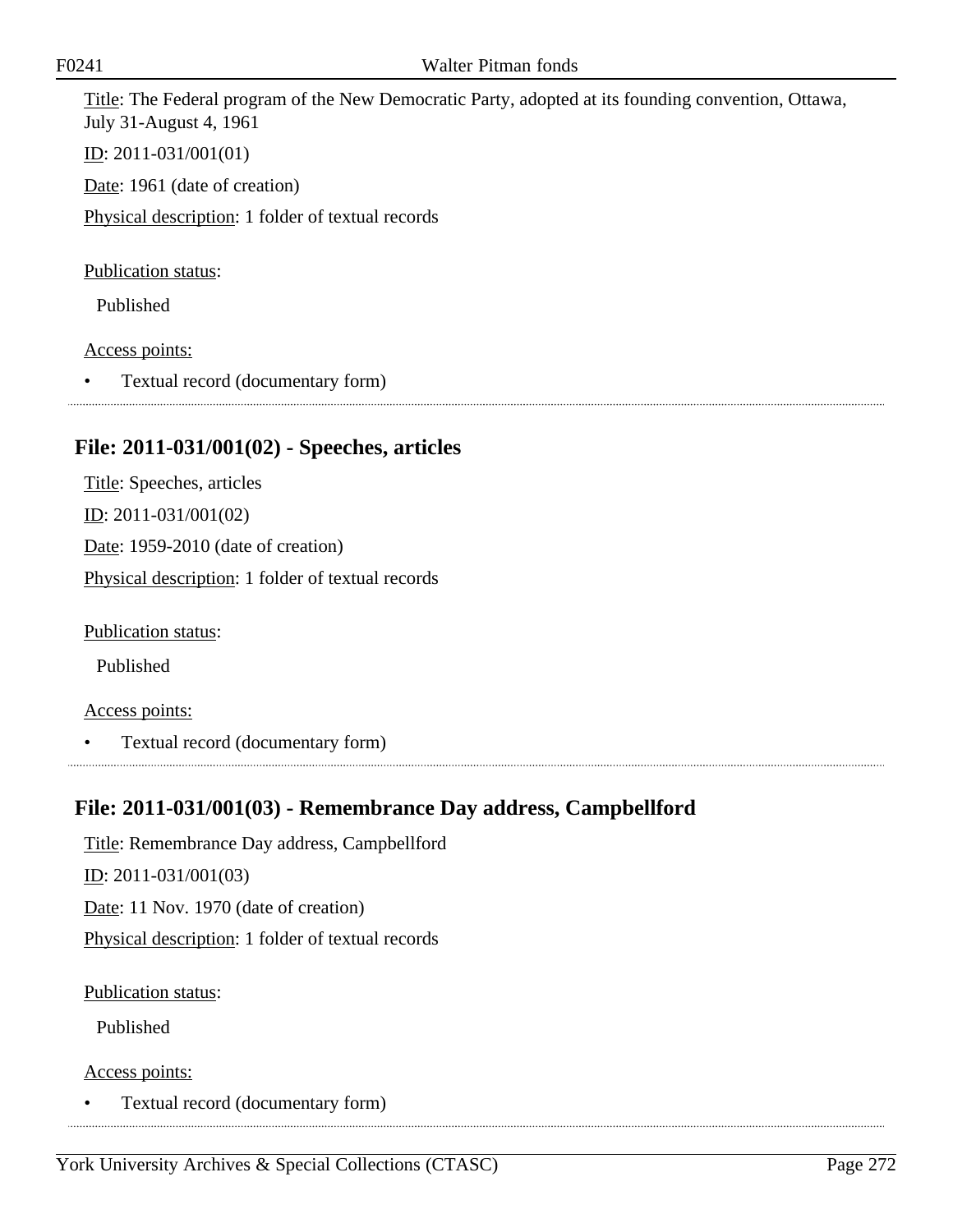# **File: 2011-031/001(04) - Employment : York County Board of Education, Trent University**

Title: Employment : York County Board of Education, Trent University

ID: 2011-031/001(04)

Date: 1964 (date of creation)

Physical description: 1 folder of textual records

Publication status:

Published

Access points:

• Textual record (documentary form)

## **File: 2011-031/001(05) - Leaving Ryerson Polytechnical Institute**

Title: Leaving Ryerson Polytechnical Institute ID: 2011-031/001(05) Date: 1980 (date of creation) Physical description: 1 folder of textual records

Publication status:

Published

Access points:

• Textual record (documentary form)

### **File: 2011-031/001(06) - Walter Pitman : recollections, greetings, best wishes**

Title: Walter Pitman : recollections, greetings, best wishes ID: 2011-031/001(06) Date: 1980 (date of creation) Physical description: 1 folder of textual records

Publication status:

Published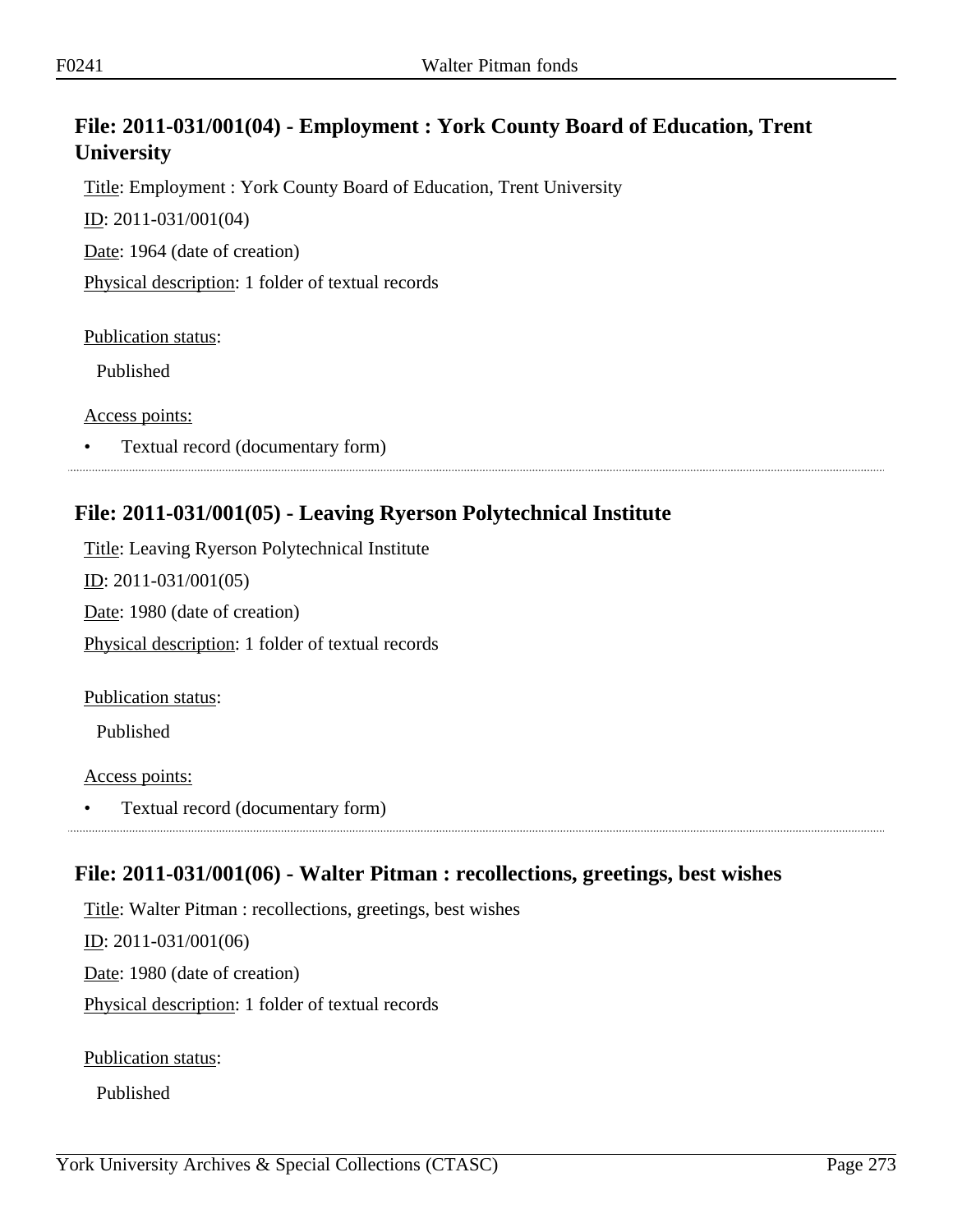#### Access points:

• Textual record (documentary form)

### **File: 2011-031/001(07) - Toronto Star : Jewish-Lebanese war**

Title: Toronto Star : Jewish-Lebanese war ID: 2011-031/001(07) Date: 1982 (date of creation) Physical description: 1 folder of textual records

Publication status:

Published

Access points:

• Textual record (documentary form)

## **File: 2011-031/001(08) - Ontario Arts Council : letter to James W. Ramsay, Deputy Minister**

Title: Ontario Arts Council : letter to James W. Ramsay, Deputy Minister

ID: 2011-031/001(08)

Date: 8 Mar. 1983 (date of creation)

Physical description: 1 folder of textual records

Publication status:

Published

Access points:

• Textual record (documentary form)

### **File: 2011-031/001(09) - Photograph : Interim Waste Authority, Pickering**

Title: Photograph : Interim Waste Authority, Pickering ID: 2011-031/001(09) Date: [1994?] (date of creation) Physical description: 1 folder of graphic materials

Publication status: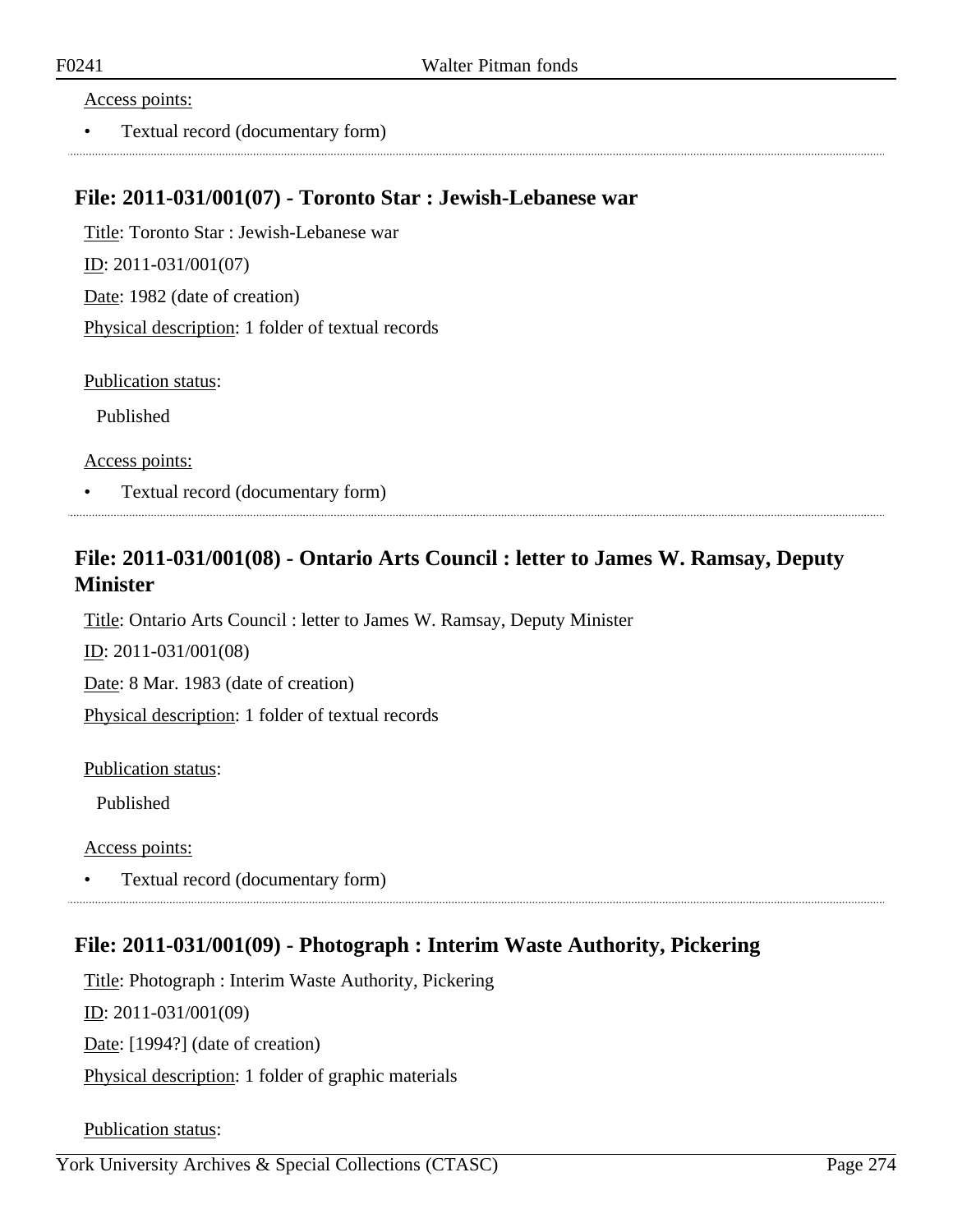### Published

#### Access points:

• Graphic material (documentary form)

### **File: 2011-031/001(10) - Order of Ontario**

Title: Order of Ontario ID: 2011-031/001(10) Date: 1992 (date of creation) Physical description: 1 folder of textual records

Publication status:

Published

### Access points:

• Textual record (documentary form)

# **File: 2011-031/001(11) - Culture : Schafer project [D. Paul Schafer]**

Title: Culture : Schafer project [D. Paul Schafer] ID: 2011-031/001(11) Date: [199-]-2002 (date of creation) Physical description: 1 folder of textual records

Publication status:

Published

Access points:

• Textual record (documentary form)

## **File: 2011-031/001(12) - Correspondence**

Title: Correspondence ID: 2011-031/001(12) Date: 2004-2005 (date of creation) Physical description: 1 folder of textual records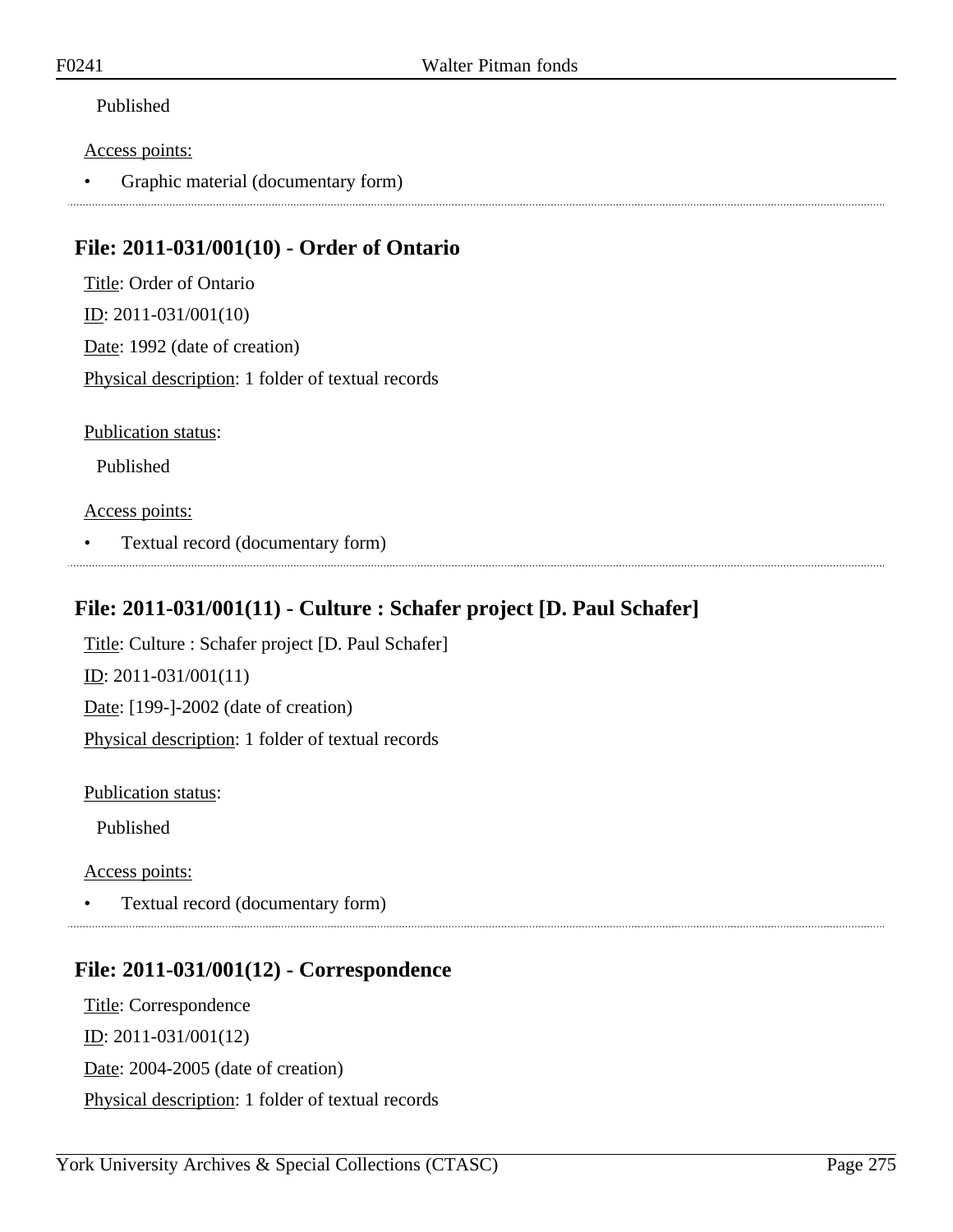### Publication status:

Published

### Access points:

• Textual record (documentary form)

# **File: 2011-031/001(13) - Order of Canada**

Title: Order of Canada ID: 2011-031/001(13) Date: 2009 (date of creation) Physical description: 1 folder of textual records

Publication status:

Published

Access points:

• Textual record (documentary form)

### **File: 2011-031/001(14) - Mediation**

Title: Mediation ID: 2011-031/001(14) Date: [200-] (date of creation) Physical description: 1 folder of textual records

Publication status:

Published

Access points:

• Textual record (documentary form)

## **File: 2011-031/001(15) - 50th anniversary of 1960 by-election**

Title: 50th anniversary of 1960 by-election ID: 2011-031/001(15) Date: 13 Feb. 2011 (date of creation)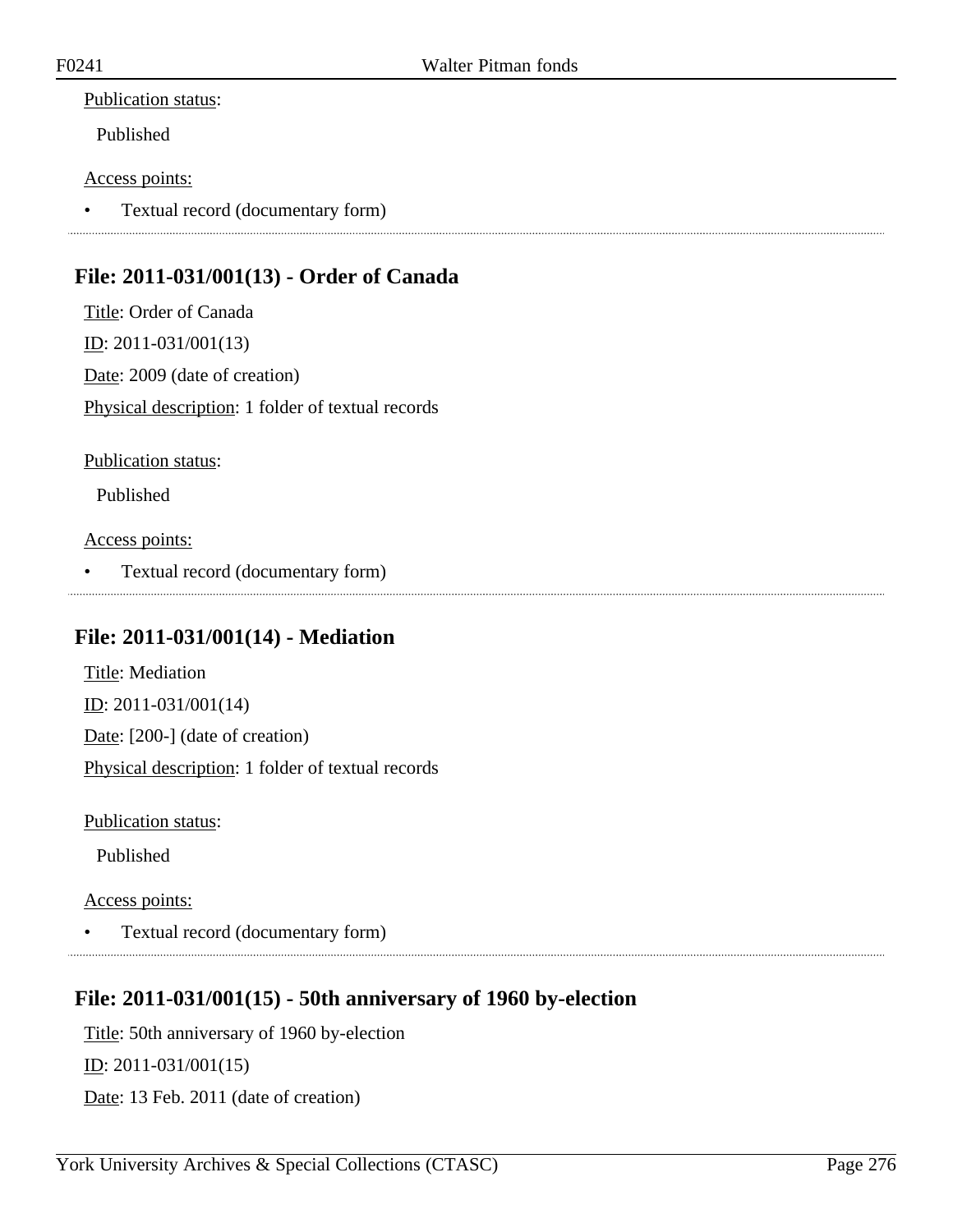Physical description: 1 folder of textual records

Publication status:

Published

Access points:

• Textual record (documentary form) 

### **File: 2011-031/001(16) - Names : contacts re biography for Freedman reference, Feldbrill?**

Title: Names : contacts re biography for Freedman reference, Feldbrill?

ID: 2011-031/001(16)

Date: [200-] (date of creation)

Physical description: 1 folder of textual records

Publication status:

Published

Access points:

• Textual record (documentary form)

### **File: 2011-031/001(17) - Harry Freedman : research notes**

Title: Harry Freedman : research notes ID: 2011-031/001(17) Date: [200-] (date of creation) Physical description: 1 folder of textual records

Publication status:

Published

Access points:

• Textual record (documentary form)

## **File: 2011-031/001(18) - Harry Freedman : reviews and notes**

Title: Harry Freedman : reviews and notes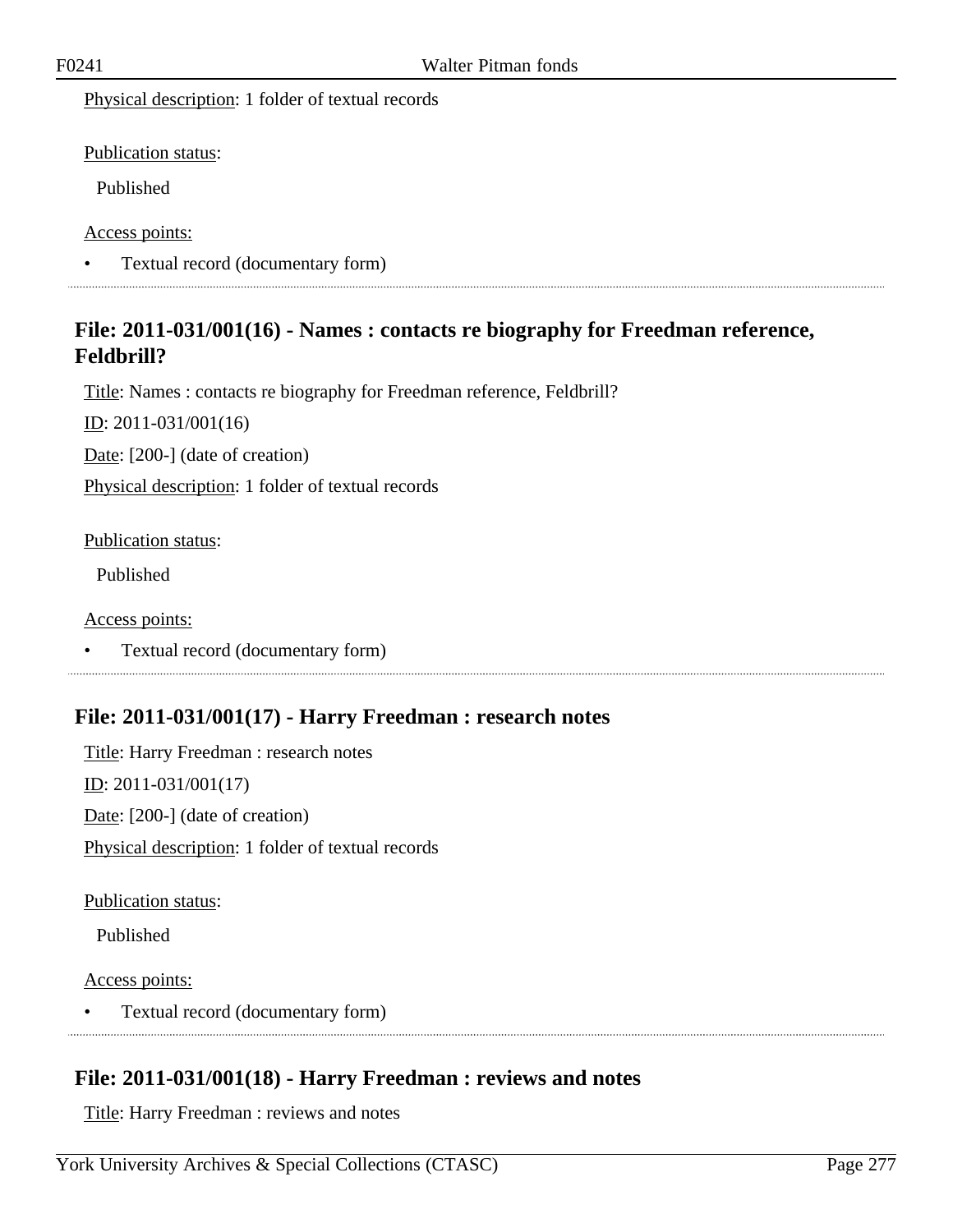ID: 2011-031/001(18) Date: [200-] (date of creation) Physical description: 1 folder of textual records

Publication status:

Published

#### Access points:

• Textual record (documentary form)

### **File: 2011-031/002(01) - Harry Freedman : research notes**

Title: Harry Freedman : research notes ID: 2011-031/002(01) Date: 2004 (date of creation) Physical description: 1 folder of textual records

Publication status:

Published

Access points:

• Textual record (documentary form)

## **File: 2011-031/002(02) - University of Toronto Press re Applebaum biography**

Title: University of Toronto Press re Applebaum biography ID: 2011-031/002(02) Date: 2001-2002 (date of creation) Physical description: 1 folder of textual records

#### Publication status:

Published

### Access points:

• Textual record (documentary form) 

# **File: 2011-031/002(03) - Applebaum materials**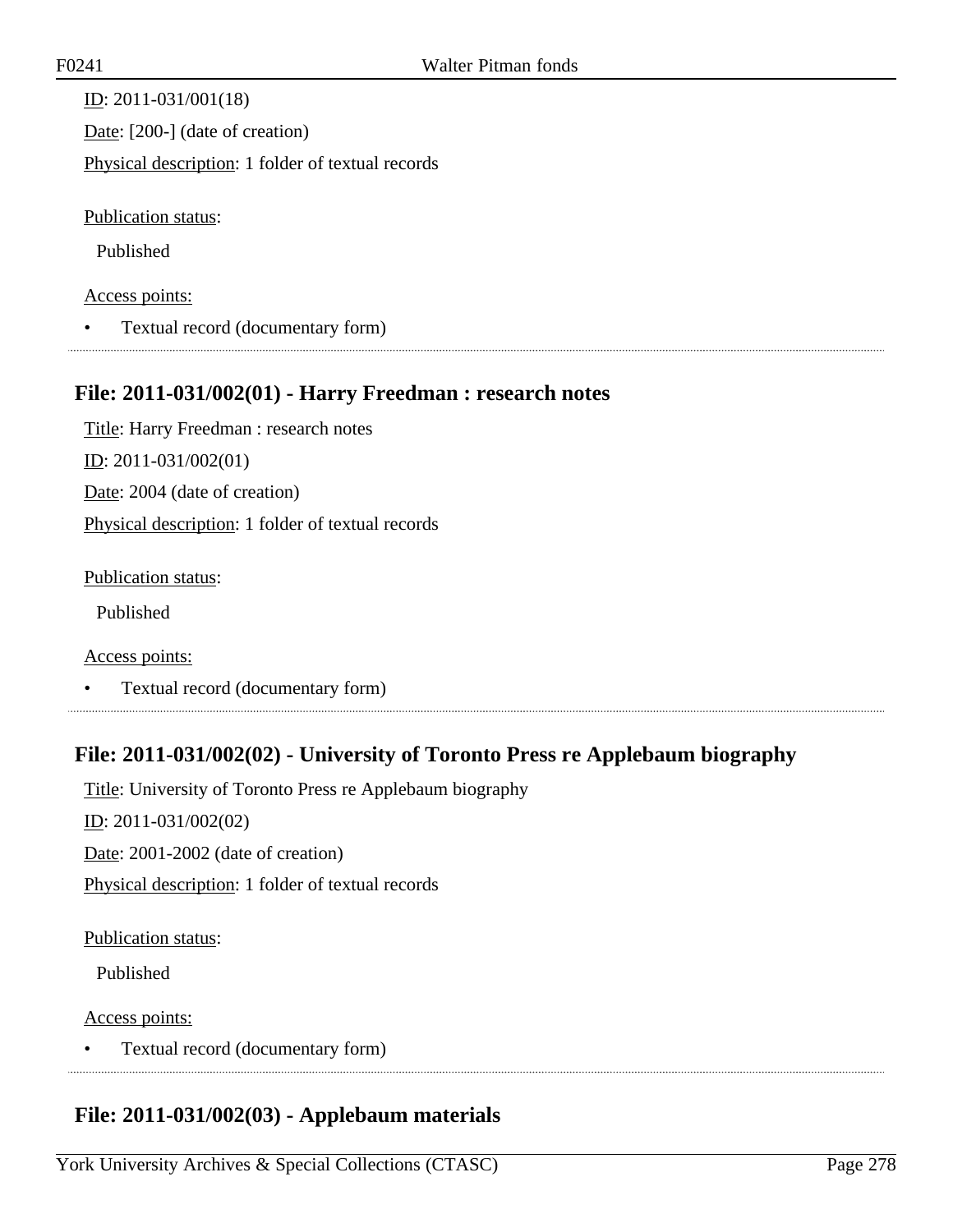Title: Applebaum materials ID: 2011-031/002(03) Date: 1965-1966 (date of creation) Physical description: 1 folder of textual records

Publication status:

Published

Access points:

• Textual record (documentary form)

# **File: 2011-031/002(04) - L. Applebaum : Ontario Music Conference : material for small group discussion, conference aims and structure**

Title: L. Applebaum : Ontario Music Conference : material for small group discussion, conference aims and structure

ID: 2011-031/002(04)

Date: 1 Apr. 1966 (date of creation)

Physical description: 1 folder of textual records

Publication status:

Published

Access points:

• Textual record (documentary form)

### **File: 2011-031/002(05) - Reviews and letters re Applebaum book**

Title: Reviews and letters re Applebaum book ID: 2011-031/002(05) Date: 2002-2003 (date of creation) Physical description: 1 folder of textual records

Publication status:

Published

Access points: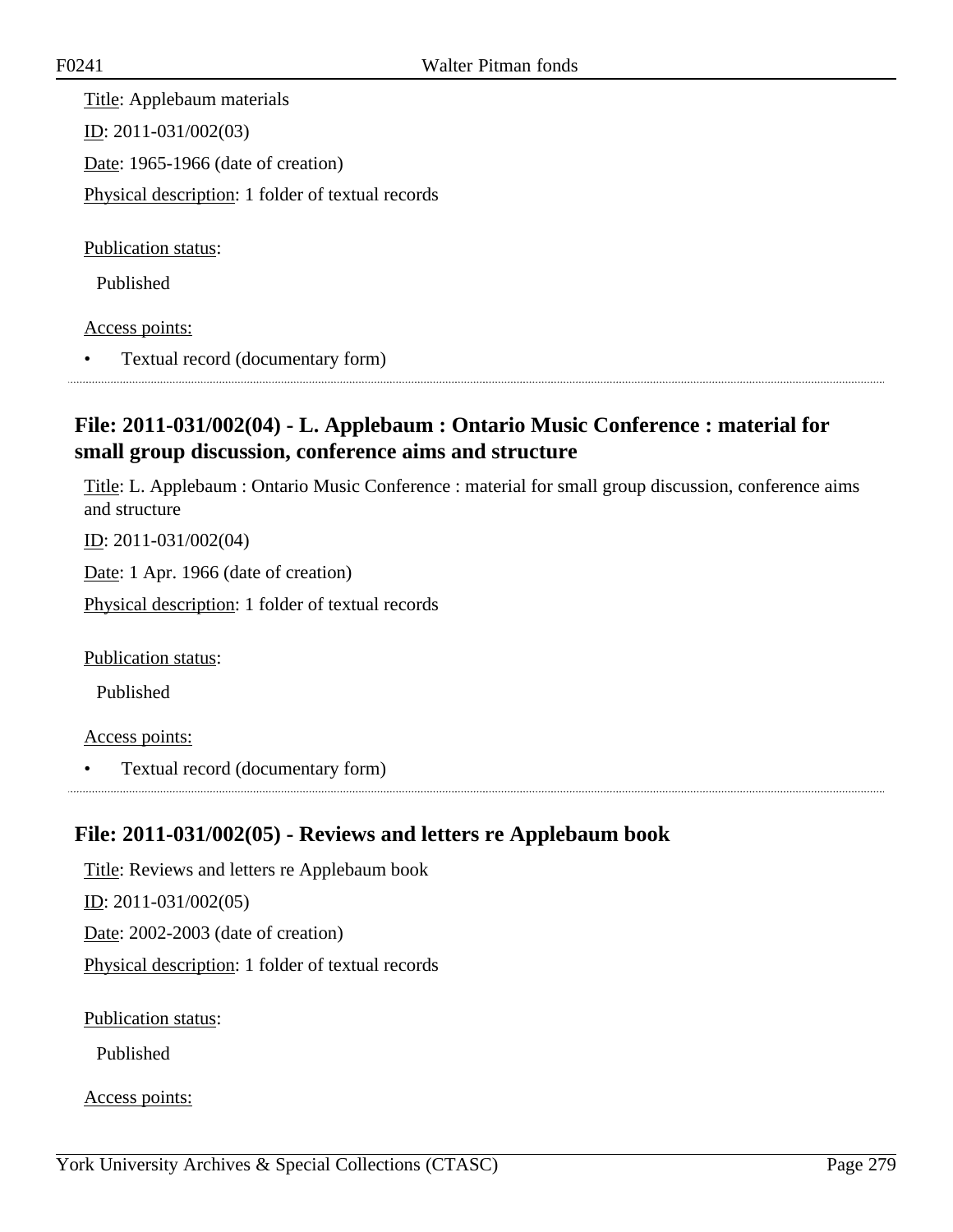. . . . . . . . . . . . . . . . . . .

• Textual record (documentary form)

### **File: 2011-031/002(06) - Feldbrill : general**

Title: Feldbrill : general ID: 2011-031/002(06) Date: 2006 (date of creation) Physical description: 1 folder of textual records

Publication status:

Published

Access points:

• Textual record (documentary form)

### **File: 2011-031/002(07) - Victor Feldbrill : research material, 1976-1980**

Title: Victor Feldbrill : research material, 1976-1980 ID: 2011-031/002(07) Date: [200-] (date of creation) Physical description: 1 folder of textual records

Publication status:

Published

Access points:

• Textual record (documentary form)

### **File: 2011-031/002(08) - Victor Feldbrill : research material**

Title: Victor Feldbrill : research material ID: 2011-031/002(08) Date: [200-] (date of creation) Physical description: 1 folder of textual records

Publication status:

Published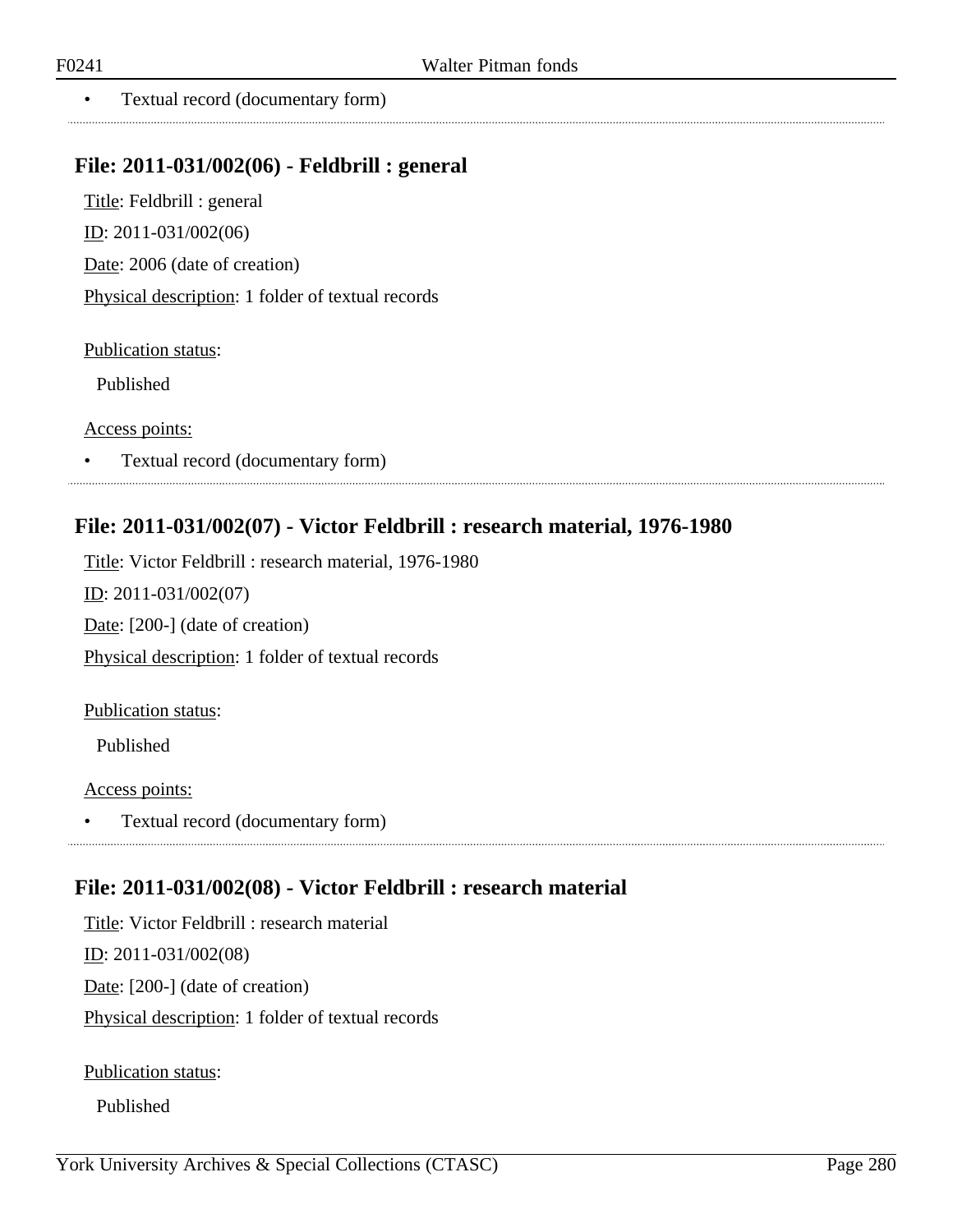#### Access points:

• Textual record (documentary form)

### **File: 2011-031/002(09) - Interviews with Victor Feldbrill**

Title: Interviews with Victor Feldbrill ID: 2011-031/002(09) Date: 2005-2007 (date of creation) Physical description: 1 folder of textual records Note [generalNote]: 1 of 2

Publication status:

Published

Access points:

• Textual record (documentary form)

### **File: 2011-031/002(10) - Interviews with Victor Feldbrill**

Title: Interviews with Victor Feldbrill ID: 2011-031/002(10) Date: 2007-2008 (date of creation) Physical description: 1 folder of textual records Note [generalNote]:

2 of 2

Publication status:

Published

Access points:

• Textual record (documentary form)

### **File: 2011-031/002(11) - Recent interviews**

Title: Recent interviews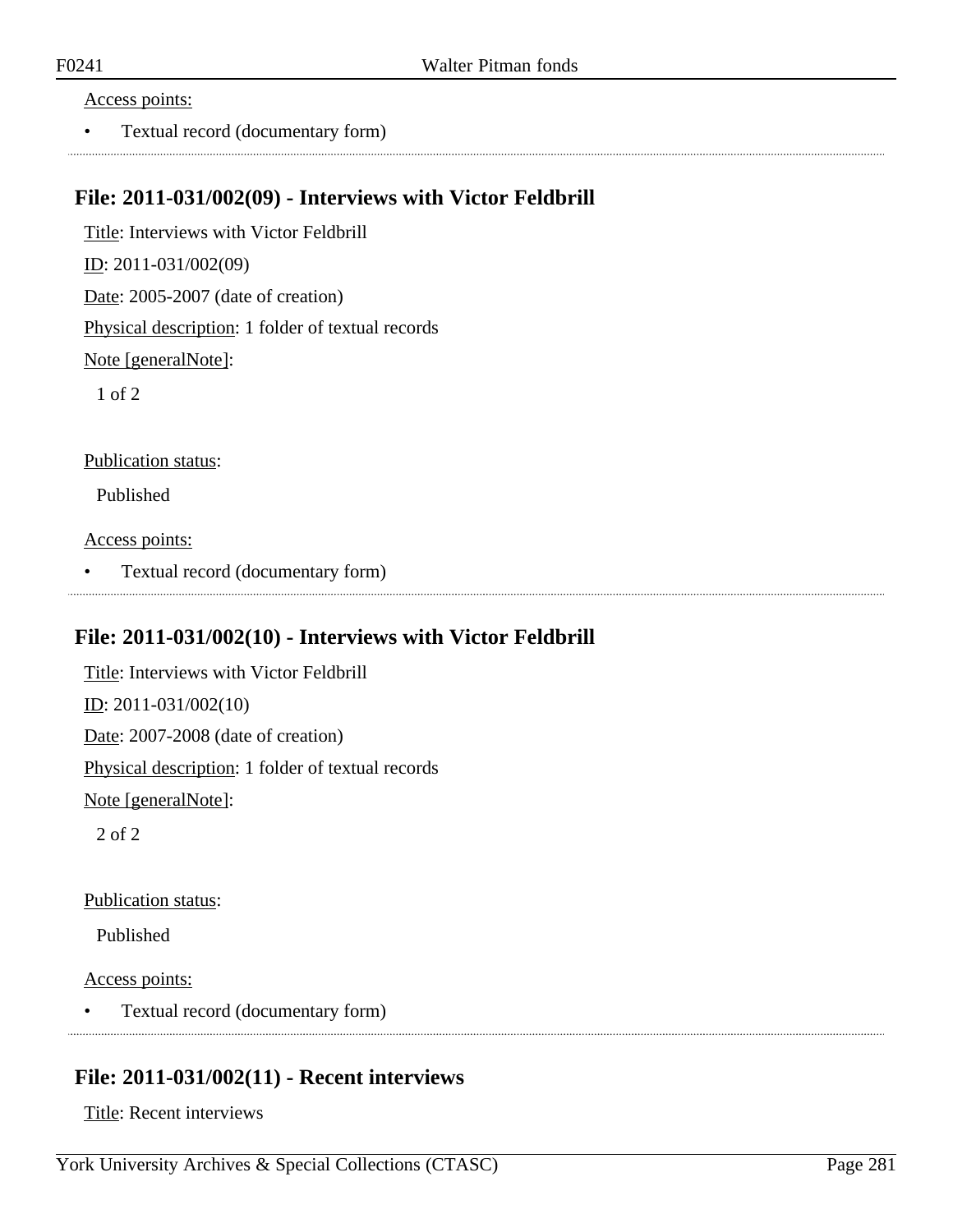| ID: $2011 - 031/002(11)$                          |
|---------------------------------------------------|
| Date: Sept. 2008 (date of creation)               |
| Physical description: 1 folder of textual records |
|                                                   |
| Publication status:                               |

Published

#### Access points:

• Textual record (documentary form)

### **File: 2011-031/002(12) - Notes on Victor Feldbrill's archives, 1956-1991**

Title: Notes on Victor Feldbrill's archives, 1956-1991 ID: 2011-031/002(12) Date: [200-] (date of creation) Physical description: 1 folder of textual records

Publication status:

Published

Access points:

• Textual record (documentary form)

## **File: 2011-031/003(01) - Feldbrill : York Archives I**

Title: Feldbrill : York Archives I ID: 2011-031/003(01) Date: [200-] (date of creation) Physical description: 1 folder of textual records

#### Publication status:

Published

### Access points:

• Textual record (documentary form) 

### **File: 2011-031/003(02) - Feldbrill : York Archives II**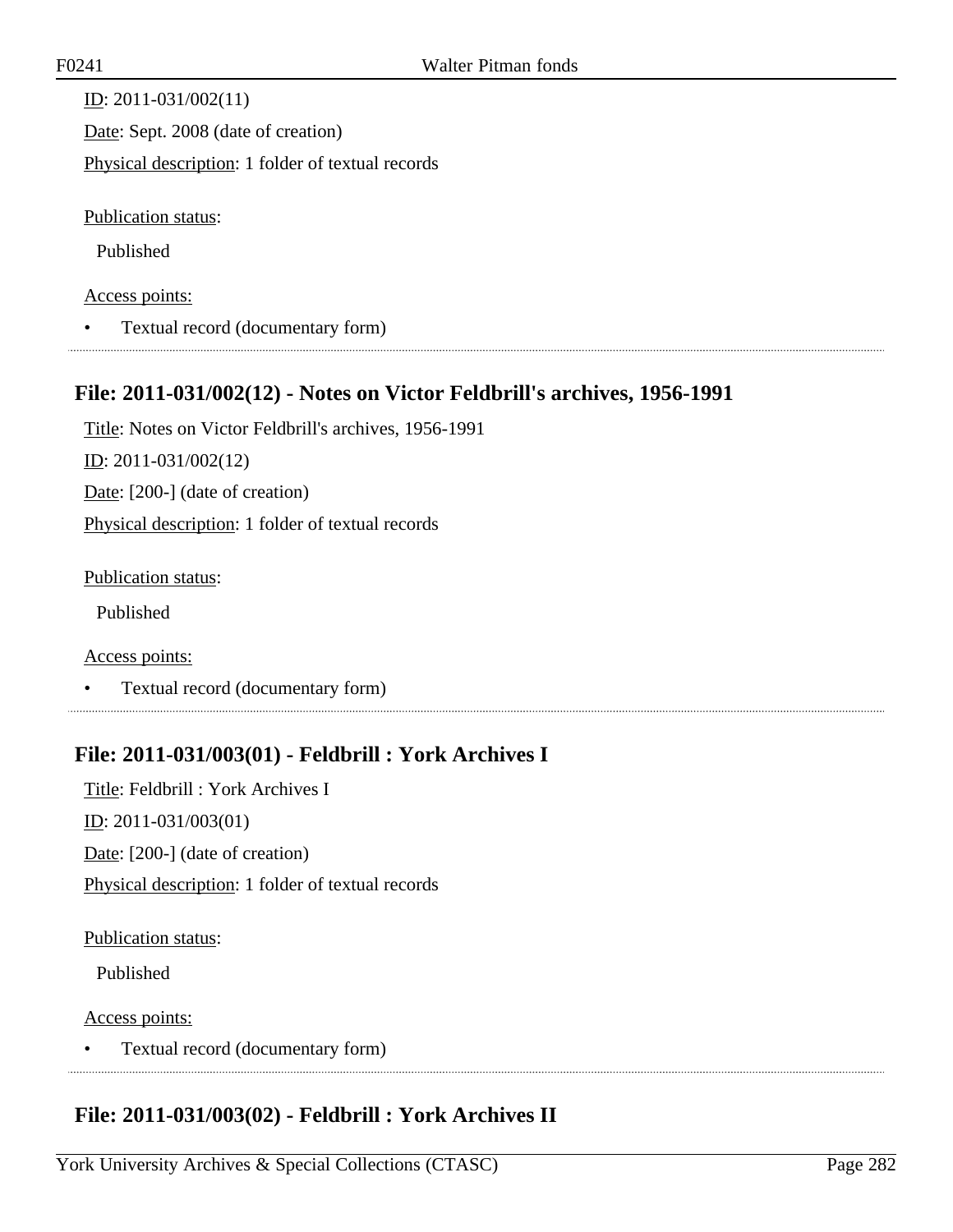Title: Feldbrill : York Archives II ID: 2011-031/003(02) Date: [200-] (date of creation) Physical description: 1 folder of textual records

Publication status:

Published

Access points:

• Textual record (documentary form)

## **File: 2011-031/003(03) - Feldbrill : holograph and printed manuscripts**

Title: Feldbrill : holograph and printed manuscripts ID: 2011-031/003(03) Date: [200-] (date of creation) Physical description: 1 folder of textual records

Publication status:

Published

Access points:

• Textual record (documentary form)

## **File: 2011-031/003(04) - Feldbrill : preface, chapter 1 : Beginnings**

Title: Feldbrill : preface, chapter 1 : Beginnings <u>ID</u>: 2011-031/003(04) Date: [200-] (date of creation) Physical description: 1 folder of textual records

Publication status:

Published

Access points: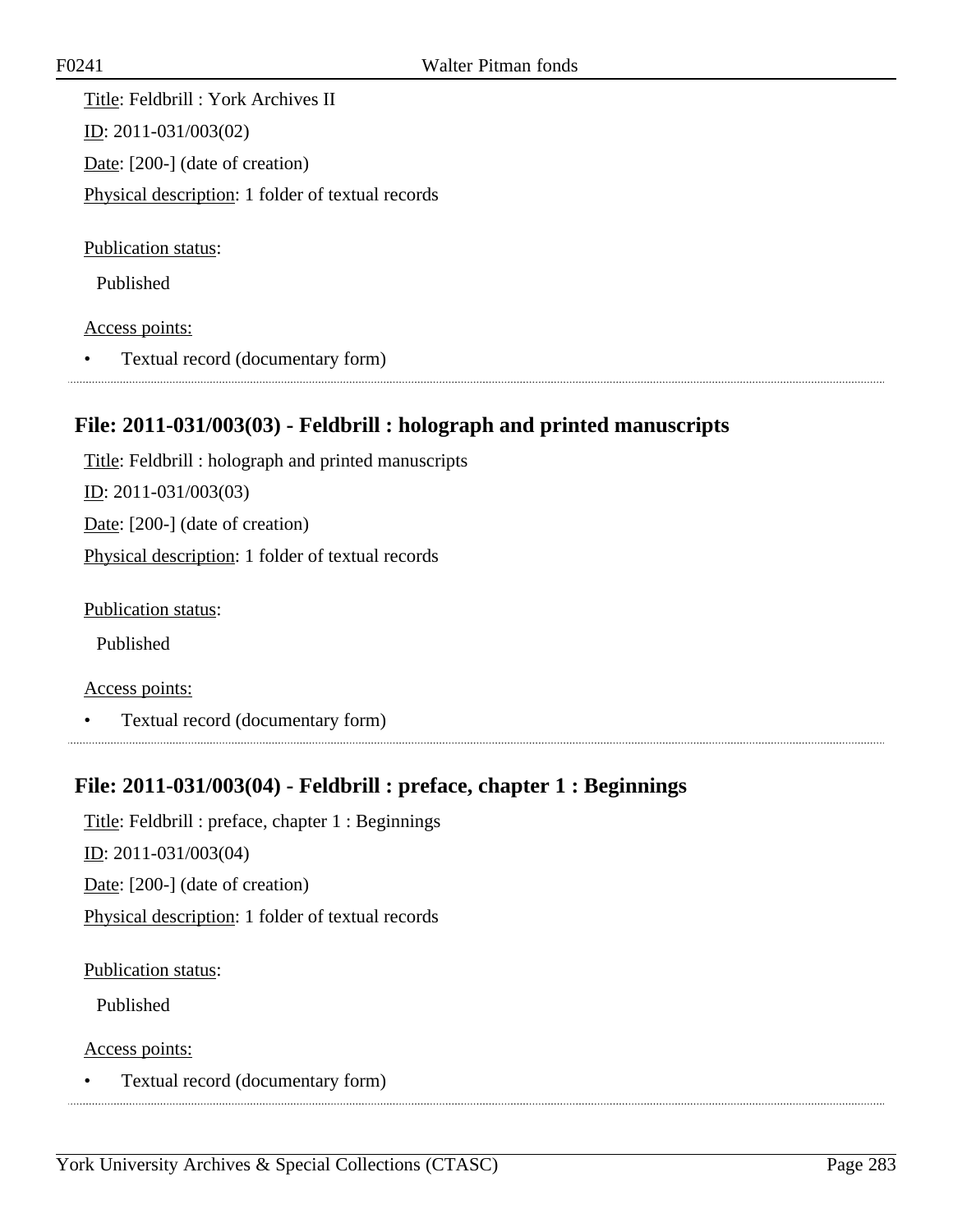### **File: 2011-031/003(05) - Feldbrill : early years**

Title: Feldbrill : early years ID: 2011-031/003(05) Date: 2006 (date of creation) Physical description: 1 folder of textual records

#### Publication status:

Published

#### Access points:

• Textual record (documentary form)

### **File: 2011-031/003(06) - Feldbrill : chapter 2 : Harbord Collegiate**

Title: Feldbrill : chapter 2 : Harbord Collegiate ID: 2011-031/003(06) Date: 15 Sept. 2007 (date of creation) Physical description: 1 folder of textual records

Publication status:

Published

#### Access points:

• Textual record (documentary form)

### **File: 2011-031/003(07) - Feldbrill : chapter 3 : The war, the navy, and the navy show**

Title: Feldbrill : chapter 3 : The war, the navy, and the navy show ID: 2011-031/003(07) Date: [200-] (date of creation) Physical description: 1 folder of textual records

Publication status:

Published

Access points: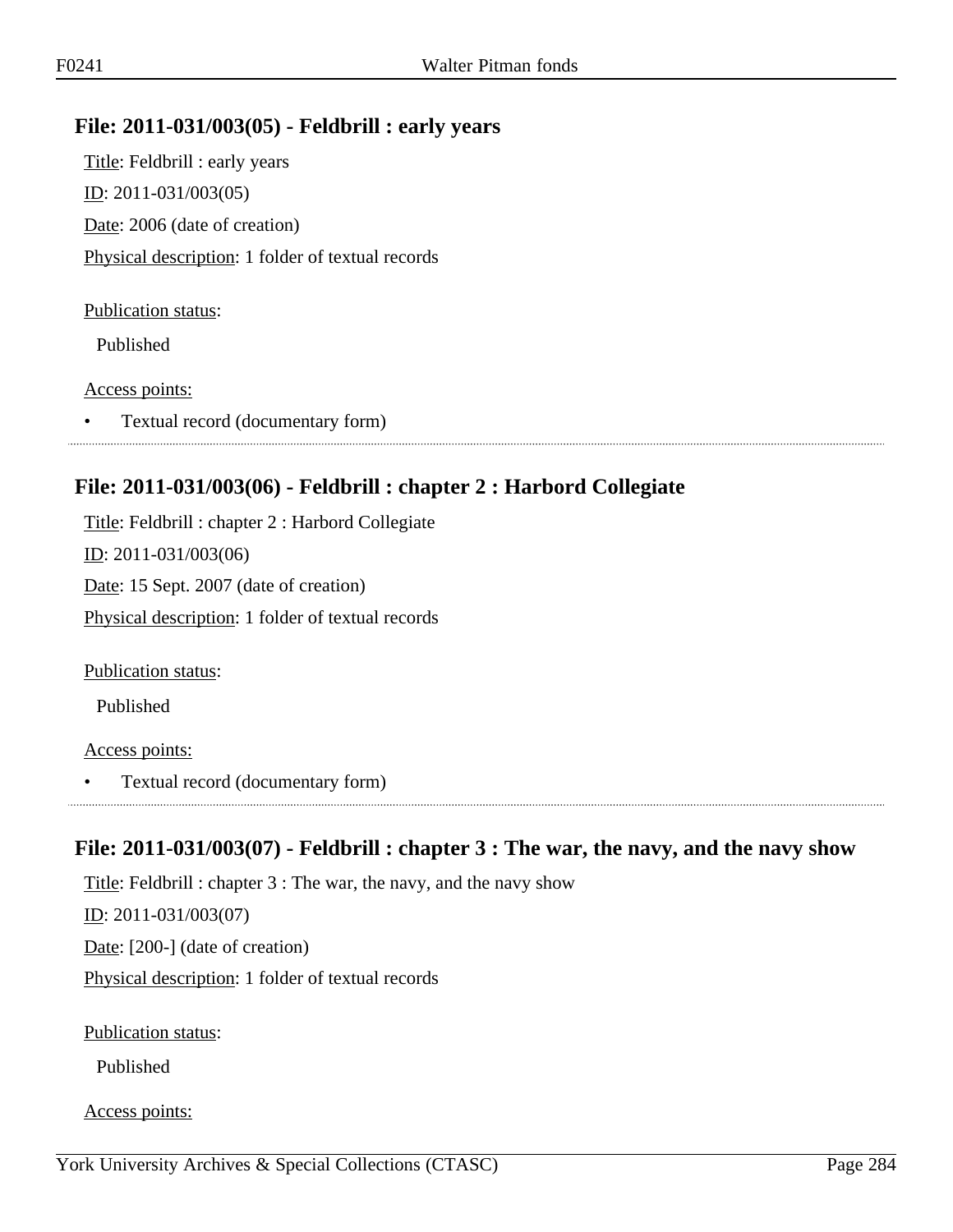. . . . . . . . . . . . . . . . . .

• Textual record (documentary form)

### **File: 2011-031/003(08) - Feldbrill : chapter 4 : Abroad**

Title: Feldbrill : chapter 4 : Abroad ID: 2011-031/003(08) Date: [200-] (date of creation) Physical description: 1 folder of textual records

Publication status:

Published

Access points:

• Textual record (documentary form)

### **File: 2011-031/003(09) - Feldbrill : chapter 5 : The last hurrah (Victor in Europe)**

Title: Feldbrill : chapter 5 : The last hurrah (Victor in Europe) ID: 2011-031/003(09) Date: [200-] (date of creation) Physical description: 1 folder of textual records

Publication status:

Published

Access points:

• Textual record (documentary form)

### **File: 2011-031/003(10) - Feldbrill : chapter 7 : A return to transition**

Title: Feldbrill : chapter 7 : A return to transition ID: 2011-031/003(10) Date: [200-] (date of creation) Physical description: 1 folder of textual records

Publication status:

Published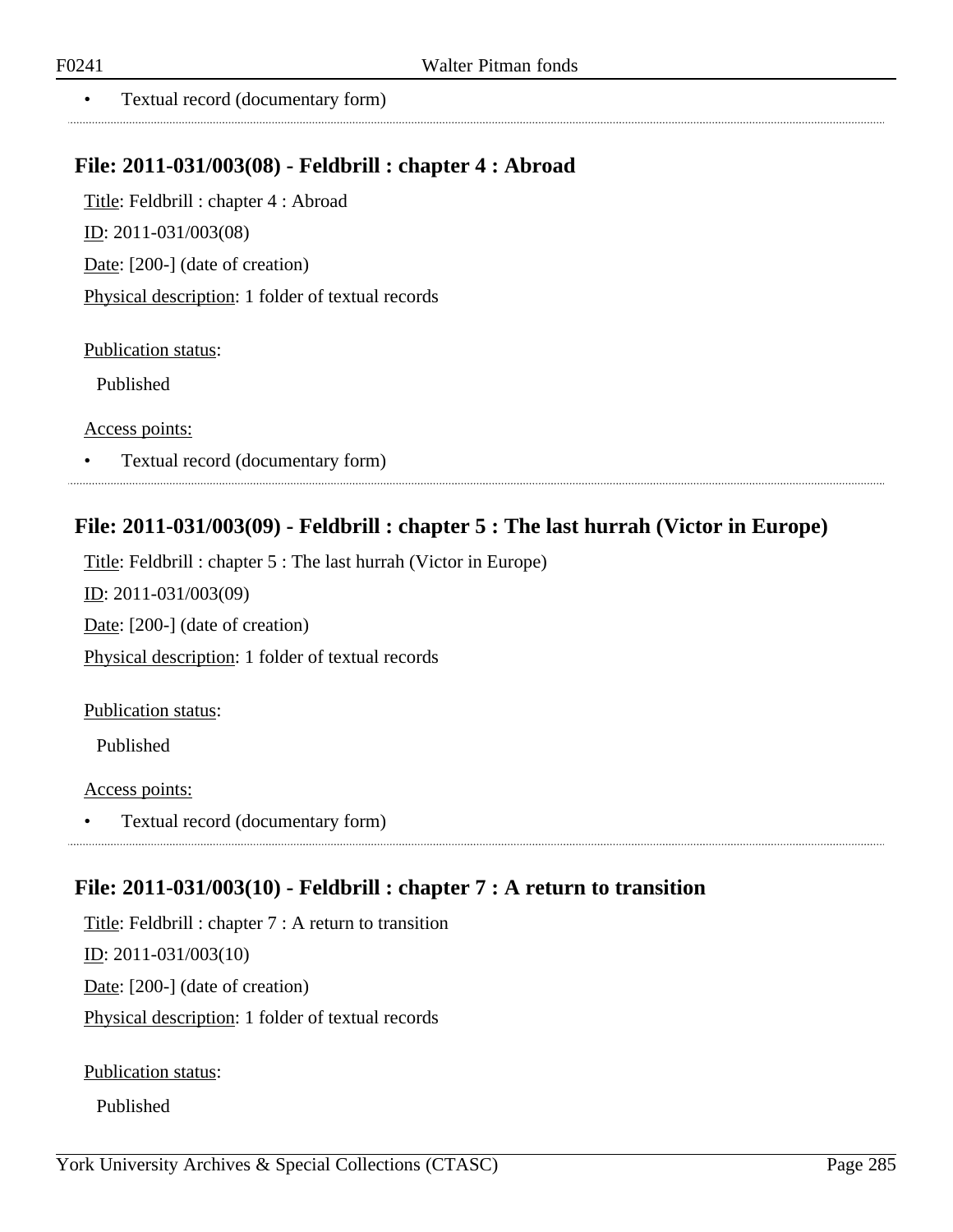#### Access points:

• Textual record (documentary form)

### **File: 2011-031/003(11) - Feldbrill : chapter 8 : The conductor : a work in progress**

Title: Feldbrill : chapter 8 : The conductor : a work in progress

ID: 2011-031/003(11)

Date: [200-] (date of creation)

Physical description: 1 folder of textual records

Publication status:

Published

Access points:

• Textual record (documentary form)

### **File: 2011-031/003(12) - Feldbrill : chapter 9 : Establishing a reputation**

Title: Feldbrill : chapter 9 : Establishing a reputation ID: 2011-031/003(12) Date: [200-] (date of creation) Physical description: 1 folder of textual records

#### Publication status:

Published

#### Access points:

• Textual record (documentary form) 

### **File: 2011-031/003(13) - Feldbrill : chapter 10 : The road to Winnipeg**

Title: Feldbrill : chapter 10 : The road to Winnipeg

ID: 2011-031/003(13)

Date: [200-] (date of creation)

Physical description: 1 folder of textual records

Publication status: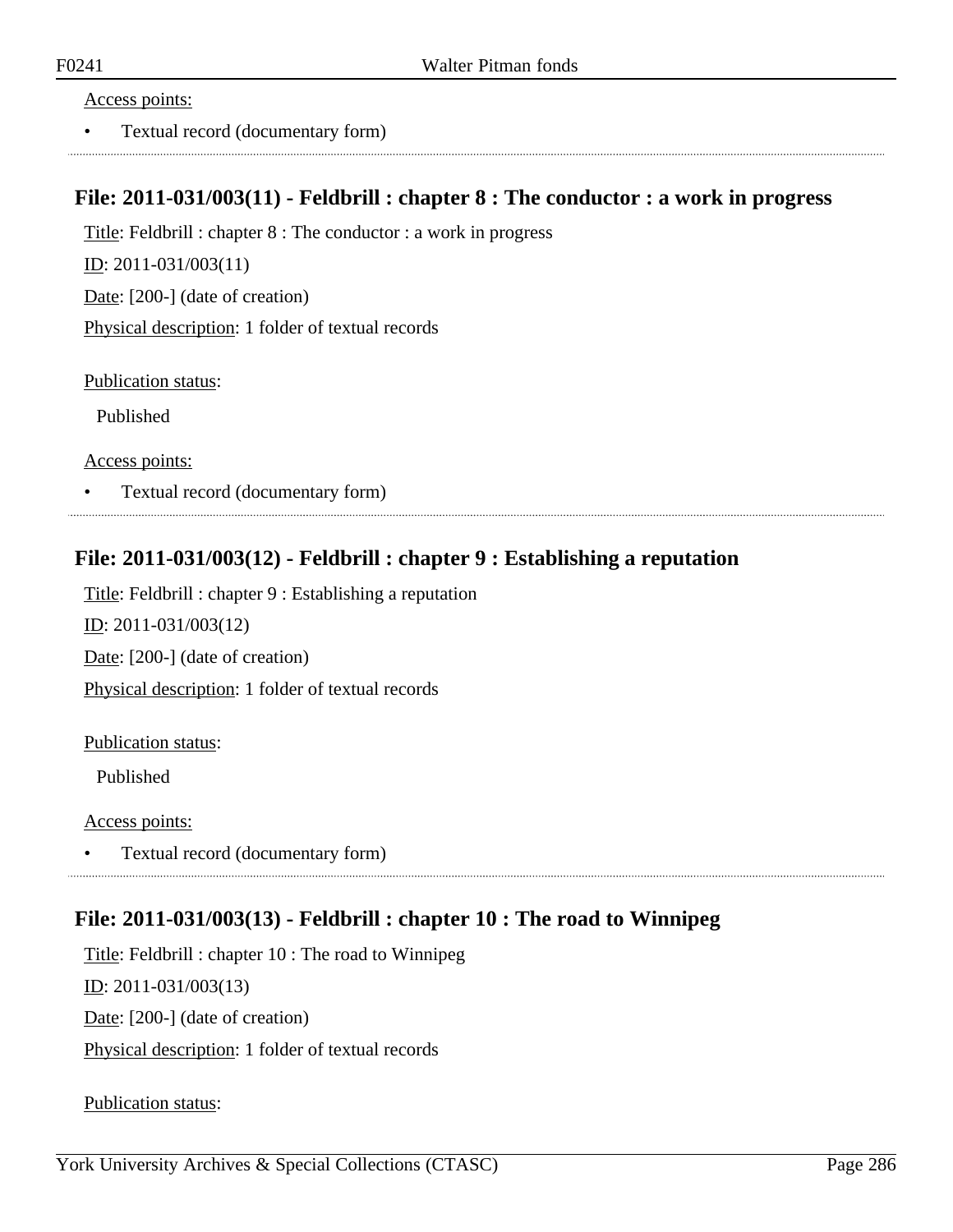### Published

#### Access points:

• Textual record (documentary form)

## **File: 2011-031/004(01) - Feldbrill : chapter 11 : The halycon years**

Title: Feldbrill : chapter 11 : The halycon years ID: 2011-031/004(01) Date: [200-] (date of creation) Physical description: 1 folder of textual records

Publication status:

Published

#### Access points:

• Textual record (documentary form)

### **File: 2011-031/004(02) - Feldbrill : chapter 12 : "I wish I had left"**

Title: Feldbrill : chapter 12 : "I wish I had left" ID: 2011-031/004(02) Date: [200-] (date of creation) Physical description: 1 folder of textual records

Publication status:

Published

Access points:

• Textual record (documentary form)

## **File: 2011-031/004(03) - Feldbrill : chapter 13 : Riel**

Title: Feldbrill : chapter 13 : Riel ID: 2011-031/004(03) Date: [200-] (date of creation) Physical description: 1 folder of textual records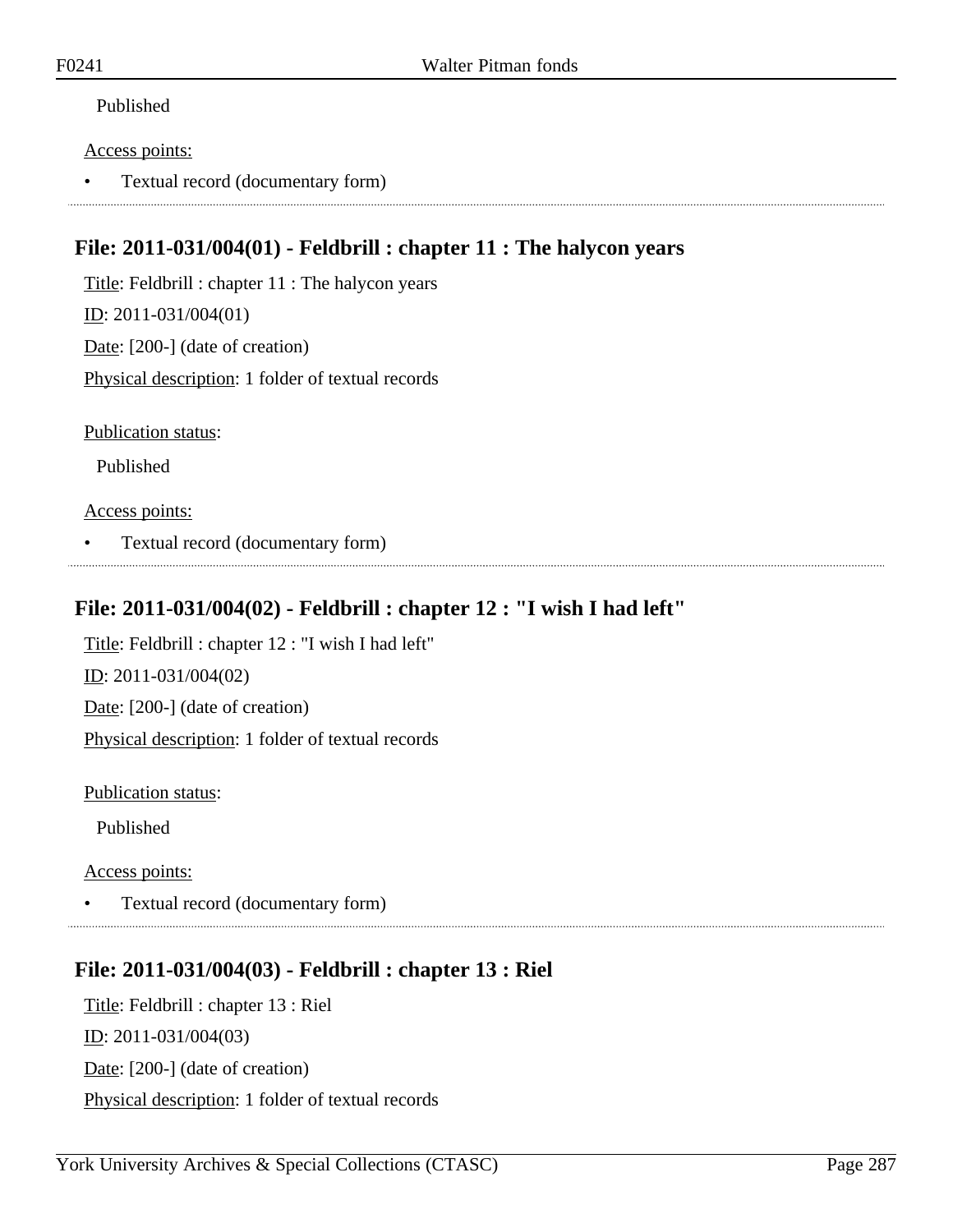### Publication status:

Published

### Access points:

• Textual record (documentary form)

# **File: 2011-031/004(04) - Feldbrill : chapter 14 : Courting the young**

Title: Feldbrill : chapter 14 : Courting the young ID: 2011-031/004(04) Date: [200-] (date of creation) Physical description: 1 folder of textual records

Publication status:

Published

Access points:

• Textual record (documentary form)

## **File: 2011-031/004(05) - Feldbrill : chapter 15 : Toronto : the third coming**

Title: Feldbrill : chapter 15 : Toronto : the third coming ID: 2011-031/004(05) Date: [200-] (date of creation) Physical description: 1 folder of textual records

Publication status:

Published

Access points:

• Textual record (documentary form)

## **File: 2011-031/004(06) - Feldbrill : chapter 16 : Japan**

Title: Feldbrill : chapter 16 : Japan ID: 2011-031/004(06) Date: [200-] (date of creation)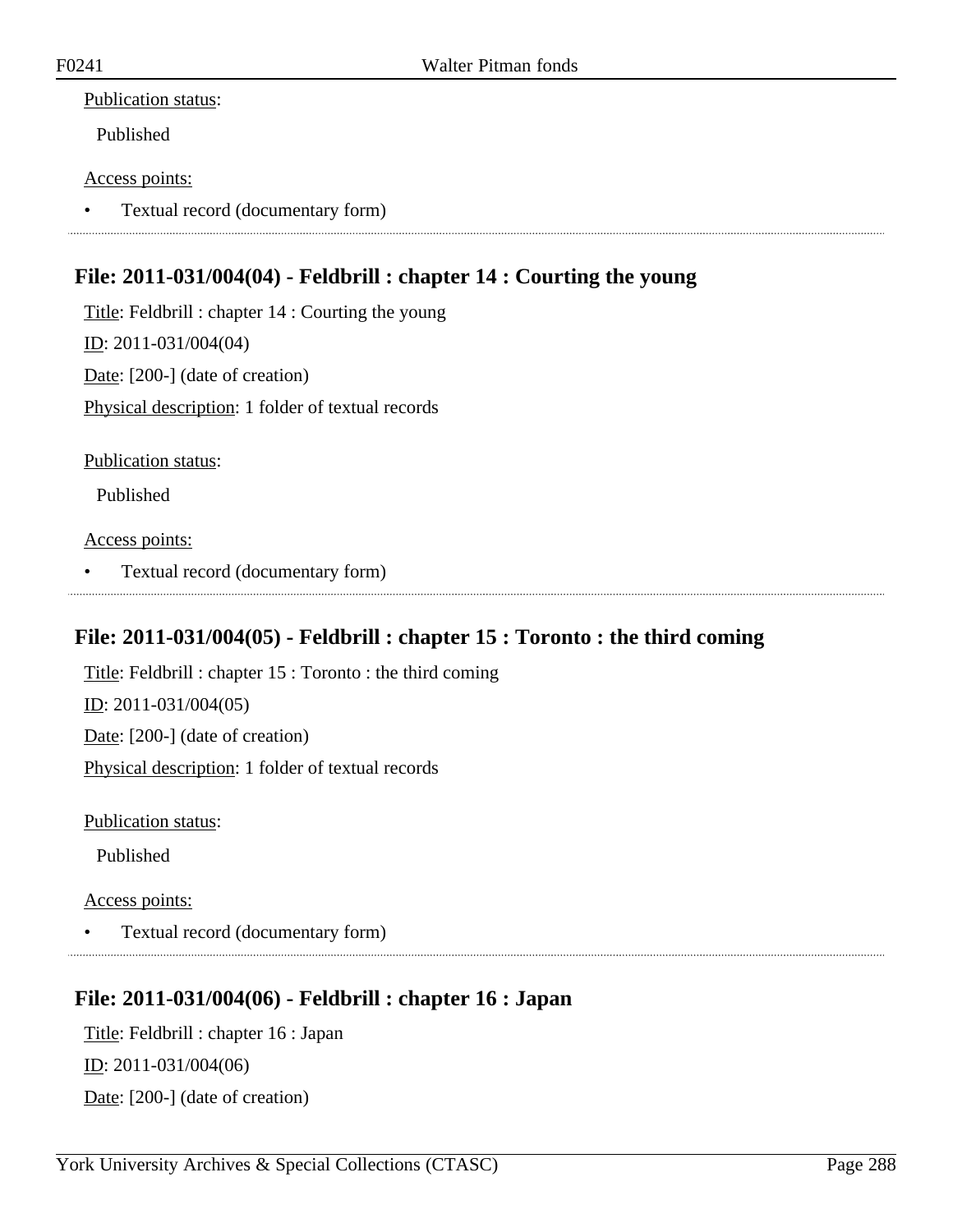Physical description: 1 folder of textual records

Publication status:

Published

Access points:

• Textual record (documentary form)

# **File: 2011-031/004(07) - Feldbrill : chapter 17 : Overseas touring**

Title: Feldbrill : chapter 17 : Overseas touring ID: 2011-031/004(07) Date: [200-] (date of creation) Physical description: 1 folder of textual records

### Publication status:

Published

Access points:

• Textual record (documentary form)

### **File: 2011-031/004(08) - Feldbrill : chapter 17 : Rescuing orchestras**

Title: Feldbrill : chapter 17 : Rescuing orchestras ID: 2011-031/004(08) Date: [200-] (date of creation) Physical description: 1 folder of textual records

Publication status:

Published

Access points:

• Textual record (documentary form)

# **File: 2011-031/004(09) - Feldbrill : last chapter preparation, letters from Feldbrill students**

Title: Feldbrill : last chapter preparation, letters from Feldbrill students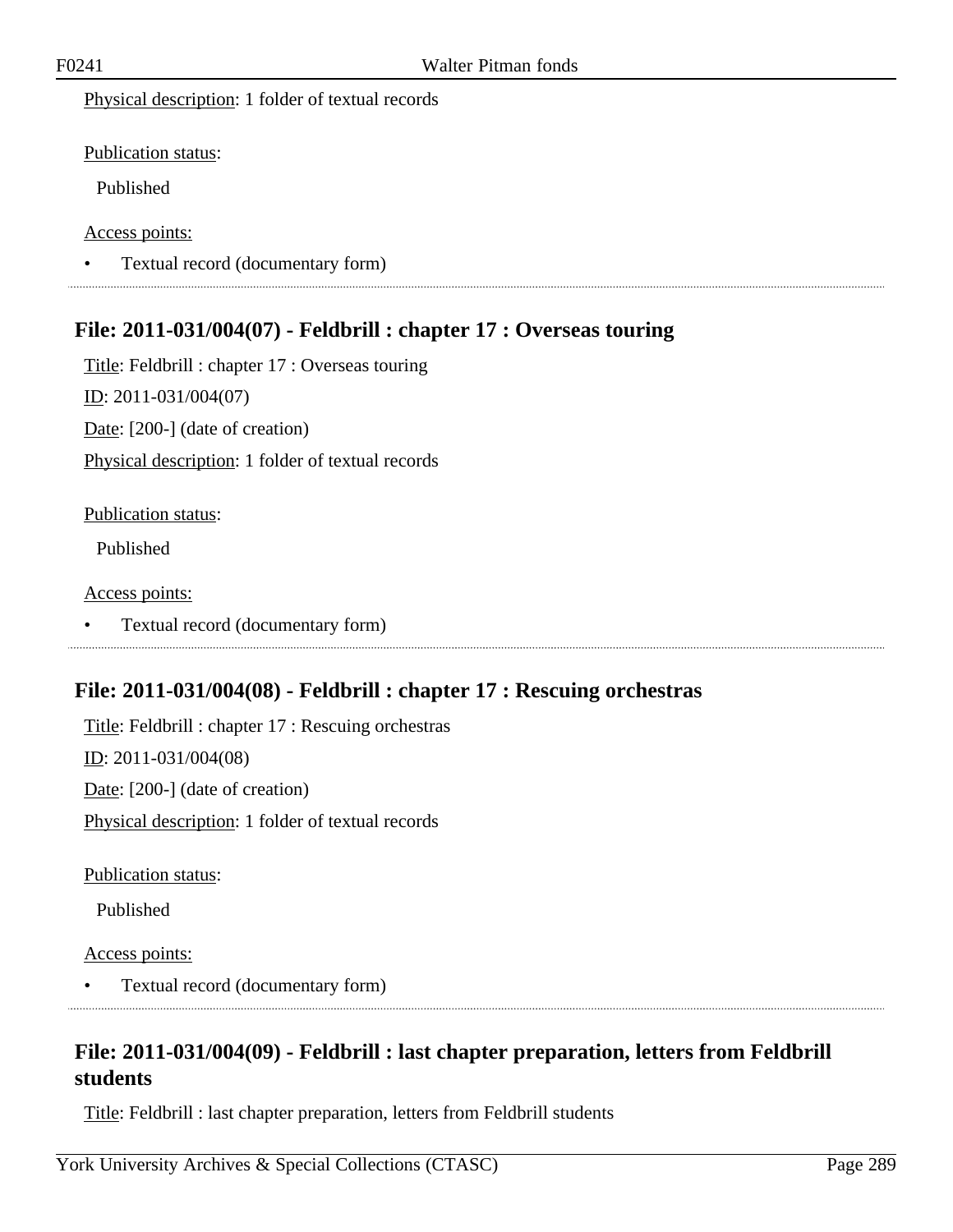ID: 2011-031/004(09) Date: 2007 (date of creation) Physical description: 1 folder of textual records

Publication status:

Published

### Access points:

• Textual record (documentary form)

# **File: 2011-031/004(10) - Feldbrill : chapter 20 (interviews)**

Title: Feldbrill : chapter 20 (interviews) ID: 2011-031/004(10) Date: 2008-2009 (date of creation) Physical description: 1 folder of textual records

Publication status:

Published

Access points:

• Textual record (documentary form)

# **File: 2011-031/004(11) - Feldbrill : overview**

Title: Feldbrill : overview ID: 2011-031/004(11) Date: [200-] (date of creation) Physical description: 1 folder of textual records

### Publication status:

Published

### Access points:

• Textual record (documentary form) 

# **File: 2011-031/004(12) - Feldbrill : the last stage**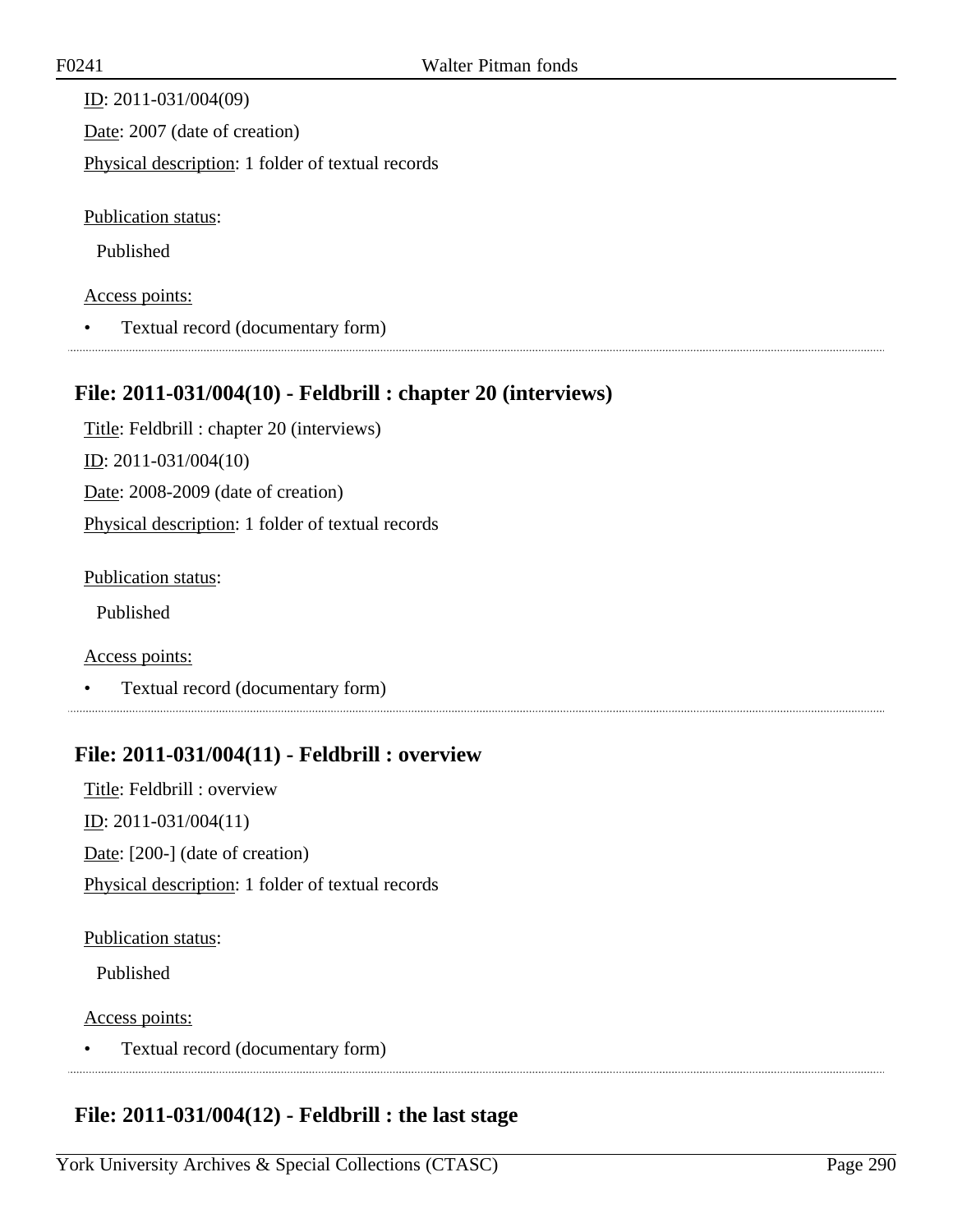Title: Feldbrill : the last stage ID: 2011-031/004(12) Date: 2009 (date of creation) Physical description: 1 folder of textual records

Publication status:

Published

Access points:

• Textual record (documentary form)

# **File: 2011-031/004(13) - Feldbrill book documents : Dundurn Press**

Title: Feldbrill book documents : Dundurn Press ID: 2011-031/004(13) Date: 2009-2010 (date of creation) Physical description: 1 folder of textual records

Publication status:

Published

Access points:

• Textual record (documentary form)

# **File: 2011-031/004(14) - Feldbrill : last draft**

Title: Feldbrill : last draft

<u>ID</u>: 2011-031/004(14)

Date: 27 Aug. 2010 (date of creation)

Physical description: 1 folder of textual records

Publication status:

Published

Access points:

• Textual record (documentary form)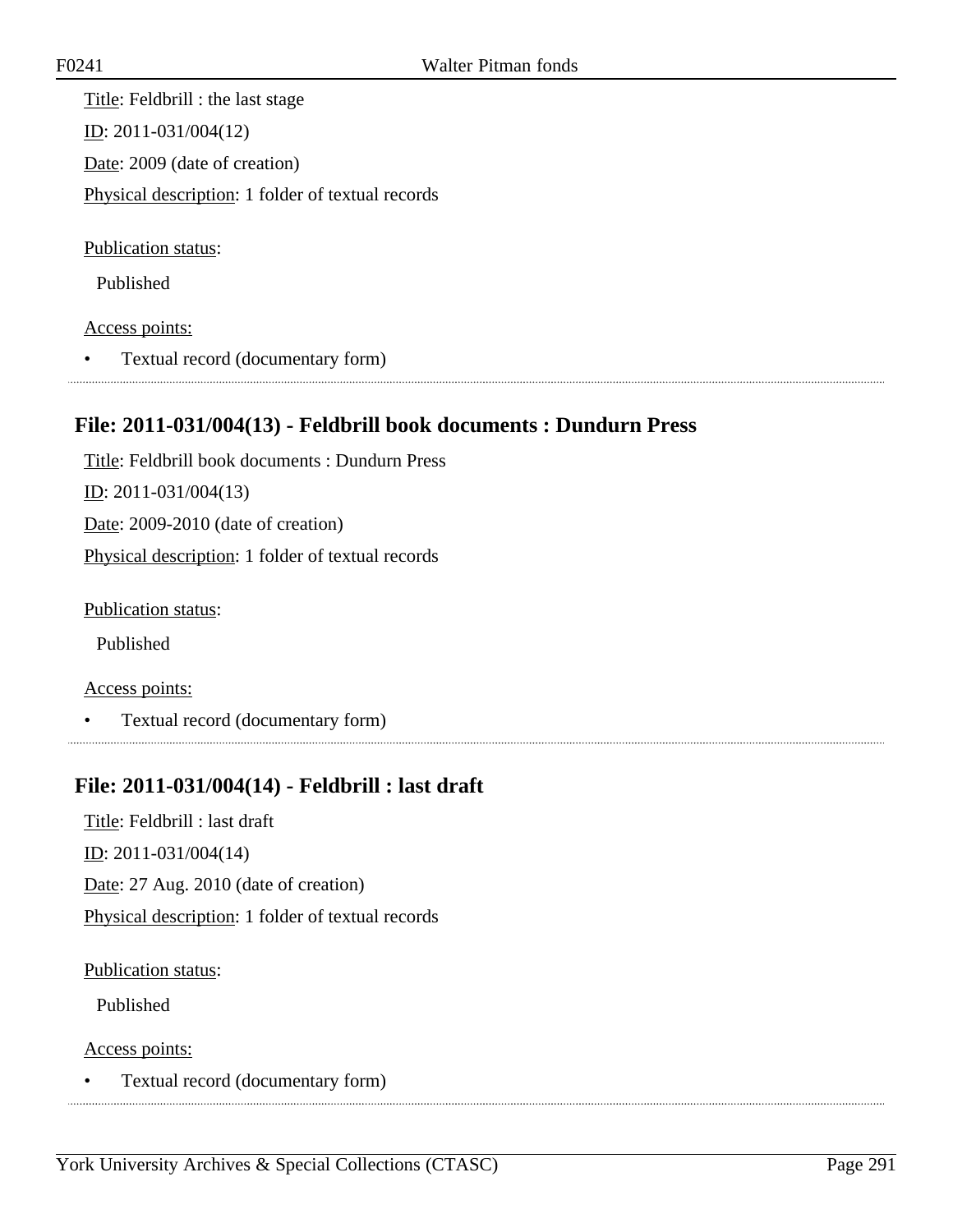## **File: 2011-031/004(15) - Feldbrill : drafts of index**

Title: Feldbrill : drafts of index <u>ID</u>: 2011-031/004(15) Date: [2010?] (date of creation) Physical description: 1 folder of textual records

#### Publication status:

Published

#### Access points:

• Textual record (documentary form)

### **File: 2011-031/004(16) - Feldbrill photos : Dundurn Press**

Title: Feldbrill photos : Dundurn Press ID: 2011-031/004(16) Date: 2010 (date of creation) Physical description: 1 folder of graphic materials

Publication status:

Published

### Access points:

• Graphic material (documentary form)

### **File: 2011-031/004(17) - Feldbrill biography : reviews of book**

Title: Feldbrill biography : reviews of book ID: 2011-031/004(17) Date: 2010 (date of creation) Physical description: 1 folder of textual records

Publication status:

Published

Access points: